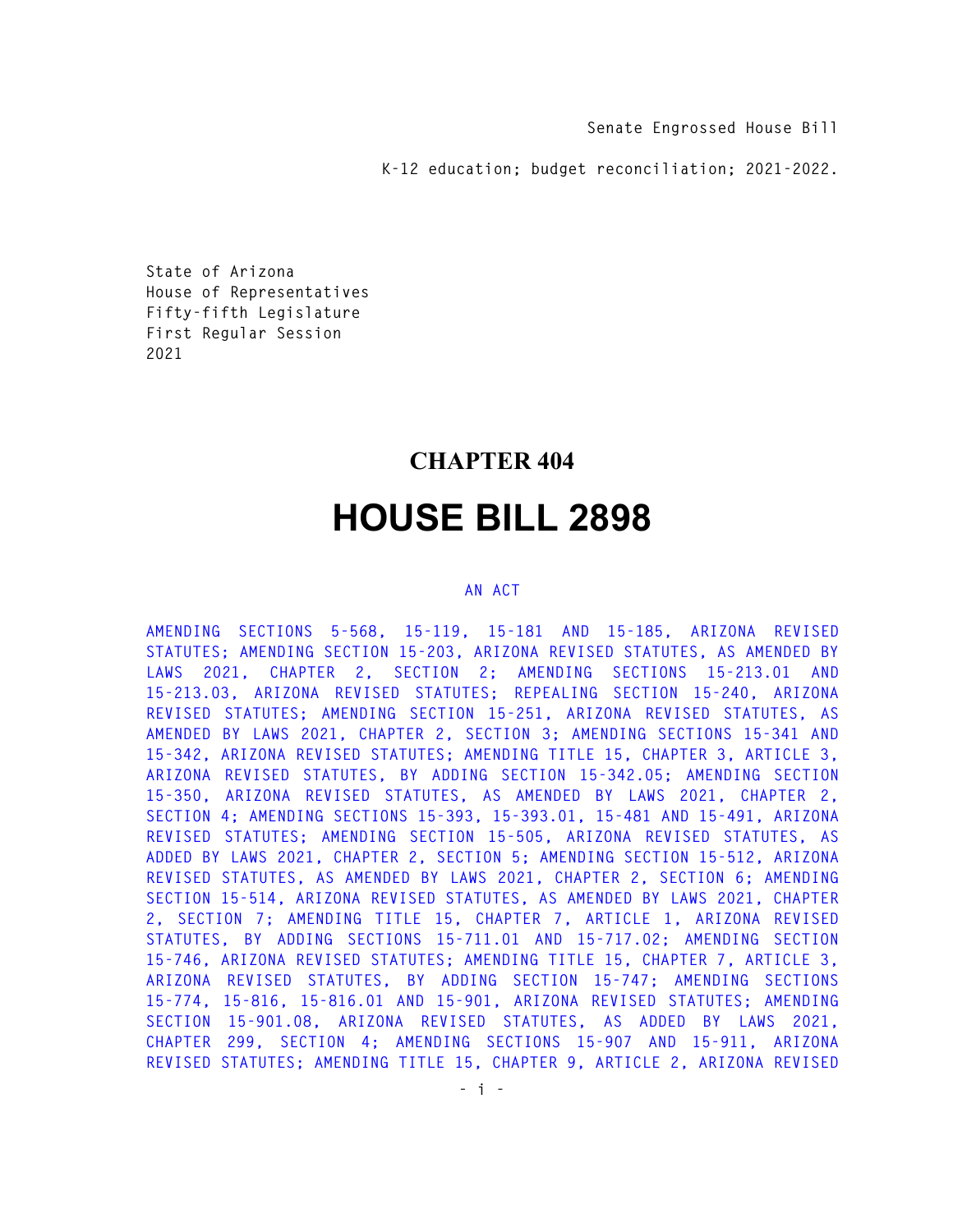**STATUTES, BY ADDING SECTION 15-924; AMENDING SECTIONS 15-943, 15-945, 15-964, 15-973, 15-995, 15-996, 15-1021, 15-1043 AND 15-1107, ARIZONA REVISED STATUTES; AMENDING TITLE 15, CHAPTER 10, ARIZONA REVISED STATUTES, BY ADDING ARTICLE 13; AMENDING TITLE 15, CHAPTER 10.1, ARTICLE 1, ARIZONA REVISED STATUTES, BY ADDING SECTION 15-1286; AMENDING SECTION 15-1304, ARIZONA REVISED STATUTES; REPEALING SECTION 15-2003, ARIZONA REVISED STATUTES; PROVIDING FOR TRANSFERRING AND RENUMBERING; AMENDING SECTIONS 15-2401, 15-2402, 15-2403, 35-185.01, 35-212, 35-313, 37-221, 37-521, 41-1092.02, 41-1276, 41-1750, 41-2632, 41-3022.18 AND 41-3026.01, ARIZONA REVISED STATUTES; AMENDING TITLE 41, CHAPTER 56, ARTICLE 1, ARIZONA REVISED STATUTES, AS TRANSFERRED AND RENUMBERED, BY ADDING SECTIONS 41-5701 AND 41-5701.01; AMENDING SECTIONS 41-5701.02, 41-5702, 41-5703, 41-5704, 41-5705, 41-5711, 41-5721, 41-5731, 41-5741, 41-5751, 41-5752, 41-5753, 41-5754, 41-5755, 41-5757, 41-5758, 41-5759, 41-5760, 41-5761, 41-5763, 41-5764, 41-5781, 41-5782, 41-5783, 41-5784, 41-5785, 41-5787, 41-5788, 41-5789, 41-5790, 41-5791, 41-5793, 41-5794, 41-5805, 41-5810, 41-5832, 41-5841, 41-5851, 41-5853, 41-5854, 41-5857 AND 41-5858, ARIZONA REVISED STATUTES, AS TRANSFERRED AND RENUMBERED; AMENDING SECTIONS 42-5030.01 AND 43-1089.02, ARIZONA REVISED STATUTES; AMENDING LAWS 2020, CHAPTER 26, SECTION 1; APPROPRIATING MONIES; RELATING TO KINDERGARTEN THROUGH GRADE TWELVE BUDGET RECONCILIATION.** 

### **(TEXT OF BILL BEGINS ON NEXT PAGE)**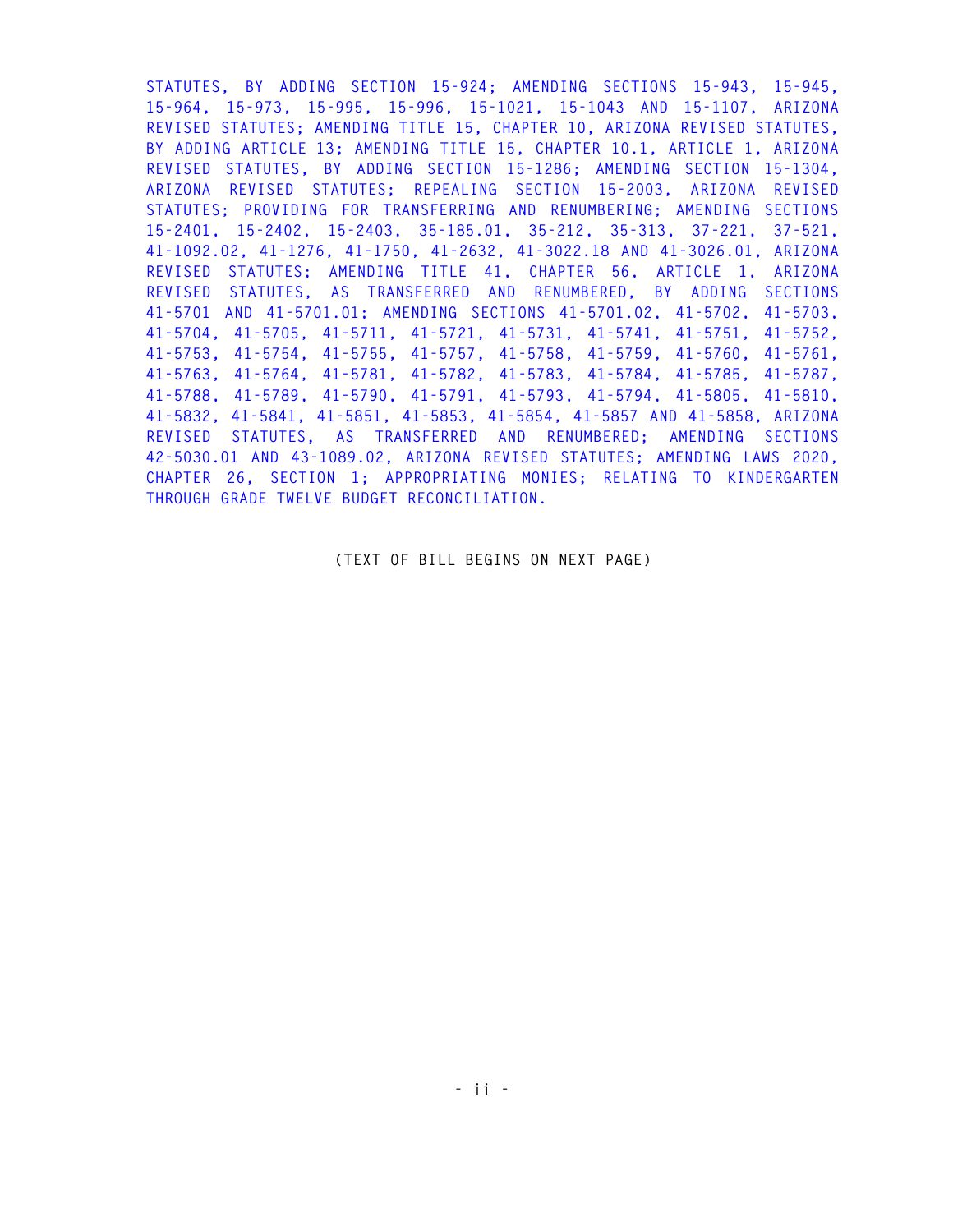**1 Be it enacted by the Legislature of the State of Arizona: 2 Section 1. Section 5-568, Arizona Revised Statutes, is amended to 3 read: 4 5-568. Disposition of unclaimed prize money 5 Unclaimed prize money for the prize on a winning ticket or share 6 shall be retained for the person entitled to the prize for one hundred 7 eighty days after the drawing in which the prize was won in the case of a 8 drawing prize and for one hundred eighty days after the announced end of 9 the game in question in the case of a prize determined in any manner other 10 than by means of a drawing. If a claim is not made for the money within 11 the applicable period, the money shall be transferred in the following 12 amounts: 13 1. Fifty-five percent of the prize money shall be held in the state 14 lottery prize fund for use as additional prizes in future games, except 15 that if the amount of monies transferred by the commission pursuant to 16 section 5-554, subsection H, paragraph 1 is less than nine hundred 17 thousand dollars \$900,000 each fiscal year, the difference shall be 18 transferred to the internet crimes against children enforcement fund 19 established by section 41-199 and if the amount of monies transferred by 20 the commission pursuant to section 5-554, subsection H, paragraph 2 is 21 less than one hundred thousand dollars \$100,000 each fiscal year, the 22 difference shall be transferred to the victims' rights enforcement fund 23 established by section 41-1727. 24 2. Thirty percent shall be transferred quarterly to the court 25 appointed special advocate fund established by section 8-524. 26 3. Fifteen percent shall be transferred monthly to the tribal 27 college dual enrollment program fund established by section 15-244.01. 28 The amount transferred may not exceed two hundred fifty thousand dollars 29 \$325,000 in any fiscal year. 30 Sec. 2. Section 15-119, Arizona Revised Statutes, is amended to 31 read: 32 15-119. Vacant and partially used buildings; list; sale or 33 lease; equipment; definitions 34 A. The DIVISION OF school facilities board, in conjunction with 35 WITHIN the department of administration, shall annually publish a list of 36 vacant buildings and partially used buildings that are owned by this state 37 or by school districts in this state and that may be suitable for the 38 operation of a school. The DIVISION OF school facilities board shall make 39 the list publicly available on the website of the DIVISION OF school 40 facilities board and on request to applicants for charter schools, to 41 applicants applying to the DIVISION OF school facilities board for 42 additional space and to existing district and charter schools. The list 43 shall include the address of each building, a short description of the 44 building, the name of the owner of the building and any other pertinent 45 information related to the vacancy and capacity of the building. The**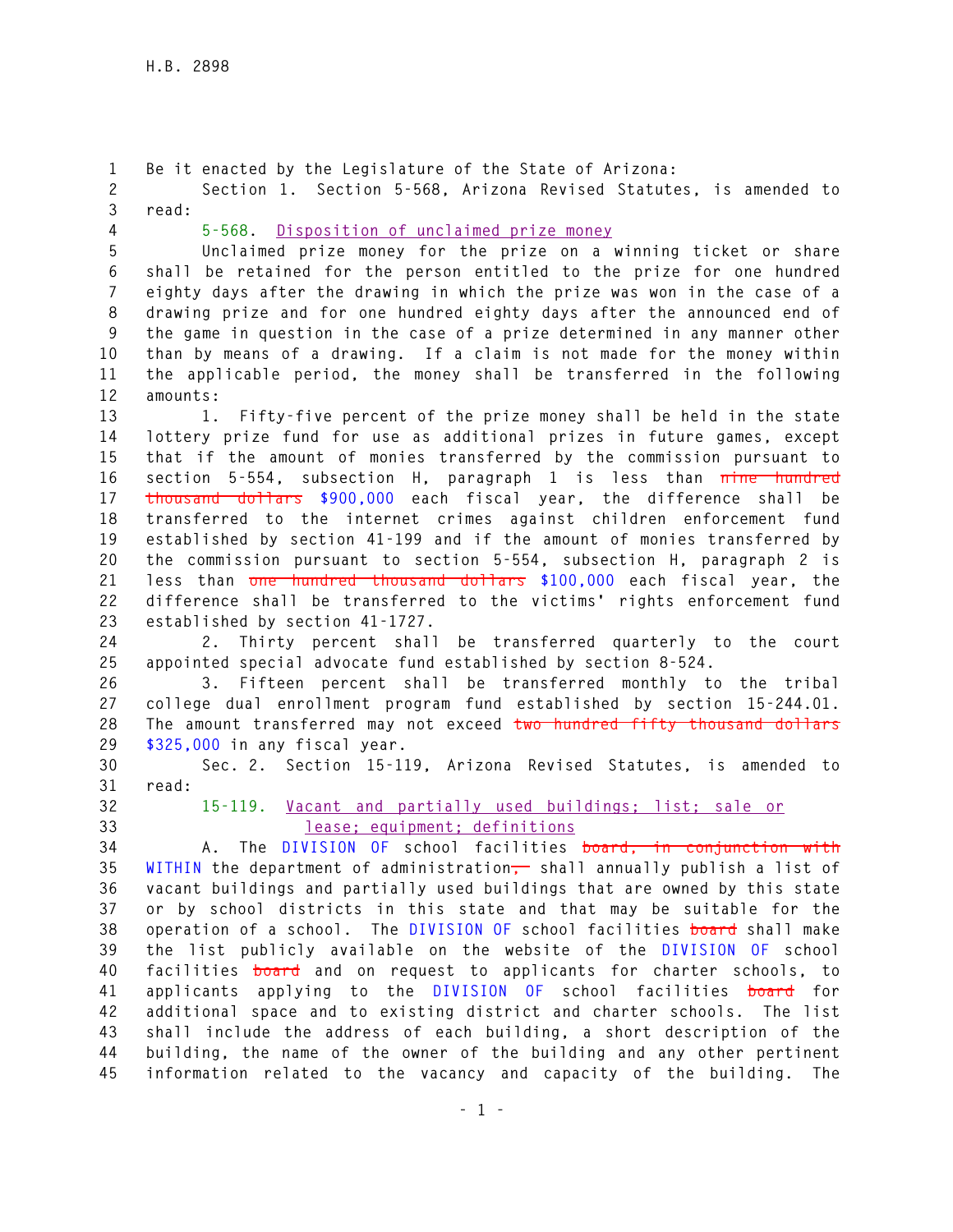**1 DIVISION OF school facilities board shall annually submit the list to the 2 governor, the president of the senate and the speaker of the house of 3 representatives and provide a copy of the list to the secretary of state 4 and the state board for charter schools.** 

**5 B. If a school district decides to sell or lease a vacant building 6 or partially used building, the school district may not prohibit a charter 7 school or a private school from negotiating to buy or lease the property 8 in the same manner as other potential buyers or lessees. A school 9 district may not accept an offer for the sale or lease of the vacant 10 building or partially used building from a potential buyer or lessee that 11 is less than an offer from a charter school or private school. This 12 section does not require the owner of a building on the list to sell or 13 lease the building or a portion of the building to a charter school, to 14 any other school or to any other prospective buyer or tenant, except that 15 the owner of a building on the list may not withdraw the property from 16 sale or lease solely because a charter school or private school is the 17 highest bidder. At the conclusion of a lease for an existing tenant that 18 is a public school or that is providing services to public school 19 students, the lease may be terminated, renewed according to the terms of 20 the existing agreement, or renewed with a negotiated increase. The 21 building owner must provide the rationale for a proposed increase to the 22 lessee, which may include considerations for the percentage of revenue 23 that should be dedicated to educational facilities, inflators related to 24 student enrollment increases or the annual GDP price deflator as defined 25 in section 41-563, or expenses for building and parking lot maintenance 26 and upgrades.** 

**27 C. A school district may sell used equipment to a charter school or 28 private school before the school district attempts to sell or dispose of 29 the equipment by other means.** 

**30 D. Buildings that are used for career and technical education, 31 special education services, preschool programs, schools that have been 32 open for less FEWER than five years or magnet schools are not considered 33 partially used buildings for the purposes of this section, except that 34 these exemptions THIS EXEMPTION may not be applied to more than 35 twenty-five percent of a district's school buildings.** 

**36 E. For the purposes of this section:** 

**37 1. "Partially used building" means a building with at least four 38 thousand five hundred square feet of contiguous, unused space.** 

**39 2. "Vacant building" means a building that has been vacant and 40 unused for at least two years.** 

**41 Sec. 3. Section 15-181, Arizona Revised Statutes, is amended to 42 read:** 

**43 15-181. Charter schools; purpose; scope**

**44 A. Charter schools may be established pursuant to this article to 45 provide a learning environment that will improve pupil achievement.**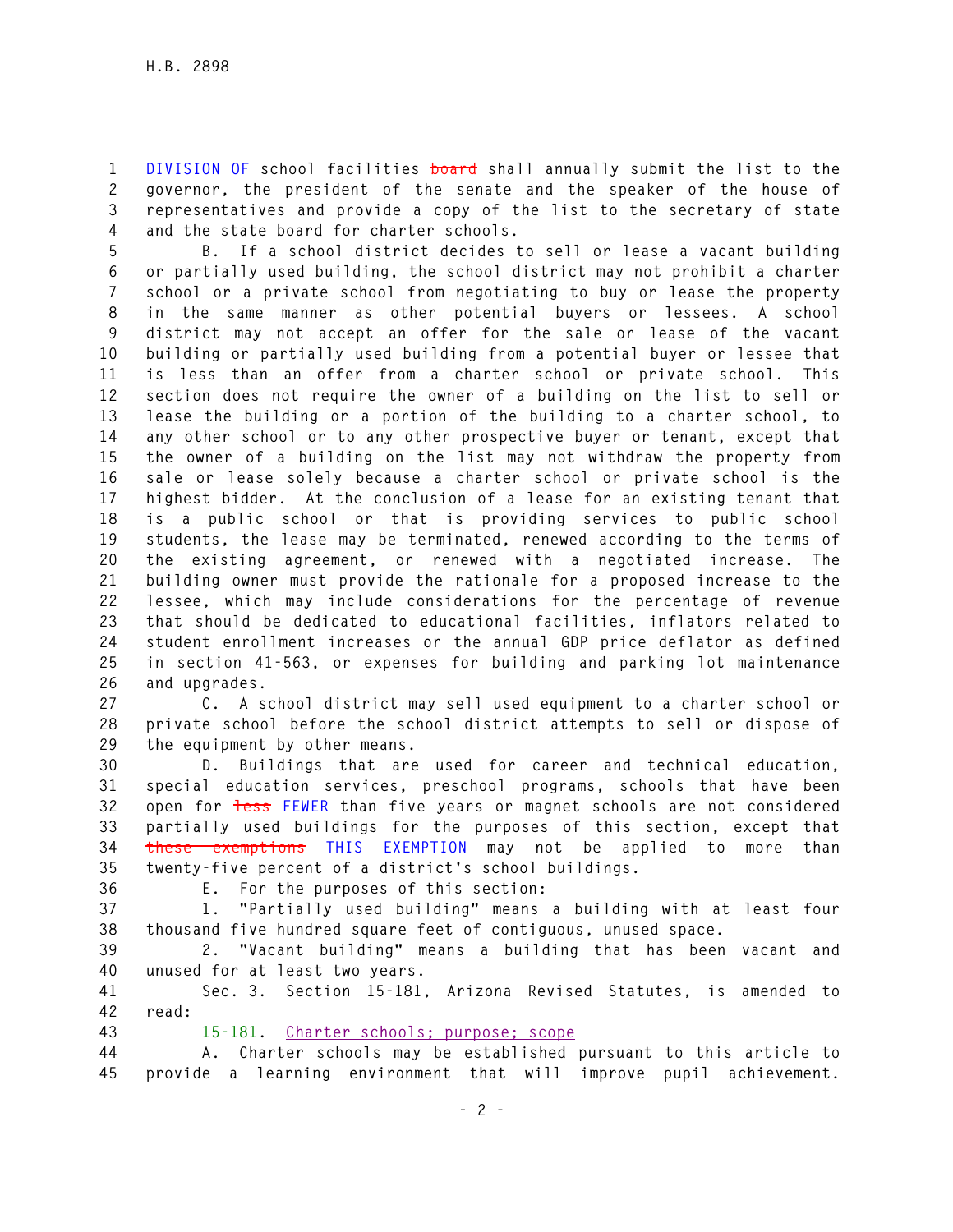**1 Charter schools provide additional academic choices for parents and 2 pupils. Charter schools may consist of new schools or all or any portion 3 of an existing school. Charter schools are public schools that serve as 4 alternatives to traditional public schools and charter schools are not 5 subject to the requirements of article XI, section 1, Constitution of 6 Arizona, or TITLE 41, chapter 16 of this title 56.** 

**7 B. Charter schools shall comply with all provisions of this article 8 in order to receive state funding as prescribed in section 15-185.** 

**9 Sec. 4. Section 15-185, Arizona Revised Statutes, is amended to 10 read:** 

**11 15-185. Charter schools; financing; civil penalties;**  12 transportation; definition

**13 A. A school district is not financially responsible for any charter 14 school that is sponsored by the state board of education, the state board 15 for charter schools, a university under the jurisdiction of the Arizona 16 board of regents, a community college district or a group of community 17 college districts.** 

**18 B. Financial provisions for a charter school that is sponsored by 19 the state board of education, the state board for charter schools, a 20 university, a community college district or a group of community college 21 districts are as follows:** 

**22 1. The charter school shall calculate a base support level as 23 prescribed in section 15-943, except that:** 

**24 (a) Section 15-941 does not apply to these charter schools.** 

**25 (b) The small school weights prescribed in section 15-943, 26 paragraph 1 apply if a charter holder holds one charter for one or more 27 school sites and the average daily membership for the school sites are 28 combined for the calculation of the small school weight. The small school 29 weight shall not be applied individually to a charter holder if one or 30 more of the following conditions exist and the combined average daily 31 membership derived from the following conditions is greater than six 32 hundred:** 

**33 (i) The organizational structure or management agreement of the 34 charter holder requires the charter holder or charter school to contract 35 with a specific management company.** 

**36 (ii) The governing body of the charter holder has identical 37 membership to another charter holder in this state.** 

**38 (iii) The charter holder is a subsidiary of a corporation that has 39 other subsidiaries that are charter holders in this state.** 

**40 (iv) The charter holder holds more than one charter in this state.** 

**41 (c) Notwithstanding subdivision (b) of this paragraph, for fiscal 42 years 2015-2016 and 2016-2017 the department of education shall reduce by 43 thirty-three percent the amount provided by the small school weight for 44 charter schools prescribed in subdivision (b) of this paragraph.**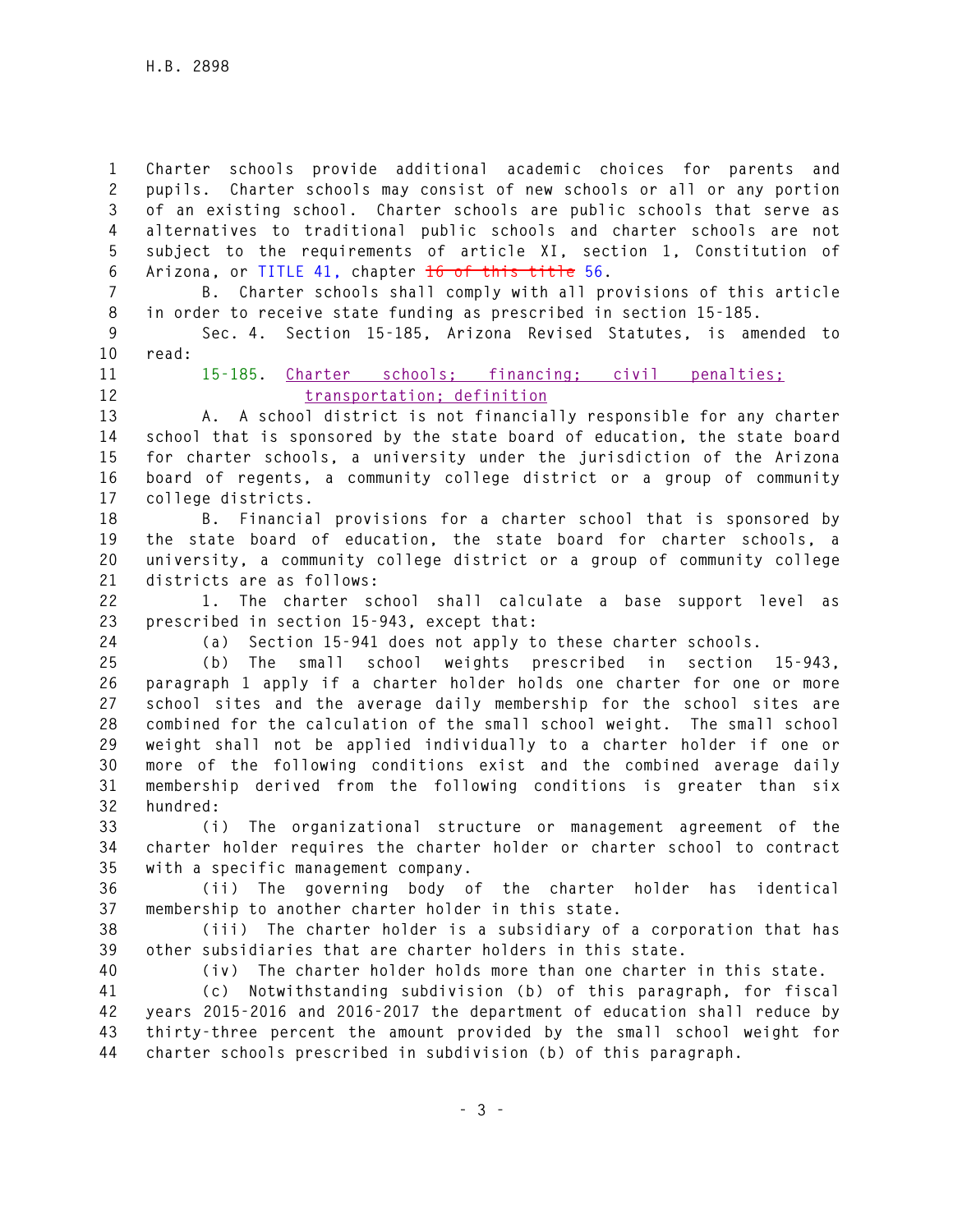**1 2. Notwithstanding paragraph 1 of this subsection, the student 2 count shall be determined initially using an estimated student count based 3 on actual registration of pupils before the beginning of the school year. 4 Notwithstanding section 15-1042, subsection F, student level data 5 submitted to the department may be used to determine estimated student 6 counts. After the first forty days, one hundred days or two hundred days 7 in session, as applicable, the charter school shall revise the student 8 count to be equal to the actual average daily membership, as defined in 9 section 15-901, of the charter school. Before the fortieth day, one 10 hundredth day or two hundredth day in session, as applicable, the state 11 board of education, the state board for charter schools, the sponsoring 12 university, the sponsoring community college district or the sponsoring 13 group of community college districts may require a charter school to 14 report periodically regarding pupil enrollment and attendance, and the 15 department of education may revise its computation of equalization 16 assistance based on the report. A charter school shall revise its student 17 count, base support level and charter additional assistance before May 15. 18 A charter school that overestimated its student count shall revise its 19 budget before May 15. A charter school that underestimated its student 20 count may revise its budget before May 15.** 

**21 3. A charter school may use section 15-855 for the purposes of this 22 section. The charter school and the department of education shall 23 prescribe procedures for determining average daily membership.** 

**24 4. Equalization assistance for the charter school shall be 25 determined by adding the amount of the base support level and charter 26 additional assistance. The amount of the charter additional assistance is 27 \$1,875.21 \$1,897.90 per student count in preschool programs for children 28 with disabilities, kindergarten programs and grades one through eight and 29 \$2,185.53 \$2,211.97 per student count in grades nine through twelve.** 

**30 5. The state board of education shall apportion state aid from the 31 appropriations made for such purposes to the state treasurer for 32 disbursement to the charter schools in each county in an amount as 33 determined by this paragraph. The apportionments shall be made as 34 prescribed in section 15-973, subsection B.** 

**35 6. The charter school shall not charge tuition for pupils who 36 reside in this state, levy taxes or issue bonds. A charter school may 37 admit pupils who are not residents of this state and shall charge tuition 38 for those pupils in the same manner prescribed in section 15-823.** 

**39 7. Not later than noon on the day preceding each apportionment date 40 established by paragraph 5 of this subsection, the superintendent of 41 public instruction shall furnish to the state treasurer an abstract of the 42 apportionment and shall certify the apportionment to the department of 43 administration, which shall draw its warrant in favor of the charter 44 schools for the amount apportioned.**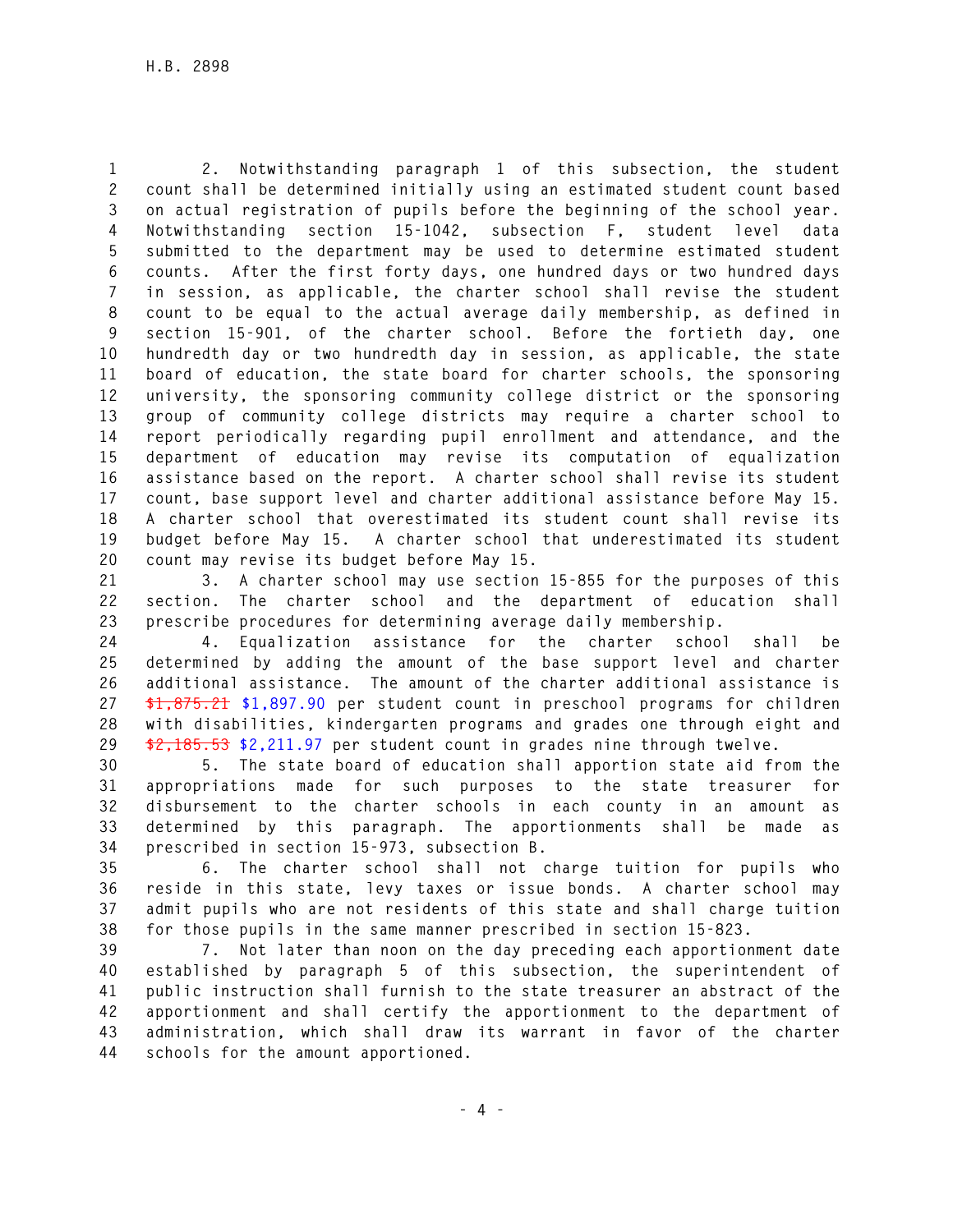**1 C. If a pupil is enrolled in both a charter school and a public 2 school that is not a charter school, the sum of the daily membership, 3 which includes enrollment as prescribed in section 15-901, subsection A, 4 paragraph 1, subdivisions (a) and (b) and daily attendance as prescribed 5 in section 15-901, subsection A, paragraph 5, for that pupil in the school 6 district and the charter school shall not exceed 1.0. If a pupil is 7 enrolled in both a charter school and a public school that is not a 8 charter school, the department of education shall direct the average daily 9 membership to the school with the most recent enrollment date. On 10 validation of actual enrollment in both a charter school and a public 11 school that is not a charter school and if the sum of the daily membership 12 or daily attendance for that pupil is greater than 1.0, the sum shall be 13 reduced to 1.0 and shall be apportioned between the public school and the 14 charter school based on the percentage of total time that the pupil is 15 enrolled or in attendance in the public school and the charter school. 16 The uniform system of financial records shall include guidelines to 17 apportion the pupil enrollment and attendance as provided in this section.** 

**18 D. Charter schools are allowed to accept grants and gifts to 19 supplement their state funding, but it is not the intent of the charter 20 school law to require taxpayers to pay twice to educate the same pupils. 21 The base support level for a charter school or for a school district 22 sponsoring a charter school shall be reduced by an amount equal to the 23 total amount of monies received by a charter school from a federal or 24 state agency if the federal or state monies are intended for the basic 25 maintenance and operations of the school. The superintendent of public 26 instruction shall estimate the amount of the reduction for the budget year 27 and shall revise the reduction to reflect the actual amount before May 15 28 of the current year. If the reduction results in a negative amount, the 29 negative amount shall be used in computing all budget limits and 30 equalization assistance, except that:** 

**31 1. Equalization assistance shall not be less than zero.** 

**32 2. For a charter school sponsored by the state board of education, 33 the state board for charter schools, a university, a community college 34 district or a group of community college districts, the total of the base 35 support level and the charter additional assistance shall not be less than 36 zero.** 

**37 E. If a charter school was a district public school in the prior 38 year and sponsored by the state board of education, the state board for 39 charter schools, a university, a community college district or a group of 40 community college districts, the reduction in subsection D of this section 41 applies. The reduction to the base support level of the charter school 42 shall equal the sum of the base support level and the charter additional 43 assistance received in the current year for those pupils who were enrolled 44 in the traditional public school in the prior year and are now enrolled in 45 the charter school in the current year.**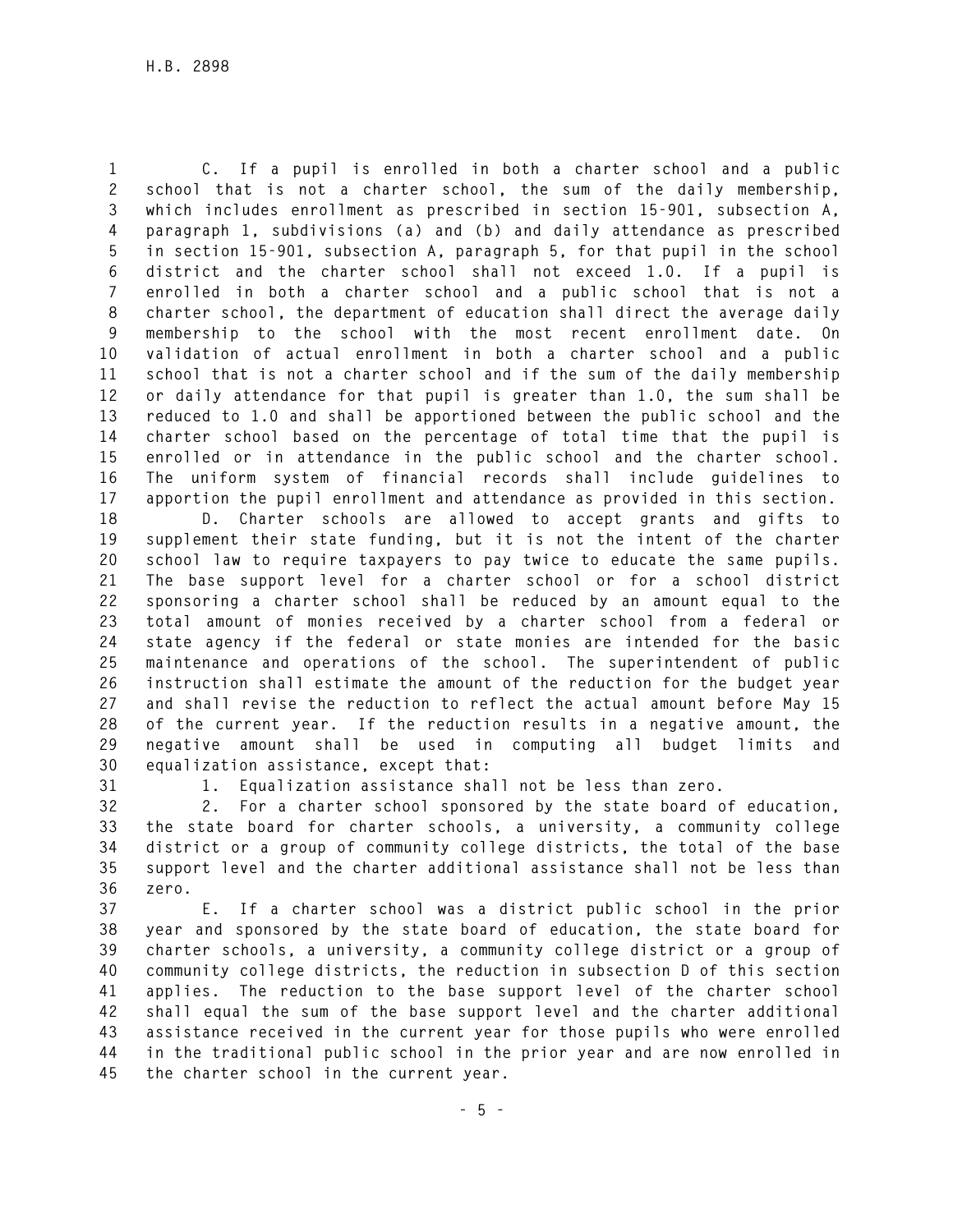**1 F. Equalization assistance for charter schools shall be provided as 2 a single amount based on average daily membership without categorical 3 distinctions between maintenance and operations or capital.** 

**4 G. At the request of a charter school, the county school 5 superintendent of the county where the charter school is located may 6 provide the same educational services to the charter school as prescribed 7 in section 15-308, subsection A. The county school superintendent may 8 charge a fee to recover costs for providing educational services to 9 charter schools.** 

**10 H. If the sponsor of the charter school determines at a public 11 meeting that the charter school is not in compliance with federal law, 12 with the laws of this state or with its charter, the sponsor of a charter 13 school may submit a request to the department of education to withhold up 14 to ten percent of the monthly apportionment of state aid that would 15 otherwise be due the charter school. The department shall adjust the 16 charter school's apportionment accordingly. The sponsor shall provide 17 written notice to the charter school at least seventy-two hours before the 18 meeting and shall allow the charter school to respond to the allegations 19 of noncompliance at the meeting before the sponsor makes a final 20 determination to notify the department of education of noncompliance. The 21 charter school shall submit a corrective action plan to the sponsor on a 22 date specified by the sponsor at the meeting. The corrective action plan 23 shall be designed to correct deficiencies at the charter school and to 24 ensure that the charter school promptly returns to compliance. When the 25 sponsor determines that the charter school is in compliance, the 26 department shall restore the full amount of state aid payments to the 27 charter school.** 

**28 I. In addition to the withholding of state aid payments pursuant to 29 subsection H of this section, the sponsor of a charter school may impose a 30 civil penalty of \$1,000 per occurrence if a charter school fails to comply 31 with the fingerprinting requirements prescribed in section 15-183, 32 subsection C or section 15-512. The sponsor of a charter school shall not 33 impose a civil penalty if it is the first time the charter school is out 34 of compliance with the fingerprinting requirements and if the charter 35 school provides proof within forty-eight hours of AFTER written 36 notification that an application for the appropriate fingerprint check has 37 been received by the department of public safety. The sponsor of the 38 charter school shall obtain proof that the charter school has been 39 notified, and the notification shall identify the date of the deadline and 40 shall be signed by both parties. The sponsor of a charter school shall 41 automatically impose a civil penalty of \$1,000 per occurrence if the 42 sponsor determines that the charter school subsequently violates the 43 fingerprinting requirements. Civil penalties pursuant to this subsection 44 shall be assessed by requesting the department of education to reduce the 45 amount of state aid that the charter school would otherwise receive by an**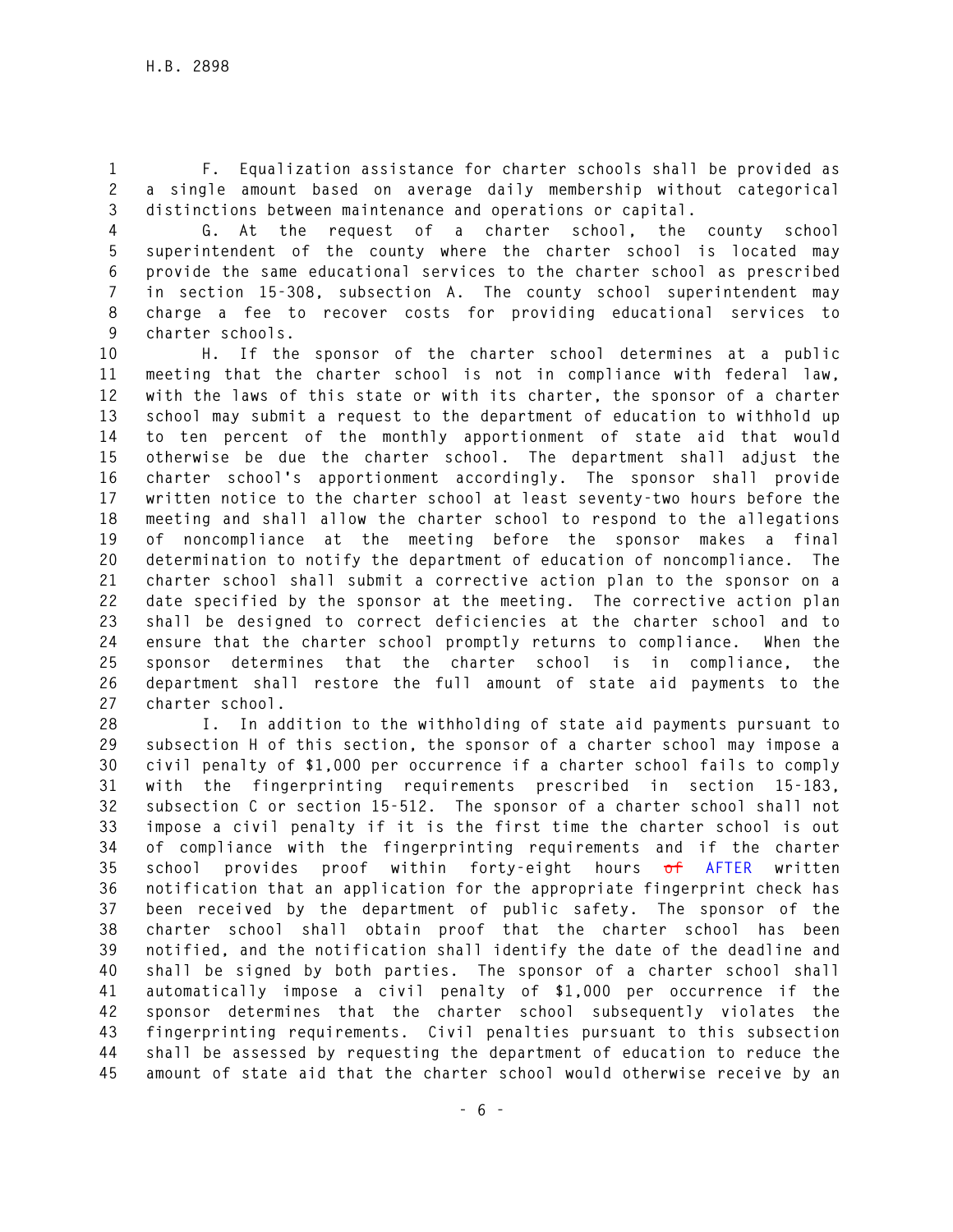**1 amount equal to the civil penalty. The amount of state aid withheld shall 2 revert to the state general fund at the end of the fiscal year.** 

**3 J. A charter school may receive and spend monies distributed by the 4 department of education pursuant to section 42-5029, subsection E, section 5 42-5029.02, subsection A and section 37-521, subsection B.** 

**6 K. If a school district transports or contracts to transport pupils 7 to the Arizona state schools for the deaf and the blind during any fiscal 8 year, the school district may transport or contract with a charter school 9 to transport sensory impaired pupils during that same fiscal year to a 10 charter school if requested by the parent of the pupil and if the distance 11 from the pupil's place of actual residence within the school district to 12 the charter school is less than the distance from the pupil's place of 13 actual residence within the school district to the campus of the Arizona 14 state schools for the deaf and the blind.** 

**15 L. Notwithstanding any other law, a university under the 16 jurisdiction of the Arizona board of regents, a community college district 17 or a group of community college districts shall not include any student in 18 the student count of the university, community college district or group 19 of community college districts for state funding purposes if that student 20 is enrolled in and attending a charter school sponsored by the university, 21 community college district or group of community college districts.** 

**22 M. The governing body of a charter school shall transmit a copy of 23 its proposed budget or the summary of the proposed budget and a notice of 24 the public hearing to the department of education for posting on the 25 department of education's website not later than ten days before the 26 hearing and meeting. If the charter school maintains a website, the 27 charter school governing body shall post on its website a copy of its 28 proposed budget or the summary of the proposed budget and a notice of the 29 public hearing.** 

**30 N. The governing body of a charter school shall collaborate with 31 the private organization that is approved by the state board of education 32 pursuant to section 15-792.02 to provide approved board examination 33 systems for the charter school.** 

**34 O. If permitted ALLOWED by federal law, a charter school may opt 35 out of federal grant opportunities if the charter holder or the 36 appropriate governing body of the charter school determines that the 37 federal requirements impose unduly burdensome reporting requirements.** 

**38 P. For the purposes of this section, "monies intended for the basic 39 maintenance and operations of the school" means monies intended to provide 40 support for the educational program of the school, except that it does not 41 include supplemental assistance for a specific purpose or title VIII of 42 the elementary and secondary education act of 1965 monies. The auditor 43 general shall determine which federal or state monies meet this 44 definition.**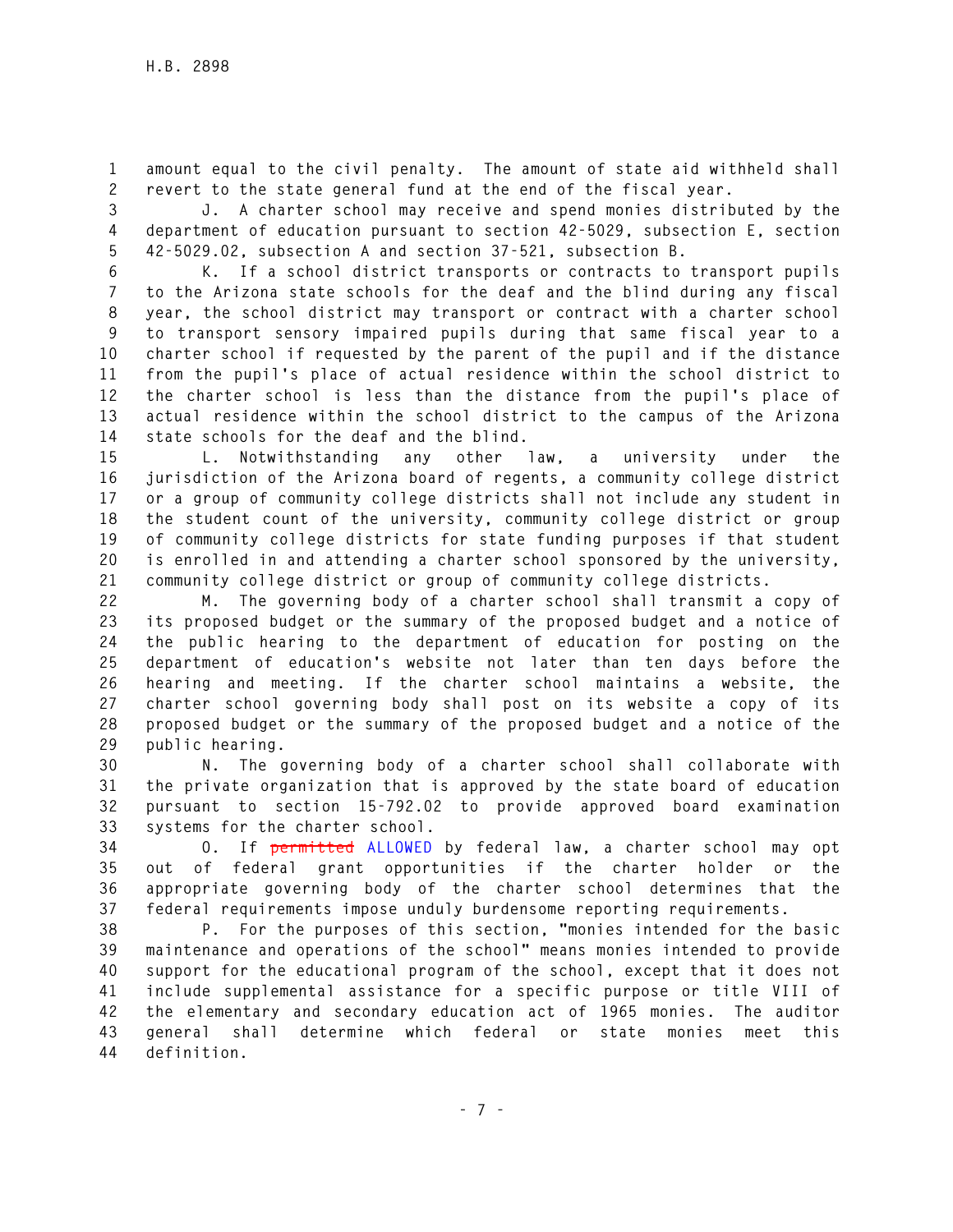**1 Sec. 5. Section 15-203, Arizona Revised Statutes, as amended by 2 Laws 2021, chapter 2, section 2, is amended to read: 3 15-203. Powers and duties; definition 4 A. The state board of education shall: 5 1. Exercise general supervision over and regulate the conduct of 6 the public school system and adopt any rules and policies it deems 7 necessary to accomplish this purpose. 8 2. Keep a record of its proceedings. 9 3. Make rules for its own government. 10 4. Determine the policy and work undertaken by it. 11 5. Subject to title 41, chapter 4, article 4, employ staff. 12 6. Prescribe and supervise the duties of its employees pursuant to 13 title 41, chapter 4, article 4, if not otherwise prescribed by statute. 14 7. Delegate to the superintendent of public instruction the 15 execution of board policies and rules. 16 8. Recommend to the legislature changes or additions to the 17 statutes pertaining to schools. 18 9. Prepare, publish and distribute reports concerning the 19 educational welfare of this state. 20 10. Prepare a budget for expenditures necessary for proper 21 maintenance of the board and accomplishment of its purposes and present 22 the budget to the legislature. 23 11. Aid in the enforcement of laws relating to schools. 24 12. Prescribe a minimum course of study in the common schools, 25 minimum competency requirements for the promotion of pupils from the third 26 grade and minimum course of study and competency requirements for the 27 promotion of pupils from the eighth grade. The state board of education 28 shall prepare a fiscal impact statement of any proposed changes to the 29 minimum course of study or competency requirements and, on completion, 30 shall send a copy to the director of the joint legislative budget 31 committee and the executive director of the school facilities board 32 DIVISION WITHIN THE DEPARTMENT OF ADMINISTRATION. The state board of 33 education shall not adopt any changes in the minimum course of study or 34 competency requirements in effect on July 1, 1998 that will have a fiscal 35 impact on school capital costs. 36 13. Prescribe minimum course of study and competency requirements 37 for the graduation of pupils from high school. The state board of 38 education shall prepare a fiscal impact statement of any proposed changes 39 to the minimum course of study or competency requirements and, on 40 completion, shall send a copy to the director of the joint legislative 41 budget committee and the executive director of the school facilities board**

**42 DIVISION WITHIN THE DEPARTMENT OF ADMINISTRATION. The state board of 43 education shall not adopt any changes in the minimum course of study or 44 competency requirements in effect on July 1, 1998 that will have a fiscal 45 impact on school capital costs.**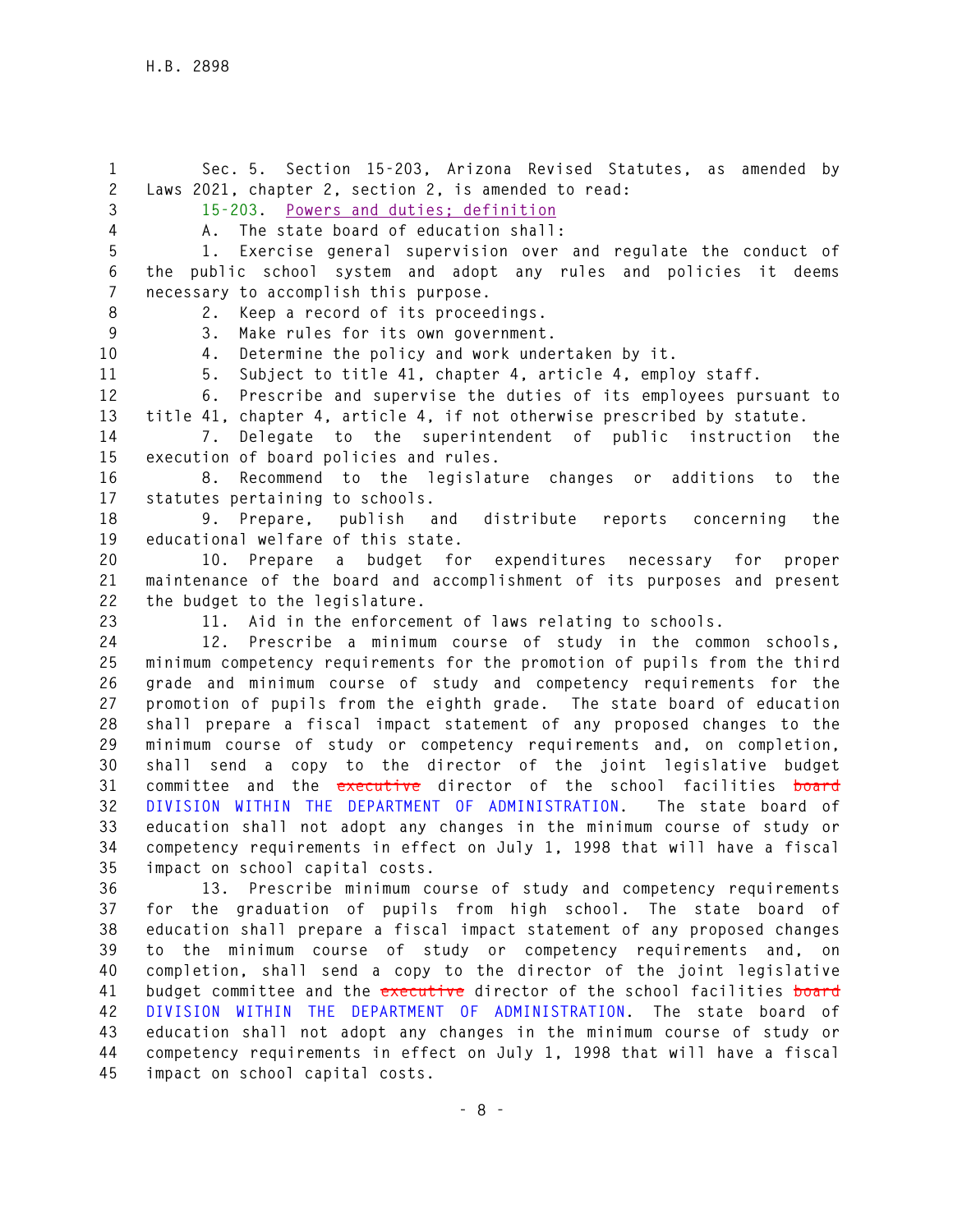**1 14. Pursuant to section 15-501.01, supervise and control the 2 certification of persons engaged in instructional work directly as any 3 classroom, laboratory or other teacher or indirectly as a supervisory 4 teacher, speech therapist, principal or superintendent in a school 5 district, including school district preschool programs, or any other 6 educational institution below the community college, college or university 7 level, and prescribe rules for certification.** 

**8 15. Adopt a list of approved tests for determining special 9 education assistance to gifted pupils as defined in and as provided in 10 chapter 7, article 4.1 of this title. The adopted tests shall provide 11 separate scores for quantitative reasoning, verbal reasoning and nonverbal 12 reasoning and shall be capable of providing reliable and valid scores at 13 the highest ranges of the score distribution.** 

**14 16. Adopt rules governing the methods for the administration of all 15 proficiency examinations.** 

**16 17. Adopt proficiency examinations for its use and determine the 17 passing score for the proficiency examinations.** 

**18 18. Include within its budget the cost of contracting for the 19 purchase, distribution and scoring of the examinations as provided in 20 paragraphs 16 and 17 of this subsection.** 

**21 19. Supervise and control the qualifications of professional 22 nonteaching school personnel and prescribe standards relating to 23 qualifications. The standards shall not require the business manager of a 24 school district to obtain certification from the state board of education.** 

**25 20. Impose such disciplinary action, including disciplinary action 26 pursuant to section 15-505 or the issuance of a letter of censure, 27 suspension, suspension with conditions or revocation of a certificate, on 28 a finding of immoral or unprofessional conduct.** 

**29 21. Establish an assessment, data gathering and reporting system 30 for pupil performance as prescribed in chapter 7, article 3 of this title, 31 including qualifying examinations for the college credit by examination 32 incentive program pursuant to section 15-249.06.** 

**33 22. Adopt a rule to promote braille literacy pursuant to section 34 15-214.** 

**35 23. Adopt rules prescribing procedures for the investigation by the 36 department STATE BOARD of education of TO INVESTIGATE every written 37 complaint alleging that a certificated person, a person seeking 38 certification or a noncertificated person has engaged in immoral or 39 unprofessional conduct.** 

**40 24. For purposes of federal law, serve as the state board for 41 vocational and technological education and meet at least four times each 42 year solely to execute the powers and duties of the state board for 43 vocational and technological education.**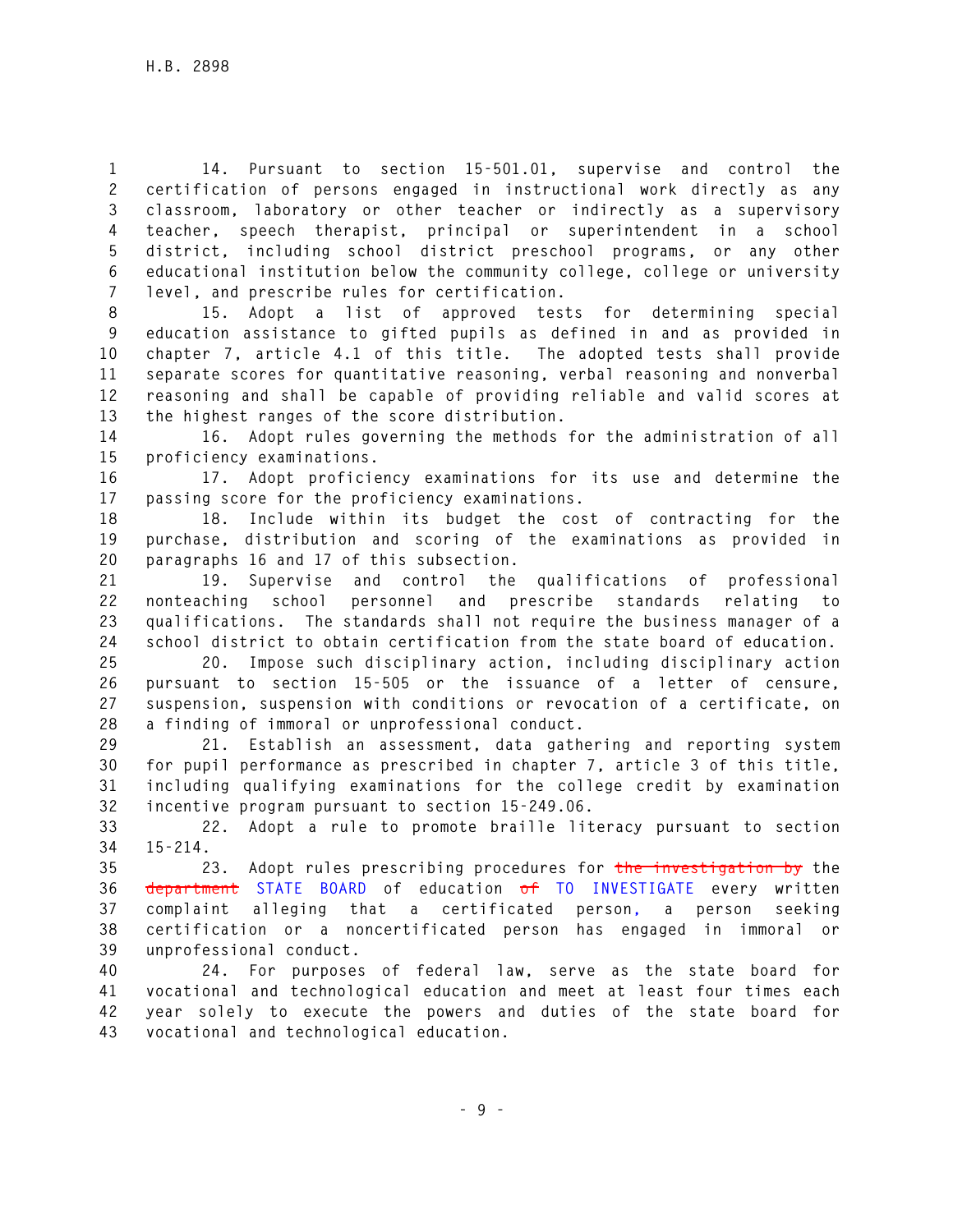**1 25. Develop and maintain a handbook for use in the schools of this 2 state that provides guidance for the teaching of moral, civic and ethical 3 education. The handbook shall promote existing curriculum frameworks and 4 shall encourage school districts to recognize moral, civic and ethical 5 values within instructional and programmatic educational development 6 programs for the general purpose of instilling character and ethical 7 principles in pupils in kindergarten programs and grades one through 8 twelve.** 

**9 26. Require pupils to recite the following passage from the 10 declaration of independence for pupils in grades four through six at the 11 commencement of the first class of the day in the schools, except that a 12 pupil shall not be required to participate if the pupil or the pupil's 13 parent or guardian objects:** 

**14 We hold these truths to be self-evident, that all men 15 are created equal, that they are endowed by their creator with 16 certain unalienable rights, that among these are life, liberty 17 and the pursuit of happiness. That to secure these rights, 18 governments are instituted among men, deriving their just 19 powers from the consent of the governed. . . .** 

**20 27. Adopt rules that provide for certification reciprocity pursuant 21 to section 15-501.01.** 

**22 28. Adopt rules that provide for the presentation of an honorary 23 high school diploma to a person who has never obtained a high school 24 diploma and who meets both of the following requirements:** 

**25 (a) Currently resides in this state.** 

**26 (b) Provides documented evidence from the department of veterans' 27 services that the person enlisted in the armed forces of the United States 28 and served in World War I, World War II, the Korean conflict or the 29 Vietnam conflict.** 

**30 29. Cooperate with the Arizona-Mexico commission in the governor's 31 office and with researchers at universities in this state to collect data 32 and conduct projects in the United States and Mexico on issues that are 33 within the scope of the duties of the department of education and that 34 relate to quality of life, trade and economic development in this state in 35 a manner that will help the Arizona-Mexico commission to assess and 36 enhance the economic competitiveness of this state and of the 37 Arizona-Mexico region.** 

**38 30. Adopt rules to define and provide guidance to schools as to the 39 activities that would constitute immoral or unprofessional conduct of 40 certificated and noncertificated persons.** 

**41 31. Adopt guidelines to encourage pupils in grades nine, ten, 42 eleven and twelve to volunteer for twenty hours of community service 43 before graduation from high school. A school district that complies with 44 the guidelines adopted pursuant to this paragraph is not liable for 45 damages resulting from a pupil's participation in community service unless**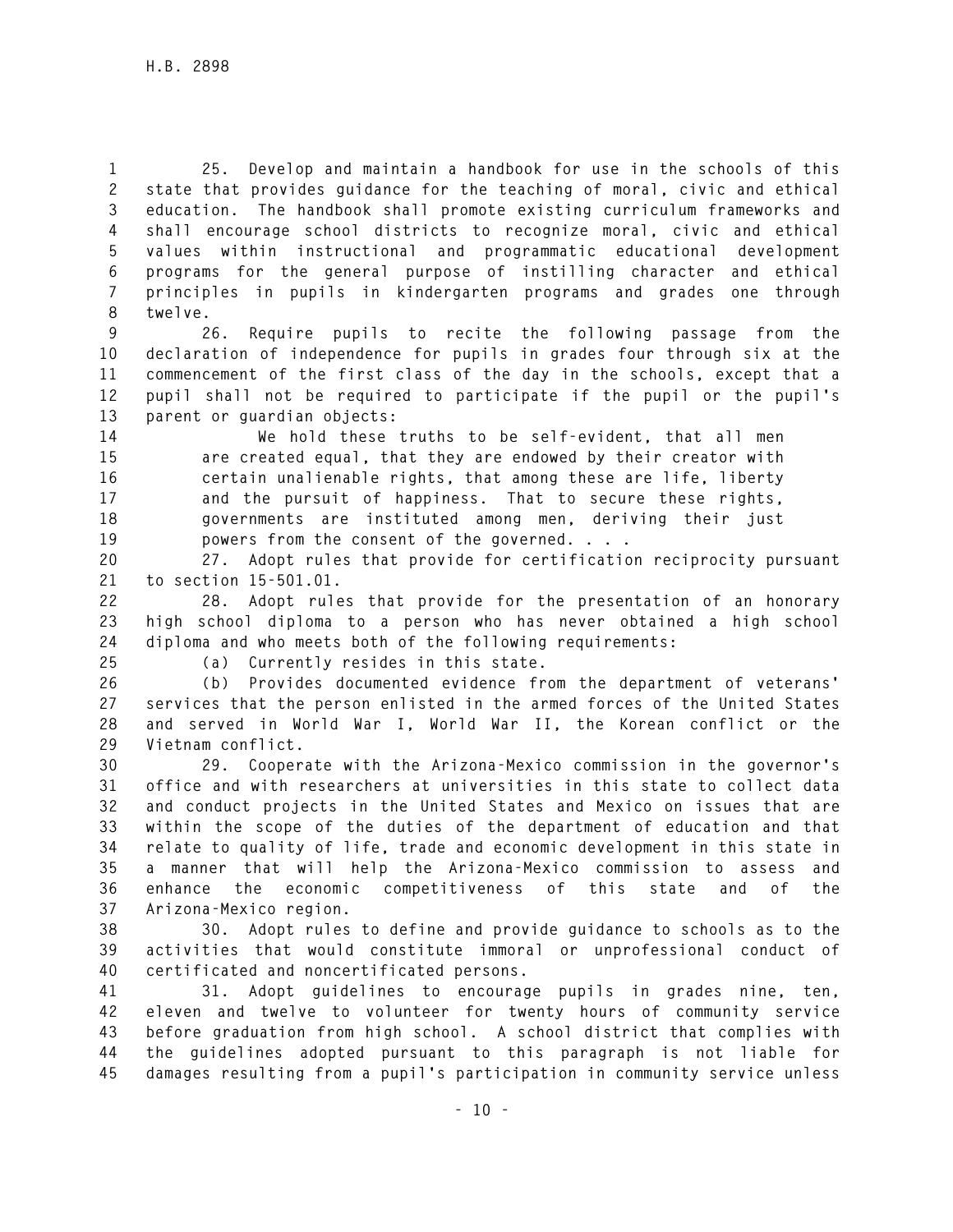**1 the school district is found to have demonstrated wanton or reckless 2 disregard for the safety of the pupil and other participants in community 3 service. For the purposes of this paragraph, "community service" may 4 include service learning. The guidelines shall include the following:** 

**5 (a) A list of the general categories in which community service may 6 be performed.** 

**7 (b) A description of the methods by which community service will be 8 monitored.** 

**9 (c) A consideration of risk assessment for community service 10 projects.** 

**11 (d) Orientation and notification procedures of community service 12 opportunities for pupils entering grade nine, including the development of 13 a notification form. The notification form shall be signed by the pupil 14 and the pupil's parent or guardian, except that a pupil shall not be 15 required to participate in community service if the parent or guardian 16 notifies the principal of the pupil's school in writing that the parent or 17 guardian does not wish the pupil to participate in community service.** 

**18 (e) Procedures for a pupil in grade nine to prepare a written 19 proposal that outlines the type of community service that the pupil would 20 like to perform and the goals that the pupil hopes to achieve as a result 21 of community service. The pupil's written proposal shall be reviewed by a 22 faculty advisor, a guidance counselor or any other school employee who is 23 designated as the community service program coordinator for that school. 24 The pupil may alter the written proposal at any time before performing 25 community service.** 

**26 (f) Procedures for a faculty advisor, a guidance counselor or any 27 other school employee who is designated as the community service program 28 coordinator to evaluate and certify the completion of community service 29 performed by pupils.** 

**30 32. To facilitate the transfer of military personnel and their 31 dependents to and from the public schools of this state, pursue, in 32 cooperation with the Arizona board of regents, reciprocity agreements with 33 other states concerning the transfer credits for military personnel and 34 their dependents. A reciprocity agreement entered into pursuant to this 35 paragraph shall:** 

**36 (a) Address procedures for each of the following:** 

- **37 (i) The transfer of student records.**
- 

**38 (ii) Awarding credit for completed coursework.** 

**39 (iii) Permitting ALLOWING a student to satisfy the graduation 40 requirements prescribed in section 15-701.01 through the successful 41 performance on comparable exit-level assessment instruments administered 42 in another state.** 

**43 (b) Include appropriate criteria developed by the state board of 44 education and the Arizona board of regents.**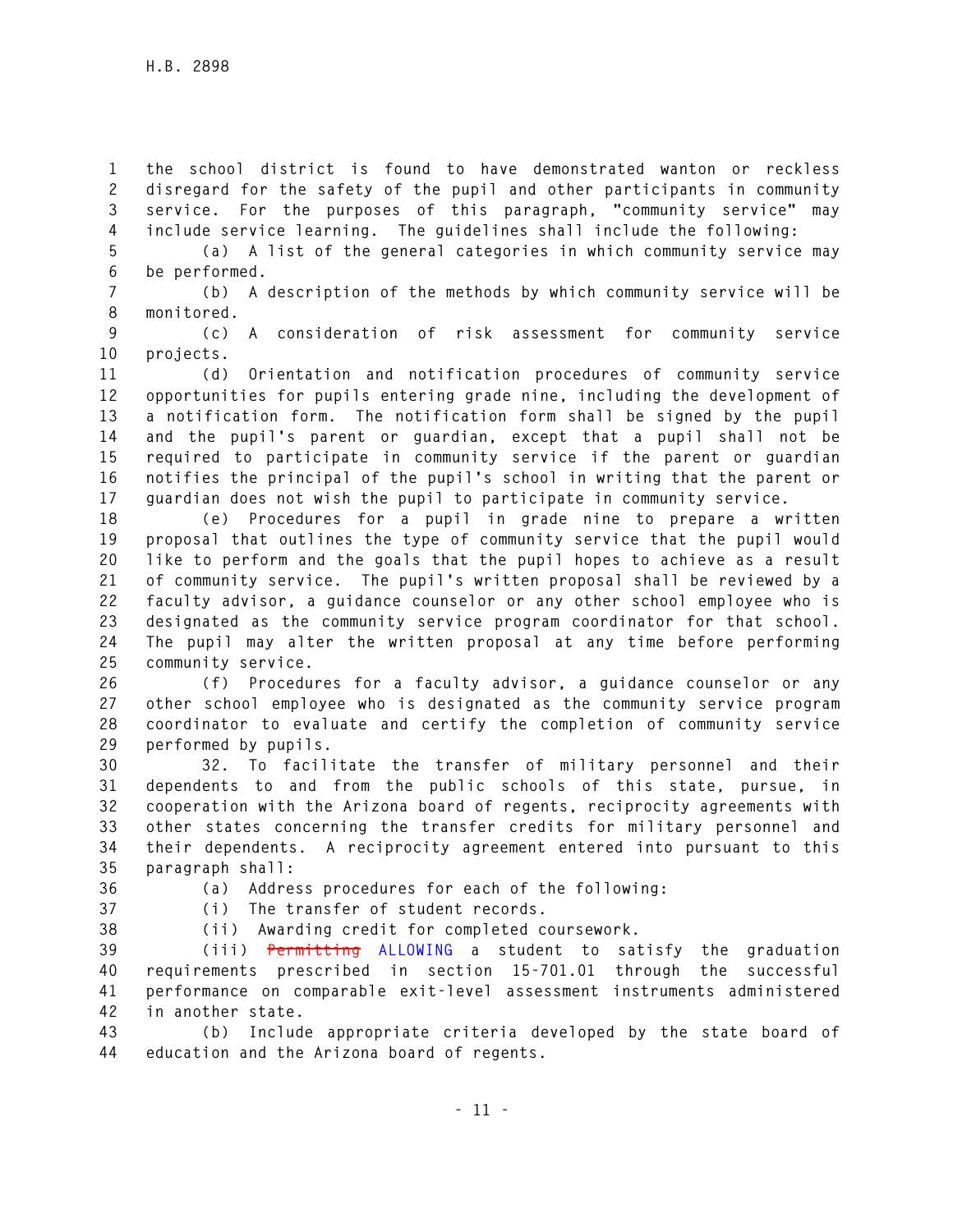**1 33. Adopt guidelines that school district governing boards shall 2 use in identifying pupils who are eligible for gifted programs and in 3 providing gifted education programs and services. The state board of 4 education shall adopt any other guidelines and rules that it deems 5 necessary in order to carry out the purposes of chapter 7, article 4.1 of 6 this title.** 

**7 34. For each of the alternative textbook formats of human-voiced 8 audio, large-print and braille, designate alternative media producers to 9 adapt existing standard print textbooks or to provide specialized 10 textbooks, or both, for pupils with disabilities in this state. Each 11 alternative media producer shall be capable of producing alternative 12 textbooks in all relevant subjects in at least one of the alternative 13 textbook formats. The board shall post the designated list of alternative 14 media producers on its website.** 

**15 35. Adopt a list of approved professional development training 16 providers for use by school districts as provided in section 15-107, 17 subsection J. The professional development training providers shall meet 18 the training curriculum requirements determined by the state board of 19 education in at least the areas of school finance, governance, employment, 20 staffing, inventory and human resources, internal controls and 21 procurement.** 

**22 36. Adopt rules to prohibit a person who violates the notification 23 requirements prescribed in section 15-183, subsection C, paragraph 8 or 24 section 15-550, subsection D from certification pursuant to this title 25 until the person is no longer charged or is acquitted of any offenses 26 listed in section 41-1758.03, subsection B. The state board shall also 27 adopt rules to prohibit a person who violates the notification 28 requirements, certification surrender requirements or fingerprint 29 clearance card surrender requirements prescribed in section 15-183, 30 subsection C, paragraph 9 or section 15-550, subsection E from 31 certification pursuant to this title for at least ten years after the date 32 of the violation.** 

**33 37. Adopt rules for the alternative certification of teachers of 34 nontraditional foreign languages that allow for the passing of a 35 nationally accredited test to substitute for the education coursework 36 required for certification.** 

**37 38. Adopt rules to define competency-based educational pathways for 38 college and career readiness that may be used by schools. The rules shall 39 include the following components:** 

**40 (a) The establishment of learning outcomes that will be expected 41 for students in a particular subject.** 

**42 (b) A process and criteria by which assessments may be identified 43 or established to determine whether students have reached the desired 44 competencies in a particular subject.**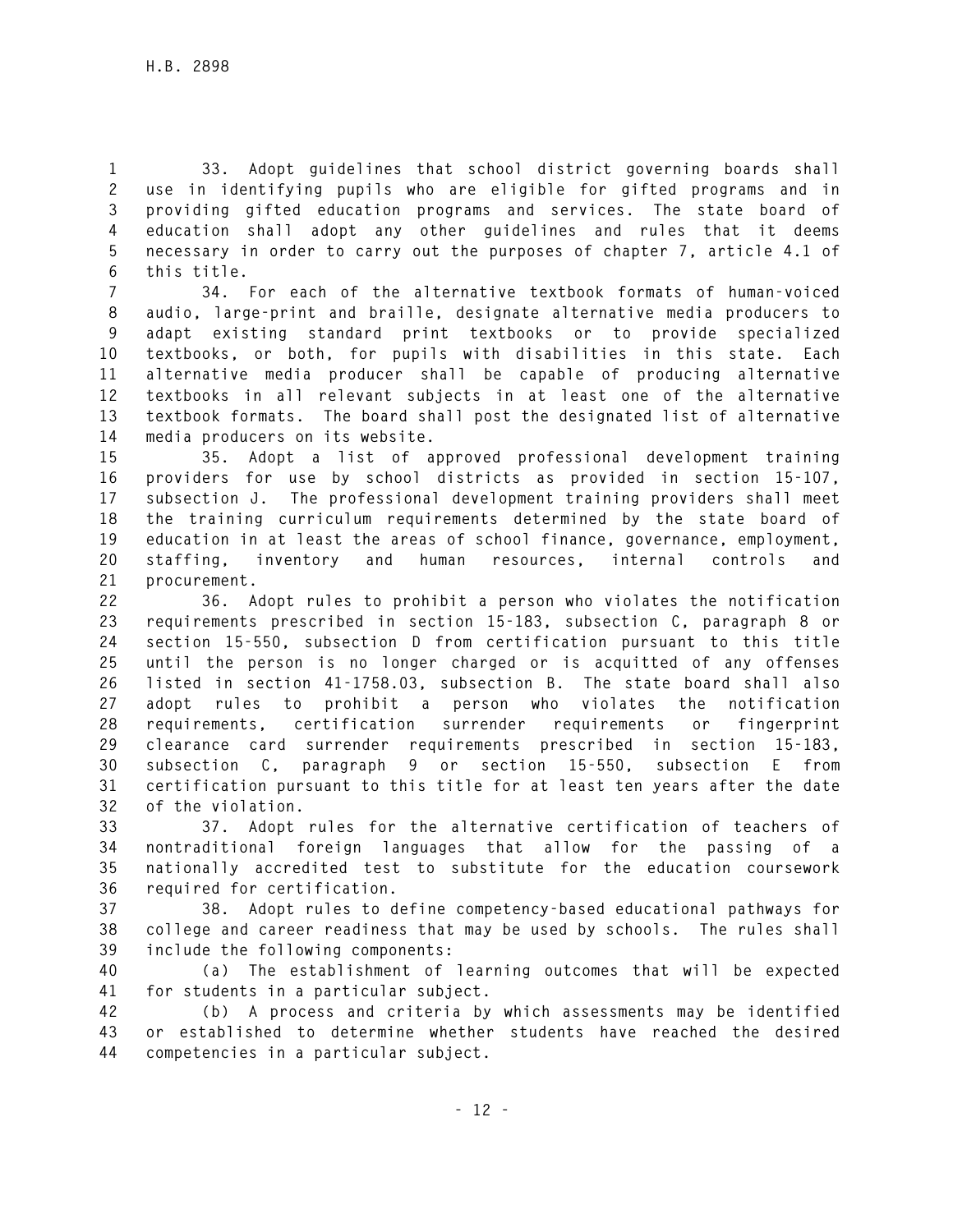**1 (c) A mechanism to allow pupils in grades seven through twelve who 2 have demonstrated competency in a subject to immediately obtain credit for 3 the mastery of that subject. The rules shall include a list of applicable 4 subjects, including the level of competency required for each subject.** 

**5 39. In consultation with the department of health services, the 6 department of education, medical professionals, school health 7 professionals, school administrators and an organization that represents 8 school nurses in this state, adopt rules that prescribe the following for 9 school districts and charter schools:** 

**10 (a) Annual training in the administration of auto-injectable 11 epinephrine for designated medical and nonmedical school personnel. The 12 annual training prescribed in this subdivision is optional during any 13 fiscal year in which a school does not stock epinephrine auto-injectors at 14 the school during that fiscal year.** 

**15 (b) Annual training for all school site personnel on the 16 recognition of anaphylactic shock symptoms and the procedures to follow 17 when anaphylactic shock occurs, following the national guidelines of the 18 American academy of pediatrics. The annual training prescribed in this 19 subdivision is optional during any fiscal year in which a school does not 20 stock epinephrine auto-injectors at the school during that fiscal year.** 

**21 (c) Procedures for the administration of epinephrine auto-injectors 22 in emergency situations.** 

**23 (d) Procedures for annually requesting a standing order for 24 epinephrine auto-injectors pursuant to section 15-157 from the chief 25 medical officer of the department of health services, the chief medical 26 officer of a county health department, a doctor of medicine licensed 27 pursuant to title 32, chapter 13 or a doctor of osteopathic medicine 28 licensed pursuant to title 32, chapter 17.** 

**29 (e) Procedures for reporting the use of epinephrine auto-injectors 30 to the department of health services.** 

**31 40. In consultation with the department of education, medical 32 professionals, school health professionals, school administrators and an 33 organization that represents school nurses in this state, adopt rules that 34 prescribe the following for school districts and charter schools that 35 elect to administer inhalers:** 

**36 (a) Annual training in the recognition of respiratory distress 37 symptoms and the procedures to follow when respiratory distress occurs, in 38 accordance with good clinical practice, and the administration of 39 inhalers, as directed on the prescription protocol, by designated medical 40 and nonmedical school personnel.** 

**41 (b) Requirements for school districts and charter schools that 42 elect to administer inhalers to designate at least two employees at each 43 school to be trained in the recognition of respiratory distress symptoms 44 and the procedures to follow when respiratory distress occurs, in 45 accordance with good clinical practice, and at least two employees at each**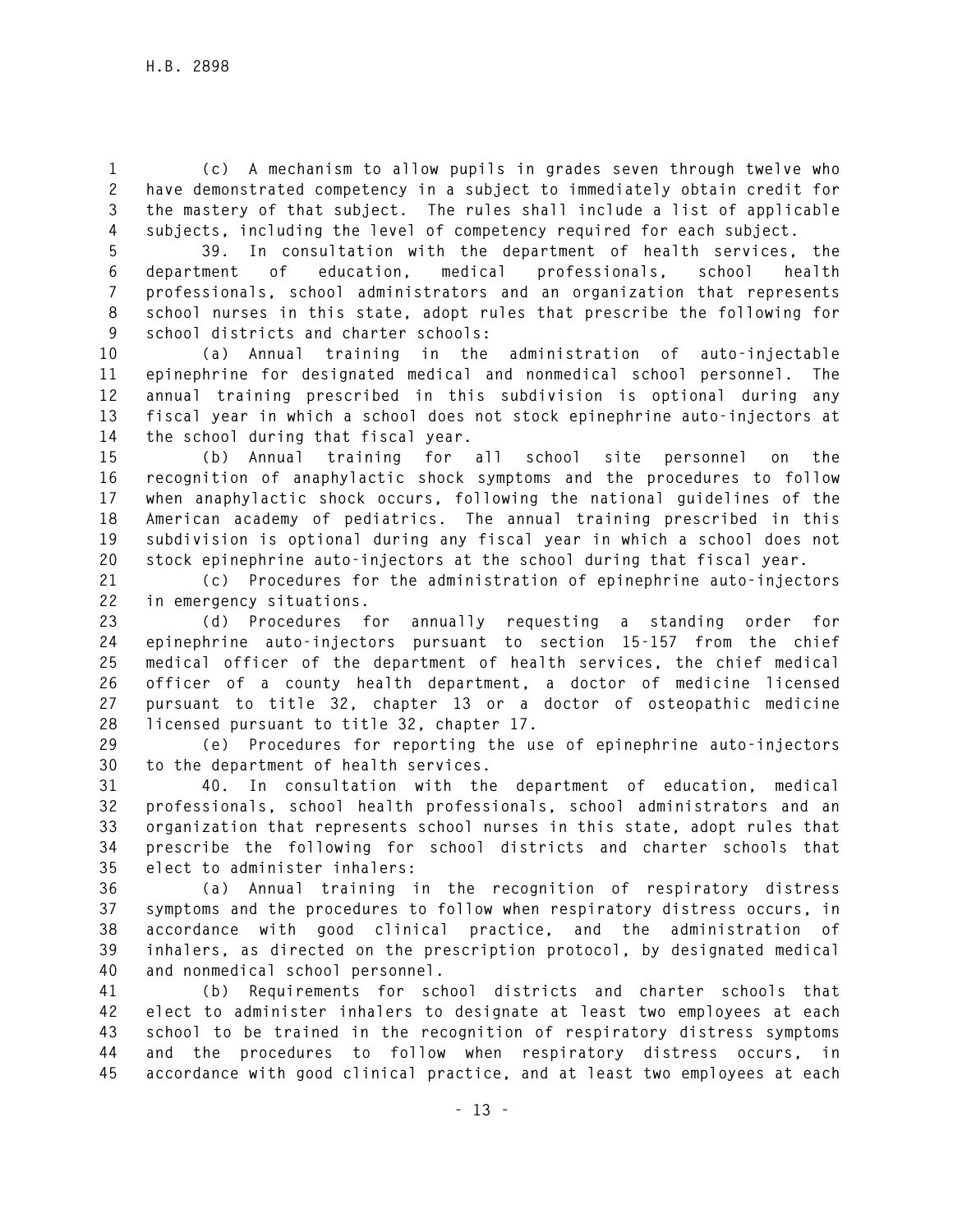**1 school to be trained in the administration of inhalers, as directed on the 2 prescription protocol.** 

**3 (c) Procedures for the administration of inhalers in emergency 4 situations, as directed on the prescription protocol.** 

**5 (d) Procedures for annually requesting a standing order for 6 inhalers and spacers or holding chambers pursuant to section 15-158 from 7 the chief medical officer of a county health department, a physician 8 licensed pursuant to title 32, chapter 13 or 17 or a nurse practitioner 9 licensed pursuant to title 32, chapter 15.** 

**10 (e) Procedures for notifying a parent once an inhaler has been 11 administered.** 

**12 41. Adopt rules for certification that allow substitute teachers 13 who can demonstrate primary teaching responsibility in a classroom as 14 defined by the state board of education to use the time spent in that 15 classroom toward the required capstone experience for standard teaching 16 certification.** 

**17 42. For the purposes of Sandra Day O'Connor civics celebration day 18 instruction under section 15-710.01, develop a list of recommended 19 resources relating to civics education that align with the academic 20 standards prescribed by the state board of education in social studies 21 pursuant to sections 15-701 and 15-701.01. The state board shall 22 establish a process that allows public schools to recommend resources for 23 addition to the list.** 

**24 43. DIRECT AND OVERSEE THE WORK OF ALL INVESTIGATORS RELATED TO 25 INVESTIGATING CERTIFICATED PERSONS, PERSONS SEEKING CERTIFICATION AND 26 NONCERTIFICATED PERSONS FOR IMMORAL OR UNPROFESSIONAL CONDUCT UNDER THIS 27 TITLE AND RULES ADOPTED PURSUANT TO THIS TITLE. THE INVESTIGATORS SHALL 28 BE HOUSED WITHIN AND ARE EMPLOYEES OF THE STATE BOARD OF EDUCATION.** 

- **29 B. The state board of education may:**
- **30 1. Contract.**
- **31 2. Sue and be sued.**

**32 3. Distribute and score the tests prescribed in chapter 7, article 33 3 of this title.** 

**34 4. Provide for an advisory committee or hearing officers to conduct 35 hearings and screenings to determine whether grounds exist to impose 36 disciplinary action against a certificated person, whether grounds exist 37 to reinstate a revoked or surrendered certificate, whether grounds exist 38 to approve or deny an initial application for certification or a request 39 for renewal of a certificate and whether grounds exist to impose or lift 40 disciplinary action against a noncertificated person. The board may 41 delegate its responsibility to conduct hearings and screenings to its 42 advisory committee or hearing officers. Hearings shall be conducted 43 pursuant to title 41, chapter 6, article 6.**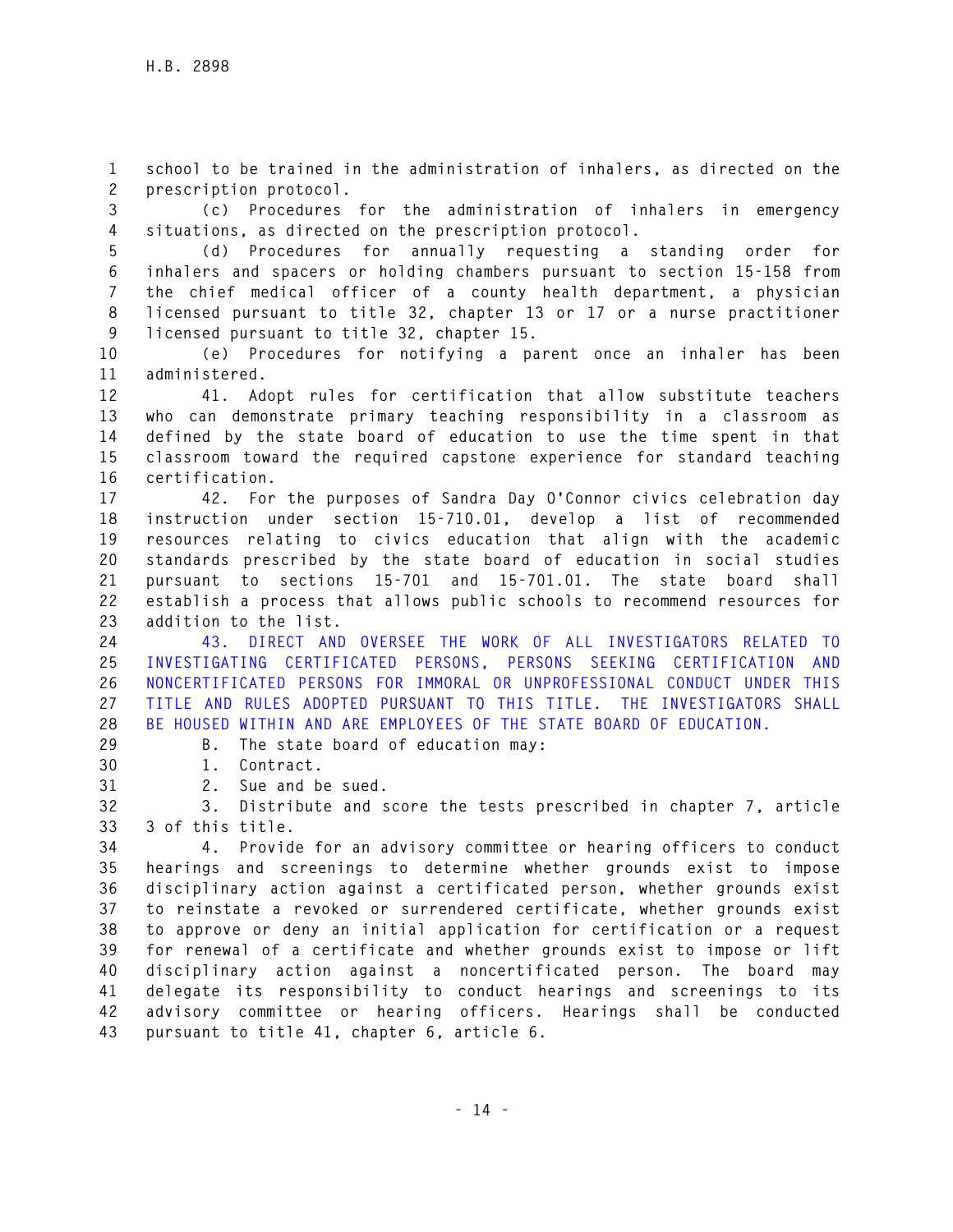**1 5. Proceed with the disposal of any complaint requesting 2 disciplinary action against a noncertificated person after the board has 3 imposed disciplinary action pursuant to section 15-505 or AGAINST a person 4 holding a certificate as prescribed in subsection A, paragraph 14 of this 5 section after the suspension or expiration of the certificate or surrender 6 of the certificate by the holder.** 

**7 6. Assess costs and reasonable attorney fees against a person who 8 files a frivolous complaint or who files a complaint in bad faith. Costs 9 assessed pursuant to this paragraph shall not exceed the expenses incurred 10 by the department STATE BOARD of education in the investigation of the 11 complaint.** 

**12 7. ISSUE SUBPOENAS TO COMPEL THE ATTENDANCE AND TESTIMONY OF 13 WITNESSES AND PRODUCTION OF DOCUMENTS OR ANY PHYSICAL EVIDENCE IN 14 CONNECTION WITH AN INVESTIGATION OR HEARING OF AN ALLEGATION THAT A 15 CERTIFICATED PERSON, A PERSON SEEKING CERTIFICATION OR A NONCERTIFICATED 16 PERSON HAS ENGAGED IN IMMORAL OR UNPROFESSIONAL CONDUCT. IF A SUBPOENA 17 ISSUED BY THE BOARD IS DISOBEYED, THE BOARD MAY PETITION THE SUPERIOR 18 COURT TO ENFORCE THE SUBPOENA. ANY FAILURE TO OBEY AN ORDER OF THE COURT 19 PURSUANT TO THIS PARAGRAPH MAY BE PUNISHED BY THE COURT AS CONTEMPT.** 

**20 C. For the purposes of this section, "noncertificated person" has 21 the same meaning prescribed in section 15-505.** 

**22 Sec. 6. Section 15-213.01, Arizona Revised Statutes, is amended to 23 read:** 

**24 15-213.01. Procurement practices; guaranteed energy cost 25 savings contracts; definitions**

**26 A. Notwithstanding section 15-213, subsection A, a school district 27 may contract for the procurement of a guaranteed energy cost savings 28 contract with a qualified provider through a competitive sealed proposal 29 process as provided by the procurement practices adopted by the state 30 board of education.** 

**31 B. A school district may enter into a guaranteed energy cost 32 savings contract with a qualified provider if it determines that the 33 energy savings project pays for itself within the expected life, according 34 to the manufacturer's equipment standards, of the energy cost savings 35 measures implemented, the term of the financial agreement or twenty-five 36 years, whichever is shortest, if the recommendations in the proposal are 37 followed. The school district shall retain the cost savings achieved by a 38 guaranteed energy cost savings contract, and these cost savings may be 39 used to pay for the contract and project implementation.** 

**40 C. The school district shall use objective criteria in selecting 41 the qualified provider, including the cost of the contract, the energy 42 cost savings, the net projected energy savings, the quality of the 43 technical approach, the quality of the project management plan, the 44 financial solvency of the qualified provider and the experience of the 45 qualified provider with projects of similar size and scope. The school**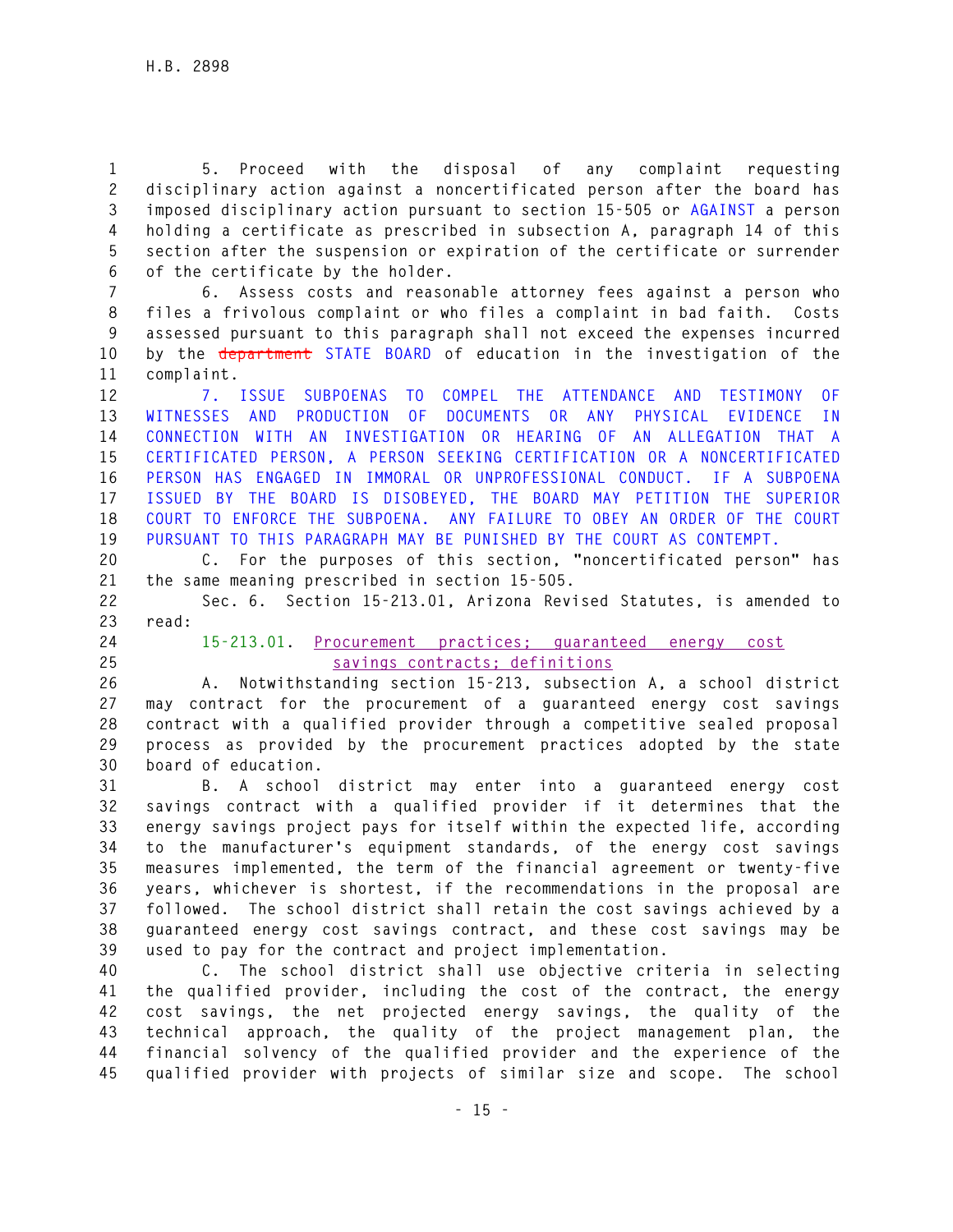**1 district shall set forth each criterion with its respective numerical 2 weighting in the request for proposal.** 

**3 D. In selecting a contractor to perform any construction work 4 related to performing the guaranteed energy cost savings contract, the 5 qualified provider may develop and use a prequalification process for 6 contractors. These prequalifications may require the contractor to 7 demonstrate that the contractor is adequately bonded to perform the work 8 and that the contractor has not failed to perform on a prior job.** 

**9 E. A study shall be performed by the selected qualified provider in 10 order to establish the exact scope of the guaranteed energy cost savings 11 contract, the fixed cost savings guarantee amount and the methodology for 12 determining actual savings. This report shall be reviewed and approved by 13 the school district before the actual installation of any equipment. The 14 qualified provider shall transmit a copy of the approved study to the 15 DIVISION OF school facilities board WITHIN THE DEPARTMENT OF 16 ADMINISTRATION and the governor's office of energy policy.** 

**17 F. The guaranteed energy cost savings contract shall require that, 18 in determining whether the projected energy savings calculations have been 19 met, the energy savings shall be computed by comparing the energy baseline 20 before installation or implementation of the energy cost savings measures 21 with the energy consumed after installation or implementation of the 22 energy cost savings measures. The qualified provider and the school 23 district may agree to make modifications to the energy baseline only for 24 any of the following:** 

**25 1. Changes in utility rates.** 

**26 2. Changes in the number of days in the utility billing cycle.** 

**27 3. Changes in the square footage of the facility.** 

**28 4. Changes in the operational schedule of the facility.** 

**29 5. Changes in facility temperature. 30 6. Significant changes in the weather.** 

**31 7. Significant changes in the amount of equipment or lighting used 32 in the facility.** 

**33 8. Significant changes in the nature or intensity of energy use, 34 such as the change of classroom space to laboratory space.** 

**35 G. The information to develop the energy baseline shall be derived 36 from historical energy costs or actual energy measurements or shall be 37 calculated from energy measurements at the facility where energy cost 38 savings measures are to be installed or implemented. The baseline shall 39 be established before the installation or implementation of energy cost 40 savings measures.** 

**41 H. At the qualified provider's expense, the proposal shall include 42 an independent third-party validation of cost savings calculations 43 associated with each proposed energy cost savings measure by a licensed, 44 registered professional engineer, with credentials from the national 45 association of energy engineers, who has demonstrated experience in energy**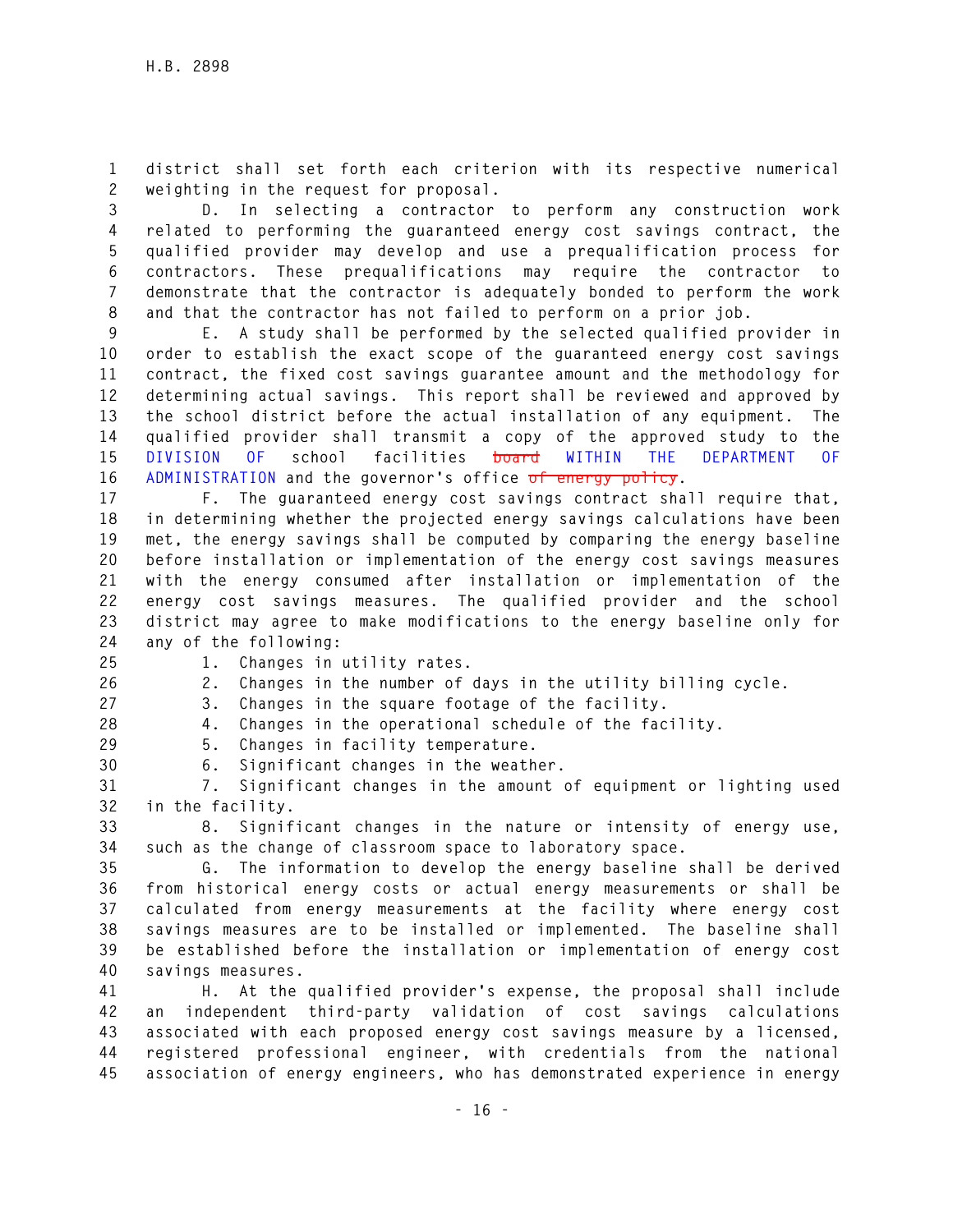**1 analysis. The school district must approve the selection of the 2 credentialed engineer.** 

**3 I. A school district, or two or more school districts, may enter 4 into a financing agreement with a qualified provider or the financial 5 institution, trustee or paying agent for the purchase and installation or 6 implementation of energy cost savings measures. The guaranteed energy 7 cost savings contract may provide for payments over a period of not more 8 than the expected life, according to the manufacturer's equipment 9 standards, of the energy cost savings measures implemented, the term of 10 the financial agreement or twenty-five years, whichever is shortest. The 11 contract shall provide that all payments, except obligations on 12 termination of the contract before its expiration, shall be made pursuant 13 to the terms of the financing agreement. If a school district purchases 14 the energy cost savings measure, the qualified provider shall guarantee 15 that the energy cost savings meet or exceed the school district's total 16 cost of the energy savings project purchase.** 

**17 J. The guaranteed energy cost savings contract shall include a 18 written guarantee of the qualified provider that the energy savings will 19 meet or exceed the costs of the energy cost savings measures over the 20 expected life, according to the manufacturer's equipment standards, of the 21 energy cost savings measures implemented, the term of the financial 22 agreement or twenty-five years, whichever is shortest. The qualified 23 provider shall:** 

**24 1. For the term of the guaranteed energy cost savings contract, 25 prepare a measurement and verification report on an annual basis in 26 addition to an annual reconciliation of savings.** 

**27 2. Reimburse the school district for any shortfall of guaranteed 28 energy cost savings on an annual basis.** 

**29 3. Use the international performance and measurement and 30 verification protocol standards or the federal energy management program 31 standards to validate the savings guarantee.** 

**32 K. The school district may obtain any required financing as part of 33 the original competitive sealed proposal process from the qualified 34 provider or a third-party financing institution.** 

**35 L. A qualified provider that is awarded the contract shall give a 36 sufficient bond to the school district for its faithful performance of the 37 equipment installment.** 

**38 M. The qualified provider is required to make public the 39 information in the subcontractor's bids only if the qualified provider is 40 awarded the guaranteed energy cost savings contract by the school 41 district.** 

**42 N. For all projects carried out under this section, the district 43 shall report to the governor's office of energy policy:** 

- **44 1. The name of the project.**
- **45 2. The name of the qualified provider.**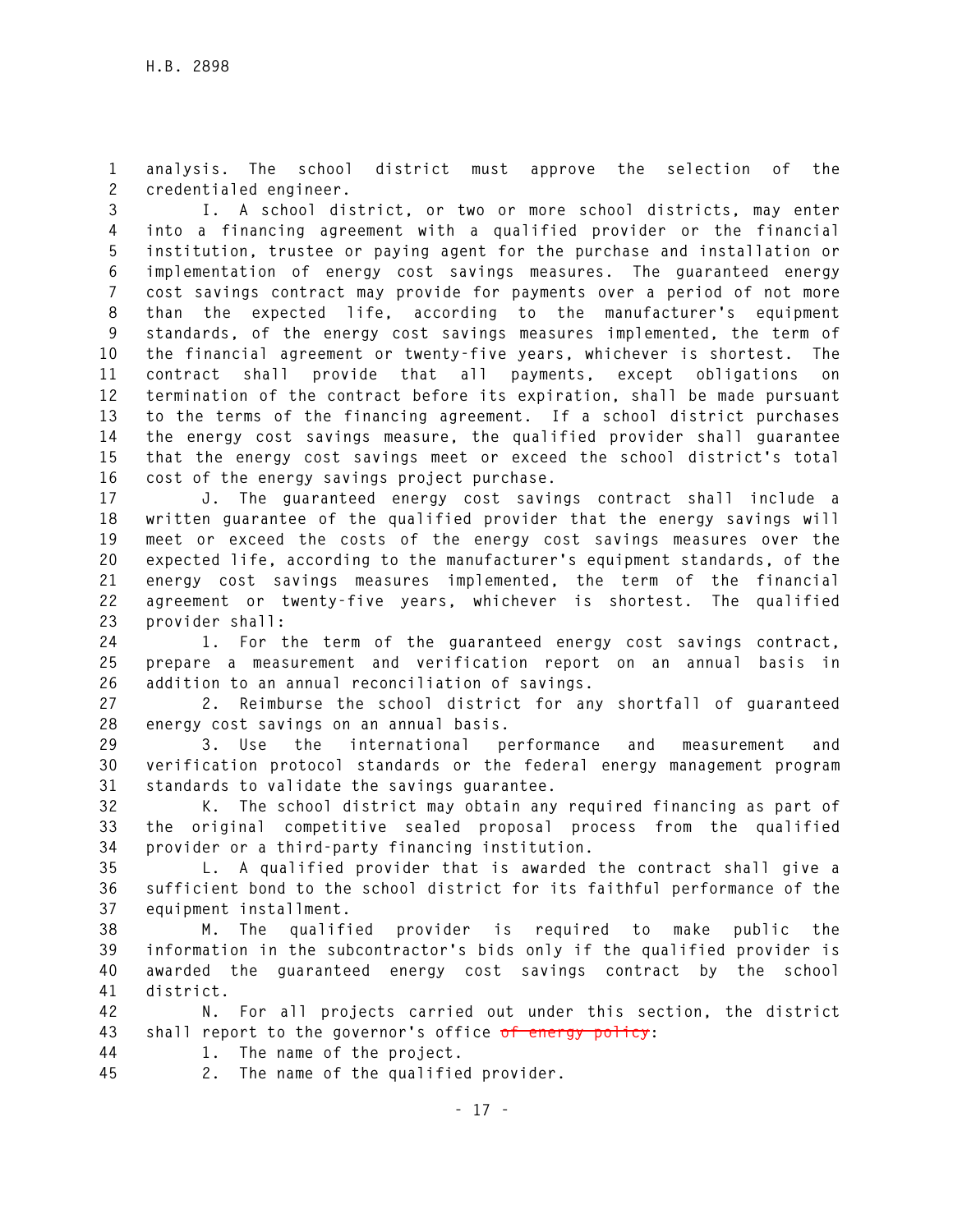**1 3. The total cost of the project.** 

**2 4. The expected energy cost savings and relevant escalators.** 

**3 5. The agreed-on baseline in the measurement and verification 4 agreement in both kilowatt hours and dollars.** 

**5 O. This section does not apply to the construction of new 6 buildings.** 

**7 P. A school district may use a simplified energy performance 8 contract for projects that are less than five hundred thousand dollars 9 \$500,000. Simplified energy performance contracts are not required to 10 include an energy savings guarantee and shall comply with all requirements 11 in this section except for the requirements that are specifically related 12 to the energy savings guarantee and the measurement and verification of 13 the guaranteed savings.** 

**14 Q. For the purposes of this section:** 

**15 1. "Construction" means the process of building, altering, 16 repairing, improving or demolishing any school district structure or 17 building, or other public improvements of any kind to any school district 18 real property. Construction does not include the routine operation, 19 routine repair or routine maintenance of existing structures, buildings or 20 real property.** 

**21 2. "Energy baseline" means a calculation of the amount of energy 22 used in an existing facility before the installation or implementation of 23 the energy cost savings measures.** 

**24 3. "Energy cost savings measure" means a training program or 25 facility alteration designed to reduce energy consumption and may include 26 one or more of the following, and any related meters or other measuring 27 devices:** 

**28 (a) Insulating the building structure or systems in the building.** 

**29 (b) Storm windows or doors, caulking or weather stripping, 30 multiglazed windows or door systems, additional glazing, reductions in 31 glass area, or other window and door system modifications that reduce 32 energy consumption.** 

**33 (c) Automated or computerized energy control systems.** 

**34 (d) Heating, ventilating or air conditioning system modifications 35 or replacements, including geothermal.** 

**36 (e) Replacing or modifying lighting fixtures to increase the energy 37 efficiency of the lighting system without increasing the overall 38 illumination of a facility unless an increase in illumination is necessary 39 to conform to the applicable state or local building code for the lighting 40 system after the proposed modifications are made.** 

**41 (f) Indoor air quality improvements to increase air quality that 42 conform to the applicable state or local building code requirements.** 

**43 (g) Energy recovery systems.** 

**44 (h) Installing a new or retrofitting an existing day lighting 45 system.**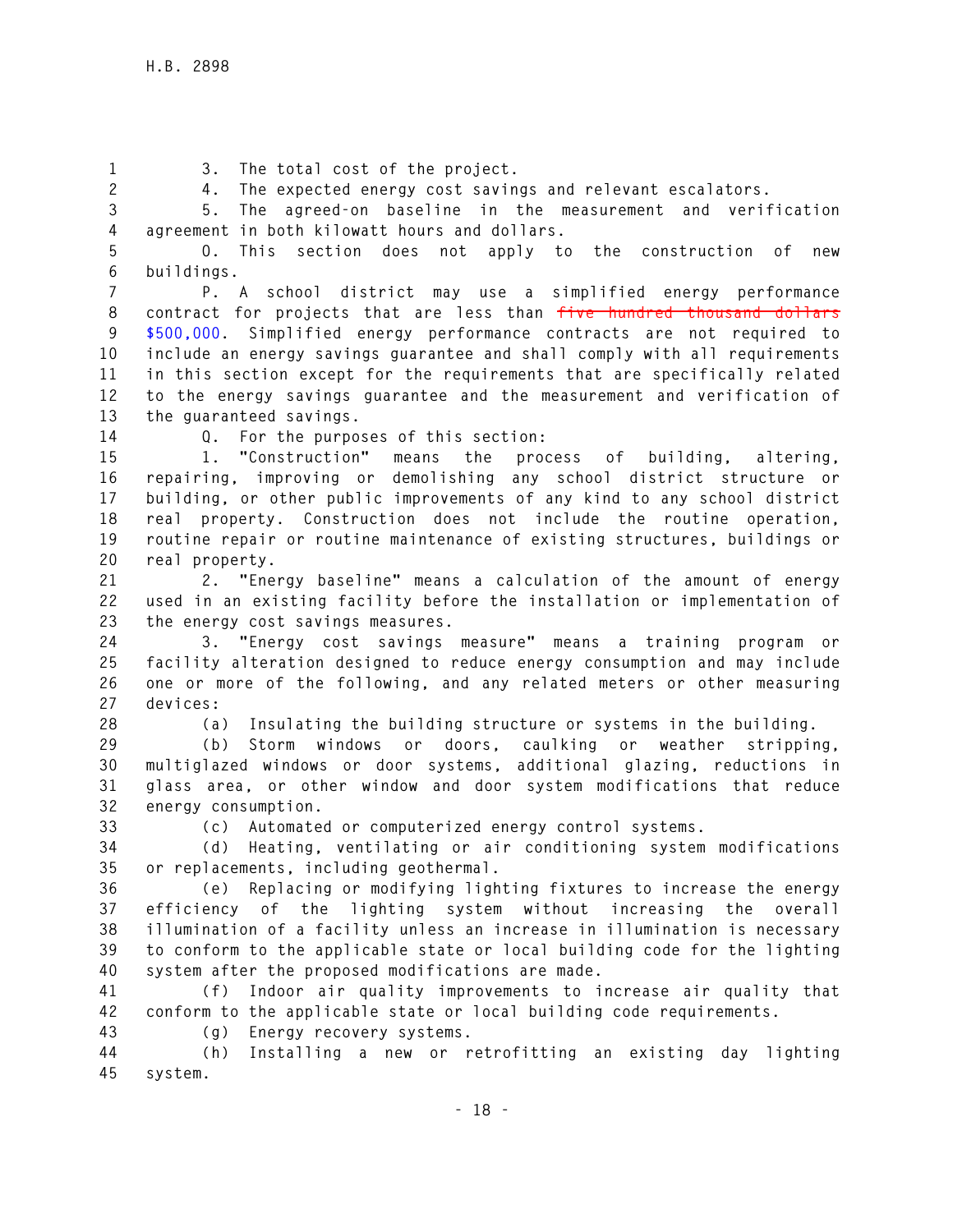**1 (i) Procurement of low-cost utility supplies of all types, 2 including electricity, natural gas, propane and water.** 

**3 (j) Devices that reduce water consumption and water costs or that 4 reduce sewer charges.** 

**5 (k) Rainwater harvesting systems.** 

**6 (l) Combined heat and power systems.** 

**7 (m) Renewable and alternative energy projects and renewable energy 8 power service agreements.** 

**9 (n) Self-generation systems.** 

**10 (o) Any additional building systems and infrastructure that produce 11 energy, or that provide utility cost savings not specifically mentioned in 12 this paragraph, if the improvements meet the life-cycle cost requirement 13 and enhance building system performance or occupant comfort and safety, 14 excluding those systems that fall under section 15-213.02.** 

**15 (p) Geothermal.** 

**16 4. "Guaranteed energy cost savings contract" means a contract for 17 implementing one or more energy cost savings measures.** 

**18 5. "Life-cycle cost" means the sum of present values of investment 19 costs, capital costs, installation costs, energy costs, operating costs, 20 maintenance costs and disposal costs and utility rebates over the life of 21 the project, product or measure as provided by federal life-cycle cost 22 rules, regulations and criteria contained in the United States department 23 of energy federal energy management program "guidance on life-cycle cost 24 analysis" required by executive order 13423, January 2007.** 

**25 6. "Qualified provider" means a person or a business that is 26 experienced in designing, implementing or installing energy cost savings 27 measures, that has a record of established projects or measures of similar 28 size and scope, that has demonstrated technical, operational, financial 29 and managerial capabilities to design and operate energy cost savings 30 measures and projects and that has the financial ability to satisfy 31 guarantees for energy cost savings.** 

**32 Sec. 7. Section 15-213.03, Arizona Revised Statutes, is amended to 33 read:** 

## **34 15-213.03. Procurement practices; guaranteed energy 35 production contracts; definitions**

**36 A. Notwithstanding section 15-213, subsection A, a school district 37 may contract for the procurement of PROCURE a guaranteed energy production 38 contract with a qualified provider through a competitive sealed proposal 39 process as provided by the procurement practices adopted by the state 40 board of education.** 

**41 B. The school district shall use objective criteria in selecting 42 the qualified provider, including the guaranteed energy price, the 43 guaranteed energy production, the quality of the technical approach, the 44 quality of the project management plan, the financial solvency of the 45 qualified provider and the experience of the qualified provider with**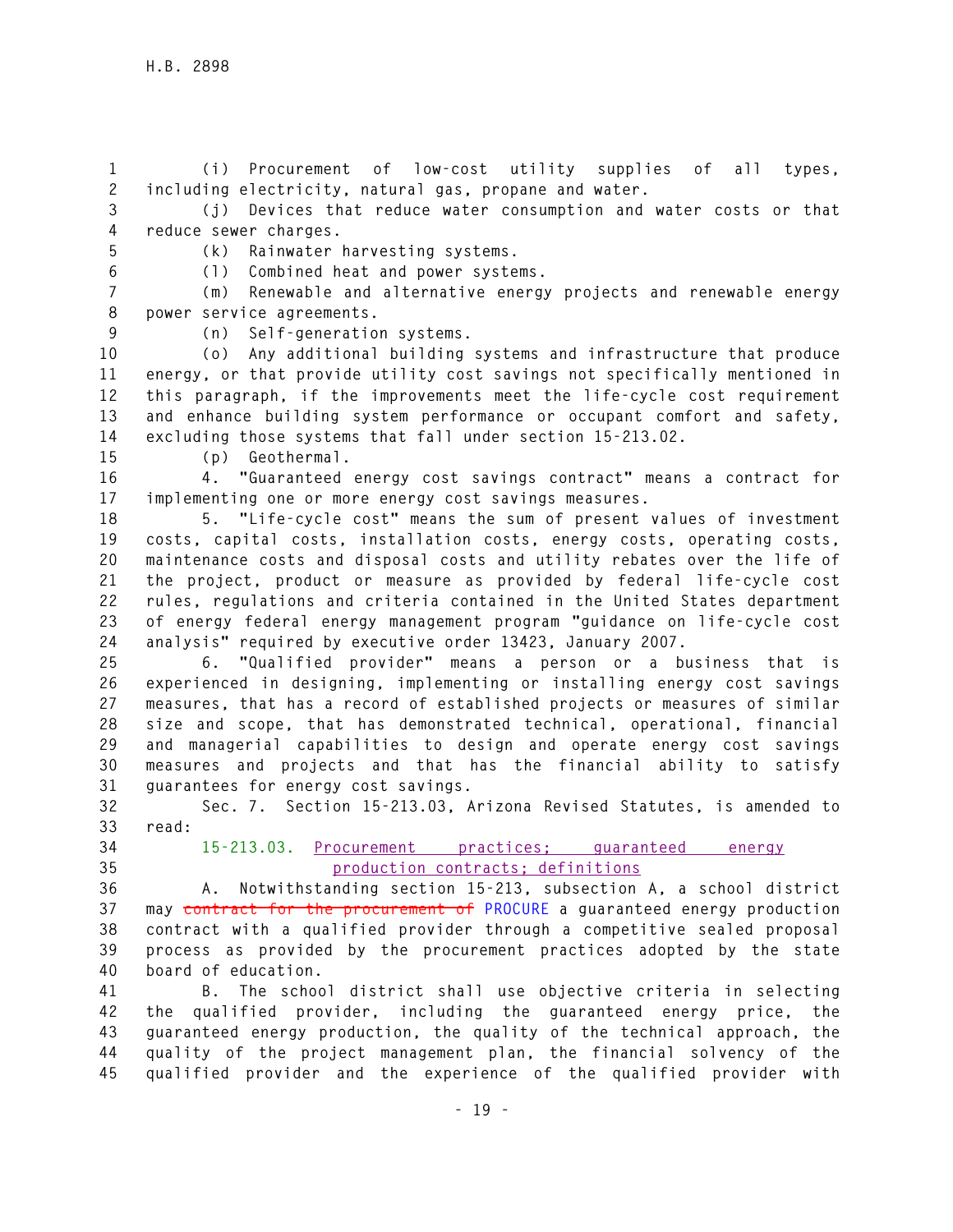**1 projects of similar size and scope. The school district shall set forth 2 each criterion with its respective numerical weighting in the request for 3 proposal.** 

**4 C. In selecting a contractor to perform any construction work 5 related to performing the guaranteed energy production contract, the 6 qualified provider may develop and use a prequalification process for 7 contractors. These prequalifications may require the contractor to 8 demonstrate that the contractor is adequately bonded to perform the work 9 and that the contractor has not failed to perform on a prior job.** 

**10 D. When submitting a proposal for the installation of equipment, 11 the qualified provider shall include information containing the guaranteed 12 energy production associated with each proposed energy production measure. 13 The school district shall review and approve this guarantee before the 14 actual installation of any equipment. The qualified provider shall 15 transmit a copy of the approved guarantee to the DIVISION OF school 16 facilities board WITHIN THE DEPARTMENT OF ADMINISTRATION and TO the 17 governor's office of energy policy.** 

**18 E. A guaranteed energy production contract shall include a 19 guaranteed energy price, and a written guaranteed energy production as 20 measured on an annual basis over the expected life of the energy 21 production measures implemented or within twenty-five years, whichever is 22 shorter. The qualified provider shall:** 

**23 1. Prepare a measurement and verification report on an annual basis 24 in addition to an annual reconciliation of any guaranteed energy 25 production shortfall.** 

**26 2. Reimburse the school district for any guaranteed energy 27 production shortfall on an annual basis by multiplying any energy 28 production shortfall by either the difference between the guaranteed 29 energy price and the effective utility rate, or an alternative method as 30 mutually agreed on by the school district and the QUALIFIED provider.** 

**31 F. The school district may obtain any required financing as part of 32 the original competitive sealed proposal process from the qualified 33 provider or a third-party financing institution.** 

**34 G. A qualified provider that is awarded the contract shall give a 35 sufficient bond to the school district for its faithful performance of the 36 equipment installment.** 

**37 H. The qualified provider is required to make public information in 38 the subcontractor's bids only if the school district awards the qualified 39 provider the guaranteed energy production contract.** 

**40 I. For all projects carried out under this section, the district 41 shall report to the governor's office of energy policy and the DIVISION OF 42 school facilities board WITHIN THE DEPARTMENT OF ADMINISTRATION:** 

- **43 1. The name of the project.**
- **44 2. The NAME OF THE qualified provider.**
- **45 3. The total cost of the project.**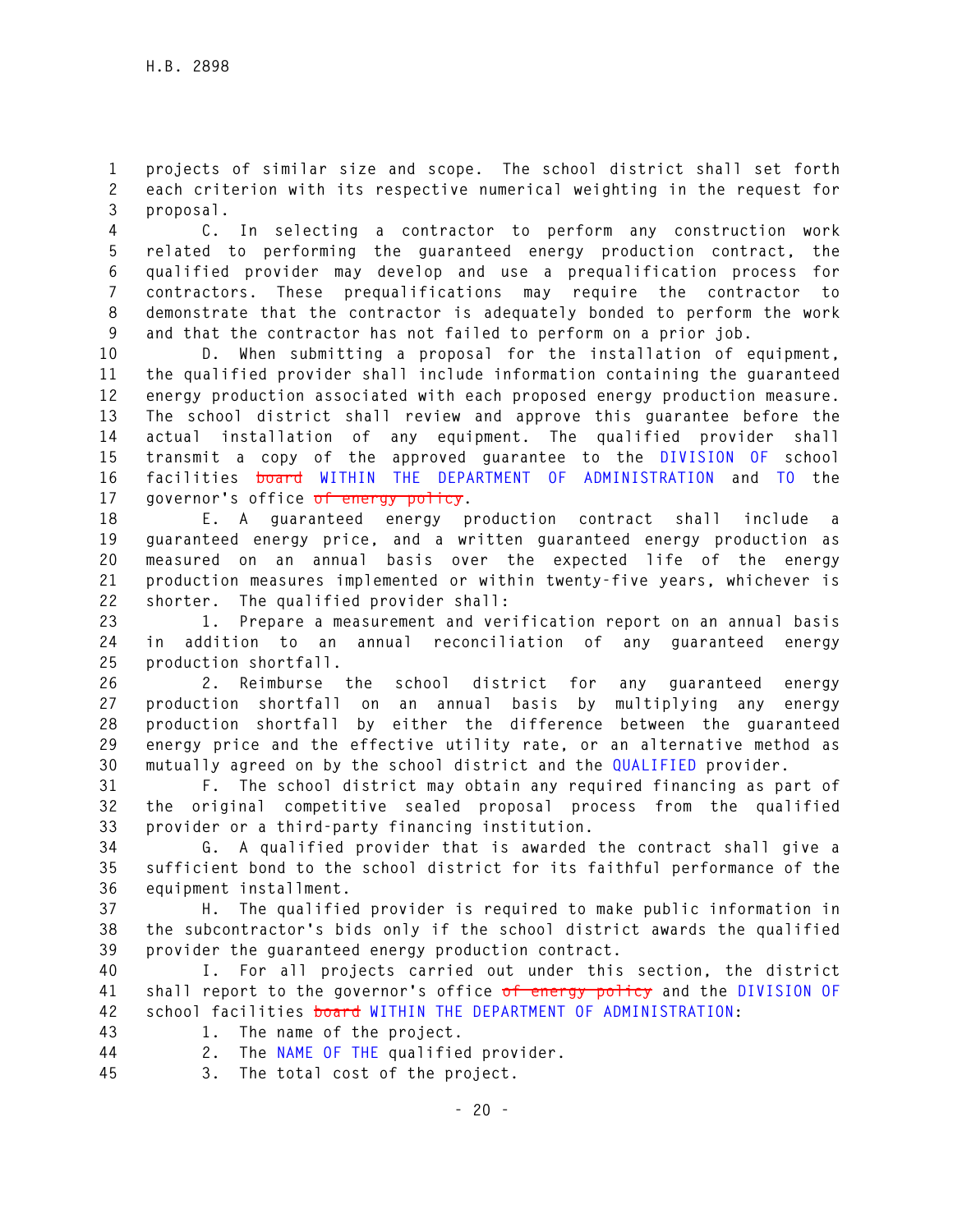**1 4. The expected guaranteed energy production and guaranteed energy 2 price, including relevant escalators, if applicable, over the term of the 3 guaranteed energy production contract.** 

**4 J. For all projects carried out under this section, the district 5 shall report to the DIVISION OF school facilities board WITHIN THE 6 DEPARTMENT OF ADMINISTRATION, by October 15 each year, the actual energy 7 production and guaranteed energy price.** 

**8 K. For the purposes of this section:** 

**9 1. "Actual energy production" means the actual amount of energy 10 that flows from the energy production measure on an annual basis as 11 measured by a meter in kilowatt hours alternating current.** 

**12 2. "Construction" means the process of building, altering, 13 repairing, improving or demolishing any school district structure or 14 building, or other public improvements of any kind to any school district 15 real property. Construction does not include the routine operation, 16 routine repair or routine maintenance of existing structures, buildings or 17 real property.** 

**18 3. "Effective utility rate" means the average price per kilowatt 19 hour that a school district paid to its utility provider for electricity 20 service to the facility that is the subject of the guaranteed energy 21 production contract over the previous twelve months.** 

**22 4. "Energy production measure" means renewable and alternative 23 energy projects or renewable energy power service agreements.** 

**24 5. "Guaranteed energy price" means the agreed on price to be 25 charged to the school for each kilowatt hour alternating current of actual 26 energy production as such may change on an annual basis as set forth in 27 the guaranteed energy production contract.** 

**28 6. "Guaranteed energy production" means the amount of energy, 29 measured in kilowatt hours alternating current, that the qualified 30 provider guarantees for each year of the guaranteed energy production 31 contract.** 

**32 7. "Guaranteed energy production contract" means a contract for 33 implementing one or more energy production measures between one or more 34 qualified providers and a school district.** 

**35 8. "Guaranteed energy production shortfall" means the amount, if 36 any, that the actual energy production is less than the guaranteed energy 37 production in any given year.** 

**38 9. "Qualified provider" means a person or a business that is 39 experienced in designing, implementing or installing energy cost savings 40 measures, that has demonstrated technical, operational, financial and 41 managerial capabilities to design and operate cost savings measures and 42 projects and that has the financial ability to satisfy guarantees for 43 guaranteed energy production, financial solvency and experience for 44 projects of similar size and scope.**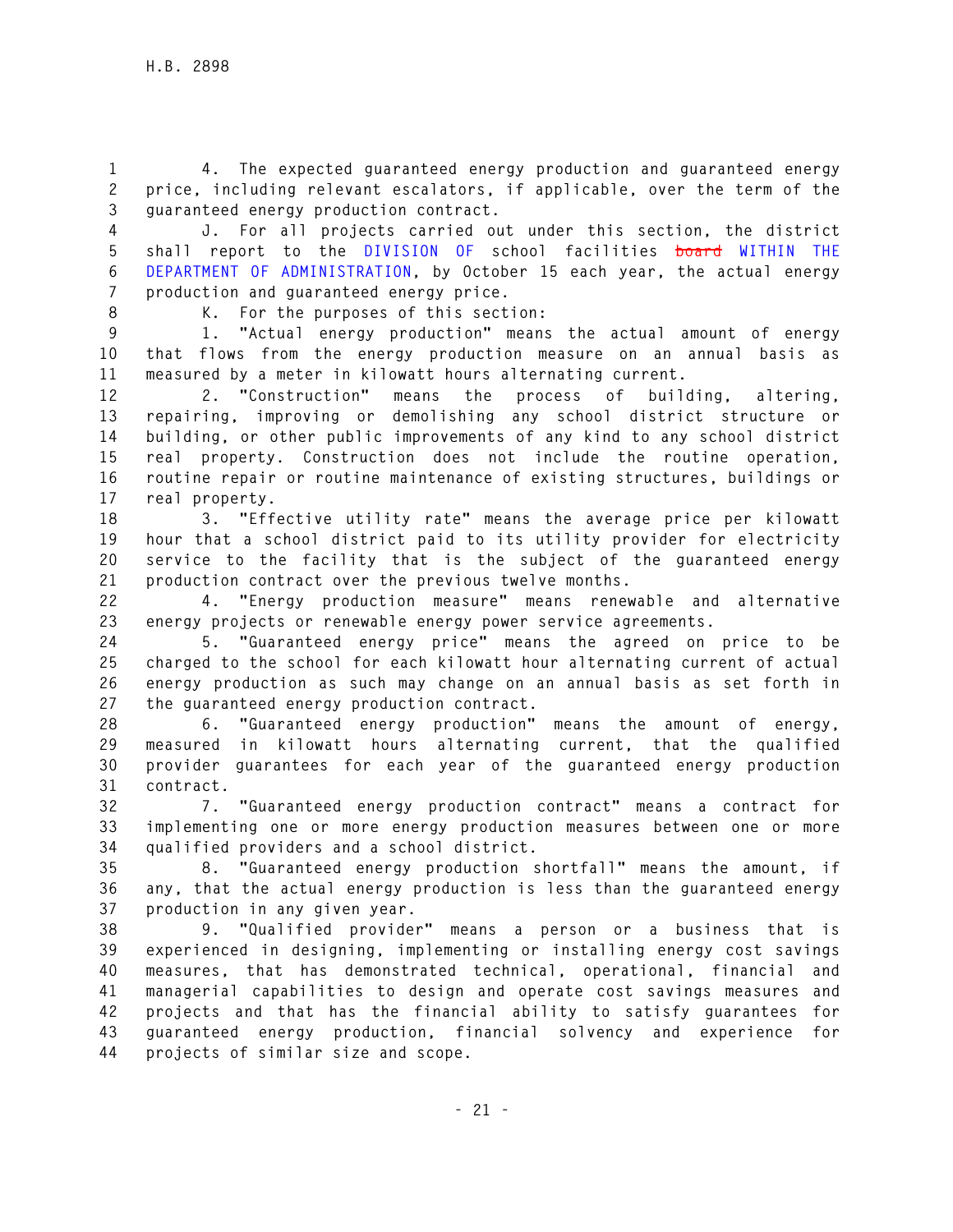**1 Sec. 8. Repeal 2 Section 15-240, Arizona Revised Statutes, is repealed. 3 Sec. 9. Section 15-251, Arizona Revised Statutes, as amended by 4 Laws 2021, chapter 2, section 3, is amended to read: 5 15-251. Powers and duties 6 The superintendent of public instruction shall: 7 1. Superintend the schools of this state. 8 2. Request the auditor general to investigate when necessary the 9 accounts of school monies kept by any state, county or district officer. 10 3. Subject to supervision by the state board of education, 11 apportion to the several counties the monies to which each county is 12 entitled for the year. Apportionment shall be made as provided in 13 chapter 9 of this title. 14 4. Execute, under the direction of the state board of education, 15 the policies that have been decided on by the state board. 16 5. Direct the performance of executive, administrative or 17 ministerial functions by the department of education or divisions or 18 employees of the department. 19 6. Direct and oversee the work of all investigators related to 20 investigating certificated persons, persons seeking certification and 21 noncertificated persons for immoral or unprofessional conduct under this 22 title and rules adopted pursuant to this title. The investigators shall 23 be housed within and are employees of the department of education. For 24 the purposes of this paragraph, "noncertificated person" has the same 25 meaning prescribed in section 15-505. 26 7. 6. Provide information to the state board of education related 27 to the powers and duties set forth in section 15-203. 28 Sec. 10. Section 15-341, Arizona Revised Statutes, is amended to 29 read: 30 15-341. General powers and duties; immunity; delegation 31 A. The governing board shall: 32 1. Prescribe and enforce policies and procedures for the governance 33 of TO GOVERN the schools that are not inconsistent with law or rules 34 prescribed by the state board of education. 35 2. Exclude from schools all books, publications, papers or 36 audiovisual materials of a sectarian, partisan or denominational 37 character. This paragraph does not prohibit the elective course permitted 38 by section 15-717.01. 39 3. Manage and control the school property within its district, 40 except that a district may enter into a partnership with an entity, 41 including a charter school, another school district or a military base, to 42 operate a school or offer educational services in a district building, 43 including at a vacant or partially used building, or in any building on 44 the entity's property pursuant to a written agreement between the parties.**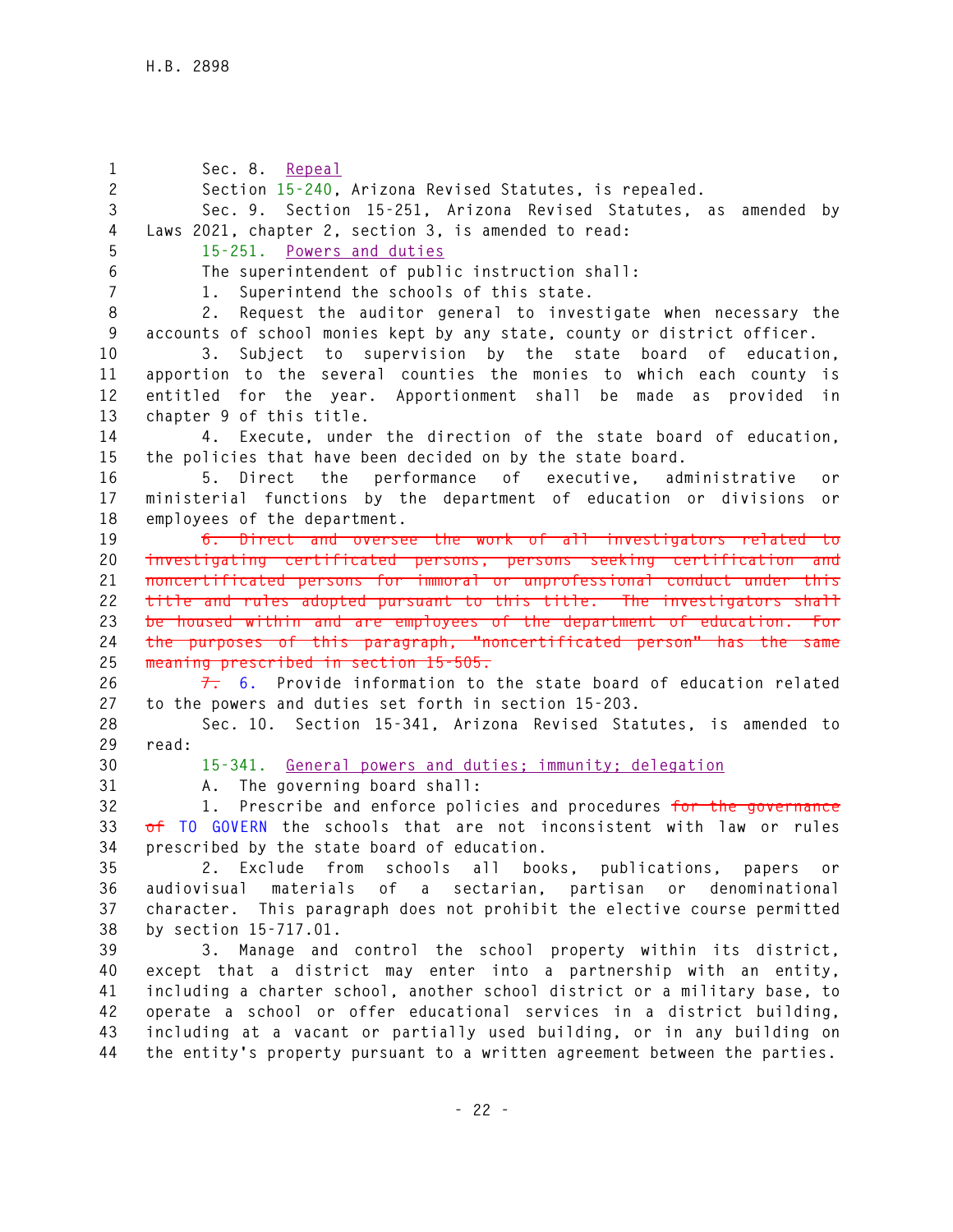**1 4. Acquire school furniture, apparatus, equipment, library books 2 and supplies for the use of the schools TO USE.** 

**3 5. Prescribe the curricula and criteria for the promotion and 4 graduation of pupils as provided in sections 15-701 and 15-701.01.** 

**5 6. Furnish, repair and insure, at full insurable value, the school 6 property of the district.** 

**7 7. Construct school buildings on approval by a vote of the district 8 electors.** 

**9 8. Make In the name of the district, conveyances of CONVEY property 10 belonging to the district and sold by the board.** 

**11 9. Purchase school sites when authorized by a vote of the district 12 at an election conducted as nearly as practicable in the same manner as 13 the election provided in section 15-481 and held on a date prescribed in 14 section 15-491, subsection E, but such authorization shall not necessarily 15 specify the site to be purchased and such authorization shall not be 16 necessary to exchange unimproved property as provided in section 15-342, 17 paragraph 23.** 

**18 10. Construct, improve and furnish buildings used for school 19 purposes when such buildings or premises are leased from the national park 20 service.** 

**21 11. Purchase school sites or construct, improve and furnish school 22 buildings from the proceeds of the sale of school property only on 23 approval by a vote of the district electors.** 

**24 12. Hold pupils to strict account for disorderly conduct on school 25 property.** 

**26 13. Discipline students for disorderly conduct on the way to and 27 from school.** 

**28 14. Except as provided in section 15-1224, deposit all monies 29 received by the district as gifts, grants and devises with the county 30 treasurer who shall credit the deposits as designated in the uniform 31 system of financial records. If not inconsistent with the terms of the 32 gifts, grants and devises given, any balance remaining after expenditures 33 for the intended purpose of the monies have been made shall be used for 34 reduction of school district taxes for the budget year, except that in the 35 case of accommodation schools the county treasurer shall carry the balance 36 forward for use by the county school superintendent for accommodation 37 schools for the budget year.** 

**38 15. Provide that, if a parent or legal guardian chooses not to 39 accept a decision of the teacher as provided in paragraph 42 of this 40 subsection, the parent or legal guardian may request in writing that the 41 governing board review the teacher's decision. This paragraph does not 42 release school districts from any liability relating to a child's 43 promotion or retention.**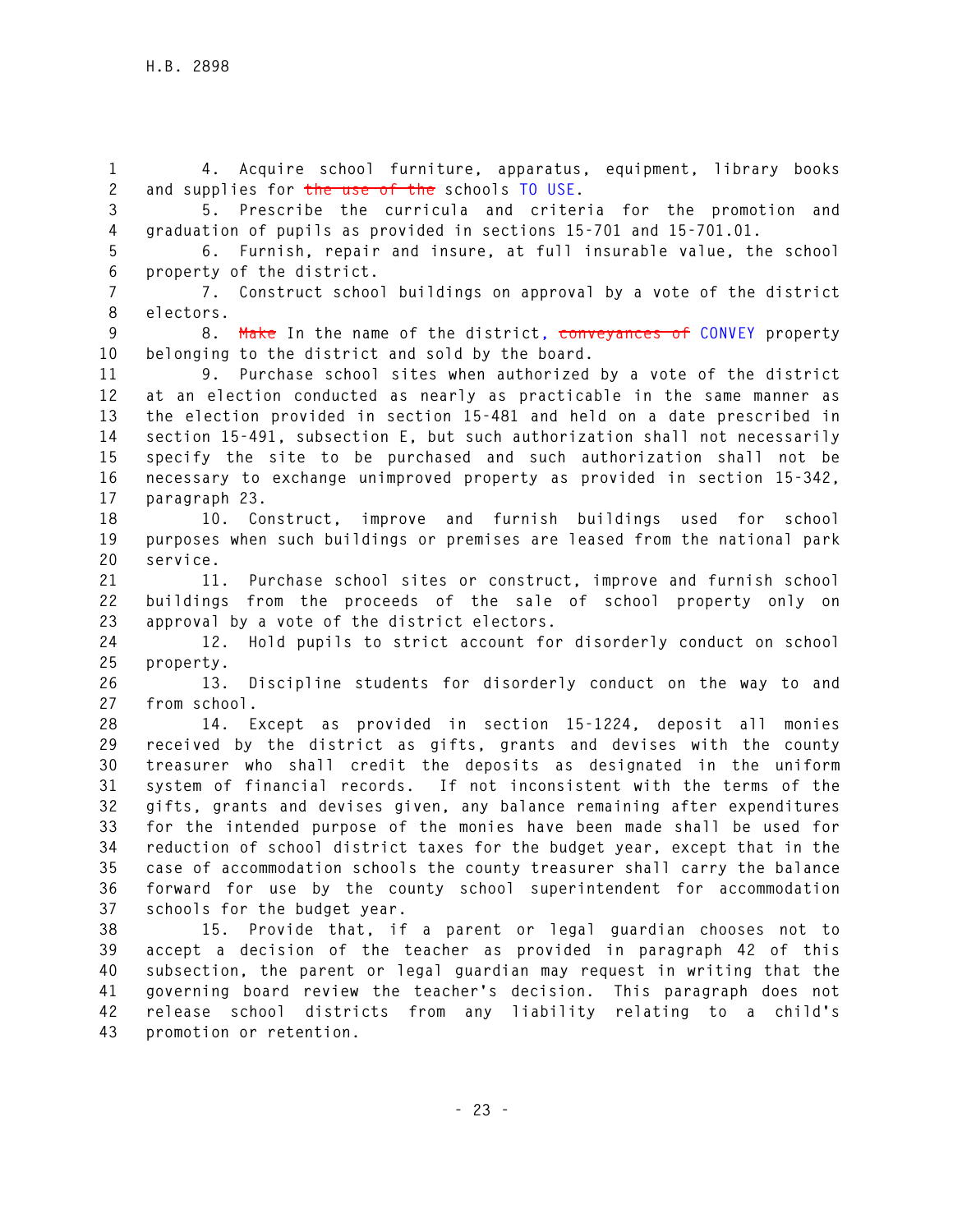**1 16. Provide for adequate supervision over pupils in instructional 2 and noninstructional activities by certificated or noncertificated 3 personnel.** 

**4 17. Use school monies received from the state and county school 5 apportionment exclusively for payment of TO PAY salaries of teachers and 6 other employees and contingent expenses of the district.** 

**7 18. Make an annual ANNUALLY report to the county school 8 superintendent on or before October 1 in the manner and form and on the 9 blanks prescribed by the superintendent of public instruction or county 10 school superintendent. The board shall also make reports directly to the 11 county school superintendent or the superintendent of public instruction 12 whenever required.** 

**13 19. Deposit all monies received by school districts other than 14 student activities monies or monies from auxiliary operations as provided 15 in sections 15-1125 and 15-1126 with the county treasurer to the credit of 16 the school district except as provided in paragraph 20 of this subsection 17 and sections 15-1223 and 15-1224, and the board shall expend the monies as 18 provided by law for other school funds.** 

**19 20. Establish bank accounts in which the board during a month may 20 deposit miscellaneous monies received directly by the district. The board 21 shall remit monies deposited in the bank accounts at least monthly to the 22 county treasurer for deposit as provided in paragraph 19 of this 23 subsection and in accordance with the uniform system of financial records.** 

**24 21. Prescribe and enforce policies and procedures for disciplinary 25 action against a teacher who engages in conduct that is a violation of the 26 policies of the governing board but that is not cause for dismissal of the 27 teacher or for revocation of the certificate of the teacher. Disciplinary 28 action may include suspension without pay for a period of time not to 29 exceed ten school days. Disciplinary action shall not include suspension 30 with pay or suspension without pay for a period of time longer than ten 31 school days. The procedures shall include notice, hearing and appeal 32 provisions for violations that are cause for disciplinary action. The 33 governing board may designate a person or persons to act on behalf of the 34 board on these matters.** 

**35 22. Prescribe and enforce policies and procedures for disciplinary 36 action against an administrator who engages in conduct that is a violation 37 of the policies of the governing board regarding duties of administrators 38 but that is not cause for dismissal of the administrator or for revocation 39 of the certificate of the administrator. Disciplinary action may include 40 suspension without pay for a period of time not to exceed ten school days. 41 Disciplinary action shall not include suspension with pay or suspension 42 without pay for a period of time longer than ten school days. The 43 procedures shall include notice, hearing and appeal provisions for 44 violations that are cause for disciplinary action. The governing board 45 may designate a person or persons to act on behalf of the board on these**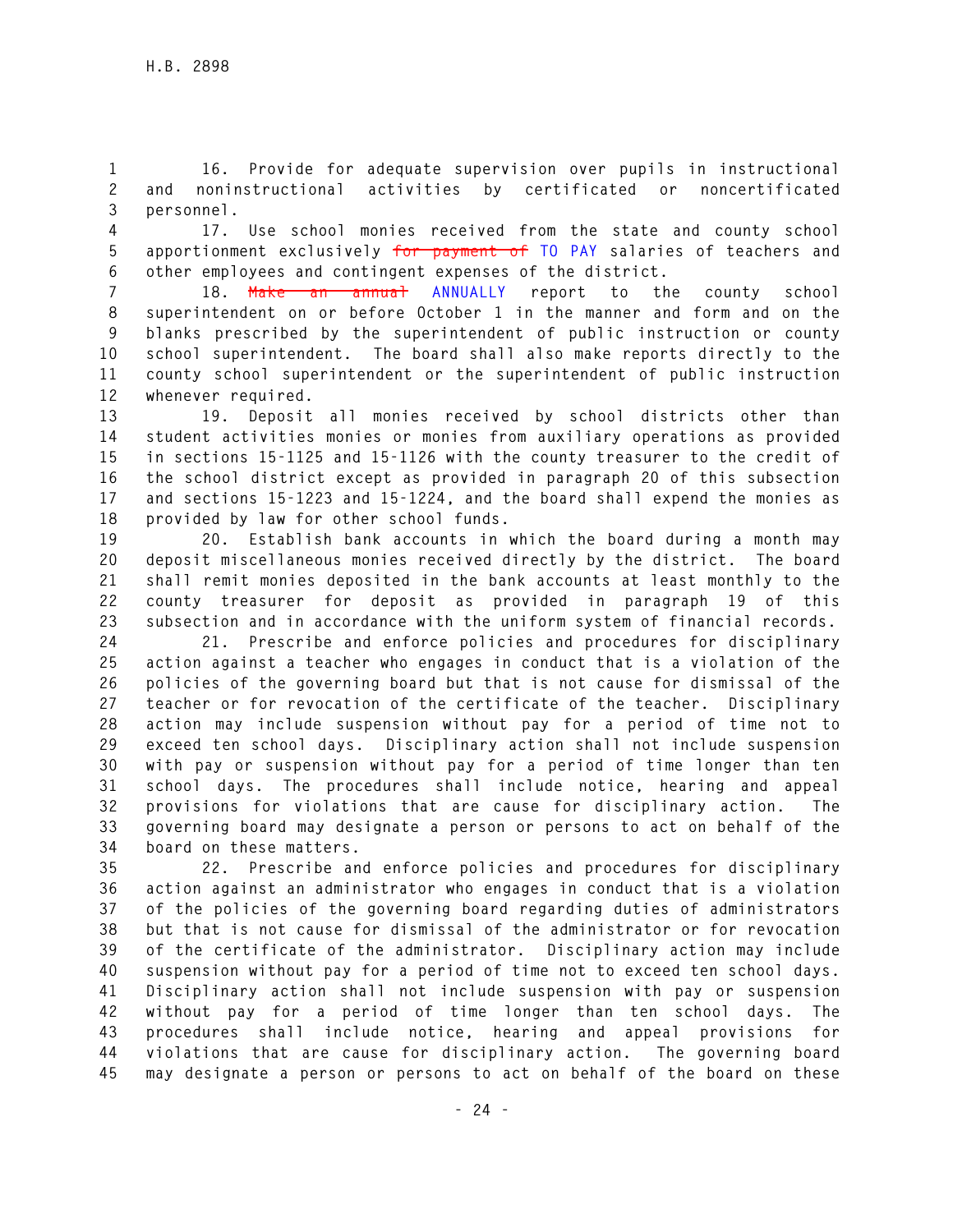**1 matters. For violations that are cause for dismissal, the provisions of 2 notice, hearing and appeal in chapter 5, article 3 of this title shall 3 apply. The filing of a timely request for a hearing suspends the 4 imposition of a suspension without pay or a dismissal pending completion 5 of the hearing.** 

**6 23. Notwithstanding sections 13-3108 and 13-3120, prescribe and 7 enforce policies and procedures that prohibit a person from carrying or 8 possessing a weapon on school grounds unless the person is a peace officer 9 or has obtained specific authorization from the school administrator.** 

**10 24. Prescribe and enforce policies and procedures relating to the 11 health and safety of all pupils participating in district-sponsored 12 practice sessions or games or other interscholastic athletic activities, 13 including:** 

**14 (a) The provision of water.** 

**15 (b) Guidelines, information and forms, developed in consultation 16 with a statewide private entity that supervises interscholastic 17 activities, to inform and educate coaches, pupils and parents of the 18 dangers of concussions and head injuries and the risks of continued 19 participation in athletic activity after a concussion. The policies and 20 procedures shall require that, before a pupil participates in an athletic 21 activity, the pupil and the pupil's parent must sign an information form 22 at least once each school year that states that the parent is aware of the 23 nature and risk of concussion. The policies and procedures shall require 24 that a pupil who is suspected of sustaining a concussion in a practice 25 session, game or other interscholastic athletic activity be immediately 26 removed from the athletic activity and that the pupil's parent or guardian 27 be notified. A coach from the pupil's team or an official or a licensed 28 health care provider may remove a pupil from play. A team parent may also 29 remove the parent's own child from play. A pupil may return to play on 30 the same day if a health care provider rules out a suspected concussion at 31 the time the pupil is removed from play. On a subsequent day, the pupil 32 may return to play if the pupil has been evaluated by and received written 33 clearance to resume participation in athletic activity from a health care 34 provider who has been trained in the evaluation and management of 35 concussions and head injuries. A health care provider who is a volunteer 36 and who provides clearance to participate in athletic activity on the day 37 of the suspected injury or on a subsequent day is immune from civil 38 liability with respect to all decisions made and actions taken that are 39 based on good faith implementation of the requirements of this 40 subdivision, except in cases of gross negligence or wanton or wilful 41 neglect. A school district, school district employee, team coach, 42 official or team volunteer or a parent or guardian of a team member is not 43 subject to civil liability for any act, omission or policy undertaken in 44 good faith to comply with the requirements of this subdivision or for a 45 decision made or an action taken by a health care provider. A group or**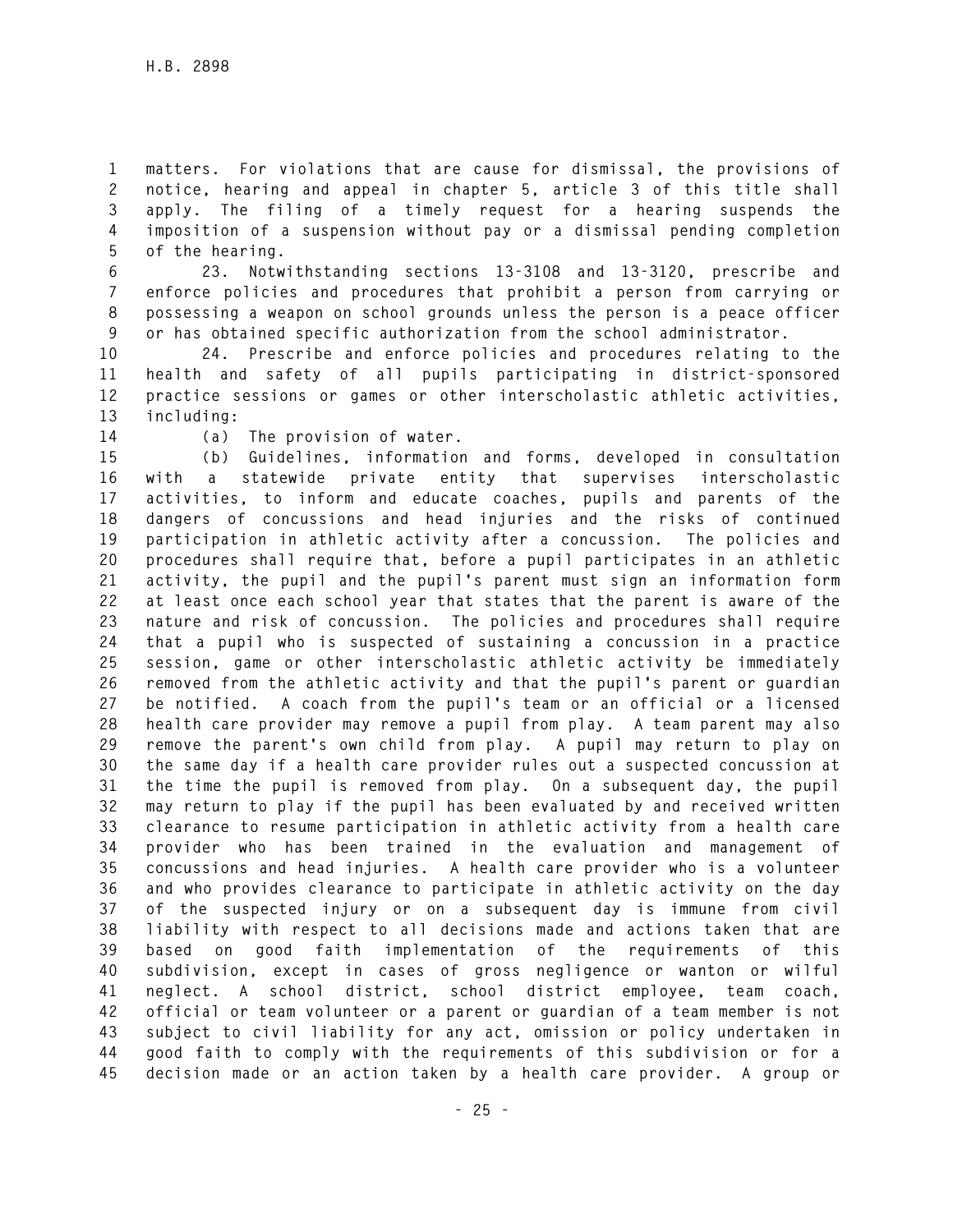**1 organization that uses property or facilities owned or operated by a 2 school district for athletic activities shall comply with the requirements 3 of this subdivision. A school district and its employees and volunteers 4 are not subject to civil liability for any other person or organization's 5 failure or alleged failure to comply with the requirements of this 6 subdivision. This subdivision does not apply to teams that are based in 7 another state and that participate in an athletic activity in this state. 8 For the purposes of this subdivision, athletic activity does not include 9 dance, rhythmic gymnastics, competitions or exhibitions of academic skills 10 or knowledge or other similar forms of physical noncontact activities, 11 civic activities or academic activities, whether engaged in for the 12 purposes of competition or recreation. For the purposes of this 13 subdivision, "health care provider" means a physician who is licensed 14 pursuant to title 32, chapter 13 or 17, an athletic trainer who is 15 licensed pursuant to title 32, chapter 41, a nurse practitioner who is 16 licensed pursuant to title 32, chapter 15, and a physician assistant who 17 is licensed pursuant to title 32, chapter 25.** 

**18 (c) Guidelines, information and forms that are developed in 19 consultation with a statewide private entity that supervises 20 interscholastic activities to inform and educate coaches, pupils and 21 parents of the dangers of heat-related illnesses, sudden cardiac death and 22 prescription opioid use. Before a pupil participates in any 23 district-sponsored practice session or game or other interscholastic 24 athletic activity, the pupil and the pupil's parent must be provided with 25 information at least once each school year on the risks of heat-related 26 illnesses, sudden cardiac death and prescription opioid addiction.** 

**27 25. Establish an assessment, data gathering and reporting system as 28 prescribed in chapter 7, article 3 of this title.** 

**29 26. Provide special education programs and related services 30 pursuant to section 15-764, subsection A to all children with disabilities 31 as defined in section 15-761.** 

**32 27. Administer competency tests prescribed by the state board of 33 education for the graduation of pupils from high school.** 

**34 28. Ensure that insurance coverage is secured for all construction 35 projects for purposes of general liability, property damage and workers' 36 compensation and secure performance and payment bonds for all construction 37 projects.** 

**38 29. Keep in the personnel file of all current and former employees 39 who provide instruction to pupils at a school information about the 40 employee's educational and teaching background and experience in a 41 particular academic content subject area. A school district shall inform 42 parents and guardians of the availability of the information and shall 43 make the information available for inspection on request of parents and 44 guardians of pupils enrolled at a school. This paragraph does not require 45 any school to release personally identifiable information in relation to**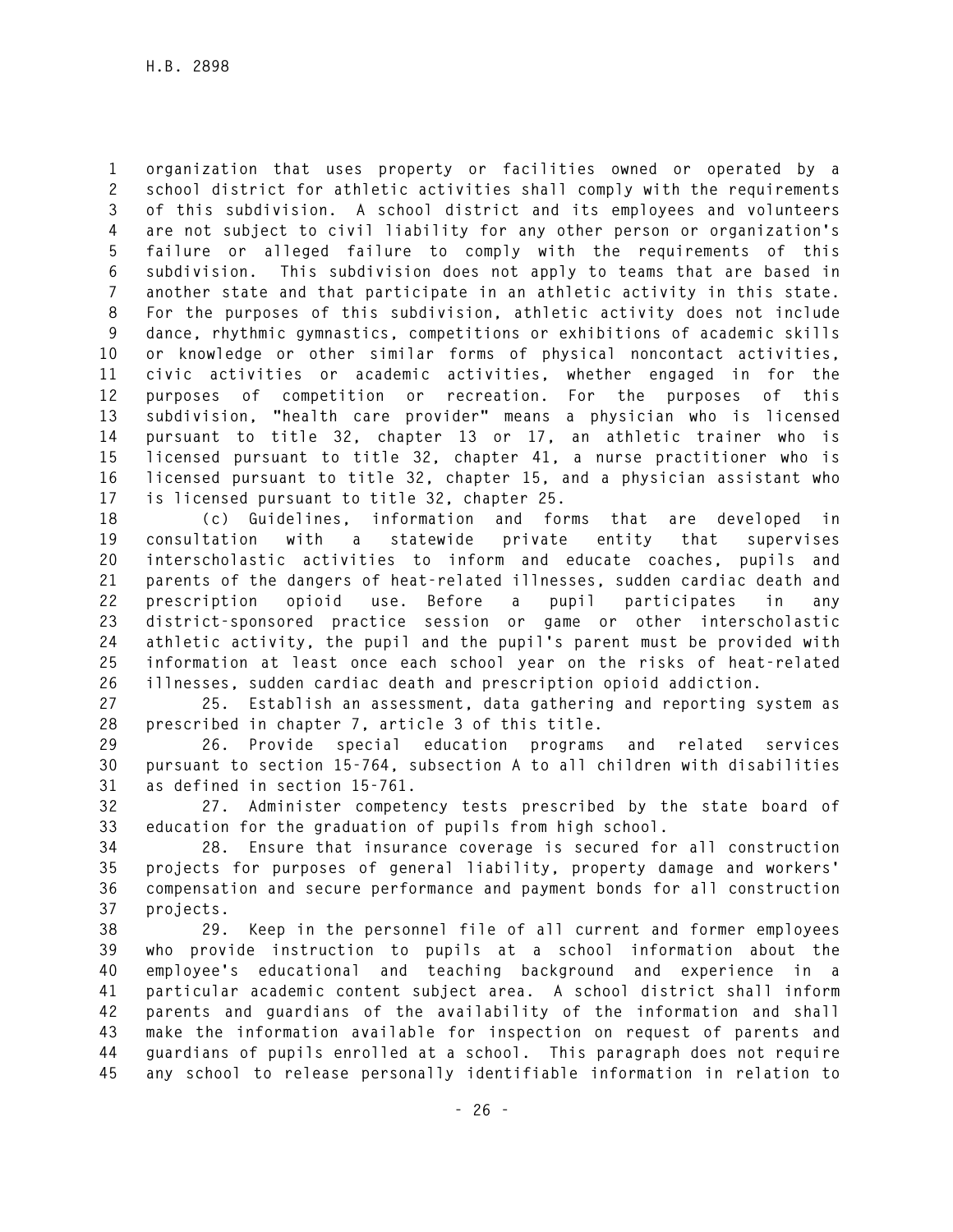**1 any teacher or employee, including the teacher's or employee's address, 2 salary, social security number or telephone number.** 

**3 30. Report to local law enforcement agencies any suspected crime 4 against a person or property that is a serious offense as defined in 5 section 13-706 or that involves a deadly weapon or dangerous instrument or 6 serious physical injury and any conduct that poses a threat of death or 7 serious physical injury to employees, students or anyone on the property 8 of the school. This paragraph does not limit or preclude the reporting by 9 a school district or an employee of a school district of suspected crimes 10 other than those required to be reported by this paragraph. For the 11 purposes of this paragraph, "dangerous instrument", "deadly weapon" and 12 "serious physical injury" have the same meanings prescribed in section 13 13-105.** 

**14 31. In conjunction with local law enforcement agencies and 15 emergency response agencies, develop an emergency response plan for each 16 school in the school district in accordance with minimum standards 17 developed jointly by the department of education and the division of 18 emergency management within the department of emergency and military 19 affairs.** 

**20 32. Provide written notice to the parents or guardians of all 21 students enrolled in the school district at least ten days before a public 22 meeting to discuss closing a school within the school district. The 23 notice shall include the reasons for the proposed closure and the time and 24 place of the meeting. The governing board shall fix a time for a public 25 meeting on the proposed closure not less than ten days before voting in a 26 public meeting to close the school. The school district governing board 27 shall give notice of the time and place of the meeting. At the time and 28 place designated in the notice, the school district governing board shall 29 hear reasons for or against closing the school. The school district 30 governing board is exempt from this paragraph if the governing board 31 determines that the school shall be closed because it poses a danger to 32 the health or safety of the pupils or employees of the school. A 33 governing board may consult with the DIVISION OF school facilities board 34 WITHIN THE DEPARTMENT OF ADMINISTRATION for technical assistance and for 35 information on the impact of closing a school. The information provided 36 from the DIVISION OF school facilities board WITHIN THE DEPARTMENT OF 37 ADMINISTRATION shall not require the governing board to take or not take 38 any action.** 

**39 33. Incorporate instruction on Native American history into 40 appropriate existing curricula.** 

**41 34. Prescribe and enforce policies and procedures:** 

**42 (a) Allowing pupils who have been diagnosed with anaphylaxis by a 43 health care provider licensed pursuant to title 32, chapter 13, 14, 17 or 44 25 or by a registered nurse practitioner licensed and certified pursuant 45 to title 32, chapter 15 to carry and self-administer emergency**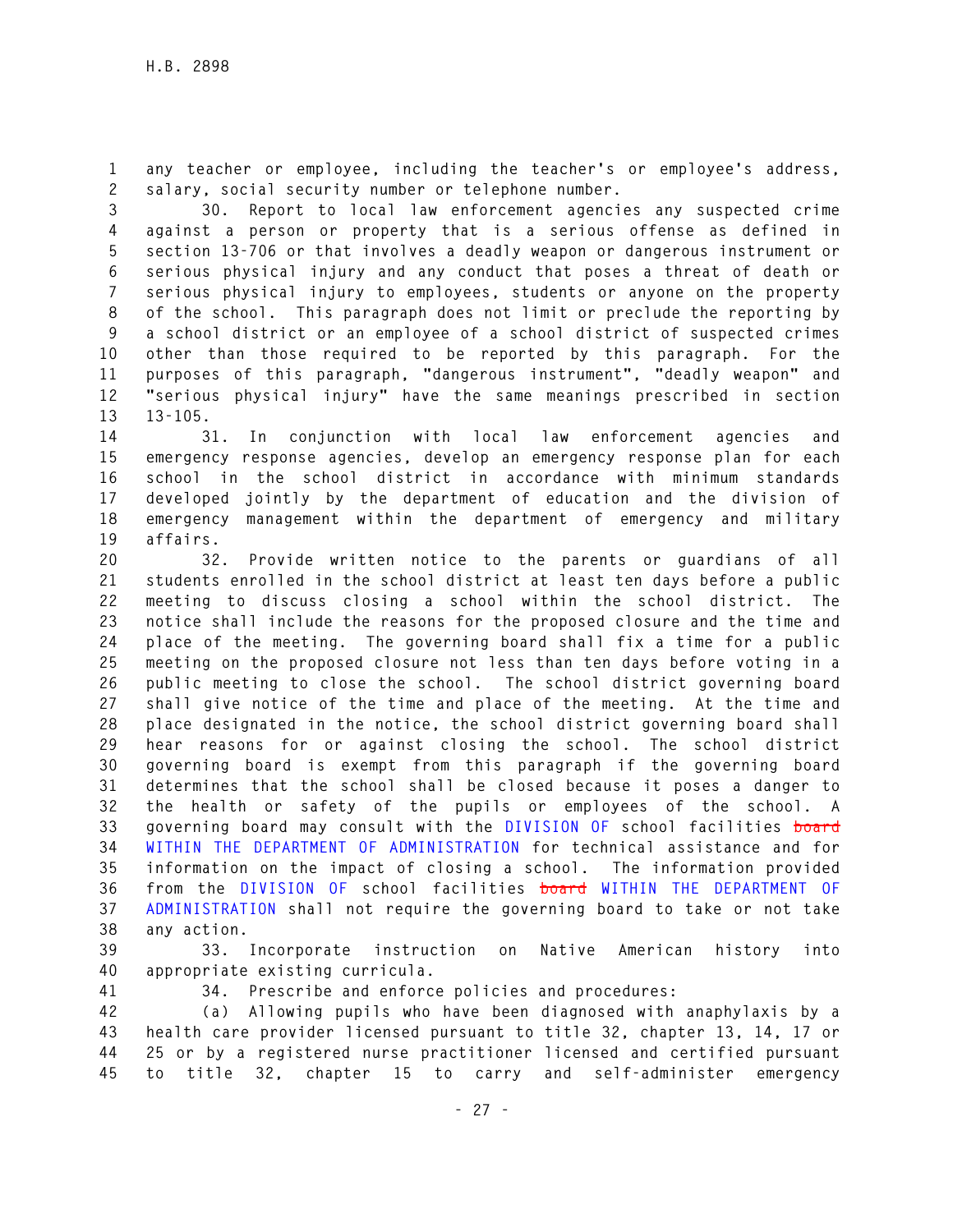**1 medications, including epinephrine auto-injectors, while at school and at 2 school-sponsored activities. The pupil's name on the prescription label 3 on the medication container or on the medication device and annual written 4 documentation from the pupil's parent or guardian to the school that 5 authorizes possession and self-administration is sufficient proof that the 6 pupil is entitled to the possession and self-administration of the 7 medication. The policies shall require a pupil who uses an epinephrine 8 auto-injector while at school and at school-sponsored activities to notify 9 the nurse or the designated school staff person of the use of the 10 medication as soon as practicable. A school district and its employees 11 are immune from civil liability with respect to all decisions made and 12 actions taken that are based on good faith implementation of the 13 requirements of this subdivision, except in cases of wanton or wilful 14 neglect.** 

**15 (b) For the emergency administration of epinephrine auto-injectors 16 by a trained employee of a school district pursuant to section 15-157.** 

**17 35. Allow the possession and self-administration of prescription 18 medication for breathing disorders in handheld inhaler devices by pupils 19 who have been prescribed that medication by a health care professional 20 licensed pursuant to title 32. The pupil's name on the prescription label 21 on the medication container or on the handheld inhaler device and annual 22 written documentation from the pupil's parent or guardian to the school 23 that authorizes possession and self-administration shall be sufficient 24 proof that the pupil is entitled to the possession and self-administration 25 of the medication. A school district and its employees are immune from 26 civil liability with respect to all decisions made and actions taken that 27 are based on a good faith implementation of the requirements of this 28 paragraph.** 

**29 36. Prescribe and enforce policies and procedures to prohibit 30 pupils from harassing, intimidating and bullying other pupils on school 31 grounds, on school property, on school buses, at school bus stops, at 32 school-sponsored events and activities and through the use of electronic 33 technology or electronic communication on school computers, networks, 34 forums and mailing lists that include the following components:** 

**35 (a) A procedure for pupils, parents and school district employees 36 to confidentially report to school officials incidents of harassment, 37 intimidation or bullying. The school shall make available written forms 38 designed to provide a full and detailed description of the incident and 39 any other relevant information about the incident.** 

**40 (b) A requirement that school district employees report in writing 41 suspected incidents of harassment, intimidation or bullying to the 42 appropriate school official and a description of appropriate disciplinary 43 procedures for employees who fail to report suspected incidents that are 44 known to the employee.**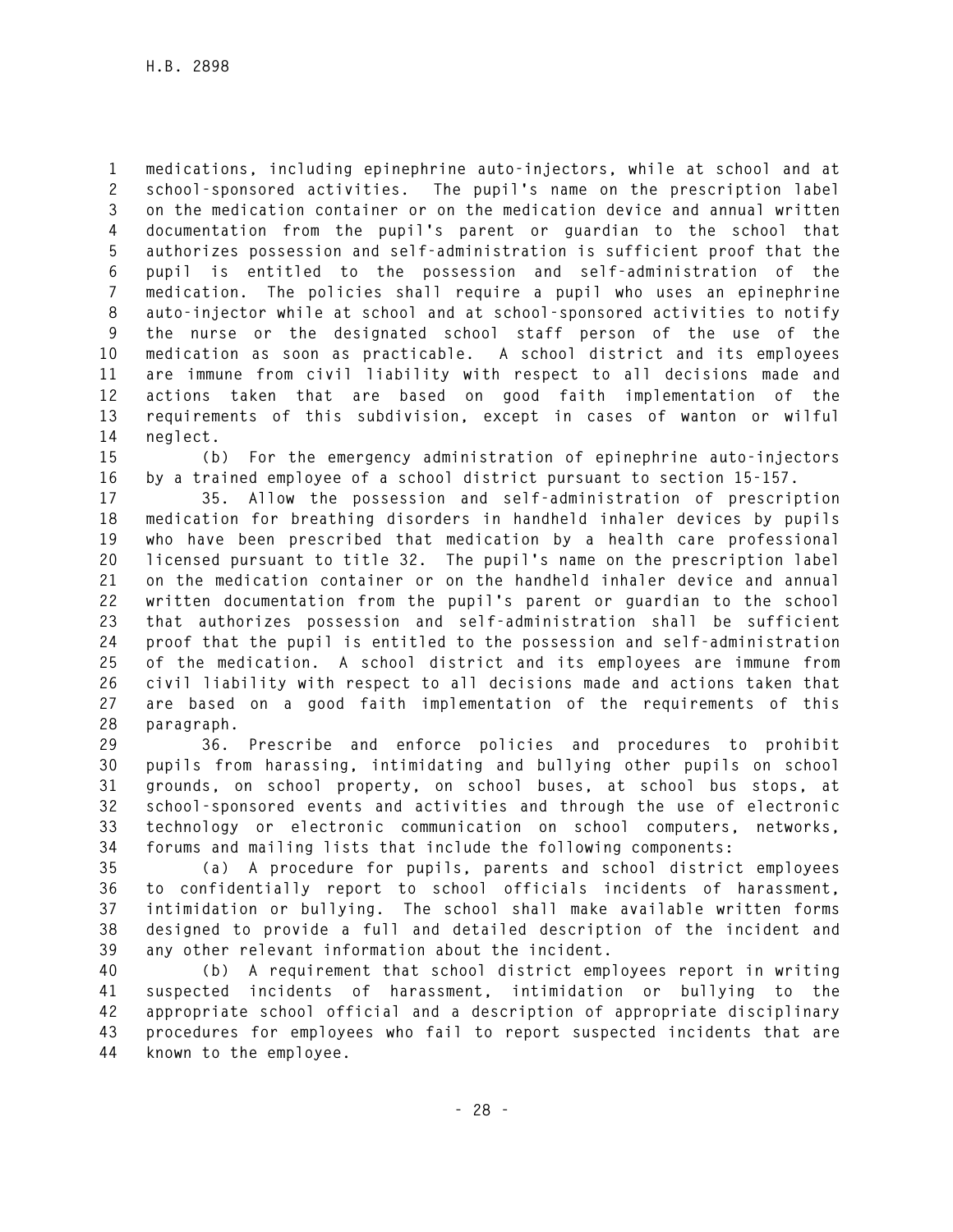**1 (c) A requirement that, at the beginning of each school year, 2 school officials provide all pupils with a written copy of the rights, 3 protections and support services available to a pupil who is an alleged 4 victim of an incident reported pursuant to this paragraph.** 

**5 (d) If an incident is reported pursuant to this paragraph, a 6 requirement that school officials provide a pupil who is an alleged victim 7 of the incident with a written copy of the rights, protections and support 8 services available to that pupil.** 

**9 (e) A formal process for the documentation of reported incidents of 10 harassment, intimidation or bullying and for the confidentiality, 11 maintenance and disposition of this documentation. School districts shall 12 maintain documentation of all incidents reported pursuant to this 13 paragraph for at least six years. The school shall not use that 14 documentation to impose disciplinary action unless the appropriate school 15 official has investigated and determined that the reported incidents of 16 harassment, intimidation or bullying occurred. If a school provides 17 documentation of reported incidents to persons other than school officials 18 or law enforcement, all individually identifiable information shall be 19 redacted.** 

**20 (f) A formal process for the investigation by the appropriate 21 school officials of suspected incidents of harassment, intimidation or 22 bullying, including procedures for notifying the alleged victim and the 23 alleged victim's parent or guardian when a school official or employee 24 becomes aware of the suspected incident of harassment, intimidation or 25 bullying.** 

**26 (g) Disciplinary procedures for pupils who have admitted or been 27 found to have committed incidents of harassment, intimidation or bullying.** 

**28 (h) A procedure that sets forth consequences for submitting false 29 reports of incidents of harassment, intimidation or bullying.** 

**30 (i) Procedures designed to protect the health and safety of pupils 31 who are physically harmed as the result of incidents of harassment, 32 intimidation and bullying, including, if appropriate, procedures to 33 contact emergency medical services or law enforcement agencies, or both.** 

**34 (j) Definitions of harassment, intimidation and bullying.** 

**35 37. Prescribe and enforce policies and procedures regarding 36 changing or adopting attendance boundaries that include the following 37 components:** 

**38 (a) A procedure for holding public meetings to discuss attendance 39 boundary changes or adoptions that allows public comments.** 

**40 (b) A procedure to notify the parents or guardians of the students 41 affected, INCLUDING ASSURANCE THAT, IF THAT SCHOOL REMAINS OPEN AS PART OF 42 THE BOUNDARY CHANGE AND CAPACITY IS AVAILABLE, STUDENTS ASSIGNED TO A NEW 43 ATTENDANCE AREA MAY STAY ENROLLED IN THEIR CURRENT SCHOOL.** 

**44 (c) A procedure to notify the residents of the households affected 45 by the attendance boundary changes.**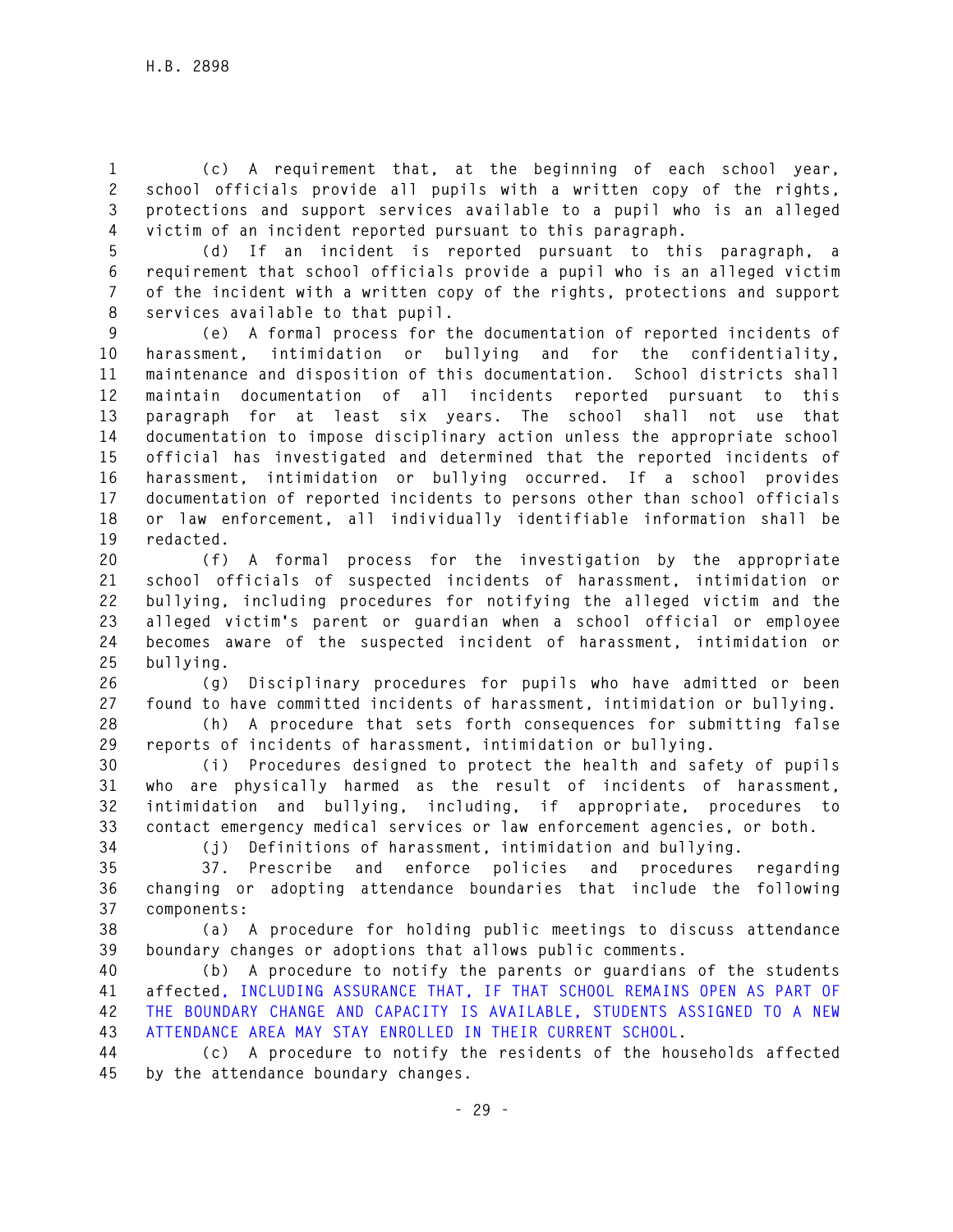**1 (d) A process for placing public meeting notices and proposed maps 2 on the school district's website for public review, if the school district 3 maintains a website.** 

**4 (e) A formal process for presenting the attendance boundaries of 5 the affected area in public meetings that allows public comments.** 

**6 (f) A formal process for notifying the residents and parents or 7 guardians of the affected area as to the decision of the governing board 8 on the school district's website, if the school district maintains a 9 website.** 

**10 (g) A formal process for updating attendance boundaries on the 11 school district's website within ninety days of AFTER an adopted boundary 12 change. The school district shall send a direct link to the school 13 district's attendance boundaries website to the department of real estate.** 

**14 38. If the state board of education determines that the school 15 district has committed an overexpenditure as defined in section 15-107, 16 provide a copy of the fiscal management report submitted pursuant to 17 section 15-107, subsection H on its website and make copies available to 18 the public on request. The school district shall comply with a request 19 within five business days after receipt.** 

**20 39. Ensure that the contract for the superintendent is structured 21 in a manner in which up to twenty percent of the total annual salary 22 included for the superintendent in the contract is classified as 23 performance pay. This paragraph does not require school districts to 24 increase total compensation for superintendents. Unless the school 25 district governing board votes to implement an alternative procedure at a 26 public meeting called for this purpose, the performance pay portion of the 27 superintendent's total annual compensation shall be determined as follows:** 

**28 (a) Twenty-five percent of the performance pay shall be determined 29 based on the percentage of academic gain determined by the department of 30 education of pupils who are enrolled in the school district compared to 31 the academic gain achieved by the highest ranking of the fifty largest 32 school districts in this state. For the purposes of this subdivision, the 33 department of education shall determine academic gain by the academic 34 growth achieved by each pupil who has been enrolled at the same school in 35 a school district for at least five consecutive months measured against 36 that pupil's academic results in the 2008-2009 school year. For the 37 purposes of this subdivision, of the fifty largest school districts in 38 this state, the school district with pupils who demonstrate the highest 39 statewide percentage of overall academic gain measured against academic 40 results for the 2008-2009 school year shall be assigned a score of 100 and 41 the school district with pupils who demonstrate the lowest statewide 42 percentage of overall academic gain measured against academic results for 43 the 2008-2009 school year shall be assigned a score of 0.** 

**44 (b) Twenty-five percent of the performance pay shall be determined 45 by the percentage of parents of pupils who are enrolled at the school**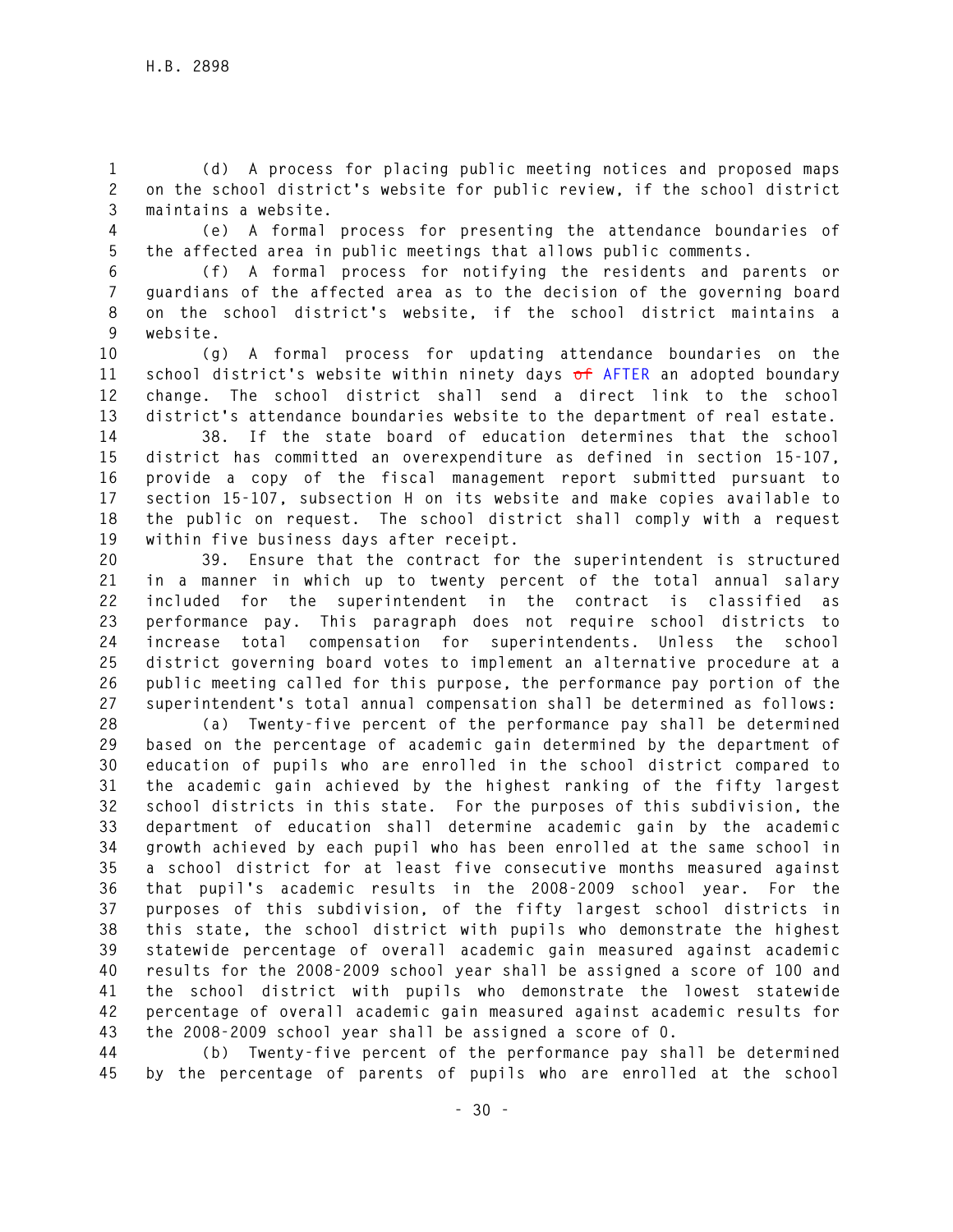**1 district who assign a letter grade of "A" to the school on a survey of 2 parental satisfaction with the school district. The parental satisfaction 3 survey shall be administered and scored by an independent entity that is 4 selected by the governing board and that demonstrates sufficient expertise 5 and experience to accurately measure the results of the survey. The 6 parental satisfaction survey shall use standard random sampling procedures 7 and provide anonymity and confidentiality to each parent who participates 8 in the survey. The letter grade scale used on the parental satisfaction 9 survey shall direct parents to assign one of the following letter grades:** 

**10 (i) A letter grade of "A" if the school district is excellent. 11 (ii) A letter grade of "B" if the school district is above average. 12 (iii) A letter grade of "C" if the school district is average. 13 (iv) A letter grade of "D" if the school district is below average.** 

**14 (v) A letter grade of "F" if the school district is a failure.** 

**15 (c) Twenty-five percent of the performance pay shall be determined 16 by the percentage of teachers who are employed at the school district and 17 who assign a letter grade of "A" to the school on a survey of teacher 18 satisfaction with the school. The teacher satisfaction survey shall be 19 administered and scored by an independent entity that is selected by the 20 governing board and that demonstrates sufficient expertise and experience 21 to accurately measure the results of the survey. The teacher satisfaction 22 survey shall use standard random sampling procedures and provide anonymity 23 and confidentiality to each teacher who participates in the survey. The 24 letter grade scale used on the teacher satisfaction survey shall direct 25 teachers to assign one of the following letter grades:** 

**26 (i) A letter grade of "A" if the school district is excellent.** 

**27 (ii) A letter grade of "B" if the school district is above average.** 

**28 (iii) A letter grade of "C" if the school district is average. 29 (iv) A letter grade of "D" if the school district is below average.** 

**30 (v) A letter grade of "F" if the school district is a failure.** 

**31 (d) Twenty-five percent of the performance pay shall be determined 32 by other criteria selected by the governing board.** 

**33 40. Maintain and store permanent public records of the school 34 district as required by law. Notwithstanding section 39-101, the 35 standards adopted by the Arizona state library, archives and public 36 records for the maintenance and storage of school district public records 37 shall allow school districts to elect to satisfy the requirements of this 38 paragraph by maintaining and storing these records either on paper or in 39 an electronic format, or a combination of a paper and electronic format.** 

**40 41. Adopt in a public meeting and implement policies for principal 41 evaluations. Before adopting principal evaluation policies, the school 42 district governing board shall provide opportunities for public discussion 43 on the proposed policies. The governing board shall adopt policies that:** 

**44 (a) Are designed to improve principal performance and improve 45 student achievement.**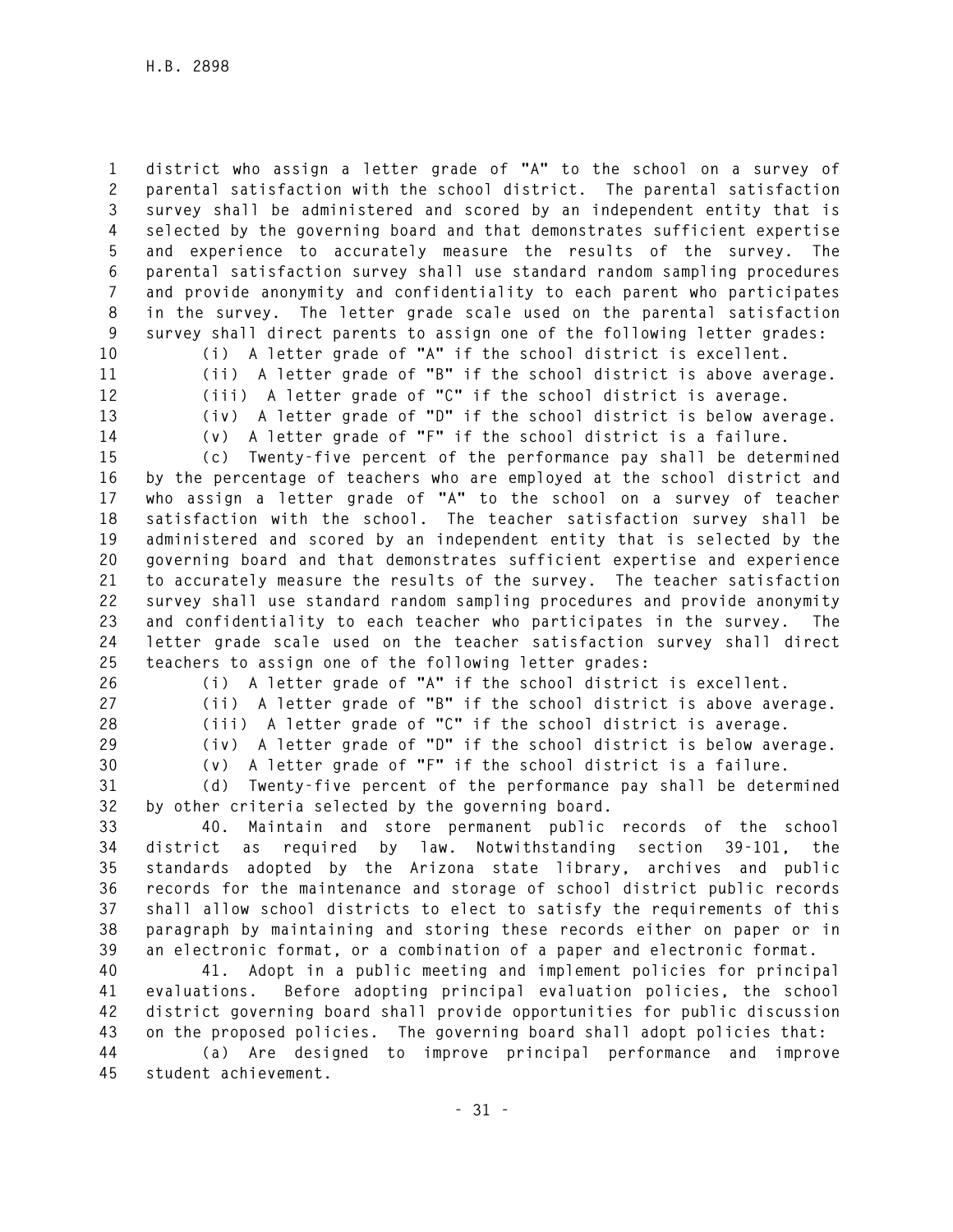**1 (b) Include the use of quantitative data on the academic progress 2 for all students, which shall account for between twenty percent and 3 thirty-three percent of the evaluation outcomes.** 

**4 (c) Include four performance classifications, designated as highly 5 effective, effective, developing and ineffective.** 

**6 (d) Describe both of the following:** 

**7 (i) The methods used to evaluate the performance of principals, 8 including the data used to measure student performance and job 9 effectiveness.** 

**10 (ii) The formula used to determine evaluation outcomes.** 

**11 42. Prescribe and enforce policies and procedures that define the 12 duties of principals and teachers. These policies and procedures shall 13 authorize teachers to take and maintain daily classroom attendance, make 14 the decision to promote or retain a pupil in a grade in common school or 15 to pass or fail a pupil in a course in high school, subject to review by 16 the governing board in the manner provided in section 15-342, 17 paragraph 11.** 

**18 43. Prescribe and enforce policies and procedures for the emergency 19 administration by an employee of a school district pursuant to section 20 36-2267 of naloxone hydrochloride or any other opioid antagonist approved 21 by the United States food and drug administration.** 

**22 44. In addition to the notification requirements prescribed in 23 paragraph 36 of this subsection, prescribe and enforce reasonable and 24 appropriate policies to notify a pupil's parent or guardian if any person 25 engages in harassing, threatening or intimidating conduct against that 26 pupil. A school district and its officials and employees are immune from 27 civil liability with respect to all decisions made and actions taken that 28 are based on good faith implementation of the requirements of this 29 paragraph, except in cases of gross negligence or wanton or wilful 30 neglect. A person engages in threatening or intimidating if the person 31 threatens or intimidates by word or conduct to cause physical injury to 32 another person or serious damage to the property of another on school 33 grounds. A person engages in harassment if, with intent to harass or with 34 knowledge that the person is harassing another person, the person 35 anonymously or otherwise contacts, communicates or causes a communication 36 with another person by verbal, electronic, mechanical, telephonic or 37 written means in a manner that harasses on school grounds or substantially 38 disrupts the school environment.** 

**39 B. Notwithstanding subsection A, paragraphs 7, 9 and 11 of this 40 section, the county school superintendent may construct, improve and 41 furnish school buildings or purchase or sell school sites in the conduct 42 of an accommodation school.** 

**43 C. If any school district acquires real or personal property, 44 whether by purchase, exchange, condemnation, gift or otherwise, the 45 governing board shall pay to the county treasurer any taxes on the**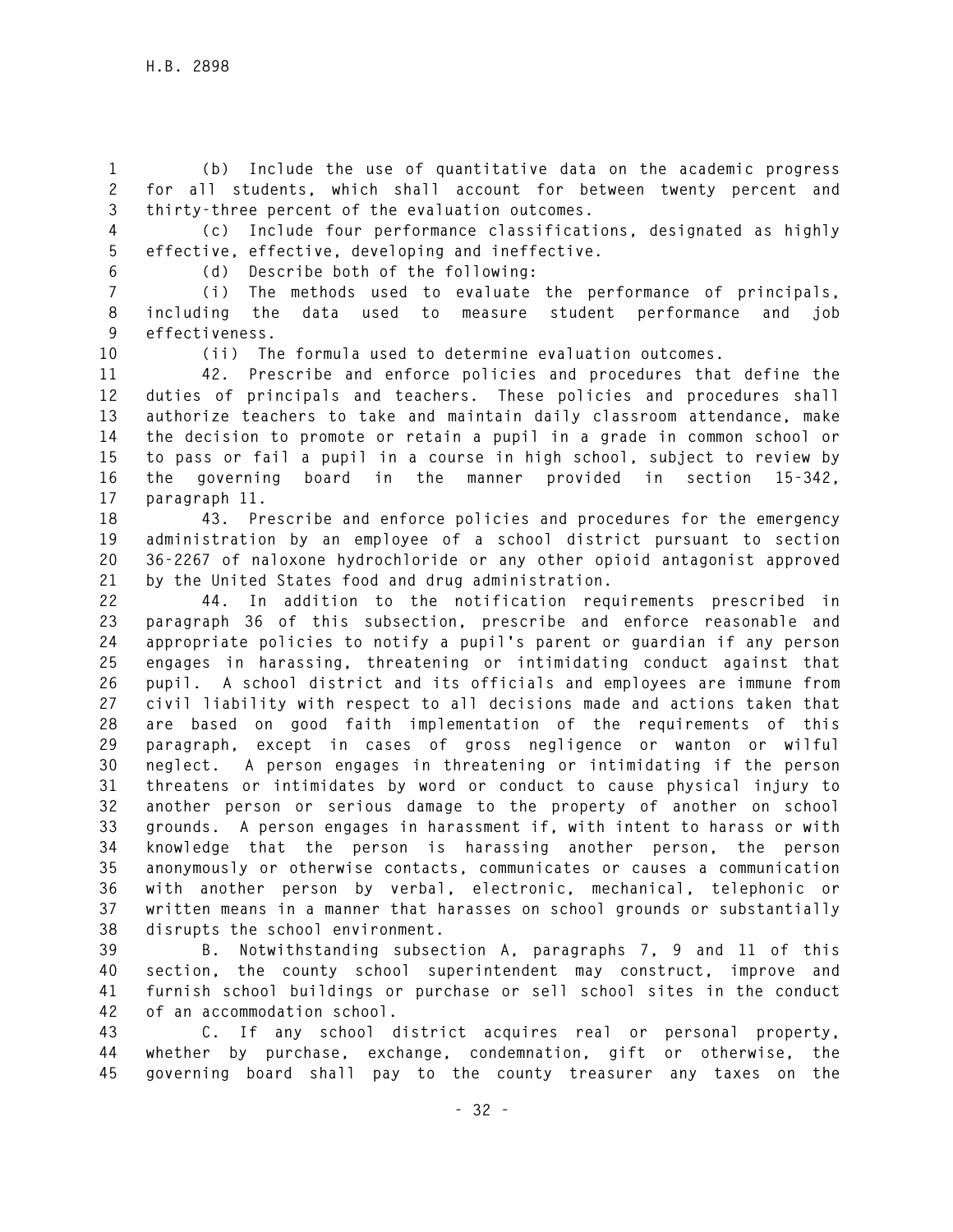**1 property that were unpaid as of the date of acquisition, including 2 penalties and interest. The lien for unpaid delinquent taxes, penalties 3 and interest on property acquired by a school district:** 

**4 1. Is not abated, extinguished, discharged or merged in the title 5 to the property.** 

**6 2. Is enforceable in the same manner as other delinquent tax liens.** 

**7 D. The governing board may not locate a school on property that is 8 less than one-fourth mile from agricultural land regulated pursuant to 9 section 3-365, except that the owner of the agricultural land may agree to 10 comply with the buffer zone requirements of section 3-365. If the owner 11 agrees in writing to comply with the buffer zone requirements and records 12 the agreement in the office of the county recorder as a restrictive 13 covenant running with the title to the land, the school district may 14 locate a school within the affected buffer zone. The agreement may 15 include any stipulations regarding the school, including conditions for 16 future expansion of the school and changes in the operational status of 17 the school that will result in a breach of the agreement.** 

**18 E. A school district, its governing board members, its school 19 council members and its employees are immune from civil liability for the 20 consequences of adoption and implementation of policies and procedures 21 pursuant to subsection A of this section and section 15-342. This waiver 22 does not apply if the school district, its governing board members, its 23 school council members or its employees are guilty of gross negligence or 24 intentional misconduct.** 

**25 F. A governing board may delegate in writing to a superintendent, 26 principal or head teacher the authority to prescribe procedures that are 27 consistent with the governing board's policies.** 

**28 G. Notwithstanding any other provision of this title, a school 29 district governing board shall not take any action that would result in a 30 reduction of pupil square footage unless the governing board notifies the 31 school facilities OVERSIGHT board established by section 15-2001 32 41-5701.02 of the proposed action and receives written approval from the 33 school facilities OVERSIGHT board to take the action. A reduction 34 includes an increase in administrative space that results in a reduction 35 of pupil square footage or sale of school sites or buildings, or both. A 36 reduction includes a reconfiguration of grades that results in a reduction 37 of pupil square footage of any grade level. This subsection does not 38 apply to temporary reconfiguration of grades to accommodate new school 39 construction if the temporary reconfiguration does not exceed one 40 year. The sale of equipment that results in a reduction that falls below 41 the equipment requirements prescribed in section 15-2011 41-5711, 42 subsection B is subject to commensurate withholding of school district 43 district additional assistance monies pursuant to the direction of the 44 school facilities OVERSIGHT board. Except as provided in section 15-342, 45 paragraph 10, proceeds from the sale of school sites, buildings or other**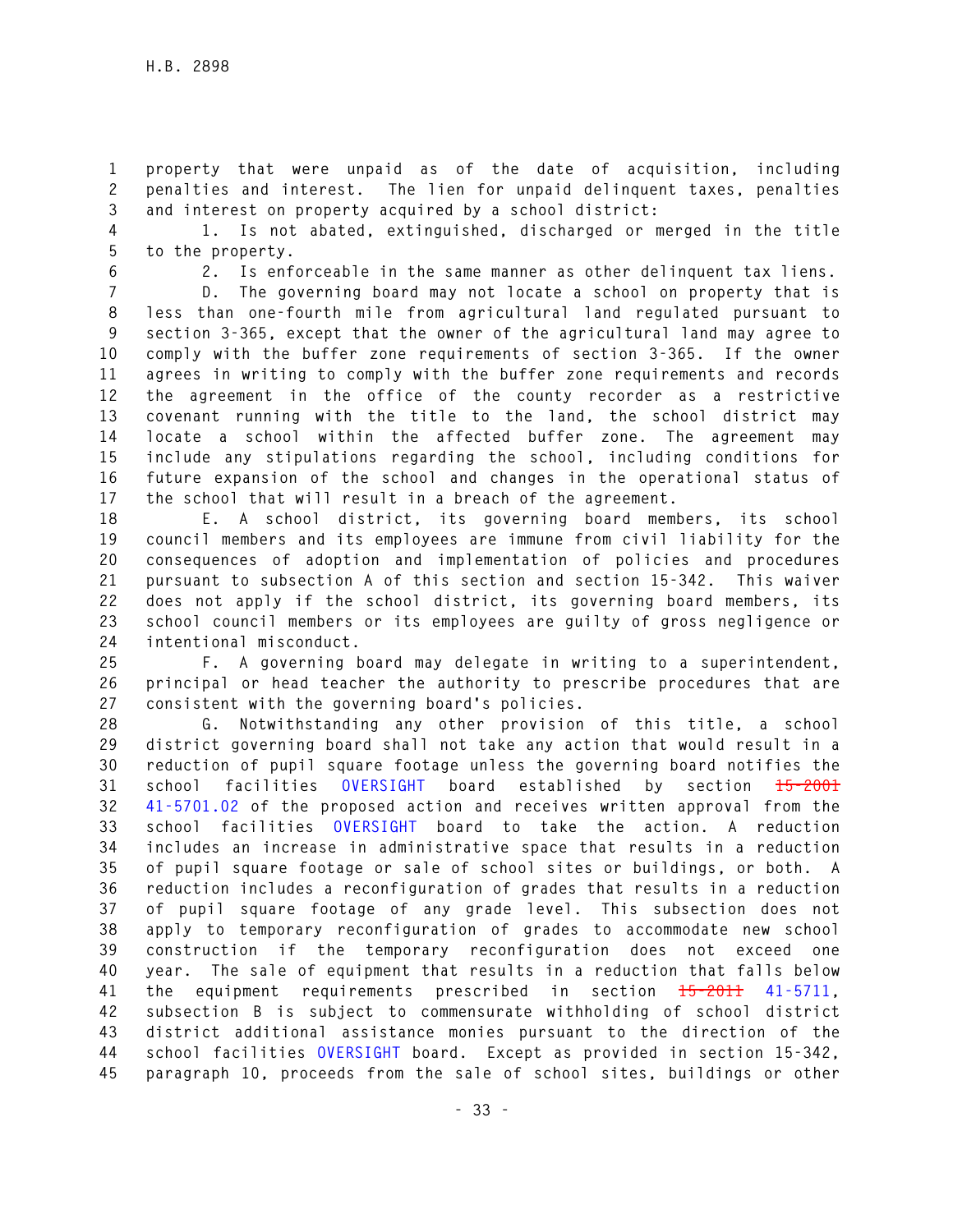**1 equipment shall be deposited in the school plant fund as provided in 2 section 15-1102.** 

**3 H. Subsections C through G of this section apply to a county board 4 of supervisors and a county school superintendent when operating and 5 administering an accommodation school.** 

**6 I. A school district governing board may delegate authority in 7 writing to the superintendent of the school district to submit plans for 8 new school facilities to the school facilities OVERSIGHT board for the 9 purpose of certifying that the plans meet the minimum school facility 10 adequacy guidelines prescribed in section 15-2011 41-5711.** 

**11 J. FOR THE PURPOSES OF SUBSECTION A, PARAGRAPH 37 OF THIS SECTION, 12 ATTENDANCE BOUNDARIES MAY NOT BE USED TO REQUIRE STUDENTS TO ATTEND 13 CERTAIN SCHOOLS BASED ON THE STUDENT'S PLACE OF RESIDENCE.** 

**14 Sec. 11. Section 15-342, Arizona Revised Statutes, is amended to 15 read:** 

**16 15-342. Discretionary powers** 

**17 The governing board may:** 

**18 1. Expel pupils for misconduct.** 

**19 2. Exclude from grades one through eight children under six years 20 of age.** 

**21 3. Make such separation of groups of pupils as it deems advisable.** 

**22 4. Maintain such special schools during vacation as deemed 23 necessary for the benefit of the pupils of the school district.** 

**24 5. Permit ALLOW a superintendent or principal or representatives of 25 the superintendent or principal to travel for a school purpose, as 26 determined by a majority vote of the board. The board may permit ALLOW 27 members and members-elect of the board to travel within or without the 28 school district for a school purpose and receive reimbursement. Any 29 expenditure for travel and subsistence pursuant to this paragraph shall be 30 as provided in title 38, chapter 4, article 2. The designated post of 31 duty referred to in section 38-621 shall be construed, for school district 32 governing board members, to be the member's actual place of residence, as 33 opposed to the school district office or the school district boundaries. 34 Such expenditures shall be a charge against the budgeted school district 35 funds. The governing board of a school district shall prescribe 36 procedures and amounts for reimbursement of lodging and subsistence 37 expenses. Reimbursement amounts shall not exceed the maximum amounts 38 established pursuant to section 38-624, subsection C.** 

**39 6. Construct or provide in rural districts housing facilities for 40 teachers and other school employees that the board determines are 41 necessary for the operation of TO OPERATE the school.** 

**42 7. Sell or lease to the state, a county, a city, another school 43 district or a tribal government agency any school property required for a 44 public purpose, provided IF the sale or lease of the property will not 45 affect the normal operations of a school within the school district.**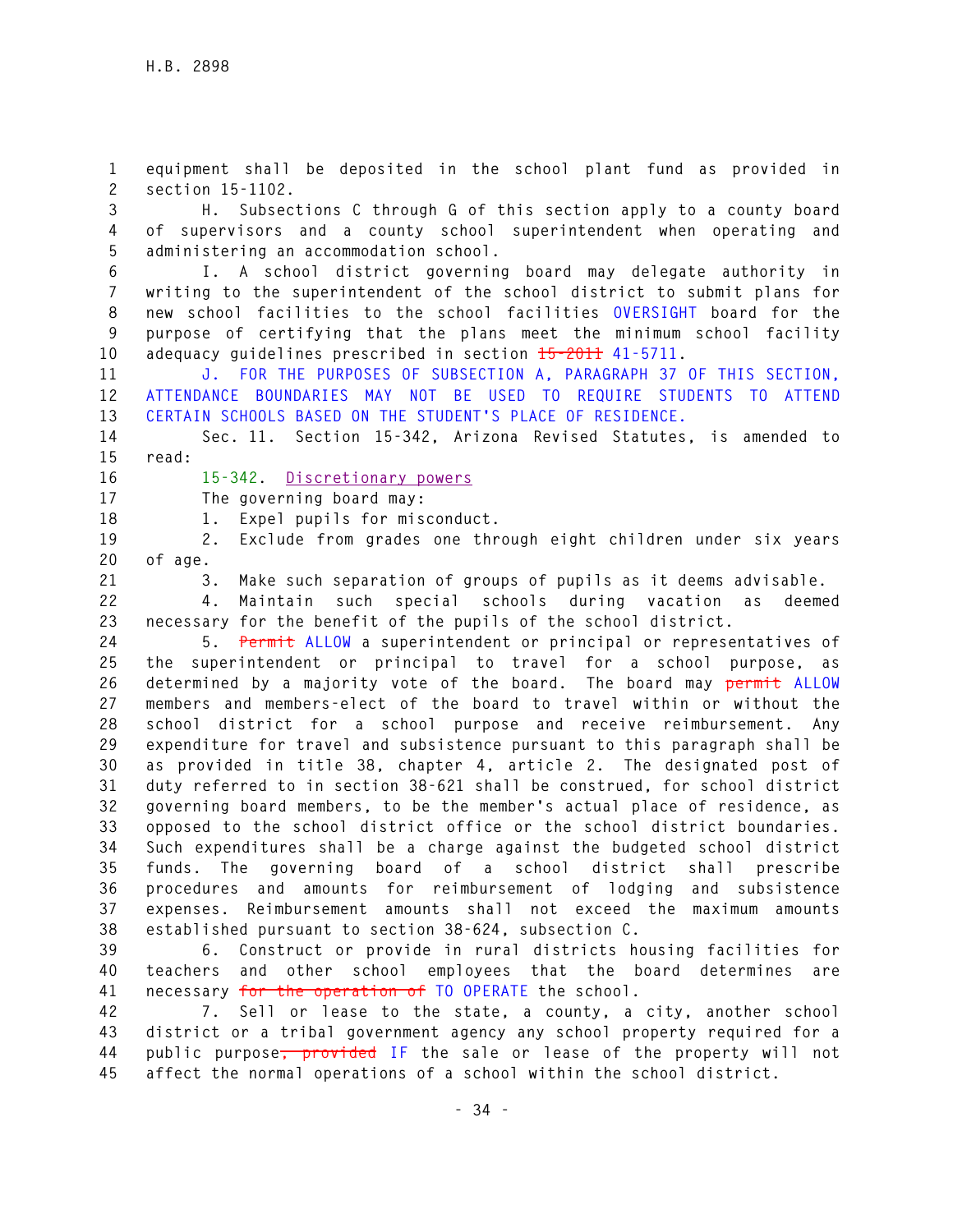**1 8. Annually budget and expend funds SPEND MONIES for membership in 2 an association of school districts within this state.** 

**3 9. Enter into leases or lease-purchase agreements for school 4 buildings or grounds, or both, as lessor or as lessee, for periods of less 5 than twenty years subject to voter approval for construction of school 6 buildings as prescribed in section 15-341, subsection A, paragraph 7.** 

**7 10. Subject to TITLE 41, chapter 16 of this title 56, sell school 8 sites or enter into leases or lease-purchase agreements for school 9 buildings and grounds, as lessor or as lessee, for a period of twenty 10 years or more, but not to exceed ninety-nine years, if authorized by a 11 vote of the school district electors in an election called by the 12 governing board as provided in section 15-491, except that authorization 13 by the school district electors in an election is not required if one of 14 the following requirements is met:** 

**15 (a) The market value of the school property is less than \$50,000 or 16 the property is procured through a renewable energy development agreement, 17 an energy performance contract, which among other items includes a 18 renewable energy power service agreement, or a simplified energy 19 performance contract pursuant to section 15-213.01.** 

**20 (b) The buildings and sites are completely funded with monies 21 distributed by THE SCHOOL FACILITIES DIVISION WITHIN THE DEPARTMENT OF 22 ADMINISTRATION OR AT THE DIRECTION OF the school facilities OVERSIGHT 23 board, OR ITS PREDECESSOR.** 

**24 (c) The transaction involves the sale of improved or unimproved 25 property pursuant to an agreement with the school facilities OVERSIGHT 26 board in which the school district agrees to sell the improved or 27 unimproved property and transfer the proceeds of the sale to the school 28 facilities OVERSIGHT board in exchange for monies from the school 29 facilities OVERSIGHT board for the acquisition of a more suitable school 30 site. For a sale of property acquired by a school district prior to 31 BEFORE July 9, 1998, a school district shall transfer to the school 32 facilities OVERSIGHT board that portion of the proceeds that equals the 33 cost of the acquisition of a more suitable school site. If there are any 34 remaining proceeds after the transfer of monies to the school facilities 35 OVERSIGHT board, a school district shall only use those remaining proceeds 36 for future land purchases approved by the school facilities OVERSIGHT 37 board, or for capital improvements not funded by the school facilities 38 OVERSIGHT board for any existing or future facility.** 

**39 (d) The transaction involves the sale of improved or unimproved 40 property pursuant to a formally adopted plan and the school district uses 41 the proceeds of this sale to purchase other property that will be used for 42 similar purposes as the property that was originally sold, provided that 43 IF the sale proceeds of the improved or unimproved property are used 44 within two years after the date of the original sale to purchase the 45 replacement property. If the sale proceeds of the improved or unimproved**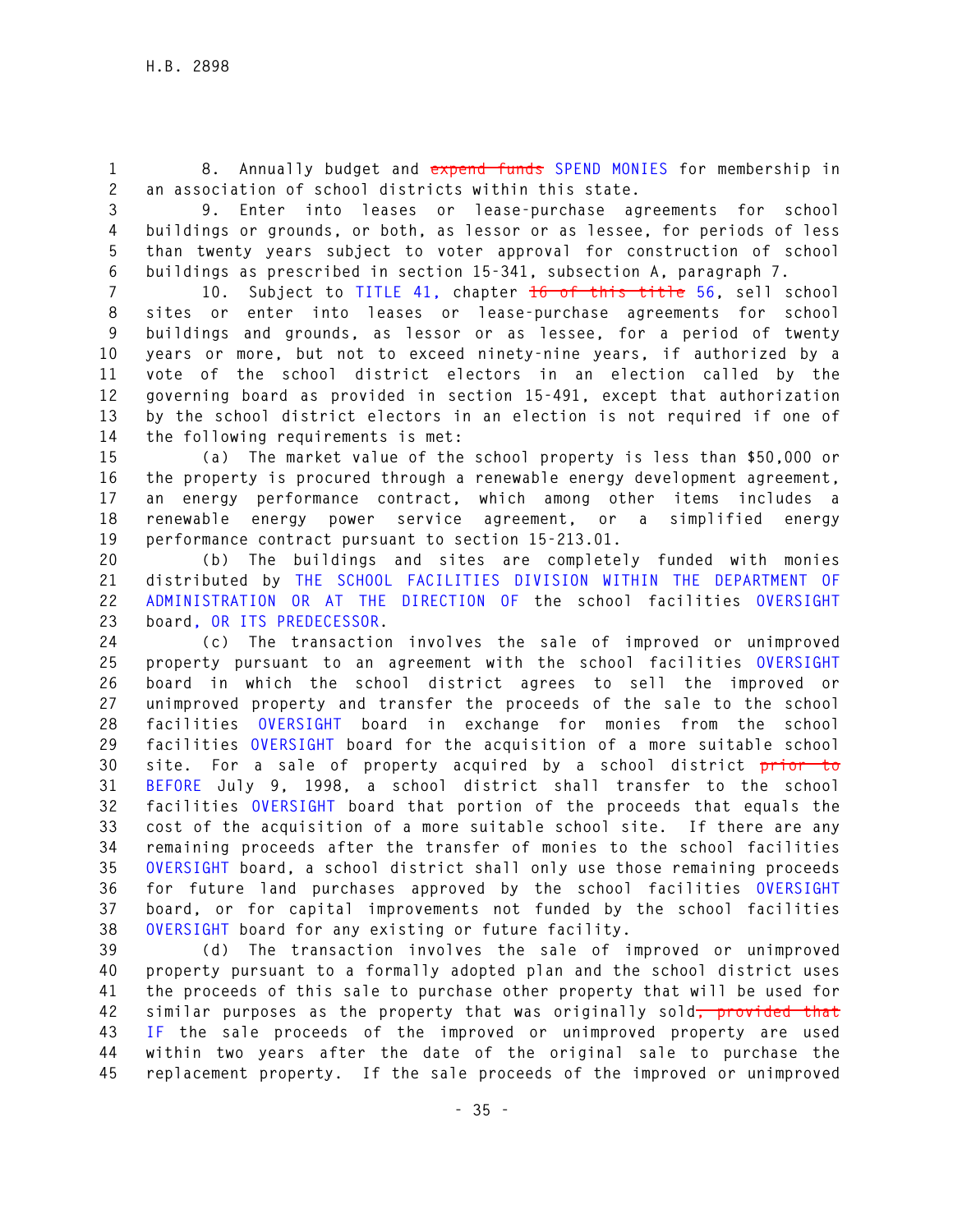**1 property are not used within two years after the date of the original sale 2 to purchase replacement property, the sale proceeds shall be used towards 3 payment of TOWARD PAYING any outstanding bonded indebtedness. If any sale 4 proceeds remain after paying for outstanding bonded indebtedness, or if 5 the district has no outstanding bonded indebtedness, sale proceeds shall 6 be used to reduce the district's primary tax levy. A school district 7 shall not use this subdivision unless all of the following conditions 8 exist:** 

**9 (i) The school district is the sole owner of the improved or 10 unimproved property that the school district intends to sell.** 

**11 (ii) The school district did not purchase the improved or 12 unimproved property that the school district intends to sell with monies 13 that were distributed pursuant to TITLE 41, chapter 16 of this title 56.** 

**14 (iii) The transaction does not violate section 15-341, 15 subsection G.** 

**16 11. Review the decision of a teacher to promote a pupil to a grade 17 or retain a pupil in a grade in a common school or to pass or fail a pupil 18 in a course in high school. The pupil has the burden of proof to overturn 19 the decision of a teacher to promote, retain, pass or fail the pupil. In 20 order to sustain the burden of proof, the pupil shall demonstrate to the 21 governing board that the pupil has mastered the academic standards adopted 22 by the state board of education pursuant to sections 15-701 and 15-701.01. 23 If the governing board overturns the decision of a teacher pursuant to 24 this paragraph, the governing board shall adopt a written finding that the 25 pupil has mastered the academic standards. Notwithstanding title 38, 26 chapter 3, article 3.1, the governing board shall review the decision of a 27 teacher to promote a pupil to a grade or retain a pupil in a grade in a 28 common school or to pass or fail a pupil in a course in high school in 29 executive session unless a parent or legal guardian of the pupil or the 30 pupil, if emancipated, disagrees that the review should be conducted in 31 executive session and then the review shall be conducted in an open 32 meeting. If the review is conducted in executive session, the board shall 33 notify the teacher of the date, time and place of the review and shall 34 allow the teacher to be present at the review. If the teacher is not 35 present at the review, the board shall consult with the teacher before 36 making its decision. Any request, including the written request as 37 provided in section 15-341, the written evidence presented at the review 38 and the written record of the review, including the decision of the 39 governing board to accept or reject the teacher's decision, shall be 40 retained by the governing board as part of its permanent records.** 

**41 12. Provide transportation or site transportation loading and 42 unloading areas for any child or children if deemed for the best interest 43 of the district, whether within or without the district, county or state.** 

**44 13. Enter into intergovernmental agreements and contracts with 45 school districts or other governing bodies as provided in section 11-952.**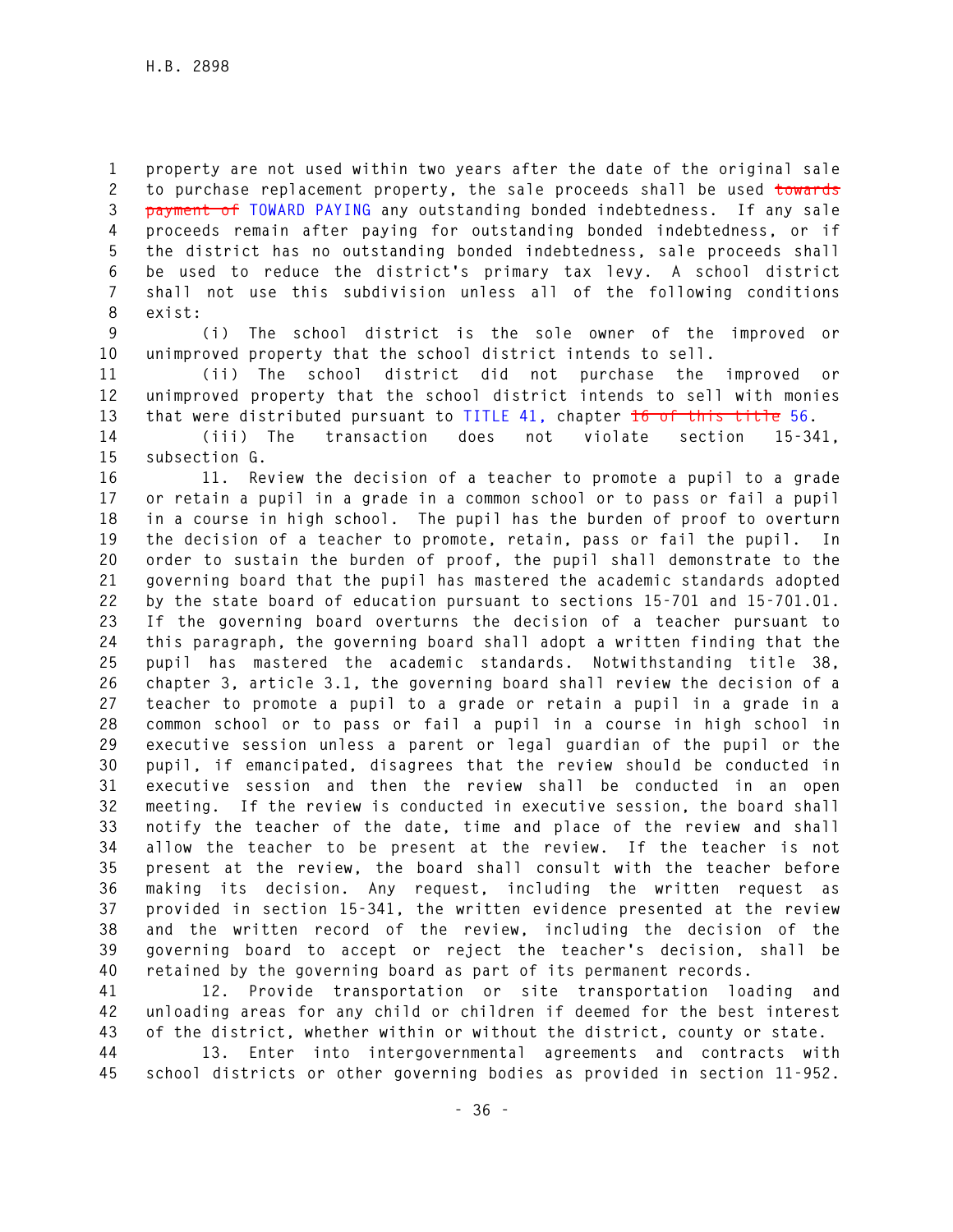**1 Intergovernmental agreements and contracts between school districts or 2 between a school district and other governing bodies as provided in 3 section 11-952 are exempt from competitive bidding under the procurement 4 rules adopted by the state board of education pursuant to section 15-213.** 

**5 14. Include in the curricula it prescribes for high schools in the 6 school district career and technical education, vocational education and 7 technology education programs and career and technical, vocational and 8 technology program improvement services for the high schools, subject to 9 approval by the state board of education. The governing board may 10 contract for the provision of career and technical, vocational and 11 technology education as provided in section 15-789.** 

**12 15. Suspend a teacher or administrator from the teacher's or 13 administrator's duties without pay for a period of time of not to exceed 14 ten school days, if the board determines that suspension is warranted 15 pursuant to section 15-341, subsection A, paragraphs PARAGRAPH 21 and 16 OR 22.** 

**17 16. Dedicate school property within an incorporated city or town to 18 such THAT city or town or within a county to that county for use as a 19 public right-of-way if both of the following apply:** 

**20 (a) Pursuant to an ordinance adopted by such THE city, town or 21 county, there will be conferred upon ON the school district privileges and 22 benefits that may include benefits related to zoning.** 

**23 (b) The dedication will not affect the normal operation of any 24 school within the district.** 

**25 17. Enter into option agreements for the purchase of school sites.** 

**26 18. Donate surplus or outdated learning materials, educational 27 equipment and furnishings to nonprofit community organizations where IF 28 the governing board determines that the anticipated cost of selling the 29 learning materials, educational equipment or furnishings equals or exceeds 30 the estimated market value of the materials.** 

**31 19. Prescribe policies for the assessment of TO ASSESS reasonable 32 fees for students to use district-provided parking facilities. The fees 33 are to be applied by the district solely against costs incurred in 34 operating or securing the parking facilities. Any policy adopted by the 35 governing board pursuant to this paragraph shall include a fee waiver 36 provision in appropriate cases of need or economic hardship.** 

**37 20. Establish alternative educational EDUCATION programs that are 38 consistent with the laws of this state to educate pupils, including pupils 39 who have been reassigned pursuant to section 15-841, subsection E or F.** 

**40 21. Require a period of silence to be observed at the commencement 41 of the first class of the day in the schools. If a governing board 42 chooses to require a period of silence to be observed, the teacher in 43 charge of the room in which the first class is held shall announce that a 44 period of silence not to exceed one minute in duration will be observed**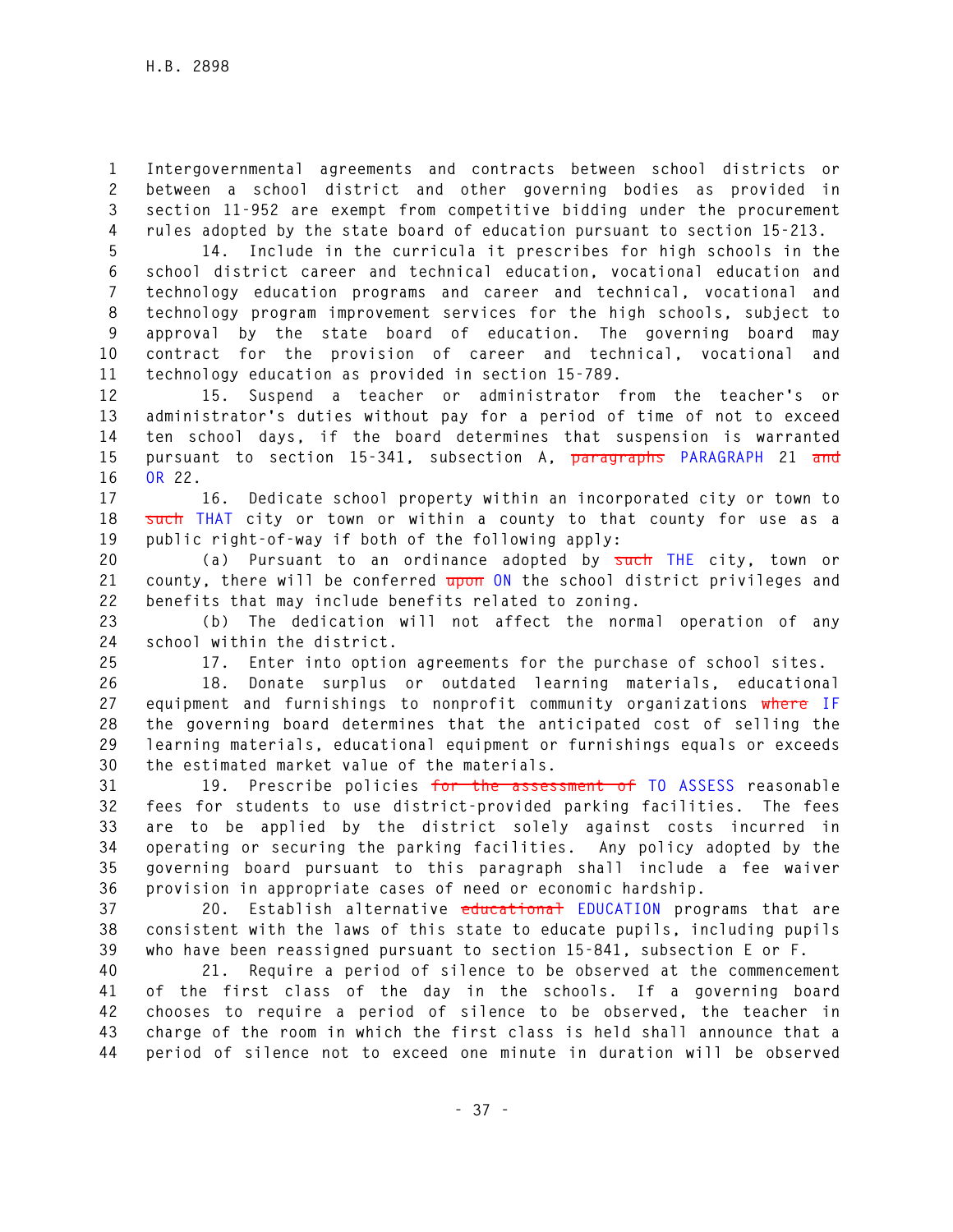**1 for meditation, and during that time no activities shall take place and 2 silence shall be maintained.** 

**3 22. Require students to wear uniforms.** 

**4 23. Exchange unimproved property or improved property, including 5 school sites, where IF the governing board determines that the improved 6 property is unnecessary for the continued operation of the school district 7 without requesting authorization by a vote of the school district electors 8 AND if the governing board determines that the exchange is necessary to 9 protect the health, safety or welfare of pupils or when IF the governing 10 board determines that the exchange is based on sound business principles 11 for either:** 

**12 (a) Unimproved or improved property of equal or greater value.** 

**13 (b) Unimproved property that the owner contracts to improve if the 14 value of the property ultimately received by the school district is of 15 equal or greater value.** 

**16 24. For common and high school pupils, assess reasonable fees for 17 optional extracurricular activities and programs conducted when the common**  18 or high school is not in session, except that no fees shall NOT be charged **19 for pupils' access to or use of computers or related materials. For high 20 school pupils, the governing board may assess reasonable fees for fine 21 arts and vocational education courses and for optional services, equipment 22 and materials offered to the pupils beyond those required to successfully 23 complete the basic requirements of any other course, except that no fees 24 shall NOT be charged for pupils' access to or use of computers or related 25 materials. Fees assessed pursuant to this paragraph shall be adopted at a 26 public meeting after notice has been given to all parents of pupils 27 enrolled at schools in the district and shall not exceed the actual costs 28 of the activities, programs, services, equipment or materials. The 29 governing board shall authorize principals to waive the assessment of all 30 or part of a fee assessed pursuant to this paragraph if it creates an 31 economic hardship for a pupil. For the purposes of this paragraph, 32 "extracurricular activity" means any optional, noncredit, educational or 33 recreational activity that supplements the education program of the 34 school, whether offered before, during or after regular school hours.** 

**35 25. Notwithstanding section 15-341, subsection A, paragraphs 7 and 36 9, construct school buildings and purchase or lease school sites, without 37 a vote of the school district electors, if the buildings and sites are 38 totally funded from one or more of the following:** 

**39 (a) Monies in the unrestricted capital outlay fund, except that the 40 estimated cost shall not exceed \$250,000 for a district that utilizes USES 41 section 15-949.** 

**42 (b) Monies distributed from AT THE DIRECTION OF the school 43 facilities OVERSIGHT board established by section 15-2001 41-5701.02 OR BY 44 THE SCHOOL FACILITIES DIVISION WITHIN THE DEPARTMENT OF ADMINISTRATION 45 PURSUANT TO TITLE 41, CHAPTER 56.**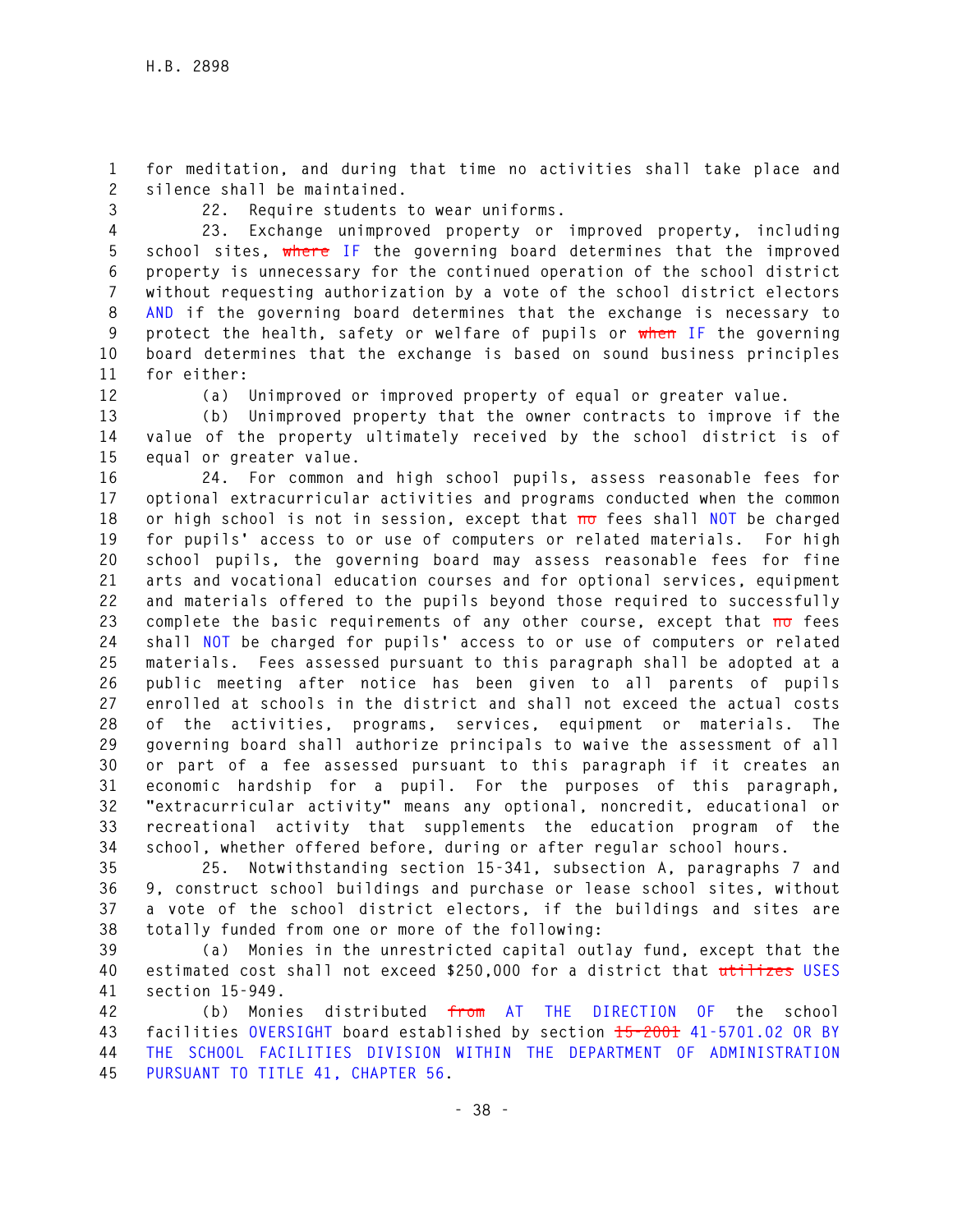**1 (c) Monies specifically donated for the purpose of constructing 2 school buildings.** 

**3 This paragraph shall DOES not be construed to eliminate the requirement 4 for an election to raise revenues for a capital outlay override pursuant 5 to section 15-481 or a bond election pursuant to section 15-491.** 

**6 26. Conduct a background investigation that includes a fingerprint 7 check conducted pursuant to section 41-1750, subsection G for certificated 8 personnel and personnel who are not paid employees of the school district, 9 as a condition of employment. A school district may release the results 10 of a background check to another school district for employment purposes. 11 The school district may charge the costs of fingerprint checks to its 12 fingerprinted employee, except that the school district may not charge the 13 costs of fingerprint checks for personnel who are not paid employees of 14 the school district.** 

**15 27. Unless otherwise prohibited by law, sell advertising as 16 follows:** 

**17 (a) Advertisements shall be age appropriate and not contain 18 promotion of PROMOTE any substance that is illegal for minors such as 19 alcohol, tobacco and drugs or gambling. Advertisements shall comply with 20 the state sex education policy of abstinence.** 

**21 (b) Advertising approved by the governing board for the exterior of 22 school buses may appear only on the sides of the bus in the following 23 areas:** 

**24 (i) The signs shall be below the seat level rub rail and not extend 25 above the bottom of the side windows.** 

**26 (ii) The signs shall be at least three inches from any required 27 lettering, lamp, wheel well or reflector behind the service door or stop 28 signal arm.** 

**29 (iii) The signs shall not extend from the body of the bus so as to 30 allow a handhold or present a danger to pedestrians.** 

**31 (iv) The signs shall not interfere with the operation of any door 32 or window.** 

**33 (v) The signs shall not be placed on any emergency doors.** 

**34 (c) The school district shall establish an advertisement fund that 35 is composed of revenues from the sale of advertising. The monies in an 36 advertisement fund are not subject to reversion.** 

**37 28. Assess reasonable damage deposits to pupils in grades seven 38 through twelve for the use of USING textbooks, musical instruments, band 39 uniforms or other equipment required for academic courses. The governing 40 board shall adopt policies on any damage deposits assessed pursuant to 41 this paragraph at a public meeting called for this purpose after providing 42 notice to all parents of pupils in grades seven through twelve in the 43 school district. Principals of individual schools within the district may 44 waive the damage deposit requirement for any textbook or other item if the 45 payment of the damage deposit would create an economic hardship for the**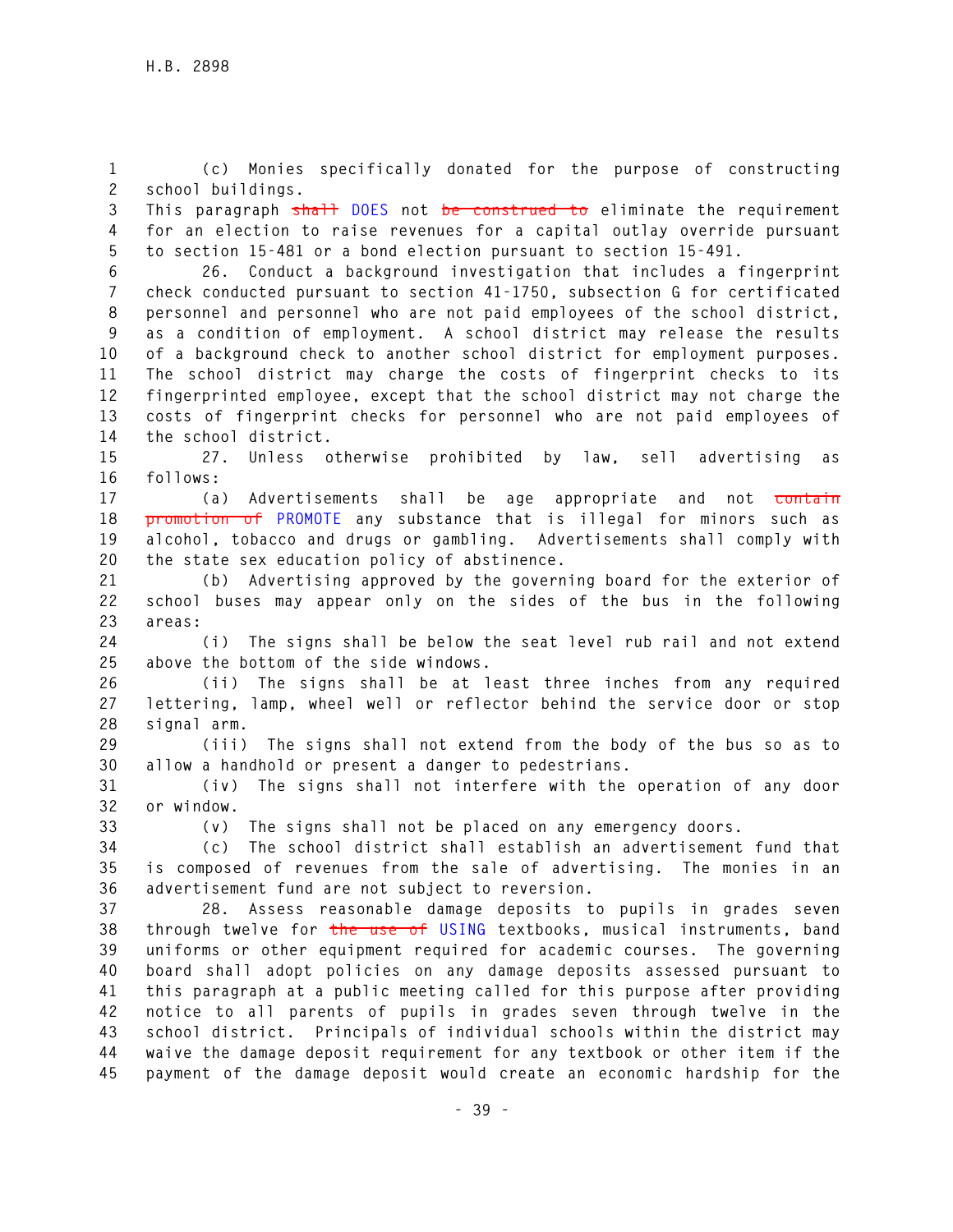**1 pupil. The school district shall return the full amount of the damage 2 deposit for any textbook or other item if the pupil returns the textbook 3 or other item in reasonably good condition within the time period 4 prescribed by the governing board. For the purposes of this paragraph, 5 "in reasonably good condition" means the textbook or other item is in the 6 same or a similar condition as it was when the pupil received it, plus 7 ordinary wear and tear.** 

**8 29. Notwithstanding section 15-1105, expend surplus monies in the 9 civic center school fund for maintenance and operations or unrestricted 10 capital outlay, if sufficient monies are available in the fund after 11 meeting the needs of programs established pursuant to section 15-1105.** 

**12 30. Notwithstanding section 15-1143, expend SPEND surplus monies in 13 the community school program fund for maintenance and operations or 14 unrestricted capital outlay, if sufficient monies are available in the 15 fund after meeting the needs of programs established pursuant to section 16 15-1142.** 

**17 31. Adopt guidelines for standardization of TO STANDARDIZE the 18 format of the school report cards required by section 15-746 for schools 19 within the district.** 

**20 32. Adopt policies that require parental notification when a law 21 enforcement officer interviews a pupil on school grounds. Policies 22 adopted pursuant to this paragraph shall not impede a peace officer from 23 the performance of PERFORMING the peace officer's duties. If the school 24 district governing board adopts a policy that requires parental 25 notification:** 

**26 (a) The policy may provide reasonable exceptions to the parental 27 notification requirement.** 

**28 (b) The policy shall set forth whether and under what circumstances 29 a parent may be present when a law enforcement officer interviews the 30 pupil, including reasonable exceptions to the circumstances under which a 31 parent may be present when a law enforcement officer interviews the pupil, 32 and shall specify a reasonable maximum time after a parent is notified 33 that an interview of a pupil by a law enforcement officer may be delayed 34 to allow the parent to be present.** 

**35 33. Enter into voluntary partnerships with any party to finance 36 with funds MONIES other than school district funds MONIES and 37 cooperatively design school facilities that comply with the adequacy 38 standards prescribed in section 15-2011 41-5711 and the square footage per 39 pupil requirements pursuant to section 15-2041 41-5741, subsection D, 40 paragraph 3, subdivision (b). The design plans and location of any such 41 school facility shall be submitted to the school facilities OVERSIGHT 42 board for approval pursuant to section 15-2041 41-5741, subsection 0. If 43 the school facilities OVERSIGHT board approves the design plans and 44 location of any such school facility, the party in partnership with the 45 school district may cause to be constructed and the district may begin**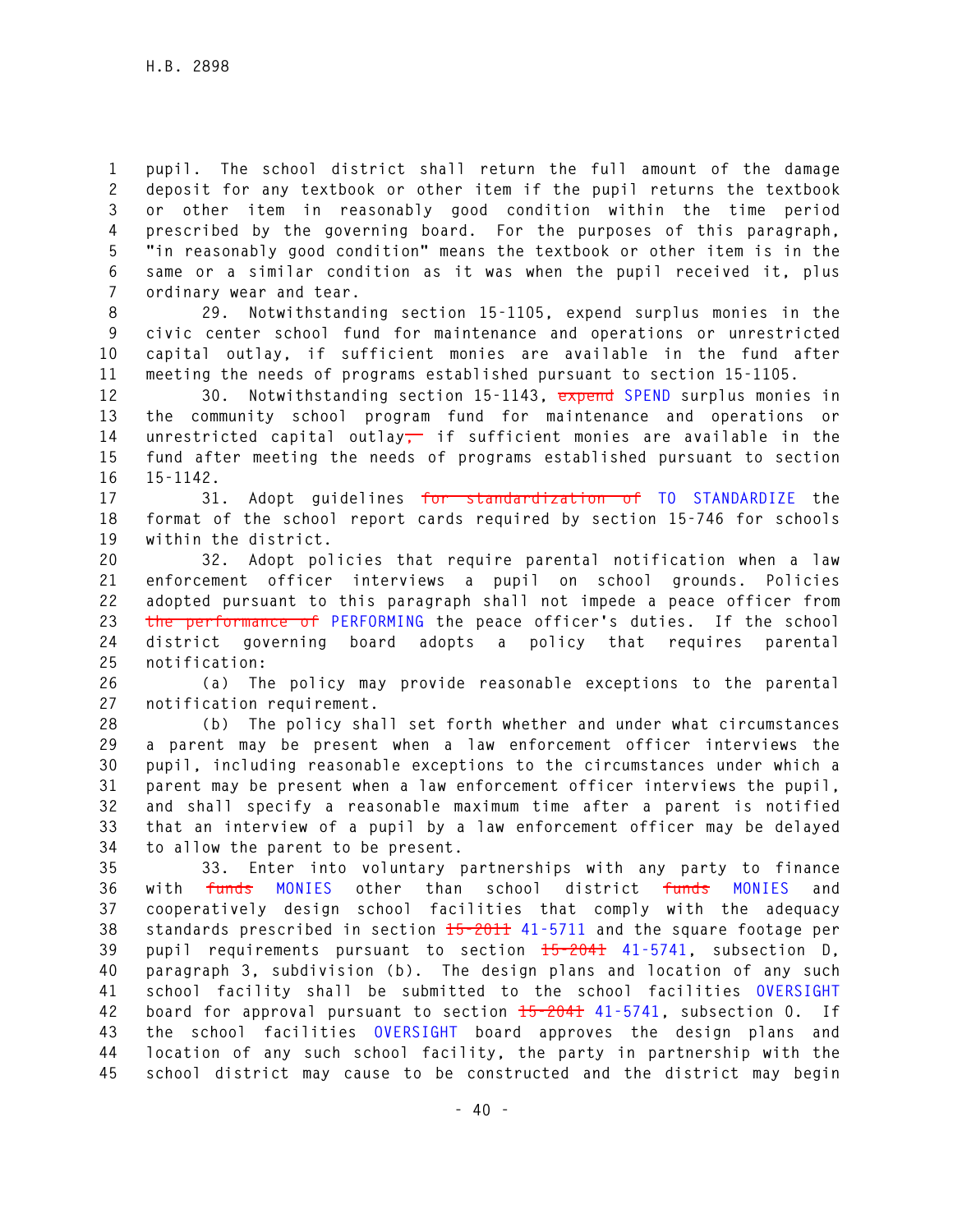**1 operating the school facility before monies are distributed from AT THE 2 DIRECTION OF the school facilities OVERSIGHT board pursuant to section 3 15-2041 41-5741. Monies distributed from the new school facilities fund 4 to a school district in a partnership with another party to finance and 5 design the school facility shall be paid to the school district pursuant 6 to section 15-2041 41-5741. The school district shall reimburse the party 7 in partnership with the school district from the monies paid to the school 8 district pursuant to section 15-2041 41-5741, in accordance with the 9 voluntary partnership agreement. Before the school facilities OVERSIGHT 10 board distributes DIRECTS THE DISTRIBUTION OF any monies pursuant to this 11 subsection, the school district shall demonstrate to the school facilities 12 OVERSIGHT board that the facilities to be funded pursuant to section 13 15-2041 41-5741, subsection O meet the minimum adequacy standards 14 prescribed in section 15-2011 41-5711. If the cost to construct the 15 school facility exceeds the amount that the school district receives from 16 the new school facilities fund, the partnership agreement between the 17 school district and the other party shall specify that, except as 18 otherwise provided by the other party, any such excess costs shall be the 19 responsibility of the school district. The school district governing 20 board shall adopt a resolution in a public meeting that an analysis has 21 been conducted on the prospective effects of the decision to operate a new 22 school with existing monies from the school district's maintenance and 23 operations budget and how this decision may affect other schools in the 24 school district. If a school district acquires land by donation at an 25 appropriate school site approved by the school facilities OVERSIGHT board 26 and a school facility is financed and built on the land pursuant to this 27 paragraph, the school facilities OVERSIGHT board shall distribute DIRECT 28 THE DISTRIBUTION OF an amount equal to twenty percent of the fair market 29 value of the land that can be used for academic purposes. The school 30 district shall place the monies in the unrestricted capital outlay fund 31 and increase the unrestricted capital budget limit by the amount of the 32 monies placed in the fund. Monies distributed under this paragraph shall 33 be distributed from the new school facilities fund pursuant to section 34 15-2041 41-5741. If a school district acquires land by donation at an 35 appropriate school site approved by the school facilities OVERSIGHT board 36 and a school facility is financed and built on the land pursuant to this 37 paragraph, the school district shall not receive monies from the school 38 facilities board for the donation of real property pursuant to section 39 15-2041 41-5741, subsection F. It is unlawful for:** 

**40 (a) A county, city or town to require as a condition of any land 41 use approval that a landowner or landowners that entered into a 42 partnership pursuant to this paragraph provide any contribution, donation 43 or gift, other than a site donation, to a school district. This 44 subdivision only applies to the property in the voluntary partnership 45 agreement pursuant to this paragraph.**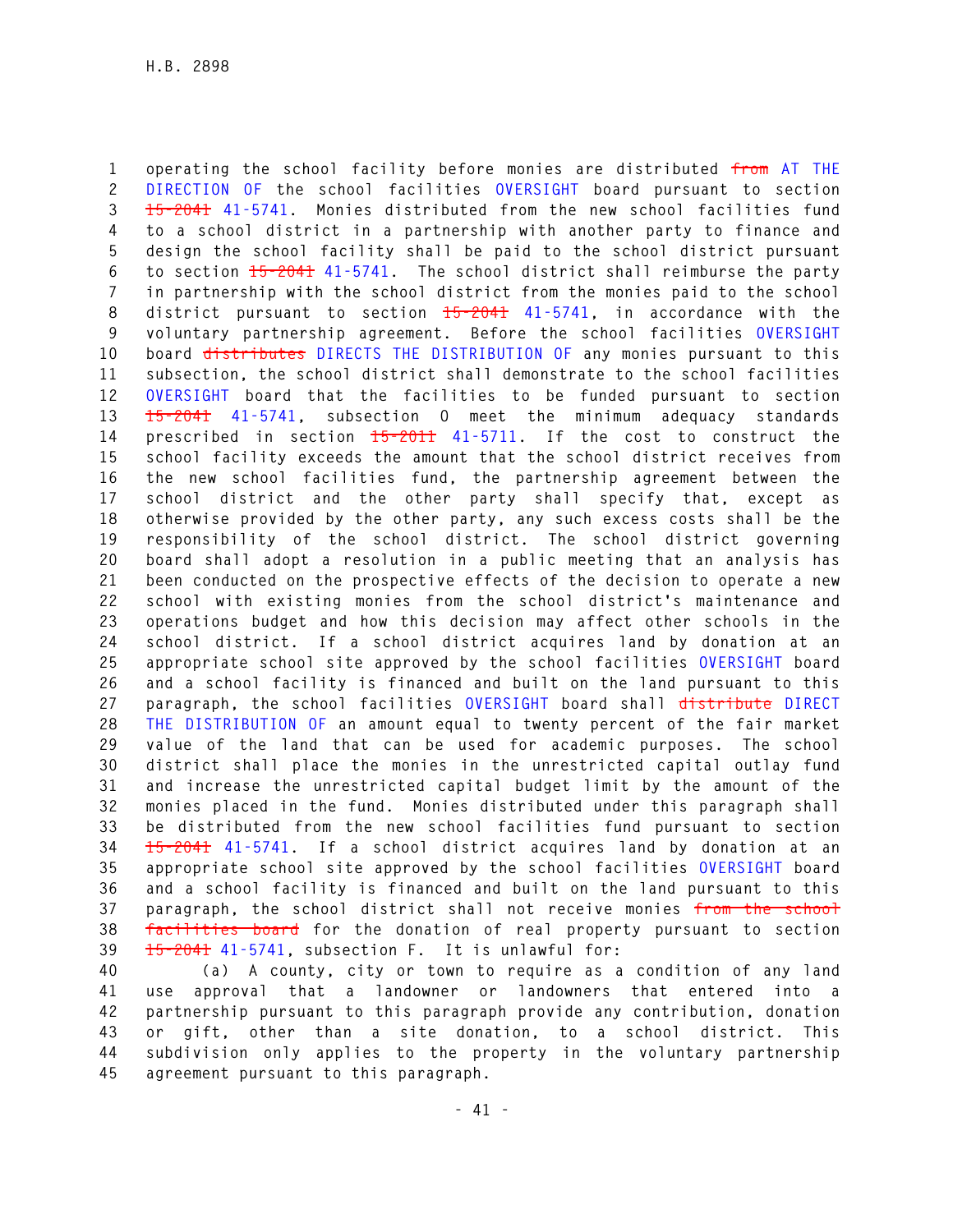**1 (b) A county, city or town to require as a condition of any land 2 use approval that the landowner or landowners located within the 3 geographic boundaries of the school subject to the voluntary partnership 4 pursuant to this paragraph provide any donation or gift to the school 5 district except as provided in the voluntary partnership agreement 6 pursuant to this paragraph.** 

**7 (c) A community facilities district established pursuant to title 8 48, chapter 4, article 6 to be used for reimbursement of financing the 9 construction of a school pursuant to this paragraph.** 

**10 (d) A school district to enter into an agreement pursuant to this 11 paragraph with any party other than a master planned community party. Any 12 land area consisting of at least three hundred twenty acres that is the 13 subject of a development agreement with a county, city or town entered 14 into pursuant to section 9-500.05 or 11-1101 shall be deemed to be a 15 master planned community. For the purposes of this subdivision, "master 16 planned community" means a land area consisting of at least three hundred 17 twenty acres, which may be noncontiguous, that is the subject of a zoning 18 ordinance approved by the governing body of the county, city or town in 19 which the land is located that establishes the use of the land area as a 20 planned area development or district, planned community development or 21 district, planned unit development or district or other land use category 22 or district that is recognized in the local ordinance of such county, city 23 or town and that specifies the use of such land is for a master planned 24 development.** 

**25 34. Enter into an intergovernmental agreement with a presiding 26 judge of the juvenile court to implement a law-related education program 27 as defined in section 15-154. The presiding judge of the juvenile court 28 may assign juvenile probation officers to participate in a law-related 29 education program in any school district in the county. The cost of 30 juvenile probation officers who participate in the program implemented 31 pursuant to this paragraph shall be funded by the school district.** 

**32 35. Offer to sell outdated learning materials, educational 33 equipment or furnishings at a posted price commensurate with the value of 34 the items to pupils who are currently enrolled in that school district 35 before those materials are offered for public sale.** 

**36 36. If the school district is a small school district as defined in 37 section 15-901, and if permitted ALLOWED by federal law, opt out of 38 federal grant opportunities if the governing board determines that the 39 federal requirements impose unduly burdensome reporting requirements.** 

**40 37. Prescribe and enforce policies and procedures for the emergency 41 administration of inhalers by trained employees of the school district and 42 nurses who are under contract with the school district pursuant to section 43 15-158.** 

**44 38. Develop policies and procedures to allow principals to budget 45 for or assist with budgeting federal, state and local monies.**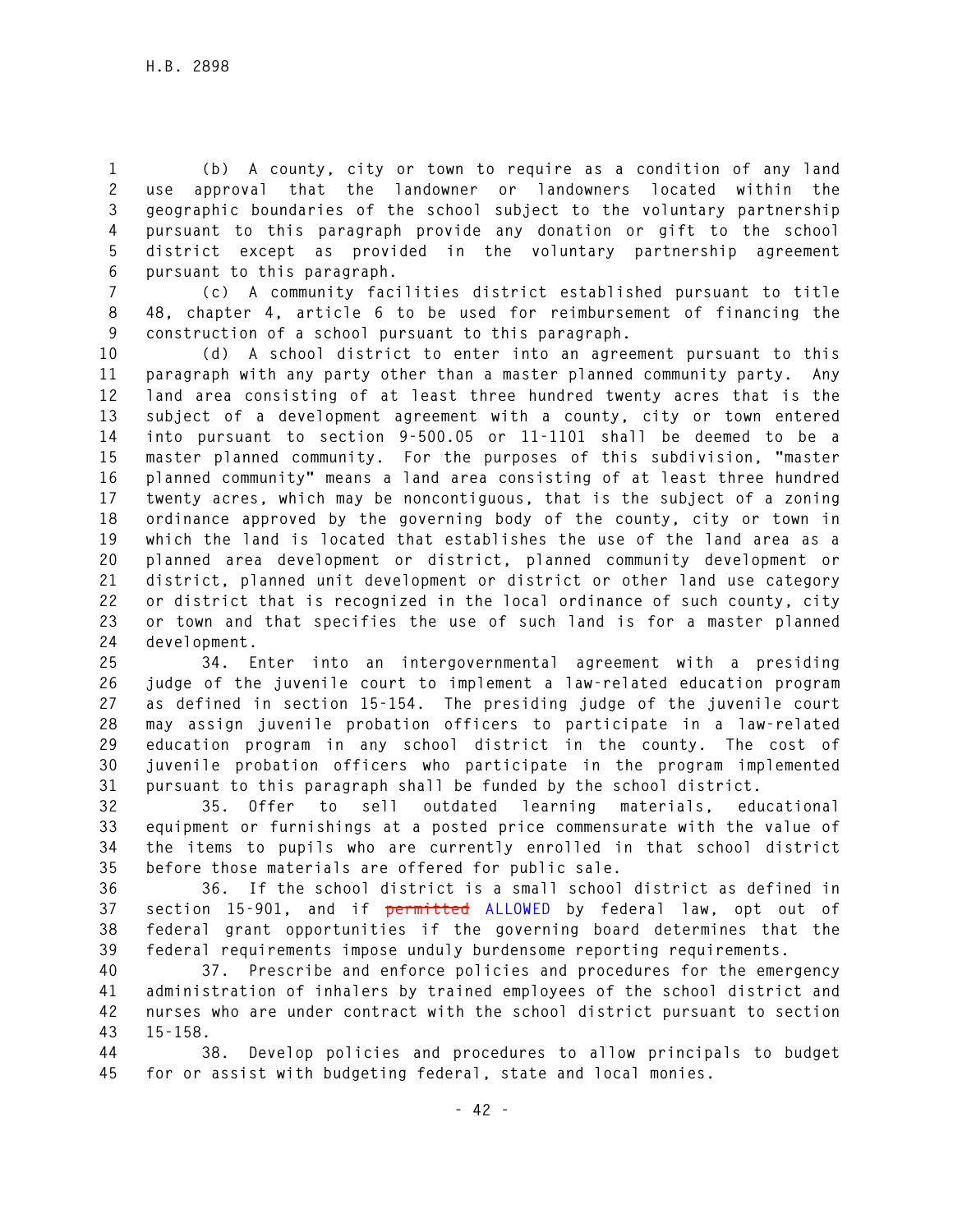**- 43 - 1 Sec. 12. Title 15, chapter 3, article 3, Arizona Revised Statutes, 2 is amended by adding section 15-342.05, to read: 3 15-342.05. Face coverings; requirement prohibition 4 A. NOTWITHSTANDING ANY OTHER LAW OR ORDER, A COUNTY, CITY, TOWN, 5 SCHOOL DISTRICT GOVERNING BOARD OR CHARTER SCHOOL GOVERNING BODY MAY NOT 6 REQUIRE THE USE OF FACE COVERINGS BY STUDENTS OR STAFF DURING SCHOOL HOURS 7 AND ON SCHOOL PROPERTY. 8 B. A SCHOOL DISTRICT OR CHARTER SCHOOL MAY NOT REQUIRE A STUDENT OR 9 TEACHER TO RECEIVE A VACCINE FOR COVID-19 OR TO WEAR A FACE COVERING TO 10 PARTICIPATE IN IN-PERSON INSTRUCTION. 11 Sec. 13. Section 15-350, Arizona Revised Statutes, as amended by 12 Laws 2021, chapter 2, section 4, is amended to read: 13 15-350. Investigation of immoral or unprofessional conduct; 14 confidentiality; definition 15 A. On request of the state board of education or the department of 16 education, any school or school district that has employed a certificated 17 or noncertificated person during the time in which the person is alleged 18 to have engaged in conduct constituting grounds for disciplinary action 19 shall make available the attendance and testimony of witnesses, documents 20 and any physical evidence within the school district's control for 21 examination or copying. All information received and records or reports 22 kept by the state board of education or the department of education during 23 an investigation of immoral or unprofessional conduct are confidential and 24 are not a public record. 25 B. Notwithstanding subsection A of this section, the department 26 STATE BOARD of education may provide information, records or reports 27 relating to the investigation of a certificated or noncertificated person 28 to any of the following: 29 1. Any school or school district that currently employs the 30 certificated or noncertificated person. 31 2. Any school or school district to which the certificated or 32 noncertificated person has applied for employment. 33 3. Any third-party entity that contracts with a school or school 34 district to provide educators and to which the person has applied for 35 employment. 36 4. Any agency as defined in section 41-1001 that has received and 37 is investigating an application by the certificated or noncertificated 38 person for a certificate or license or that is conducting an investigation 39 of INVESTIGATING the person in order to make a certification or licensure 40 decision. 41 5. A state education agency in another state, or the equivalent, 42 with which a person holds a certificate or is applying for a certificate. 43 C. All information, records and reports received by any school or 44 school district pursuant to this section shall be used for employment 45 purposes only, are confidential and are not a public record.**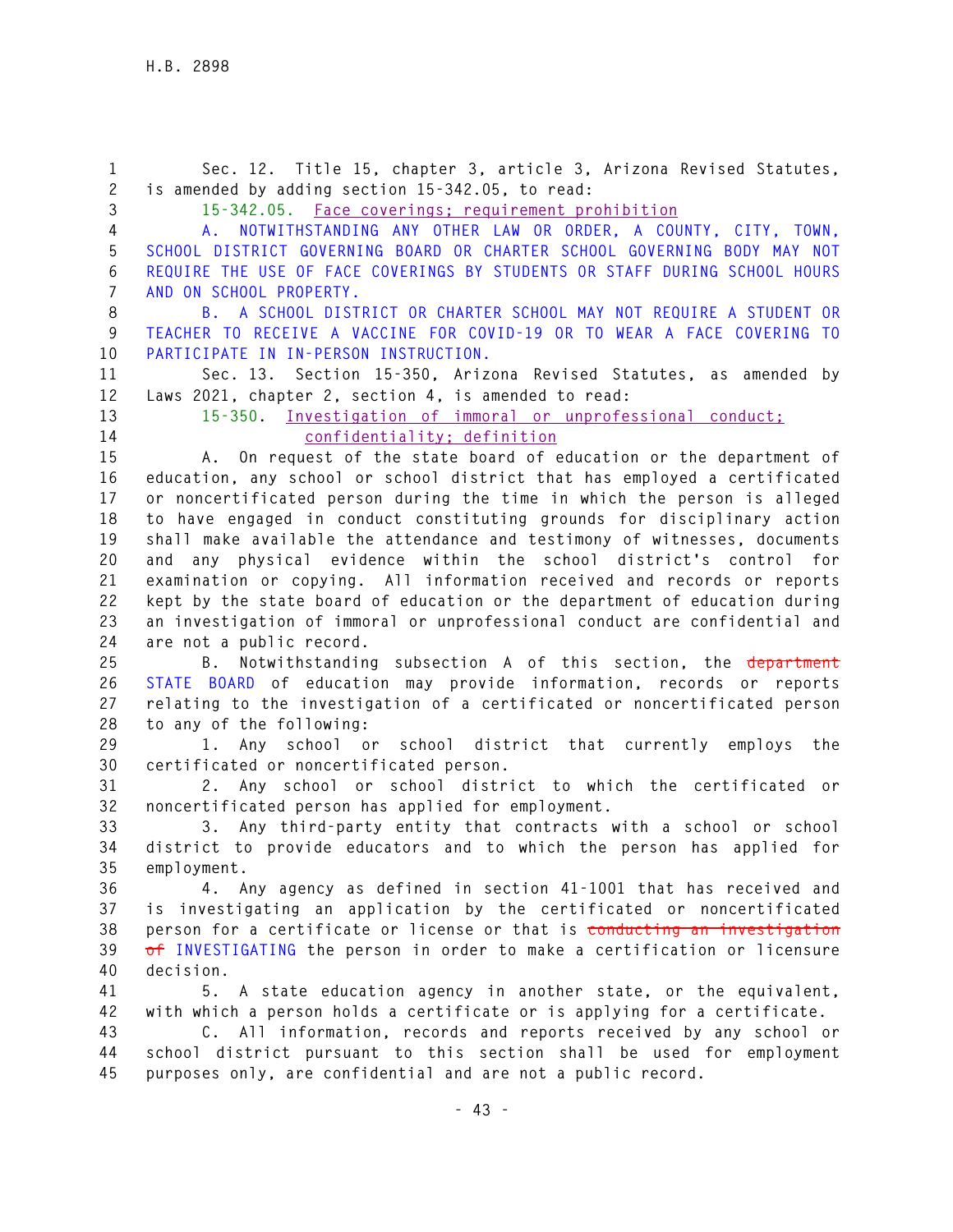**1 D. An investigator who is regularly employed and paid by the 2 department STATE BOARD of education has the authority to access criminal 3 history records and criminal history record information, as defined in 4 section 41-1750, from law enforcement agencies.** 

**5 E. THE DEPARTMENT OF EDUCATION SHALL PROVIDE TO THE STATE BOARD OF 6 EDUCATION ACCESS TO THE EDUCATOR INFORMATION SYSTEM MAINTAINED BY THE 7 DEPARTMENT AND ANY RELATED SYSTEMS DEEMED NECESSARY BY THE BOARD TO 8 INVESTIGATE AND ADJUDICATE ALLEGATIONS OF CONDUCT CONSTITUTING GROUNDS FOR 9 DISCIPLINARY ACTION.** 

**10 E. F. For the purposes of this section, "noncertificated person" 11 has the same meaning prescribed in section 15-505.** 

**12 Sec. 14. Section 15-393, Arizona Revised Statutes, is amended to 13 read:** 

**14 15-393. Career technical education district governing board; 15 report; definitions**

**16 A. The management and control of a career technical education 17 district are vested in the career technical education district governing 18 board, including the content and quality of the courses offered by the 19 district, the quality of teachers who provide instruction on behalf of the 20 district, the salaries of teachers who provide instruction on behalf of 21 the district and the reimbursement of other entities for the facilities 22 used by the district. This section does not restrict a school district 23 from offering any career and technical education course that does not 24 qualify for funding as a career technical education course or career 25 technical education district program. Unless the governing boards of the 26 school districts participating in the formation of the career technical 27 education district vote to implement an alternative election system as 28 provided in subsection B of this section, the career technical education 29 board shall consist CONSISTS of five members elected from five single 30 member districts formed within the career technical education district. 31 The single member district election system shall be submitted as part of 32 the plan for the career technical education district pursuant to section 33 15-392 and shall be established in the plan as follows:** 

**34 1. The governing boards of the school districts participating in 35 the formation of the career technical education district shall define the 36 boundaries of the single member districts so that the single member 37 districts are as nearly equal in population as is practicable, except that 38 if the career technical education district lies in part in each of two or 39 more counties, at least one single member district may be entirely within 40 each of the counties comprising the career technical education district if 41 this district design is consistent with the obligation to equalize the 42 population among single member districts.** 

**43 2. The boundaries of each single member district shall follow 44 election precinct boundary lines, as far as practicable, in order to avoid 45 further segmentation of the precincts.**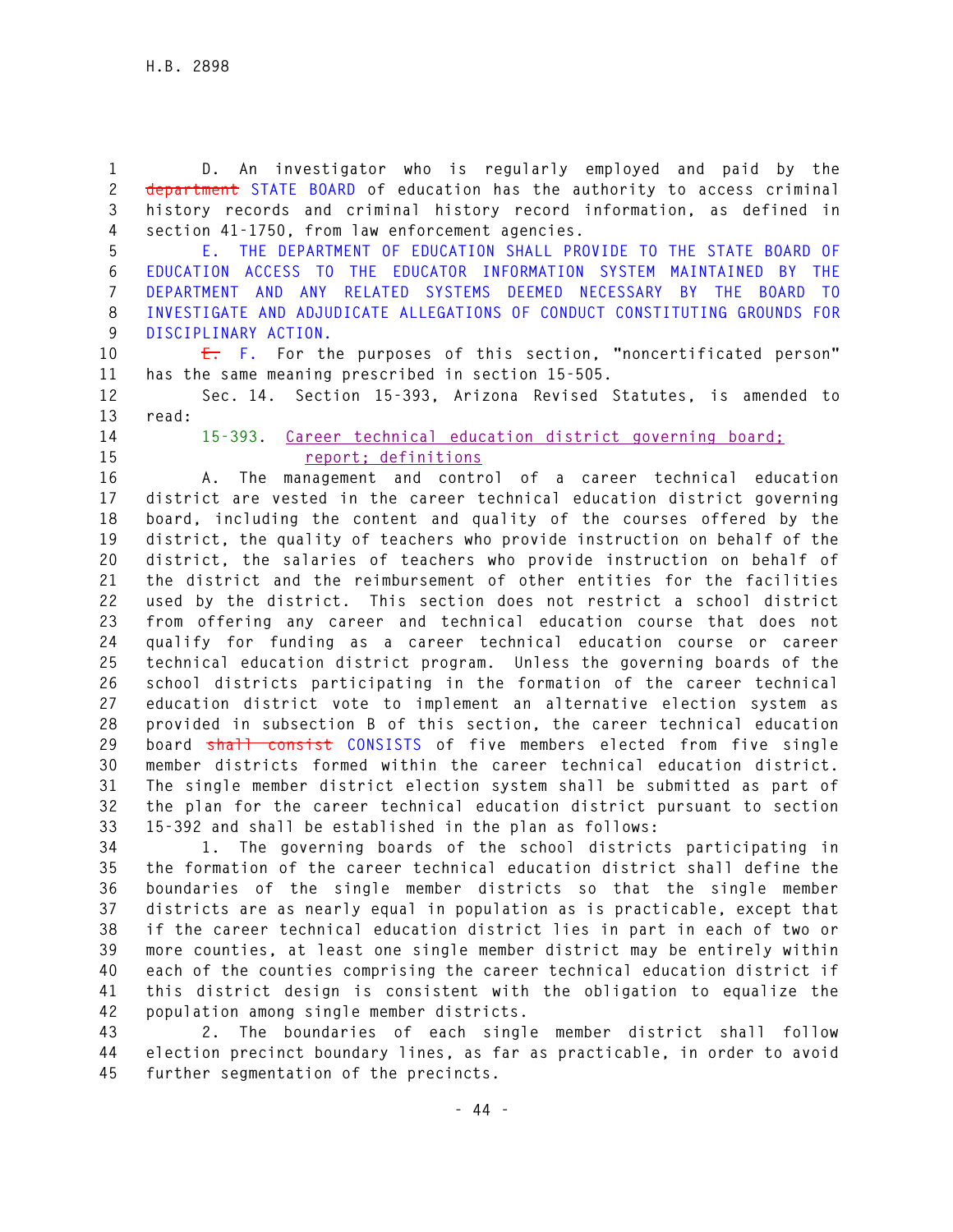**1 3. A person who is a registered voter of this state and who is a 2 resident of the single member district is eligible for election to the 3 office of career technical education board member from the single member 4 district. The terms of office of the members of the career technical 5 education board shall be as prescribed in section 15-427, subsection B. 6 An employee of a career technical education district or the spouse of an 7 employee shall not hold membership on a governing board of a career 8 technical education district by which the employee is employed. A member 9 of one school district governing board or career technical education 10 district governing board is ineligible to be a candidate for nomination or 11 election to or serve simultaneously as a member of any other governing 12 board, except that a member of a governing board may be a candidate for 13 nomination or election for any other governing board if the member is 14 serving in the last year of a term of office. A member of a governing 15 board shall resign the member's seat on the governing board before 16 becoming a candidate for nomination or election to the governing board of 17 any other school district or career technical education district, unless 18 the member of the governing board is serving in the last year of a term of 19 office. Members of a career technical education district governing board 20 are subject to the conflict of interest requirements prescribed in section 21 38-503.** 

**22 4. Nominating petitions shall be signed by the number of qualified 23 electors of the single member district as provided in section 16-322.** 

**24 B. The governing boards of the school districts participating in 25 the formation of the career technical education district may vote to 26 implement any other alternative election system for the election of career 27 technical education district board members. If an alternative election 28 system is selected, it shall be submitted as part of the plan for the 29 career technical education district pursuant to section 15-392, and the 30 implementation of the system shall be as approved by the United States 31 justice department.** 

**32 C. The Career technical education district shall be DISTRICTS ARE 33 subject to the following provisions of this title:** 

**34 1. Chapter 1, articles 1 through 6.** 

- **35 2. Sections 15-208, 15-210, 15-213 and 15-234. 36 3. Articles 2, 3 and 5 of this chapter.**
- **37 4. Section 15-361.**
- - **38 5. Chapter 4, articles 1, 2 and 5.**
	- **39 6. Chapter 5, articles 1 and 3.**

**40 7. Sections 15-701.01, 15-722, 15-723, 15-724, 15-727, 15-728, 41 15-729 and 15-730.** 

- **42 8. Chapter 7, article 5.**
- **43 9. Chapter 8, articles 1, 3 and 4.**
- **44 10. Sections 15-828 and 15-829.**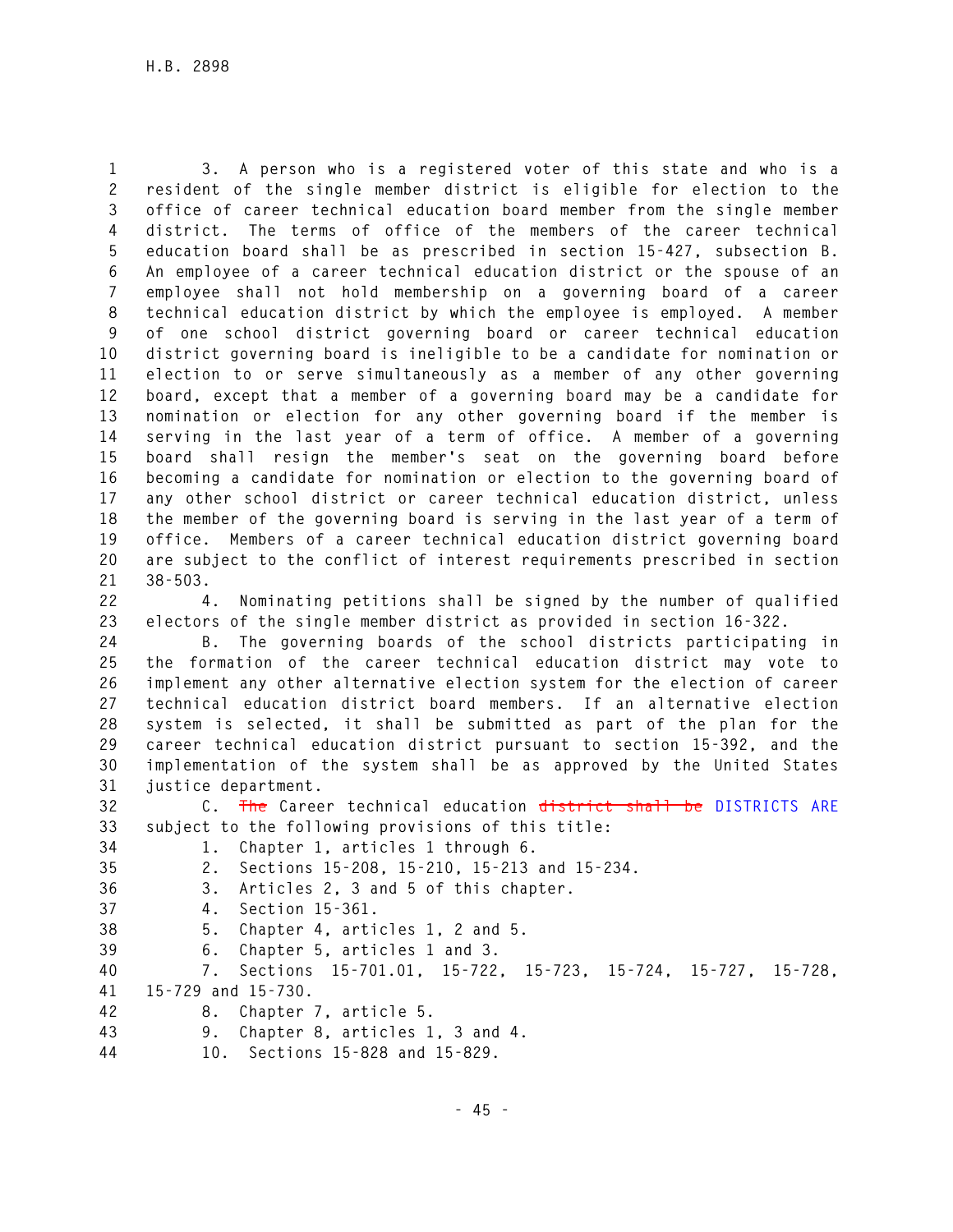**1 11. Chapter 9, article 1, article 6, except for section 15-995, and 2 article 7.** 

**3 12. Sections 15-941, 15-943.01, 15-952, 15-953 and 15-973.** 

**4 13. Sections 15-1101 and 15-1104. 5 14. Chapter 10, articles 2, 3, 4 and 8.** 

**6 D. Notwithstanding subsection C of this section, the following 7 apply to a career technical education district:** 

**8 1. A career technical education district may issue bonds for the 9 purposes specified in section 15-1021 and in chapter 4, article 5 of this 10 title to an amount in the aggregate, including the existing indebtedness, 11 not exceeding one percent of the net assessed value of the full cash value 12 of the property within the career technical education district. For the 13 purposes of this paragraph, "full cash value" and "net assessed value" 14 have the same meanings prescribed in section 42-11001.** 

**15 2. The number of governing board members for a career technical 16 education district shall be as prescribed in subsection A of this section.** 

**17 3. The student count for the first year of operation of a career 18 technical education district as provided in this article shall be 19 determined as follows:** 

**20 (a) Determine the estimated student count for career technical 21 education district classes that will operate in the first year of 22 operation. This estimate shall be based on actual registration of pupils 23 as of March 30 scheduled to attend classes that will be operated by the 24 career technical education district. The student count for the school 25 district of residence of the pupils registered at the career technical 26 education district shall be adjusted. The adjustment shall cause the 27 school district of residence to reduce the student count for the pupil to 28 reflect the courses to be taken at the career technical education 29 district. The school district of residence shall review and approve the 30 adjustment of its own student count as provided in this subdivision before 31 the pupils from the school district can be added to the student count of 32 the career technical education district.** 

**33 (b) The student count for the new career technical education 34 district shall be the student count as determined in subdivision (a) of 35 this paragraph.** 

**36 (c) For the first year of operation, the career technical education 37 district shall revise the student count to the actual average daily 38 membership as prescribed in section 15-901, subsection A, paragraph 1 for 39 students attending classes in the career technical education district. A 40 career technical education district shall revise its student count, the 41 base support level as provided in section 15-943.02, the revenue control 42 limit as provided in section 15-944.01 and the district additional 43 assistance as provided in section 15-962.01 before May 15. A career 44 technical education district that overestimated its student count shall**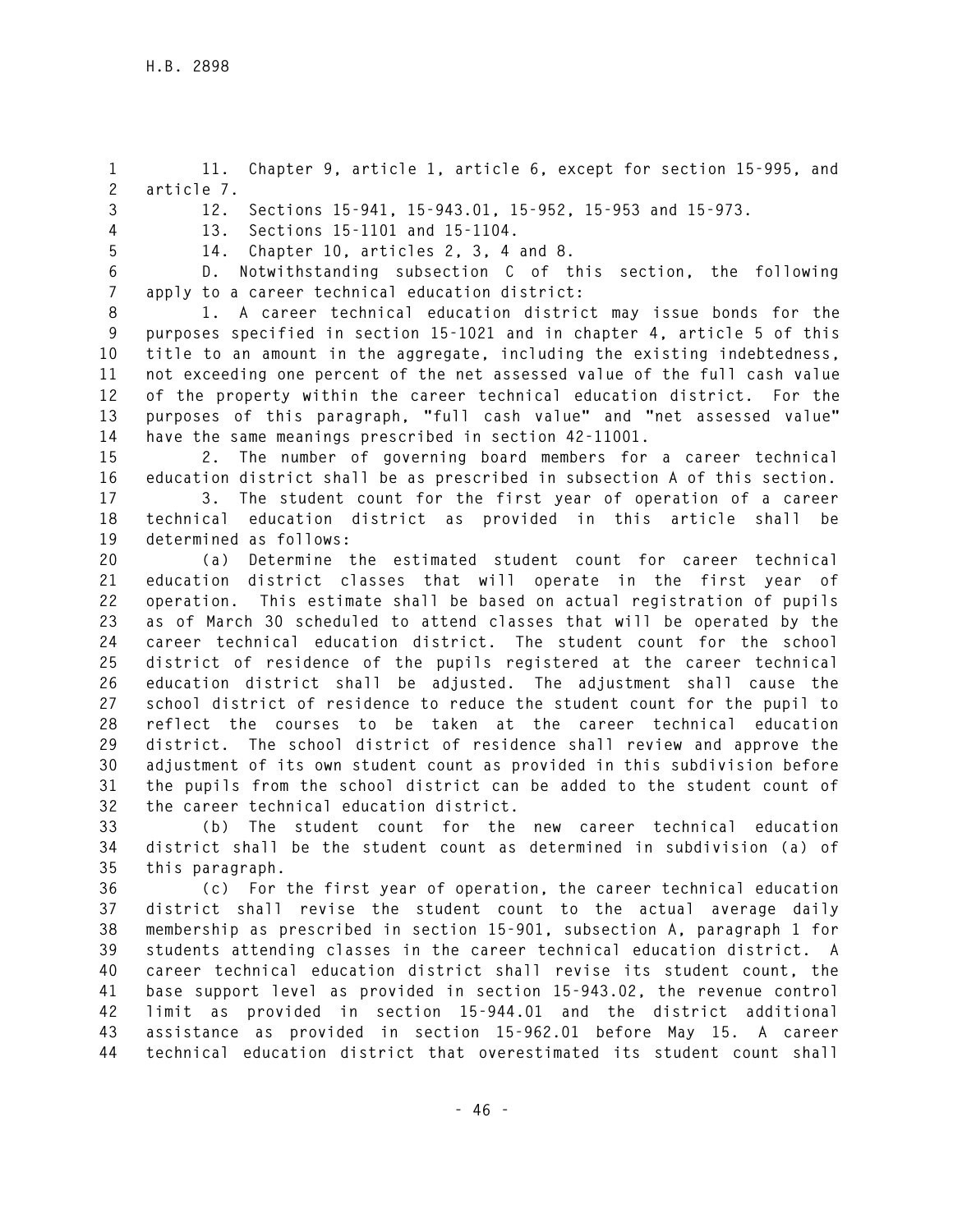**1 revise its budget before May 15. A career technical education district 2 that underestimated its student count may revise its budget before May 15.** 

**3 (d) After March 15 of the first year of operation, the school 4 district of residence shall adjust its student count by reducing it to 5 reflect the courses actually taken at the career technical education 6 district. The school district of residence shall revise its student 7 count, the base support level as provided in section 15-943, the revenue 8 control limit as provided in section 15-944 and the district additional 9 assistance as provided in section 15-962.01 prior to May 15. A district 10 that underestimated the student count for students attending the career 11 technical education district shall revise its budget before May 15. A 12 district that overestimated the student count for students attending the 13 career technical education district may revise its budget before May 15.** 

**14 (e) The procedures for implementing this paragraph shall be as 15 prescribed in the uniform system of financial records.** 

**16 (f) Pupils in an approved career technical education district 17 centralized program may generate an average daily membership of 1.0 during 18 any day of the week and at any time between July 1 and June 30 of each 19 fiscal year.**

**20 For the purposes of this paragraph, "school district of residence" means 21 the school district that included the pupil in its average daily 22 membership for the year before the first year of operation of the career 23 technical education district and that would have included the pupil in its 24 student count for the purposes of computing its base support level for the 25 fiscal year of the first year of operation of the career technical 26 education district if the pupil had not enrolled in the career technical 27 education district.** 

**28 4. A student includes any person enrolled in the career technical 29 education district without regard to the person's age or high school 30 graduation status, except that:** 

**31 (a) A student in a kindergarten program or in any of grades one 32 through nine EIGHT who enrolls in courses offered by the career technical 33 education district shall not be included in the career technical education 34 district's student count or average daily membership.** 

**35 (b) A student in a kindergarten program or in any of grades one 36 through nine EIGHT who is enrolled in career and technical education 37 courses shall not be funded in whole or in part with monies provided by a 38 career technical education district, except that a pupil in grade eight or 39 nine may be funded with monies generated by the five cent \$.05 qualifying 40 tax rate authorized in subsection F of this section.** 

**41 (c) A student who has graduated from high school or received a 42 general equivalency diploma or who is over twenty-one years of age shall 43 not be included in the student count of the career technical education 44 district for the purposes of chapter 9, articles 3, 4 and 5 of this title.**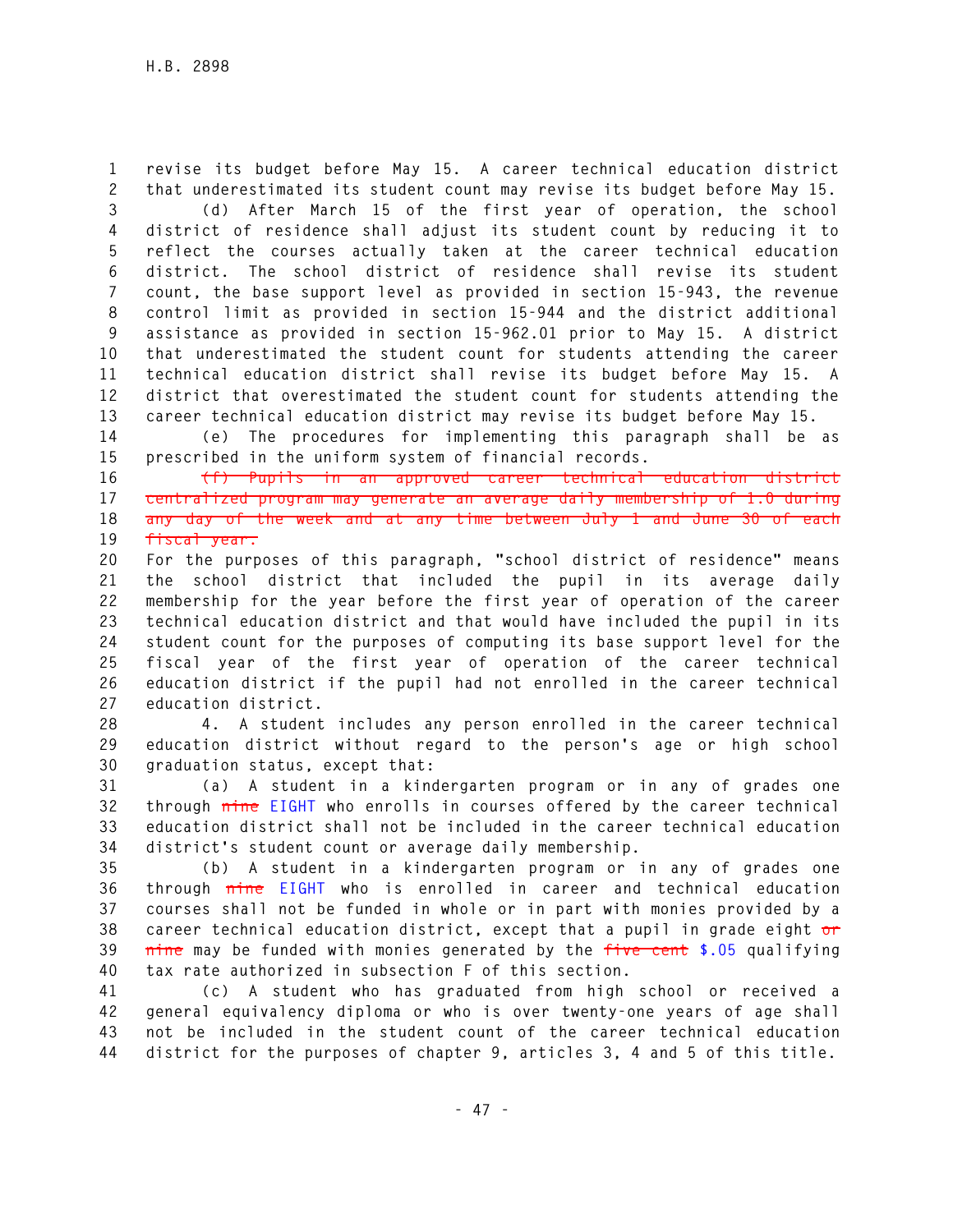**1 (d) A student who is enrolled in any internship course as part of a 2 career technical education district program shall not be included in the 3 student count of the career technical education district for that 4 internship course for the purposes of chapter 9, articles 3, 4 and 5 of 5 this title.** 

**6 5. A career technical education district may operate for more than 7 one hundred eighty days per year, with expanded hours of service.** 

**8 6. A career technical education district may use the carryforward 9 provisions of section 15-943.01.** 

**10 7. A school district that is part of a career technical education 11 district shall use any monies received pursuant to this article to 12 supplement and not supplant base year career and technical education 13 courses, and directly related equipment and facilities, except that a 14 school district that is part of a career technical education district and 15 that has used monies received pursuant to this article to supplant career 16 and technical education courses that were offered before the first year 17 that the school district participated in the career technical education 18 district or the first year that the school district used monies received 19 pursuant to this article or that used the monies for purposes other than 20 for career and technical education courses shall use one hundred percent 21 of the monies received pursuant to this article to supplement and not 22 supplant base year career and technical education courses. Each 23 applicable school district shall provide a report to the career technical 24 education board and the department of education outlining the required 25 maintenance of effort and how monies were used to supplement and not 26 supplant base year career and technical education courses and directly 27 related equipment and facilities.** 

**28 8. A career technical education district shall use any monies 29 received pursuant to this article to enhance and not supplant career and 30 technical education courses and directly related equipment and facilities.** 

**31 9. A career technical education district or a school district that 32 is part of a career technical education district or a charter school shall 33 only include pupils in grades ten NINE through twelve AND PUPILS IN THE 34 SCHOOL YEAR IMMEDIATELY FOLLOWING GRADUATION in the calculation of student 35 count or average daily membership if the pupils are enrolled in courses 36 that are approved jointly by the governing board of the career technical 37 education district and each participating school district or charter 38 school for satellite courses taught within the participating school 39 district or charter school, or approved solely by the career technical 40 education district for centrally located courses. FUNDING MAY BE PROVIDED 41 FOR NOT MORE THAN FOUR YEARS FOR THE SAME STUDENT. Student count and 42 average daily membership from courses that are not part of an approved 43 program for career and technical education shall not be included in 44 student count and average daily membership of a career technical education 45 district.**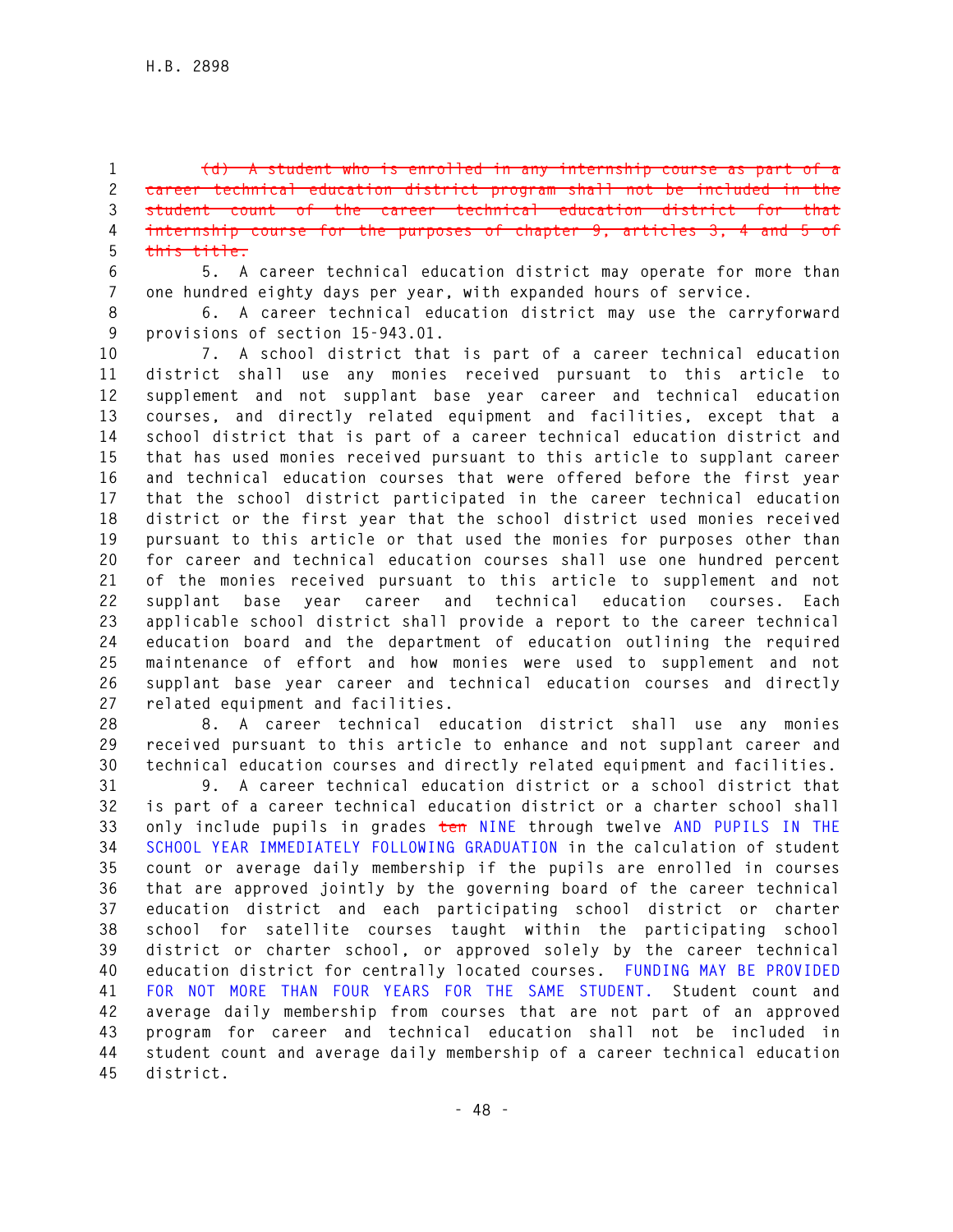**1 E. The career technical education board shall appoint a 2 superintendent as the executive officer of the career technical education 3 district.** 

**4 F. Taxes may be levied for the support of the career technical 5 education district as prescribed in chapter 9, article 6 of this title, 6 except that a career technical education district shall not levy a 7 property tax pursuant to law that exceeds five cents \$.05 per one hundred 8 dollars \$100 assessed valuation except for bond monies pursuant to 9 subsection D, paragraph 1 of this section. Except for the taxes levied 10 pursuant to section 15-994, such taxes shall be obtained from a levy of 11 taxes on the taxable property used for secondary tax purposes.** 

**12 G. The schools in the career technical education district are 13 available to all persons who reside in the career technical education 14 district and to pupils whose school district of residence within this 15 state is paying tuition on behalf of the pupils to a district of 16 attendance that is a member of the career technical education district, 17 subject to the rules for admission prescribed by the career technical 18 education board.** 

**19 H. The career technical education board may collect tuition for 20 adult students and the attendance of pupils who are residents of school 21 districts that are not participating in the career technical education 22 district pursuant to arrangements made between the governing board of the 23 school district and the career technical education board.** 

**24 I. The career technical education board may accept gifts, grants, 25 federal monies, tuition and other allocations of monies to erect, repair 26 and equip buildings and for the cost of operation of OPERATING the schools 27 of the career technical education district.** 

**28 J. One member of the career technical education board shall be 29 selected chairman. The chairman shall be selected annually on a rotation 30 basis from among the participating school districts. The chairman of the 31 career technical education board shall be a voting member.** 

**32 K. A career technical education board and a community college 33 district may enter into agreements TO PROVIDE for the provision of 34 administrative, operational and educational services and facilities.** 

**35 L. Any agreement between the governing board of a career technical 36 education district and another career technical education district, a 37 school district, a charter school or a community college district shall be 38 in the form of an intergovernmental agreement or other written contract. 39 The auditor general shall modify the uniform system of financial records 40 and budget forms in accordance with this subsection. The 41 intergovernmental agreement or other written contract shall completely and 42 accurately specify each of the following:** 

**43 1. The financial provisions of the intergovernmental agreement or 44 other written contract and the format for the billing of all services.**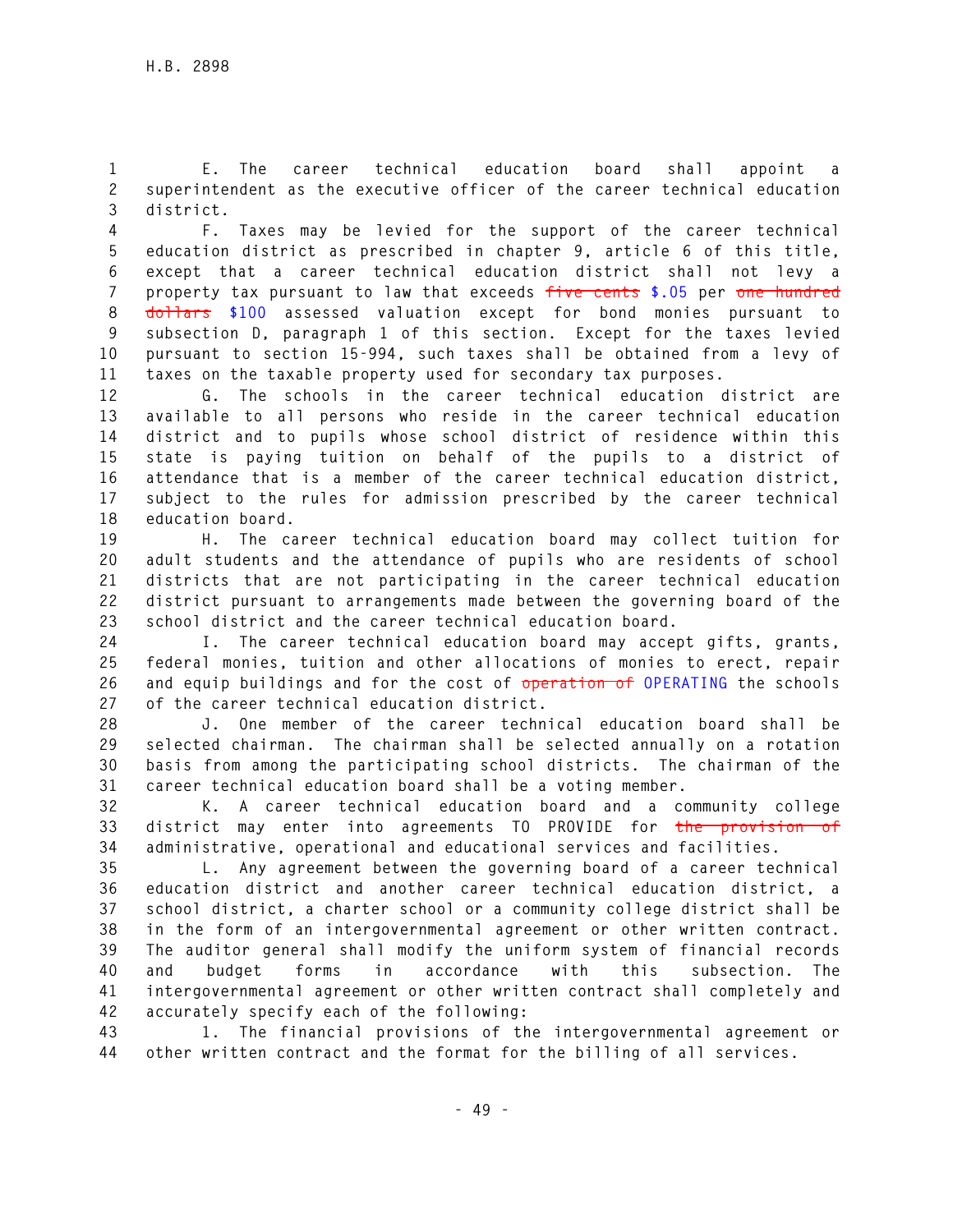**1 2. The accountability provisions of the intergovernmental agreement 2 or other written contract.** 

**3 3. The responsibilities of each career technical education 4 district, each school district, each charter school and each community 5 college district that is a party to the intergovernmental agreement or 6 other written contract.** 

**7 4. The type of instruction that will be provided under the 8 intergovernmental agreement or other written contract, including 9 individualized education programs pursuant to section 15-763.** 

**10 5. The quality of the instruction that will be provided under the 11 intergovernmental agreement or other written contract.** 

**12 6. The transportation services that will be provided under the 13 intergovernmental agreement or other written contract and the manner in 14 which transportation costs will be paid.** 

**15 7. The amount that the career technical education district will 16 contribute to a course and the amount of support required by the school 17 district, THE CHARTER SCHOOL or the community college.** 

**18 8. That the services provided by the career technical education 19 district, the school district, the charter school or the community college 20 district be proportionally calculated in the cost of delivering the 21 service.** 

**22 9. That the payment for services shall not exceed the cost of the 23 services provided.** 

**24 10. That the career technical education district will provide the 25 following minimum services for all member districts:** 

**26 (a) Professional development of career and technical teachers in 27 the career technical education district who are teaching programs or 28 courses at a satellite campus.** 

**29 (b) Ongoing evaluation and support of satellite campus programs and 30 courses to ensure quality and compliance.** 

**31 11. An itemized listing of other goods and services that are 32 provided to the member district and that are paid for by the retention of 33 satellite campus student funding.** 

**34 M. A member school district or charter school may not submit 35 requests for the approval TO APPROVE or addition of ADD satellite campus 36 career technical education district programs or courses directly to the 37 career and technical education division of the department of education, 38 but shall submit all appropriate application documentation and materials 39 for programs or courses to the career technical education district. On 40 approval from the career technical education board, a career technical 41 education district shall only submit requests for the approval TO APPROVE 42 or addition of ADD satellite campus career technical education district 43 programs or courses directly to the career and technical education 44 division of the department of education, which shall determine whether the 45 criteria prescribed in section 15-391, paragraphs 2 and 4 have been met.**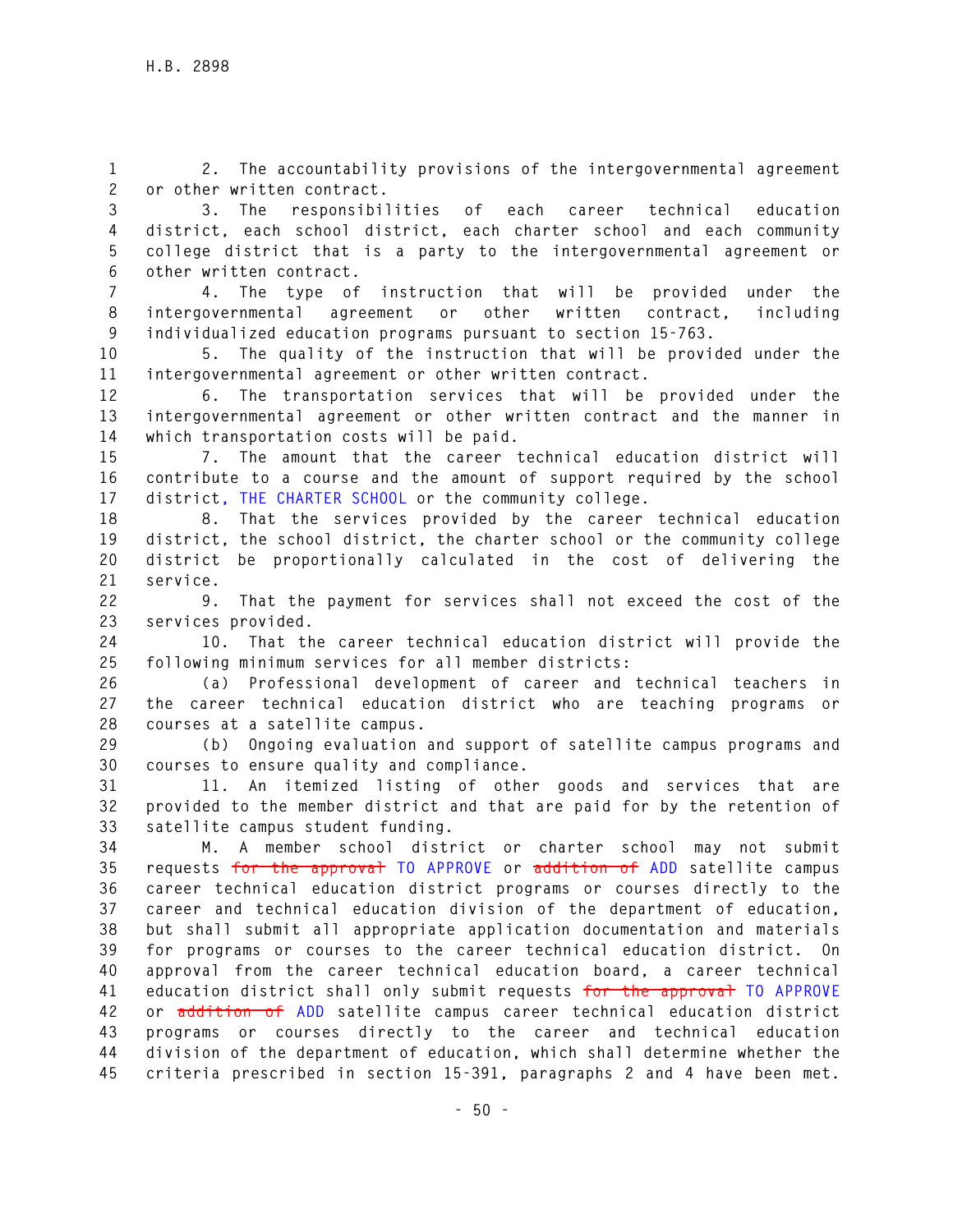**1 If the career and technical education division of the department of 2 education determines that a course does not meet the criteria for approval 3 as a career technical education course, the governing board of the career 4 technical education district may appeal this decision to the state board 5 of education acting as the state board of vocational education.** 

**6 N. Notwithstanding any other law, the average daily membership for 7 a pupil who is enrolled in a career technical education course and who 8 does not meet the criteria specified in subsection P or Q of this section 9 shall be 0.25 for each course, except the sum of the average daily 10 membership shall not exceed the limits prescribed by subsection D, P or Q 11 of this section, as applicable.** 

**12 O. If a career and technical education course or program is 13 provided on a satellite campus, the sum of the average daily membership, 14 as provided in section 15-901, subsection A, paragraph 1, for that pupil 15 in the school district or charter school and career technical education 16 district shall not exceed 1.25. The school district or charter school and 17 the career technical education district shall determine the apportionment 18 of the average daily membership for that pupil between the school district 19 or charter school and the career technical education district. A pupil 20 who attends a course or program at a satellite campus and who is not 21 enrolled in the school district or charter school where the satellite 22 campus is located may generate the average daily membership pursuant to 23 this subsection if the pupil is enrolled in a school district that is a 24 member district in the same career technical education district.** 

**25 P. The sum of the average daily membership of a pupil who is 26 enrolled in both the school district and career technical education course 27 or career technical education program provided at BY a community college 28 pursuant to subsection K of this section or at a centralized campus shall 29 not exceed 1.75. The member school district and the career technical 30 education district shall determine the apportionment of the average daily 31 membership and student enrollment for that pupil between the member school 32 district and the career technical education district, except that the 33 amount apportioned shall not exceed 1.0 for either entity. 34 Notwithstanding any other law, the average daily membership for a pupil 35 WHO IS in grade NINE, ten, eleven or twelve OR IN THE SCHOOL YEAR 36 IMMEDIATELY FOLLOWING GRADUATION AND who is enrolled in a course that 37 meets for at least one hundred fifty minutes per class period at a 38 centralized campus shall be 0.75. STUDENTS IN AN APPROVED CAREER 39 TECHNICAL EDUCATION DISTRICT CENTRALIZED CAMPUS PROGRAM MAY GENERATE AN 40 AVERAGE DAILY MEMBERSHIP DURING ANY DAY OF THE WEEK AND AT ANY TIME 41 BETWEEN JULY 1 AND JUNE 30 OF EACH FISCAL YEAR. To qualify for funding 42 pursuant to this subsection, a centralized campus shall offer programs and 43 courses to all eligible students in each member district of the career 44 technical education district.**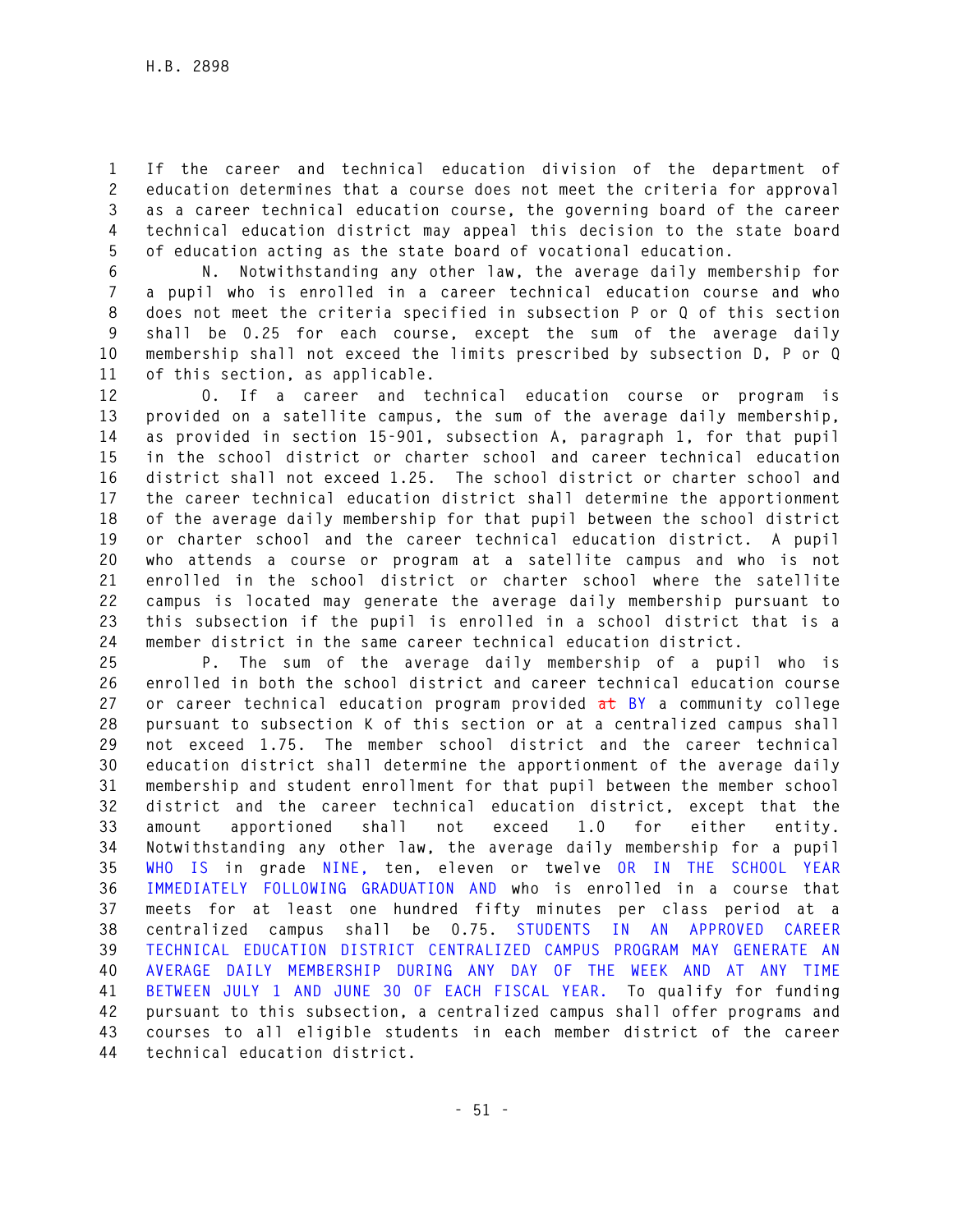**1 Q. The average daily membership for a pupil WHO IS in grade NINE, 2 ten, eleven or twelve OR IN THE SCHOOL YEAR IMMEDIATELY FOLLOWING 3 GRADUATION AND who is enrolled in a course that meets for at least one 4 hundred fifty minutes per class period at a leased centralized campus 5 shall not exceed 0.75. STUDENTS IN AN APPROVED CAREER TECHNICAL EDUCATION 6 DISTRICT LEASED CAMPUS CENTRALIZED PROGRAM MAY GENERATE AN AVERAGE DAILY 7 MEMBERSHIP DURING ANY DAY OF THE WEEK AND AT ANY TIME BETWEEN JULY 1 AND 8 JUNE 30 OF EACH FISCAL YEAR. The sum of the average daily membership, as 9 provided in section 15-901, subsection A, paragraph 1, of a pupil who is 10 enrolled in both the school district and in career technical education 11 courses provided at a leased centralized campus shall not exceed 1.75 if 12 all of the following conditions are met:** 

**13 1. The course qualifies as a career technical education course.** 

**14 2. The course is offered to all eligible students in each member 15 district of the career technical education district and enrolls students 16 from multiple high schools.** 

**17 3. The career technical education district program in which the 18 course is included addresses a specific industry need and has been 19 developed in cooperation with that industry, or the leased facility is a 20 state or federal asset that would otherwise be unused or underutilized.** 

**21 4. The lease is established at fair market value if the lease is 22 executed for a facility located on the site of a member district and was 23 approved by the joint committee on capital review, except that a lease 24 that was executed or renewed before December 31, 2012 is not subject to 25 approval by the joint committee on capital review.** 

**26 R. A student who is enrolled in an accommodation school may be 27 treated as a student of the school district in which the student 28 physically resides for the purposes of enrollment in a career technical 29 education district and shall be included in the calculation of average 30 daily membership for either the career technical education district or the 31 accommodation school, or both.** 

**32 S. Notwithstanding any other law, the student count for a career 33 technical education district shall be equivalent to the career technical 34 education district's average daily membership.** 

**35 T. A school district or charter school may not prohibit or 36 discourage students who are enrolled in that school district or charter 37 school from attending courses offered by a career technical education 38 district, including requiring students to generate a full 1.0 average 39 daily membership or to enroll in more courses than are needed to graduate 40 before enrolling in and attending programs or courses offered by a career 41 technical education district.** 

**42 U. The governing board of the career technical education district 43 may contract with any charter school that is located within the boundaries 44 of the career technical education district to allow that charter school to**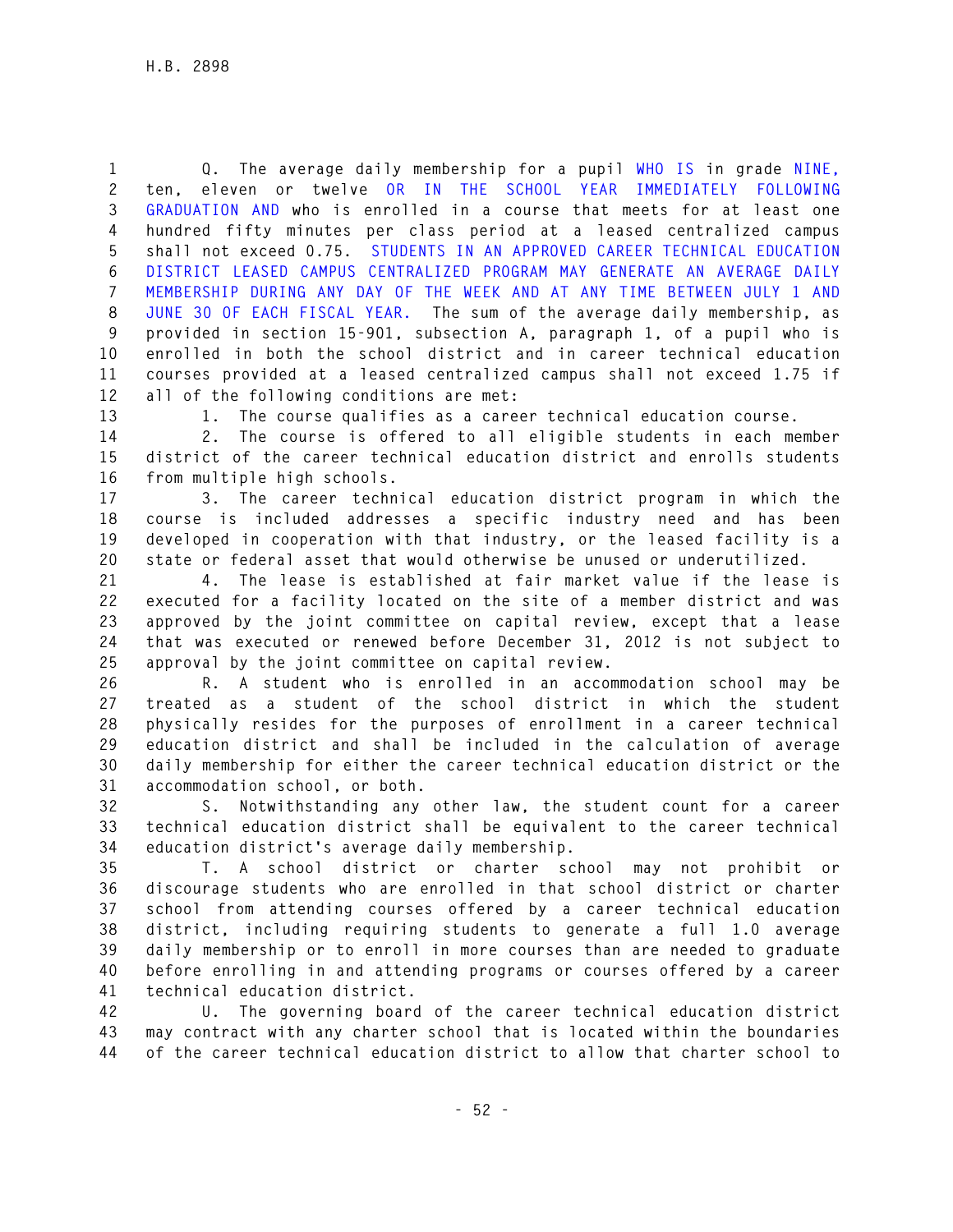**1 offer career and technical education courses or programs as a satellite 2 campus.** 

**3 V. Beginning in 2020 and every five years thereafter, the career 4 and technical education division of the department of education shall 5 review career technical education district programs and career technical 6 education courses to ensure compliance, quality and eligibility. Any 7 program or course deemed to not meet the requirements set forth by law 8 shall not be funded for the current school year and shall be removed from 9 the approved program and course list for the purposes of funding. The 10 career and technical education division may establish a staggered schedule 11 for reviewing each career technical education district.** 

**12 W. NOTWITHSTANDING SUBSECTION D, PARAGRAPHS 4 AND 9 AND SUBSECTIONS 13 P AND Q OF THIS SECTION, FOR A STUDENT IN GRADE NINE, FUNDING SHALL BE 14 PROVIDED PURSUANT TO THIS SECTION ONLY IF THE STUDENT REACHES THE FORTIETH 15 DAY OF GRADE ELEVEN ENROLLED IN AN APPROVED CAREER TECHNICAL EDUCATION 16 PROGRAM AND MEETS THE REQUIREMENTS PRESCRIBED IN SUBSECTION Y OF THIS 17 SECTION. AT THAT TIME FUNDING SHALL BE PROVIDED FOR THAT STUDENT FOR 18 GRADE NINE AND FOR ANY SUBSEQUENT YEAR IN WHICH THE STUDENT IS ELIGIBLE 19 FOR FUNDING PURSUANT TO THIS SECTION.** 

**20 X. ON OR BEFORE SEPTEMBER 1 OF EACH YEAR, THE OFFICE OF ECONOMIC 21 OPPORTUNITY IN COLLABORATION WITH THE DEPARTMENT OF EDUCATION SHALL 22 COMPILE AN IN-DEMAND REGIONAL EDUCATION LIST OF THE APPROVED CAREER 23 TECHNICAL EDUCATION PROGRAMS THAT LEAD TO A CAREER PATH IN HIGH DEMAND 24 WITH MEDIAN-TO-HIGH-WAGE JOBS IN THAT REGION. THE OFFICE OF ECONOMIC 25 OPPORTUNITY SHALL INCORPORATE INDUSTRY FEEDBACK AS PART OF DEVELOPING THE 26 IN-DEMAND REGIONAL EDUCATIONAL LIST. THE OFFICE OF ECONOMIC OPPORTUNITY 27 SHALL SUBMIT THE IN-DEMAND REGIONAL EDUCATION LIST TO THE ARIZONA CAREER 28 AND TECHNICAL EDUCATION QUALITY COMMISSION FOR REVIEW AND APPROVAL.** 

**29 Y. NOTWITHSTANDING SUBSECTION D, PARAGRAPHS 4 AND 9 AND SUBSECTIONS 30 P AND Q OF THIS SECTION, FOR A STUDENT IN GRADE NINE OR IN THE SCHOOL YEAR 31 IMMEDIATELY FOLLOWING GRADUATION, FUNDING SHALL BE PROVIDED PURSUANT TO 32 THIS SECTION ONLY IF THE STUDENT IS ENROLLED IN A PROGRAM THAT WAS 33 INCLUDED ON THE IN-DEMAND REGIONAL EDUCATION LIST COMPILED PURSUANT TO 34 SUBSECTION X OF THIS SECTION FOR THAT STUDENT'S REGION FOR THE YEAR IN 35 WHICH THE STUDENT BEGAN THE PROGRAM.** 

**36 W. Z. For the purposes of this section:** 

**37 1. "Base year" means the complete school year in which voters of a 38 school district elected to join a career technical education district.** 

**39 2. "Centralized campus" means a facility that is owned and operated 40 by a career technical education district for the purpose of offering TO 41 OFFER career technical education district programs or career technical 42 education courses.** 

**43 3. "Lease" means a written agreement in which the right of 44 occupancy TO OCCUPY or use of real property is conveyed from one person or 45 entity to another person or entity for a specified period of time.**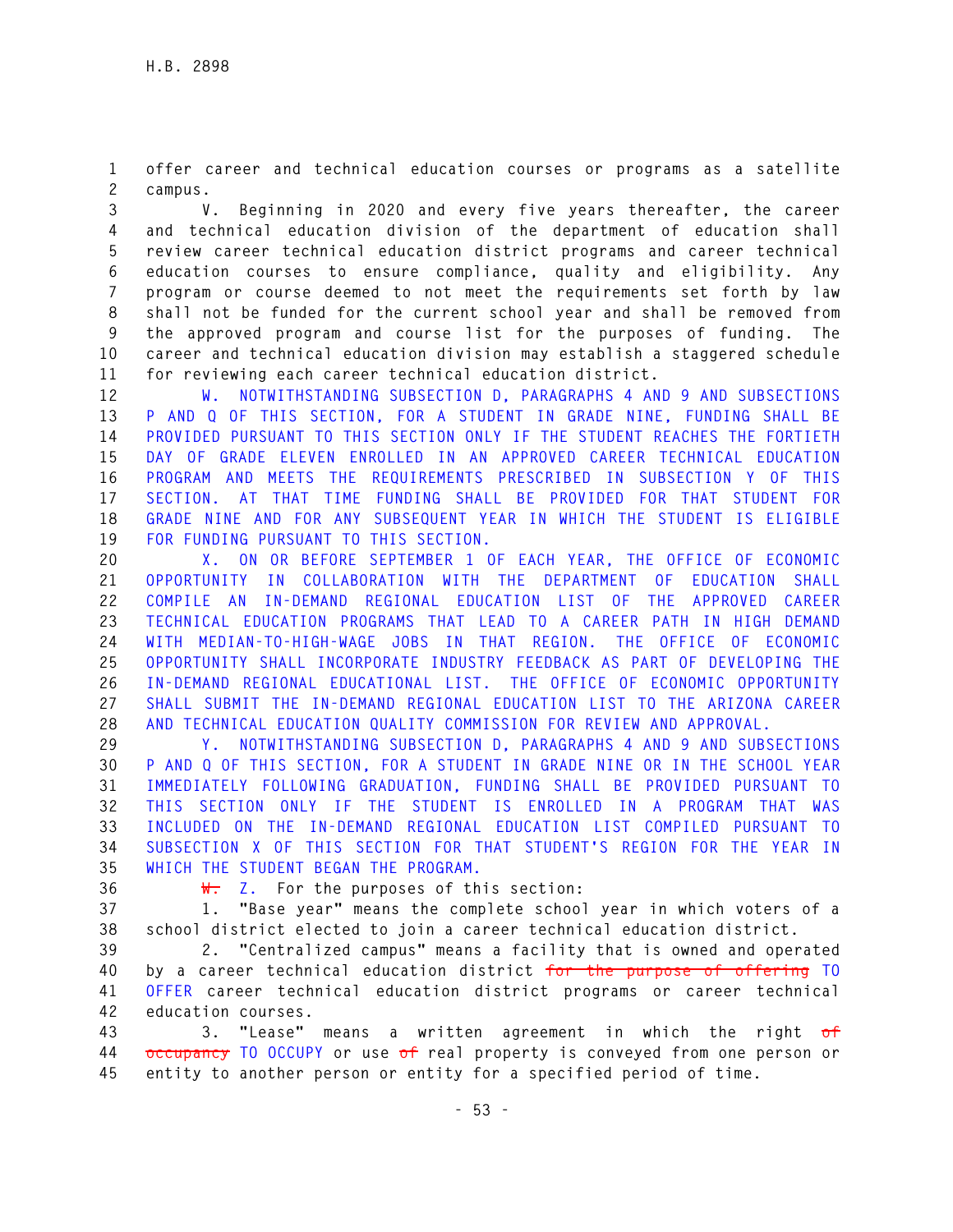**1 4. "Leased centralized campus" means a facility that is leased and 2 operated by a career technical education district for the purpose of 3 offering TO OFFER career technical education district programs or career 4 technical education courses.** 

**5 5. "Satellite campus" means a facility that is owned or operated by 6 a school district or charter school for the purpose of offering TO OFFER 7 career technical education district programs or career technical education 8 courses.** 

**9 Sec. 15. Section 15-393.01, Arizona Revised Statutes, is amended to 10 read:** 

**11 15-393.01. Career technical education districts; annual 12 report; performance and accountability**

**13 A. The department of education shall include each career technical 14 education district in the department's annual achievement profiles 15 required by section 15-241. Subject to approval by the state board of 16 education, the department of education shall develop specific criteria 17 applicable to career technical education districts that may not be based 18 solely on the criteria prescribed in the Carl D. Perkins vocational 19 education act, as amended by the Carl D. Perkins vocational and applied 20 technology education act amendments of 1990, as amended by the Carl D. 21 Perkins vocational and technical education act of 1998, and shall include 22 career technical education districts in the letter grade classification 23 system prescribed in section 15-241. The department shall include all of 24 the following performance indicators in the annual achievement profiles 25 and letter grade classification and provide a copy of the information to 26 each career technical education district governing board:** 

**27 1. The graduation rate of all students enrolled in a career and 28 technical education program or course.** 

**29 2. The completion rate for each program offered by the career 30 technical education district.** 

**31 3. Performance on assessments required pursuant to section 15-391, 32 paragraph 4, subdivision (b).** 

**33 4. Postgraduation employment rates, postsecondary enrollment rates 34 and military service rates for students who complete a career and 35 technical education program.** 

**36 B. A career technical education district is subject to the 37 performance audits pursuant to section 41-1279.03, subsection A, 38 paragraph 9. The auditor general shall consider the differences and 39 applicable laws for a career technical education district when conducting 40 a performance audit for a career technical education district.** 

**41 C. On or before December 31 of each year, the career and technical 42 education division of the department of education shall submit a career 43 technical education district annual report to the governor, the president 44 of the senate and the speaker of the house of representatives and shall 45 submit a copy of this report to the secretary of state. The career and**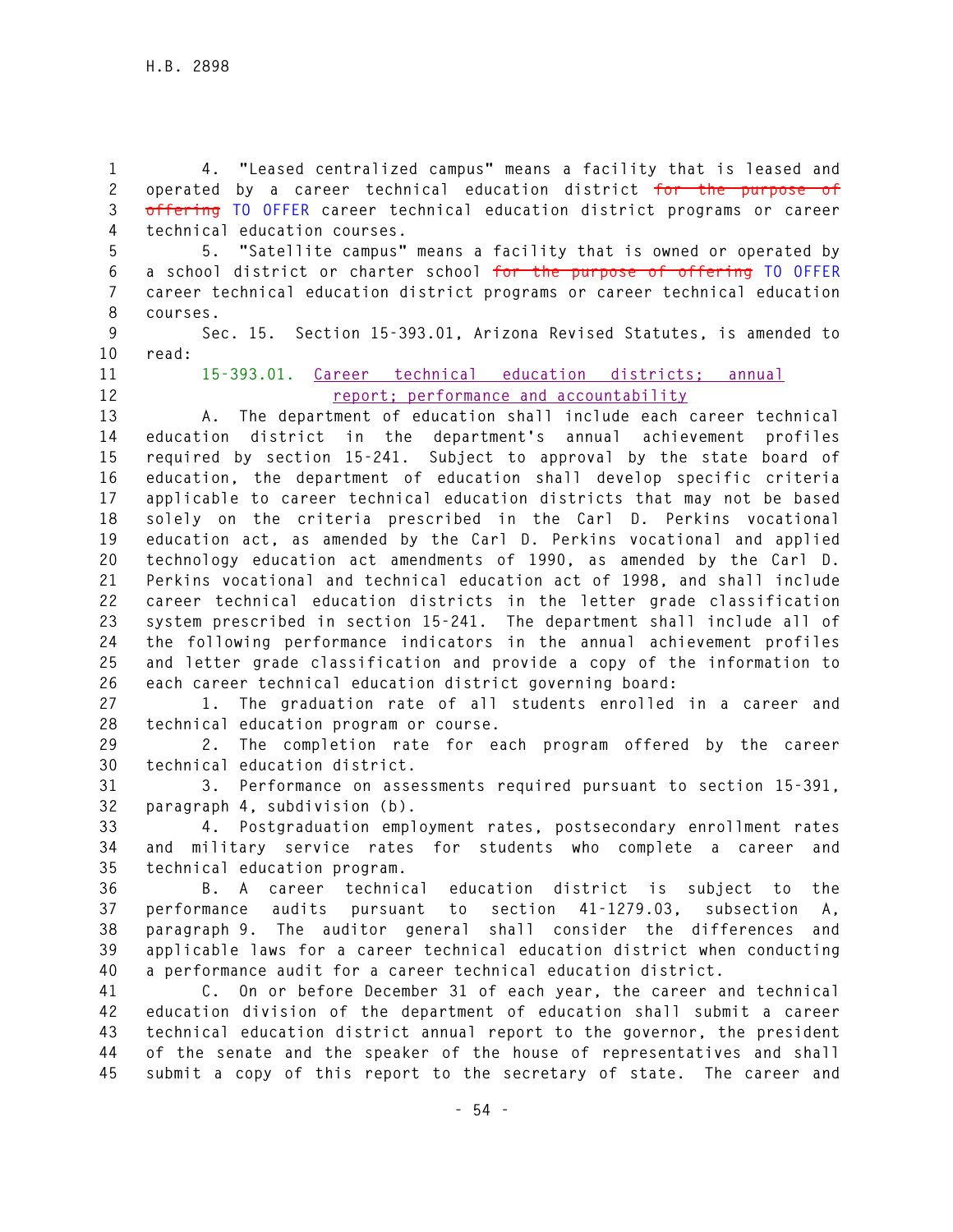**1 technical education division of the department of education shall submit a 2 copy of this report to the joint legislative budget committee for review. 3 The annual report shall include the following:** 

**4 1. The average daily membership of each career technical education 5 district, including the average daily membership of each centralized 6 campus, satellite campus and leased centralized campus as defined in 7 section 15-393.** 

**8 2. The actual student count of each career technical education 9 district, including the student count of each centralized campus, 10 satellite campus and leased centralized campus as defined in section 11 15-393.** 

**12 3. The programs and corresponding courses offered by each career 13 technical education district, including the location of each program and 14 course.** 

**15 4. For each career technical education district based on program or 16 course location:** 

**17 (a) The student enrollment of each program and corresponding 18 course.** 

**19 (b) The percentage of students who enrolled in the second year of 20 each program and corresponding course relative to the number of students 21 in the same cohort who enrolled in the first year of each program and 22 corresponding course.** 

**23 (c) The percentage of students who completed each program relative 24 to the number of students in the same cohort who began the program.** 

**25 5. The costs associated with each program offered by the career 26 technical education district.** 

**27 6. A listing of any programs or courses that were discontinued by 28 review of the career and technical education division pursuant to section 29 15-393, subsection V.** 

**30 7. A listing of any programs or courses that were continued by 31 review of the career and technical education division pursuant to section 32 15-393, subsection V.** 

**33 8. A listing of any programs or courses that were added by the 34 career and technical education division.** 

**35 9. For applicable school districts, the required maintenance of 36 effort and how monies were used to supplement and not supplant base year 37 career and technical education courses, including expenditures related to 38 personnel, equipment and facilities.** 

**39 10. FOR STUDENTS WHO MEET THE REQUIREMENTS TO RECEIVE FUNDING 40 PURSUANT TO SECTION 15-393, SUBSECTION W, STUDENTS ENROLLED IN AN 41 INTERNSHIP COURSE AND STUDENTS ENROLLED IN THE YEAR IMMEDIATELY FOLLOWING 42 GRADUATION, A SEPARATE LISTING OF THE FOLLOWING INFORMATION FOR EACH 43 DISTRICT:** 

**44 (a) AVERAGE DAILY MEMBERSHIP.** 

**45 (b) THE ACTUAL STUDENT COUNT.**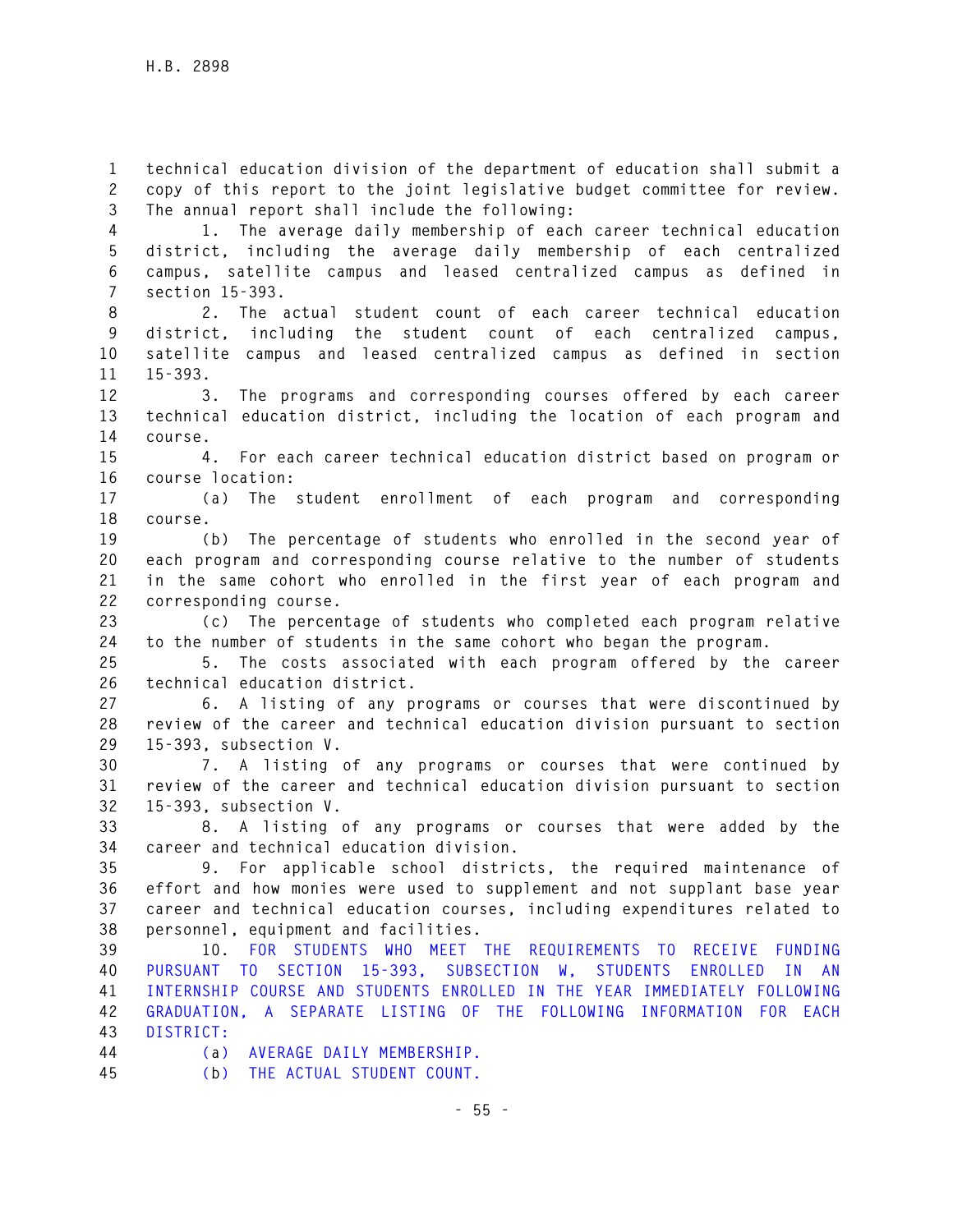**1 (c) ENROLLMENT BY COURSE OR PROGRAM AND PERSISTENCE AT EACH GRADE 2 LEVEL TOWARD COMPLETION OF THE PROGRAM.** 

**3 (d) THE PERCENTAGE OF STUDENTS WHO COMPLETED EACH PROGRAM.** 

**4 (e) THE NUMBER OF CERTIFICATIONS AND LICENSES EARNED BY STUDENTS 5 DELINEATED BY THOSE WHO ATTENDED A SATELLITE PROGRAM AND THOSE WHO 6 ATTENDED A CENTRALIZED CAMPUS.** 

**7 10. 11. Any other data or information deemed necessary by the 8 department of education.** 

**9 D. The office of the auditor general, in consultation with the 10 department of education, shall develop and establish uniform cost 11 reporting guidelines, policies and procedures for career technical 12 education district programs. Any guideline, policy or procedure shall 13 allow for the effective comparison of cost between career technical 14 education district programs.** 

**15 Sec. 16. Section 15-481, Arizona Revised Statutes, is amended to 16 read:** 

- 
- 

**17 15-481. Override election; budget increases; informational 18 pamphlet; notice; ballot; effect**

**19 A. If a proposed budget of a school district exceeds the aggregate 20 budget limit for the budget year, at least ninety days before the proposed 21 election the governing board shall order an override election to be held 22 on the first Tuesday following the first Monday in November as prescribed 23 by section 16-204, subsection F for the purpose of presenting the proposed 24 budget to the qualified electors of the school district who by a majority 25 of those voting either shall affirm or reject the budget. At the same 26 time as the order of the election, the governing board shall publicly 27 declare the deadline for submitting arguments, as set by the county school 28 superintendent pursuant to subsection B, paragraph 9 of this section, to 29 be submitted in the informational pamphlet and shall immediately post the 30 deadline in a prominent location on the district's website. In addition, 31 the governing board shall prepare an alternate budget that does not 32 include an increase in the budget of more than the amount permitted 33 ALLOWED as provided in section 15-905. If the qualified electors approve 34 the proposed budget, the governing board of the school district shall 35 follow the procedures prescribed in section 15-905 for adopting a budget 36 that includes the authorized increase. If the qualified electors 37 disapprove the proposed budget, the governing board shall follow the 38 procedures prescribed in section 15-905 for adopting a budget that does 39 not include the proposed increase or the portion of the proposed increase 40 that exceeds the amount authorized by a previously approved budget 41 increase as prescribed in subsection P of this section.** 

**42 B. The county school superintendent shall prepare an informational 43 pamphlet on the proposed increase in the budget and a sample ballot and, 44 at least forty days prior to BEFORE the election, shall transmit the 45 informational pamphlet and the sample ballot to the governing board of the**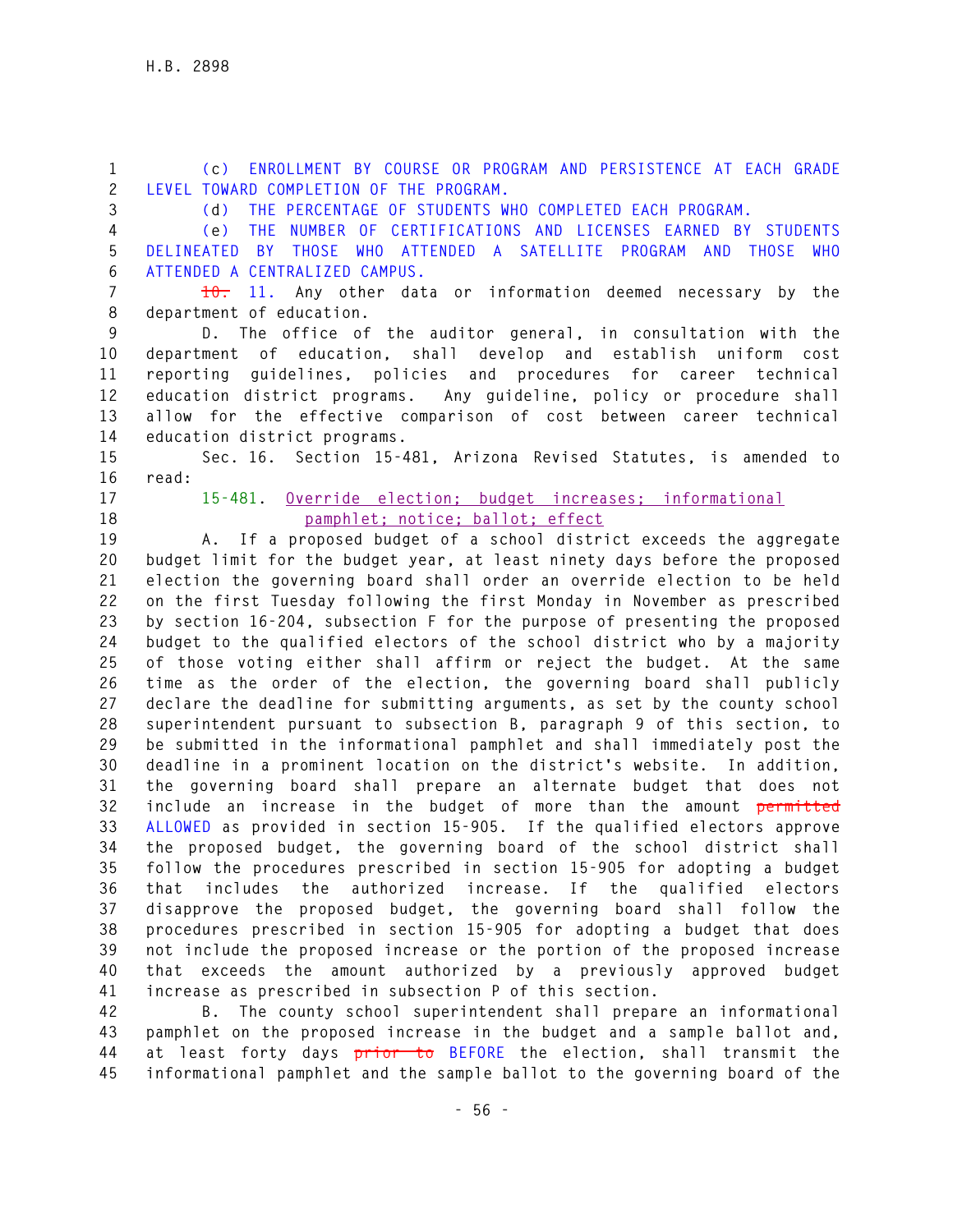**1 school district. The governing board, on receipt of the informational 2 pamphlet and the ballot, shall mail or distribute the informational 3 pamphlet and the ballot to the households in which qualified electors 4 reside within the school district at least thirty-five days prior to 5 BEFORE the election. Any distribution of material concerning the proposed 6 increase in the budget shall not be conducted by children enrolled in the 7 school district. The informational pamphlet shall contain the following 8 information:** 

**9 1. The date of the election.** 

**10 2. The voter's polling place and the times it is open.** 

**11 3. The proposed total increase in the budget that exceeds the 12 amount permitted pursuant to section 15-905.** 

**13 4. The total amount of the current year's budget, the total amount 14 of the proposed budget and the total amount of the alternate budget.** 

**15 5. If the override is for a period of more than one year, a 16 statement indicating the number of years the proposed increase in the 17 budget would be in effect and the percentage of the school district's 18 revenue control limit that the district is requesting for the future 19 years.** 

**20 6. The proposed total amount of revenues that will fund the 21 increase in the budget and the amount that will be obtained from a levy of 22 taxes on the taxable property within the school district for the first 23 year for which the budget increase was adopted.** 

**24 7. The proposed amount of revenues that will fund the increase in 25 the budget and that will be obtained from other than a levy of taxes on 26 the taxable property within the school district for the first year for 27 which the budget increase was adopted.** 

**28 8. The dollar amount and the purpose for which the proposed 29 increase in the budget is to be expended for the first year for which the 30 budget increase was adopted. The purpose statement shall only present 31 factual information in a neutral manner. Advocacy for the expenditures is 32 strictly limited to the arguments submitted pursuant to paragraph 9 of 33 this subsection.** 

**34 9. At least two arguments, if submitted, but no NOT more than ten 35 arguments for and two arguments, if submitted, but no NOT more than ten 36 arguments against the proposed increase in the budget. The arguments 37 shall be in a form prescribed by the county school superintendent, and 38 each argument shall not exceed two hundred words. Arguments for the 39 proposed increase in the budget shall be provided in writing and signed by 40 the governing board. The ballot arguments for the proposed increase in 41 the budget shall be signed as the governing board of the school district 42 without listing any member's individual name for the arguments for the 43 proposed increase. If submitted, additional arguments in favor of the 44 proposed increase in the budget shall be provided in writing and signed by 45 those in favor. Arguments against the proposed increase in the budget**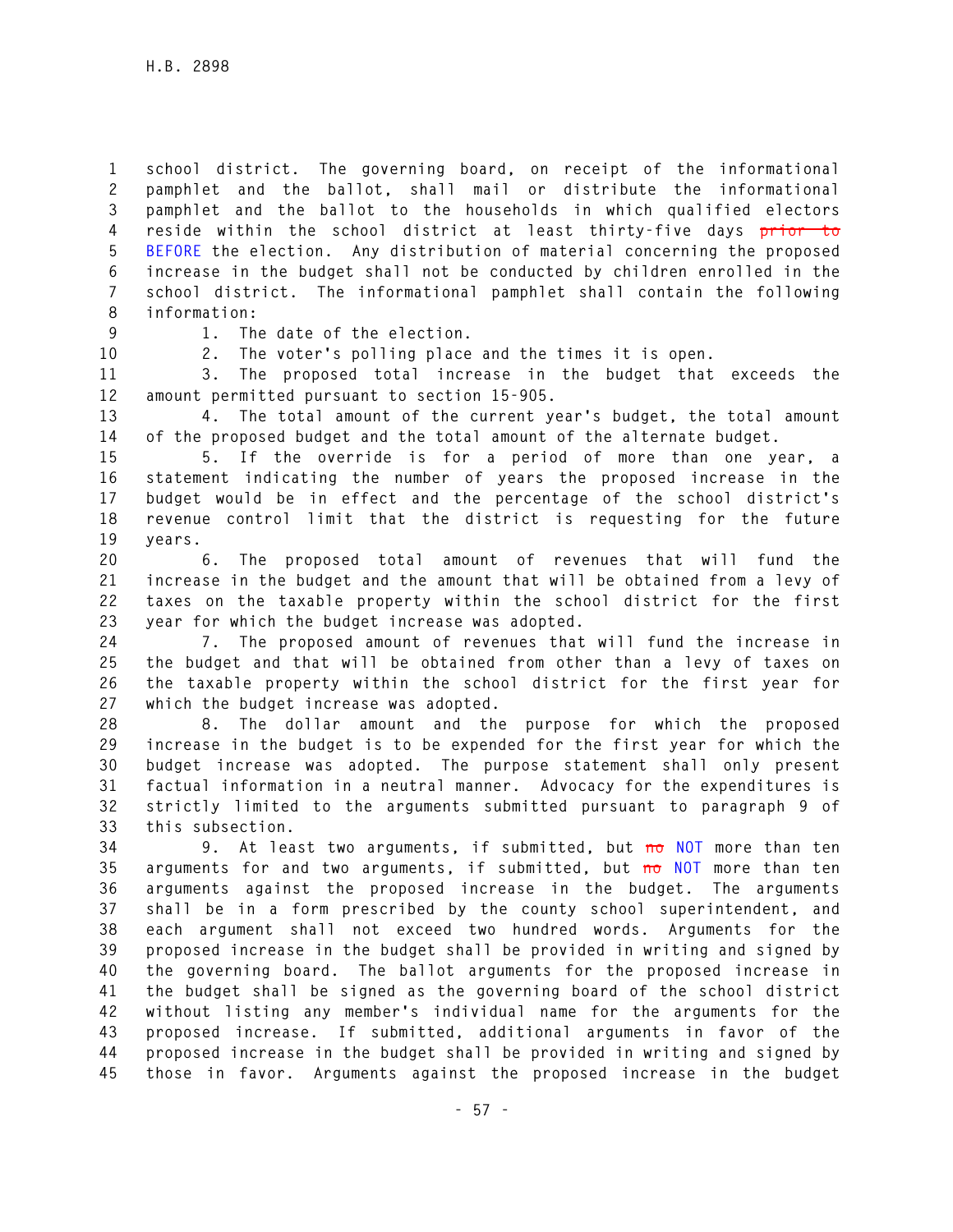**1 shall be provided in writing and signed by those in opposition. The names 2 of persons and entities submitting written arguments shall be included in 3 the informational pamphlet. The county school superintendent shall review 4 all factual statements contained in the written arguments and correct any 5 inaccurate statements of fact. The superintendent shall not review and 6 correct any portion of the written arguments that are identified as 7 statements of the author's opinion. The county school superintendent 8 shall make the written arguments available to the public as provided in 9 title 39, chapter 1, article 2. A deadline for submitting arguments to be 10 included in the informational pamphlet shall be set by the county school 11 superintendent.** 

**12 10. A statement that the alternate budget shall be adopted by the 13 governing board if the proposed budget is not adopted by the qualified 14 electors of the school district.** 

**15 11. The current limited property value and the net assessed 16 valuation provided by the department of revenue, the first year tax rate 17 for the proposed override and the estimated amount of the secondary 18 property taxes if the proposed budget is adopted for each of the 19 following:** 

**20 (a) An owner-occupied residence whose assessed valuation is the 21 average assessed valuation of property classified as class three, as 22 prescribed by section 42-12003 for the current year in the school 23 district.** 

**24 (b) An owner-occupied residence whose assessed valuation is 25 one-half of the assessed valuation of the residence in subdivision (a) of 26 this paragraph.** 

**27 (c) An owner-occupied residence whose assessed valuation is twice 28 the assessed valuation of the residence in subdivision (a) of this 29 paragraph.** 

**30 (d) A business whose assessed valuation is the average of the 31 assessed valuation of property classified as class one, as prescribed by 32 section 42-12001, paragraphs 12 and 13 for the current year in the school 33 district.** 

**34 12. If the election is conducted pursuant to subsection L or M of 35 this section, the following information:** 

**36 (a) An executive summary of the school district's most recent 37 capital improvement plan submitted to the school facilities OVERSIGHT 38 board.** 

**39 (b) A complete list of each proposed capital improvement that will 40 be funded with the budget increase and a description of the proposed cost 41 of each improvement, including a separate aggregation of capital 42 improvements for administrative purposes as defined by the school 43 facilities OVERSIGHT board.**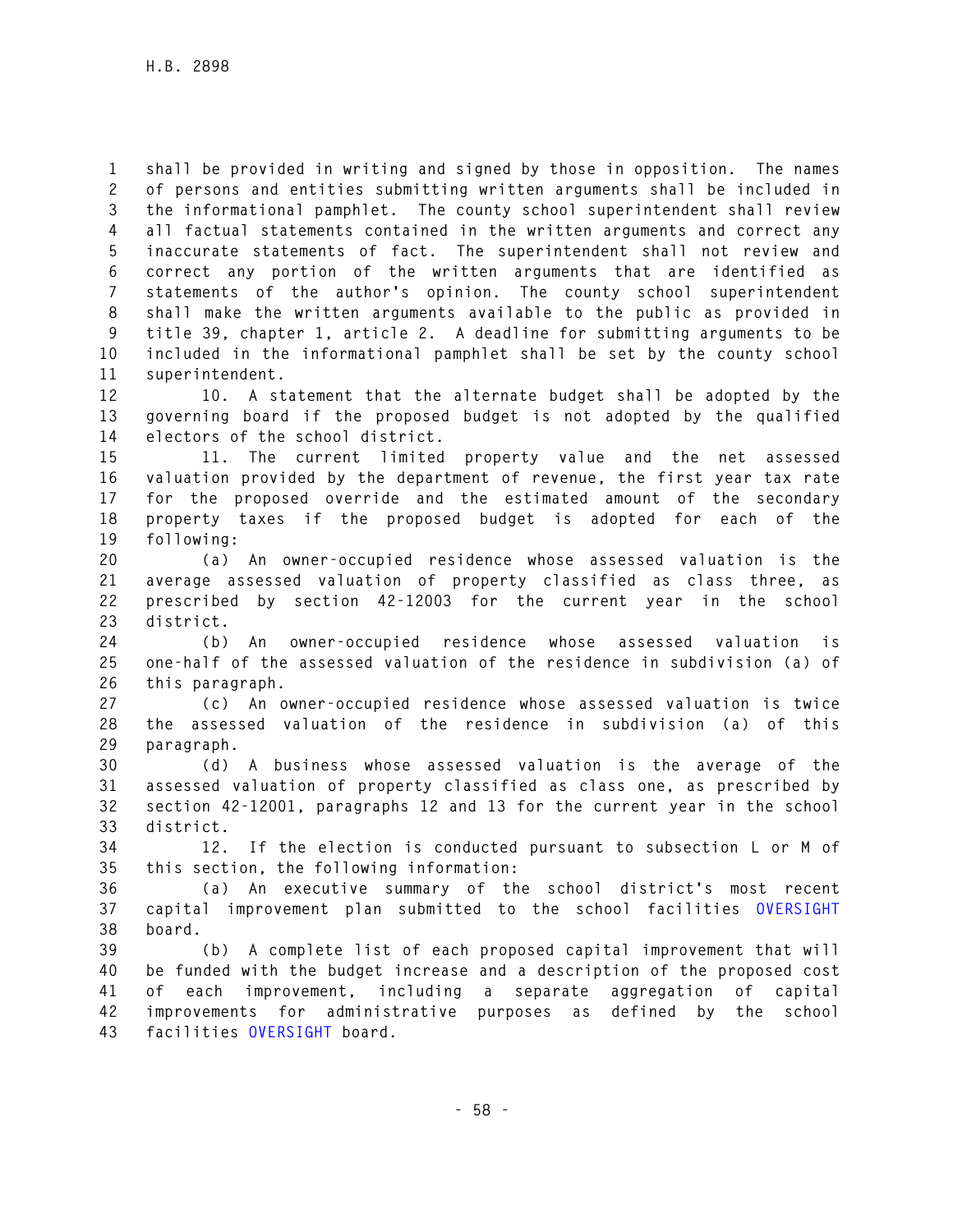**1 (c) The tax rate associated with each of the proposed capital 2 improvements and the estimated cost of each capital improvement for the 3 owner of a single family home that is valued at eighty thousand dollars 4 \$80,000.** 

**5 C. For the purpose of this section, the school district may use its 6 staff, equipment, materials, buildings or other resources only to 7 distribute the informational pamphlet at the school district office or at 8 public hearings and to produce such information as required in subsection 9 B of this section. , provided that nothing in This subsection shall DOES 10 NOT preclude school districts from holding or participating in any public 11 hearings at which testimony is given by at least one person for the 12 proposed increase and one person against the proposed increase. Any 13 written information provided by the district pertaining to the override 14 election shall include financial information showing the estimated first 15 year tax rate for the proposed budget override amount.** 

**16 D. If any amount of the proposed increase will be funded by a levy 17 of taxes in the district, the election prescribed in subsection A of this 18 section shall be held on the first Tuesday following the first Monday in 19 November as prescribed by section 16-204, subsection F. If the proposed 20 increase will be fully funded by revenues from other than a levy of taxes, 21 the elections prescribed in subsection A of this section shall be held on 22 any date prescribed by section 16-204. The elections shall be conducted 23 as nearly as practicable in the manner prescribed in article 1 of this 24 chapter, sections 15-422 through 15-424 and section 15-426, relating to 25 special elections, except that:** 

**26 1. The notices required pursuant to section 15-403 shall be posted 27 not less than twenty-five days before the election.** 

**28 2. Ballots shall be counted pursuant to title 16, chapter 4, 29 article 10.** 

**30 E. If the election is to exceed the revenue control limit and if 31 the proposed increase will be fully funded by a levy of taxes on the 32 taxable property within the school district, the ballot shall contain the 33 words "budget increase, yes" and "budget increase, no", and the voter 34 shall signify the voter's desired choice. The ballot shall also contain 35 the amount of the proposed increase of the proposed budget over the 36 alternate budget, a statement that the amount of the proposed increase 37 will be based on a percentage of the school district's revenue control 38 limit in future years, if applicable, as provided in subsection P of this 39 section and the following statement:** 

**40 Any budget increase authorized by this election shall be 41 entirely funded by a levy of taxes on the taxable property 42 within this school district for the year for which adopted and 43 for \_\_\_\_ subsequent years, shall not be realized from monies 44 furnished by the state and shall not be subject to the 45 limitation on taxes specified in article IX, section 18,**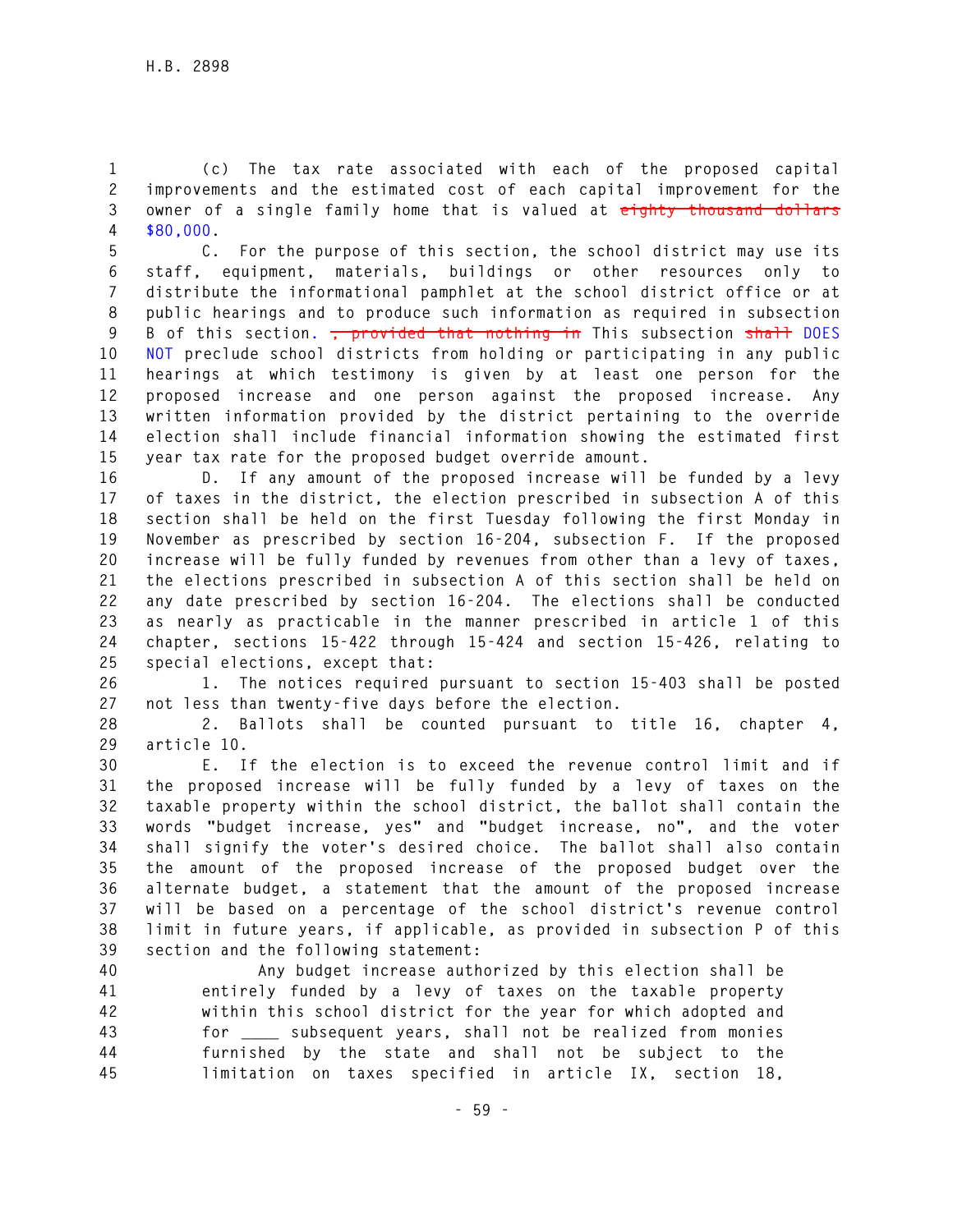**1 Constitution of Arizona. Based on the current net assessed 2 valuation used for secondary property tax purposes, to fund 3 the proposed increase in the school district's budget would 4 require an estimated tax rate of \$\_\_\_\_\_\_\_\_\_\_\_\_\_\_ dollar per 5 one hundred dollars \$100 of net assessed valuation used for 6 secondary property tax purposes and is in addition to the 7 school district's tax rate that will be levied to fund the 8 school district's revenue control limit allowed by law.** 

**9 F. If the election is to exceed the revenue control limit and if 10 the proposed increase will be fully funded by revenues from other than a 11 levy of taxes on the taxable property within the school district, the 12 ballot shall contain the words "budget increase, yes" and "budget 13 increase, no", and the voter shall signify the voter's desired choice. 14 The ballot shall also contain:** 

**15 1. The amount of the proposed increase of the proposed budget over 16 the alternate budget.** 

**17 2. A statement that the amount of the proposed increase will be 18 based on a percentage of the school district's revenue control limit in 19 future years, if applicable, as provided in subsection P of this section. 20 3. The following statement:** 

**21 Any budget increase authorized by this election shall be 22 entirely funded by this school district with revenues from 23 other than a levy of taxes on the taxable property within the 24 school district for the year for which adopted and for \_\_\_\_\_\_ 25 subsequent years and shall not be realized from monies 26 furnished by the state.** 

**27 G. Except as provided in subsection H of this section, the maximum 28 budget increase that may be requested and authorized as provided in 29 subsection E or F of this section or the combination of subsections E and 30 F of this section is fifteen percent of the revenue control limit as 31 provided in section 15-947, subsection A for the budget year. If a school 32 district requests an override pursuant to section 15-482 or to continue 33 with a budget override pursuant to section 15-482 for pupils in 34 kindergarten programs and grades one through three that was authorized 35 before December 31, 2008, the maximum budget increase that may be 36 requested and authorized as provided in subsection E or F of this section 37 or the combination of subsections E and F of this section is ten percent 38 of the revenue control limit as provided in section 15-947, subsection A 39 for the budget year.** 

**40 H. Special budget override provisions for school districts with a 41 student count of less than one hundred fifty-four in kindergarten programs 42 and grades one through eight or with a student count of less than one 43 hundred seventy-six in grades nine through twelve are as follows:**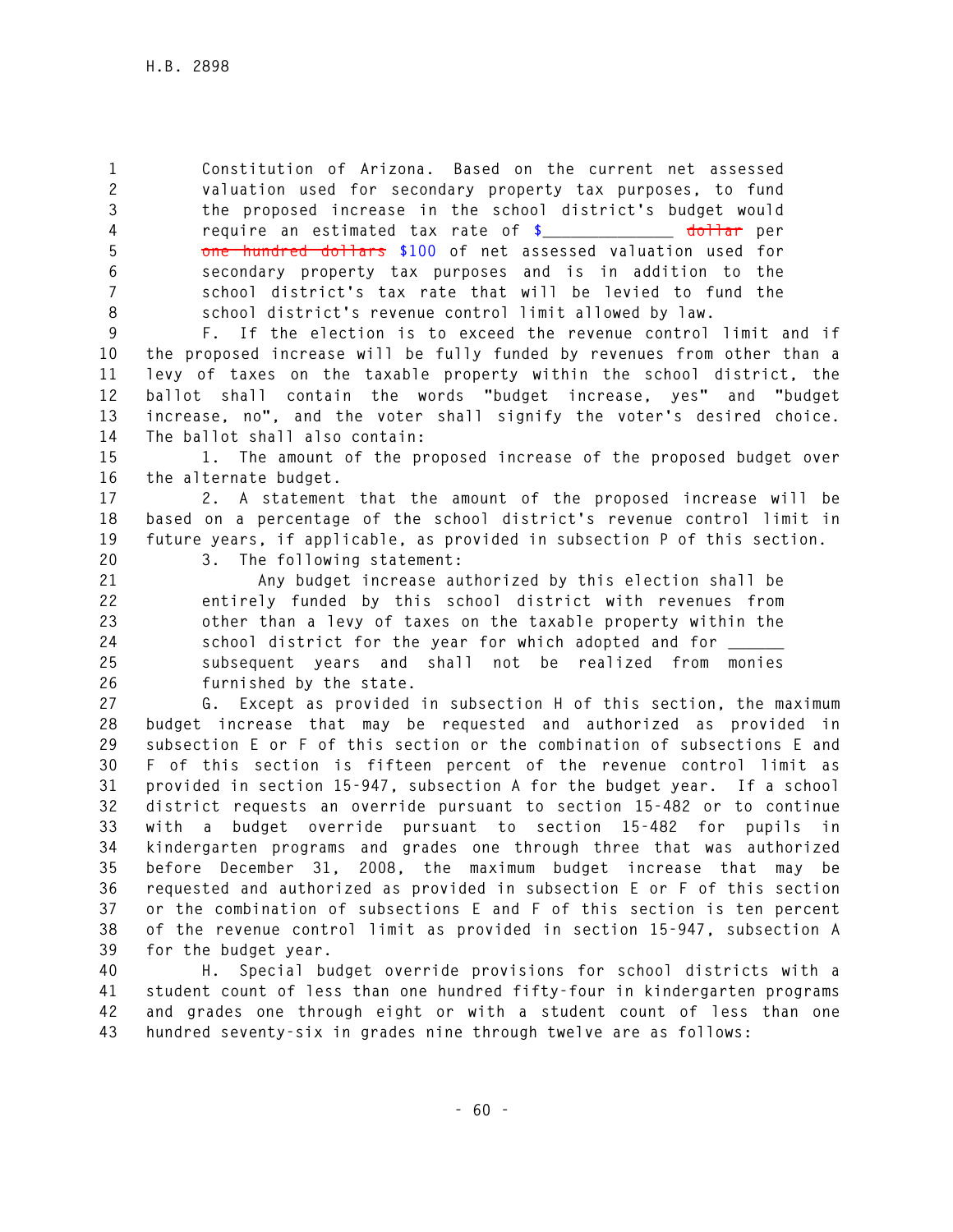**1 1. The maximum budget increase that may be requested and authorized 2 as provided in subsections E and F of this section is the greater of the 3 amount prescribed in subsection G of this section or a limit computed as 4 follows:** 

**5 (a) For common or unified districts with a student count of less 6 than one hundred fifty-four in kindergarten programs and grades one** 

**7 through eight, the limit computed as prescribed in item (i) or (ii) of 8 this subdivision, whichever is appropriate:** 

**33 (i)** 

| 9  | (i)     |                    |                                   |     |                    |               |
|----|---------|--------------------|-----------------------------------|-----|--------------------|---------------|
| 10 |         |                    | Small School Support Level Weight |     |                    | Phase Down    |
| 11 | Student | Student            | for Small Isolated                |     |                    | Reduction     |
| 12 | Count   | <u>Count Limit</u> | School Districts                  |     | Base Level         | Factor        |
| 13 |         | 125                | $x$ 1.358 + (0.0005 x             |     | $x$ \$<br>$=$      | $\frac{1}{2}$ |
| 14 |         |                    | (500 - Student Count))            |     |                    |               |
| 15 |         |                    |                                   |     | Small Isolated     |               |
| 16 |         | Phase Down         | Phase Down                        |     | School District    |               |
| 17 |         | <u>Base</u>        | Reduction Factor                  |     | Elementary Limit   |               |
| 18 |         | \$150,000          | $\mathbf{s}$                      | $=$ |                    |               |
| 19 | (i)     |                    |                                   |     |                    |               |
|    |         |                    |                                   |     |                    |               |
| 20 |         | Small School       | Support Level Weight              |     |                    | Phase Down    |
| 21 | Student | Student            | for Small                         |     |                    | Reduction     |
| 22 | Count   | Count Limit        | School Districts                  |     | <u>Base Level</u>  | <b>Factor</b> |
| 23 |         | 125                | $x 1.278 + (0.0003 x)$            |     | $\times$ \$<br>$=$ |               |
| 24 |         |                    | (500 - Student Count))            |     |                    |               |
| 25 |         |                    |                                   |     | Small              |               |
| 26 |         | Phase Down         | Phase Down                        |     | School District    |               |
| 27 |         | <u>Base</u>        | Reduction Factor                  |     | Elementary Limit   |               |
| 28 |         | \$150,000          | \$                                |     |                    |               |

**30 of less than one hundred seventy-six in grades nine through twelve, the 31 limit computed as prescribed in item (i) or (ii) of this subdivision, 32 whichever is appropriate:** 

| 34<br>35 | Student      | Small School<br>Student |            | Support Level Weight<br>for Small Isolated |     |                   | Phase Down<br>Reduction |
|----------|--------------|-------------------------|------------|--------------------------------------------|-----|-------------------|-------------------------|
| 36       | <u>Count</u> | Count Limit             |            | School Districts                           |     | <u>Base Level</u> | Factor                  |
| 37       |              | 100                     |            | $x 1.468 + (0.0005 x$                      |     | $\times$ \$       | $=$ \$                  |
| 38       |              |                         |            | (500 - Student Count))                     |     |                   |                         |
| 39       |              |                         |            |                                            |     | Small Isolated    |                         |
| 40       |              | Phase Down              |            | Phase Down                                 |     | District          |                         |
| 41       |              | Base ___                |            | Reduction Factor                           |     | Secondary Limit   |                         |
| 42       |              | \$350,000               | $\sim 100$ | $\sim$                                     | $=$ |                   |                         |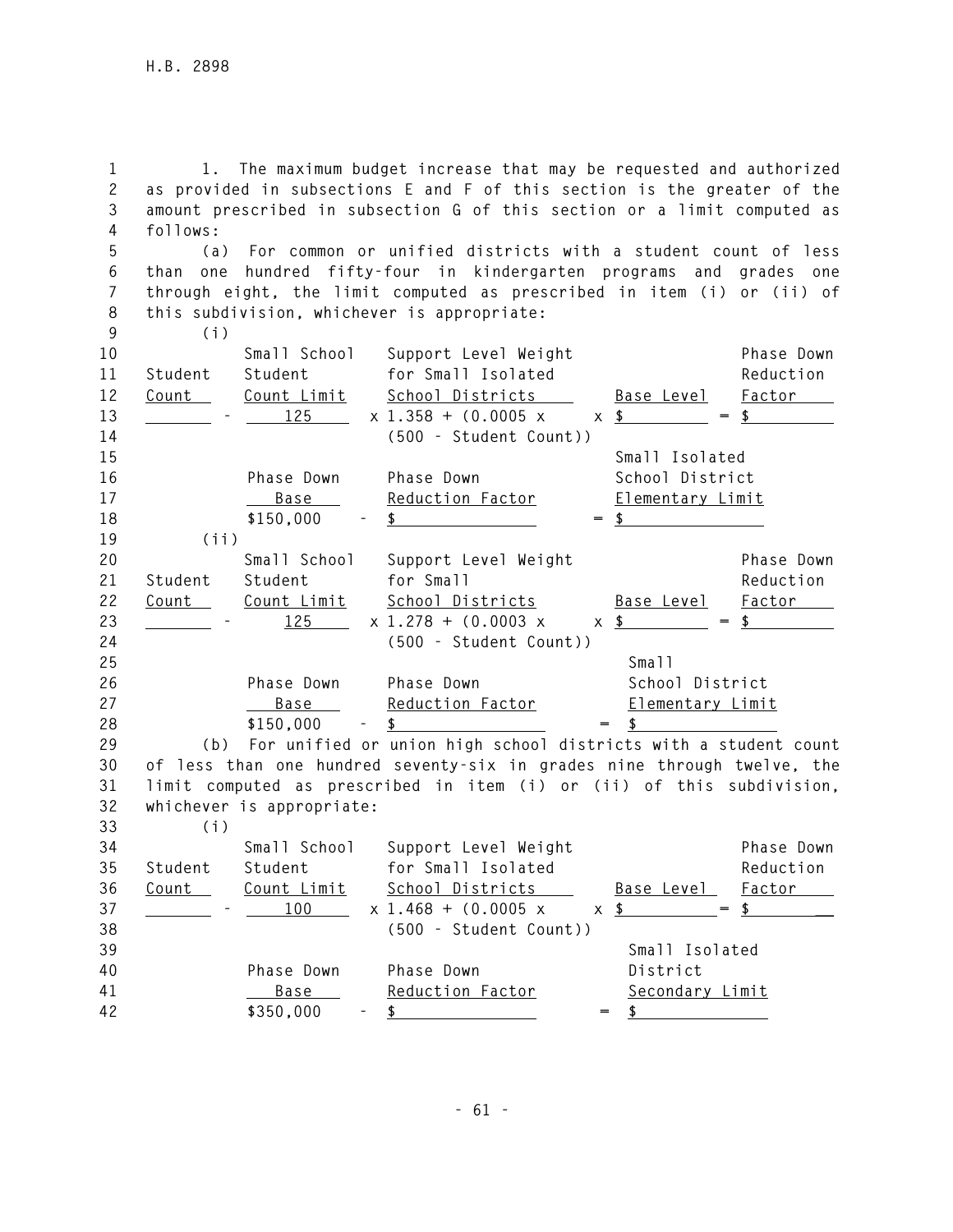|    | (ii)    |                                       |                                                                                                                                                                                                                                               |                 |            |
|----|---------|---------------------------------------|-----------------------------------------------------------------------------------------------------------------------------------------------------------------------------------------------------------------------------------------------|-----------------|------------|
|    |         | Small School                          | Support Level Weight                                                                                                                                                                                                                          |                 | Phase Down |
|    | Student | Student                               | for Small                                                                                                                                                                                                                                     |                 | Reduction  |
| 4  | Count   | Count Limit                           | School Districts                                                                                                                                                                                                                              | Base Level      | Factor     |
| 5  |         | 100<br>$\mathsf{X}$                   | $1.398 + (0.0004 x$                                                                                                                                                                                                                           | $x$ \$<br>$=$   |            |
| 6  |         |                                       | (500 - Student Count))                                                                                                                                                                                                                        |                 |            |
|    |         |                                       |                                                                                                                                                                                                                                               | Small           |            |
| 8  |         | Phase Down                            | Phase Down                                                                                                                                                                                                                                    | School District |            |
| 9  |         | Base                                  | Reduction Factor                                                                                                                                                                                                                              | Secondary Limit |            |
| 10 |         | \$350,000<br>$\overline{\phantom{a}}$ |                                                                                                                                                                                                                                               | $=$             |            |
| 11 |         |                                       | $\mathcal{L} \times \mathcal{N}$ . Then the state of the state of the state of the state of the state of the state of the state of the state of the state of the state of the state of the state of the state of the state of the state of th |                 |            |

**11 (c) If both subdivisions (a) and (b) of this paragraph apply to a 12 unified school district, its limit for the purposes of this paragraph is 13 the combination of its elementary limit and its secondary limit.** 

**14 (d) If only subdivision (a) or (b) of this paragraph applies to a 15 unified school district, the district's limit for the purposes of this 16 paragraph is the sum of the limit computed as provided in subdivision (a) 17 or (b) of this paragraph plus ten percent of the revenue control limit 18 attributable to those grade levels that do not meet the eligibility 19 requirements of this subsection. If a school district budgets monies 20 outside the revenue control limit pursuant to section 15-949, subsection 21 E, the district's limit for the purposes of this paragraph is only the ten 22 percent of the revenue control limit attributable to those grade levels 23 that are not included under section 15-949, subsection E. For the 24 purposes of this subdivision, the revenue control limit is separated into 25 elementary and secondary components based on the weighted student count as 26 provided in section 15-971, subsection B, paragraph 2, subdivision (a).** 

**27 2. If a school district utilizes this subsection to request an 28 override of more than one year, the ballot shall include an estimate of 29 the amount of the proposed increase in the future years in place of the 30 statement that the amount of the proposed increase will be based on a 31 percentage of the school district's revenue control limit in future years, 32 as prescribed in subsections E and F of this section.** 

**33 3. Notwithstanding subsection P of this section, the maximum period 34 of an override authorized pursuant to this subsection is five years.** 

**35 4. Subsection P, paragraphs 1 and 2 of this section do not apply to 36 overrides authorized pursuant to this subsection.** 

**37 I. If the election is to exceed the revenue control limit as 38 provided in section 15-482 and if the proposed increase will be fully 39 funded by a levy of taxes on the taxable property within the school 40 district, the ballot shall contain the words "budget increase, yes" and 41 "budget increase, no", and the voter shall signify the voter's desired 42 choice. The ballot shall also contain the amount of the proposed increase 43 of the budget over the alternate budget, a statement that the amount of 44 the proposed increase will be based on a percentage of the school**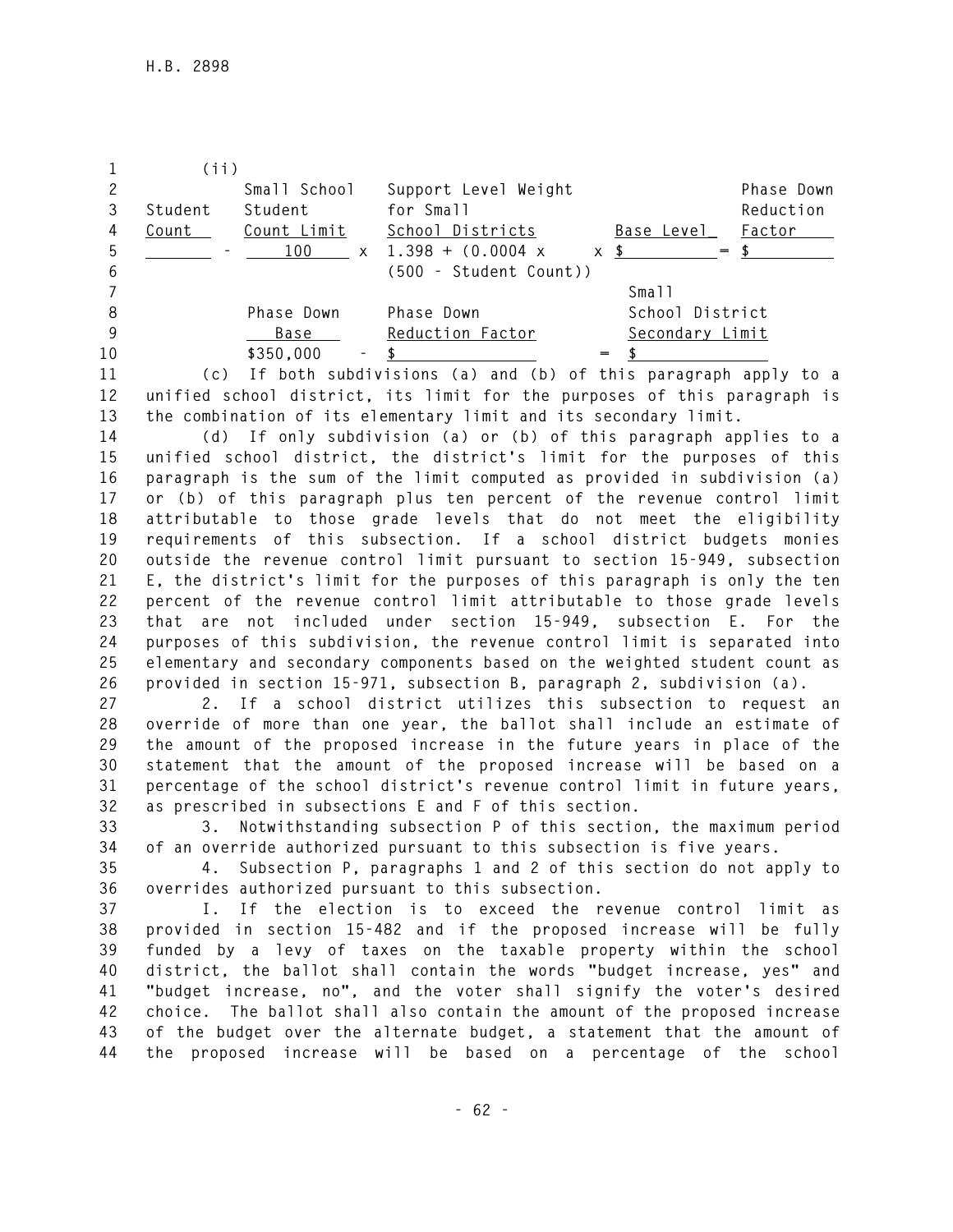**1 district's revenue control limit in future years, if applicable, as 2 provided in subsection Q of this section, and the following statement:** 

**3 Any budget increase authorized by this election shall be 4 entirely funded by a levy of taxes on the taxable property 5 within this school district for the year for which adopted and 6 for \_\_\_\_\_ subsequent years, shall not be realized from monies 7 furnished by the state and shall not be subject to the 8 limitation on taxes specified in article IX, section 18, 9 Constitution of Arizona. Based on the current net assessed 10 valuation used for secondary property tax purposes, to fund 11 the proposed increase in the school district's budget that 12 will be funded by a levy of taxes on the taxable property 13 within this school district would require an estimated tax 14 rate of \$\_\_\_\_\_\_\_\_\_\_ dollar per one hundred dollars \$100 of net 15 assessed valuation used for secondary property tax purposes 16 and is in addition to the school district's tax rate that will 17 be levied to fund the school district's revenue control limit 18 allowed by law.** 

**19 J. If the election is to exceed the revenue control limit as 20 provided in section 15-482 and if the proposed increase will be fully 21 funded by revenues other than a levy of taxes on the taxable property 22 within the school district, the ballot shall contain the words "budget 23 increase, yes" and "budget increase, no", and the voter shall signify the 24 voter's desired choice. The ballot shall also contain the amount of the 25 proposed increase of the proposed budget over the alternate budget, a 26 statement that the amount of the proposed increase will be based on a 27 percentage of the school district's revenue control limit in future years, 28 if applicable, as provided in subsection Q of this section and the 29 following statement:** 

**30 Any budget increase authorized by this election shall be 31 entirely funded by this school district with revenues from 32 other than a levy of taxes on the taxable property within the 33 school district for the year for which adopted and for \_\_\_\_\_ 34 subsequent years and shall not be realized from monies 35 furnished by the state.** 

**36 K. The maximum budget increase that may be requested and authorized 37 as provided in subsection I or J of this section, or a combination of both 38 of these subsections, is five percent of the revenue control limit as 39 provided in section 15-947, subsection A for the budget year. For a 40 common school district not within a high school district or a common 41 school district within a high school district that offers instruction in 42 high school subjects as provided in section 15-447, five percent of the 43 revenue control limit means five percent of the revenue control limit 44 attributable to the weighted student count in preschool programs for 45 children with disabilities, kindergarten programs and grades one through**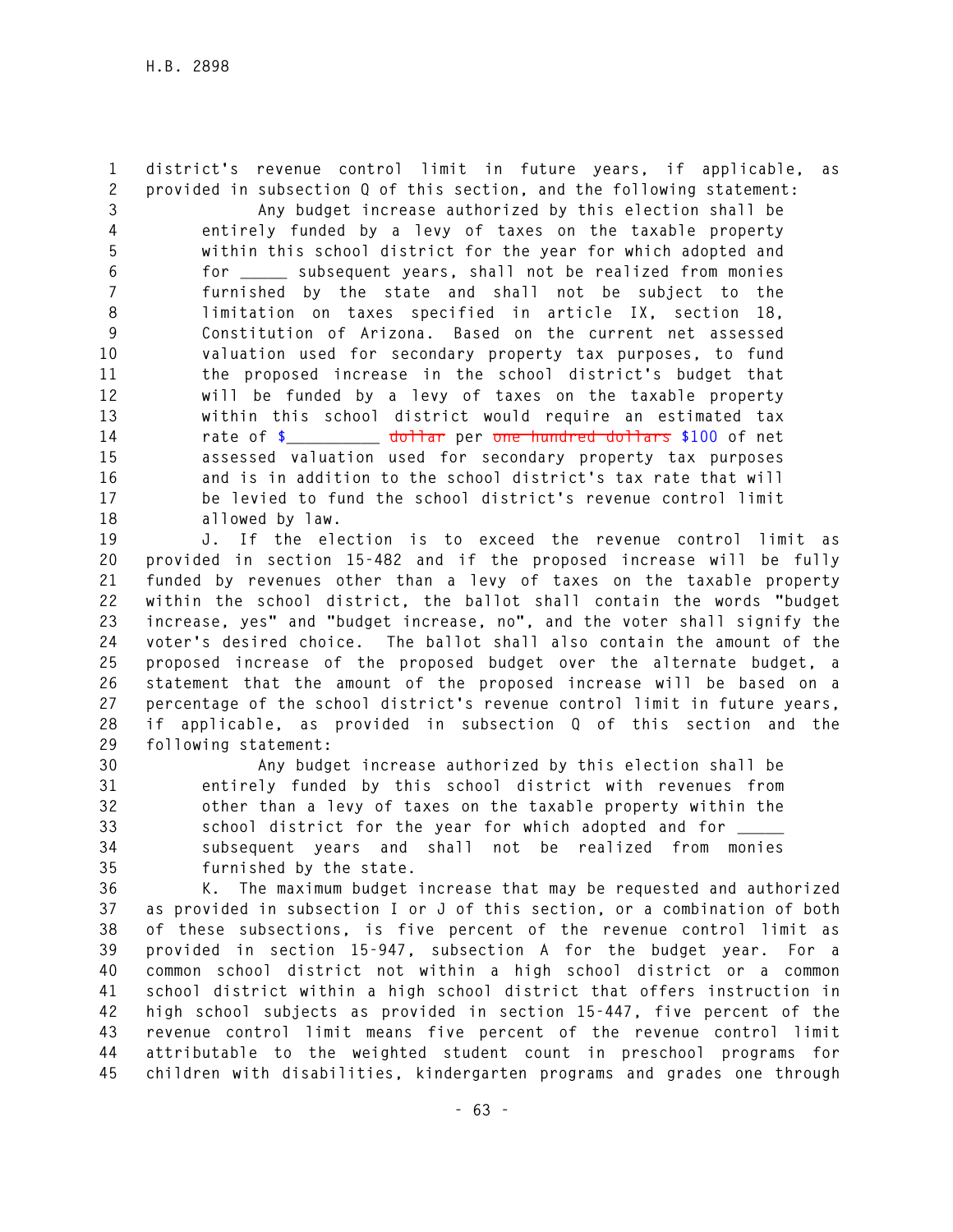**1 eight as provided in section 15-971, subsection B. For a unified school 2 district, five percent of the revenue control limit means five percent of 3 the revenue control limit attributable to the weighted student count in 4 preschool programs for children with disabilities, kindergarten programs 5 and grades one through twelve. For a union high school district, five 6 percent of the revenue control limit means five percent of the revenue 7 control limit attributable to the weighted student count in grades nine 8 through twelve.** 

**9 L. If the election is to exceed district additional assistance and 10 if the proposed increase will be fully funded by a levy of taxes on the 11 taxable property within the school district, the ballot shall contain the 12 words "budget increase, yes" and "budget increase, no", and the voter 13 shall signify the voter's desired choice. An election held pursuant to 14 this subsection shall be held on the first Tuesday after the first Monday 15 of November. The ballot shall also contain the amount of the proposed 16 increase of the proposed budget over the alternate budget and the 17 following statement:** 

**18 Any budget increase authorized by this election shall be 19 entirely funded by a levy of taxes on the taxable property 20 within this school district for the year in which adopted and 21 for \_\_\_\_\_ subsequent years, shall not be realized from monies 22 furnished by the state and shall not be subject to the 23 limitation on taxes specified in article IX, section 18, 24 Constitution of Arizona. Based on the current net assessed 25 valuation used for secondary property tax purposes, to fund 26 the proposed increase in the school district's budget would 27 require an estimated tax rate of \$\_\_\_\_\_\_\_\_\_\_\_\_\_\_\_ dollar per 28 one hundred dollars \$100 of net assessed valuation used for 29 secondary property tax purposes and is in addition to the 30 school district's tax rate that will be levied to fund the 31 school district's district additional assistance allowed by 32 law.** 

**33 M. If the election is to exceed district additional assistance and 34 if the proposed increase will be fully funded by revenues from other than 35 a levy of taxes on the taxable property within the school district, the 36 ballot shall contain the words "budget increase, yes" and "budget 37 increase, no", and the voter shall signify the voter's desired choice. An 38 election held pursuant to this subsection shall be held on the first 39 Tuesday after the first Monday of November. The ballot shall also contain 40 the amount of the proposed increase of the proposed budget over the 41 alternate budget and the following statement:** 

**42 Any budget increase authorized by this election shall be 43 entirely funded by this school district with revenues from 44 other than a levy of taxes on the taxable property within the 45 school district for the year in which adopted and for \_\_\_\_\_\_**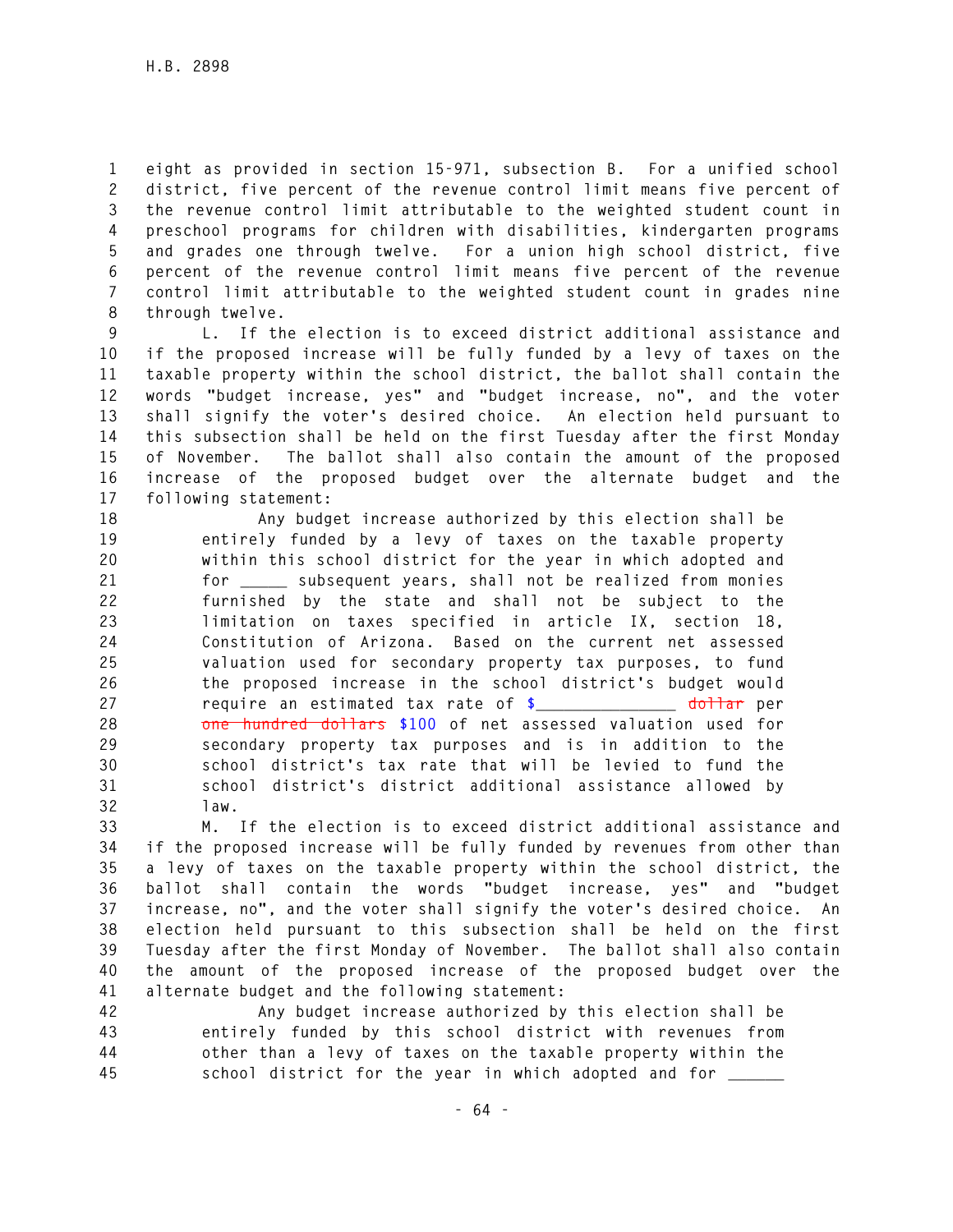**1 subsequent years and shall not be realized from monies 2 furnished by the state.** 

**3 N. If the election is to exceed a combination of the revenue 4 control limit as provided in subsection E or F of this section, the 5 revenue control limit as provided in subsection I or J of this section or 6 district additional assistance as provided in subsection L or M of this 7 section, the ballot shall be prepared so that the voters may vote on each 8 proposed increase separately and shall contain statements required in the 9 same manner as if each proposed increase were submitted separately.** 

**10 O. If the election provides for a levy of taxes on the taxable 11 property within the school district, at least thirty days prior to BEFORE 12 the election, the department of revenue shall provide the school district 13 governing board and the county school superintendent with the current net 14 assessed valuation of the school district. The governing board and the 15 county school superintendent shall use the current net assessed valuation 16 of the school district to translate the amount of the proposed dollar 17 increase in the budget of the school district over that allowed by law 18 into a tax rate figure.** 

**19 P. If the voters in a school district vote to adopt a budget in 20 excess of the revenue control limit as provided in subsection E or F of 21 this section, any additional increase shall be included in the aggregate 22 budget limit for each of the years authorized. Any additional increase 23 shall be excluded from the determination of equalization assistance. The 24 school district governing board, however, may levy on the net assessed 25 valuation used for secondary property tax purposes of the property in the 26 school district the additional increase if adopted under subsection E of 27 this section for the period of one year, two years or five through seven 28 years as authorized. If an additional increase is approved as provided in 29 subsection F of this section, the school district governing board may only 30 use revenues derived from the school district's prior year's maintenance 31 and operation fund ending cash balance to fund the additional 32 increase. If a budget increase was previously authorized and will be in 33 effect for the budget year or budget year and subsequent years, as 34 provided in subsection E or F of this section, the governing board may 35 request a new budget increase as provided in the same subsection under 36 which the prior budget increase was adopted, which shall not exceed the 37 maximum amount permitted ALLOWED under subsection G of this section. If 38 the voters in the school district authorize the new budget increase 39 amount, the existing budget increase no longer is in effect. If the 40 voters in the school district do not authorize the budget increase amount, 41 the existing budget increase remains in effect for the time period for 42 which it was authorized. The maximum additional increase authorized as 43 provided in subsection E or F of this section and the additional increase 44 that is included in the aggregate budget limit is based on a percentage of 45 a school district's revenue control limit in future years, if the budget**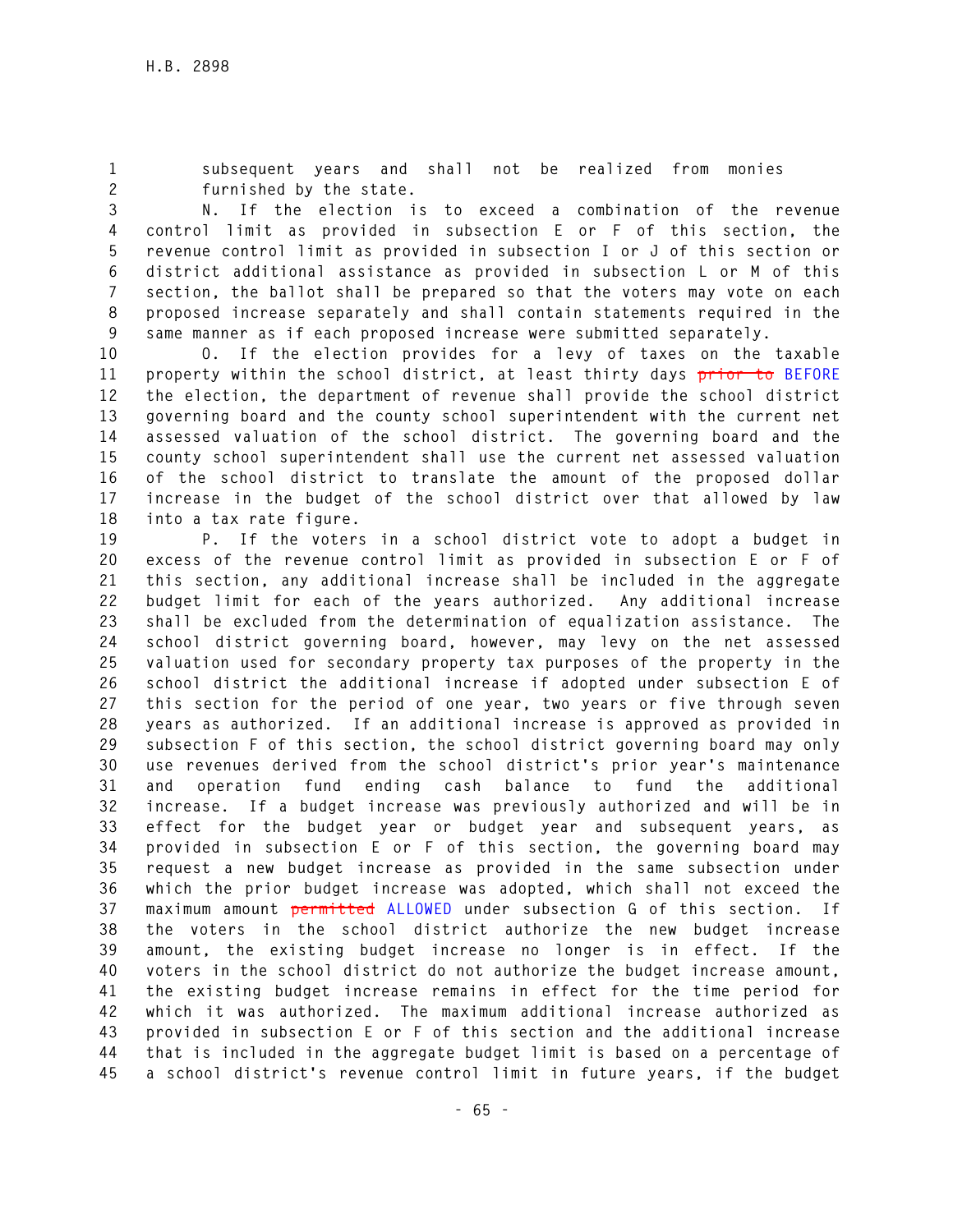**1 increase is authorized for more than one year. If the additional 2 increase:** 

**3 1. Is for two years, the proposed increase in the second year is 4 equal to the initial proposed percentage increase.** 

**5 2. Is for five years or more, the proposed increase is equal to the 6 initial proposed percentage increase in the following years of the 7 proposed increase, except that in the next to last year it is two-thirds 8 of the initial proposed percentage increase and it is one-third of the 9 initial proposed percentage increase in the last year of the proposed 10 increase.** 

**11 Q. If the voters in a school district vote to adopt a budget in 12 excess of the revenue control limit as provided in subsection I or J of 13 this section, any additional increase shall be included in the aggregate 14 budget limit for each of the years authorized. Any additional increase 15 shall be excluded from the determination of equalization assistance. The 16 school district governing board, however, may levy on the net assessed 17 valuation used for secondary property tax purposes of the property in the 18 school district the additional increase if adopted under subsection I of 19 this section for the period of one year, two years or five through seven 20 years as authorized. If an additional increase is approved as provided in 21 subsection J of this section, the increase may only be budgeted and 22 expended if sufficient monies are available in the maintenance and 23 operation fund of the school district. If a budget increase was 24 previously authorized and will be in effect for the budget year or budget 25 year and subsequent years, as provided in subsection I or J of this 26 section, the governing board may request a new budget increase as provided 27 in the same subsection under which the prior budget increase was adopted 28 that does not exceed the maximum amount permitted under subsection K of 29 this section. If the voters in the school district authorize the new 30 budget increase amount, the existing budget increase no longer is in 31 effect. If the voters in the school district do not authorize the budget 32 increase amount, the existing budget increase remains in effect for the 33 time period for which it was authorized. The maximum additional increase 34 authorized as provided in subsection I or J of this section and the 35 additional increase that is included in the aggregate budget limit is 36 based on a percentage of a school district's revenue control limit in 37 future years, if the budget increase is authorized for more than one year. 38 If the additional increase:** 

**39 1. Is for two years, the proposed increase in the second year is 40 equal to the initial proposed percentage increase.** 

**41 2. Is for five years or more, the proposed increase is equal to the 42 initial proposed percentage increase in the following years of the 43 proposed increase, except that in the next to last year it is two-thirds 44 of the initial proposed percentage increase and it is one-third of the**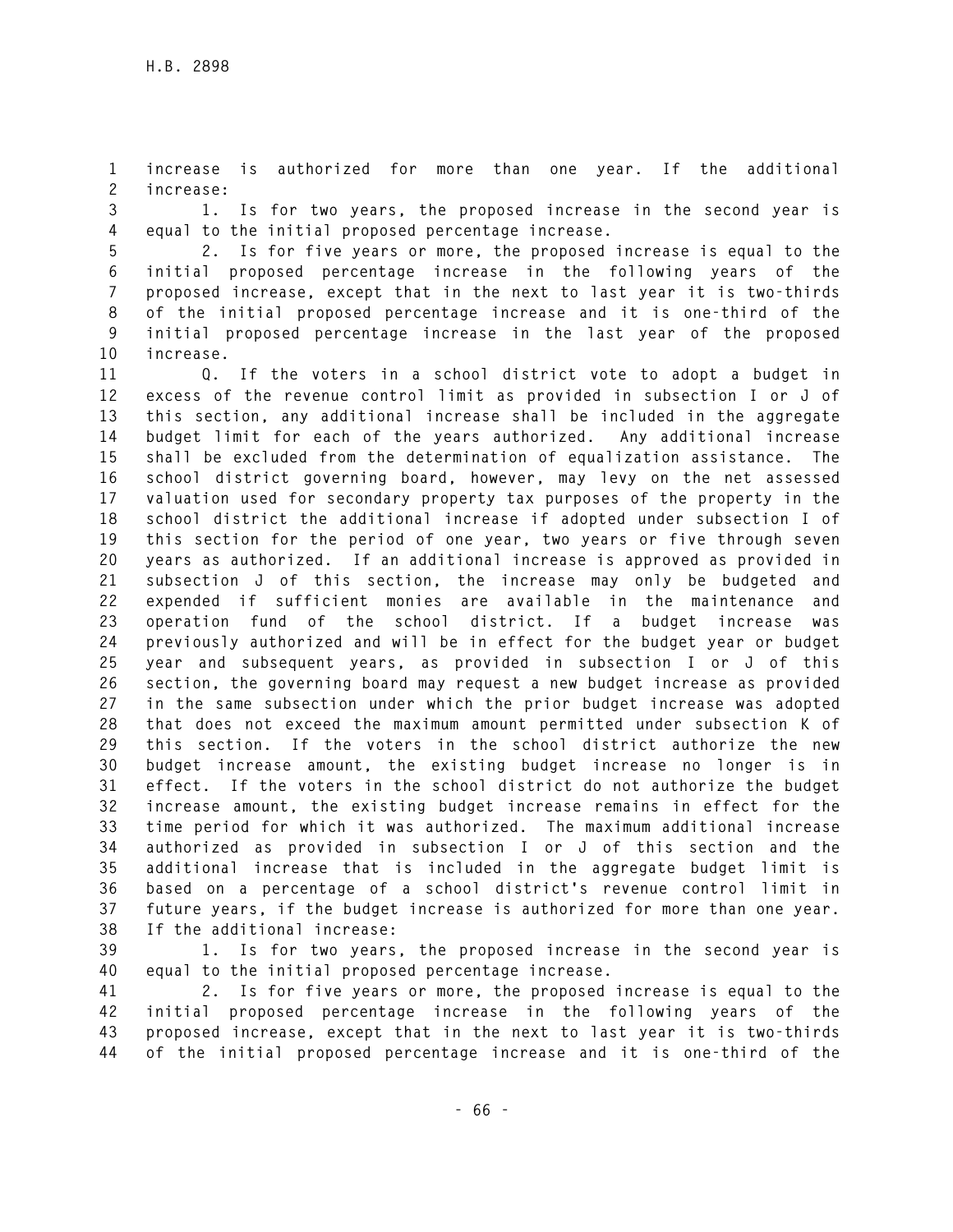**1 initial proposed percentage increase in the last year of the proposed 2 increase.** 

**3 R. If the voters in a school district vote to adopt a budget in 4 excess of district additional assistance as provided in subsection L of 5 this section, any additional increase shall be included in the aggregate 6 budget limit for each of the years authorized. The additional increase 7 shall be excluded from the determination of equalization assistance. The 8 school district governing board, however, may levy on the net assessed 9 valuation used for secondary property tax purposes of the property in the 10 school district the additional increase for the period authorized but not 11 to exceed ten years. For overrides approved by a vote of the qualified 12 electors of the school district at an election held from and after 13 October 31, 1998, the period of the additional increase prescribed in this 14 subsection shall not exceed seven years for any capital override election.** 

**15 S. If the voters in a school district vote to adopt a budget in 16 excess of district additional assistance as provided in subsection M of 17 this section, any additional increase shall be included in the aggregate 18 budget limit for each of the years authorized. The additional increase 19 shall be excluded from the determination of equalization assistance. The 20 school district governing board may only use revenues derived from the 21 school district's prior year's maintenance and operation fund ending cash 22 balance and capital outlay fund ending cash balance to fund the additional 23 increase for the period authorized but not to exceed ten years. For 24 overrides approved by a vote of the qualified electors of the school 25 district at an election held from and after October 31, 1998, the period 26 of the additional increase prescribed in this subsection shall not exceed 27 seven years for any capital override election.** 

**28 T. In addition to subsections P and S of this section, from the 29 maintenance and operation fund and capital outlay fund ending cash 30 balances, the school district governing board shall first use any 31 available revenues to reduce its primary tax rate to zero and shall use 32 any remaining revenues to fund the additional increase authorized as 33 provided in subsections F and M of this section.** 

**34 U. If the voters in a school district disapprove the proposed 35 budget, the alternate budget that, except for any budget increase 36 authorized by a prior election, does not include an increase in the budget 37 in excess of the amount provided in section 15-905 shall be adopted by the 38 governing board as provided in section 15-905.** 

**39 V. The governing board may request that any override election be 40 cancelled if any change in chapter 9 of this title changes the amount of 41 the aggregate budget limit as provided in section 15-905. The request to 42 cancel the override election shall be made to the county school 43 superintendent at least eighty days prior to BEFORE the date of the 44 scheduled override election.**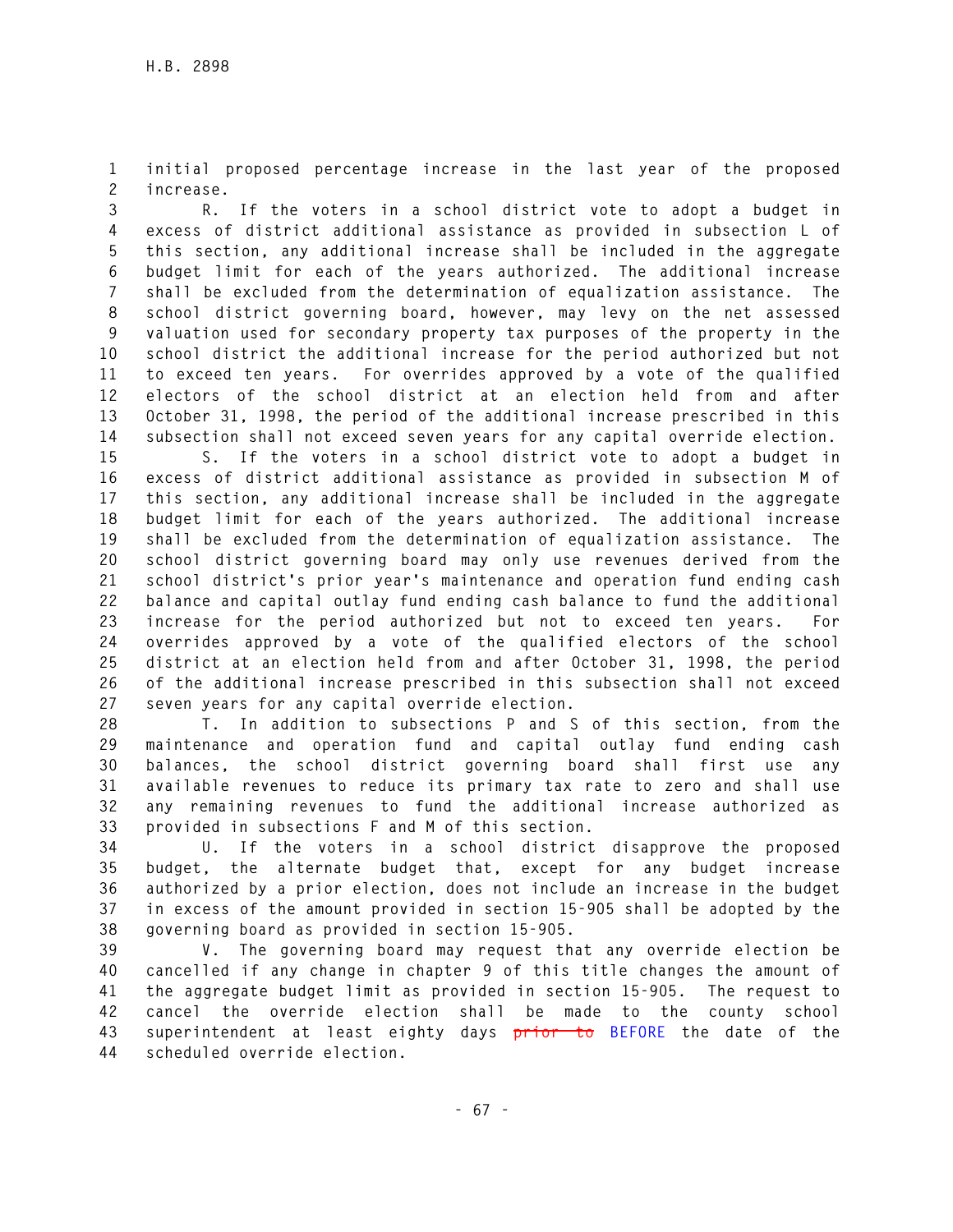**1 W. For any election conducted pursuant to subsection L or M of this 2 section:** 

**3 1. The ballot shall include the following statement in addition to 4 any other statement required by this section:** 

**5 The capital improvements that are proposed to be funded 6 through this override election are to exceed the state 7 standards and are in addition to monies provided by the state. 8 \_\_\_\_\_\_\_\_\_\_\_ school district is proposing to increase its 9 budget by \$\_\_\_\_\_\_\_\_\_\_ to fund capital improvements over and 10 above those funded by the state. Under the students first 11 capital funding system, \_\_\_\_\_\_\_\_\_ school district is entitled 12 to state monies for new construction and renovation of school 13 buildings in accordance with state law.** 

**14 2. The ballot shall contain the words "budget increase, yes" and 15 "budget increase, no", and the voter shall signify the voter's desired 16 choice.** 

**17 3. At least eighty-five days before the election, the school 18 district shall submit proposed ballot language to the director of the 19 Arizona legislative council. The director of the Arizona legislative 20 council shall review the proposed ballot language to determine whether the 21 proposed ballot language complies with this section. If the director of 22 the Arizona legislative council determines that the proposed ballot 23 language does not comply with this section, the director, within ten 24 calendar days of the receipt of AFTER RECEIVING the proposed ballot 25 language, shall notify the school district of the director's objections, 26 and the school district shall resubmit revised ballot language to the 27 director for approval.** 

**28 X. If the voters approve the budget increase pursuant to subsection 29 L or M of this section, the school district shall not use the override 30 proceeds for any purposes other than the proposed capital improvements 31 listed in the informational pamphlet, except that up to ten percent of the 32 override proceeds may be used for general capital expenses, including cost 33 overruns of proposed capital improvements.** 

**34 Y. Each school district that currently increases its budget 35 pursuant to this section is required to SHALL hold a public meeting each 36 year between September 1 and October 31 at which an update of the programs 37 or capital improvements financed through the override is discussed and at 38 which the public is permitted ALLOWED an opportunity to comment and:** 

**39 1. If the increase is pursuant to subsection L or M of this 40 section, at a minimum, the update shall include the progress of capital 41 improvements financed through the override, a comparison of the current 42 status and the original projections on the construction of capital 43 improvements, the costs of capital improvements and the costs of capital 44 improvements in progress or completed since the prior meeting and the 45 future capital plans of the school district. The school district shall**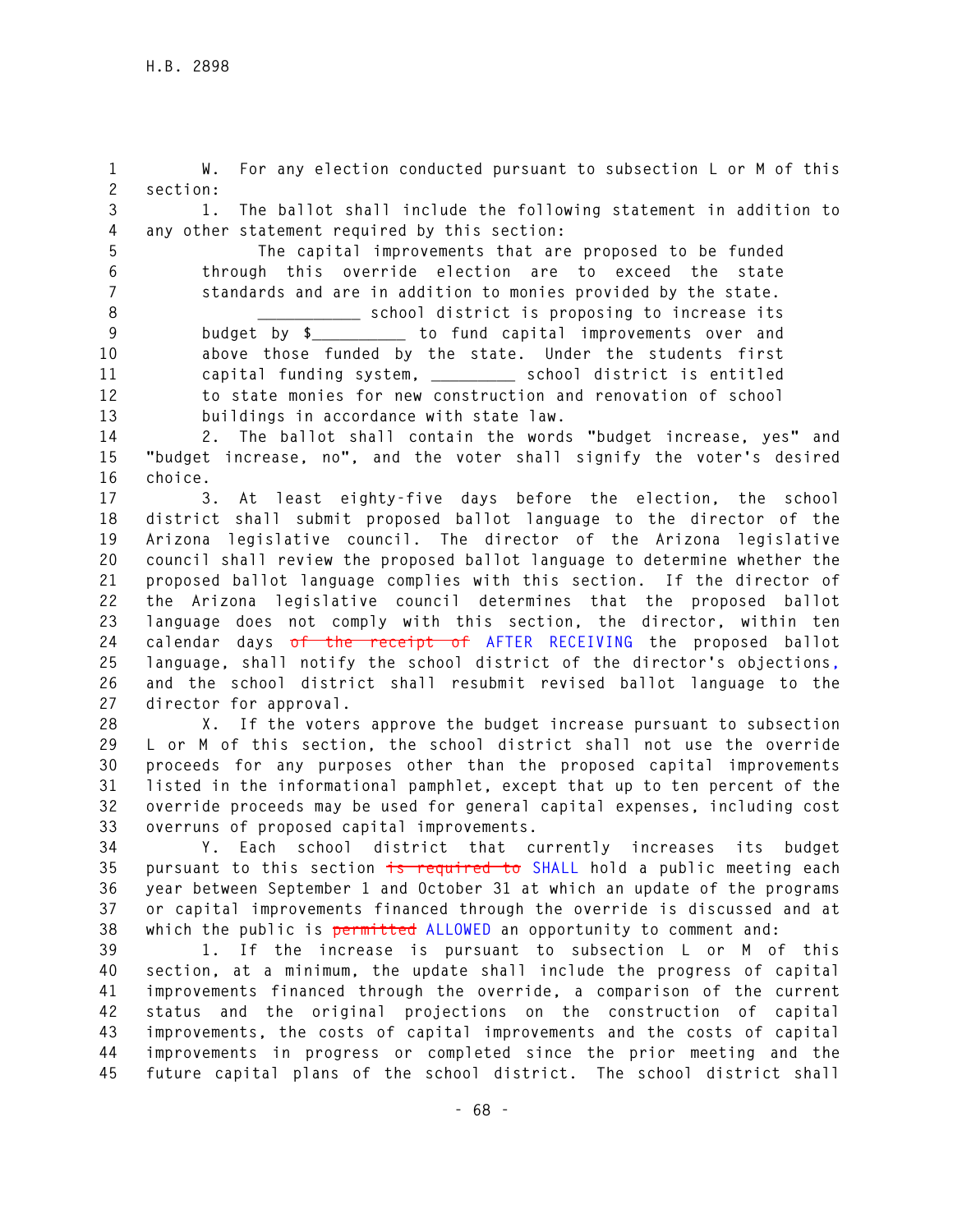**1 include in the public meeting a discussion of the school district's use of 2 state capital aid and voter-approved bonding in funding capital 3 improvements, if any.** 

**4 2. If the increase is pursuant to subsection E, F, I or J of this 5 section, the update shall include at a minimum the amount expended in the 6 previous fiscal year and the amount included in the current budget for 7 each of the purposes listed in the informational pamphlet prescribed by 8 subsection B of this section.** 

**9 Z. If a budget in excess of district additional assistance was 10 previously adopted by the voters in a school district and will be in 11 effect for the budget year or budget year and subsequent years, as 12 provided in subsection L or M of this section, the governing board may 13 request an additional budget in excess of district additional 14 assistance. If the voters in a school district authorize the additional 15 budget in excess of district additional assistance, the existing district 16 additional assistance budget increase remains in effect.** 

**17 AA. Notwithstanding any other law, the maximum budget increase that 18 may be authorized pursuant to subsection L or M of this section is ten 19 percent of the school district's revenue control limit.** 

**20 BB. If the election is to continue to exceed the revenue control 21 limit and if the proposed override will be fully funded by a continuation 22 of a levy of taxes on the taxable property in the school district, the 23 ballot shall contain the words "budget override continuation, yes" and 24 "budget override continuation, no", and the voter shall signify the 25 voter's desired choice. The ballot shall also contain the amount of the 26 proposed continuation of the budget increase of the proposed budget over 27 the alternate budget, a statement that the amount of the proposed increase 28 will be based on a percentage of the school district's revenue control 29 limit in future years, if applicable, as provided in subsection P of this 30 section and the following statement:** 

**31 Any budget increase continuation authorized by this 32 election shall be entirely funded by a levy of taxes on the 33 taxable property in this school district for the year for 34 which adopted and for \_\_\_\_\_\_\_ subsequent years, shall not be 35 realized from monies furnished by the state and shall not be 36 subject to the limitation on taxes specified in article IX, 37 section 18, Constitution of Arizona. Based on the current net 38 assessed valuation used for secondary property tax purposes, 39 to fund the proposed continuation of the increase in the 40 school district's budget would require an estimated 41 continuation of a tax rate of \$\_\_\_\_\_\_\_\_\_\_\_\_\_\_ dollar per one 42 hundred dollars \$100 of assessed valuation used for secondary 43 property tax purposes and is in addition to the school 44 district's tax rate that will be levied to fund the school 45 district's revenue control limit allowed by law.**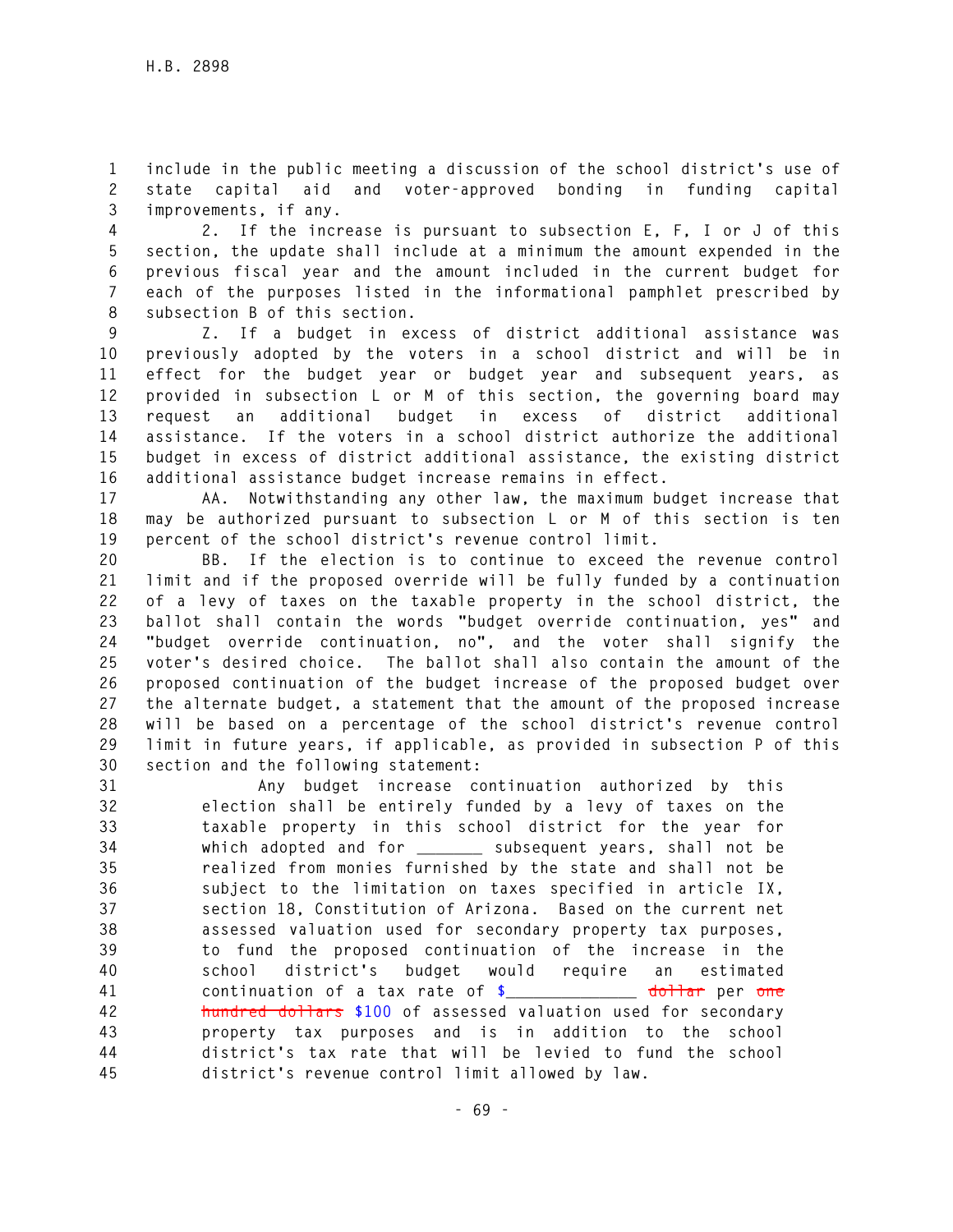**1 CC. If the election is to continue to exceed the revenue control 2 limit as provided in section 15-482 and if the proposed override will be 3 fully funded by a continuation of a levy of taxes on the taxable property 4 in the school district, the ballot shall contain the words "budget 5 override continuation, yes" and "budget override continuation, no", and 6 the voter shall signify the voter's desired choice. The ballot shall also 7 contain the amount of the proposed continuation of the budget increase of 8 the proposed budget over the alternate budget, a statement that the amount 9 of the proposed increase will be based on a percentage of the school 10 district's revenue control limit in future years, if applicable, as 11 provided in subsection P of this section and the following statement:** 

**12 Any budget increase continuation authorized by this 13 election shall be entirely funded by a levy of taxes on the 14 taxable property in this school district for the year for 15 which adopted and for \_\_\_\_\_\_ subsequent years, shall not be 16 realized from monies furnished by the state and shall not be 17 subject to the limitation on taxes specified in article IX, 18 section 18, Constitution of Arizona. Based on the current net 19 assessed valuation used for secondary property tax purposes, 20 to fund the proposed continuation of the increase in the 21 school district's budget would require an estimated 22 continuation of a tax rate of \$\_\_\_\_\_\_\_\_\_\_\_\_\_\_\_ dollar per one 23 hundred dollars \$100 of net assessed valuation used for 24 secondary property tax purposes and is in addition to the 25 school district's tax rate that will be levied to fund the 26 school district's revenue control limit allowed by law.** 

**27 Sec. 17. Section 15-491, Arizona Revised Statutes, is amended to 28 read:** 

**29 15-491. Elections on school property; exceptions** 

**30 A. The governing board of a school district may, and on petition of 31 fifteen percent of the school electors as shown by the poll list at the 32 last preceding annual school election shall, call an election for the 33 following purposes:** 

**34 1. To locate or change the location of school buildings.** 

**35 2. To purchase or sell school sites or buildings or sell school 36 sites pursuant to section 15-342 or to build school buildings, but the 37 authorization by vote of the school district shall not necessarily specify 38 the site to be purchased.** 

**39 3. To decide whether the bonds of the school district shall be 40 issued and sold for the purpose of raising money MONIES for purchasing or 41 leasing school lots, for building or renovating school buildings, for 42 supplying school buildings with furniture, equipment and technology, for 43 improving school grounds, for purchasing pupil transportation vehicles or 44 for liquidating any indebtedness already incurred for such purposes. 45 Bonds issued for furniture, equipment and technology, other than fixtures,**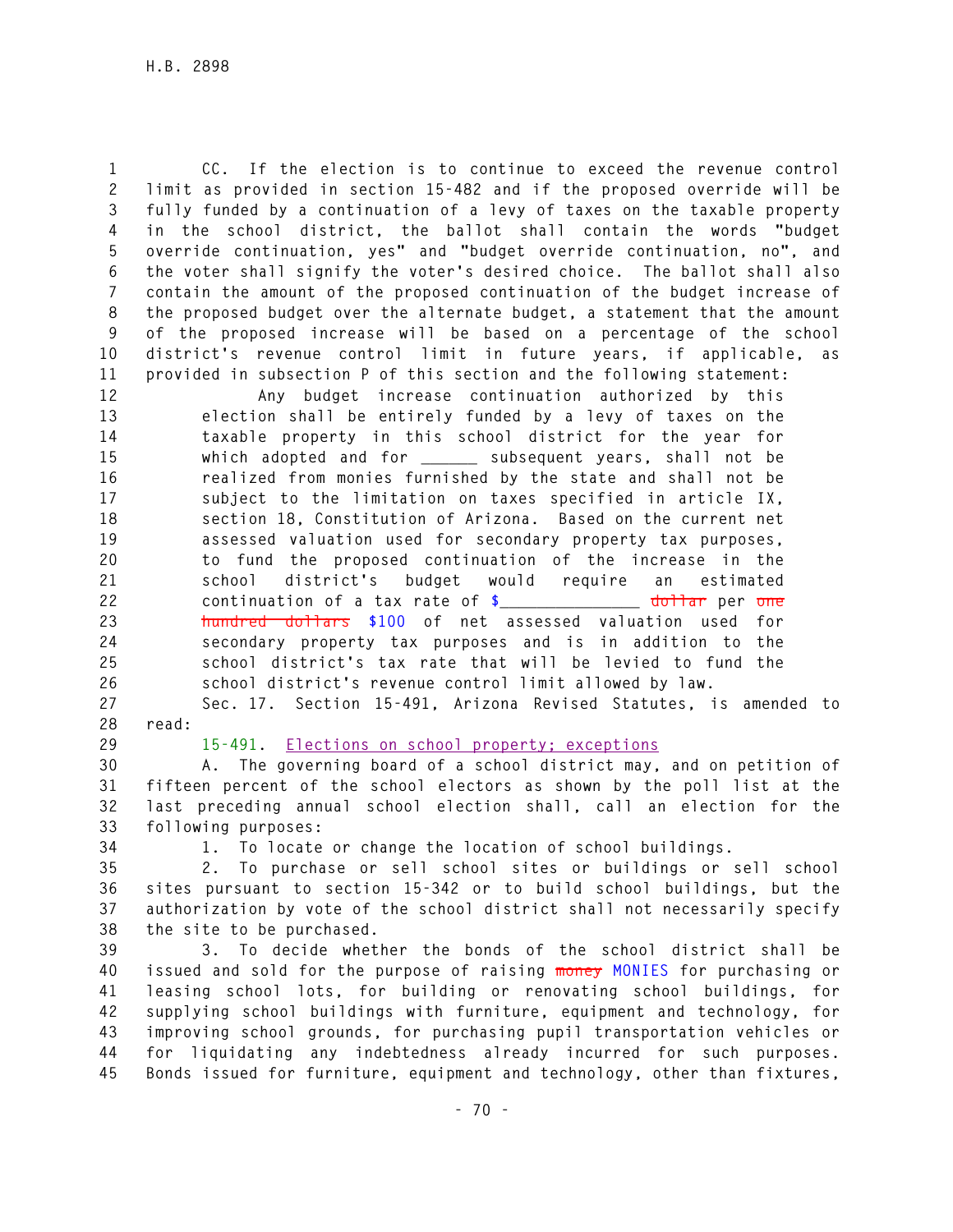**1 shall mature no NOT later than the July 1 that follows the fifth year 2 after the bonds were issued. A school district shall not issue class B 3 bonds until the school district has obligated in contract the entire 4 proceeds of any class A bonds issued by the school district. The total 5 amount of class A and class B bonds issued by a school district shall not 6 exceed the debt limitations prescribed in article IX, sections 8 and 8.1, 7 Constitution of Arizona.** 

**8 4. To lease for twenty or more years, as lessor or as lessee, 9 school buildings or grounds. Approval by a majority of the school 10 district electors voting authorizes the governing board to negotiate for 11 and enter into a lease. The ballot shall list the school buildings or 12 grounds for which a lease is sought. If the governing board does not 13 enter into a lease of twenty or more years of the school buildings or 14 grounds listed on the ballot within twenty years of AFTER the date of the 15 election and the board continues to seek such a lease, the governing board 16 shall call a special election to reauthorize the board to negotiate for 17 and to enter into a lease of ten TWENTY or more years.** 

**18 5. To change the list of capital projects or the purposes 19 authorized by prior voter approval to issue bonds.** 

**20 6. To extend from six to ten years the time period to issue class B 21 bonds authorized in 2009 or earlier. Elections pursuant to this paragraph 22 may not be held later than the sixth November after the election approving 23 the issuance of the bonds.** 

**24 B. No A petition shall be IS NOT required for the holding of the 25 first election to be held in a joint common school district for any of the 26 purposes specified in subsection A of this section. The certification of 27 election results required by section 15-493 shall be made to the board of 28 supervisors of the jurisdictional county.** 

**29 C. When the election is called to determine whether or not bonds of 30 the school district shall be issued and sold for the purposes enumerated 31 in the call for the election, the question shall be submitted to the vote 32 of the qualified electors of the school district as defined in section 33 15-401 and subject to section 15-402.** 

**34 D. The governing board shall order the election to be held and the 35 election notice and procedures to be conducted in the manner prescribed in 36 title 35, chapter 3, article 3. If a petition for an election has been 37 filed with the governing board as provided in subsection A of this 38 section, the board shall act on the petition within sixty days by ordering 39 the election to be held as provided in this subsection. If a school 40 district bond election is scheduled for the same date a school district 41 will hold an override election, the governing body shall deliver a copy of 42 the notice of election and ballot to the county school superintendent who 43 shall include the notice of election and ballot with the informational 44 pamphlet and ballot prepared for the override election. Mailing of the**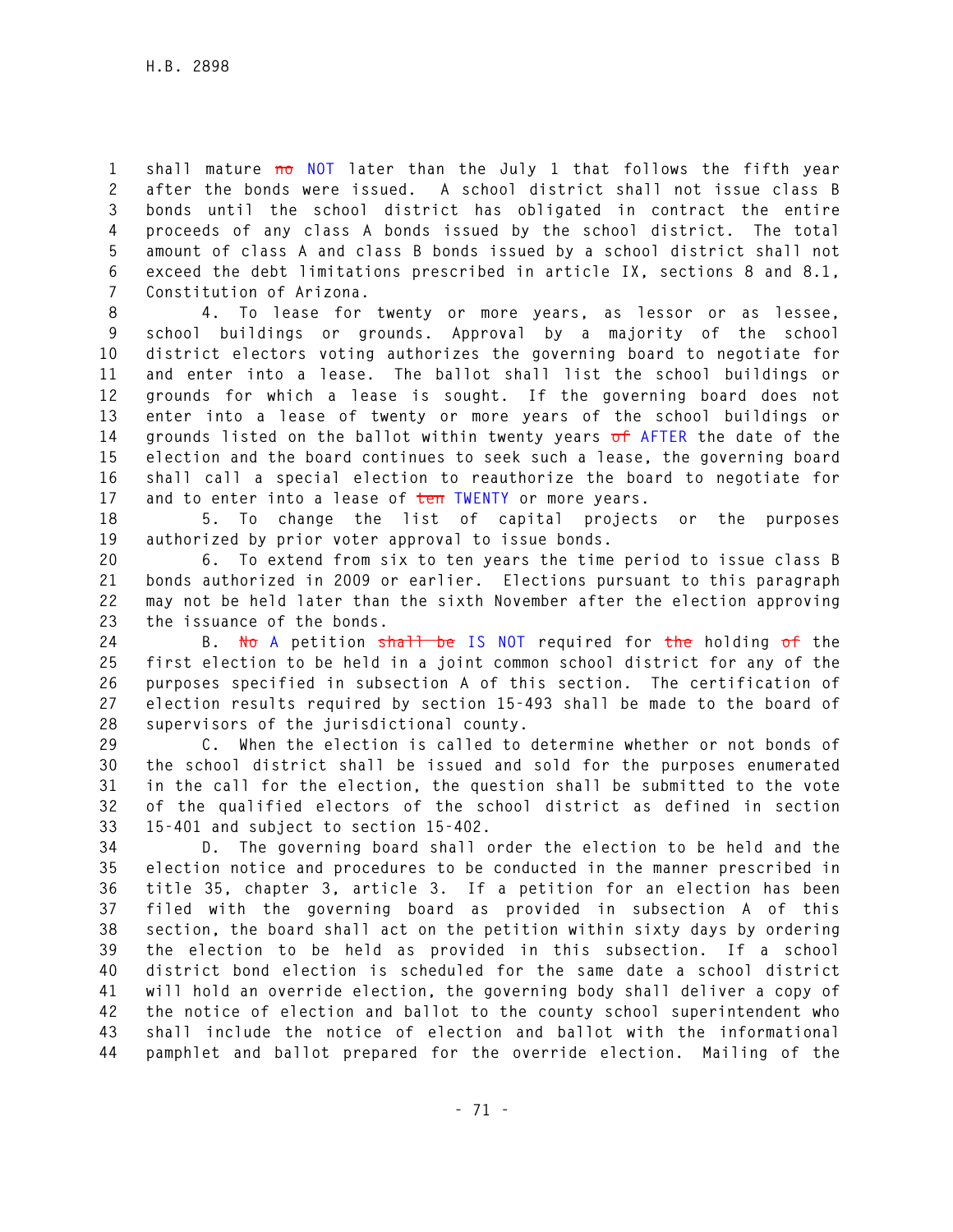**1 information required for both the override and bond elections shall 2 constitute compliance with the notice provisions of this section.** 

**3 E. The elections to be held pursuant to this section shall only be 4 held on dates prescribed by section 16-204, except that elections held 5 pursuant to this section to decide whether class B bonds shall be issued, 6 or any other obligation incurred that will require the assessment of 7 secondary property taxes, shall only be held on the first Tuesday after 8 the first Monday of November.** 

**9 F. Subsection A, paragraph 2 of this section does not apply to the 10 sale of school property if the market value of the school property is less 11 than fifty thousand dollars \$50,000.** 

**12 G. Bond counsel fees, financial advisory fees, printing costs and 13 paying agent and registrar fees for bonds issued pursuant to an election 14 under this section shall be paid from either the amount authorized by the 15 qualified electors of the school district or current operating funds. 16 Bond election expenses shall be paid from current operating funds only.** 

**17 H. For any election conducted to decide whether class B bonds will 18 be issued pursuant to this section:** 

**19 1. Except as provided in paragraph 2 of this subsection, the ballot 20 shall include the following statement:** 

**21 The capital improvements that are proposed to be funded 22 through this bond issuance are to exceed the state standards 23 and are in addition to monies provided by the state.** 

**24 \_\_\_\_\_\_\_\_\_\_ school district is proposing to issue class B 25 general obligation bonds totaling \$\_\_\_\_\_\_\_\_\_\_ to fund capital 26 improvements over and above those funded by the state. Under**  27 the students first capital funding system, school **28 district is entitled to state monies for new construction and 29 renovation of school buildings in accordance with state law.** 

**30 2. For a school district that is a career technical education 31 district, the ballot shall include the following statement:** 

**32 \_\_\_\_\_\_\_\_, a career technical education district, is 33 proposing to issue class B general obligation bonds totaling 34 \$\_\_\_\_\_\_\_\_\_ to fund capital improvements at a campus owned or 35 operated and maintained by the career technical education 36 district.** 

**37 3. The ballot shall conform to the requirements of title 35, 38 chapter 3, article 3.** 

**39 4. At least eighty-five days before the election, the school 40 district shall submit proposed ballot language to the county school 41 superintendent and the director of the Arizona legislative council. The 42 director of the Arizona legislative council shall review the proposed 43 ballot language to determine whether the proposed ballot language complies 44 with this section. If the director of the Arizona legislative council 45 determines that the proposed ballot language does not comply with this**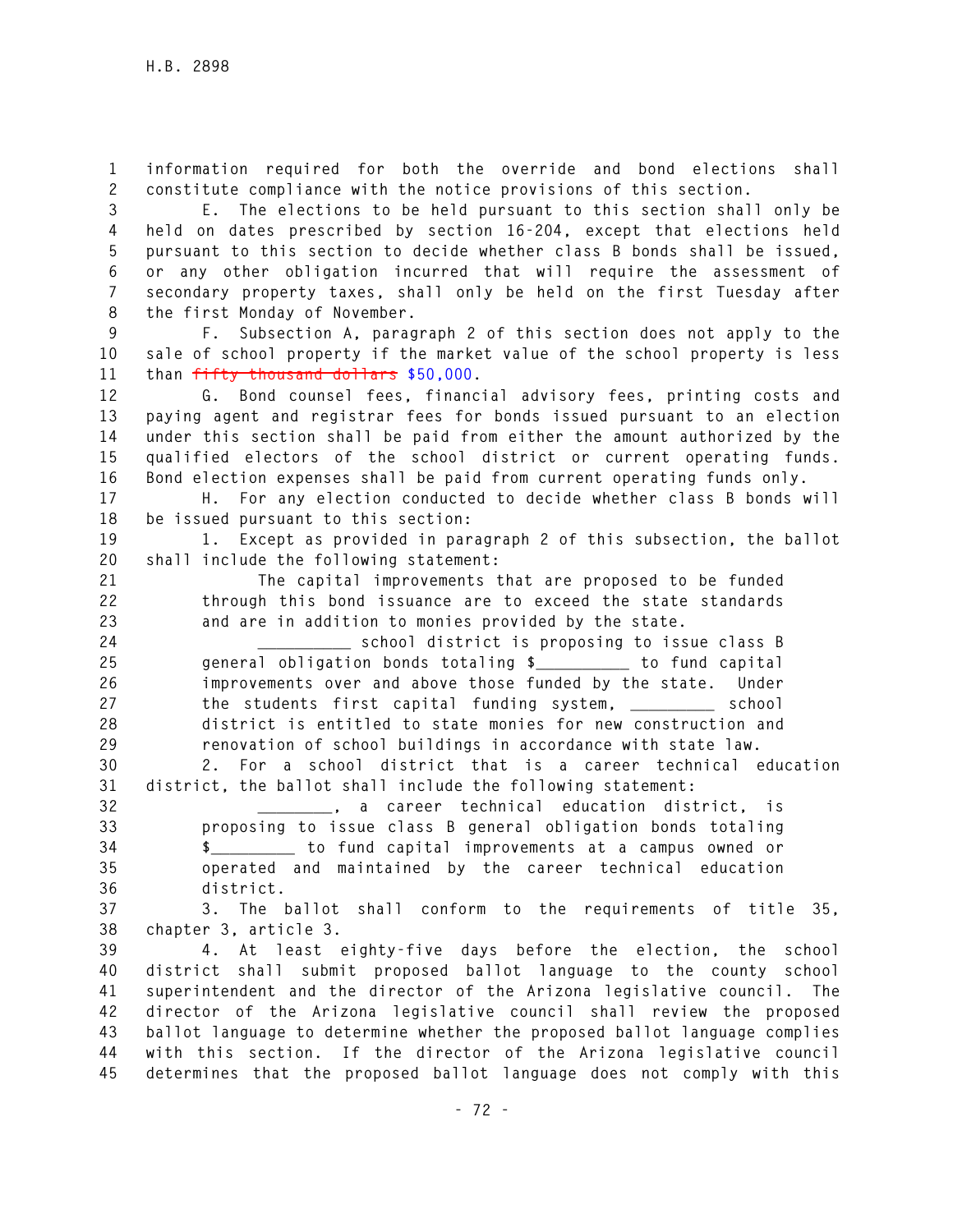**1 section, the director, within ten calendar days of the receipt of AFTER 2 RECEIVING the proposed ballot language, shall notify the school district 3 and the county school superintendent of the director's objections, and the 4 school district shall resubmit revised ballot language to the director for 5 approval.** 

**6 5. No NOT later than thirty-five days before a class B bond 7 election conducted pursuant to this section, the school district shall 8 mail an informational pamphlet prepared by the county school 9 superintendent to each household that contains a qualified elector in the 10 school district. The informational pamphlet shall contain, at a minimum, 11 the following information:** 

**12 (a) An executive summary of the school district's most recent 13 capital plan submitted to the school facilities OVERSIGHT board.** 

**14 (b) A complete list of each proposed capital improvement that will 15 be funded with the proceeds of the bonds and a description of the proposed 16 cost of each improvement, including a separate aggregation of capital 17 improvements for administrative purposes as defined by the school 18 facilities OVERSIGHT board.** 

**19 (c) The tax rate associated with each of the proposed capital 20 improvements and the estimated cost of each capital improvement for the 21 owner of a single family home that is valued at one hundred thousand 22 dollars \$100,000.** 

**23 I. For any election conducted to decide whether impact aid revenue 24 bonds shall be issued pursuant to this section:** 

**25 1. The ballot shall include the following statement:** 

**26 The capital improvements that are proposed to be funded 27 through this bond issuance are to exceed the state standards 28 and are in addition to monies provided by the state.** 

**29 \_\_\_\_\_\_\_\_\_\_ school district is proposing to issue impact 30 aid revenue bonds totaling \$\_\_\_\_\_\_\_\_\_\_ to fund capital 31 improvements over and above those funded by the state. Under 32 the students first capital funding system, \_\_\_\_\_\_\_\_\_ school 33 district is entitled to state monies for new construction and 34 renovation of school buildings in accordance with state law.** 

**35 2. The ballot shall contain the words "bond approval, yes" and 36 "bond approval, no", and the voter shall signify the voter's desired 37 choice.** 

**38 3. At least eighty-five days before the election, the school 39 district shall submit proposed ballot language to the director of the 40 legislative council. The director of the legislative council shall review 41 the proposed ballot language to determine whether the proposed ballot 42 language complies with this section. If the director of the legislative 43 council determines that the proposed ballot language does not comply with 44 this section, the director, within ten calendar days of the receipt of 45 AFTER RECEIVING the proposed ballot language, shall notify the school**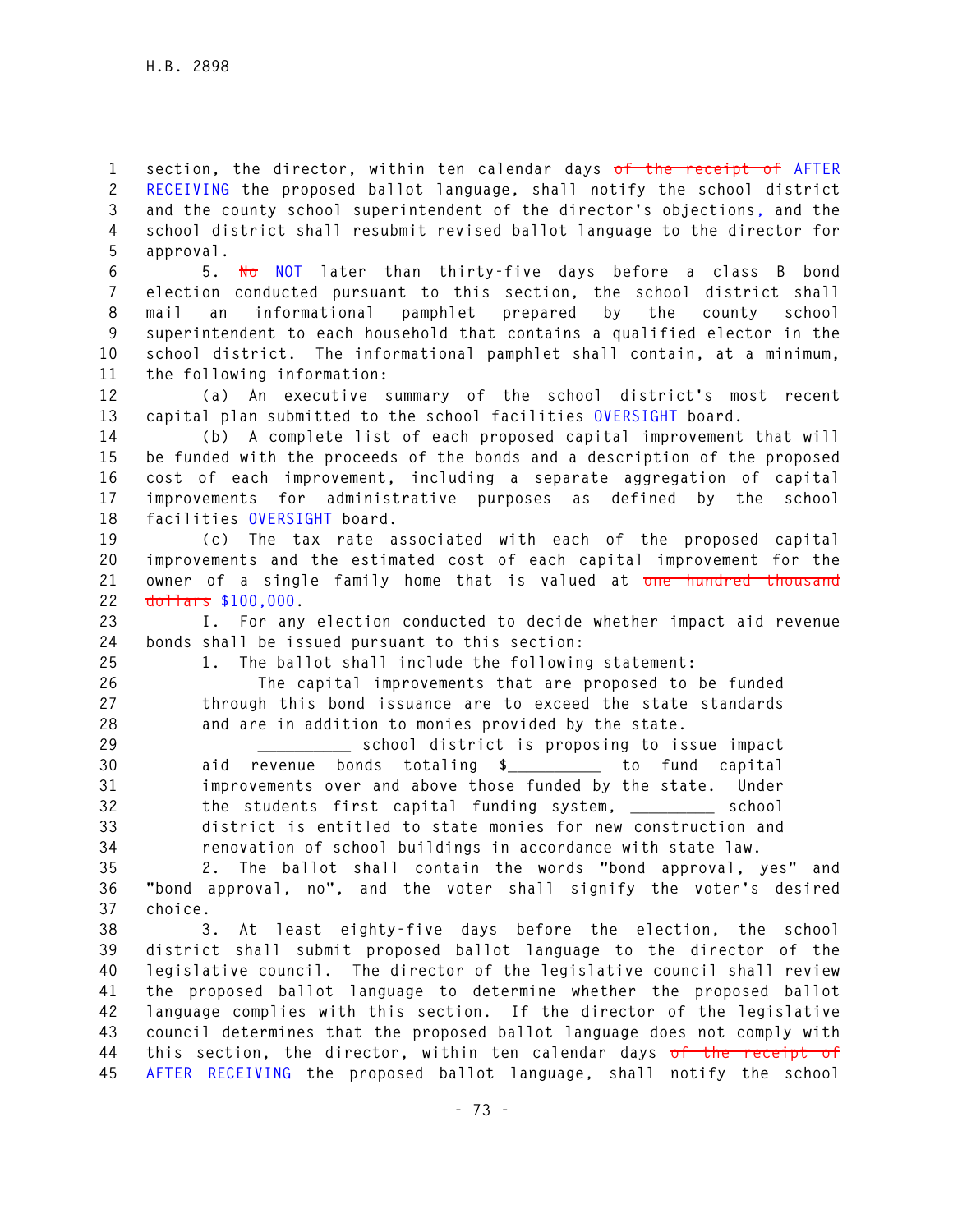**1 district of the director's objections, and the school district shall 2 resubmit revised ballot language to the director for approval.** 

**3 4. No NOT later than thirty-five days before an impact aid revenue 4 bond election conducted pursuant to this section, the school district 5 shall mail an informational pamphlet prepared by the county school 6 superintendent to each household that contains a qualified elector in the 7 school district. The informational pamphlet shall contain, at a minimum, 8 the following information:** 

**9 (a) The date of the election.** 

**10 (b) The voter's polling place and the times it is open.** 

**11 (c) An executive summary of the school district's most recent 12 capital plan submitted to the school facilities OVERSIGHT board.** 

**13 (d) A complete list of each proposed capital improvement that will 14 be funded with the proceeds of the bonds and a description of the proposed 15 cost of each improvement, including a separate aggregation of capital 16 improvements for administrative purposes as defined by the school 17 facilities OVERSIGHT board.** 

**18 (e) A statement that impact aid revenue bonds will be fully funded 19 by aid that the school district receives from the federal government and 20 do not require a levy of taxes in the district.** 

**21 (f) A statement that if the bonds are approved, the first priority 22 for the impact aid will be to pay the debt service for the bonds and that 23 other uses of the monies are prohibited until the debt service obligation 24 is met.** 

**25 (g) A statement that if the impact aid revenue bonds are approved, 26 the school district shall not issue or sell class B bonds while the 27 district has existing indebtedness from impact aid revenue bonds, except 28 for bonds issued to refund any bonds issued by the board.** 

**29 J. If the voters approve the issuance of school district class B 30 bonds or impact aid revenue bonds, the school district shall not use the 31 bond proceeds for any purposes other than the proposed capital 32 improvements listed in the informational pamphlet, except that up to ten 33 percent of the bond proceeds may be used for general capital expenses, 34 including cost overruns of proposed capital improvements. The proposed 35 capital improvements may be changed by a subsequent election as provided 36 by this section.** 

**37 K. Each school district that issues bonds under this section is 38 required to SHALL hold a public meeting each year between September 1 and 39 October 31, until the bond proceeds are spent, at which an update of the 40 progress of capital improvements financed through bonding is discussed and 41 at which the public is permitted ALLOWED an opportunity to comment. At a 42 minimum, the update shall include a comparison of the current status and 43 the original projections on the construction of capital improvements, the 44 costs of capital improvements and the costs of capital improvements in 45 progress or completed since the prior meeting and the future capital**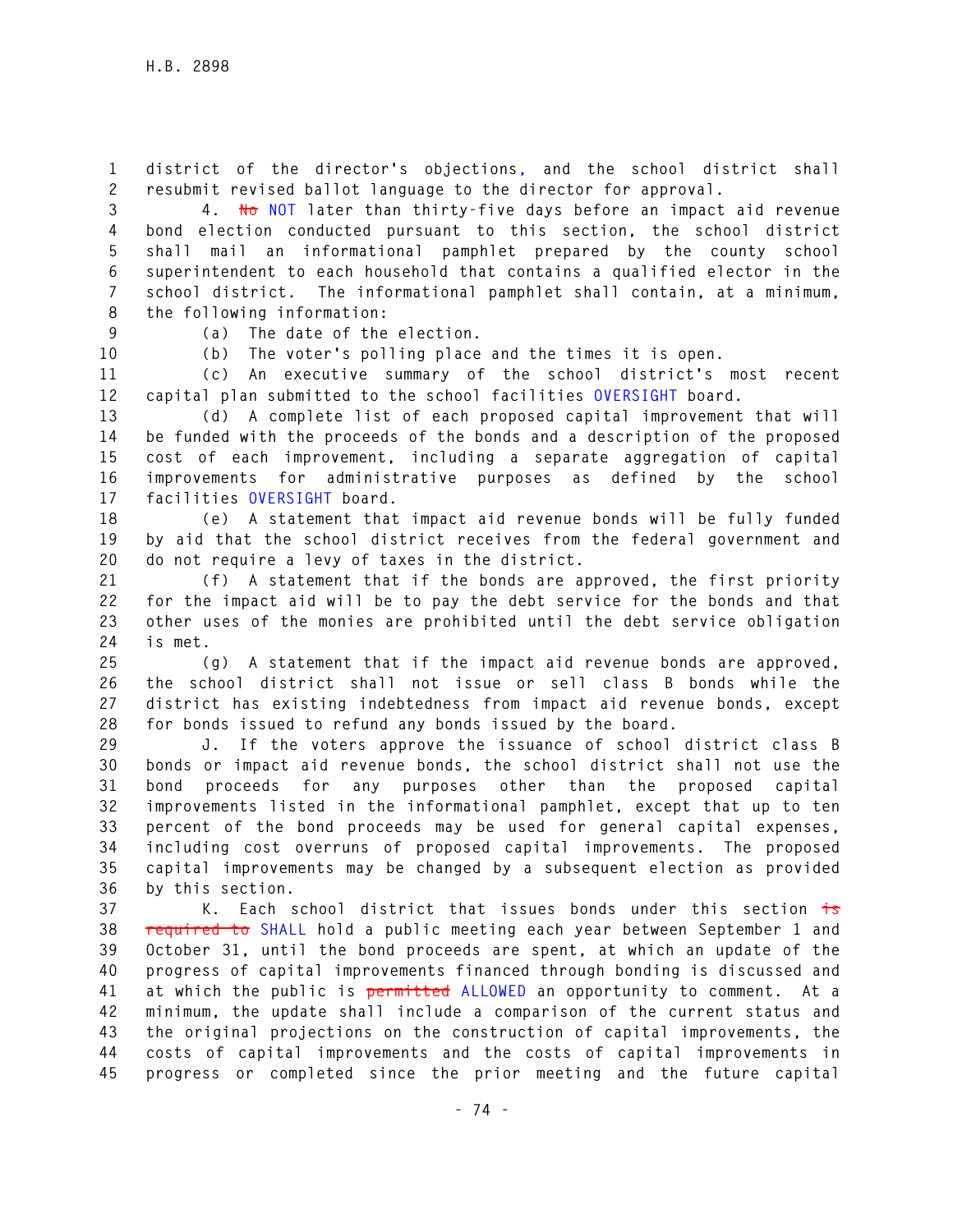**1 bonding plans of the school district. The school district shall include 2 in the public meeting a discussion of the school district's use of state 3 capital aid and voter-approved capital overrides in funding capital 4 improvements, if any.** 

**5 L. If an election is held to change the purpose or list of capital 6 projects authorized by prior voter approval to issue bonds pursuant to 7 subsection A, paragraph 5 of this section, the following requirements 8 apply:** 

**9 1. The election may be held only on the first Tuesday after the 10 first Monday in November.** 

**11 2. No NOT later than thirty-five days before the election, the 12 school district shall mail an informational pamphlet prepared by the 13 county school superintendent to each household in the school district that 14 contains a qualified elector. The informational pamphlet shall contain, 15 at a minimum, the following information:** 

**16 (a) The date of the election.** 

**17 (b) The voter's polling place and the times it is open. 18 (c) A statement as to why the election was called.** 

**19 (d) A complete list of each proposed capital improvement that is in 20 addition to the initial capital improvements presented in the 21 informational pamphlet when the bonds were approved and the proposed cost 22 of each improvement, including a separate aggregation of capital 23 improvements for administrative purposes as defined by the school 24 facilities OVERSIGHT board.** 

**25 (e) A complete list of each capital improvement that was presented 26 in the informational pamphlet when the bonds were initially approved and 27 that is proposed to be eliminated or to have its cost reduced, and the 28 proposed cost of each improvement, including a separate aggregation of 29 capital improvements for administrative purposes as defined by the school 30 facilities OVERSIGHT board.** 

**31 (f) Arguments for and against the proposed change, if submitted, as 32 provided by section 15-481, subsection B, paragraph 9. The ballot 33 arguments for the proposed change shall be signed as the governing board 34 of the school district without listing any member's individual name for 35 the arguments for the proposed change.** 

**36 3. The ballot shall contain the words "change capital improvements, 37 yes" and "change capital improvements, no", and the voter shall signify 38 the voter's desired choice.** 

**39 4. If the election is to add a purpose that was not on the initial 40 ballot, the ballot shall list the purpose that is proposed to be added.** 

**41 M. If an election is held to extend the time to issue bonds 42 pursuant to subsection A, paragraph 6 of this section, the following 43 requirements apply:** 

**44 1. The election may be held only on the first Tuesday after the 45 first Monday in November.**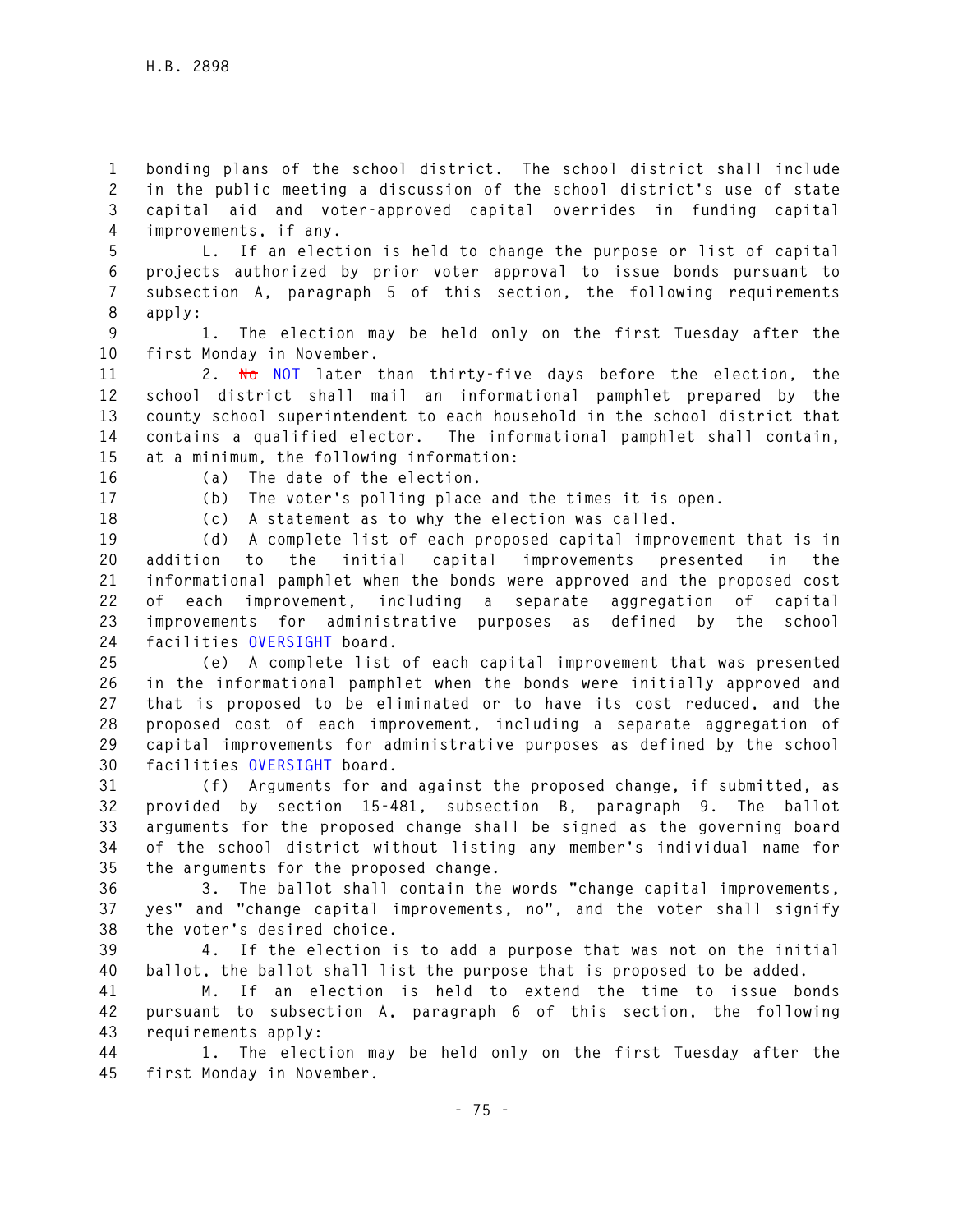**1 2. No NOT later than thirty-five days before the election, the 2 school district shall mail an informational pamphlet prepared by the 3 county school superintendent to each household in the school district that 4 contains a qualified elector. The informational pamphlet shall contain, 5 at a minimum, the following information:** 

**6 (a) The date of the election.** 

**7 (b) The voter's polling place and the times it is open.** 

**8 (c) A statement as to why the election was called.** 

**9 (d) Arguments for and against the proposed change, if submitted, as 10 provided in section 15-481, subsection B, paragraph 9. The ballot 11 arguments for the proposed change shall be signed as the governing board 12 of the school district without listing any member's individual name for 13 the arguments for the proposed change.** 

**14 3. The ballot shall contain the words "extend time to issue bonds, 15 yes" and "extend time to issue bonds, no", and the voter shall signify the 16 voter's desired choice.** 

**17 Sec. 18. Section 15-505, Arizona Revised Statutes, as added by Laws 18 2021, chapter 2, section 5, is amended to read:** 

**19 15-505. Discipline; educator information system; personnel 20 list; definitions** 

**21 A. Pursuant to the rules and procedures adopted pursuant to section 22 15-203, the department STATE BOARD of education shall investigate written 23 complaints alleging that a noncertificated person has engaged in immoral 24 or unprofessional conduct.** 

**25 B. The state board of education may review a complaint and 26 determine whether to take disciplinary action against a noncertificated 27 person who has engaged in immoral or unprofessional conduct, including 28 prohibiting the person's employment at a school district or charter school 29 for up to five years except as otherwise prescribed in section 15-550. 30 The state board shall adopt rules and procedures for disciplinary action 31 of noncertificated persons that are substantially similar to the rules and 32 procedures for certificated persons.** 

**33 C. Before employing a certificated or noncertificated person, 34 school districts and charter schools shall conduct a search of the 35 prospective employee on the educator information system that is maintained 36 by the department of education.** 

**37 D. A school district or charter school may not employ either of the 38 following in a position that requires a valid fingerprint clearance card:** 

**39 1. A certificated person whose certificate has been suspended, 40 surrendered or revoked, unless the state board of education has 41 subsequently reinstated the person's certificate.** 

**42 2. A noncertificated person who has been prohibited from employment 43 at a school district or charter school by the state board of education 44 pursuant to subsection B of this section.**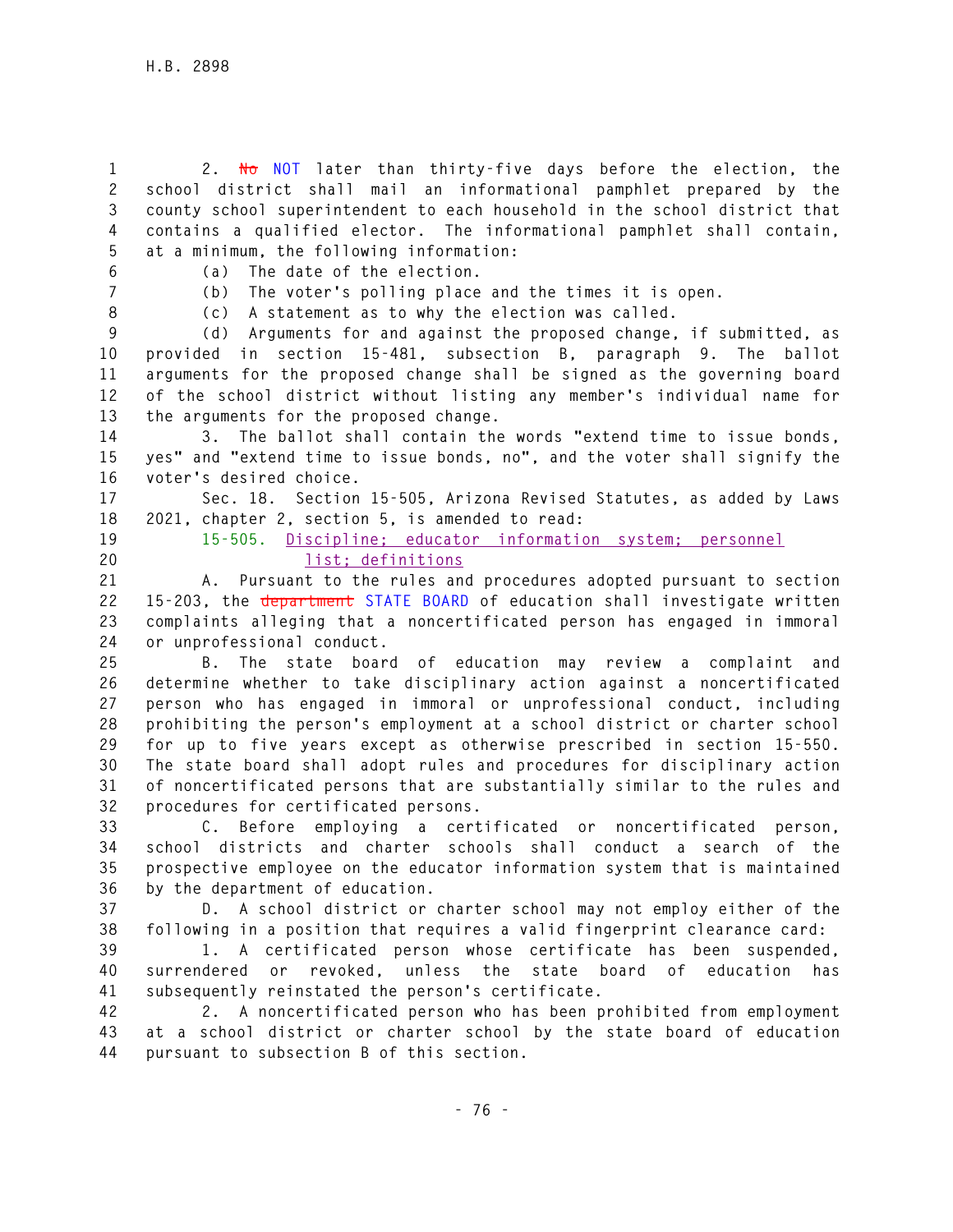**1 E. Each school district and charter school shall annually submit to 2 the department of education a list of certificated and noncertificated 3 persons who are employed at the school district or charter school. The 4 department shall issue guidance to school districts and charter schools 5 regarding this subsection. 6 F. For the purposes of this section: 7 1. "Noncertificated person": 8 (a) Means a school district or charter school employee who both: 9 (i) Does not possess a certificate issued pursuant to rules adopted 10 by the state board of education under section 15-203, subsection A, 11 paragraph 14. 12 (ii) Is required or allowed to provide services directly to pupils 13 without being supervised by a certificated employee. 14 (b) Does not include a person who does not hold a certificate and 15 who is one of the following at a school district or charter school: 16 (i) A transportation employee as defined in section 15-513. 17 (ii) A food service employee or contractor. 18 (iii) A maintenance worker. 19 (iv) An employee or contractor of the school district or charter 20 school that is not required to possess a valid fingerprint clearance card. 21 2. "Supervised" means being under the direction of and, except for 22 brief periods of time during a school day or school activity, within sight 23 of a certificated employee when providing direct services to pupils. 24 Sec. 19. Section 15-512, Arizona Revised Statutes, as amended by 25 Laws 2021, chapter 2, section 6, is amended to read: 26 15-512. Noncertificated personnel; fingerprinting personnel; 27 background investigations; affidavit; civil 28 immunity; violation; classification; definition 29 A. Noncertificated personnel and personnel who are not paid 30 employees of the school district and who are not either the parent or the 31 guardian of a pupil who attends school in the school district but who are 32 required or allowed to provide services directly to pupils without being 33 supervised by a certificated employee and who are initially hired by a 34 school district after January 1, 1990 shall be fingerprinted as a 35 condition of employment except for personnel who are required as a 36 condition of licensing to be fingerprinted if the license is required for 37 employment or for personnel who were previously employed by a school 38 district and who reestablished employment with that district within one 39 year after the date that the employee terminated employment with the 40 district. A school district may require noncertificated personnel and 41 personnel who are not paid employees of the school district and who are 42 not either the parent or the guardian of a pupil who attends school in the 43 school district but who are required or allowed to provide services 44 directly to pupils without being supervised by a certificated employee to 45 obtain a fingerprint clearance card as a condition of employment. Even if**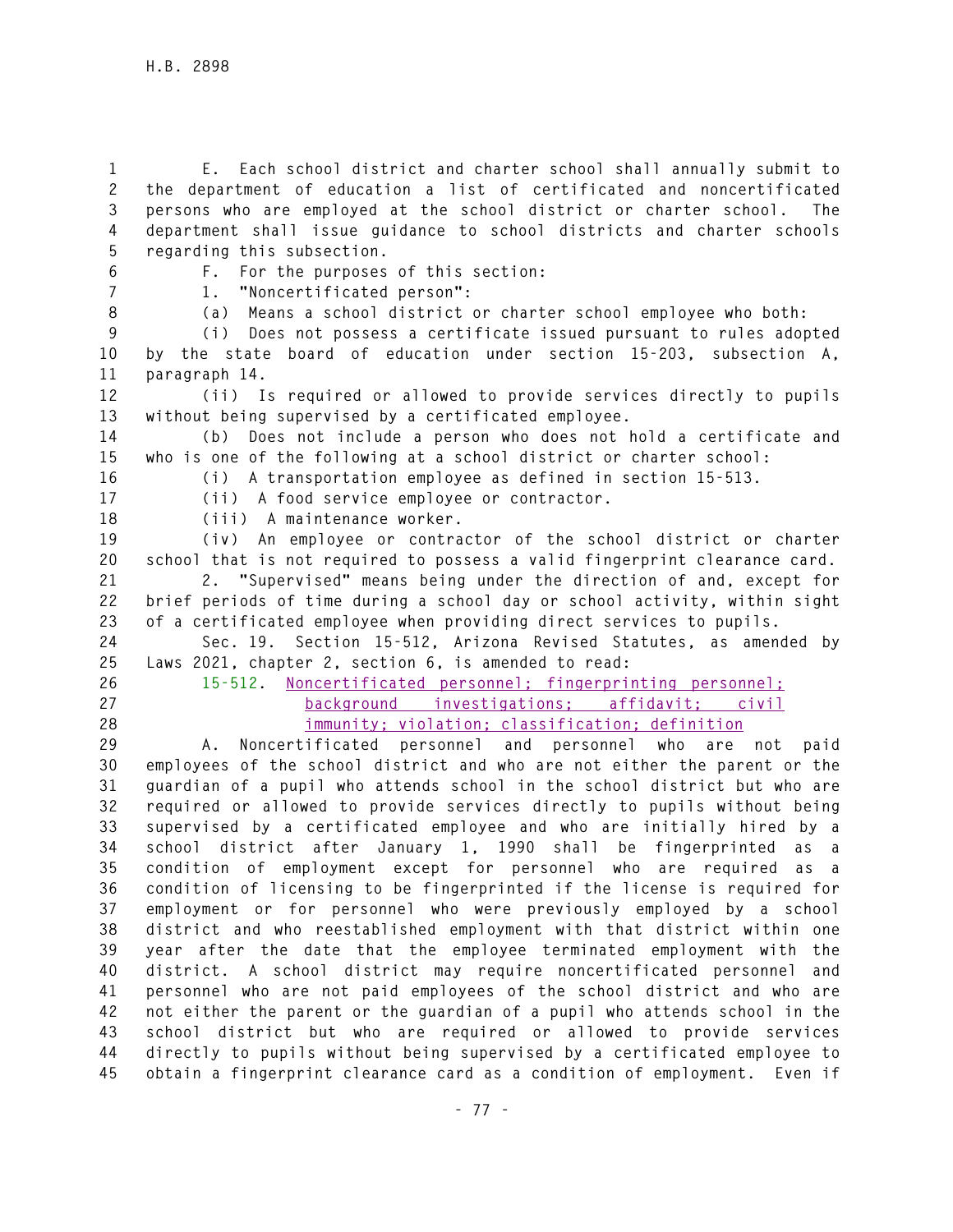**1 the school district does not require a fingerprint clearance card as a 2 condition of employment, noncertificated personnel and personnel who are 3 not paid employees of the school district and who are not either the 4 parent or the guardian of a pupil who attends school in the school 5 district but who are required or allowed to provide services directly to 6 pupils without being supervised by a certificated employee may apply for a 7 fingerprint clearance card. A school district may release the results of 8 a background check or communicate whether the person has been issued or 9 denied a fingerprint clearance card to another school district for 10 employment purposes. The employee's fingerprints and the form prescribed 11 in subsection D of this section shall be submitted to the school district 12 within twenty days after the date an employee begins work. A school 13 district may terminate an employee if the information on the form provided 14 under subsection D of this section is inconsistent with the information 15 received from the fingerprint check or the information received in 16 connection with a fingerprint clearance card application. The school 17 district shall develop procedures for fingerprinting employees. For the 18 purposes of this subsection, "supervised" means being under the direction 19 of and, except for brief periods of time during a school day or school 20 activity, within sight of a certificated employee when providing direct 21 services to pupils.** 

**22 B. Fingerprints submitted pursuant to this section shall be used to 23 conduct a state and federal criminal records check pursuant to section 24 41-1750 and Public Law 92-544. The department of public safety may 25 exchange this fingerprint data with the federal bureau of investigation.** 

**26 C. The school district shall assume the costs of fingerprint checks 27 and fingerprint clearance cards and may charge these costs to its 28 fingerprinted employee, except that the school district may not charge the 29 costs of the fingerprint check or the fingerprint clearance card to 30 personnel of the school district who are not paid employees. The fees 31 charged for fingerprinting shall be deposited with the county treasurer 32 who shall credit the deposit to the fingerprint fund of the school 33 district. The costs charged to a fingerprinted employee are limited to 34 and the proceeds in the fund may only be applied to the actual costs, 35 including personnel costs, incurred as a result of the fingerprint checks 36 or the fingerprint clearance cards. The fingerprint fund is a continuing 37 fund that is not subject to reversion.** 

**38 D. Personnel required to be fingerprinted or obtain a fingerprint 39 clearance card as prescribed in subsection A of this section shall certify 40 on forms that are provided by the school and notarized whether they are 41 awaiting trial on or have ever been convicted of or admitted in open court 42 or pursuant to a plea agreement committing any of the following criminal 43 offenses in this state or similar offenses in another jurisdiction, 44 including a charge or conviction that has been vacated, set aside or 45 expunged:**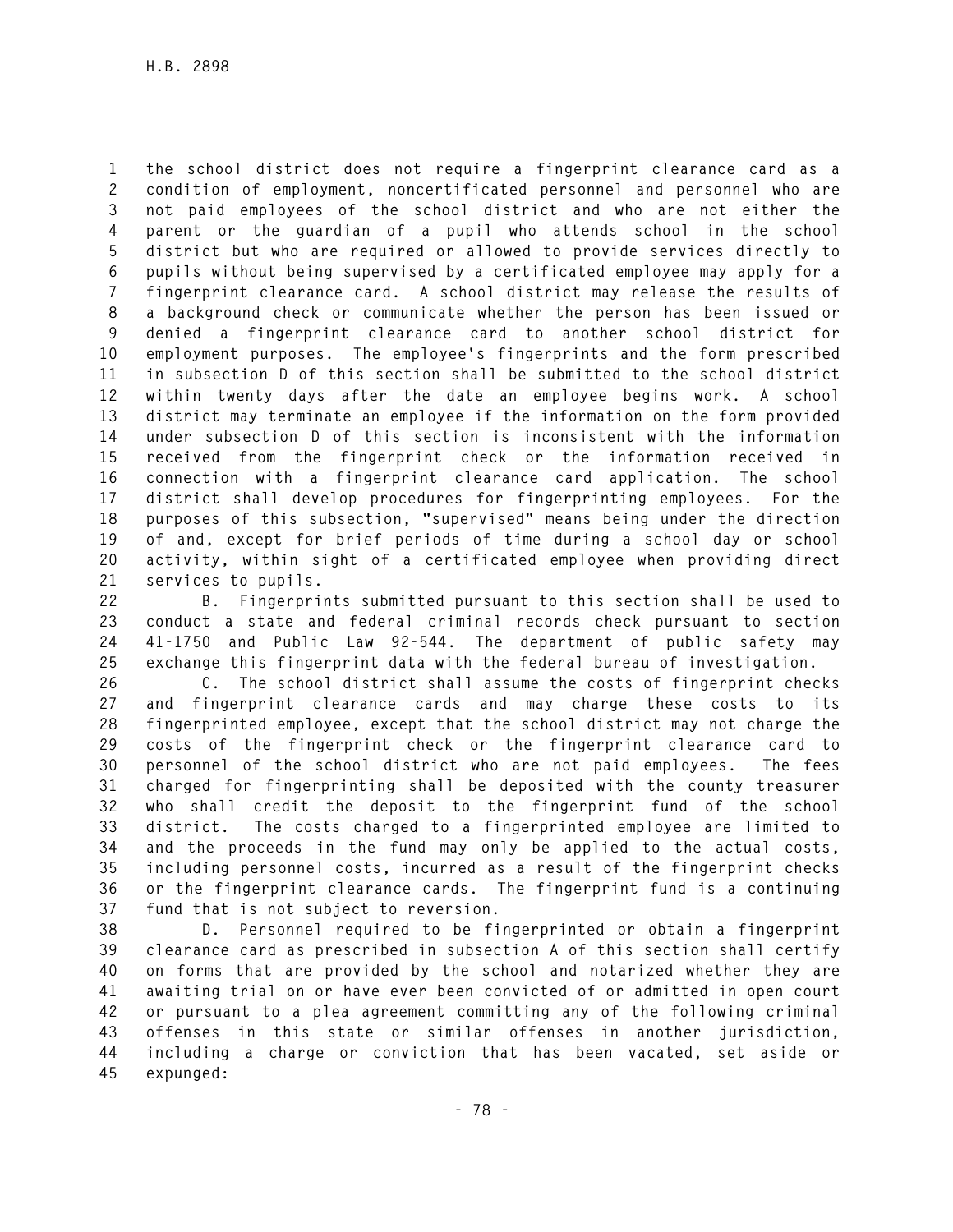**1 1. Sexual abuse of a minor. 2 2. Incest. 3 3. First or second degree murder. 4 4. Kidnapping. 5 5. Arson. 6 6. Sexual assault. 7 7. Sexual exploitation of a minor. 8 8. Felony offenses involving contributing to the delinquency of a 9 minor. 10 9. Commercial sexual exploitation of a minor. 11 10. Felony offenses involving sale, distribution or transportation 12 of, offer to sell, transport, or distribute or conspiracy to sell, 13 transport or distribute marijuana or dangerous or narcotic drugs. 14 11. Felony offenses involving the possession or use of marijuana, 15 dangerous drugs or narcotic drugs. 16 12. Misdemeanor offenses involving the possession or use of 17 marijuana or dangerous drugs. 18 13. Burglary in the first degree. 19 14. Burglary in the second or third degree. 20 15. Aggravated or armed robbery. 21 16. Robbery. 22 17. A dangerous crime against children as defined in section 23 13-705. 24 18. Child abuse. 25 19. Sexual conduct with a minor. 26 20. Molestation of a child. 27 21. Manslaughter. 28 22. Aggravated assault. 29 23. Assault. 30 24. Exploitation of minors involving drug offenses. 31 E. A school district may refuse to hire or may review or terminate 32 personnel who have been convicted of or admitted committing any of the 33 criminal offenses prescribed in subsection D of this section or of a 34 similar offense in another jurisdiction. A school district that is 35 considering terminating an employee pursuant to this subsection shall hold 36 a hearing to determine whether a person already employed shall be 37 terminated. In conducting a review, the governing board shall utilize the 38 guidelines, including the list of offenses that are not subject to review, 39 as prescribed by the state board of education pursuant to section 15-534, 40 subsection C. In considering whether to hire or terminate the employment 41 of a person, the governing board shall take into account the following 42 factors:** 

**43 1. The nature of the crime and the potential for crimes against 44 children.**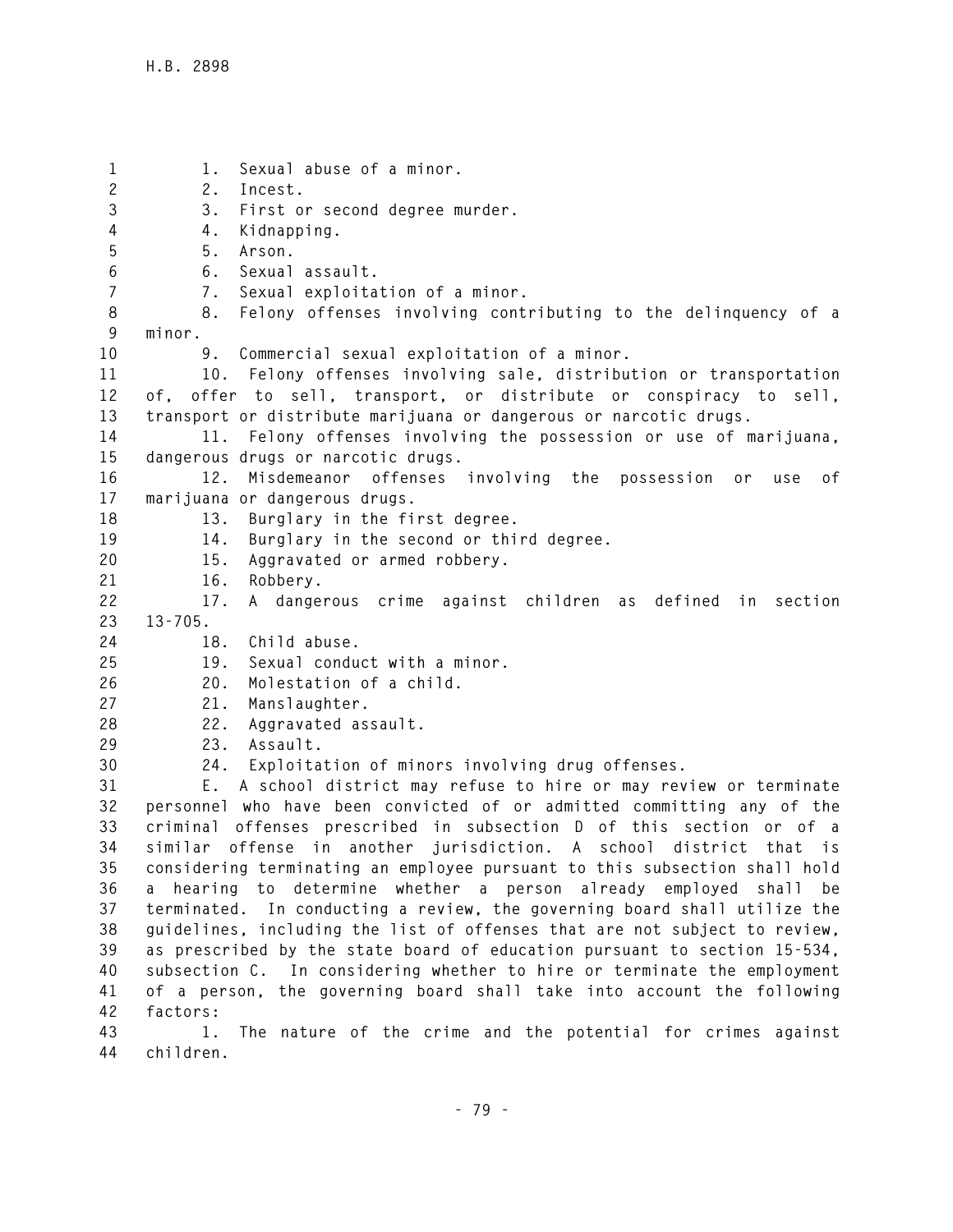**1 2. Offenses committed as a minor for which proceedings were held 2 under the jurisdiction of a juvenile or an adult court.** 

**3 3. Offenses that have been expunged by a court of competent 4 jurisdiction, if the person has been pardoned or if the person's sentence 5 has been commuted.** 

**6 4. The employment record of the person since the commission of the 7 crime if the crime was committed more than ten years before the governing 8 board's consideration of whether to hire or terminate the person.** 

**9 5. The reliability of the evidence of an admission of a crime 10 unless made under oath in a court of competent jurisdiction.** 

**11 F. Before a person is employed with the school district, the 12 district shall make documented, good faith efforts to contact previous 13 employers of the person to obtain information and recommendations that may 14 be relevant to the person's fitness for employment, including conducting a 15 search of the educator information system that is maintained by the 16 department of education pursuant to section 15-505. A school district may 17 not employ in a position that requires a valid fingerprint clearance card 18 a person against whom the state board of education has taken disciplinary 19 action as prescribed in section 15-505 or whose certificate has been 20 suspended, surrendered or revoked, unless the state board has subsequently 21 reinstated the person's certificate. A governing board shall adopt 22 procedures for conducting background investigations required by this 23 subsection, including one or more standard forms for use by school 24 district officials to document their efforts to obtain information from 25 previous employers. A school district may provide information received as 26 a result of a background investigation required by this section to any 27 other school district, to any other public school and to any public entity 28 that agrees pursuant to a contract or intergovernmental agreement to 29 perform background investigations for school districts or other public 30 schools. School districts and other public schools may enter into 31 intergovernmental agreements pursuant to section 11-952 and cooperative 32 purchasing agreements pursuant to rules adopted in accordance with section 33 15-213 for the purposes of performing or contracting for the performance 34 of background investigations and for sharing the results of background 35 investigations required by this subsection. Information obtained about an 36 employee or applicant for employment by any school district or other 37 public school in the performance of a background investigation, including 38 any records indicating that a current or former employee of a school or 39 school district was disciplined for violating policies of the school 40 district governing board pursuant to section 15-153, may be retained by 41 that school district or the other public school or by any public entity 42 that agrees pursuant to contract to perform background investigations for 43 school districts or other public schools and may be provided to any school 44 district or other public school that is performing a background 45 investigation required by this subsection.**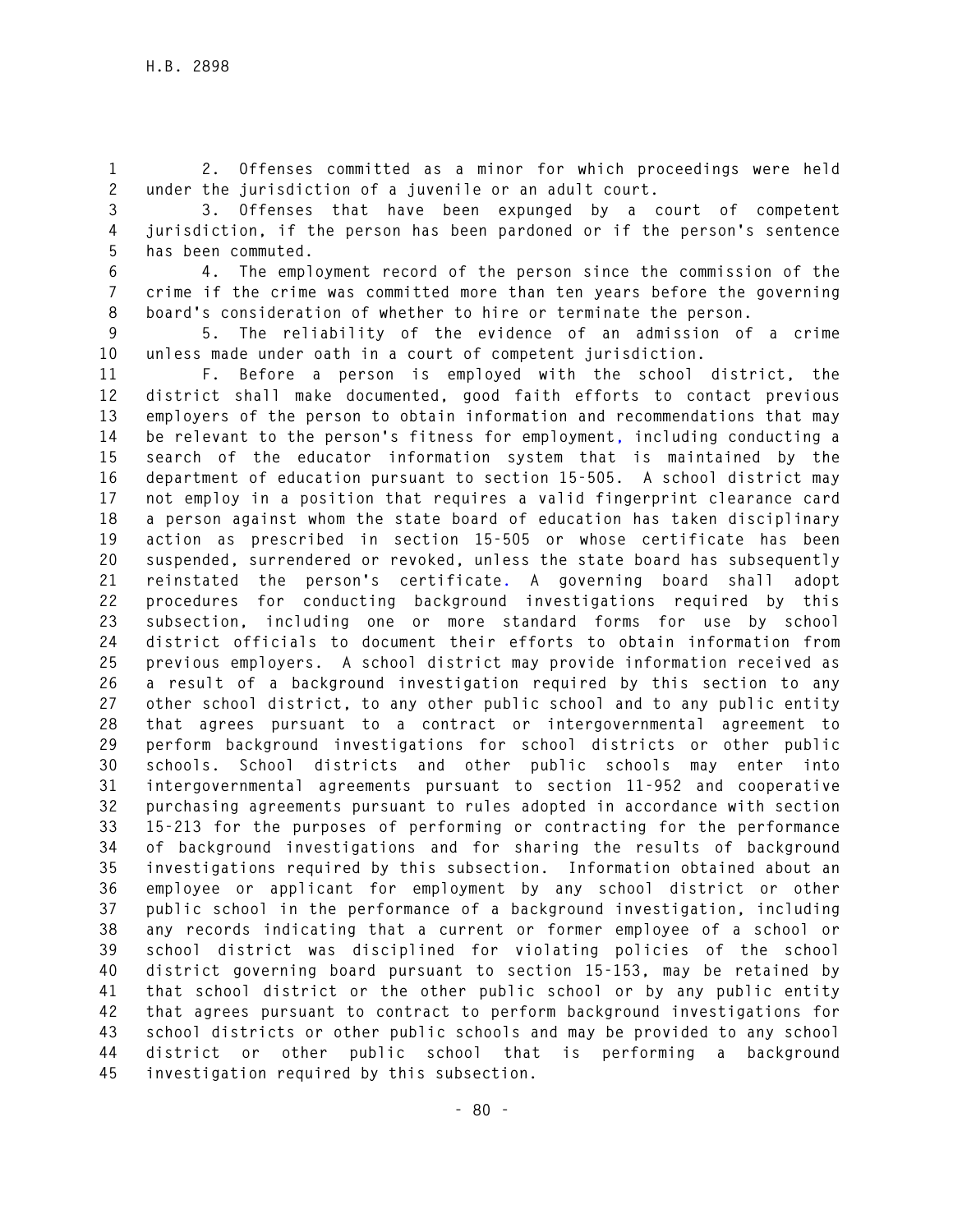**1 G. A school district may fingerprint or require any other employee 2 of the district to obtain a fingerprint clearance card, whether paid or 3 not, or any other applicant for employment with the school district not 4 otherwise required by this section to be fingerprinted or obtain a 5 fingerprint clearance card on the condition that the school district may 6 not charge the costs of the fingerprint check or fingerprint clearance 7 card to the fingerprinted applicant or nonpaid employee.** 

**8 H. A contractor, subcontractor or vendor or any employee of a 9 contractor, subcontractor or vendor who is contracted to provide services 10 on a regular basis at an individual school shall obtain a valid 11 fingerprint clearance card pursuant to title 41, chapter 12, article 3.1. 12 A school district governing board shall adopt policies to exempt a person 13 from the requirements of this subsection if the person's normal job duties 14 are not likely to result in independent access to or unsupervised contact 15 with pupils. A school district, its governing board members, its school 16 council members and its employees are exempt from civil liability for the 17 consequences of adoption and implementation of policies and procedures 18 pursuant to this subsection unless the school district, its governing 19 board members, its school council members or its employees are guilty of 20 gross negligence or intentional misconduct.** 

**21 I. Subsection A of this section does not apply to a person who 22 provides instruction or other education services to a pupil, with the 23 written consent of the parent or guardian of the pupil, under a work 24 release program, advance placement course or other education program that 25 occurs off school property.** 

**26 J. Public entities that agree pursuant to contract to perform 27 background investigations, public schools, the department of education, 28 THE STATE BOARD OF EDUCATION and previous employers who provide 29 information pursuant to this section are immune from civil liability 30 unless the information provided is false and is acted on by the school 31 district to the harm of the employee and the public entity, the public 32 school, the previous employer, THE STATE BOARD OF EDUCATION or the 33 department of education knows the information is false or acts with 34 reckless disregard of the information's truth or falsity. A school 35 district that relies on information obtained pursuant to this section in 36 making employment decisions is immune from civil liability for use of the 37 information unless the information obtained is false and the school 38 district knows the information is false or acts with reckless disregard of 39 the information's truth or falsity.** 

**40 K. The superintendent of a school district or chief administrator 41 of a charter school or the person's designee who is responsible for 42 implementing the governing board's policy regarding background 43 investigations required by subsection F of this section and who fails to 44 carry out that responsibility is guilty of unprofessional conduct and is 45 subject to disciplinary action by the state board.**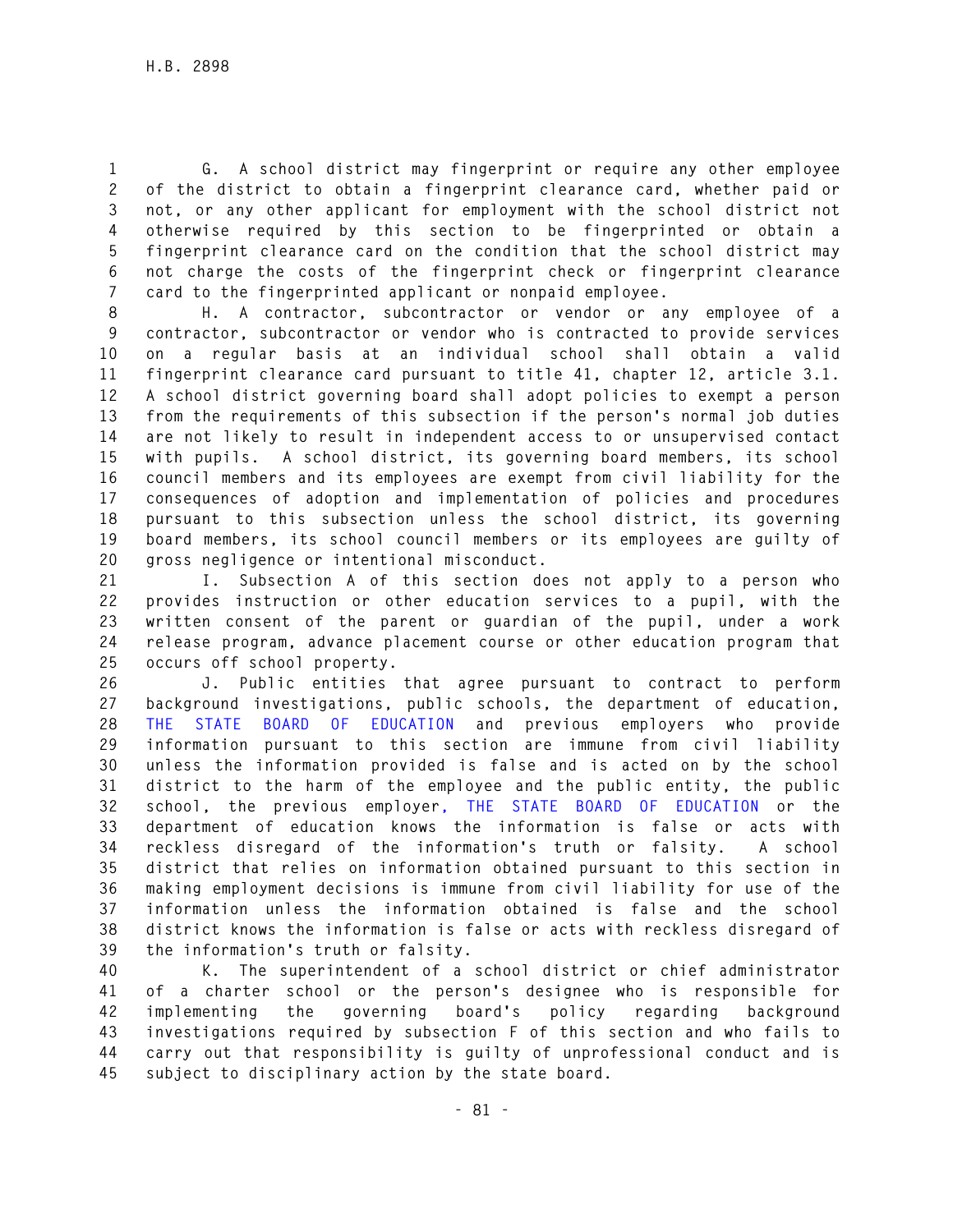**1 L. A school district may hire noncertificated personnel before 2 receiving the results of the fingerprint check or a fingerprint clearance 3 card but may terminate employment if the information on the form provided 4 in subsection D of this section is inconsistent with the information 5 received from the fingerprint check or the fingerprint clearance card. In 6 addition to any other conditions or requirements deemed necessary by the 7 superintendent of public instruction to protect the health and safety of 8 pupils, a school district may hire noncertificated personnel who are 9 required or allowed unsupervised contact with pupils before the results of 10 a fingerprint check are received or a fingerprint clearance card is issued 11 if the school district does all of the following:** 

**12 1. Documents in the applicant's file the necessity for hiring and 13 placing the applicant before a fingerprint check could be completed or a 14 fingerprint clearance card could be issued.** 

**15 2. Ensures that the department of public safety completes a 16 statewide criminal history information check on the applicant every one 17 hundred twenty days until the date that the fingerprint check is completed 18 or the fingerprint clearance card is issued or denied.** 

**19 3. Obtains references from the applicant's current employer and two 20 most recent previous employers except for applicants who have been 21 employed for at least five years by the applicant's most recent employer.** 

**22 4. Provides general supervision of the applicant until the date 23 that the fingerprint check is completed or the fingerprint clearance card 24 is issued or denied.** 

**25 5. Reports to the superintendent of public instruction on June 30 26 and December 31 each year the number of applicants hired before the 27 completion of a fingerprint check or the issuance of a fingerprint 28 clearance card. In addition, the school district shall report the number 29 of applicants for whom fingerprint checks were not received or fingerprint 30 clearance cards were not issued after one hundred twenty days and after 31 one hundred seventy-five days of hire.** 

**32 M. Notwithstanding any other law, this section does not apply to 33 pupils who attend school in a school district and who are also employed by 34 a school district.** 

**35 N. A person who makes a false statement, representation or 36 certification in any application for employment with the school district 37 is guilty of a class 3 misdemeanor.** 

**38 O. For the purposes of this section, "background investigation" 39 means any communication with an employee's or applicant's former employer 40 that concerns the education, training, experience, qualifications and job 41 performance of the employee or applicant and that is used for the purpose 42 of evaluating the employee or applicant for employment. Background 43 investigation does not include the results of any state or federal 44 criminal history records check.**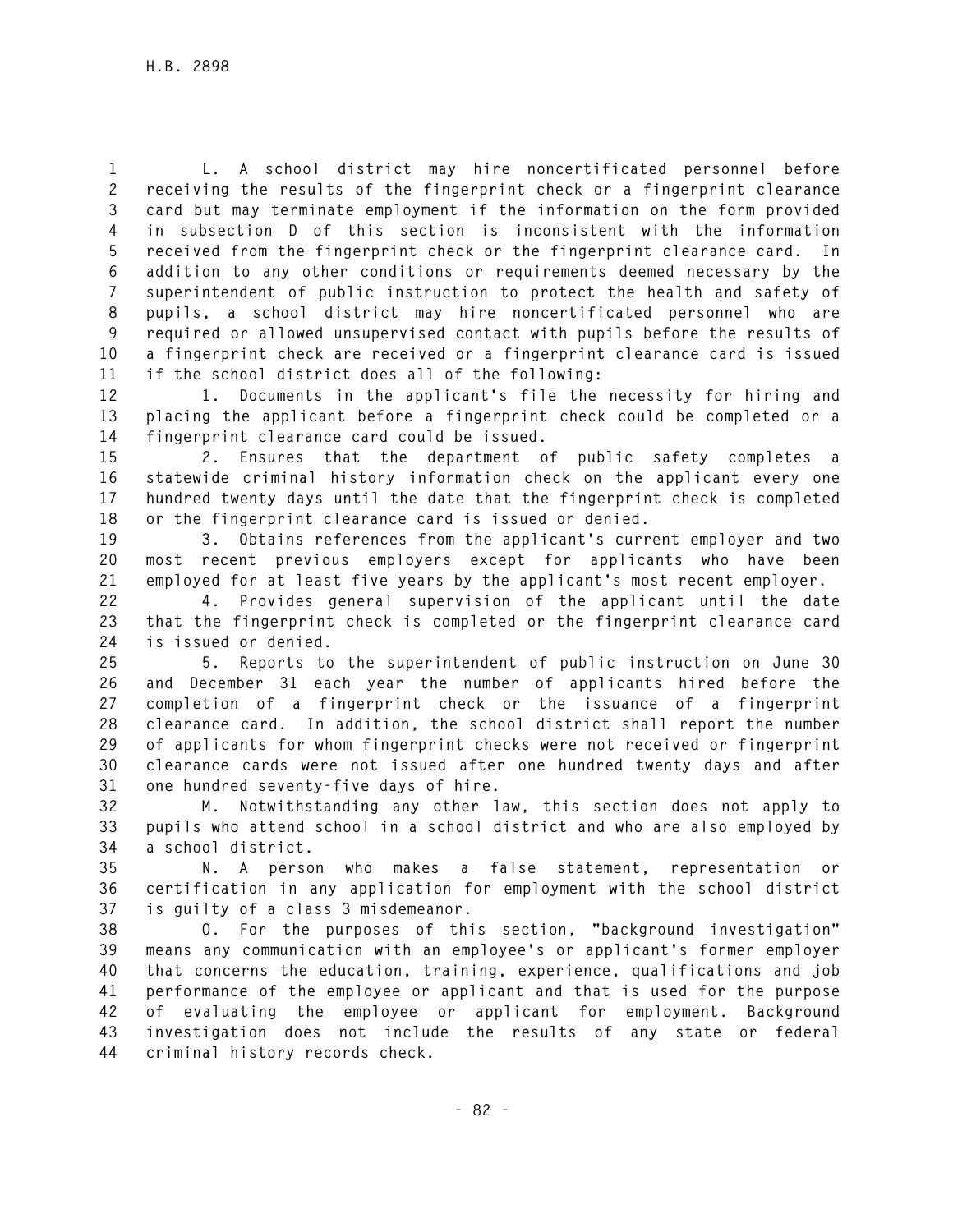**1 Sec. 20. Section 15-514, Arizona Revised Statutes, as amended by 2 Laws 2021, chapter 2, section 7, is amended to read: 3 15-514. Immoral or unprofessional conduct; duty to report; 4 immunity; definition 5 A. Any certificated or noncertificated person or governing board 6 member who reasonably suspects or receives a reasonable allegation that a 7 person certificated by the state board of education or a noncertificated 8 person has engaged in conduct involving minors that would be subject to 9 the reporting requirements of section 13-3620 shall report or cause 10 reports to be made to the department STATE BOARD of education in writing 11 as soon as is reasonably practicable but not later than three business 12 days after the person first suspects or receives an allegation of the 13 conduct. 14 B. The superintendent of a school district or the chief 15 administrator of a charter school who reasonably suspects or receives a 16 reasonable allegation that an act of immoral or unprofessional conduct 17 that would constitute grounds for dismissal or criminal charges by a 18 certificated or noncertificated person has occurred shall report the 19 conduct to the department STATE BOARD of education. 20 C. A person who in good faith reports or provides information 21 pursuant to this section regarding the immoral or unprofessional conduct 22 of a certificated or noncertificated person is not subject to an action 23 for civil damages as a result. 24 D. A governing board or school or school district employee who has 25 control over personnel decisions shall not take unlawful reprisal against 26 an employee because the employee reports in good faith information as 27 required by this section. For the purposes of this subsection, "unlawful 28 reprisal" means an action that is taken by a governing board as a direct 29 result of a lawful report pursuant to this section and, with respect to 30 the employee, results in one or more of the following: 31 1. Disciplinary action. 32 2. Transfer or reassignment. 33 3. Suspension, demotion or dismissal. 34 4. An unfavorable performance evaluation. 35 5. Other significant changes in duties or responsibilities that are 36 inconsistent with the employee's salary or employment classification. 37 E. Failure to report information as required by this section by a 38 certificated or noncertificated person constitutes grounds for 39 disciplinary action by the state board of education. 40 F. A governing board or school district employee who has control 41 over personnel decisions and who reasonably suspects or receives a 42 reasonable allegation that a person certificated by the state board of 43 education or a noncertificated person has engaged in conduct involving 44 minors that would be subject to the reporting requirements of section 45 13-3620 and this article shall not accept the resignation of the**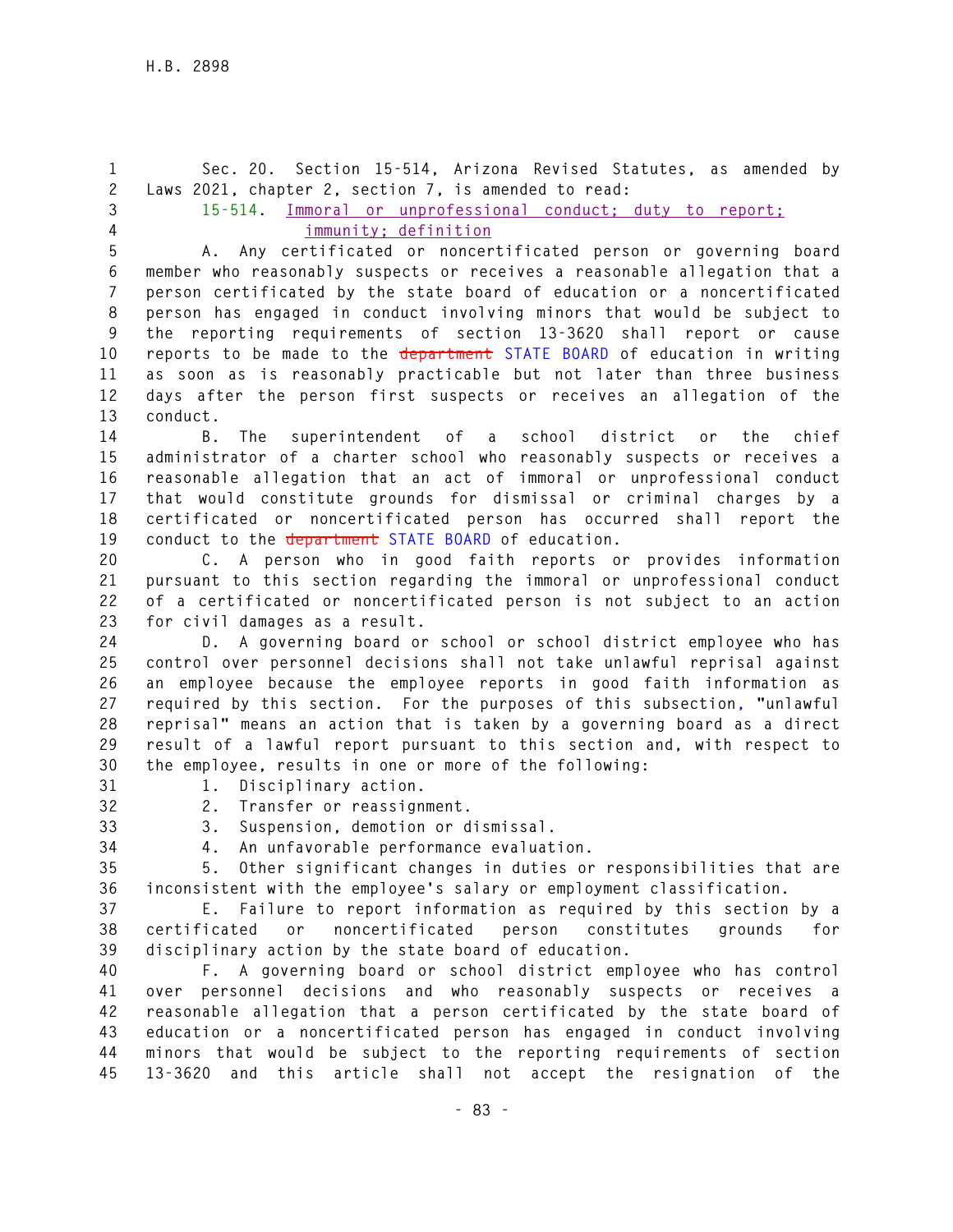**1 certificate holder or noncertificated person until these suspicions or 2 allegations have been reported to the state board of education. 3 G. For the purposes of this section, "noncertificated person" has 4 the same meaning prescribed in section 15-505. 5 Sec. 21. Title 15, chapter 7, article 1, Arizona Revised Statutes, 6 is amended by adding sections 15-711.01 and 15-717.02, to read: 7 15-711.01. Instruction; child assault awareness; abuse 8 prevention 9 NOTWITHSTANDING ANY OTHER LAW, AGE-APPROPRIATE AND GRADE-APPROPRIATE 10 CLASSROOM INSTRUCTION REGARDING CHILD ASSAULT AWARENESS AND ABUSE 11 PREVENTION IS ALLOWED. 12 15-717.02. Prohibited instruction; disciplinary action; legal 13 action; civil penalty 14 A. A TEACHER, ADMINISTRATOR OR OTHER EMPLOYEE OF A SCHOOL DISTRICT, 15 CHARTER SCHOOL OR STATE AGENCY WHO IS INVOLVED WITH STUDENTS AND TEACHERS 16 IN GRADES PRESCHOOL THROUGH THE TWELFTH GRADE MAY NOT USE PUBLIC MONIES 17 FOR INSTRUCTION THAT PRESENTS ANY FORM OF BLAME OR JUDGMENT ON THE BASIS 18 OF RACE, ETHNICITY OR SEX. 19 B. A TEACHER, ADMINISTRATOR OR OTHER EMPLOYEE OF A SCHOOL DISTRICT, 20 CHARTER SCHOOL OR STATE AGENCY WHO IS INVOLVED WITH STUDENTS AND TEACHERS 21 IN GRADES PRESCHOOL THROUGH THE TWELFTH GRADE MAY NOT ALLOW INSTRUCTION IN 22 OR MAKE PART OF A COURSE THE FOLLOWING CONCEPTS: 23 1. ONE RACE, ETHNIC GROUP OR SEX IS INHERENTLY MORALLY OR 24 INTELLECTUALLY SUPERIOR TO ANOTHER RACE, ETHNIC GROUP OR SEX. 25 2. AN INDIVIDUAL, BY VIRTUE OF THE INDIVIDUAL'S RACE, ETHNICITY OR 26 SEX, IS INHERENTLY RACIST, SEXIST OR OPPRESSIVE, WHETHER CONSCIOUSLY OR 27 UNCONSCIOUSLY. 28 3. AN INDIVIDUAL SHOULD BE INVIDIOUSLY DISCRIMINATED AGAINST OR 29 RECEIVE ADVERSE TREATMENT SOLELY OR PARTLY BECAUSE OF THE INDIVIDUAL'S 30 RACE, ETHNICITY OR SEX. 31 4. AN INDIVIDUAL'S MORAL CHARACTER IS DETERMINED BY THE 32 INDIVIDUAL'S RACE, ETHNICITY OR SEX. 33 5. AN INDIVIDUAL, BY VIRTUE OF THE INDIVIDUAL'S RACE, ETHNICITY OR 34 SEX, BEARS RESPONSIBILITY FOR ACTIONS COMMITTED BY OTHER MEMBERS OF THE 35 SAME RACE, ETHNIC GROUP OR SEX. 36 6. AN INDIVIDUAL SHOULD FEEL DISCOMFORT, GUILT, ANGUISH OR ANY 37 OTHER FORM OF PSYCHOLOGICAL DISTRESS BECAUSE OF THE INDIVIDUAL'S RACE, 38 ETHNICITY OR SEX. 39 7. ACADEMIC ACHIEVEMENT, MERITOCRACY OR TRAITS SUCH AS A HARD WORK 40 ETHIC ARE RACIST OR SEXIST OR WERE CREATED BY MEMBERS OF A PARTICULAR 41 RACE, ETHNIC GROUP OR SEX TO OPPRESS MEMBERS OF ANOTHER RACE, ETHNIC GROUP 42 OR SEX. 43 C. AN ATTORNEY ACTING ON BEHALF OF A PUBLIC SCHOOL MAY REQUEST A 44 LEGAL OPINION OF THE COUNTY ATTORNEY OR ATTORNEY GENERAL AS TO WHETHER A 45 PROPOSED USE OF SCHOOL DISTRICT RESOURCES WOULD VIOLATE THIS SECTION.**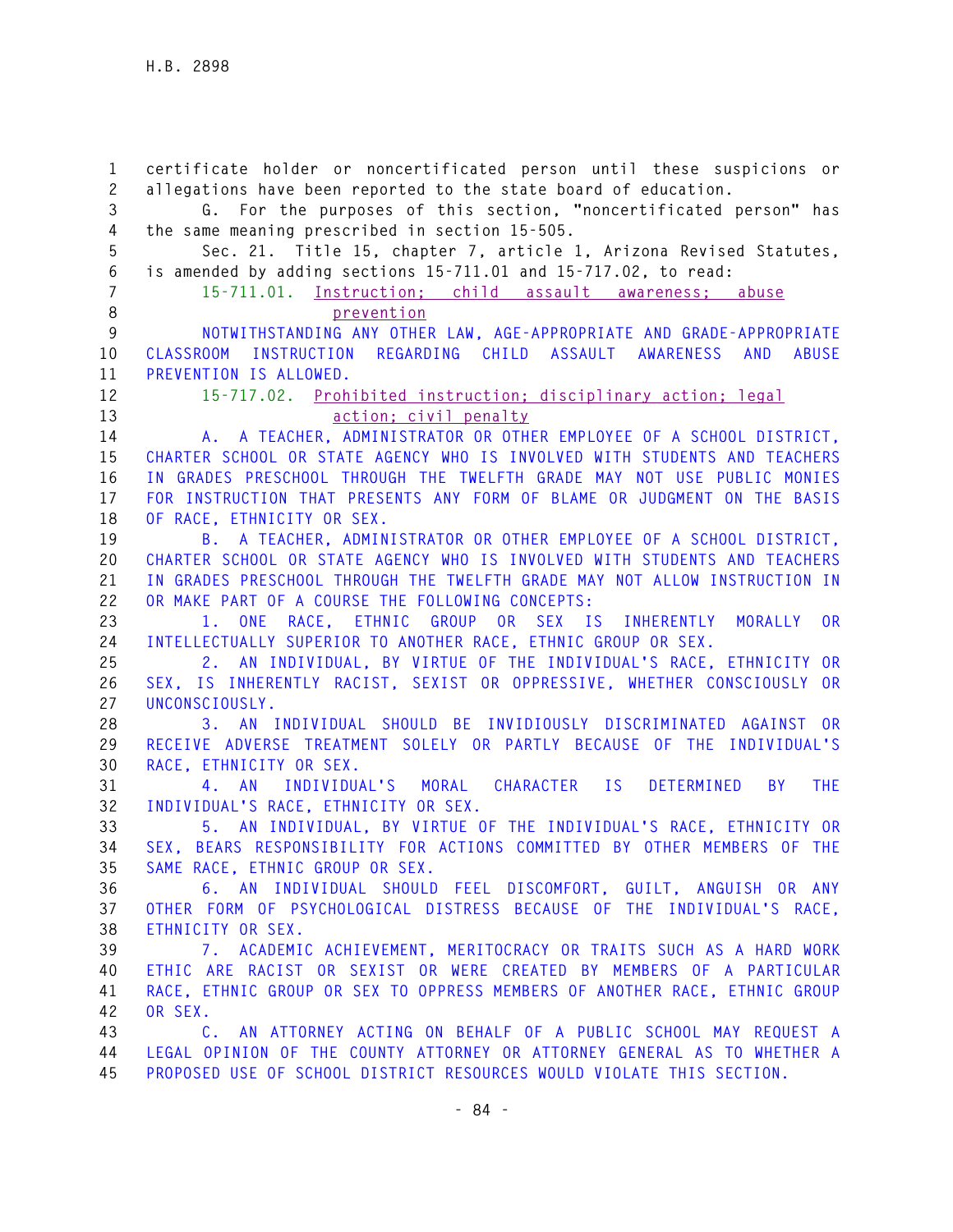**- 85 - 1 D. A TEACHER WHO VIOLATES THIS SECTION SHALL BE SUBJECT TO 2 DISCIPLINARY ACTION, INCLUDING THE SUSPENSION OR REVOCATION OF THE 3 TEACHER'S CERTIFICATE, AS THE STATE BOARD DEEMS APPROPRIATE. 4 E. THE ATTORNEY GENERAL OR THE COUNTY ATTORNEY FOR THE COUNTY IN 5 WHICH AN ALLEGED VIOLATION OF THIS SECTION OCCURS MAY INITIATE A SUIT IN 6 THE SUPERIOR COURT IN THE COUNTY IN WHICH THE SCHOOL DISTRICT, CHARTER 7 SCHOOL OR STATE AGENCY IS LOCATED FOR THE PURPOSE OF COMPLYING WITH THIS 8 SECTION. 9 F. FOR EACH VIOLATION OF THIS SECTION, INCLUDING SUBSEQUENT OR 10 CONTINUED VIOLATIONS, THE COURT MAY IMPOSE A CIVIL PENALTY NOT TO EXCEED 11 \$5,000 PER SCHOOL DISTRICT, CHARTER SCHOOL OR STATE AGENCY WHERE THE 12 VIOLATION OCCURS. 13 G. THIS SECTION DOES NOT PRECLUDE ANY TRAINING ON SEXUAL HARASSMENT 14 OR LESSONS ON RECOGNIZING AND REPORTING ABUSE. 15 Sec. 22. Section 15-746, Arizona Revised Statutes, is amended to 16 read: 17 15-746. School report cards 18 A. Each school shall distribute an annual report card that contains 19 at least the following information: 20 1. A description of the school's regular, magnet and special 21 instructional programs. 22 2. A description of the SCHOOL'S current academic goals of the 23 school. 24 3. A summary of EACH OF THE FOLLOWING: 25 (a) The results achieved by pupils enrolled at the school during 26 the prior three school years as measured by the statewide assessment and 27 the nationally standardized norm-referenced achievement test as designated 28 by the state board and as reported in the annual report prescribed by**  29 section 15-743. <del>,</del> **30 (b) a summary of the Pupil progress on an ongoing and annual basis, 31 showing the trends in gain or loss in pupil achievement over time in 32 reading, language arts and mathematics for all years in which pupils are 33 enrolled in the school district for an entire school year and for which 34 this information is available. 35 (c) and a summary of the Pupil progress for pupils who are not 36 enrolled in a district for an entire school year. 37 4. The attendance rate of pupils enrolled at the school as 38 reflected in the school's average daily membership as defined in section 39 15-901. 40 5. The total number of incidents that occurred on the school 41 grounds, at school bus stops, on school buses and at school-sponsored 42 events and that required the contact of a local, county, tribal, state or 43 federal law enforcement officer pursuant to section 13-3411, subsection F, 44 section 13-3620, section 15-341, subsection A, paragraph 30 or section 45 15-515. The total number of incidents reported shall only include reports**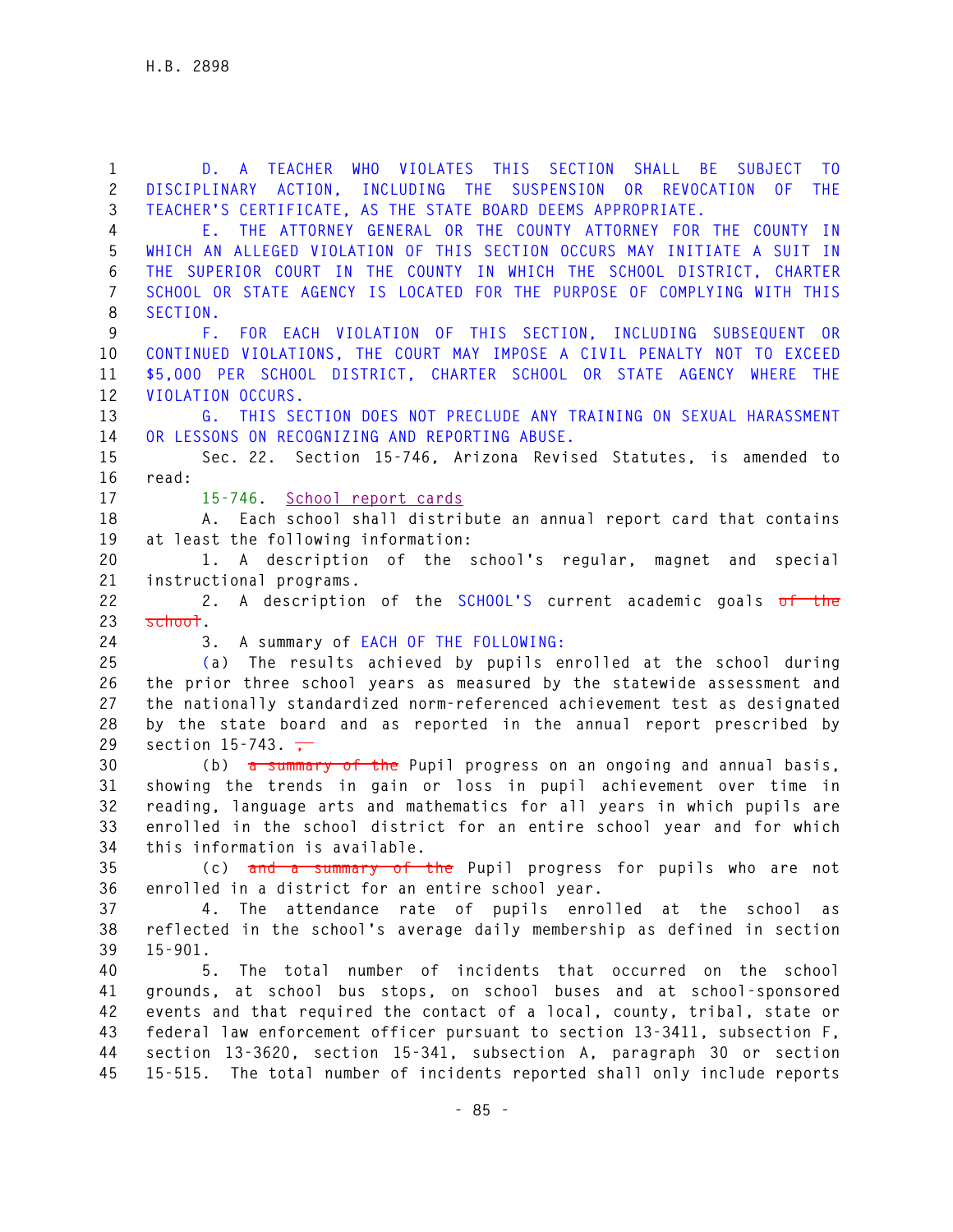**1 that law enforcement officers report to the school THAT are supported by 2 probable cause. For the purposes of this paragraph, a certified peace 3 officer who serves as a school resource officer is a law enforcement 4 officer. A school may provide clarifying information if the school has a 5 school resource officer on campus.** 

**6 6. The percentage of pupils who have either graduated to the next 7 grade level or graduated from high school.** 

**8 7. A description of the social services available at the school 9 site.** 

**10 8. The school calendar, including the length of the school day and 11 hours of operations.** 

**12 9. The total number of pupils enrolled at the school during the 13 previous school year.** 

**14 10. The transportation services available.** 

**15 11. A description of the responsibilities of parents of children 16 enrolled at the school.** 

**17 12. A description of the responsibilities of the school to the 18 parents of the children enrolled at the school, including dates the report 19 cards are delivered to the home.** 

**20 13. A description of the composition and duties of the school 21 council as prescribed in section 15-351 if such a school council exists.** 

**22 14. For the most recent year available, the average current 23 expenditure per pupil for administrative functions compared to the 24 predicted average current expenditure per pupil for administrative 25 functions according to an analysis of administrative cost data by the 26 joint legislative budget committee staff.** 

**27 15. If the school provides instruction to pupils in kindergarten 28 programs and grades one through three, the ratio of pupils to teachers in 29 each classroom where instruction is provided in kindergarten programs and 30 grades one through three.** 

**31 16. The average class size per grade level for all grade levels, 32 kindergarten programs and grades one through eight. For the purposes of 33 this paragraph, "average class size" means the weighted average of each 34 class.** 

**35 B. The department of education shall develop a standardized report 36 card format that meets the requirements of subsection A of this section. 37 The department shall modify the standardized report card as necessary on 38 an annual basis. The department shall distribute to each school in this 39 state a copy of the standardized report card that includes the required 40 test scores for each school. Additional copies of the standardized report 41 card shall be available on request.** 

**42 C. After each school has completed the report card distributed to 43 it by the department of education, the school, in addition to distributing 44 the report card as prescribed in subsection A of this section, shall send 45 a copy of the report card to the department. The department shall prepare**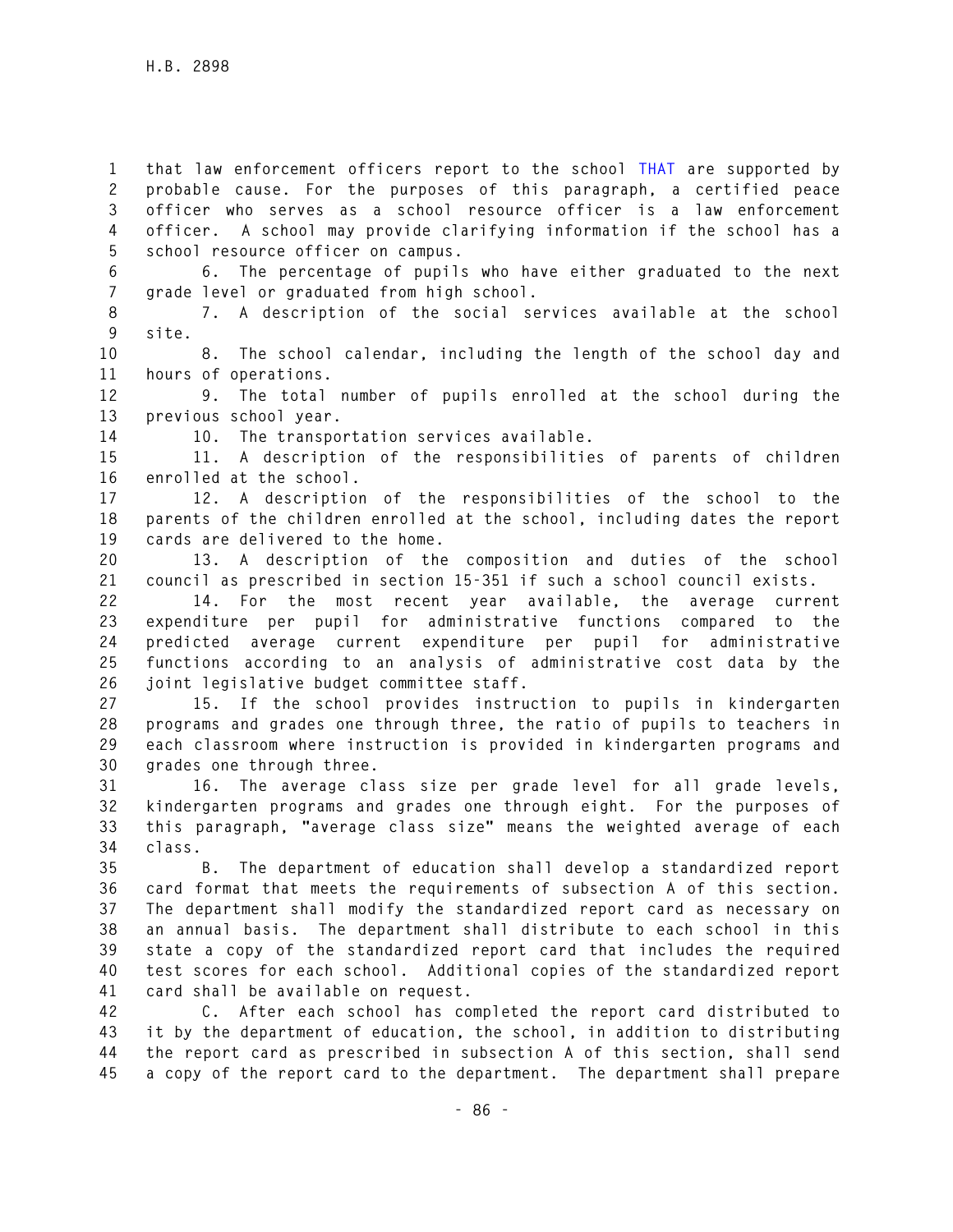**1 an annual report that contains the report card from each school in this 2 state. 3 D. The school shall distribute report cards to parents of pupils 4 enrolled at the school, no NOT later than the last day of school of each 5 fiscal year, and shall present a summary of the contents of the report 6 cards at an annual public meeting held at the school. The school shall 7 give notice at least two weeks before the public meeting that clearly 8 states the purposes, time and place of the meeting. 9 E. Beginning in fiscal year 2020-2021 2021-2022, the school report 10 card prescribed by this section shall include the following school level 11 data for charter schools and schools operated by school districts: A LINK 12 TO ACCESS THE INFORMATION REQUIRED BY SECTION 15-747. 13 1. The detailed total revenues generated by weighted student count. 14 2. The total allocated federal, state and local revenue. 15 3. The allocation of classroom site fund monies. 16 4. The amounts allocated for teacher pay and benefits, classroom 17 supplies, student support and other expenditures. 18 5. A comparison of the school's funding information to other 19 schools in the local education agency. 20 Sec. 23. Title 15, chapter 7, article 3, Arizona Revised Statutes, 21 is amended by adding section 15-747, to read: 22 15-747. School financial transparency; portal; required 23 information; third-party contractor 24 A. BEGINNING IN FISCAL YEAR 2021-2022, THE DEPARTMENT OF 25 ADMINISTRATION SHALL DEVELOP A TRANSPARENT AND EASILY ACCESSIBLE SCHOOL 26 FINANCIAL TRANSPARENCY PORTAL THAT INCLUDES THE FOLLOWING SCHOOL LEVEL 27 DATA FOR CHARTER SCHOOLS, INDIVIDUAL SCHOOLS OPERATED BY A SCHOOL DISTRICT 28 AND SCHOOL DISTRICTS: 29 1. THE DETAILED TOTAL REVENUES GENERATED BY WEIGHTED STUDENT COUNT. 30 2. THE TOTAL ALLOCATED FEDERAL, STATE AND LOCAL REVENUES. 31 3. THE ALLOCATION OF CLASSROOM SITE FUND MONIES 32 4. THE AMOUNTS ALLOCATED FOR TEACHER PAY AND BENEFITS, CLASSROOM 33 SUPPLIES, STUDENT SUPPORT AND OTHER EXPENDITURES. 34 5. A COMPARISON OF THE FUNDING INFORMATION FOR EACH SCHOOL IN 35 RELATION TO THE FUNDING INFORMATION FOR OTHER SCHOOLS IN THE SAME LOCAL 36 EDUCATION AGENCY. 37 6. ANY OTHER INFORMATION THAT IS NECESSARY FOR A TRANSPARENT 38 COMPARISON BETWEEN SCHOOLS WITH RESPECT TO THEIR REVENUES, EXPENDITURES, 39 STUDENT DEMOGRAPHICS OR ACADEMIC ACHIEVEMENT. 40 B. THE DEPARTMENT OF EDUCATION AND THE STATE BOARD FOR CHARTER 41 SCHOOLS SHALL PROVIDE AND ASSIST WITH ANY NECESSARY DATA OR FINANCIAL 42 INFORMATION THE DEPARTMENT OF ADMINISTRATION OR THE CONTRACTOR SELECTED 43 PURSUANT TO SUBSECTION C OF THIS SECTION REQUESTS TO COMPLY WITH AND 44 IMPLEMENT SUBSECTION A OF THIS SECTION. THE AUDITOR GENERAL MAY PROVIDE 45 ASSISTANCE RELATED TO THIS SECTION.**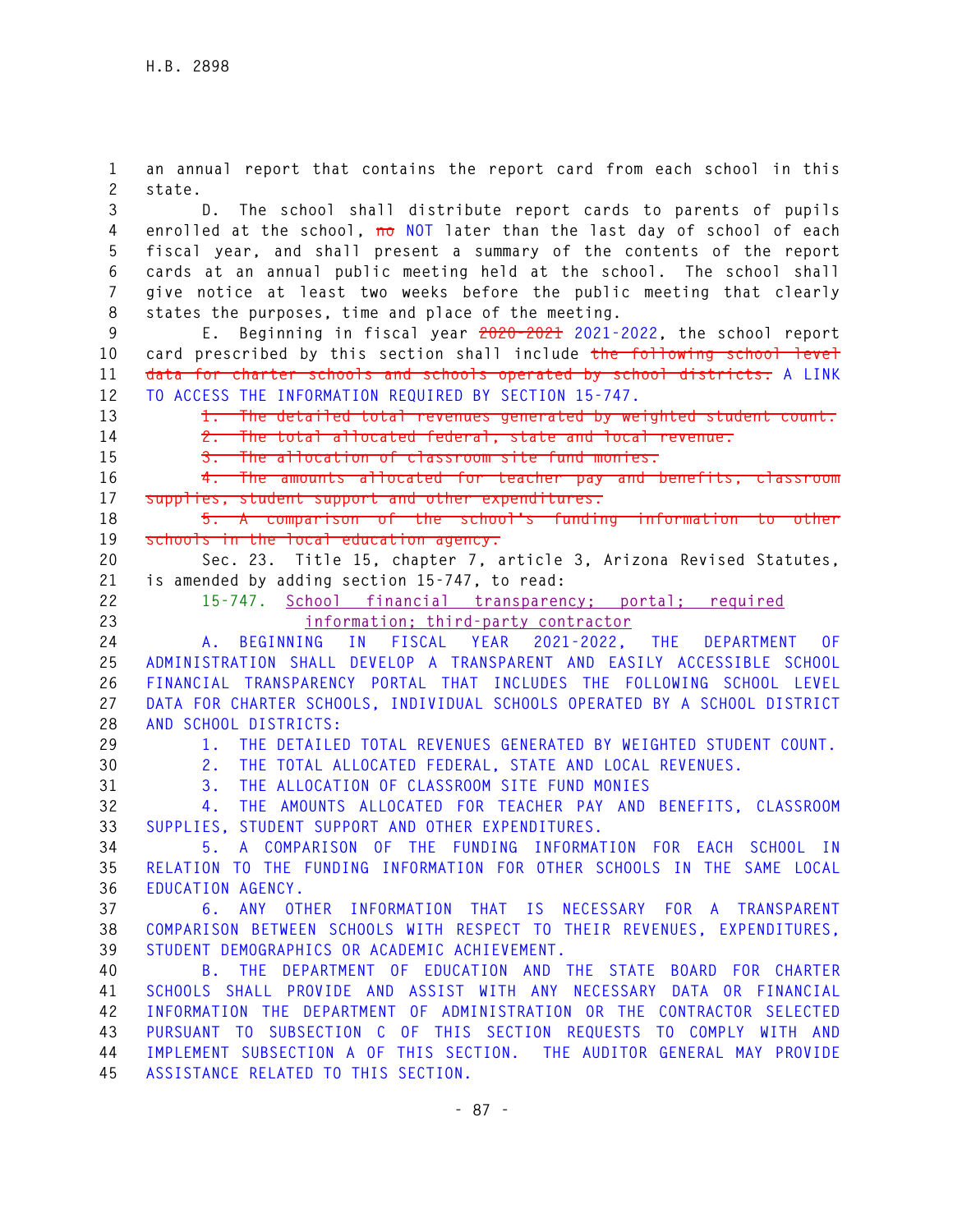**1 C. THE DEPARTMENT OF ADMINISTRATION SHALL CONTRACT WITH A THIRD 2 PARTY TO DEVELOP THE PORTAL PRESCRIBED IN SUBSECTION A OF THIS SECTION. 3 THE THIRD PARTY SELECTED BY THE DEPARTMENT MUST MEET ALL OF THE FOLLOWING: 4 1. HAVE EXPERIENCE IN BUILDING EDUCATION FINANCE PLATFORMS TO SHOW 5 SCHOOL FINANCIAL INFORMATION IN A TRANSPARENT AND EASILY UNDERSTANDABLE 6 FORMAT. 7 2. BE INCORPORATED FOR AT LEAST FIVE YEARS. 8 3. HAVE AN EXCLUSIVE FOCUS ON K-12 EDUCATION FINANCE TECHNOLOGY. 9 4. HAVE AT LEAST FIVE YEARS OF EXPERIENCE BUILDING CLOUD-HOSTED 10 EDUCATION FINANCE SOFTWARE. 11 5. HAVE EXPERIENCE INTEGRATING WITH THE UNIFORM SYSTEM OF FINANCIAL 12 RECORDS. 13 Sec. 24. Section 15-774, Arizona Revised Statutes, is amended to 14 read: 15 15-774. Extraordinary special education needs fund; claim 16 application; criteria; revisions; policies and 17 procedures; annual report 18 A. The extraordinary special education needs fund is established 19 consisting of legislative appropriations, gifts, grants and donations. 20 Monies in the fund are subject to legislative appropriation CONTINUOUSLY 21 APPROPRIATED and are exempt from the provisions of section 35-190 relating 22 to lapsing of appropriations. The state board DEPARTMENT of education 23 shall administer the fund. THE DEPARTMENT MAY RETAIN UP TO TWO PERCENT OF 24 THE MONIES IN THE FUND FOR THE PURPOSES OF ADMINISTERING THE FUND. 25 B. THE DEPARTMENT OF EDUCATION SHALL AWARD MONIES FROM THE FUND TO 26 SCHOOL DISTRICTS AND CHARTER SCHOOLS WITH ELIGIBLE CLAIMS. A SCHOOL 27 DISTRICT OR CHARTER SCHOOL IS ELIGIBLE TO RECEIVE MONIES FROM THE FUND IF 28 THE SCHOOL DISTRICT OR CHARTER SCHOOL DEMONSTRATES TO THE DEPARTMENT THAT 29 A STUDENT RECEIVING SPECIAL EDUCATION SERVICES HAS INCURRED COSTS IN THE 30 CURRENT YEAR OF AT LEAST THE STATEWIDE PER PUPIL FUNDING AVERAGE 31 MULTIPLIED BY THREE. 32 B. C. A school district or charter school may apply to the state 33 board DEPARTMENT of education for an extraordinary special education needs 34 grant CLAIM from the fund. The state board DEPARTMENT of education shall 35 prescribe the format of the applications. The applications APPLICATION, 36 WHICH shall include DO ALL OF the following: 37 1. Demonstration of DEMONSTRATE extraordinary needs, including 38 a description DESCRIBING and documentation of pupil DOCUMENTING STUDENT 39 services required and evidence SHOWING that the district or charter school 40 is not able to absorb the costs of these services. 41 2. Evidence that monies from the fund will not supplant federal, 42 local or other state efforts.**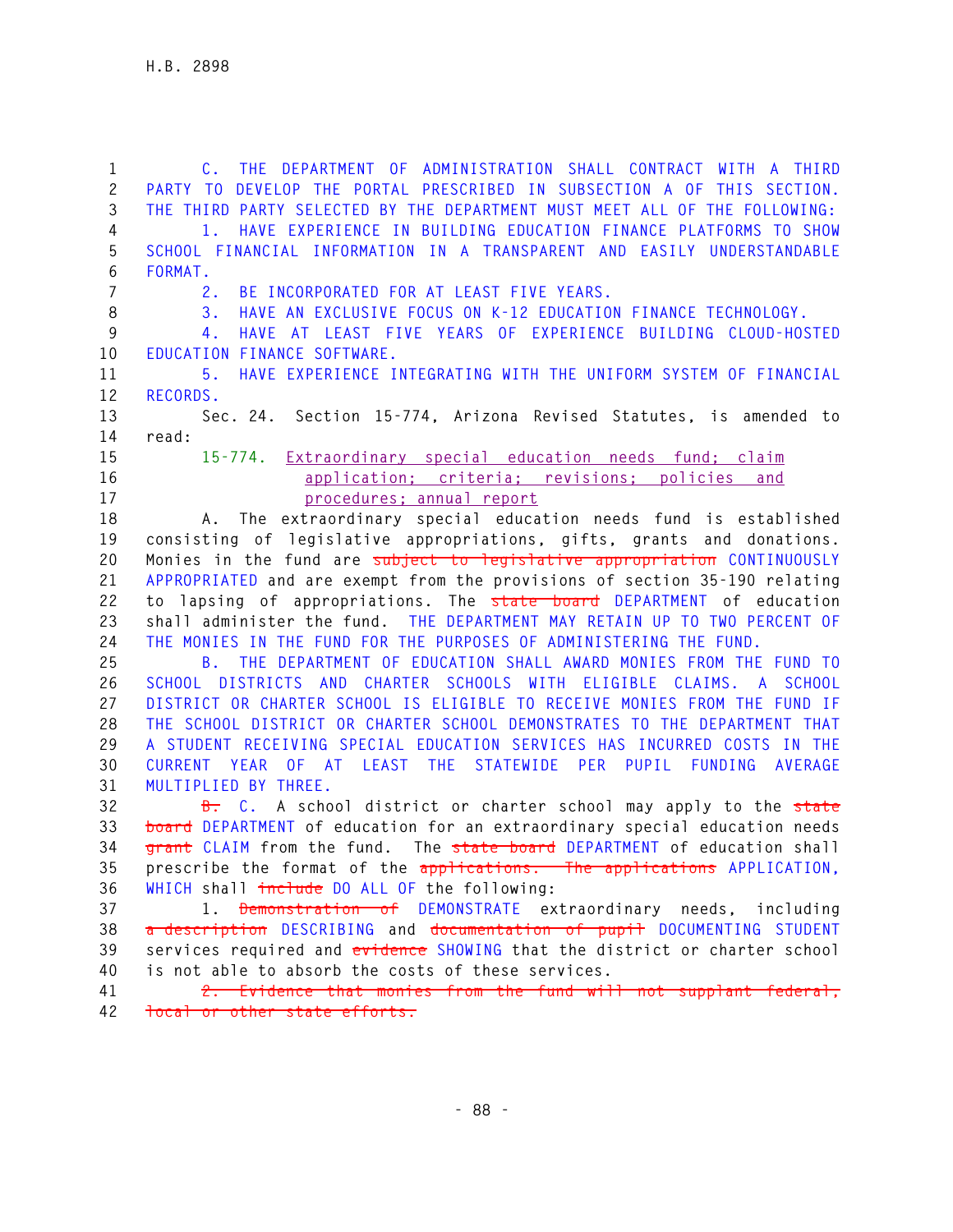**1 2. DEMONSTRATE TOTAL COSTS INCURRED IN THE CURRENT YEAR BY THE 2 STUDENT FOR WHOM THE SCHOOL DISTRICT OR CHARTER SCHOOL IS APPLYING. A 3 SCHOOL DISTRICT OR CHARTER SCHOOL MAY SUBMIT A CLAIM FOR UP TO THE FULL 4 FISCAL YEAR IF THE EXPENSE INCURRED AT THE TIME OF FILING WILL CONTINUE TO 5 BE INCURRED IN SUBSEQUENT QUARTERS UNTIL THE END OF THE SAME FISCAL YEAR. 6 TOTAL COSTS SUBMITTED SHALL BE ITEMIZED AND ATTRIBUTABLE TO THE STUDENT 7 FOR WHOM THE CLAIM IS BEING SUBMITTED. A SCHOOL DISTRICT OR CHARTER 8 SCHOOL MAY SUBMIT A CLAIM FOR EXPENSES INCURRED AS A RESULT OF AN 9 INDEPENDENT EDUCATIONAL EVALUATION.** 

**10 3. Evidence that before making an application APPLYING for monies 11 from the fund the school district or charter school has made sufficient 12 efforts to seek but has not received funding to cover the COSTS OF 13 extraordinary costs NEEDS applied for pursuant to paragraph 1 of this 14 subsection from all other sources, including federal and other state 15 sources of funding.** 

**16 C. Extraordinary special education needs grants shall be used in 17 the current year. All unspent grant monies shall be returned to the 18 department of education at the end of the fiscal year for deposit, 19 pursuant to sections 35-146 and 35-147, in the extraordinary special 20 education needs fund.** 

**21 D. THE DEPARTMENT OF EDUCATION SHALL EVALUATE CLAIM REQUESTS ON A 22 QUARTERLY BASIS. IF THERE ARE INSUFFICIENT MONIES IN THE FUND TO FUND ALL 23 ELIGIBLE CLAIMS WITHIN A GIVEN QUARTER, THE DEPARTMENT SHALL PRIORITIZE 24 FUNDING BASED ON THE DIFFERENCE IN THE CLAIM AMOUNT SUBMITTED BY THE 25 SCHOOL DISTRICT OR CHARTER SCHOOL AND THE TOTAL FUNDING THE SCHOOL 26 DISTRICT OR CHARTER SCHOOL HAS RECEIVED FOR THAT STUDENT. IF A SCHOOL 27 DISTRICT OR CHARTER SCHOOL SUBMITS A CLAIM WITH INSUFFICIENT INFORMATION, 28 THE DEPARTMENT MAY NOTIFY THE SCHOOL DISTRICT OR CHARTER SCHOOL TO REVISE 29 ITS CLAIM WITHIN TWO WEEKS.** 

**30 E. IF A SCHOOL DISTRICT OR CHARTER SCHOOL INCURS AN ADDITIONAL 31 EXPENSE FOR A STUDENT WHO RECEIVED FUNDING FOR A CLAIM FROM THE FUND IN 32 THE SAME FISCAL YEAR, THE SCHOOL DISTRICT OR CHARTER SCHOOL MAY REVISE THE 33 CLAIM AND MAY RECEIVE FUNDING AT THE END OF THE QUARTER IN WHICH THE CLAIM 34 IS SUBMITTED, SUBJECT TO AVAILABLE MONIES IN THE FUND. THE DEPARTMENT 35 SHALL PRIORITIZE REVISIONS IN THE SAME MANNER AS OTHER CLAIMS PURSUANT TO 36 SUBSECTION D OF THIS SECTION.** 

**37 F. THE DEPARTMENT OF EDUCATION SHALL ANNUALLY ADOPT POLICIES AND 38 PROCEDURES FOR THE FUND AND POST THE POLICIES AND PROCEDURES ON THE 39 DEPARTMENT'S WEBSITE. THE POLICIES AND PROCEDURES MUST INCLUDE THE 40 AVERAGE STATEWIDE PER PUPIL FUNDING AMOUNT FOR THAT FISCAL YEAR THAT WILL 41 BE USED IN THE CALCULATION PRESCRIBED IN SUBSECTION B OF THIS SECTION.** 

**42 G. ON OR BEFORE DECEMBER 15 OF EACH YEAR, THE DEPARTMENT OF 43 EDUCATION SHALL SUBMIT A REPORT THAT OUTLINES ALL OF THE FOLLOWING TO THE 44 GOVERNOR, THE PRESIDENT OF THE SENATE, THE SPEAKER OF THE HOUSE OF 45 REPRESENTATIVES, THE JOINT LEGISLATIVE BUDGET COMMITTEE AND THE GOVERNOR'S**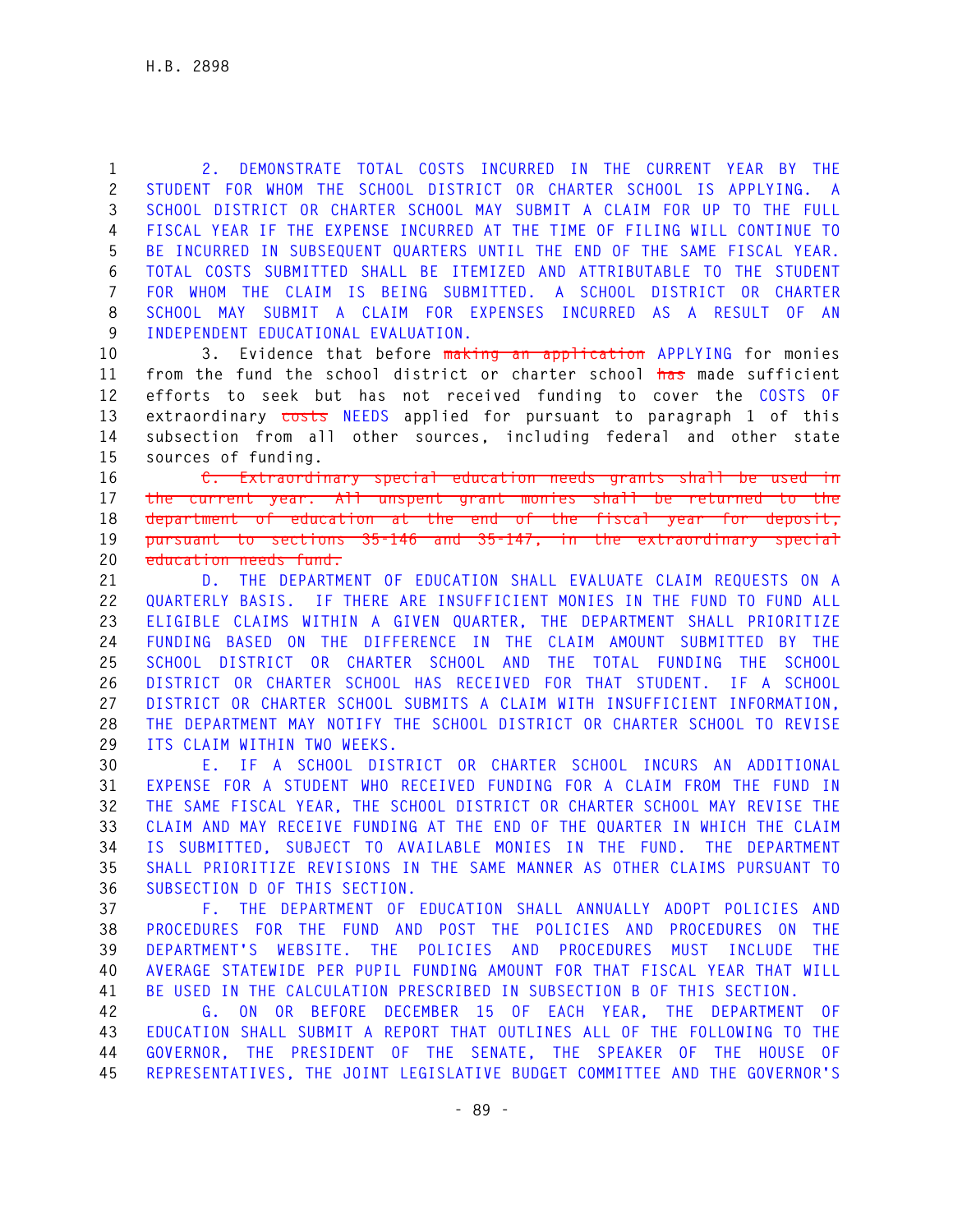**1 OFFICE OF STRATEGIC PLANNING AND BUDGETING AND PROVIDE A COPY OF THIS 2 REPORT TO THE SECRETARY OF STATE: 3 1. THE NUMBER OF EXTRAORDINARY SPECIAL EDUCATION NEEDS CLAIMS THAT 4 WERE FUNDED IN THE PREVIOUS YEAR. 5 2. HOW SCHOOL DISTRICTS AND CHARTER SCHOOLS USED CLAIM MONIES. 6 3. THE TOTAL NUMBER OF CLAIMS RECEIVED IN THE PREVIOUS YEAR. 7 Sec. 25. Section 15-816, Arizona Revised Statutes, is amended to 8 read: 9 15-816. Definitions 10 In this article, unless the context otherwise requires: 11 1. "Nonresident pupil" means a pupil who resides in this state and 12 who is enrolled in or is seeking enrollment in a school district other 13 than the school district in which the pupil resides. 14 2. "Open enrollment" means a policy THAT IS adopted and implemented 15 by a school district governing board to allow resident transfer pupils to 16 enroll in any school within the school district, to allow resident pupils 17 to enroll in any school located within other school districts in this 18 state and to allow nonresident pupils to enroll in any school within the 19 district pursuant to section 15-816.01. 20 3. "RESIDENT PUPIL" MEANS A PUPIL WHOSE RESIDENCE IS WITHIN THE 21 ATTENDANCE AREA OF A SCHOOL. 22 3. 4. "Resident school" means a school THAT IS within the 23 designated attendance area in which a pupil resides. 24 4. 5. "Resident transfer pupil" means a resident pupil who is 25 enrolled in or seeking enrollment in a school that is within the school 26 district but outside the attendance area of the pupil's residence. 27 Sec. 26. Section 15-816.01, Arizona Revised Statutes, is amended to 28 read: 29 15-816.01. Open enrollment policies; preference; selection 30 process; transportation; reporting requirements; 31 public awareness effort 32 A. School district governing boards shall establish policies and 33 shall implement an open enrollment policy without charging tuition. 34 Tuition may be charged to nonresident pupils only if the tuition is 35 authorized under section 15-764, subsection C, section 15-797, subsection 36 C, section 15-823, subsection A, section 15-824, subsection A or section 37 15-825 or if two school districts have entered into a voluntary agreement 38 for the payment of tuition for certain pupils. These policies shall 39 include admission criteria, application procedures and transportation 40 provisions THE INFORMATION REQUIRED BY SUBSECTION I OF THIS SECTION, BASIC 41 INFORMATION THAT IS NEEDED TO REQUEST ENROLLMENT AND THAT IS CONSISTENT 42 WITH GUIDANCE AND STATE AND FEDERAL LAW REGARDING PUPIL PRIVACY AND CIVIL 43 RIGHTS, AND INFORMATION REGARDING THE PROVISION OF TRANSPORTATION OR 44 RESOURCES FOR TRANSPORTATION. THE POLICIES MUST BE EASILY ACCESSIBLE FROM 45 THE HOME PAGE ON EACH SCHOOL'S WEBSITE AND BE AVAILABLE IN ENGLISH AND IN**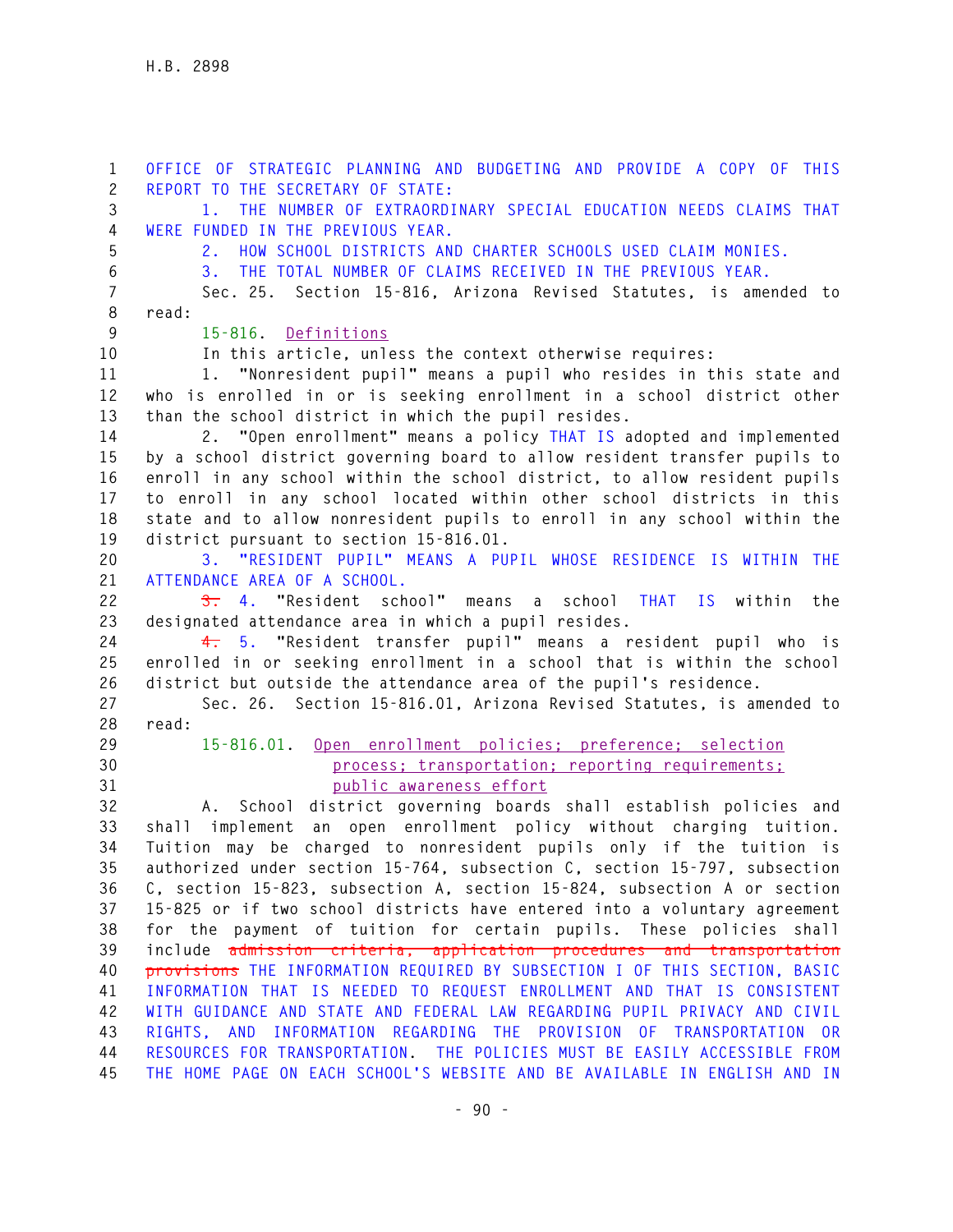**1 SPANISH OR IN ANY OTHER LANGUAGE USED BY A MAJORITY OF THE POPULATIONS 2 SERVED BY THE SCHOOL OR SCHOOL DISTRICT. A SCHOOL DISTRICT SHALL UPDATE 3 ON EACH SCHOOL'S WEBSITE THE SCHOOL'S CAPACITY AND WHETHER THE SCHOOL IS 4 CURRENTLY ACCEPTING OPEN ENROLLMENT STUDENTS, BY GRADE LEVEL, AT LEAST 5 ONCE EVERY TWELVE WEEKS UNLESS THERE ARE NO CHANGES TO REPORT FOR THE 6 INDIVIDUAL SCHOOL. IF A SCHOOL HAS ANY OTHER SEPARATE CAPACITY BY 7 SPECIALIZED PROGRAM, THE INFORMATION REQUIRED PURSUANT TO THIS SUBSECTION 8 SHALL ALSO BE POSTED BY SPECIALIZED PROGRAM. SCHOOLS SHALL ACCEPT PUPILS 9 THROUGHOUT THE SCHOOL YEAR AS CAPACITY ALLOWS. PUPILS WHO ARE DENIED 10 ACCESS DUE TO CAPACITY SHALL BE INFORMED THAT THEY ARE ON A WAIT LIST AND 11 OF THE DETAILS REGARDING THE PROCESS PRESCRIBED IN SUBSECTION E OF THIS 12 SECTION. PUPILS SHALL BE SELECTED AS SEATS BECOME AVAILABLE.** 

**13 B. A SCHOOL DISTRICT SHALL ENROLL AT ANY TIME ANY RESIDENT PUPIL 14 WHO APPLIES FOR ENROLLMENT TO THE SCHOOL DISTRICT PURSUANT TO THIS 15 SECTION. A SCHOOL DISTRICT SHALL GIVE ENROLLMENT PREFERENCE TO AND 16 RESERVE CAPACITY FOR ALL OF THE FOLLOWING:** 

**17 1. RESIDENT PUPILS.** 

**18 2. PUPILS RETURNING TO THE SCHOOL FROM THE PRIOR YEAR.** 

**19 3. SIBLINGS OF PUPILS ALREADY ENROLLED.** 

**20 C. A school district may give enrollment preference to children 21 who:** 

**22 1. Are in foster care.** 

**23 2. MEET THE DEFINITION OF UNACCOMPANIED YOUTH PRESCRIBED IN THE 24 MCKINNEY-VENTO HOMELESS ASSISTANCE ACT (P.L. 100-77; 101 STAT. 482; 25 42 UNITED STATES CODE SECTION 11434a).** 

**26 3. ATTEND A SCHOOL THAT IS CLOSING.** 

**27 D. A school district may give enrollment preference to and reserve 28 capacity for ALL OF THE FOLLOWING:** 

**29 1. Pupils who are children of persons who are employed by or at a 30 school in the school district. A copy of the district policies for open 31 enrollment shall be posted on the district's website and shall be 32 available to the public on request.** 

**33 2. RESIDENT TRANSFER PUPILS AND THEIR SIBLINGS.** 

**34 3. PUPILS WHO MEET ADDITIONAL CRITERIA ESTABLISHED AND PUBLISHED BY 35 THE SCHOOL DISTRICT GOVERNING BOARD PURSUANT TO SUBSECTION A OF THIS 36 SECTION.** 

**37 E. IF REMAINING CAPACITY AT A SCHOOL, AS DETERMINED BY THE SCHOOL 38 DISTRICT GOVERNING BOARD, IS INSUFFICIENT TO ENROLL ALL PUPILS WHO SUBMIT 39 A TIMELY REQUEST, THE SCHOOL OR SCHOOL DISTRICT SHALL SELECT PUPILS 40 THROUGH AN EQUITABLE SELECTION PROCESS SUCH AS A LOTTERY, EXCEPT THAT 41 PREFERENCE SHALL BE GIVEN TO THE SIBLINGS OF A PUPIL SELECTED THROUGH AN 42 EQUITABLE SELECTION PROCESS SUCH AS A LOTTERY.** 

**43 F. EXCEPT AS PROVIDED IN SUBSECTIONS A THROUGH E OF THIS SECTION, A 44 SCHOOL THAT IS OPERATED BY A SCHOOL DISTRICT MAY NOT LIMIT ADMISSION BASED 45 ON ANY OF THE FOLLOWING:**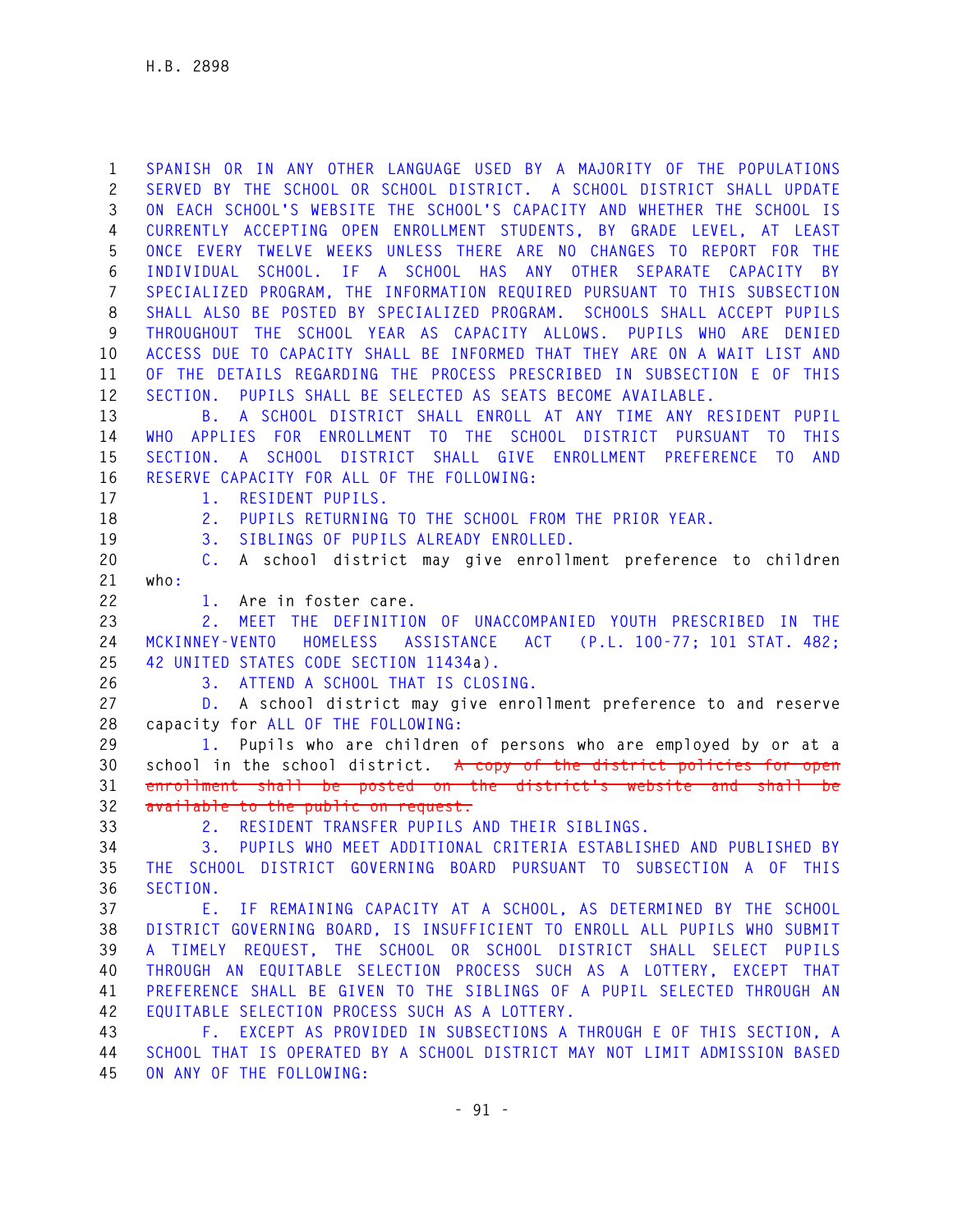- **1 1. ETHNICITY OR RACE.**
- **2 2. NATIONAL ORIGIN.**
- **3 3. SEX.**
- **4 4. INCOME LEVEL.**
- **5 5. DISABILITY.**
- **6 6. PROFICIENCY IN THE ENGLISH LANGUAGE.**
- **7 7. ATHLETIC ABILITY.**

**8 B. G. The governing board of the district educating the pupil may 9 provide transportation limited to no NOT more than twenty THIRTY miles 10 each way to and from the school of attendance or to and from a pickup 11 point on a regular transportation route or for the total miles traveled 12 each day to an adjacent district for eligible nonresident pupils who meet 13 the economic eligibility requirements established under the national 14 school lunch and child nutrition acts (42 United States Code sections 1751 15 through 1785 1793) for free or reduced price REDUCED-PRICE lunches.** 

**16 C. H. The governing board of the district educating the pupil 17 shall provide transportation limited to no NOT more than twenty THIRTY 18 miles each way to and from the school of attendance or to and from a 19 pickup point on a regular transportation route or for the total miles 20 traveled each day to an adjacent district for nonresident pupils with 21 disabilities whose individualized education program specifies that 22 transportation is necessary for fulfillment of TO FULFILL the program.** 

**23 I. THE STATE BOARD OF EDUCATION SHALL ADOPT A MODEL FORMAT THAT 24 SCHOOL DISTRICTS MAY USE FOR DESCRIBING OPEN ENROLLMENT OPTIONS TO ENSURE 25 CLARITY AND CONSISTENCY FOR PARENTS IN UNDERSTANDING THEIR ENROLLMENT 26 OPTIONS AS DESCRIBED IN THIS SECTION AND ENROLLMENT CAPACITY AT EACH 27 SCHOOL, INCLUDING THE ABILITY TO CHOOSE ANY SCHOOL WITHIN THE SCHOOL 28 DISTRICT OF RESIDENCE OR ANY OTHER SCHOOL DISTRICT IN THIS STATE. THE 29 STATE BOARD OF EDUCATION SHALL ADOPT RULES, POLICIES AND GUIDANCE 30 CONSISTENT WITH STATE AND FEDERAL LAW FOR SCHOOL DISTRICTS TO USE WHILE 31 ENROLLING STUDENTS PURSUANT TO THIS ARTICLE. PURSUANT TO THE SUPERVISORY 32 DUTIES OF THE SUPERINTENDENT OF PUBLIC INSTRUCTION, THE DEPARTMENT OF 33 EDUCATION SHALL INVESTIGATE AND ENFORCE ANY COMPLAINTS THAT THE DEPARTMENT 34 RECEIVES OR SUBSTANTIATED CLAIMS OF UNLAWFUL OR INAPPROPRIATE ENROLLMENT 35 PRACTICES BY SCHOOL DISTRICTS PURSUANT TO STATE AND FEDERAL LAW AND SHALL 36 REFER ANY COMPLAINTS RECEIVED REGARDING CHARTER SCHOOLS TO THE STATE BOARD 37 FOR CHARTER SCHOOLS TO INVESTIGATE AND ENFORCE. THE DEPARTMENT OF 38 EDUCATION SHALL REGULARLY UPDATE THE STATE BOARD OF EDUCATION ON ITS 39 INVESTIGATIONS PURSUANT TO THIS SUBSECTION.** 

**40 J. THE DEPARTMENT OF EDUCATION SHALL PROVIDE AN ANNUAL REPORT THAT 41 INFORMS THE PUBLIC AND POLICYMAKERS OF THE OPEN ENROLLMENT PARTICIPATION 42 RATE BY SCHOOL DISTRICT, SCHOOL AND COUNTY, INCLUDING THE NUMBER OF 43 PUPILS, BY STUDENT SUBGROUP DESIGNATION, IN EACH SCHOOL AND SCHOOL 44 DISTRICT THAT ARE OPEN ENROLLED AS RESIDENT PUPILS, RESIDENT TRANSFER 45 PUPILS OR NONRESIDENT PUPILS FOR EACH SCHOOL DISTRICT AND THE SCHOOL**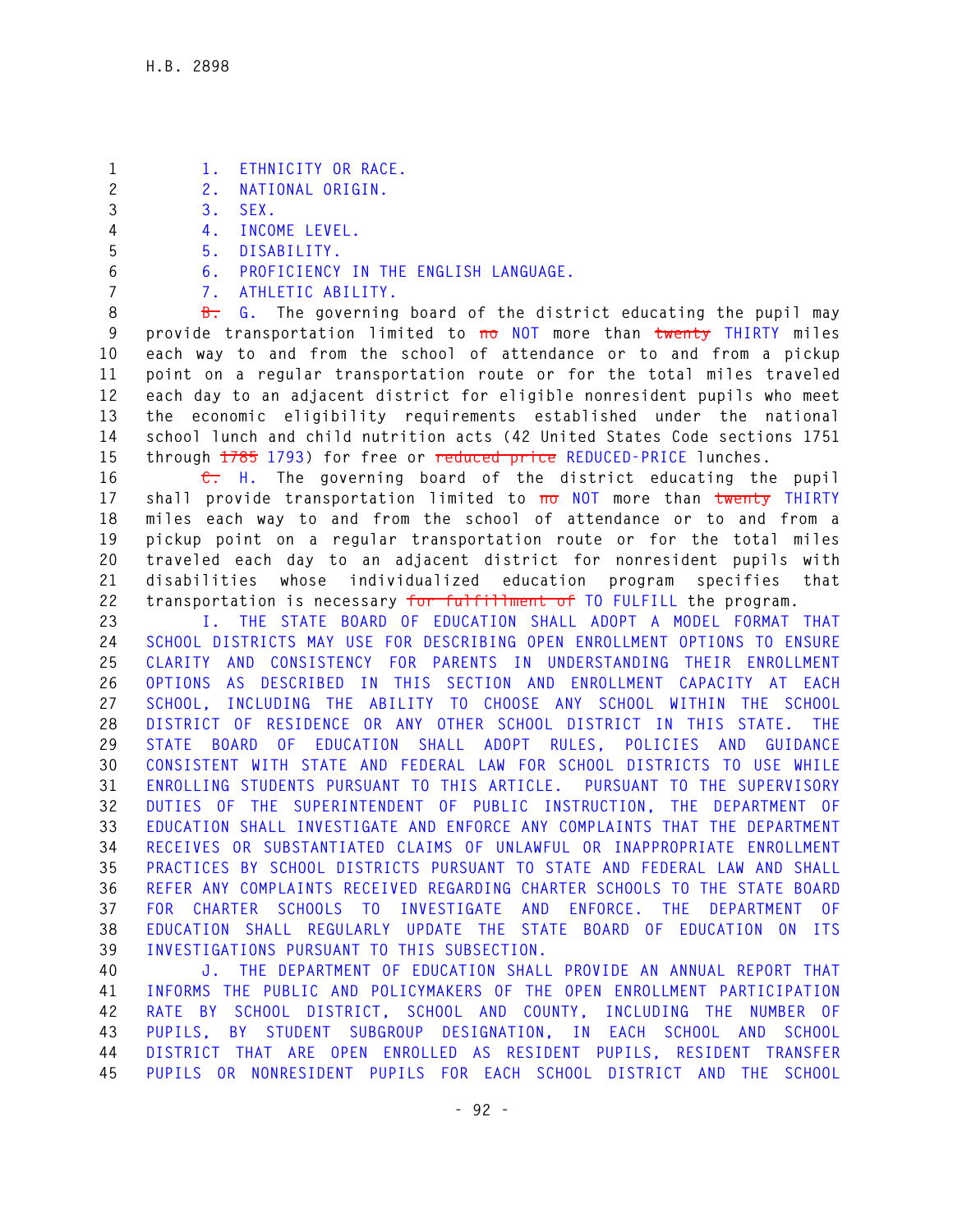**1 DISTRICTS AND ZIP CODES FROM WHICH STUDENTS ARE ENROLLING. BY FISCAL YEAR 2 2022-2023, THIS PARTICIPATION REPORT SHALL ALSO INCLUDE THE NUMBER OF 3 PUPILS ENROLLED IN CHARTER SCHOOLS AND THE SCHOOL DISTRICTS FROM WHICH 4 THOSE PUPILS ARE ENROLLING. 5 K. SUBJECT TO THE AVAILABILITY OF APPROPRIATED MONIES, EACH JANUARY 6 THE STATE BOARD OF EDUCATION SHALL DESIGN A PUBLIC AWARENESS EFFORT TO 7 DISTRIBUTE MATERIALS THAT DO ALL OF THE FOLLOWING: 8 1. COMMUNICATE TO THE PUBLIC THE ABILITY TO CHOOSE ANY PUBLIC 9 SCHOOL IN THIS STATE. 10 2. DIRECT THE PUBLIC TO RESOURCES TO LEARN ABOUT SCHOOL CHOICE 11 OPTIONS IN THIS STATE. 12 3. INSTRUCT THE PUBLIC HOW TO REQUEST ENROLLMENT FOR PUPILS. 13 L. THE STATE BOARD OF EDUCATION MAY INCLUDE OTHER OPTIONS IN ITS 14 INFORMATIONAL MATERIALS AND MESSAGING DEVELOPED UNDER SUBSECTION K OF THIS 15 SECTION. 16 M. IN DESIGNING THE PUBLIC AWARENESS EFFORT AND DISTRIBUTING 17 MATERIALS UNDER SUBSECTION K OF THIS SECTION, THE STATE BOARD OF EDUCATION 18 MAY COLLABORATE WITH BOTH: 19 1. PUBLIC AND PRIVATE PARTNERS TO ASSIST THE STATE BOARD IN 20 ACHIEVING THE OBJECTIVES PRESCRIBED IN SUBSECTION K OF THIS SECTION. 21 2. THE DEPARTMENT OF EDUCATION IN PROVIDING PARENTS AND THE PUBLIC 22 WITH INFORMATIONAL RESOURCES. 23 Sec. 27. Section 15-901, Arizona Revised Statutes, is amended to 24 read: 25 15-901. Definitions 26 A. In this title, unless the context otherwise requires: 27 1. "Average daily membership" means the total enrollment of 28 fractional students and full-time students, minus withdrawals, of each 29 school day through the first one hundred days or two hundred days in 30 session, as applicable, for the current year. Withdrawals include 31 students who are formally withdrawn from schools and students who are 32 absent for ten consecutive school days, except for excused absences 33 identified by the department of education. For the purposes of this** 

**34 section, school districts and charter schools shall report student absence 35 data to the department of education at least once every sixty days in 36 session. For computation purposes, the effective date of withdrawal shall 37 be retroactive to the last day of actual attendance of the student or 38 excused absence.** 

**39 (a) "Fractional student" means:** 

**40 (i) For common schools, a preschool child who is enrolled in a 41 program for preschool children with disabilities of at least three hundred 42 sixty minutes each week that meets at least two hundred sixteen hours over 43 the minimum number of days or a kindergarten student who is at least five 44 years of age before January 1 of the school year and enrolled in a school 45 kindergarten program that meets at least three hundred fifty-six hours for**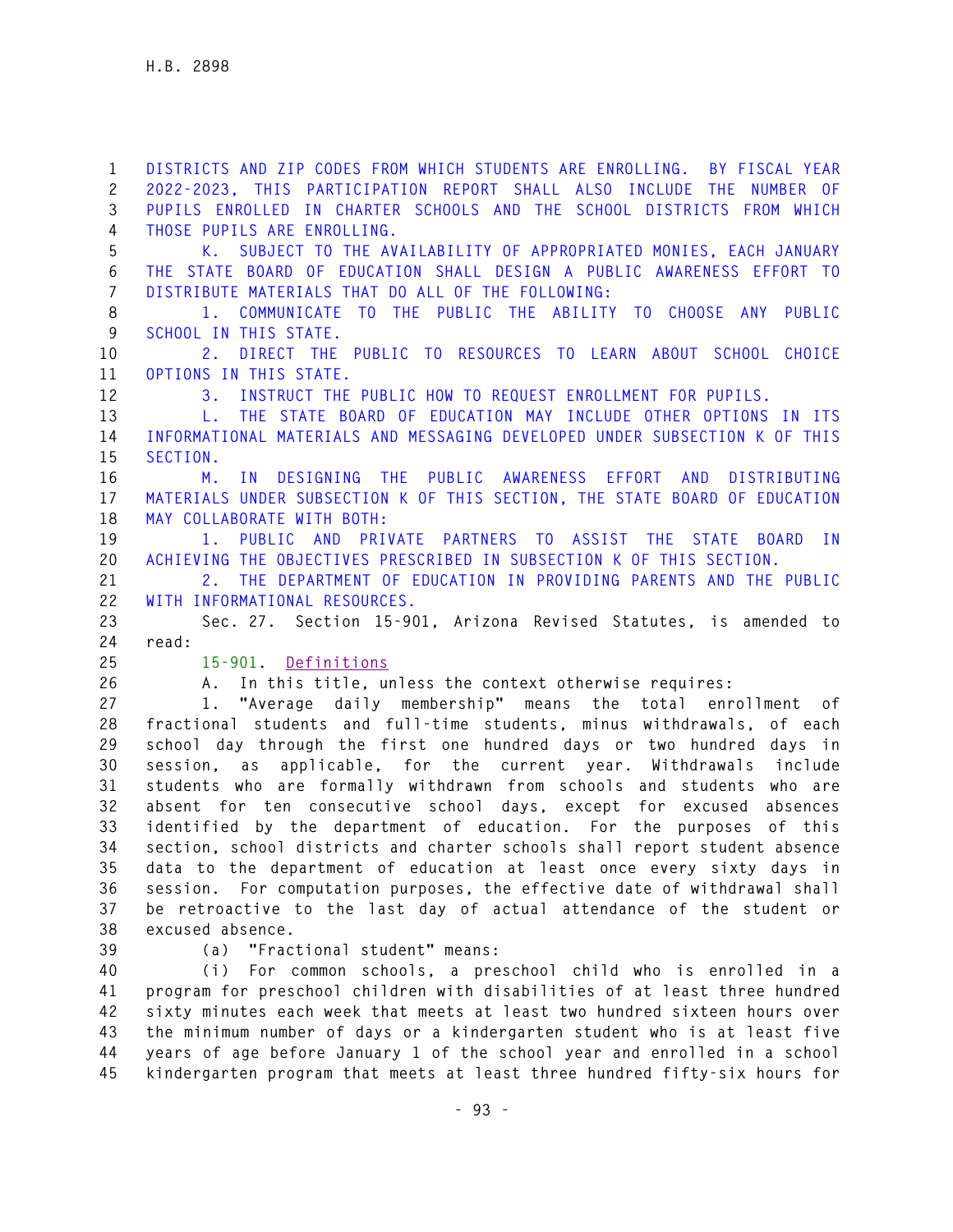**1 a one hundred eighty-day school year, or the instructional hours 2 prescribed in this section. In computing the average daily membership, 3 preschool children with disabilities and kindergarten students shall be 4 counted as one-half of a full-time student. For common schools, a 5 part-time student is a student enrolled for less than the total time for a 6 full-time student as defined in this section. A part-time common school 7 student shall be counted as one-fourth, one-half or three-fourths of a 8 full-time student if the student is enrolled in an instructional program 9 that is at least one-fourth, one-half or three-fourths of the time a 10 full-time student is enrolled as defined in subdivision (b) of this 11 paragraph. The hours in which a student is scheduled to attend a common 12 school during the regular school day shall be included in the calculation 13 of the average daily membership for that student.** 

**14 (ii) For high schools, a part-time student who is enrolled in less 15 than four subjects that count toward graduation as defined by the state 16 board of education, each of which, if taught each school day for the 17 minimum number of days required in a school year, would meet a minimum of 18 one hundred twenty-three hours a year, or the equivalent, in a recognized 19 high school. The average daily membership of a part-time high school 20 student shall be 0.75 if the student is enrolled in an instructional 21 program of three subjects that meet at least five hundred forty hours for 22 a one hundred eighty-day school year, or the instructional hours 23 prescribed in this section. The average daily membership of a part-time 24 high school student shall be 0.5 if the student is enrolled in an 25 instructional program of two subjects that meet at least three hundred 26 sixty hours for a one hundred eighty-day school year, or the instructional 27 hours prescribed in this section. The average daily membership of a 28 part-time high school student shall be 0.25 if the student is enrolled in 29 an instructional program of one subject that meets at least one hundred 30 eighty hours for a one hundred eighty-day school year, or the 31 instructional hours prescribed in this section. The hours in which a 32 student is scheduled to attend a high school during the regular school day 33 shall be included in the calculation of the average daily membership for 34 that student.** 

**35 (b) "Full-time student" means:** 

**36 (i) For common schools, a student who is at least six years of age 37 before January 1 of a school year, who has not graduated from the highest 38 grade taught in the school district and who is regularly enrolled in a 39 course of study required by the state board of education. First, second 40 and third grade students or ungraded group B children with disabilities 41 who are at least five, but under six, years of age by September 1 must be 42 enrolled in an instructional program that meets for a total of at least 43 seven hundred twelve hours for a one hundred eighty-day school year, or 44 the instructional hours prescribed in this section. Fourth, fifth, sixth, 45 seventh and eighth grade students must be enrolled in an instructional**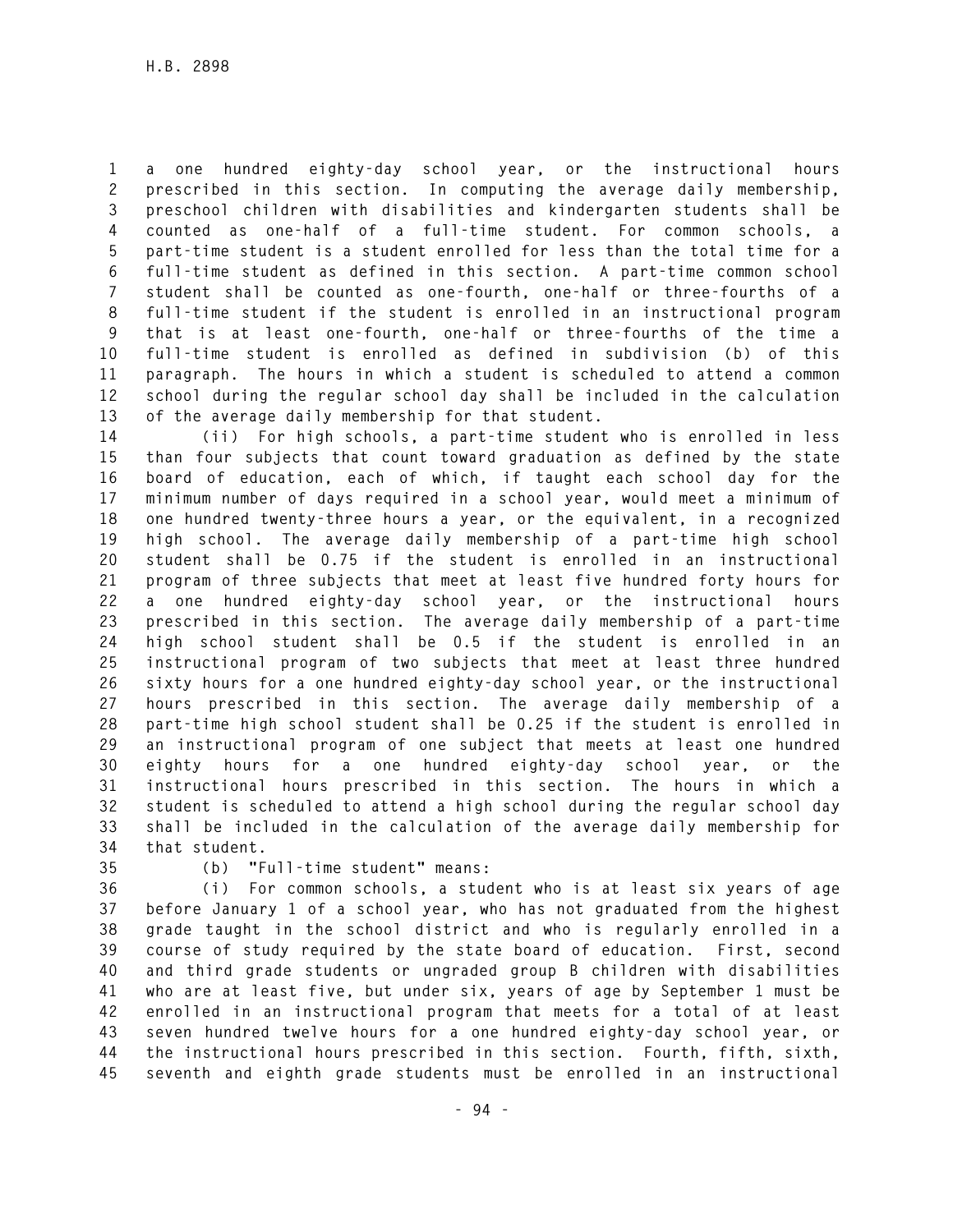**1 program that meets for a total of at least eight hundred ninety hours for 2 a one hundred eighty-day school year, or the instructional hours 3 prescribed in this section, including the equivalent number of 4 instructional hours for schools that operate on a one hundred 5 forty-four-day school year. The hours in which a student is scheduled to 6 attend a common school during the regular school day shall be included in 7 the calculation of the average daily membership for that student.** 

**8 (ii) For high schools, a student who has not graduated from the 9 highest grade taught in the school district and who is enrolled in at 10 least an instructional program of four or more subjects that count toward 11 graduation as defined by the state board of education, each of which, if 12 taught each school day for the minimum number of days required in a school 13 year, would meet a minimum of one hundred twenty-three hours a year, or 14 the equivalent, that meets for a total of at least seven hundred twenty 15 hours for a one hundred eighty-day school year, or the instructional hours 16 prescribed in this section in a recognized high school. A full-time 17 student shall not be counted more than once for computation of average 18 daily membership. The average daily membership of a full-time high school 19 student shall be 1.0 if the student is enrolled in at least four subjects 20 that meet at least seven hundred twenty hours for a one hundred eighty-day 21 school year, or the equivalent instructional hours prescribed in this 22 section. The hours in which a student is scheduled to attend a high 23 school during the regular school day shall be included in the calculation 24 of the average daily membership for that student.** 

**25 (iii) If a child who has not reached five years of age before 26 September 1 of the current school year is admitted to kindergarten and 27 repeats kindergarten in the following school year, a school district or 28 charter school is not eligible to receive basic state aid on behalf of 29 that child during the child's second year of kindergarten. If a child who 30 has not reached five years of age before September 1 of the current school 31 year is admitted to kindergarten but does not remain enrolled, a school 32 district or charter school may receive a portion of basic state aid on 33 behalf of that child in the subsequent year. A school district or charter 34 school may charge tuition for any child who is ineligible for basic state 35 aid pursuant to this item.** 

**36 (iv) Except as otherwise provided by law, for a full-time high 37 school student who is concurrently enrolled in two school districts or two 38 charter schools, the average daily membership shall not exceed 1.0.** 

**39 (v) Except as otherwise provided by law, for any student who is 40 concurrently enrolled in a school district and a charter school, the 41 average daily membership shall be apportioned between the school district 42 and the charter school and shall not exceed 1.0. The apportionment shall 43 be based on the percentage of total time that the student is enrolled in 44 or in attendance at the school district and the charter school.**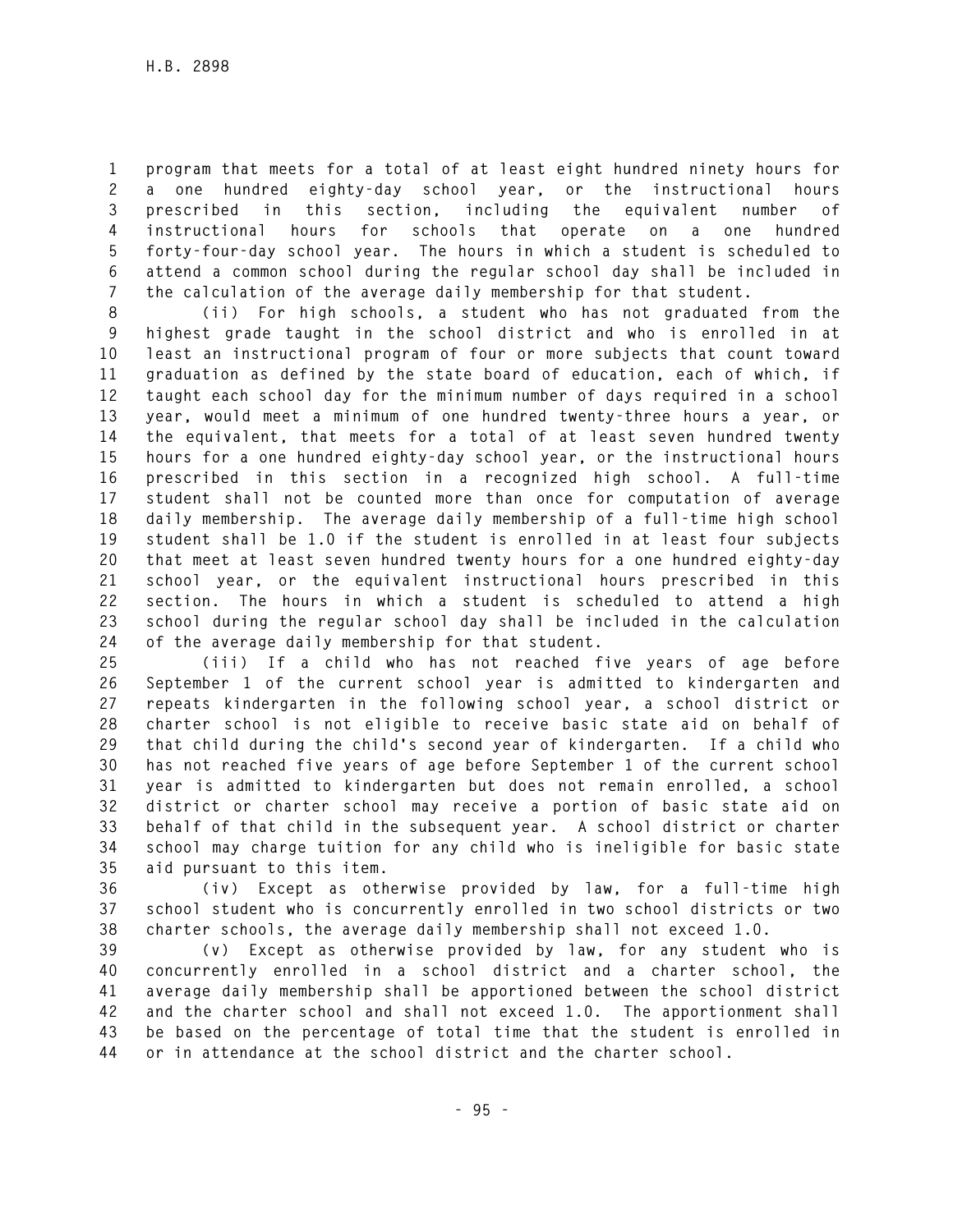**1 (vi) Except as otherwise provided by law, for any student who is 2 concurrently enrolled, pursuant to section 15-808, in a school district 3 and Arizona online instruction or a charter school and Arizona online 4 instruction, the average daily membership shall be apportioned between the 5 school district and Arizona online instruction or the charter school and 6 Arizona online instruction and shall not exceed 1.0. The apportionment 7 shall be based on the percentage of total time that the student is 8 enrolled in or in attendance at the school district and Arizona online 9 instruction or the charter school and Arizona online instruction.** 

**10 (vii) For homebound or hospitalized, a student receiving at least 11 four hours of instruction per week.** 

**12 (c) "Regular school day" means the regularly scheduled class 13 periods intended for instructional purposes. Instructional purposes may 14 include core subjects, elective subjects, lunch, study halls, music 15 instruction, and other classes that advance the academic instruction of 16 pupils, except that instructional purposes shall not include athletic 17 practices or extracurricular clubs and activities.** 

**18 2. "Budget year" means the fiscal year for which the school 19 district is budgeting and that immediately follows the current year.** 

**20 3. "Common school district" means a political subdivision of this 21 state offering instruction to students in programs for preschool children 22 with disabilities and kindergarten programs and either:** 

**23 (a) Grades one through eight.** 

**24 (b) Grades one through nine pursuant to section 15-447.01.** 

**25 4. "Current year" means the fiscal year in which a school district 26 is operating.** 

**27 5. "Daily attendance" means:** 

**28 (a) For common schools, days in which a pupil:** 

**29 (i) Of a kindergarten program or ungraded, but not group B children 30 with disabilities, who is at least five, but under six, years of age by 31 September 1 attends at least three-quarters of the instructional time 32 scheduled for the day. If the total instruction time scheduled for the 33 year is at least three hundred fifty-six hours but is less than seven 34 hundred twelve hours, such attendance shall be counted as one-half day of 35 attendance. If the instructional time scheduled for the year is at least 36 six hundred ninety-two hours, "daily attendance" means days in which a 37 pupil attends at least one-half of the instructional time scheduled for 38 the day. Such attendance shall be counted as one-half day of attendance.** 

**39 (ii) Of the first, second or third grades attends more than 40 three-quarters of the instructional time scheduled for the day.** 

**41 (iii) Of the fourth, fifth or sixth grades attends more than 42 three-quarters of the instructional time scheduled for the day, except as 43 provided in section 15-797.**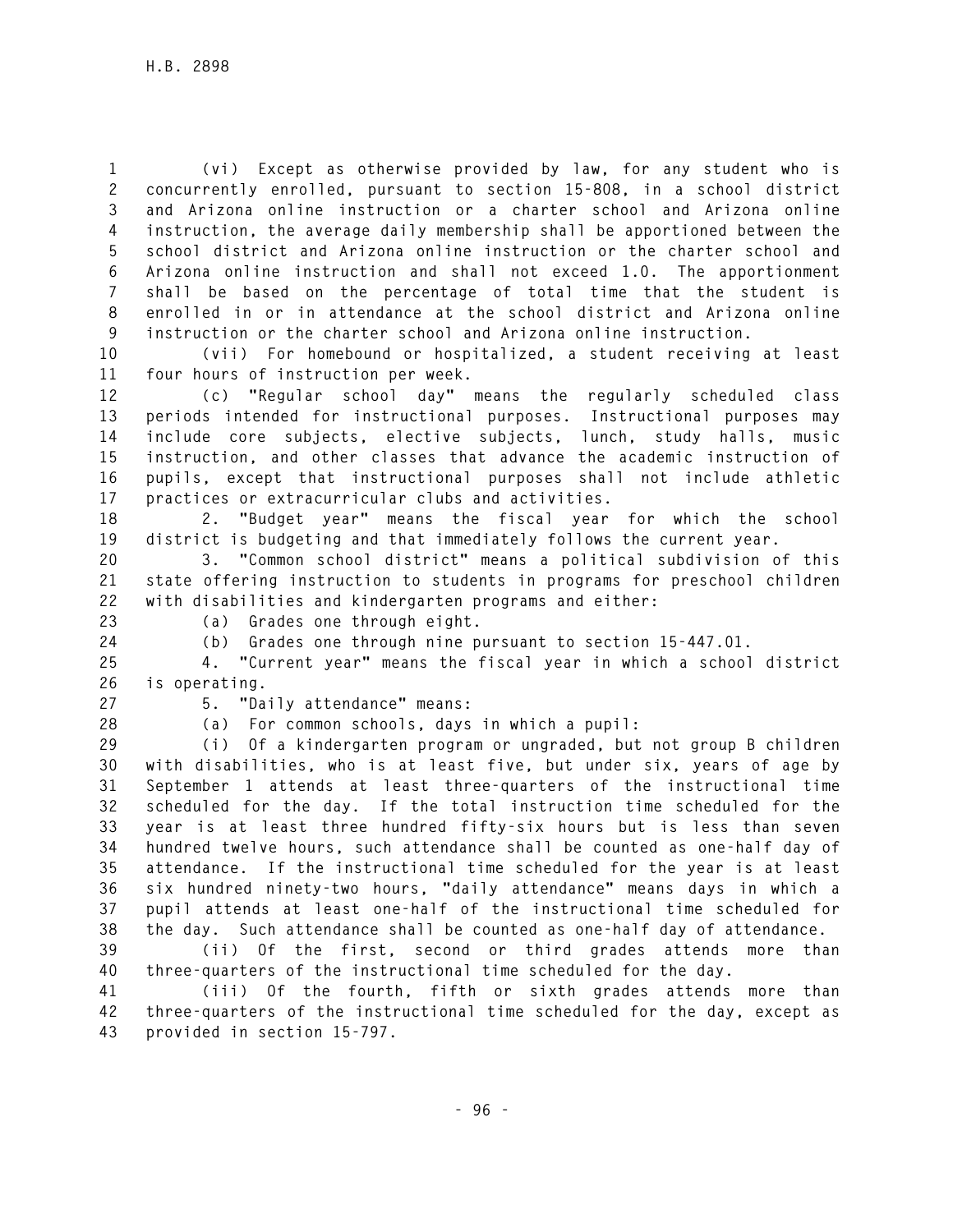**1 (iv) Of the seventh or eighth grades attends more than 2 three-quarters of the instructional time scheduled for the day, except as 3 provided in section 15-797.** 

**4 (b) For common schools, the attendance of a pupil at three-quarters 5 or less of the instructional time scheduled for the day shall be counted 6 as follows, except as provided in section 15-797 and except that 7 attendance for a fractional student shall not exceed the pupil's 8 fractional membership:** 

**9 (i) If attendance for all pupils in the school is based on quarter 10 days, the attendance of a pupil shall be counted as one-fourth of a day's 11 attendance for each one-fourth of full-time instructional time attended.** 

**12 (ii) If attendance for all pupils in the school is based on half 13 days, the attendance of at least three-quarters of the instructional time 14 scheduled for the day shall be counted as a full day's attendance and 15 attendance at a minimum of one-half but less than three-quarters of the 16 instructional time scheduled for the day equals one-half day of 17 attendance.** 

**18 (c) For common schools, the attendance of a preschool child with 19 disabilities shall be counted as one-fourth day's attendance for each 20 thirty-six minutes of attendance, except as provided in paragraph 1, 21 subdivision (a), item (i) of this subsection for children with 22 disabilities up to a maximum of three hundred sixty minutes each week.** 

**23 (d) For high schools, the attendance of a pupil shall not be 24 counted as a full day unless the pupil is actually and physically in 25 attendance and enrolled in and carrying four subjects, each of which, if 26 taught each school day for the minimum number of days required in a school 27 year, would meet a minimum of one hundred twenty-three hours a year, or 28 the equivalent, that count toward graduation in a recognized high school 29 except as provided in section 15-797 and subdivision (e) of this 30 paragraph. Attendance of a pupil carrying less than the load prescribed 31 shall be prorated.** 

**32 (e) For high schools, the attendance of a pupil may be counted as 33 one-fourth of a day's attendance for each sixty minutes of instructional 34 time in a subject that counts toward graduation, except that attendance 35 for a pupil shall not exceed the pupil's full or fractional membership.** 

**36 (f) For homebound or hospitalized, a full day of attendance may be 37 counted for each day during a week in which the student receives at least 38 four hours of instruction.** 

**39 (g) For school districts that maintain school for an approved 40 year-round school year operation, attendance shall be based on a 41 computation, as prescribed by the superintendent of public instruction, of 42 the one hundred eighty days' equivalency or two hundred days' equivalency, 43 as applicable, of instructional time as approved by the superintendent of 44 public instruction during which each pupil is enrolled.**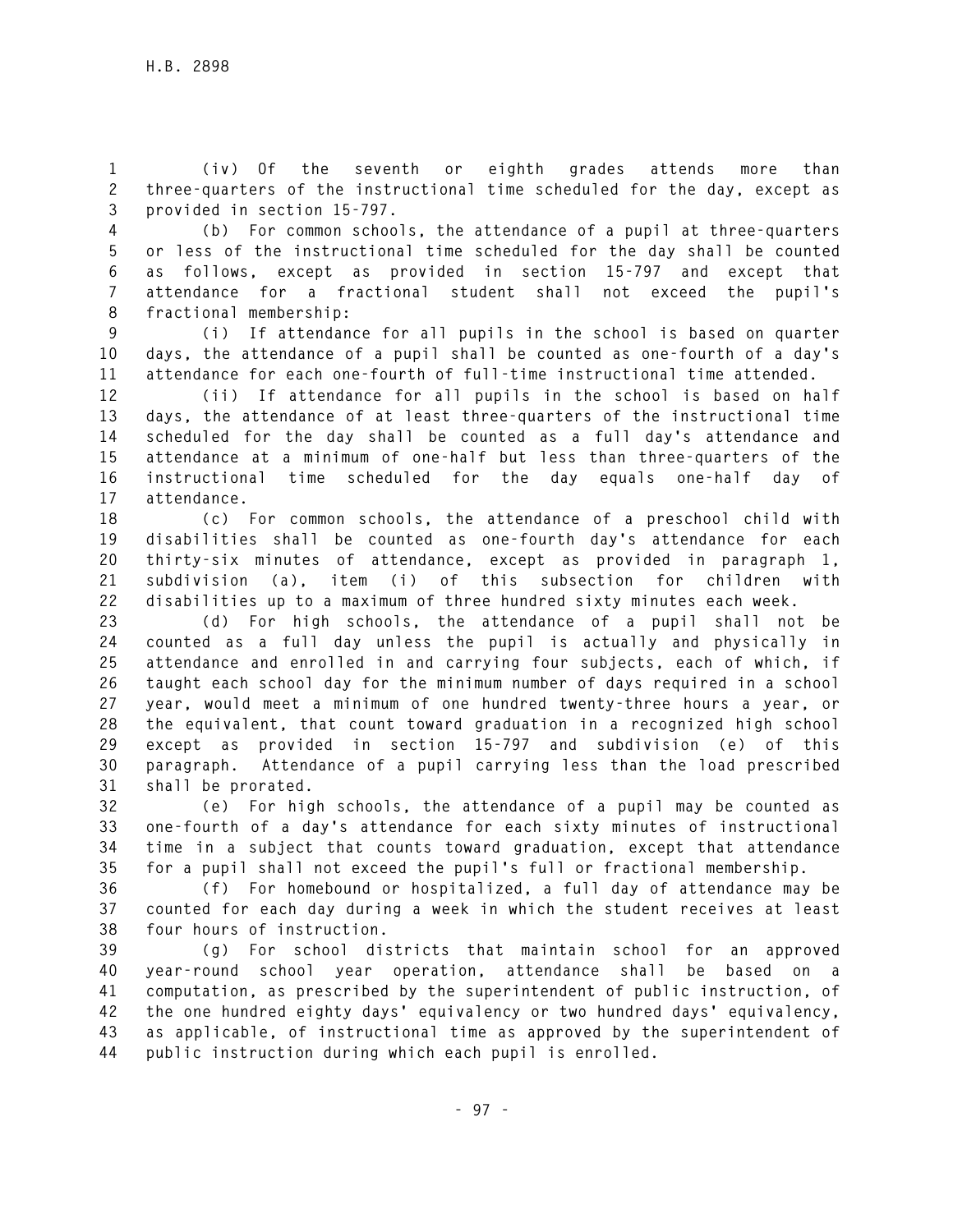- 
- **1 6. "Daily route mileage" means the sum of:**

**2 (a) The total number of miles driven daily by all buses of a school 3 district while transporting eligible students from their residence to the 4 school of attendance and from the school of attendance to their residence 5 on scheduled routes approved by the superintendent of public instruction.** 

**6 (b) The total number of miles driven daily on routes approved by 7 the superintendent of public instruction for which a private party, a 8 political subdivision or a common or a contract carrier is reimbursed for 9 bringing an eligible student from the place of the student's residence to 10 a school transportation pickup point or to the school of attendance and 11 from the school transportation scheduled return point or from the school 12 of attendance to the student's residence. Daily route mileage includes 13 the total number of miles necessary to drive to transport eligible 14 students from and to their residence as provided in this paragraph.** 

**15 7. "District support level" means the base support level plus the 16 transportation support level.** 

**17 8. "Eligible students" means:** 

**18 (a) Students who are transported by or for a school district and 19 who qualify as full-time students or fractional students, except students 20 for whom transportation is paid by another school district or a county 21 school superintendent, and:** 

**22 (i) For common school students, whose place of actual residence 23 within the school district is more than one mile from the school facility 24 of attendance or students who are admitted pursuant to section 15-816.01 25 and who meet the economic eligibility requirements established under the 26 national school lunch and child nutrition acts (42 United States Code 27 sections 1751 through 1793) for free or reduced-price lunches and whose 28 actual place of residence outside the school district boundaries is more 29 than one mile from the school facility of attendance.** 

**30 (ii) For high school students, whose place of actual residence 31 within the school district is more than one and one-half miles from the 32 school facility of attendance or students who are admitted pursuant to 33 section 15-816.01 and who meet the economic eligibility requirements 34 established under the national school lunch and child nutrition acts 35 (42 United States Code sections 1751 through 1793) for free or 36 reduced-price lunches and whose actual place of residence outside the 37 school district boundaries is more than one and one-half miles from the 38 school facility of attendance.** 

**39 (b) Kindergarten students, for purposes of computing the number of 40 eligible students under subdivision (a), item (i) of this paragraph, shall 41 be counted as full-time students, notwithstanding any other provision of 42 law.** 

**43 (c) Children with disabilities, as defined by section 15-761, who 44 are transported by or for the school district or who are admitted pursuant 45 to chapter 8, article 1.1 of this title and who qualify as full-time**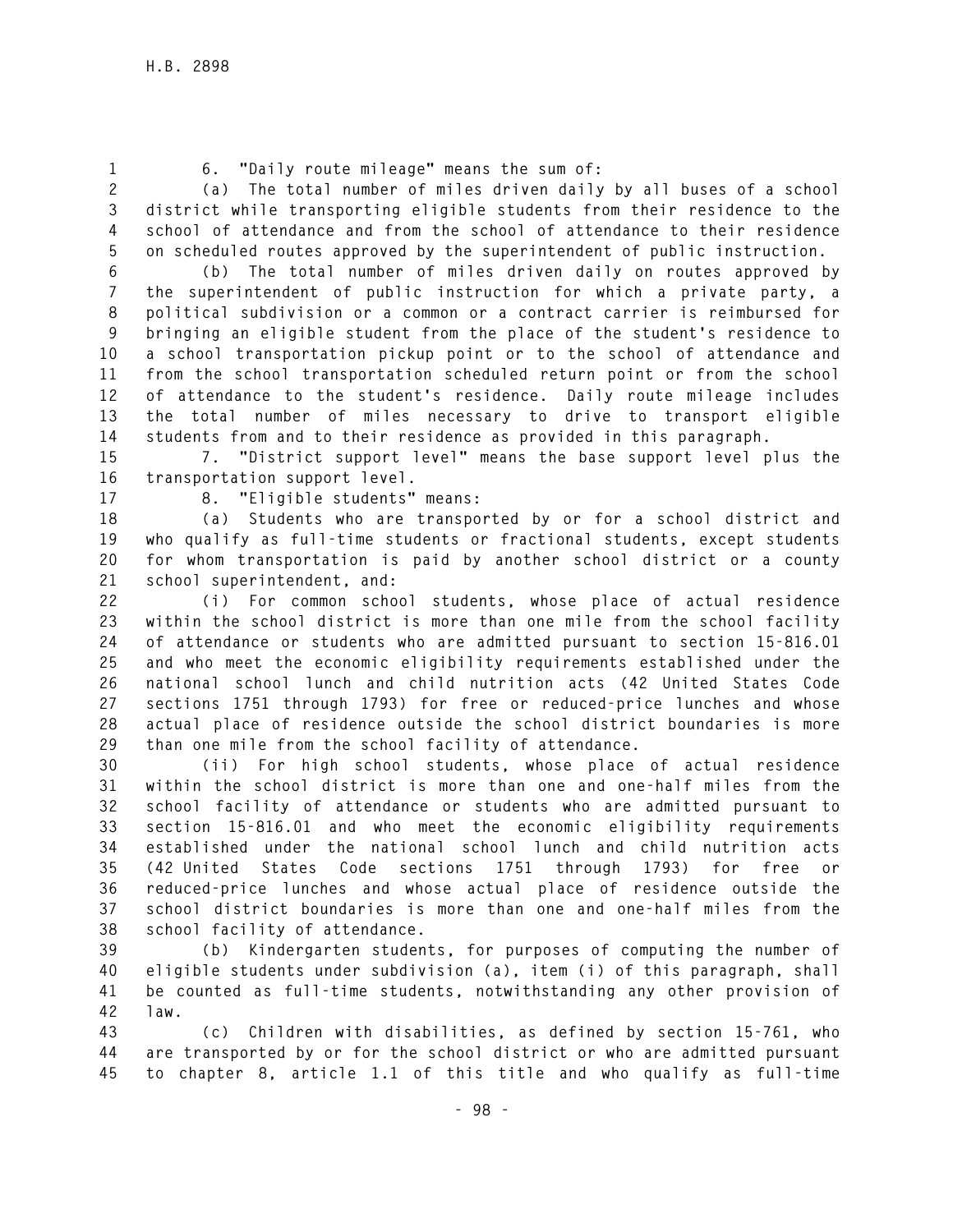**1 students or fractional students regardless of location or residence within 2 the school district or children with disabilities whose transportation is 3 required by the pupil's individualized education program.** 

**4 (d) Students whose residence is outside the school district and who 5 are transported within the school district on the same basis as students 6 who reside in the school district.** 

**7 9. "Enrolled" or "enrollment" means that a pupil is currently 8 registered in the school district.** 

**9 10. "GDP price deflator" means the average of the four implicit 10 price deflators for the gross domestic product reported by the United 11 States department of commerce for the four quarters of the calendar year.** 

**12 11. "High school district" means a political subdivision of this 13 state offering instruction to students for grades nine through twelve or 14 that portion of the budget of a common school district that is allocated 15 to teaching high school subjects with permission of the state board of 16 education.** 

**17 12. "Revenue control limit" means the base revenue control limit 18 plus the transportation revenue control limit.** 

**19 13. "Student count" means average daily membership as prescribed in 20 this subsection for the fiscal year before the current year, except that 21 for the purpose of budget preparation student count means average daily 22 membership as prescribed in this subsection for the current year.** 

**23 14. "Submit electronically" means submitted in a format and in a 24 manner prescribed by the department of education.** 

**25 15. "Total bus mileage" means the total number of miles driven by 26 all buses of a school district during the school year.** 

**27 16. "Total students transported" means all eligible students 28 transported from their place of residence to a school transportation 29 pickup point or to the school of attendance and from the school of 30 attendance or from the school transportation scheduled return point to 31 their place of residence.** 

**32 17. "Unified school district" means a political subdivision of this 33 state offering instruction to students in programs for preschool children 34 with disabilities and kindergarten programs and grades one through twelve.** 

**35 B. In this title, unless the context otherwise requires:** 

**36 1. "Base" means the revenue level per student count specified by 37 the legislature.** 

**38 2. "Base level" means the following amounts plus the percentage 39 increases to the base level as provided in sections 15-902.04 and 15-952, 40 except that if a school district or charter school is eligible for an 41 increase in the base level as provided in two or more of these sections, 42 the base level amount shall be calculated by compounding rather than 43 adding the sum of one plus the percentage of the increase from those 44 different sections:** 

**45 (a) For fiscal year 2018-2019, \$3,960.07.**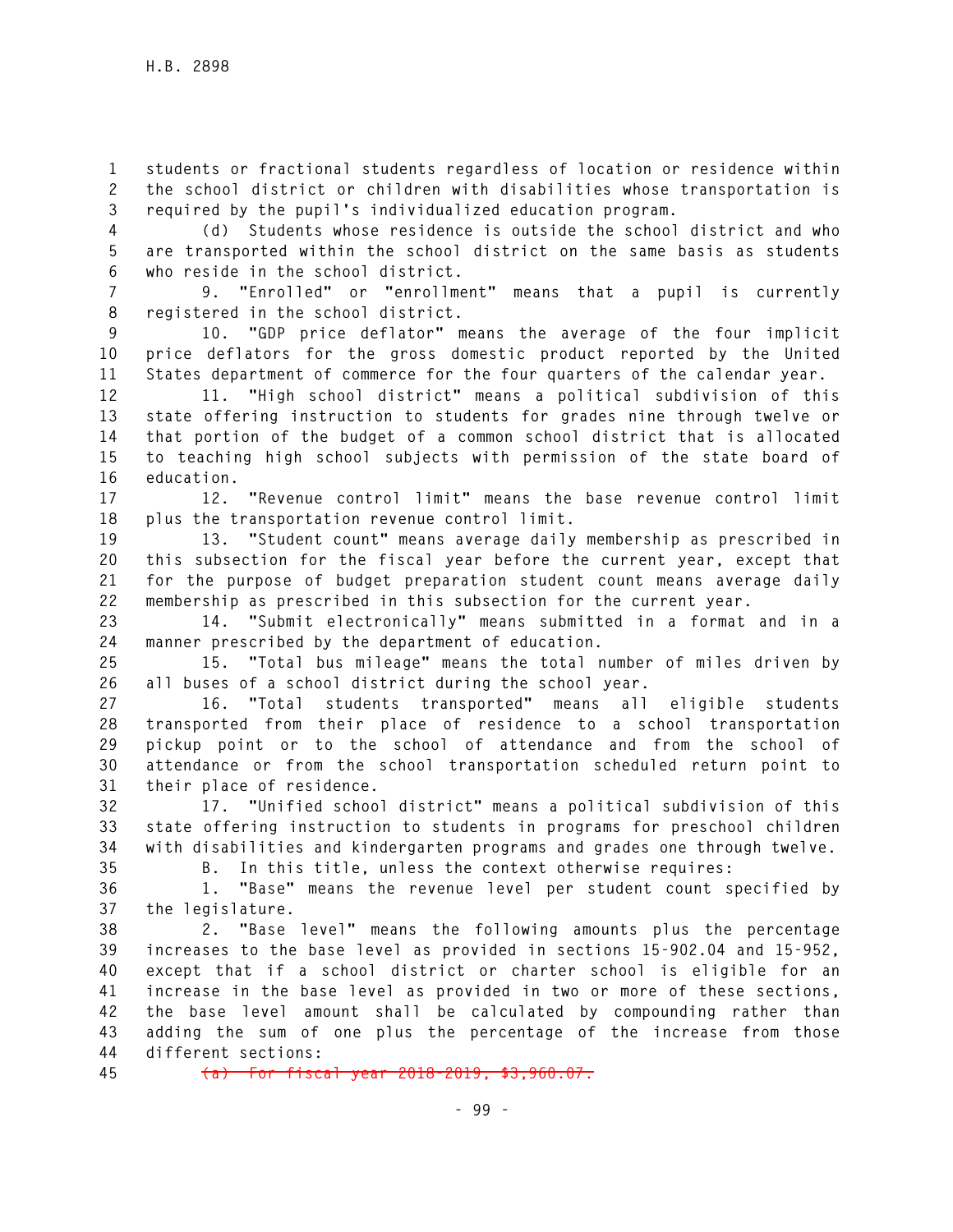**1 (b) (a) For fiscal year 2019-2020, \$4,150.43.** 

**2 (c) (b) For fiscal year 2020-2021, \$4,305.73.** 

**3 (c) FOR FISCAL YEAR 2021-2022, \$4,390.65.** 

**4 3. "Base revenue control limit" means the base revenue control 5 limit computed as provided in section 15-944.** 

**6 4. "Base support level" means the base support level as provided in 7 section 15-943.** 

**8 5. "Certified teacher" means a person who is certified as a teacher 9 pursuant to the rules adopted by the state board of education, who renders 10 direct and personal services to schoolchildren in the form of instruction 11 related to the school district's educational course of study and who is 12 paid from the maintenance and operation section of the budget.** 

**13 6. "DD" means programs for children with developmental delays who 14 are at least three years of age but under ten years of age. A preschool 15 child who is categorized under this paragraph is not eligible to receive 16 funding pursuant to section 15-943, paragraph 2, subdivision (b).** 

**17 7. "ED, MIID, SLD, SLI and OHI" means programs for children with 18 emotional disabilities, mild intellectual disabilities, a specific 19 learning disability, a speech/language impairment and other health 20 impairments. A preschool child who is categorized as SLI under this 21 paragraph is not eligible to receive funding pursuant to section 15-943, 22 paragraph 2, subdivision (b).** 

**23 8. "ED-P" means programs for children with emotional disabilities 24 who are enrolled in private special education programs as prescribed in 25 section 15-765, subsection D, paragraph 1 or in an intensive school 26 district program as provided in section 15-765, subsection D, paragraph 2.** 

**27 9. "ELL" means English learners who do not speak English or whose 28 native language is not English, who are not currently able to perform 29 ordinary classroom work in English and who are enrolled in an English 30 language education program pursuant to sections 15-751, 15-752 and 15-753.** 

**31 10. "Full-time equivalent certified teacher" or "FTE certified 32 teacher" means for a certified teacher the following:** 

**33 (a) If employed full time as defined in section 15-501, 1.00.** 

**34 (b) If employed less than full time, multiply 1.00 by the 35 percentage of a full school day, or its equivalent, or a full class load, 36 or its equivalent, for which the teacher is employed as determined by the 37 governing board.** 

**38 11. "G" MEANS EDUCATIONAL PROGRAMS FOR GIFTED PUPILS WHO SCORE AT 39 OR ABOVE THE NINETY-SEVENTH PERCENTILE, BASED ON NATIONAL NORMS, ON A TEST 40 ADOPTED BY THE STATE BOARD OF EDUCATION.** 

**41 11. 12. "Group A" means educational programs for career 42 exploration, a specific learning disability, an emotional disability, a 43 mild intellectual disability, remedial education, a speech/language**  44 impairment, developmental delay, homebound<del>, PUPILS</del>, bilingual<del>, PUPILS</del> **45 AND PUPILS WITH other health impairments and gifted pupils.**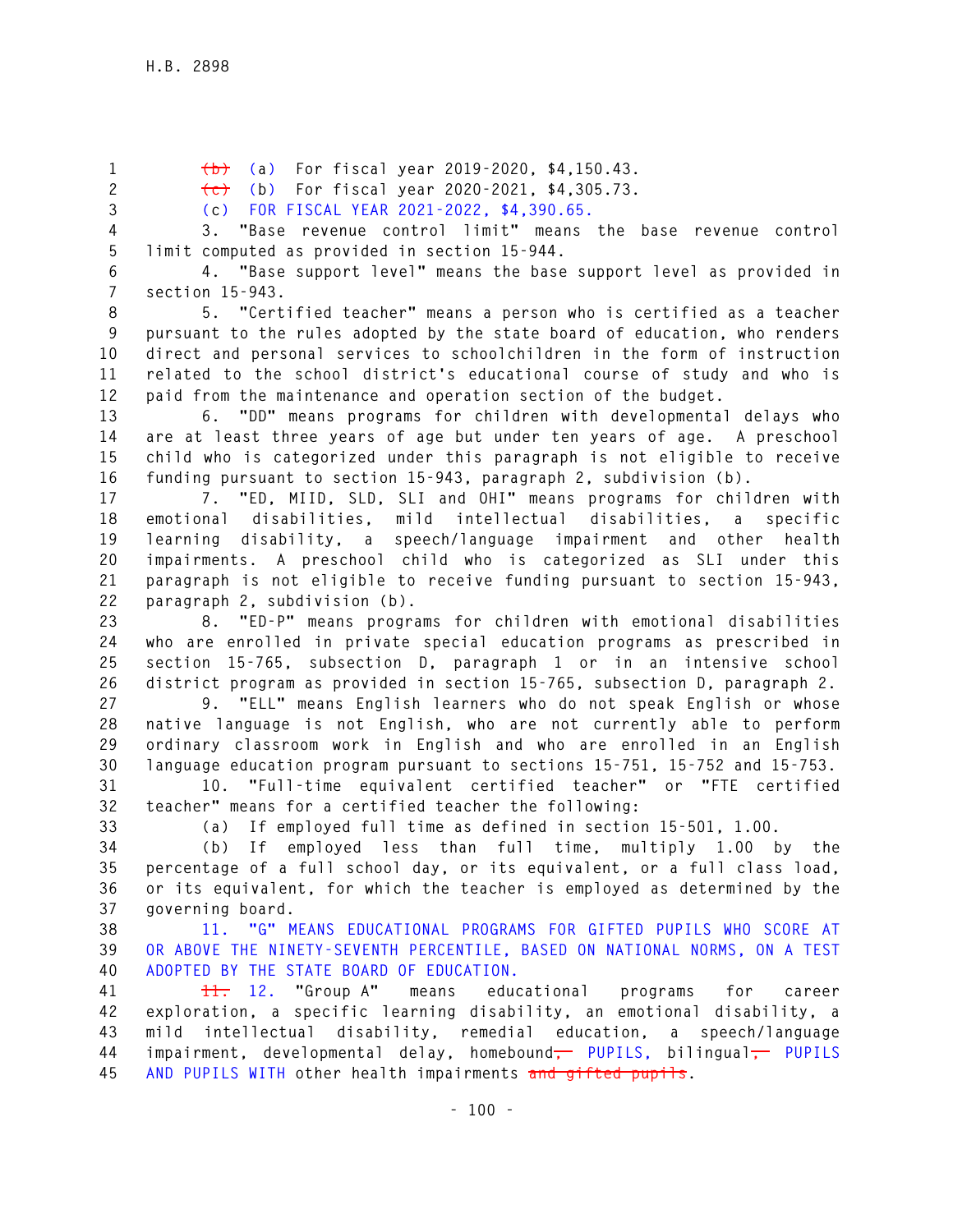**1 12. 13. "Group B" means educational improvements for pupils in 2 kindergarten programs and grades one through three, educational programs 3 for autism, a hearing impairment, a moderate intellectual disability, 4 multiple disabilities, multiple disabilities with severe sensory 5 impairment, orthopedic impairments, preschool severe delay, a severe 6 intellectual disability and emotional disabilities for school age pupils 7 enrolled in private special education programs or in school district 8 programs for children with severe disabilities or visual impairment and 9 English learners enrolled in a program to promote English language 10 proficiency pursuant to section 15-752.** 

**11 13. 14. "HI" means programs for pupils with hearing impairment.** 

**12 14. 15. "Homebound" or "hospitalized" means a pupil who is capable 13 of profiting from academic instruction but is unable to attend school due 14 to illness, disease, accident or other health conditions, who has been 15 examined by a competent medical doctor and who is certified by that doctor 16 as being unable to attend regular classes for a period of not less than 17 three school months or a pupil who is capable of profiting from academic 18 instruction but is unable to attend school regularly due to chronic or 19 acute health problems, who has been examined by a competent medical doctor 20 and who is certified by that doctor as being unable to attend regular 21 classes for intermittent periods of time totaling three school months 22 during a school year. The medical certification shall state the general 23 medical condition, such as illness, disease or chronic health condition, 24 that is the reason that the pupil is unable to attend school. Homebound 25 or hospitalized includes a student who is unable to attend school for a 26 period of less than three months due to a pregnancy if a competent medical 27 doctor, after an examination, certifies that the student is unable to 28 attend regular classes due to risk to the pregnancy or to the student's 29 health.** 

**30 15. 16. "K-3" means kindergarten programs and grades one through 31 three.** 

**32 16. 17. "K-3 reading" means reading programs for pupils in 33 kindergarten programs and grades one, two and three.** 

**34 17. 18. "MD-R, A-R and SID-R" means resource programs for pupils 35 with multiple disabilities, autism and severe intellectual disability.** 

**36 18. 19. "MD-SC, A-SC and SID-SC" means self-contained programs for 37 pupils with multiple disabilities, autism and severe intellectual 38 disability.** 

**39 19. 20. "MD-SSI" means a program for pupils with multiple 40 disabilities with severe sensory impairment.** 

**41 20. 21. "MOID" means programs for pupils with moderate 42 intellectual disability.** 

**43 21. 22. "OI-R" means a resource program for pupils with orthopedic 44 impairments.**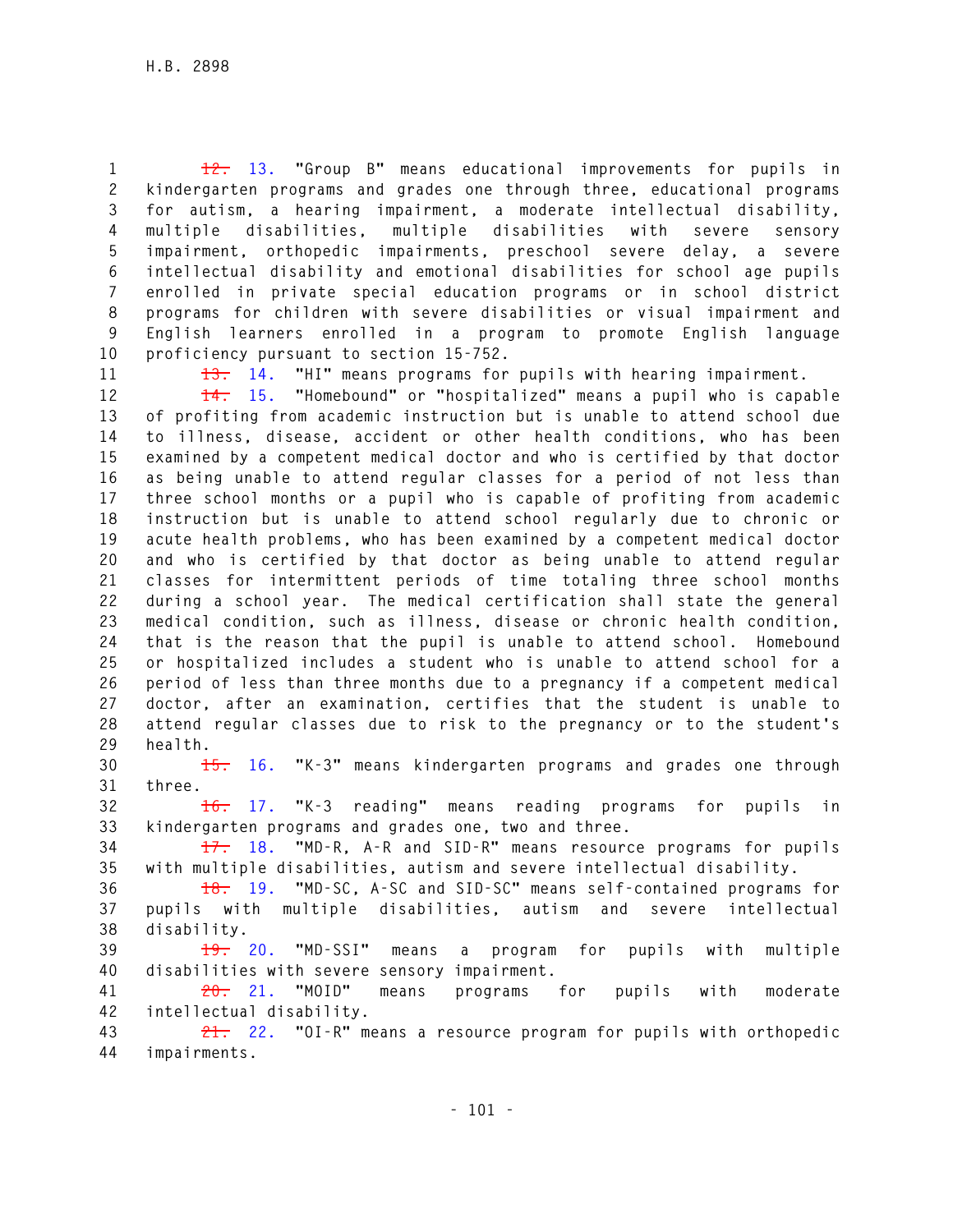**1 22. 23. "OI-SC" means a self-contained program for pupils with 2 orthopedic impairments.** 

**3 23. 24. "PSD" means preschool programs for children with 4 disabilities as provided in section 15-771.** 

- **5 24. 25. "P-SD" means programs for children who meet the definition**
- **6 of preschool severe delay as provided in section 15-771.**

**7 25. 26. "Qualifying tax rate" means the qualifying tax rate 8 specified in section 15-971 applied to the assessed valuation used for 9 primary property taxes.** 

**10 26. 27. "Small isolated school district" means a school district 11 that meets all of the following:** 

**12 (a) Has a student count of fewer than six hundred in kindergarten 13 programs and grades one through eight or grades nine through twelve.** 

**14 (b) Contains no school that is fewer than thirty miles by the most 15 reasonable route from another school, or, if road conditions and terrain 16 make the driving slow or hazardous, fifteen miles from another school that 17 teaches one or more of the same grades and is operated by another school 18 district in this state.** 

**19 (c) Is designated as a small isolated school district by the 20 superintendent of public instruction.** 

**21 27. 28. "Small school district" means a school district that meets 22 all of the following:** 

**23 (a) Has a student count of fewer than six hundred in kindergarten 24 programs and grades one through eight or grades nine through twelve.** 

**25 (b) Contains at least one school that is fewer than thirty miles by 26 the most reasonable route from another school that teaches one or more of 27 the same grades and is operated by another school district in this state.** 

**28 (c) Is designated as a small school district by the superintendent 29 of public instruction.** 

**30 28. 29. "Transportation revenue control limit" means the 31 transportation revenue control limit computed as prescribed in section 32 15-946.** 

**33 29. 30. "Transportation support level" means the support level for 34 pupil transportation operating expenses as provided in section 15-945.** 

**35 30. 31. "VI" means programs for pupils with visual impairments.** 

**36 Sec. 28. Section 15-901.08, Arizona Revised Statutes, as added by 37 Laws 2021, chapter 299, section 4, is amended to read:** 

**38 15-901.08. School year; school month; instructional time 39 models; requirements; funding; definition** 

**40 A. Except as may be otherwise authorized by the superintendent of 41 public instruction to accommodate a year-round school operation or as 42 otherwise prescribed under an instructional time model adopted pursuant to 43 this section, the school year begins July 1 and ends June 30, and a school 44 month is twenty school days or four weeks of five days each.**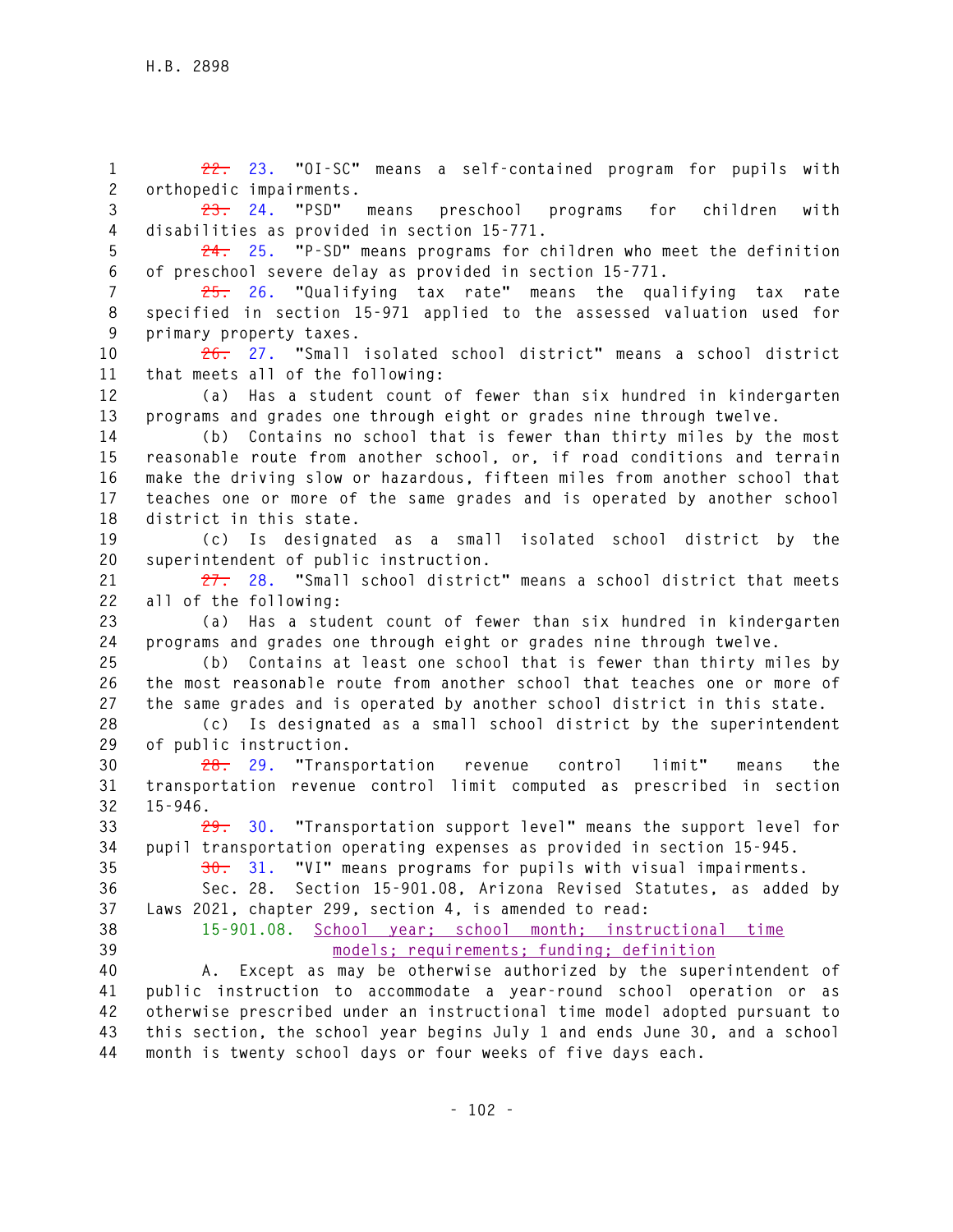**1 B. Notwithstanding any other law, for the purposes of meeting the 2 instructional time and instructional hours requirements prescribed in 3 sections 15-808 and 15-901, a school district governing board, after at 4 least two public hearings in the school district, or a charter school 5 governing body for one or more schools may adopt any instructional time 6 models as prescribed in this section to meet the minimum annual 7 instructional time and instructional hours requirements prescribed in 8 sections 15-808 and 15-901 for all of the following purposes:** 

**9 1. Determining average daily membership. 10 2. Determining daily attendance.** 

**11 3. Determining student count.** 

**12 4. Any other purpose relating to instructional time or 13 instructional hours prescribed in section 15-808 or 15-901.** 

**14 C. Notwithstanding any other law, all of the following apply to an 15 instructional time model adopted by a school district governing board or 16 charter school governing body for one or more schools pursuant to this 17 section:** 

**18 1. Students shall receive the minimum instructional time or 19 instructional hours required under section 15-808 or 15-901, as 20 applicable, for the full school year in any day, week and course length 21 increments adopted by the school district governing board or charter 22 school governing body.** 

**23 2. A school district or charter school may deliver the annual 24 required instructional time or instructional hours to students through any 25 combination of the following:** 

**26 (a) Direct instruction.** 

**27 (b) Project-based learning.** 

**28 (c) Independent learning.** 

**29 (d) Mastery-based learning, which may be delivered in a blended 30 classroom serving multiple grade levels or providing blended grade level 31 content.** 

**32 3. A school district or charter school may define instructional 33 time and instructional hours to include any combination of the following: 34 (a) In-person instruction.** 

**35 (b) Remote instruction, subject to all of the following:** 

**36 (i) During school year 2021-2022, each A school district and 37 charter school may provide up to fifty percent of its total instructional 38 time in a remote setting without any impact on TO the school district's or 39 charter school's funding. Beginning in school year 2022-2023 and each 40 school year thereafter, each A school district and charter school may 41 provide up to forty percent of its total instructional time in a remote 42 setting without any impact on TO the school district's or charter school's 43 funding.**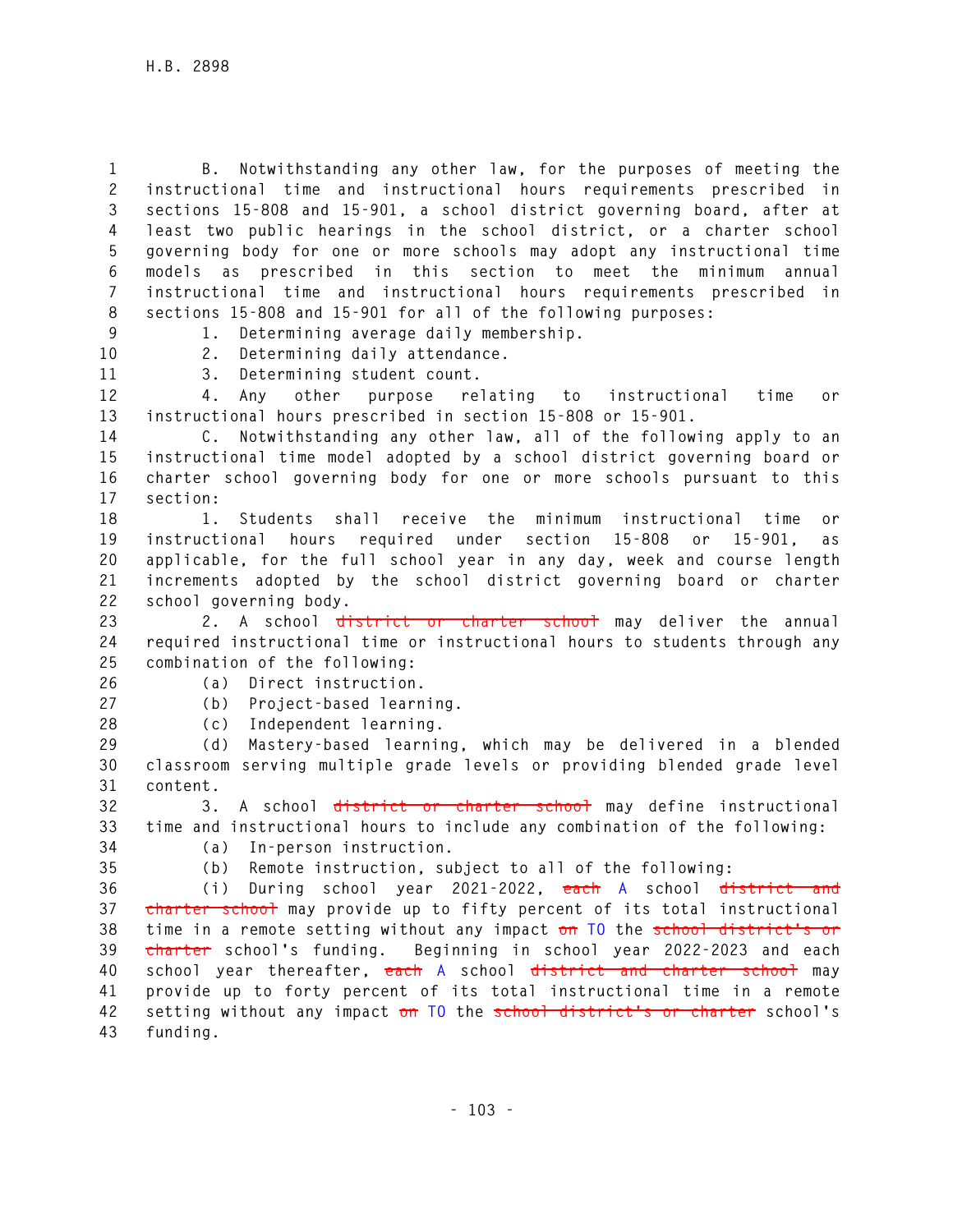**1 (ii) If a school district or charter school provides instructional 2 time in a remote setting beyond the threshold prescribed in item (i) of 3 this subdivision in any school year, the department of education shall 4 calculate funding as prescribed in subsection D of this section.** 

**5 (iii) The department of education shall annually provide a list of 6 school districts SCHOOLS that provide more than the allowed instructional 7 time in a remote setting to the state board of education. The state board 8 of education shall determine whether the school district must apply to 9 become an online school under section 15-808.** 

**10 (iv) The department of education shall annually provide a list of 11 charter schools that provide more than the allowed instructional time in a 12 remote setting to the state board for charter schools. The state board 13 for charter schools shall determine whether the charter school must apply 14 to become an online school under section 15-808.** 

**15 4. A school district or charter school may reallocate any minimum 16 instructional time or instructional hours per course required under 17 section 15-808 or 15-901 or any other statute to other courses on a 18 per-student basis so that students are able to spend more of their 19 required instructional time or instructional hours on courses of greater 20 depth or courses that require additional learning time to catch up to 21 grade level or to stay on pace.** 

**22 5. A school district or charter school may stagger learning times 23 and schedules for students and may offer courses and other instructional 24 time options on the weekend or in the evenings so that all students are 25 not expected to attend or complete their school day or instructional time 26 at the same time.** 

**27 6. A school district or charter school shall align its attendance 28 policies to reflect the instructional time and instructional hours 29 policies prescribed under the adopted instructional time model.** 

**30 D. If a school district or charter school provides remote 31 instructional time beyond the threshold prescribed in subsection C, 32 paragraph 3, subdivision (b), item (i) of this section in any school year, 33 the department of education shall calculate funding as follows:** 

**34 1. Calculate the total percentage of instructional time provided by 35 the school district or charter school in a remote setting.** 

**36 2. Subtract the allowable threshold prescribed in subsection C, 37 paragraph 3, subdivision (b), item (i) of this section from the amount 38 calculated pursuant to paragraph 1 of this subsection.** 

**39 3. Fund the percentage of the base support level equal to the 40 percentage calculated in paragraph 2 of this subsection at ninety-five 41 percent of the base support level that would otherwise be calculated for 42 the school district or charter school.** 

**43 E. For the purposes of this section, "mastery-based learning" means 44 a system in which students advance to higher levels of learning when they**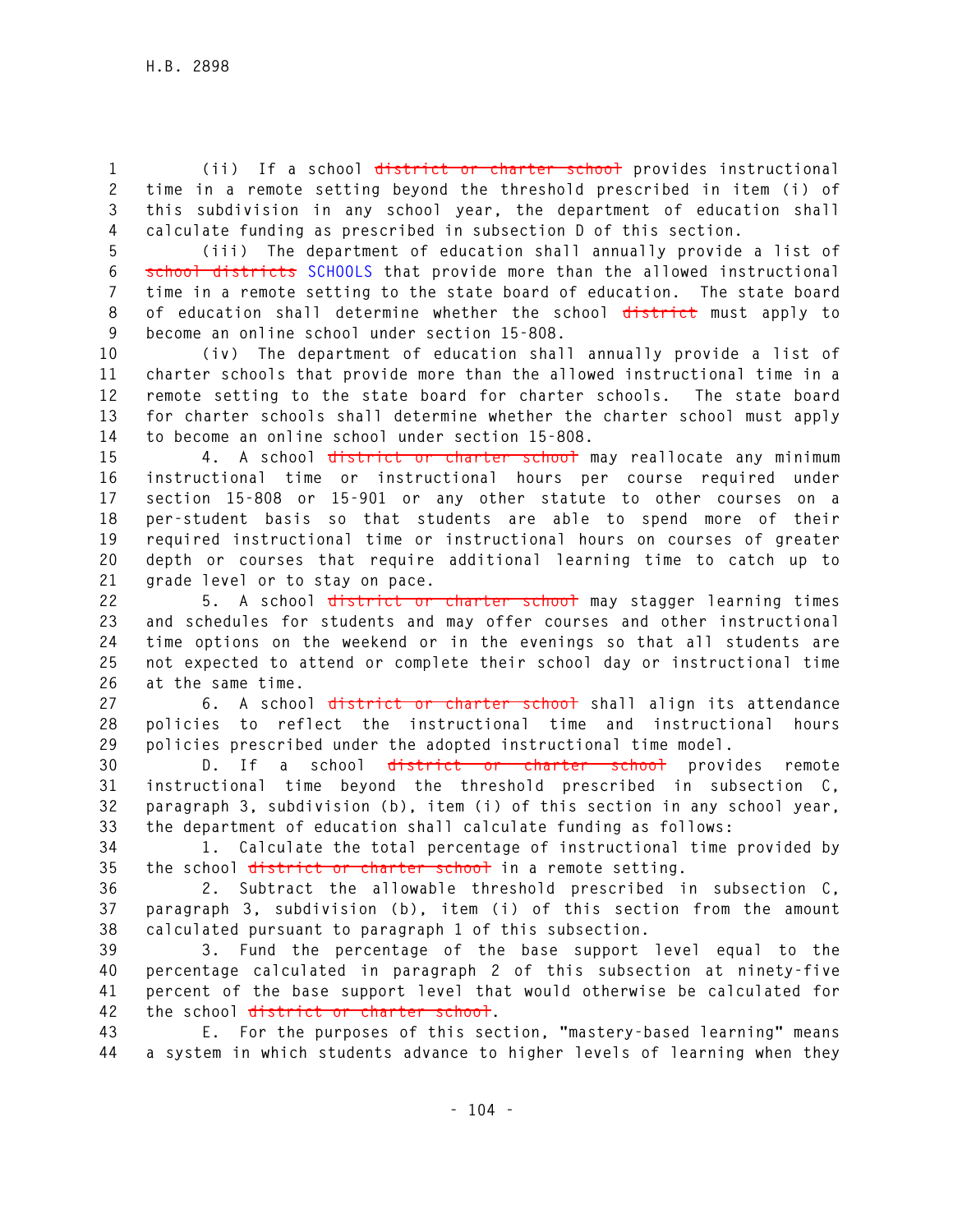**1 demonstrate mastery of concepts and skills regardless of time, place or 2 pace. 3 Sec. 29. Section 15-907, Arizona Revised Statutes, is amended to 4 read: 5 15-907. Incurring liabilities in excess of school district 6 budget; petition; approval; procedure for 7 expenditures 8 A. In the event of excessive and unexpected legal expenses or for 9 an emergency for which the school district did not receive funding from 10 the school facilities board pursuant to section 15-2022 41-5721 because 11 there were insufficient monies in the emergency deficiencies correction 12 fund, the governing board of the school district may petition the county 13 school superintendent, or in the case of an accommodation school, the 14 county school superintendent may petition the county board of supervisors, 15 requesting authority to incur liabilities in excess of the school district 16 budget, in an amount the governing board deems necessary. The governing 17 board of the school district shall follow the procedures for the truth in 18 taxation notice and hearing prescribed in section 15-905.01, subsection B. 19 B. The county school superintendent shall forward the petition 20 together with the superintendent's recommendation and a copy of the budget 21 of the school district to the board of supervisors. 22 C. The board of supervisors shall hold a hearing on the petition 23 within twenty days after receipt and shall determine whether the petition 24 shall be allowed, allowed after revision or denied. 25 D. If the petition is allowed in whole or in part, the governing 26 board shall be authorized to incur liabilities in accordance with the 27 petition, and a copy of the order of the board of supervisors authorizing 28 the incurring of such liabilities shall be filed with the county school 29 superintendent. The county school superintendent, upon ON presentation of 30 proper vouchers, shall draw warrants against the additional allowance. 31 Any liability so incurred shall be in addition to the aggregate budget 32 estimate of the school district for the succeeding year. 33 E. The portion of the primary tax rate to fund these liabilities in 34 excess of the school district budget as provided in this section shall not 35 be included in the computation of additional state aid for education 36 prescribed in section 15-972. 37 Sec. 30. Section 15-911, Arizona Revised Statutes, is amended to 38 read: 39 15-911. Aggregate expenditure limitation; aggregate 40 expenditures of local revenues; adjustments 41 A. ON OR BEFORE JUNE 1 OF EACH YEAR, the legislature shall on or 42 before June 1 of each year transmit to the state board of education the 43 aggregate expenditure limitation for all school districts for the 44 following fiscal year which THAT the economic estimates commission 45 determines as provided in section 41-563, subsection C.**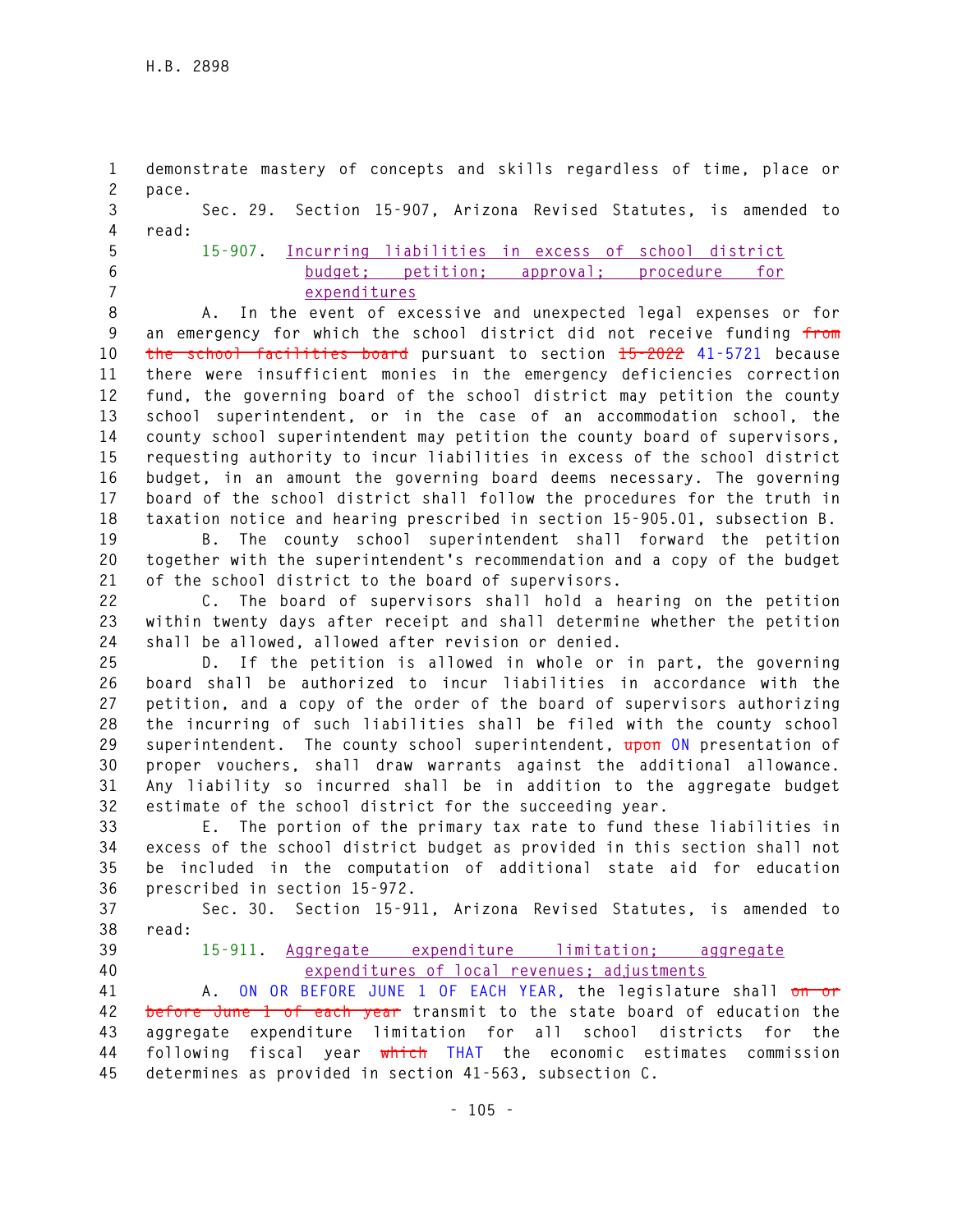**1 B. On or before November 1 of each year, the state board of 2 education shall determine and report to the president of the senate, the 3 speaker of the house of representatives, and the chairman of the joint 4 legislative budget committee AND THE GOVERNOR'S OFFICE OF STRATEGIC 5 PLANNING AND BUDGETING the aggregate expenditures of local revenues as 6 defined in article IX, section 21, subsection (4), Constitution of 7 Arizona, for all school districts for the current year.** 

**8 C. If the aggregate expenditures of local revenues which THAT the 9 state board determines as provided in subsection B of this section are in 10 excess of EXCEED the expenditure limitation determined as provided in 11 section 41-563, subsection C:** 

**12 1. On or before November 1 the state board shall notify each school 13 district that may be affected by subsections D and E of this section and 14 inform it of the amount by which it may have to reduce its expenditures of 15 local revenues.** 

**16 2. On or before March 1 the legislature, on approval of two-thirds 17 of the membership of each house of the legislature, may authorize the 18 expenditures of local revenues in excess of the expenditure limitation for 19 the current fiscal year.** 

**20 D. The state board of education shall:** 

**21 1. Determine the amount of the expenditures of local revenues in 22 excess of THAT EXCEED the expenditure limitation.** 

**23 2. Determine the amount of expenditures of local revenues for each 24 school district and the total amount for all of the school districts.** 

**25 3. Divide the amount determined in paragraph 1 of this subsection 26 by the total amount determined in paragraph 2 of this subsection.** 

**27 4. Multiply the quotient determined in paragraph 3 of this 28 subsection by the amount determined in paragraph 2 of this subsection for 29 each school district.** 

**30 E. If the legislature fails to authorize the expenditures of local 31 revenues in excess of THAT EXCEED the expenditure limitation as provided 32 in subsection C, paragraph 2 of this section, on or before March 5 the 33 state board of education shall inform each school district of the amount 34 it is to reduce its expenditures of local revenues, and each school 35 district shall reduce its expenditures of local revenues by the amount 36 determined in subsection D, paragraph 4 of this section. ON OR BEFORE 37 APRIL 1, the governing board of each school district shall on or before 38 April 1, after it gives notice and holds a public meeting in a similar 39 manner as provided in section 15-905, subsections C and D, SHALL adopt a 40 revised budget for the current year which shall THAT DOES not exceed the 41 previously adopted budget for the current year, less MINUS the amount 42 which the state board of education specifies for reduction in expenditures 43 of local revenues. Not later than April 4, the budget as revised shall be 44 submitted electronically to the superintendent of public instruction.**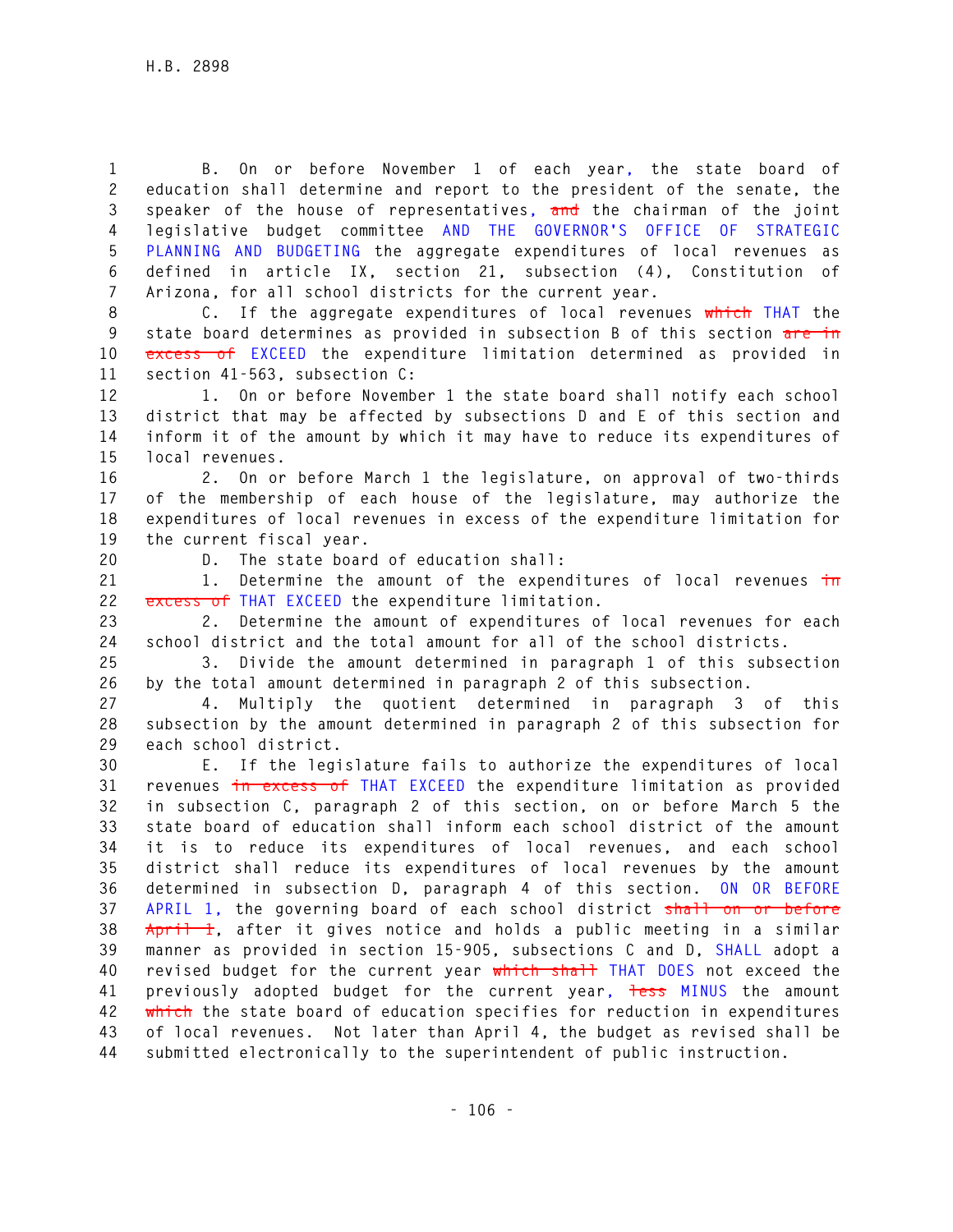**1 Sec. 31. Title 15, chapter 9, article 2, Arizona Revised Statutes, 2 is amended by adding section 15-924, to read: 3 15-924. In lieu of transportation grants 4 A. NOTWITHSTANDING ANY OTHER LAW, BEGINNING IN THE 2021-2022 SCHOOL 5 YEAR, A SCHOOL DISTRICT MAY USE A PORTION OF ITS TRANSPORTATION FUNDING 6 ALLOCATED PURSUANT TO SECTIONS 15-945 AND 15-946 TO PROVIDE IN LIEU OF 7 TRANSPORTATION GRANTS TO PARENTS OF STUDENTS WHO ATTEND THE SCHOOL 8 DISTRICT PURSUANT TO A PLAN SUBMITTED TO THE DEPARTMENT OF EDUCATION. 9 SCHOOL DISTRICTS MAY ISSUE GRANTS TO SUPPORT INDIVIDUAL PARENTS OR 10 NEIGHBORHOOD CARPOOLS IN TRANSPORTING STUDENTS TO SCHOOL. A SCHOOL 11 DISTRICT'S TRANSPORTATION FUNDING ALLOCATION MAY NOT BE REDUCED OR 12 OTHERWISE DIMINISHED DUE TO THE SCHOOL DISTRICT AWARDING GRANTS PURSUANT 13 TO THIS SECTION. 14 B. NOTWITHSTANDING ANY OTHER LAW, BEGINNING IN THE 2021-2022 SCHOOL 15 YEAR, A CHARTER SCHOOL MAY USE A PORTION OF ITS CHARTER ADDITIONAL 16 ASSISTANCE FUNDING ALLOCATED PURSUANT TO SECTION 15-185 TO PROVIDE IN LIEU 17 OF TRANSPORTATION GRANTS TO PARENTS OF STUDENTS WHO ATTEND THE CHARTER 18 SCHOOL PURSUANT TO A PLAN SUBMITTED TO THE DEPARTMENT OF EDUCATION. 19 CHARTER SCHOOLS MAY ISSUE GRANTS TO SUPPORT INDIVIDUAL PARENTS OR 20 NEIGHBORHOOD CARPOOLS IN TRANSPORTING STUDENTS TO SCHOOL. PARTICIPATING 21 CHARTER SCHOOLS SHALL REPORT TO THE DEPARTMENT REGARDING THE MONIES 22 AWARDED TO PARENTS AS REQUIRED BY THE DEPARTMENT. 23 C. THE DEPARTMENT OF EDUCATION SHALL ADOPT POLICIES AND PROCEDURES 24 TO ACCOUNT FOR EXPENDITURES UNDER THIS SECTION AND TO REQUIRE PROOF OF 25 ATTENDANCE FOR STUDENTS WHOSE TRANSPORTATION IS SUPPORTED THROUGH GRANTS 26 UNDER THIS SECTION. 27 Sec. 32. Section 15-943, Arizona Revised Statutes, is amended to 28 read: 29 15-943. Base support level 30 The base support level for each school district shall be computed as 31 follows: 32 1. The following support level weights shall be used in 33 paragraph 2, subdivision (a) of this section for the following school 34 districts: 35 (a) For school districts whose student count in kindergarten 36 programs and grades one through eight is classified in column 1 of this 37 subdivision, the support level weight for kindergarten programs and grades 38 one through eight is the corresponding support level weight prescribed in 39 column 2 or 3 of this subdivision, whichever is appropriate:**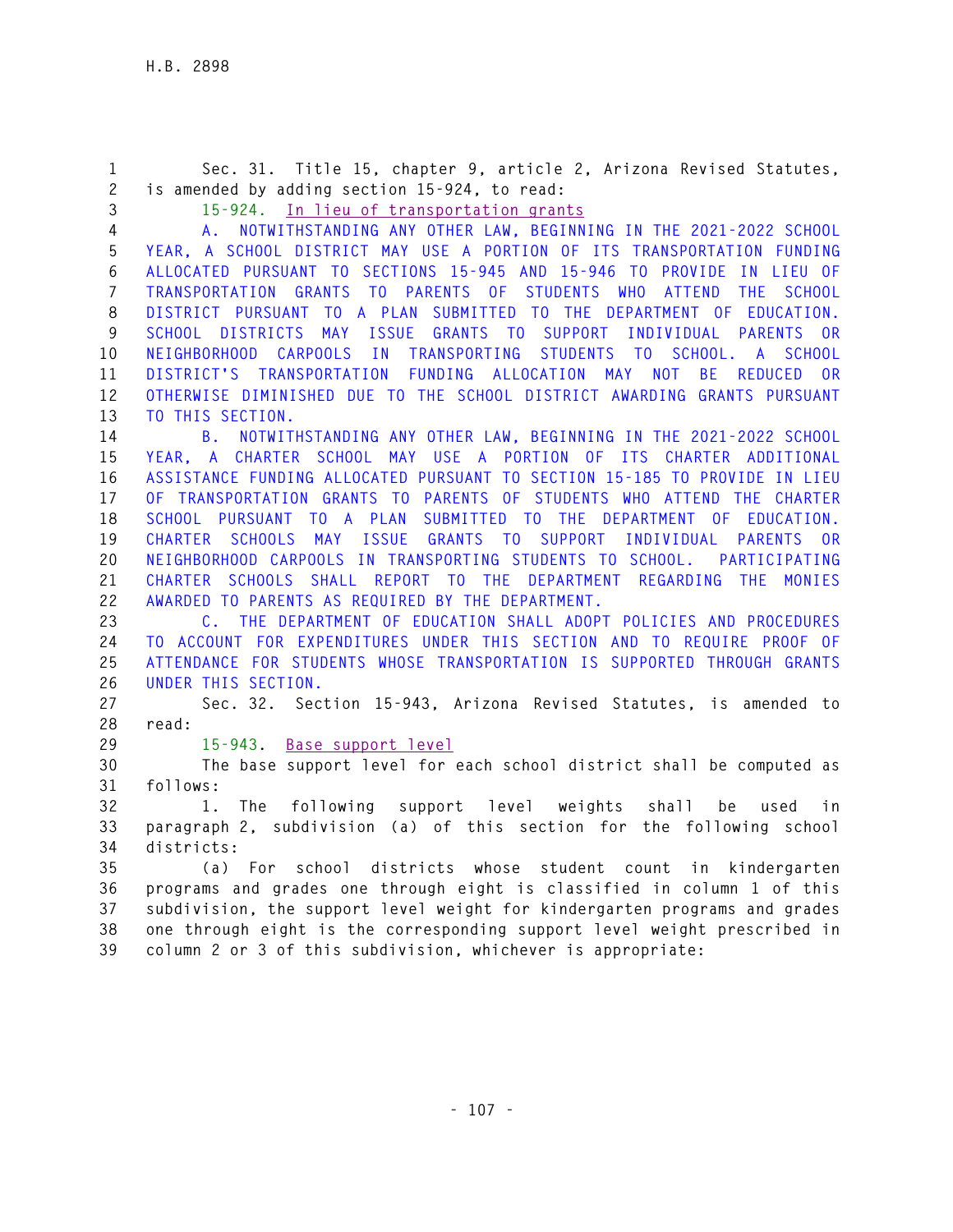**1 Column 1 Column 2 Column 3 2 Support Level Weight Support Level Weight 3 For Small Isolated For Small 4 Student Count School Districts School Districts 5 1-99 1.559 1.399 6 100-499 1.358 + [0.0005 x (500 1.278 + [0.0003 x (500 7 - student count)] - student count)] 8 500-599 1.158 + [0.002 x (600 1.158 + [0.0012 x (600 9 - student count)] - student count)] 10 (b) For school districts whose student count in grades nine through 11 twelve is classified in column 1 of this subdivision, the support level 12 weight for grades nine through twelve is the corresponding support level 13 weight prescribed in column 2 or 3 of this subdivision, whichever is 14 appropriate: 15 Column 1 Column 2 Column 3 16 Support Level Weight Support Level Weight 17 For Small Isolated For Small 18 Student Count School Districts School Districts 19 1-99 1.669 1.559 20 100-499 1.468 + [0.0005 x (500 1.398 + [0.0004 x (500 21 - student count)] – student count)] 22 500-599 1.268 + [0.002 x (600 1.268 + [0.0013 x (600 23 - student count)] – student count)] 24 2. Subject to paragraph 1 of this section, determine the weighted 25 student count as follows: 26 (a) 27 Support Weighted**  28 **Level Student Student** Student Student **29 Grade Base Group A Weight Count Count**  30 PSD 1.000 + 0.450 = 1.450 x \_\_\_\_\_\_\_\_ = 31 K-8 1.000 + 0.158 = 1.158 x <u>\_\_\_\_\_\_\_\_</u> = **32 9-12 1.163 + 0.105 = 1.268 x = 33 Subtotal A 34 (b) 35 Support Weighted 36 Funding Level Student Student 37 Category Weight Count Count 38 HI 4.771 x = 39 K-3 0.060 x = 40 K-3 reading 0.040 x = 41 ELL 0.115 x \_\_\_\_\_\_\_ = \_\_\_\_\_\_\_\_\_\_\_\_ 42 MD-R, A-R and 43 SID-R 6.024 x \_\_\_\_\_\_\_\_ = \_\_\_\_\_\_\_\_\_\_\_\_**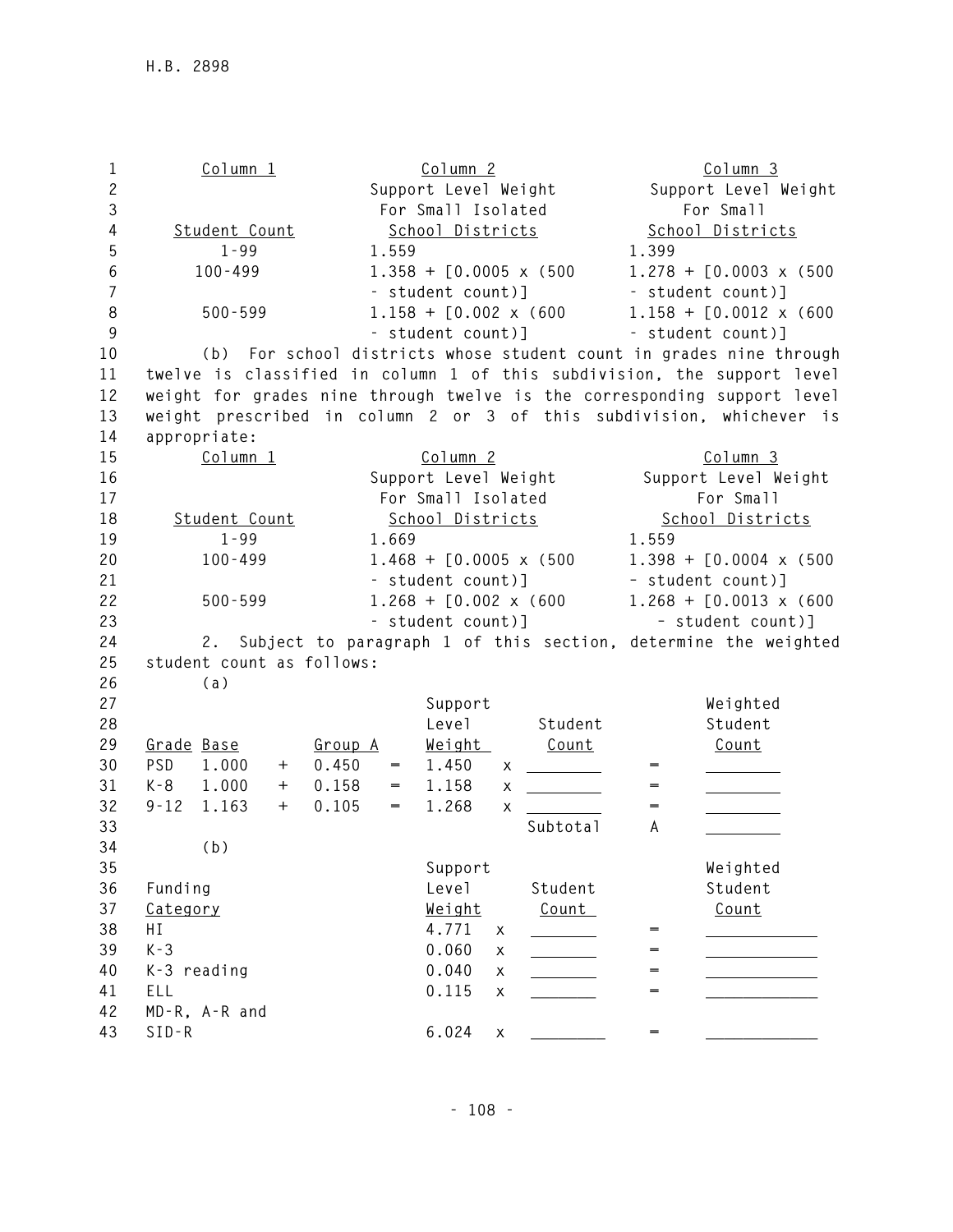| 1              | MD-SC, A-SC and                                                                                                                                 |       |          |             |                   |                                                      |
|----------------|-------------------------------------------------------------------------------------------------------------------------------------------------|-------|----------|-------------|-------------------|------------------------------------------------------|
| $\mathbf{2}$   | $SID-SC$                                                                                                                                        | 5.833 | X        |             | $=$               |                                                      |
| 3              |                                                                                                                                                 | 5.988 |          |             |                   |                                                      |
| $\overline{4}$ | MD-SSI                                                                                                                                          | 7.947 | X        |             | $=$               |                                                      |
| 5              | $0I - R$                                                                                                                                        | 3.158 | X        |             | $=$               |                                                      |
| $6\,$          | $0I-SC$                                                                                                                                         | 6.773 | X        |             | =                 |                                                      |
| $\overline{7}$ | $P - SD$                                                                                                                                        | 3.595 | X        |             | $=$               |                                                      |
| 8              | DD, ED, MIID, SLD,                                                                                                                              |       |          |             |                   |                                                      |
| 9              | SLI and OHI                                                                                                                                     | 0.003 | X        |             | $=$               |                                                      |
| 10             |                                                                                                                                                 | 0.093 |          |             |                   |                                                      |
| 11             | $ED - P$                                                                                                                                        | 4.822 |          |             | $\qquad \qquad =$ |                                                      |
| 12             | MOID                                                                                                                                            | 4.421 | X        |             | $=$               |                                                      |
|                |                                                                                                                                                 |       | X        |             |                   |                                                      |
| 13             | V I                                                                                                                                             | 4.806 | X        |             | $=$               |                                                      |
| 14             | G                                                                                                                                               | 0.007 | <b>X</b> |             | =                 |                                                      |
| 15             |                                                                                                                                                 |       |          | Subtotal    | B                 |                                                      |
| 16             | (c) Total of subtotals A and B:                                                                                                                 |       |          |             |                   |                                                      |
| 17             | Multiply the total determined in paragraph 2 of this section by<br>3.                                                                           |       |          |             |                   |                                                      |
| 18             | the base level.                                                                                                                                 |       |          |             |                   |                                                      |
| 19             | Multiply the teacher experience index of the district or 1.00,<br>4.                                                                            |       |          |             |                   |                                                      |
| 20             | whichever is greater, by the product obtained in paragraph 3 of this                                                                            |       |          |             |                   |                                                      |
| 21             | section.                                                                                                                                        |       |          |             |                   |                                                      |
| 22             | For the purposes of this section, the student count is the<br>5.                                                                                |       |          |             |                   |                                                      |
| 23             | average daily membership as prescribed in section 15-901 for the current                                                                        |       |          |             |                   |                                                      |
| 24             | year, except that for the purposes of computing the base support level                                                                          |       |          |             |                   |                                                      |
| 25             | used in determining school district rollover allocations and school                                                                             |       |          |             |                   |                                                      |
| 26             | district budget override amounts, the student count is the average daily                                                                        |       |          |             |                   |                                                      |
| 27             | membership as prescribed in section 15-901 for the prior year.                                                                                  |       |          |             |                   |                                                      |
| 28             | Sec. 33. Section 15-945, Arizona Revised Statutes, is amended to                                                                                |       |          |             |                   |                                                      |
| 29             | read:                                                                                                                                           |       |          |             |                   |                                                      |
| 30             | 15-945. Transportation support level                                                                                                            |       |          |             |                   |                                                      |
| 31             | A. The                                                                                                                                          |       |          |             |                   | support level for to and from school for each school |
| 32             | district for the current year shall be computed as follows:                                                                                     |       |          |             |                   |                                                      |
| 33             | Determine the approved<br>1.                                                                                                                    |       |          | daily route | mileage of        | the<br>school                                        |
| 34             | district for the fiscal year prior to the current year.                                                                                         |       |          |             |                   |                                                      |
| 35             | 2. Multiply the figure obtained in paragraph 1 of this subsection                                                                               |       |          |             |                   |                                                      |
| 36             | by one hundred eighty, or for a school district that elects to provide two                                                                      |       |          |             |                   |                                                      |
| 37             | hundred days of instruction pursuant to section 15-902.04, multiply the                                                                         |       |          |             |                   |                                                      |
| 38             | figure obtained in paragraph 1 of this subsection by two hundred.                                                                               |       |          |             |                   |                                                      |
| 39             | Determine the number of eligible students transported in the<br>3.                                                                              |       |          |             |                   |                                                      |
| 40             | fiscal year prior to the current year.                                                                                                          |       |          |             |                   |                                                      |
| 41             | Divide the amount determined in paragraph 1 of this subsection<br>4.                                                                            |       |          |             |                   |                                                      |
| 42             |                                                                                                                                                 |       |          |             |                   |                                                      |
| 43             | by the amount determined in paragraph 3 of this subsection to determine<br>the approved daily route mileage per eligible student transported.   |       |          |             |                   |                                                      |
| 44             |                                                                                                                                                 |       |          |             |                   |                                                      |
|                |                                                                                                                                                 |       |          |             |                   |                                                      |
| 45             | Determine the classification in column 1 of this paragraph for<br>5.<br>the quotient determined in paragraph 4 of this subsection. Multiply the |       |          |             |                   |                                                      |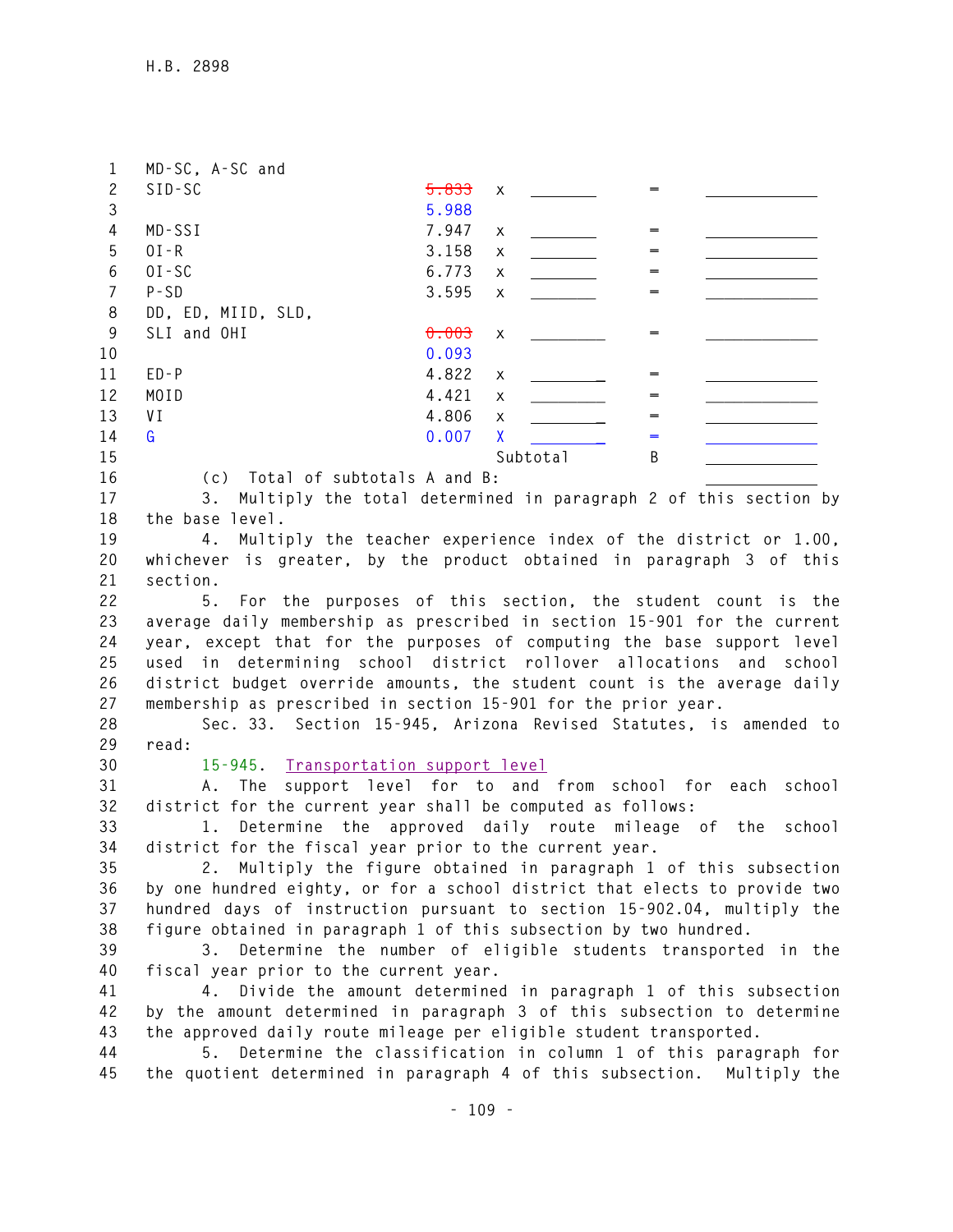**1 product obtained in paragraph 2 of this subsection by the corresponding 2 state support level for each route mile as provided in column 2 of this 3 paragraph.** 

| 4   | Column 1                      | Column 2                        |
|-----|-------------------------------|---------------------------------|
| 5   | Approved Daily Route          | State Support Level per         |
|     | 6 Mileage per Eligible        | Route Mile for                  |
|     | 7 Student Transported         | Fiscal Year 2020-2021 2021-2022 |
|     | 8 0.5 or less                 | <del>2.74</del> 2.77            |
| - 9 | More than $0.5$ through $1.0$ | <del>2.24</del> 2.27            |
|     | 10 More than 1.0              | 2.742.77                        |

**11 6. Add the amount spent during the prior fiscal year for bus tokens 12 and bus passes for students who qualify as eligible students as defined in 13 section 15-901.** 

**14 B. The support level for academic education, career and technical 15 education, vocational education and athletic trips for each school 16 district for the current year is computed as follows:** 

**17 1. Determine the classification in column 1 of paragraph 2 of this 18 subsection for the quotient determined in subsection A, paragraph 4 of 19 this section.** 

**20 2. Multiply the product obtained in subsection A, paragraph 5 of 21 this section by the corresponding state support level for academic 22 education, career and technical education, vocational education and 23 athletic trips as provided in column 2, 3 or 4 of this paragraph, 24 whichever is appropriate for the type of district.** 

| 25 | Column 1                  | Column <sub>2</sub> | Column 3 | Column 4                    |
|----|---------------------------|---------------------|----------|-----------------------------|
| 26 | Approved Daily Route      |                     |          |                             |
| 27 | Mileage per Eligible      | District Type       |          | District Type District Type |
| 28 | Student Transported       | $_0$ 02 or 03       | 04       | 05                          |
| 29 | 0.5 or less               | 0.15                | 0.10     | 0.25                        |
| 30 | More than 0.5 through 1.0 | 0.15                | 0.10     | 0.25                        |
| 31 | More than 1.0             | 0.18                | 0.12     | 0.30                        |

**32 For the purposes of this paragraph, "district type 02" means a unified 33 school district or an accommodation school that offers instruction in 34 grades nine through twelve, "district type 03" means a common school 35 district not within a high school district, "district type 04" means a 36 common school district within a high school district or an accommodation 37 school that does not offer instruction in grades nine through twelve and 38 "district type 05" means a high school district.** 

**39 C. The support level for extended school year services for pupils 40 with disabilities is computed as follows:** 

**41 1. Determine the sum of the following:** 

**42 (a) The total number of miles driven by all buses of a school 43 district while transporting eligible pupils with disabilities on scheduled 44 routes from their residence to the school of attendance and from the**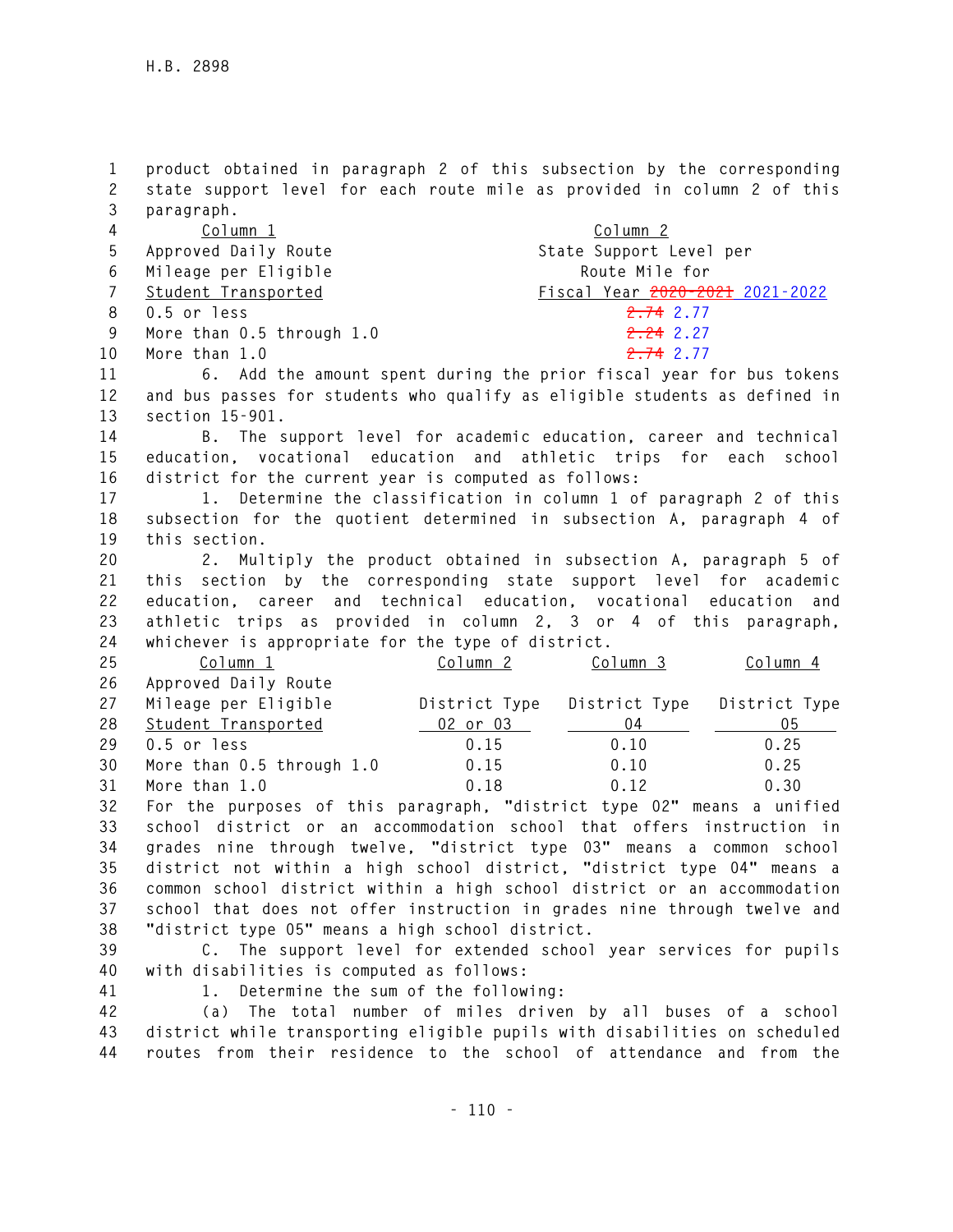**1 school of attendance to their residence on routes for extended school year 2 services in accordance with section 15-881.** 

**3 (b) The total number of miles driven on routes approved by the 4 superintendent of public instruction for which a private party, a 5 political subdivision or a common or a contract carrier is reimbursed for 6 bringing an eligible pupil with a disability from the place of the pupil's 7 residence to a school transportation pickup point or to the school 8 facility of attendance and from the school transportation scheduled return 9 point or from the school facility to the pupil's residence for extended 10 school year services in accordance with section 15-881.** 

**11 2. Multiply the sum determined in paragraph 1 of this subsection by 12 the state support level for the district determined as provided in 13 subsection A, paragraph 5 of this section.** 

**14 D. The transportation support level for each school district for 15 the current year is the sum of the support level for to and from school as 16 determined in subsection A of this section, the support level for academic 17 education, career and technical education, vocational education and 18 athletic trips as determined in subsection B of this section and the 19 support level for extended school year services for pupils with 20 disabilities as determined in subsection C of this section.** 

**21 E. The state support level for each approved route mile, as 22 provided in subsection A, paragraph 5 of this section, shall be adjusted 23 by the growth rate prescribed by law, subject to appropriation.** 

**24 F. School districts must provide the odometer reading for each bus 25 as of the end of the current year and the total bus mileage during the 26 current year.** 

**27 Sec. 34. Section 15-964, Arizona Revised Statutes, is amended to 28 read:** 

**29 15-964. Federal impact adjustment**

**30 A. The governing board of a school district may compute a federal 31 impact adjustment to the unrestricted capital budget limit. The maximum 32 amount of the federal impact adjustment is the sum of the following:** 

**33 1. Twenty-five per cent PERCENT of the monies received from forest 34 reserve funds by the school district in the prior fiscal year as provided 35 in section 41-736.** 

**36 2. For a school district that is not an accommodation school, the 37 lesser of:** 

**38 (a) Twenty-five per cent PERCENT of the title VIII of the 39 elementary and secondary education act of 1965 revenues received in the 40 prior fiscal year.** 

**41 (b) The total amount of title VIII of the elementary and secondary 42 education act of 1965 revenues received in the prior fiscal year minus the 43 sum of the following:** 

**44 (i) The amount of title VIII of the elementary and secondary 45 education act of 1965 assistance used to increase the general budget limit**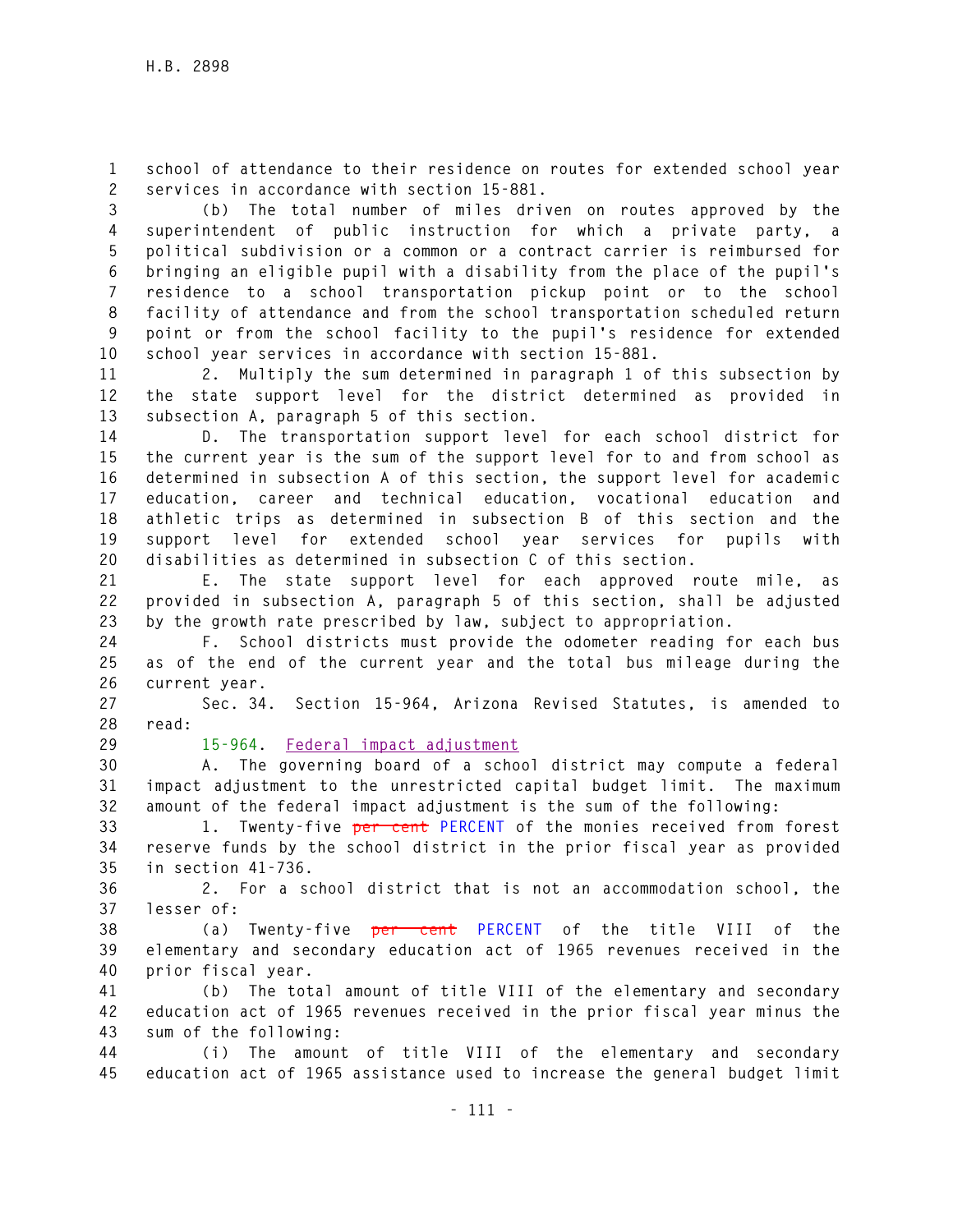**1 as provided in section 15-905, subsections K and O for the prior fiscal 2 year.** 

**3 (ii) The amount budgeted for title VIII of the elementary and 4 secondary education act of 1965 administrative costs as provided in 5 section 15-905, subsection P for the current year.** 

**6 (iii) The amount budgeted for principal and interest on impact aid 7 revenue bonds pursuant to section 15-2104 41-5804 for the current year.** 

**8 B. The federal impact adjustment shall only be budgeted and 9 expended for new construction, major renovation of buildings or 10 expenditures that may be budgeted in the unrestricted capital fund.** 

**11 C. If the governing board underestimated the amount of the federal 12 impact adjustment for the current year, the board may adjust the 13 unrestricted capital budget limit and the budget before May 15. If the 14 board overestimated the amount of the federal impact adjustment for the 15 current year, the board shall adjust the unrestricted capital budget limit 16 and the budget before May 15. Not later than May 18, the budget as 17 revised shall be submitted electronically to the superintendent of public 18 instruction.** 

**19 Sec. 35. Section 15-973, Arizona Revised Statutes, is amended to 20 read:** 

**21 15-973. Apportionment of funds; expenditure limitation**

**22 A. The state board of education shall apportion state aid from 23 appropriations made for that purpose to the several counties on the basis 24 of state aid entitlement for the school districts in each county. An 25 allowance shall not be made for nonresident alien children or for wards of 26 the United States for whom tuition is paid, but attendance of a student in 27 a school of a county adjoining the county of the student's residence 28 outside the state under a certificate of educational convenience as 29 provided by section 15-825 shall be deemed to be enrollment in the school 30 of the county or school district of the student's residence.** 

**31 B. Apportionments shall be made as follows:** 

**32 1. BY THE CLOSE OF BUSINESS ON THE FIFTEENTH DAY OF BUSINESS OF 33 JULY, ONE-TWELFTH OF THE TOTAL AMOUNT TO BE APPORTIONED DURING THE FISCAL 34 YEAR.** 

**35 1. 2. By the close of business on the first FIFTEENTH day of 36 business of August, one-twelfth of the total amount to be apportioned 37 during the fiscal year.** 

**38 2. 3. By the close of business on the first FIFTEENTH day of 39 business of September, one-twelfth of the total amount to be apportioned 40 during the fiscal year.** 

**41 3. 4. By the close of business on the first FIFTEENTH day of 42 business of October, one-twelfth of the total amount to be apportioned 43 during the fiscal year.**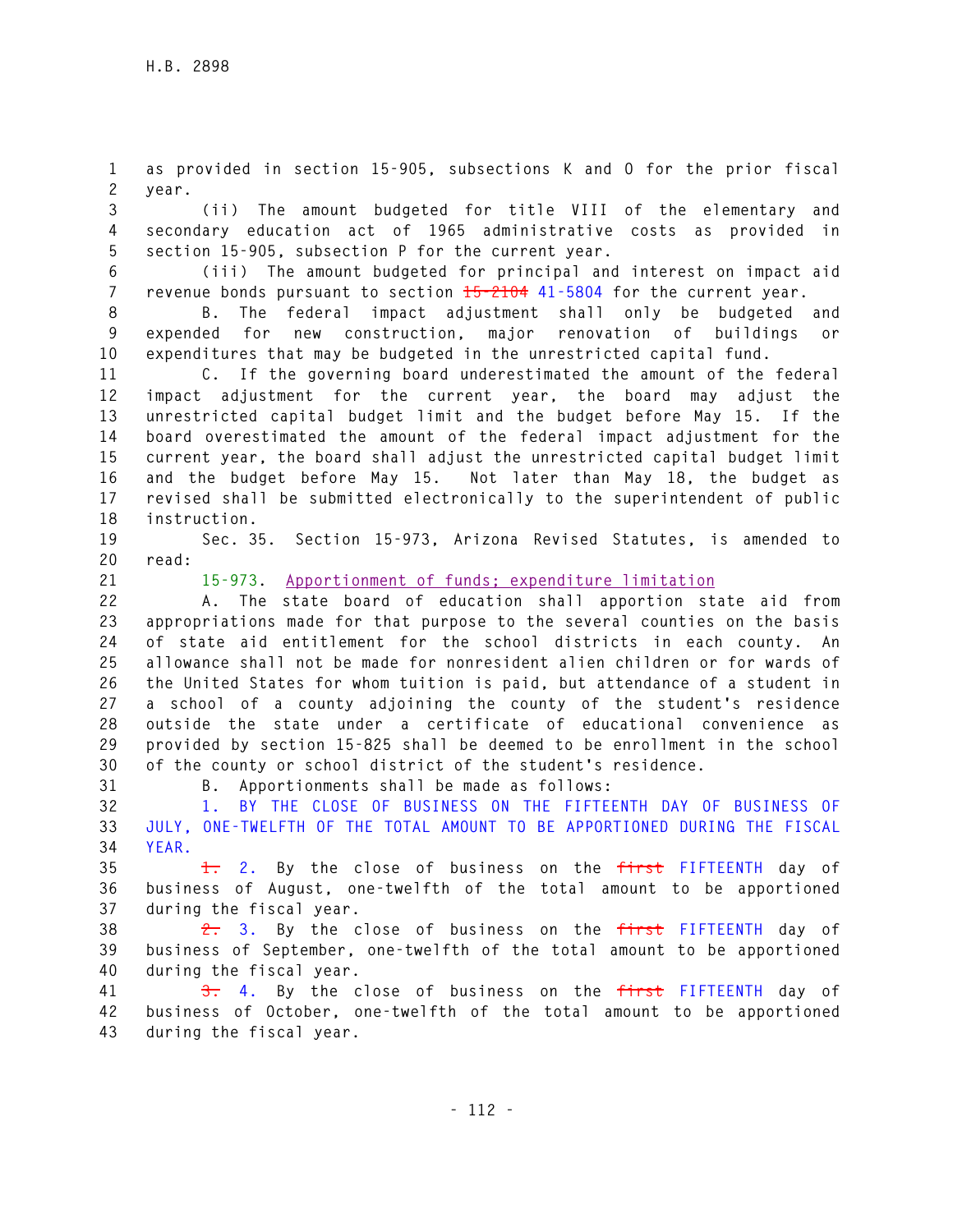**2 business of November, one-twelfth of the total amount to be apportioned 3 during the fiscal year. 4 5. 6. By the close of business on the first FIFTEENTH day of 5 business of December, one-twelfth of the total amount to be apportioned 6 during the fiscal year. 7 6. 7. By the close of business on the first FIFTEENTH day of 8 business of January, one-twelfth of the total amount to be apportioned 9 during the fiscal year. 10 7. 8. By the close of business on the first FIFTEENTH day of 11 business of February, one-twelfth of the total amount to be apportioned 12 during the fiscal year. 13 8. 9. By the close of business on the first FIFTEENTH day of 14 business of March, one-twelfth of the total amount to be apportioned 15 during the fiscal year. 16 9. 10. By the close of business on the first FIFTEENTH day of 17 business of April, one-twelfth of the total amount to be apportioned 18 during the fiscal year. 19 10. 11. By the close of business on the first FIFTEENTH day of 20 business of May, one-twelfth of the total amount to be apportioned during 21 the fiscal year. 22 11. 12. By the close of business on the first FIFTEENTH day of 23 business of June, one-twelfth of the total amount to be apportioned during 24 the fiscal year. 25 12. By the close of business on the last day of business of 26 June, one-twelfth of the total amount to be apportioned during the fiscal 27 year. 28 The superintendent of public instruction shall furnish to the county 29 treasurer and the county school superintendent an abstract of the 30 apportionment and shall certify the apportionment to the department of 31 administration, which shall draw its warrant in favor of the county 32 treasurer of each county for the amount apportioned. On receipt of the 33 warrant, the county treasurer shall notify the county school** 

**1 4. 5. By the close of business on the first FIFTEENTH day of** 

**34 superintendent of the amount, together with any other monies standing to 35 the credit of that school district, in the county school fund. 36 C. Notwithstanding subsection B of this section, if sufficient 37 appropriated monies are available and on a showing by a school district 38 that additional state monies are necessary for current expenses, an 39 apportionment or part of an apportionment of state aid may be paid to the 40 school district prior to BEFORE the date set for that apportionment by 41 subsection B of this section. A school district may not receive more than 42 three-fourths of its total apportionment before May 1 of the fiscal year. 43 Early payments pursuant to this subsection must be approved by the state 44 treasurer, the director of the department of administration and the 45 superintendent of public instruction.**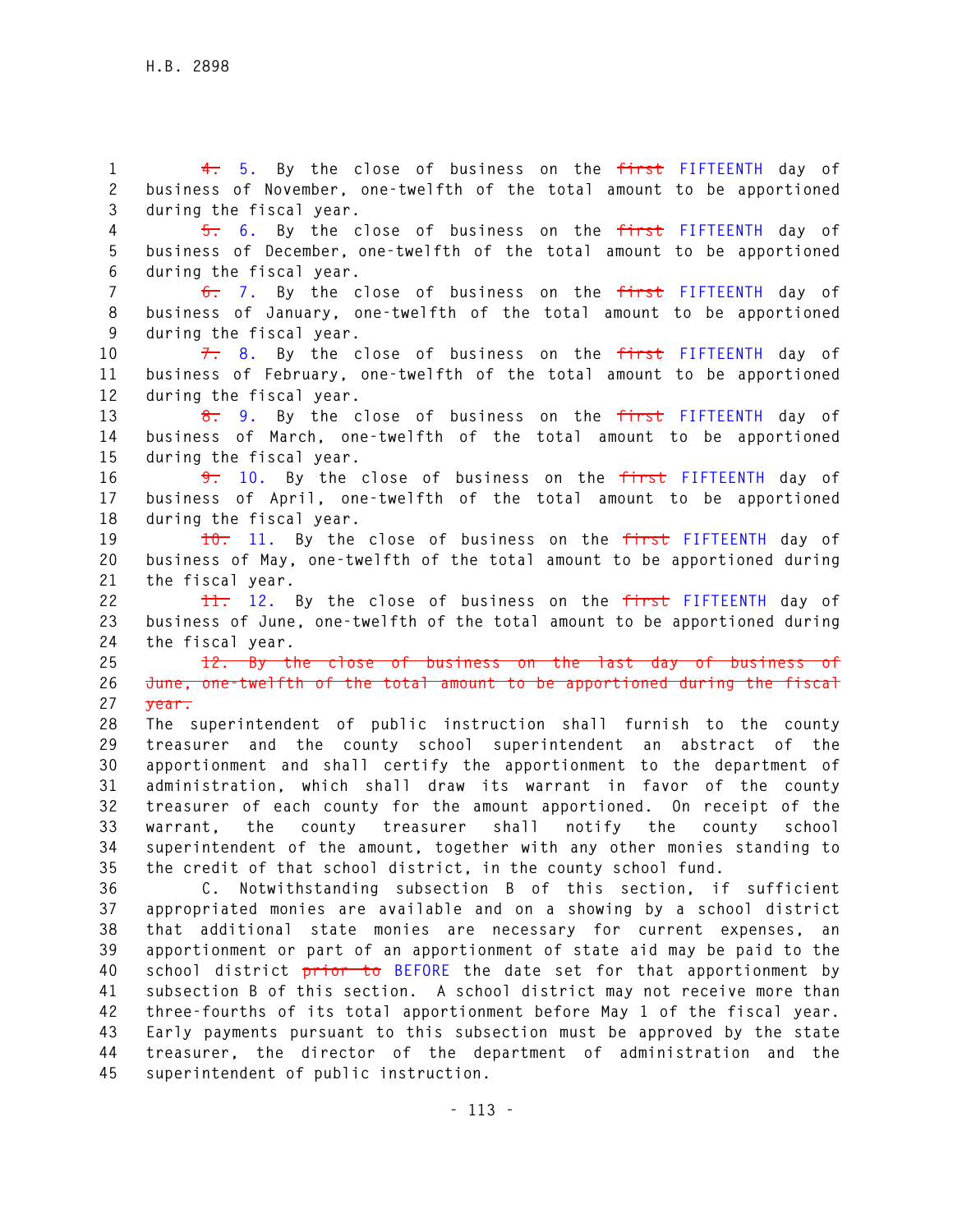**1 D. The superintendent of public instruction shall not make 2 application to the federal government to utilize title VIII of the 3 elementary and secondary education act of 1965 monies in determining the 4 apportionment prescribed in this section.** 

**5 E. If a school district that is eligible to receive monies pursuant 6 to this article is unable to meet a scheduled payment on any lawfully 7 incurred long-term obligation for debt service as provided in section 8 15-1022, the county treasurer shall use any amount distributed pursuant to 9 this section to make the payment. The county treasurer shall keep a 10 record of all the instances in which a payment is made pursuant to this 11 subsection. Any monies subsequently collected by the district to make the 12 scheduled payment shall be used to replace the amount diverted pursuant to 13 this subsection. When determining the total amount to be funded by a levy 14 of secondary taxes on property within the school district for the 15 following fiscal year, the county board of supervisors shall add to the 16 amounts budgeted to be expended during the following fiscal year an amount 17 equal to the total of all payments pursuant to this subsection during the 18 current fiscal year that were not repaid during the current year.** 

**19 F. The total amount of state monies that may be spent in any fiscal 20 year by the state board of education for apportionment of state aid for 21 education shall not exceed the amount appropriated or authorized by 22 section 35-173 for that purpose. This section does not impose a duty on 23 an officer, agent or employee of this state to discharge a responsibility 24 or create any right in a person or group if the discharge or right would 25 require an expenditure of state monies in excess of the expenditure 26 authorized by legislative appropriation for that specific purpose.** 

**27 G. THE DEPARTMENT OF EDUCATION MAY REQUIRE LOCAL EDUCATION AGENCIES 28 TO SUBMIT THE STUDENT LEVEL DATA NECESSARY TO DETERMINE THE APPORTIONMENT 29 OF STATE AID PURSUANT TO THIS SECTION ON OR BEFORE JULY 1 AND ON OR BEFORE 30 THE FIRST DAY OF EACH MONTH THEREAFTER.** 

**31 Sec. 36. Section 15-995, Arizona Revised Statutes, is amended to 32 read:** 

**33 15-995. Special district assessment for adjacent ways by 34 school district**

**35 A. The governing board of a school district may contract for 36 constructing, maintaining or otherwise improving any public way adjacent 37 to any parcel of land owned by the school district or leased for school 38 purposes by the school district, or an intersection of any public way 39 adjoining a quarter block in which the parcel of land is situated, and for 40 the construction of CONSTRUCTING sidewalks, sewers, utility lines, 41 roadways and other related improvements in or along such streets and 42 intersections, and to pay for such improvements by the levy of LEVYING a 43 special assessment on the taxable property in the school district. A 44 school district shall not use any portion of the monies generated from the 45 special assessment for any construction, maintenance or other improvements**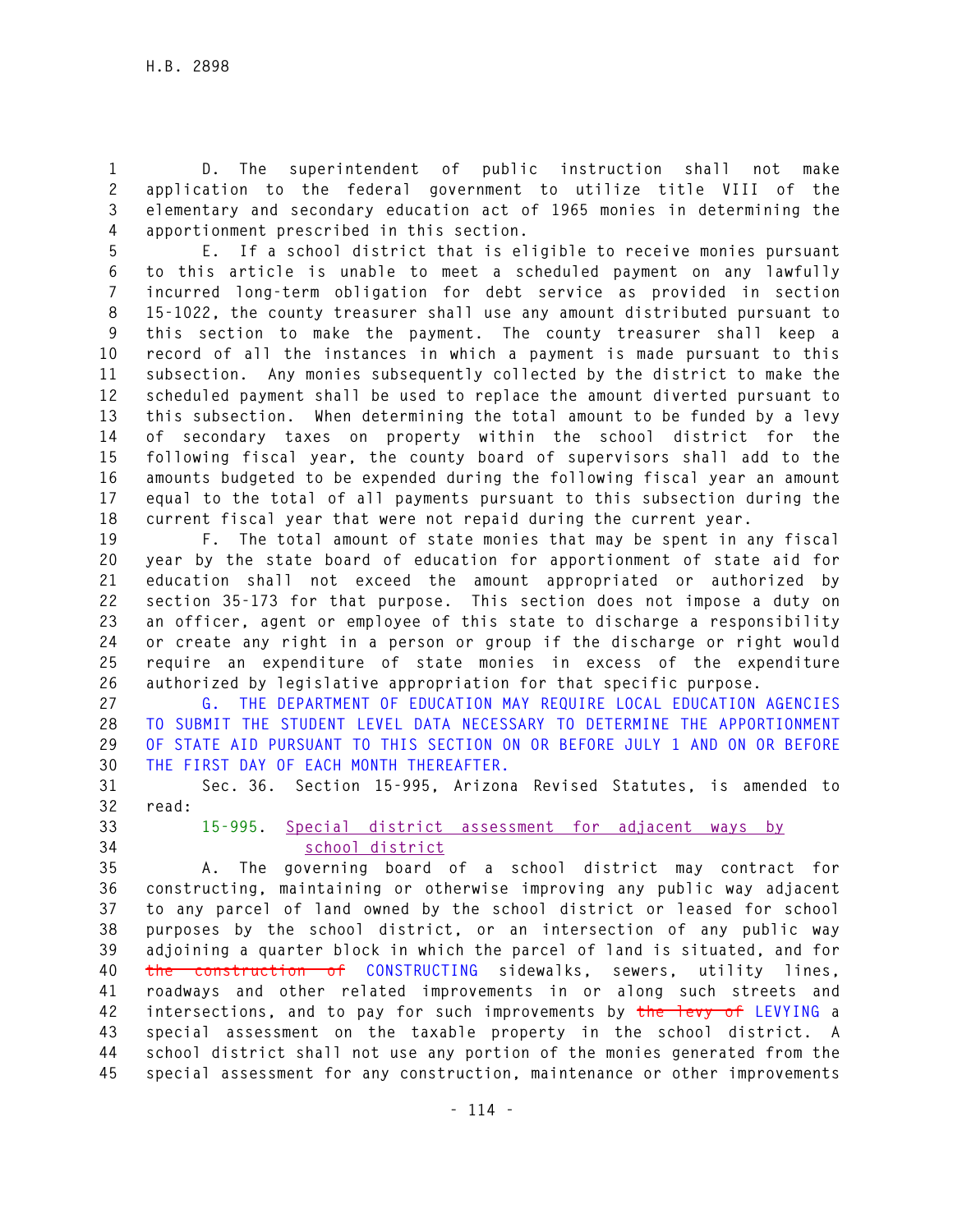**1 to the school district's property except improvements necessary to ensure 2 the safe ingress to and egress from public school property directly 3 adjacent to the public way for buses and fire equipment. The assessment 4 shall be made a part of the itemized statement that is regularly filed 5 with the county school superintendent and that shows the amount of monies 6 needed for the expenses of schools within the school district for the 7 ensuing year. Each adjacent ways project proposal to be funded through 8 this special assessment must be filed with the DIVISION OF school 9 facilities board WITHIN THE DEPARTMENT OF ADMINISTRATION and include the 10 project cost estimate. If the entire project cost for the adjacent ways 11 project is greater than fifty thousand dollars \$50,000, the school 12 facilities board DIVISION shall approve or deny the project within sixty 13 days after receipt of RECEIVING the filing of the project proposal by the 14 school district and the expenditure shall not be made unless the school 15 facilities board DIVISION validates both of the following within sixty 16 days after receipt of RECEIVING the filing of the proposal:** 

**17 1. The project that is proposed to be funded by the assessment is 18 in compliance COMPLIES with state laws relating to adjacent ways projects.** 

**19 2. The proposal selected by the school district does not contain 20 additional work that is not listed in the adjacent ways proposal submitted 21 by the school district.** 

**22 B. If any property that is owned by a school district or leased by 23 a school district for school purposes from any city or county, the state 24 or the United States is included within the assessment district to be 25 assessed to pay the costs and expenses of any public improvements 26 initiated by a city, in order to make the assessments thereon payable by 27 the city in which the improvement is initiated, the governing board may 28 contract with the municipality or its improvement district to reimburse it 29 for the amount of the assessment against the property and to pay the 30 amount so contracted for by the levy of a special assessment as provided 31 by subsection A of this section.** 

**32 C. The governing board of the school district shall follow the 33 truth in taxation notice and hearing requirements prescribed in section 34 15-905.01, subsection B.** 

**35 D. The portion of the primary tax rate to fund adjacent ways as 36 provided in this section shall not be included in the computation of 37 additional state aid for education as prescribed in section 15-972.** 

**38 Sec. 37. Section 15-996, Arizona Revised Statutes, is amended to 39 read:** 

- 
- **40 15-996. Duties of county treasurer relating to school 41 district's monies**
- 

**42 The county treasurer shall:** 

**43 1. Receive and hold all school district monies and keep a separate 44 account for each school district and for the special county school reserve 45 fund. The county treasurer may maintain separate accounts for each fund**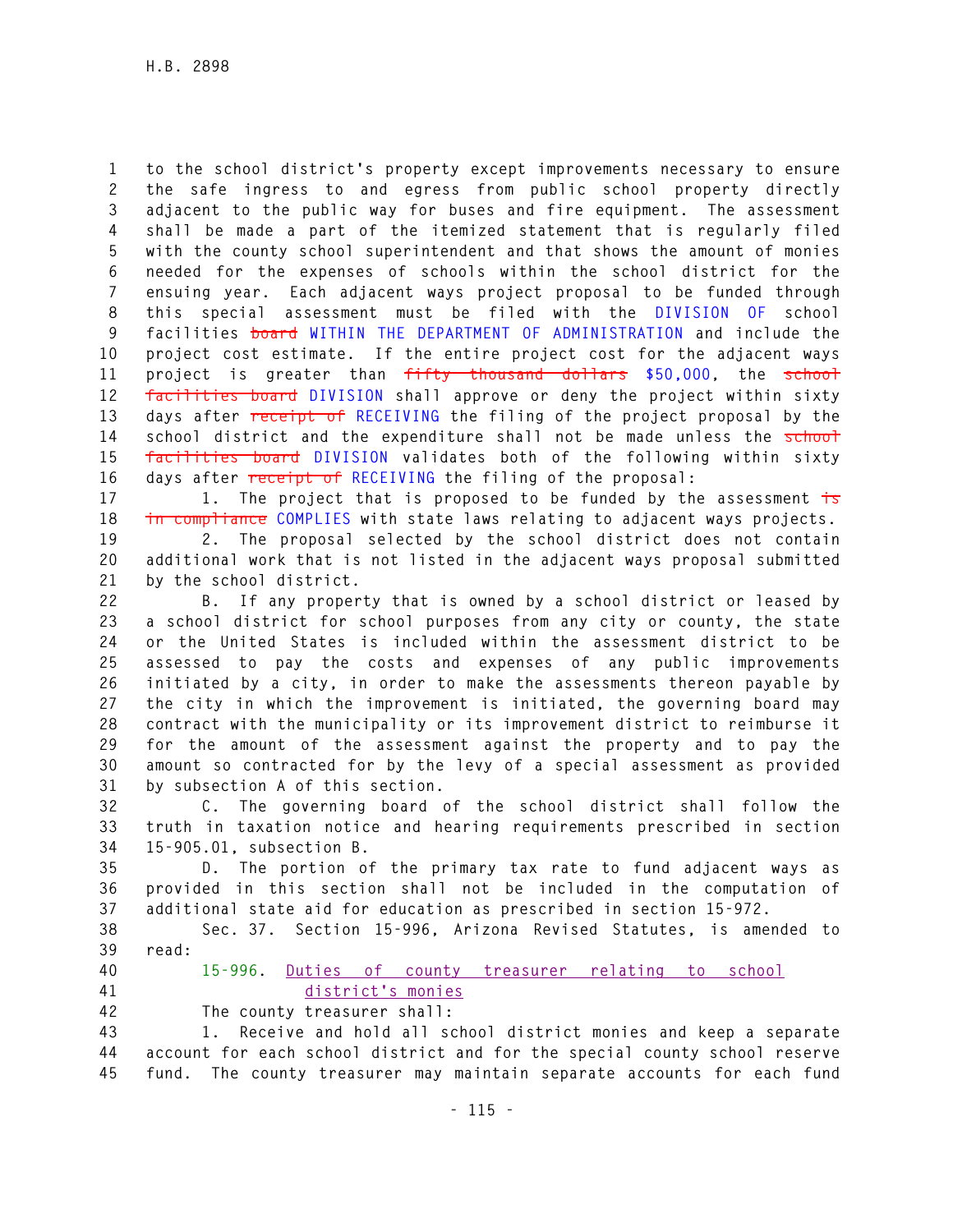**1 of a school district or the county treasurer may maintain only two 2 accounts for each school district's monies in addition to the funds 3 provided for in sections 15-1024, 15-1025 and 15-2041 41-5741. If only 4 two accounts are maintained, the first account shall consist of 5 maintenance and operation, unrestricted capital outlay and adjacent ways 6 monies and the classroom site fund prescribed in section 15-977 and the 7 second account shall consist of federal and state grant monies and all 8 other monies.** 

**9 2. Pool school district monies for investment except as provided in 10 sections 15-1024 and 15-1025. Interest earned on the monies pooled for 11 investment shall be apportioned at least quarterly to the appropriate 12 school district based on an average monthly balance as prescribed in the 13 uniform system of accounting for county treasurers as provided in section 14 41-1279.21.** 

**15 3. Notwithstanding section 11-605, register warrants only as 16 follows:** 

**17 (a) If separate accounts are maintained for each fund, warrants may 18 only be registered on the maintenance and operation, unrestricted capital 19 outlay and adjacent ways accounts and the classroom site fund prescribed 20 in section 15-977 and only if the total cash balance of all three accounts 21 is insufficient to pay the warrants, except that, during the period of 22 time when a school district is under receivership pursuant to section 23 15-103, a warrant may be registered on the debt service account for which 24 the cash balance in the debt service account is insufficient to cover the 25 debt service payment if there are not sufficient monies in the debt 26 service account to cover the debt.** 

**27 (b) If the county treasurer maintains only two accounts as provided 28 in paragraph 1 of this section:** 

**29 (i) The county treasurer may register warrants only on the first 30 account and only if the balance of that account is insufficient to pay the 31 warrants.** 

**32 (ii) The county treasurer may honor warrants for any federal or 33 state grant fund with a negative balance as long as the total balance in 34 the second account is positive. If the second account total balance is 35 negative, the warrant for a federal or state grant fund shall be charged 36 to the maintenance and operation fund. Any interest charged to the 37 federal or state grant fund as a result of a negative balance that is in 38 excess of interest earned on the fund shall be transferred to the 39 maintenance and operation fund at the end of the fiscal year or the end of 40 the grant year. If a federal or state grant fund has a negative balance 41 at the end of the fiscal year or grant year, sufficient expenditures shall 42 be transferred to the maintenance and operation fund to eliminate the 43 negative balance.**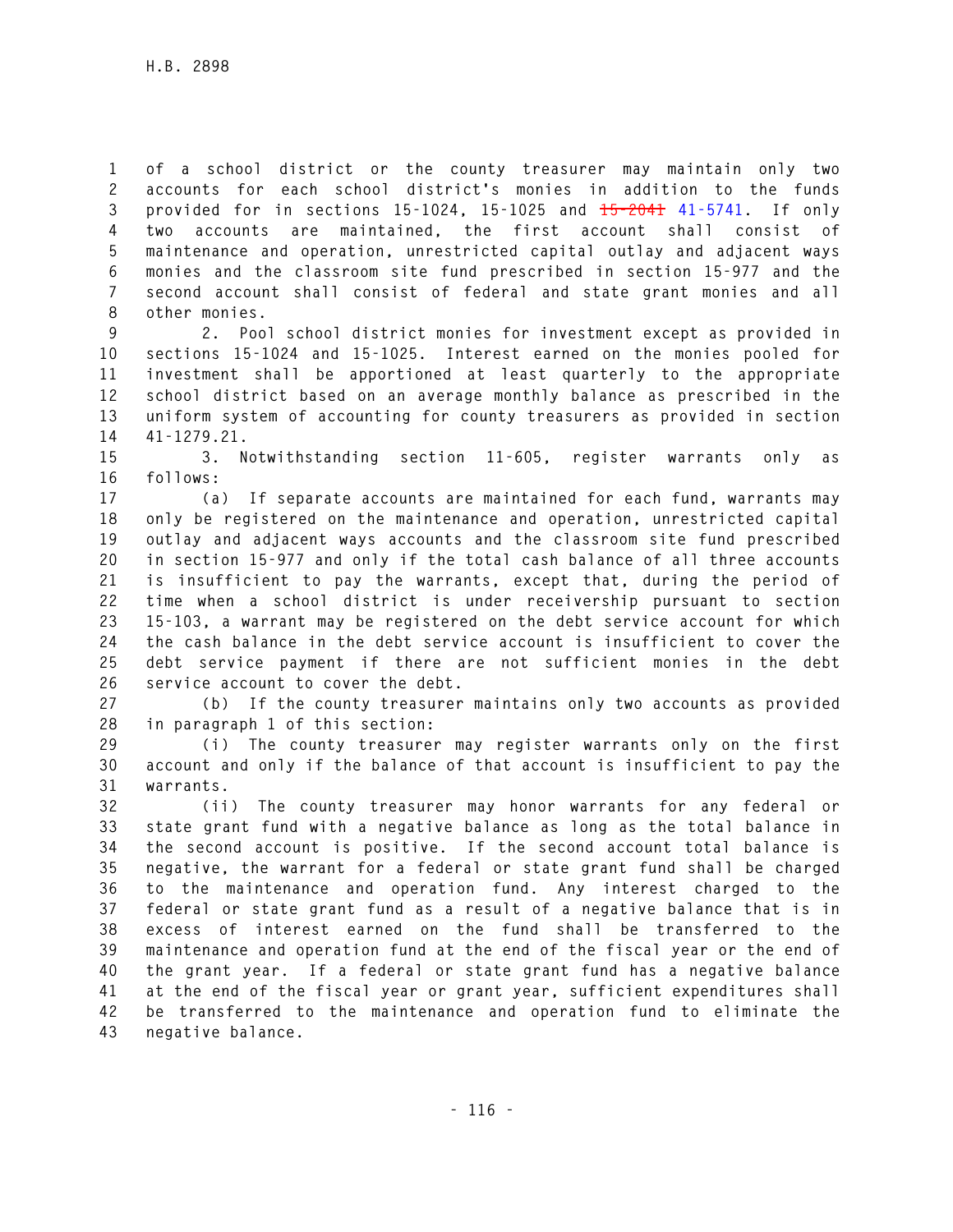**1 4. Notify the county school superintendent by the fifteenth day of 2 each calendar month of the month end balances of each school district 3 account.** 

**4 5. Pay warrants issued by the county school superintendent and duly 5 endorsed by the person entitled to receive the monies.** 

**6 6. On each property tax bill and each property tax statement 7 prepared, separately state and identify by name each school district's 8 primary property tax rate, the secondary property tax rate that is 9 associated with overrides, the secondary property tax rate that is 10 associated with class A bonds and the secondary property tax rate that is 11 associated with class B bonds. For the purposes of this paragraph, "class 12 A bonds" and "class B bonds" have the same meanings prescribed in section 13 15-101.** 

**14 Sec. 38. Section 15-1021, Arizona Revised Statutes, is amended to 15 read:** 

- 
- 

## **16 15-1021. Limit on bonded indebtedness; limit on authorization 17 and issuance of bonds; definitions**

**18 A. Until December 31, 1999, a school district may issue class A 19 bonds for the purposes specified in this section and chapter 4, article 5 20 of this title to an amount in the aggregate, including the existing 21 indebtedness, not exceeding fifteen percent of the taxable property used 22 for secondary property tax purposes, as determined pursuant to title 42, 23 chapter 15, article 1, within a school district as ascertained by the last 24 property tax assessment previous to issuing the bonds.** 

**25 B. From and after December 31, 1998, a school district may issue 26 class B bonds for the purposes specified in this section and chapter 4, 27 article 5 of this title to an amount in the aggregate, including the 28 existing class B indebtedness, not exceeding ten percent of the net 29 assessed value of the full cash value of the property in that school 30 district, or one thousand five hundred dollars \$1,500 per student count 31 pursuant to section 15-901, subsection A, paragraph 13, whichever amount 32 is greater. A school district shall not issue class B bonds until the 33 proceeds of any class A bonds issued by the school district have been 34 obligated in contract. The total amount of class A and class B bonds 35 issued by a school district shall not exceed the debt limitations 36 prescribed in article IX, section 8, Constitution of Arizona.** 

**37 C. Until December 31, 1999, a unified school district, as defined 38 under article IX, section 8.1, Constitution of Arizona, may issue class A 39 bonds for the purposes specified in this section and chapter 4, article 5 40 of this title to an amount in the aggregate, including the existing 41 indebtedness, not exceeding thirty percent of the taxable property used 42 for secondary property tax purposes, as determined pursuant to title 42, 43 chapter 15, article 1, within a unified school district as ascertained by 44 the last property tax assessment previous to issuing the bonds.**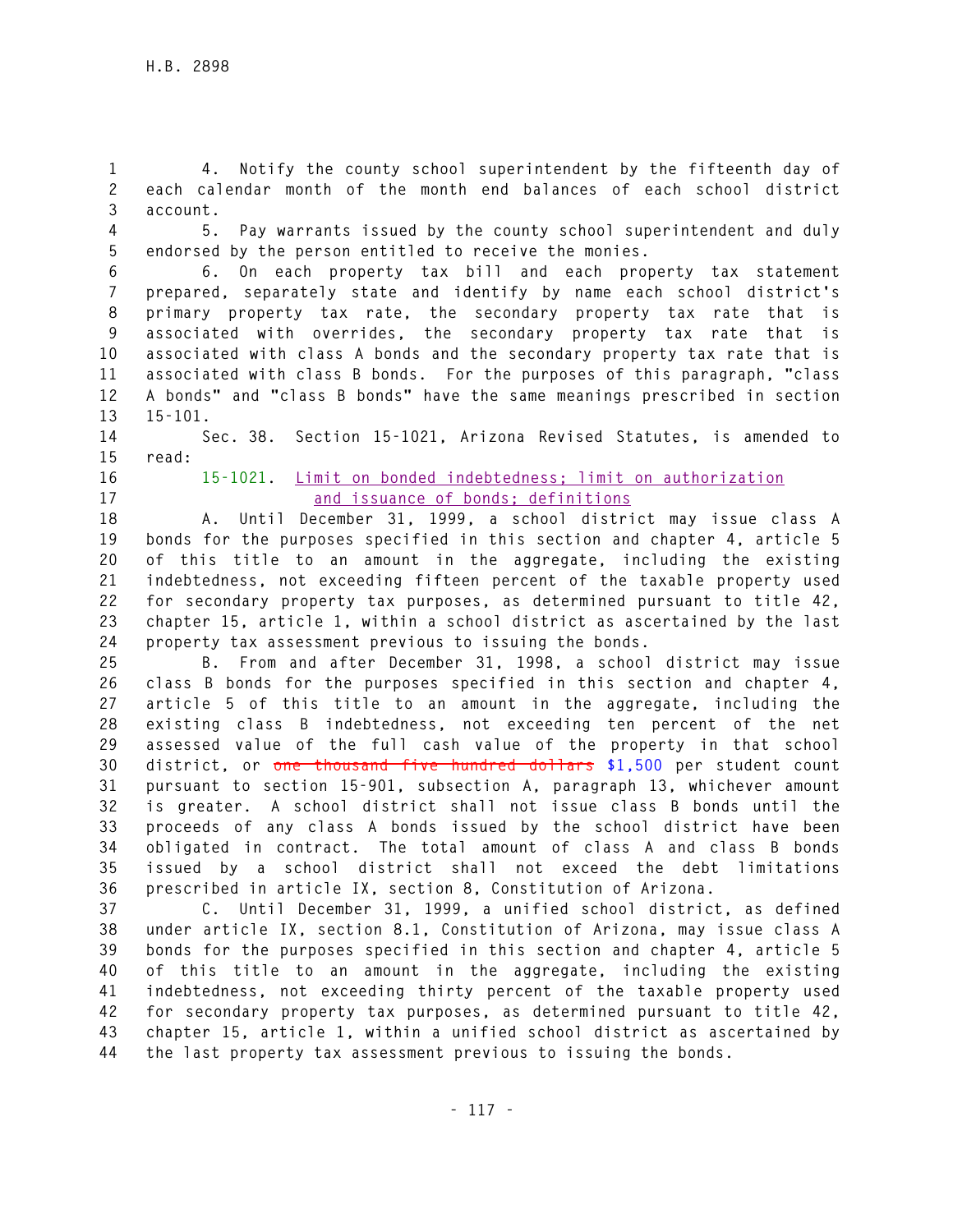**1 D. From and after December 31, 1998, a unified school district, as 2 defined under article IX, section 8.1, Constitution of Arizona, may issue 3 class B bonds for the purposes specified in this section and chapter 4, 4 article 5 of this title to an amount in the aggregate, including the 5 existing class B indebtedness, not exceeding twenty percent of the net 6 assessed value of the full cash value of the property in that school 7 district, or one thousand five hundred dollars \$1,500 per student count 8 pursuant to section 15-901, subsection A, paragraph 13, whichever amount 9 is greater. A unified school district shall not issue class B bonds until 10 the proceeds of any class A bonds issued by the unified school district 11 have been obligated in contract. The total amount of class A and class B 12 bonds issued by a unified school district shall not exceed the debt 13 limitations prescribed in article IX, section 8.1, Constitution of 14 Arizona.** 

**15 E. Bonds authorized to be issued by an election held after July 1, 16 1980 and before November 24, 2009 may not be issued more than six years 17 after the date of the election, except that the time period may be 18 extended to ten years pursuant to an election conducted pursuant to 19 section 15-491, subsection A, paragraph 6 and except that class A bonds 20 shall not be issued after December 31, 1999. Bonds authorized to be 21 issued by an election held after November 24, 2009 may not be issued more 22 than ten years after the date of the election.** 

**23 F. Except as provided in section 15-491, subsection A, paragraph 3, 24 bond proceeds shall not be expended for items whose useful life is less 25 than the average life of the bonds issued, except that bond proceeds shall 26 not be expended for items whose useful life is less than five years.** 

**27 G. A career technical education district shall not spend class B 28 bond proceeds to construct or renovate a facility located on the campus of 29 a school in a school district that participates in the career technical 30 education district unless the facility is only used to provide career and 31 technical education and is available to all pupils who live within the 32 career technical education district. If the facility is not owned by the 33 career technical education district, an intergovernmental agreement or a 34 written contract shall be executed for ten years or the duration of the 35 bonded indebtedness, whichever is greater. The intergovernmental 36 agreement or written contract shall include provisions:** 

**37 1. That preserve the usage of the facility renovated or 38 constructed, or both, only for career and technology programs operated by 39 the career technical education district.** 

**40 2. That include the process to be used by the participating 41 district to compensate the career technical education district in the 42 event that the facility is no longer used only for career and technical 43 education programs offered by the career technical education district 44 during the life of the bond.**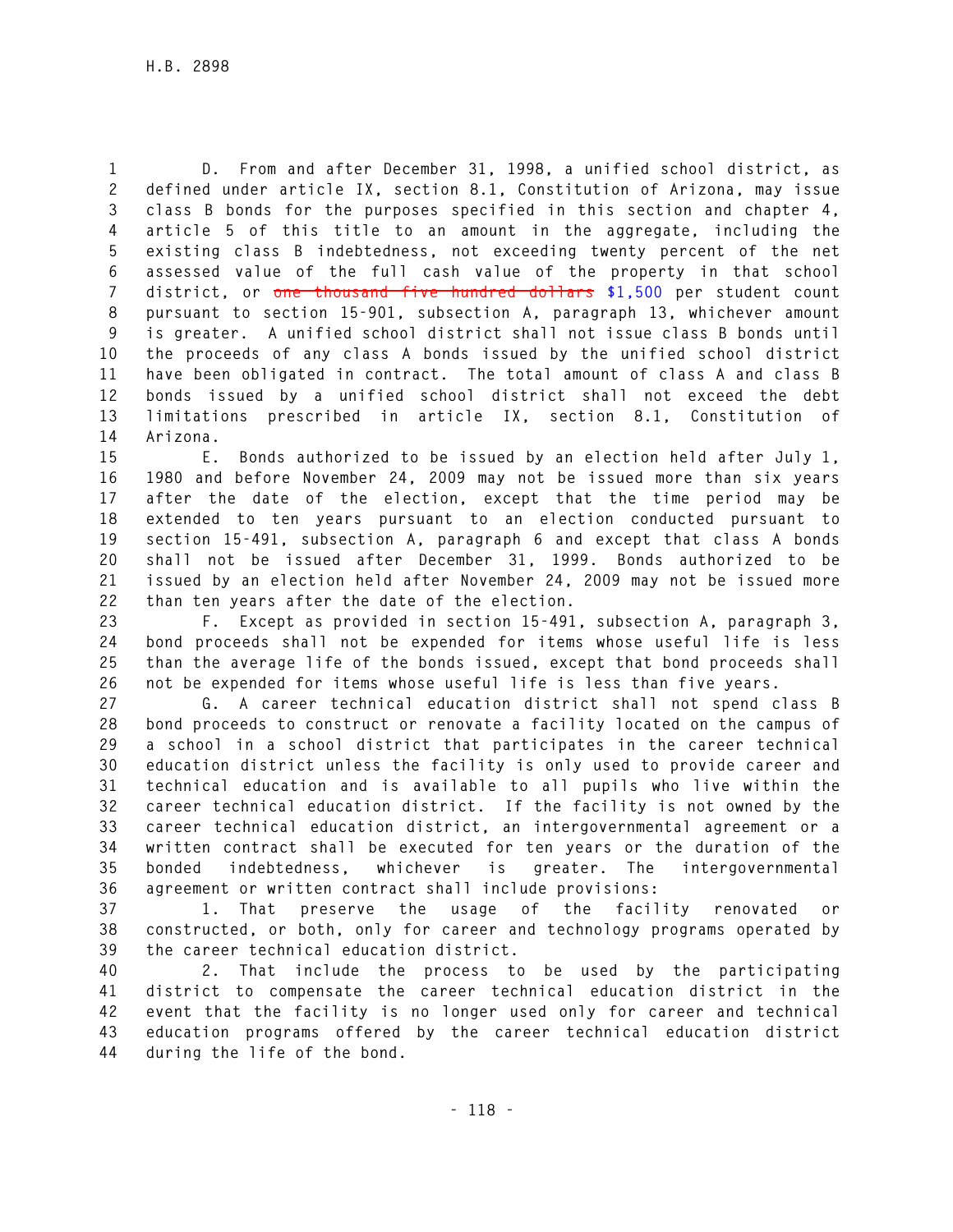**1 H. A school district shall not authorize, issue or sell bonds 2 pursuant to this section if the school district has any existing 3 indebtedness from impact aid revenue bonds pursuant to TITLE 41, chapter 4 16 56, article 8 of this title, except for bonds issued to refund any 5 bonds issued by the governing board. 6 I. For the purposes of this section, "full cash value" and "net 7 assessed value" have the same meanings prescribed in section 42-11001. 8 Sec. 39. Section 15-1043, Arizona Revised Statutes, is amended to 9 read: 10 15-1043. Student level data; allowable disclosure; policies 11 A. Any disclosure of educational records compiled by the department 12 of education pursuant to this article shall comply with the family 13 educational rights and privacy act (20 United States Code section 1232g). 14 B. Student level data may not be updated unless the change is 15 authorized by the school district, career technical education district or 16 charter school. 17 C. The department of education shall adopt policies and procedures 18 to BOTH: 19 1. Allow access of student level data for currently enrolled 20 students to ALL OF THE FOLLOWING:**  21 (a) School districts. **22 (b) Career technical education districts. and 23 (c) Charter schools. 24 2. ALLOW ACCESS OF STUDENT LEVEL DATA TO ALL OF THE FOLLOWING: 25 (a) COUNTY SCHOOL SUPERINTENDENTS FOR STUDENTS CURRENTLY ENROLLED 26 IN A SCHOOL DISTRICT LOCATED IN THE SUPERINTENDENT'S COUNTY OF 27 JURISDICTION. 28 (b) THE STATE BOARD OF EDUCATION FOR STUDENTS CURRENTLY ENROLLED IN 29 A SCHOOL DISTRICT OR CHARTER SCHOOL IN THIS STATE. 30 (c) THE STATE BOARD FOR CHARTER SCHOOLS FOR STUDENTS CURRENTLY 31 ENROLLED IN A CHARTER SCHOOL SPONSORED BY THE STATE BOARD FOR CHARTER 32 SCHOOLS. 33 D. THE DEPARTMENT OF EDUCATION SHALL DEVELOP, PUBLISH AND MAKE 34 PUBLICLY AVAILABLE POLICIES AND PROCEDURES TO COMPLY WITH THE FAMILY 35 EDUCATIONAL RIGHTS AND PRIVACY ACT OF 19 (20 UNITED STATES CODE SECTION 36 1232g) AND OTHER RELEVANT PRIVACY LAWS AND POLICIES, INCLUDING POLICIES 37 THAT MANAGE ACCESS TO PERSONALLY IDENTIFIABLE INFORMATION, TO BE 38 IMPLEMENTED BY THE DEPARTMENT OF EDUCATION, COUNTY SCHOOL SUPERINTENDENTS, 39 THE STATE BOARD OF EDUCATION AND THE STATE BOARD FOR CHARTER SCHOOLS 40 PURSUANT TO THIS SECTION AND AS PRESCRIBED BY INTERAGENCY DATA-SHARING 41 AGREEMENTS. THE POLICIES AND PROCEDURES MUST COMPLY WITH ALL OF THE 42 FOLLOWING:**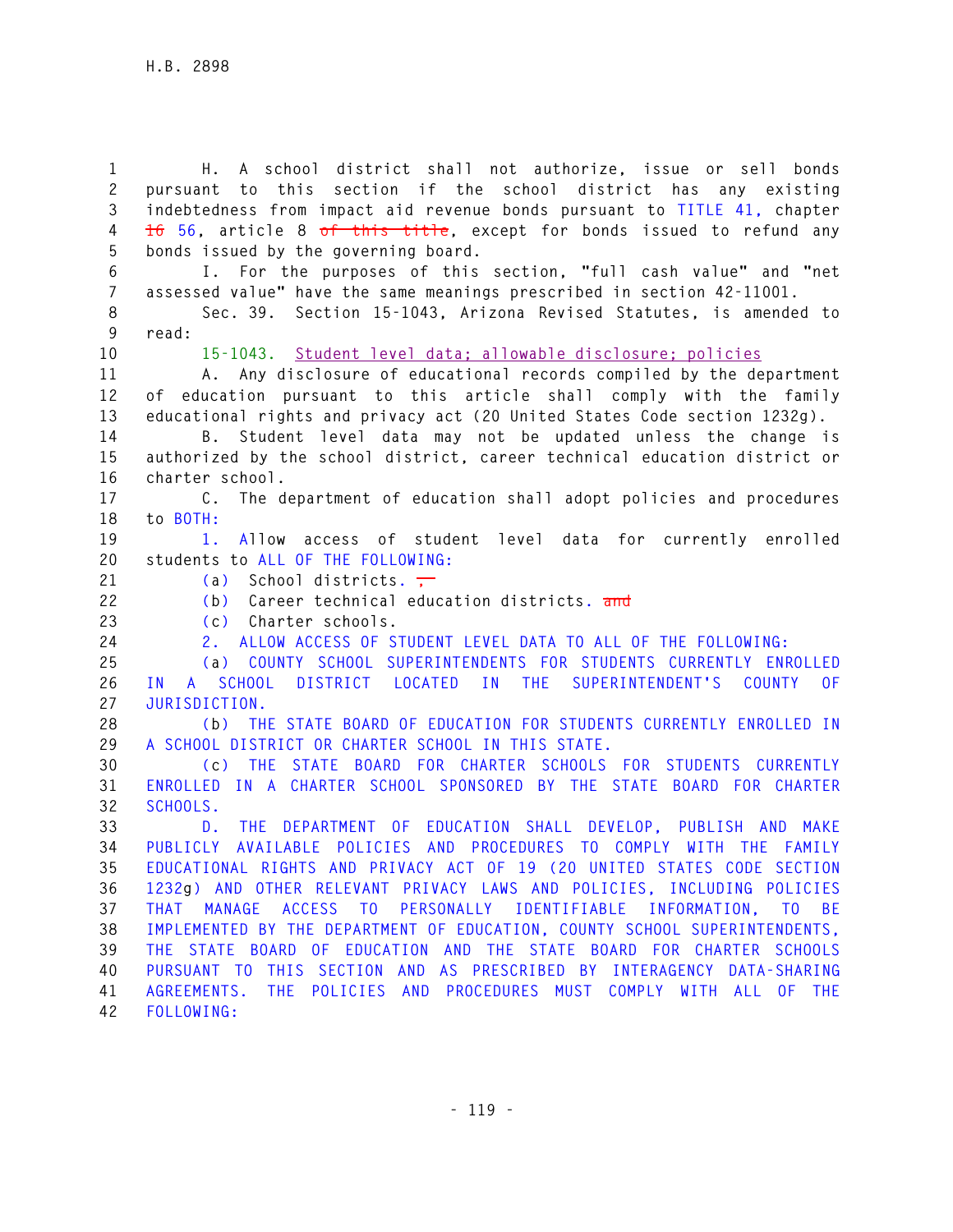**1 1. CONTAIN A DETAILED DATA SECURITY PLAN THAT INCLUDES ALL OF THE 2 FOLLOWING: 3 (a) GUIDELINES FOR AUTHORIZING ACCESS TO THE SYSTEMS HOUSING 4 STUDENT LEVEL DATA AND TO INDIVIDUAL STUDENT DATA, INCLUDING GUIDELINES 5 FOR AUTHENTICATING AUTHORIZED ACCESS. 6 (b) PRIVACY COMPLIANCE STANDARDS. 7 (c) PRIVACY AND SECURITY AUDITS. 8 (d) SECURITY BREACH PLANNING, NOTICE AND PROCEDURES. 9 (e) DATA RETENTION AND DISPOSITION POLICIES, WHICH MUST INCLUDE 10 SPECIFIC CRITERIA FOR IDENTIFYING WHEN AND HOW THE DATA WILL BE DESTROYED. 11 (f) GUIDANCE FOR SCHOOL DISTRICTS, CHARTER SCHOOLS AND STAFF 12 REGARDING DATA USE. 13 (g) CONSEQUENCES FOR SECURITY BREACHES. 14 (h) STAFF TRAINING REGARDING THE GUIDELINES. 15 2. ENSURE THAT WRITTEN AGREEMENTS INVOLVING THE DISCLOSURE OF 16 STUDENT LEVEL DATA TO THE DEPARTMENT OF EDUCATION, COUNTY SCHOOL 17 SUPERINTENDENTS, THE STATE BOARD OF EDUCATION AND THE STATE BOARD FOR 18 CHARTER SCHOOLS COMPLY WITH ALL OF THE FOLLOWING: 19 (a) MEET THE MINIMUM CONDITIONS PRESCRIBED BY THE FAMILY 20 EDUCATIONAL RIGHTS AND PRIVACY ACT FOR EXCEPTIONS TO WRITTEN PARENTAL 21 CONSENT AS OUTLINED IN 20 UNITED STATES CODE SECTION 1232g(b) AND (h) 22 THROUGH (j) AND 34 CODE OF FEDERAL REGULATIONS SECTION 99.31. 23 (b) SPECIFY THE PURPOSE, SCOPE AND DURATION OF THE DISCLOSURE AND 24 THE INFORMATION TO BE DISCLOSED. 25 (c) REQUIRE THE ORGANIZATION TO USE PERSONALLY IDENTIFIABLE 26 INFORMATION FROM EDUCATIONAL RECORDS ONLY TO MEET THE PURPOSE OR PURPOSES 27 OF THE DISCLOSURE AS STATED IN THE WRITTEN AGREEMENT. 28 (d) REQUIRE THE ORGANIZATION TO CONDUCT THE DISCLOSURE IN A MANNER 29 THAT DOES NOT ALLOW ACCESS TO THE PERSONALLY IDENTIFIABLE INFORMATION OF 30 PARENTS AND STUDENTS BY ANYONE OTHER THAN REPRESENTATIVES OF THE 31 ORGANIZATION WITH LEGITIMATE INTERESTS. 32 (e) REQUIRE THE ORGANIZATION TO DESTROY ALL PERSONALLY IDENTIFIABLE 33 INFORMATION WHEN THE INFORMATION IS NO LONGER NEEDED FOR THE PURPOSES FOR 34 WHICH THE DISCLOSURE WAS CONDUCTED AND TO SPECIFY THE TIME PERIOD IN WHICH 35 THE INFORMATION MUST BE DESTROYED. 36 3. ENSURE THAT ANY WORK PRODUCTS FROM THE USE OF STUDENT LEVEL DATA 37 BY THE DEPARTMENT OF EDUCATION, COUNTY SCHOOL SUPERINTENDENTS, THE STATE 38 BOARD OF EDUCATION OR THE STATE BOARD FOR CHARTER SCHOOLS ARE NOT IN 39 CONFLICT WITH ANY STATE AND FEDERAL REPORTING THAT MEETS STATE AND FEDERAL 40 LAW. 41 4. PROVIDE ACCESS TO STUDENT LEVEL DATA THROUGH AN ONLINE PLATFORM 42 WITHIN THE PARAMETERS OF FEDERAL LAW AND PURSUANT TO THE WRITTEN 43 AGREEMENTS WITH THE CONSENT OF THE REQUIRED PARTIES. 44 E. THIS SECTION DOES NOT APPLY TO A HOMESCHOOL STUDENT WITH AN 45 AFFIDAVIT ON FILE PURSUANT TO SECTION 15-802.**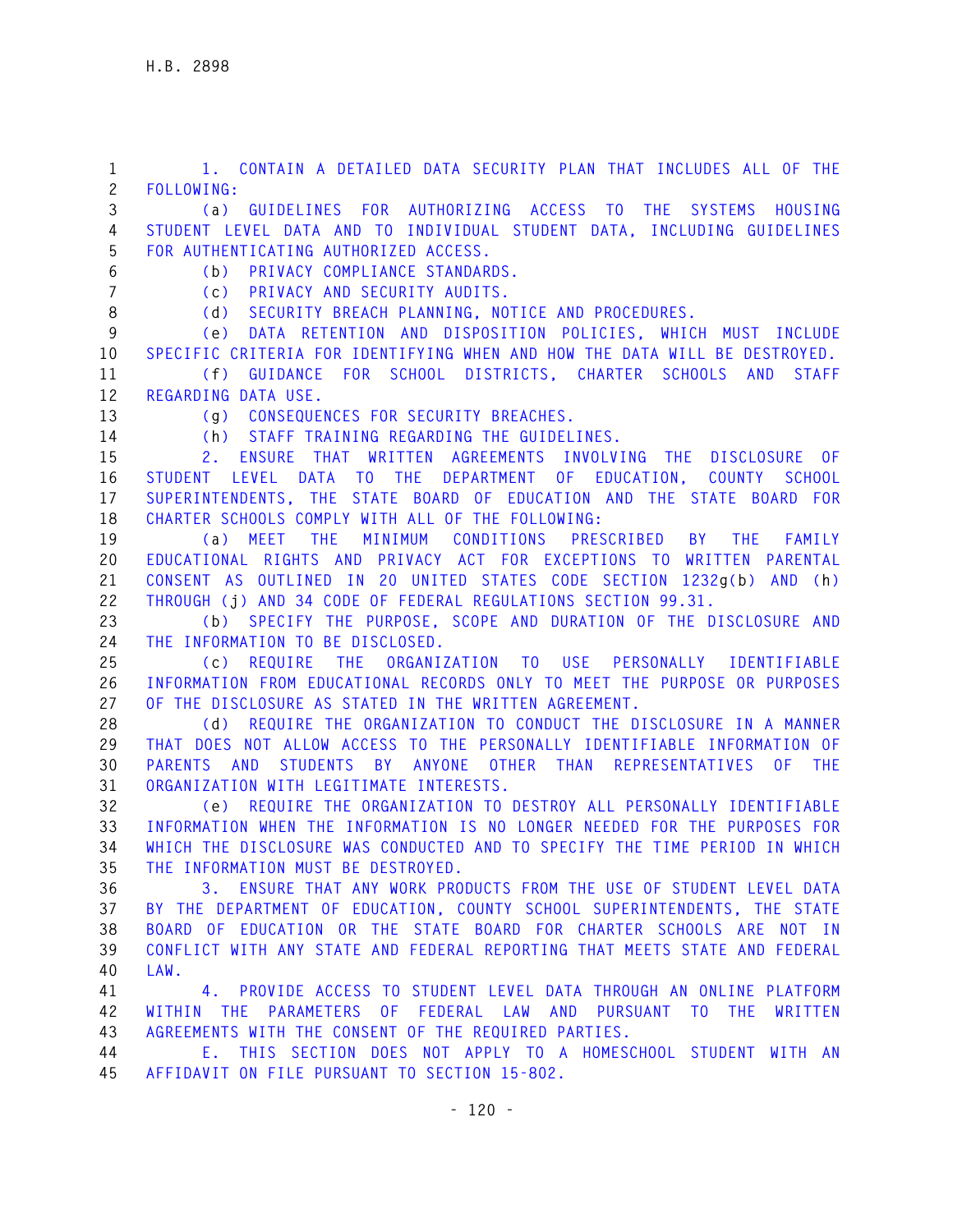**1 Sec. 40. Section 15-1107, Arizona Revised Statutes, is amended to 2 read: 3 15-1107. Litigation recovery fund; disposition of proceeds 4 A. Monies received for and derived from settlement of legal 5 controversies or from recovery of costs, attorney fees or damages by a 6 school district in litigation by or against the school district shall be 7 deposited with the county treasurer who shall credit the deposits to the 8 litigation recovery fund of the school district. The litigation recovery 9 fund is a continuing fund that is not subject to reversion. 10 B. If a school district receives monies as provided in subsection A 11 of this section for the purpose of replacing or repairing school buildings 12 or other school property, the governing board, or the superintendent or 13 chief administrative officer with the approval of the governing board, may 14 apply the proceeds only to: 15 1. Reimburse the school facilities board building renewal grant 16 fund established by section 15-2032 41-5731 or the emergency deficiencies 17 correction fund established by section 15-2022 41-5721 to the extent that 18 monies were received by the school district from the school facilities 19 board, FROM THOSE FUNDS for replacing or repairing school buildings or 20 other school property that was the subject of the dispute and the monies 21 recovered by the school district pursuant to subsection A of this section 22 are designated for the replacement or repair. The school district shall 23 prioritize the reimbursement of the school facilities board AS DESCRIBED 24 IN THIS PARAGRAPH, if applicable. 25 2. Pay any outstanding bonded indebtedness of the school district 26 that is payable from the levy of taxes on property within the school 27 district. 28 3. Construct, acquire, improve, repair or furnish school buildings 29 after notice. If the proceeds are applied to a project that costs more 30 than two hundred fifty thousand dollars \$250,000, the governing board, or** 

**31 the superintendent or chief administrative officer with the approval of 32 the governing board, may apply the proceeds after notice and a hearing. 33 4. Replace or repair the school property other than school** 

**34 buildings.** 

**35 C. Except as provided in subsection B of this section, the 36 governing board, or the superintendent or chief administrative officer 37 with the approval of the governing board, may apply the proceeds of 38 litigation recoveries to procure legal services or for the costs of 39 litigation.**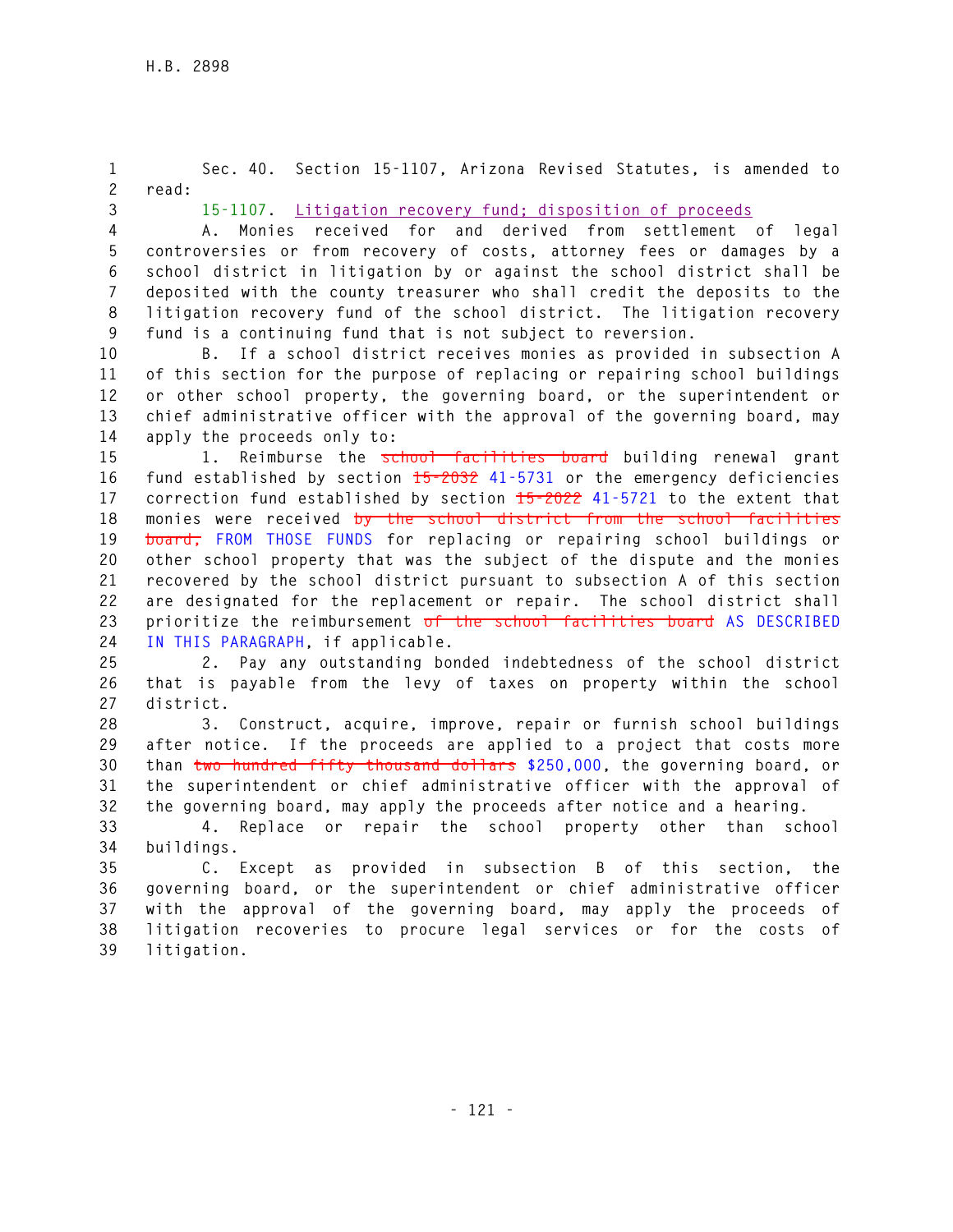**1 Sec. 41. Title 15, chapter 10, Arizona Revised Statutes, is amended 2 by adding article 13, to read: 3 ARTICLE 13. INDUSTRY—RECOGNIZED CERTIFICATION 4 AND LICENSURE REIMBURSEMENT FUND 5 15-1265. Industry-recognized certification and licensure 6 reimbursement fund; exemption; qualifications 7 A. THE INDUSTRY-RECOGNIZED CERTIFICATION AND LICENSURE 8 REIMBURSEMENT FUND IS ESTABLISHED AND CONSISTS OF LEGISLATIVE 9 APPROPRIATIONS, GIFTS, GRANTS AND OTHER DONATIONS. THE DEPARTMENT OF 10 EDUCATION SHALL ADMINISTER THE FUND. MONIES IN THE FUND ARE CONTINUOUSLY 11 APPROPRIATED AND ARE EXEMPT FROM THE PROVISIONS OF SECTION 35-190 RELATING 12 TO LAPSING OF APPROPRIATIONS. 13 B. THE DEPARTMENT SHALL USE MONIES IN THE FUND TO ELIMINATE OR 14 REDUCE EXAM COSTS TO OBTAIN INDUSTRY-RECOGNIZED CERTIFICATES AND LICENSES 15 FOR LOW-INCOME STUDENTS. TO QUALIFY FOR REIMBURSEMENT, A STUDENT SHALL: 16 1. SUCCESSFULLY PASS A CERTIFICATE OR LICENSE EXAM RELATED TO A 17 CAREER AND TECHNICAL EDUCATION PROGRAM. 18 2. MEET ELIGIBILITY REQUIREMENTS ESTABLISHED UNDER THE NATIONAL 19 SCHOOL LUNCH AND CHILD NUTRITION ACTS (42 UNITED STATES CODE SECTIONS 1751 20 THROUGH 1793) FOR FREE OR REDUCED-PRICE LUNCHES. 21 3. APPLY TO THE CAREER AND TECHNICAL EDUCATION DISTRICT TO RECEIVE 22 REIMBURSEMENT FOR THE COST OF THE EXAM. THE CAREER AND TECHNICAL 23 EDUCATION DISTRICT SHALL APPLY TO THE DEPARTMENT TO RECEIVE REIMBURSEMENT 24 FOR THE COST OF THE EXAM. 25 C. IF THE AVAILABLE FUND MONIES ARE NOT SUFFICIENT TO COVER THE 26 COSTS OF ALL QUALIFIED APPLICANTS, THE DEPARTMENT SHALL REDUCE THE REWARD 27 AMOUNT FOR EACH STUDENT IN PROPORTION TO THE EXAM COST. 28 Sec. 42. Title 15, chapter 10.1, article 1, Arizona Revised 29 Statutes, is amended by adding section 15-1286, to read: 30 15-1286. State treasurer; annual reports; distributions from 31 funds 32 A. ON OR BEFORE SEPTEMBER 1 OF EACH YEAR, THE STATE TREASURER SHALL 33 REPORT TO THE JOINT LEGISLATIVE BUDGET COMMITTEE AND THE GOVERNOR'S OFFICE 34 OF STRATEGIC PLANNING AND BUDGETING ON DISTRIBUTIONS MADE FROM THE STUDENT 35 SUPPORT AND SAFETY FUND ESTABLISHED BY SECTION 15-1281 TO THE STATE 36 TREASURER, AUDITOR GENERAL, DEPARTMENT OF EDUCATION, DEPARTMENT OF REVENUE 37 AND STATE BOARD OF EDUCATION PURSUANT TO SECTION 15-1281, SUBSECTION B. 38 THE REPORT SHALL INCLUDE ACTUAL DISTRIBUTIONS MADE TO EACH ENTITY IN THE 39 PRIOR FISCAL YEAR AND ESTIMATED DISTRIBUTIONS FOR THE CURRENT FISCAL YEAR. 40 B. ON OR BEFORE SEPTEMBER 1 OF EACH YEAR, THE STATE TREASURER SHALL 41 REPORT TO THE JOINT LEGISLATIVE BUDGET COMMITTEE AND THE GOVERNOR'S OFFICE 42 OF STRATEGIC PLANNING AND BUDGETING ON DISTRIBUTIONS MADE FROM THE CAREER 43 TRAINING AND WORKFORCE FUND ESTABLISHED BY SECTION 15-1282 TO THE STATE 44 TREASURER AND THE DEPARTMENT OF EDUCATION PURSUANT TO SECTION 15-1282, 45 SUBSECTION B. THE REPORT SHALL INCLUDE ACTUAL DISTRIBUTIONS MADE TO EACH**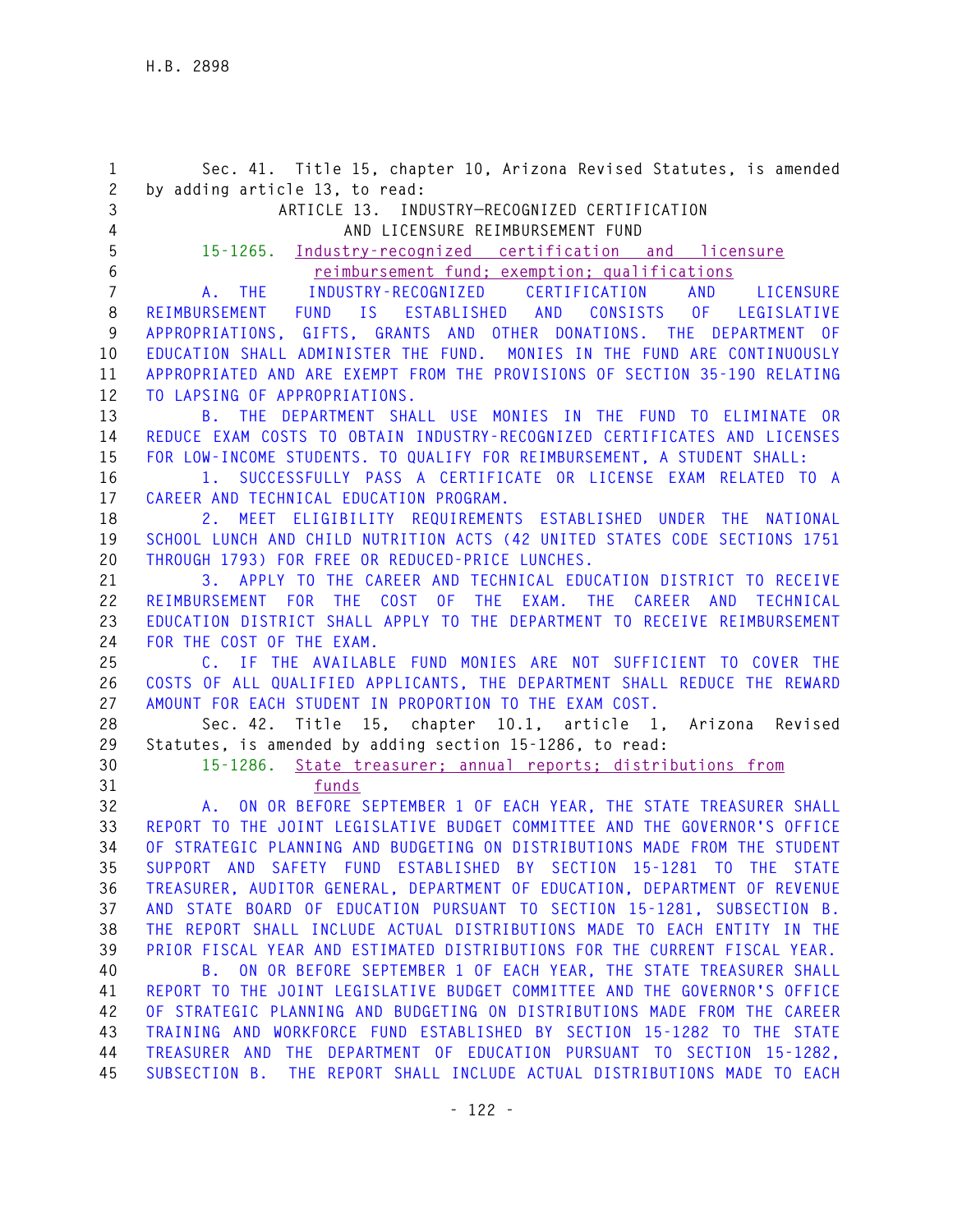**1 ENTITY IN THE PRIOR FISCAL YEAR AND ESTIMATED DISTRIBUTIONS FOR THE 2 CURRENT FISCAL YEAR. 3 Sec. 43. Section 15-1304, Arizona Revised Statutes, is amended to 4 read: 5 15-1304. Land reserved for use and benefit of school; schools 6 for the deaf and the blind fund; cooperative 7 services fund; definition 8 A. The grant of one hundred thousand acres of land for schools for 9 the deaf and the blind made by the enabling act approved June 20, 1910, or 10 the proceeds of such lands as are sold or otherwise disposed of, is 11 forever reserved for the use and benefit of the school for the deaf and 12 the blind. 13 B. No Land exchanges or sales or commercial leases in excess of ten 14 years of land of the grant by the United States for the use and benefit of 15 the school for the deaf and the blind shall NOT be disposed of except by 16 majority approval of the voting members of the board of directors of the 17 school. 18 C. The superintendent of the school shall annually report to the 19 board on the use of monies that are the proceeds of or income from the 20 proceeds of land of the grant by the United States for the use and benefit 21 of the school. 22 D. The schools for the deaf and the blind fund is established 23 consisting of monies from expendable earnings of the grant in subsection A 24 of this section, monies from the department of education for special 25 educational vouchers for deaf and blind students pursuant to section 26 15-1202, except for monies dedicated to regional school cooperatives, 27 which are continuously appropriated SHALL INSTEAD BE DEPOSITED IN THE 28 COOPERATIVE SERVICES FUND PURSUANT TO SUBSECTION E OF THIS SECTION, and 29 overage and nonresident student monies collected pursuant to section 30 15-1345. Monies in the fund are subject to legislative appropriation and 31 are exempt from the provisions of section 35-190 relating to lapsing of 32 appropriations. 33 E. THE COOPERATIVE SERVICES FUND IS ESTABLISHED CONSISTING OF 34 MONIES FROM THE DEPARTMENT OF EDUCATION FOR SPECIAL EDUCATION 35 INSTITUTIONAL VOUCHERS FOR DEAF AND BLIND STUDENTS PURSUANT TO SECTION 36 15-1202 WHO ARE ENROLLED IN REGIONAL SCHOOL COOPERATIVES, MEMBERSHIP FEES 37 PAID BY SCHOOL DISTRICTS AND CHARTER SCHOOLS PARTICIPATING IN REGIONAL 38 SCHOOL COOPERATIVES AND FEE-FOR-SERVICE PAYMENTS MADE BY SCHOOL DISTRICTS 39 AND CHARTER SCHOOLS ON BEHALF OF STUDENTS ENROLLED IN REGIONAL SCHOOL 40 COOPERATIVES FOR WHOM THE SCHOOLS DO NOT RECEIVE A SPECIAL EDUCATION 41 INSTITUTIONAL VOUCHER PURSUANT TO SECTION 15-1202. THE ARIZONA STATE 42 SCHOOLS FOR THE DEAF AND THE BLIND SHALL ADMINISTER THE FUND. MONIES IN 43 THE FUND ARE SUBJECT TO LEGISLATIVE APPROPRIATION AND ARE EXEMPT FROM THE 44 PROVISIONS OF SECTION 35-190 RELATING TO LAPSING OF APPROPRIATIONS.**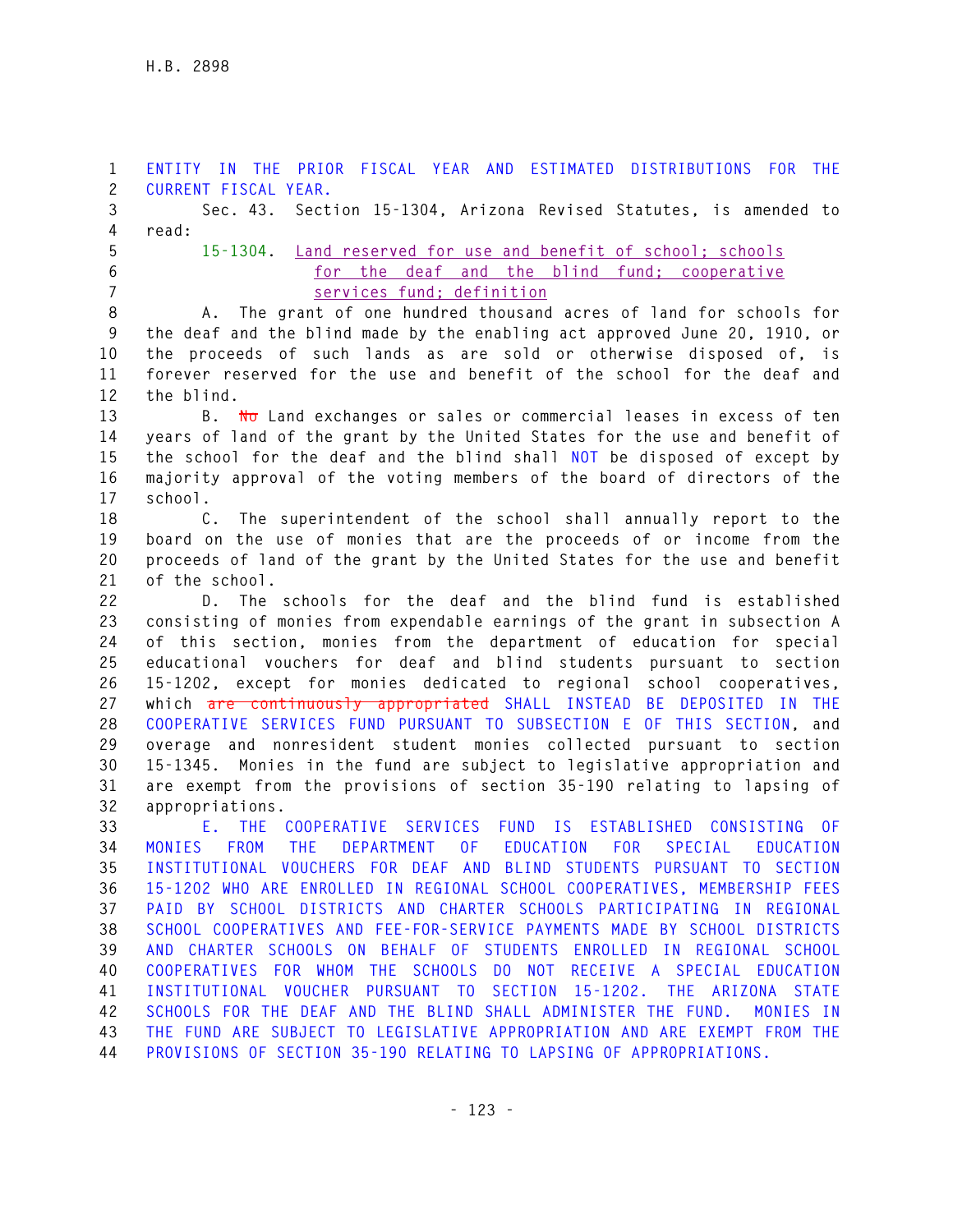| $\mathbf{1}$   | F. FOR THE PURPOSES OF THIS SECTION, "REGIONAL SCHOOL COOPERATIVES"        |
|----------------|----------------------------------------------------------------------------|
| $\mathbf{2}$   | MEANS REGIONAL PROGRAMS AND SERVICES OFFERED BY THE SCHOOLS IN CONJUNCTION |
| 3              | WITH OTHER SCHOOL DISTRICTS AND CHARTER SCHOOLS FOR STUDENTS WITH A        |
| 4              | HEARING IMPAIRMENT, SENSORY IMPAIRMENT OR VISUAL IMPAIRMENT WHO ATTEND A   |
| 5              | SCHOOL OPERATED BY A SCHOOL DISTRICT OR A CHARTER SCHOOL IN THIS STATE.    |
| 6              | Sec. 44. Repeal                                                            |
| $\overline{7}$ | Section 15-2003, Arizona Revised Statutes, is repealed.                    |
| 8              | Sec. 45. Transfer and renumber                                             |
| 9              | Title 15, chapter 16, Arizona Revised Statutes, is transferred and         |
| 10             | renumbered for placement in title 41, Arizona Revised Statutes, as a new   |
| 11             | chapter 56. Title 15, chapter 16, articles 1, 2, 3, 4, 5, 6, 7, 8, 9, 10   |
| 12             | and 11, Arizona Revised Statutes, are transferred and renumbered for       |
| 13             | placement in title 41, chapter 56, Arizona Revised Statutes, as added by   |
| 14             | this act, as new articles 1, 2, 3, 4, 5, 6, 7, 8, 9, 10 and 11,            |
| 15             | respectively. The following sections are transferred and renumbered for    |
| 16             | placement in title 41, chapter 56, article 1:                              |
| 17             | Former Sections<br>New Sections                                            |
| 18             |                                                                            |
| 19             |                                                                            |
| 20             |                                                                            |
| 21             |                                                                            |
| 22             |                                                                            |
| 23             | The following section is transferred and renumbered for placement in       |
| 24             | title 41, chapter 56, article 2:                                           |
| 25             | Former Section<br>New Section                                              |
| 26             |                                                                            |
| 27             | The following section is transferred and renumbered for placement in       |
| 28             | title 41, chapter 56, article 3:                                           |
| 29             | Former Section<br>New Section                                              |
| 30             |                                                                            |
| 31             | The following section is transferred and renumbered for placement in       |
| 32             | title 41, chapter 56, article 4:                                           |
| 33             | Former Section<br>New Section                                              |
| 34             | 15 - 2032<br>41-5731                                                       |
| 35             | The following section is transferred and renumbered for placement in       |
| 36             | title 41, chapter 56, article 5:                                           |
| 37             | Former Section<br>New Section                                              |
| 38             |                                                                            |
| 39             | The following sections are transferred and renumbered for placement        |
| 40             | in title 41, chapter 56, article 6:                                        |
| 41             | Former Sections<br>New Sections                                            |
| 42             |                                                                            |
| 43             |                                                                            |
| 44             |                                                                            |
| 45             |                                                                            |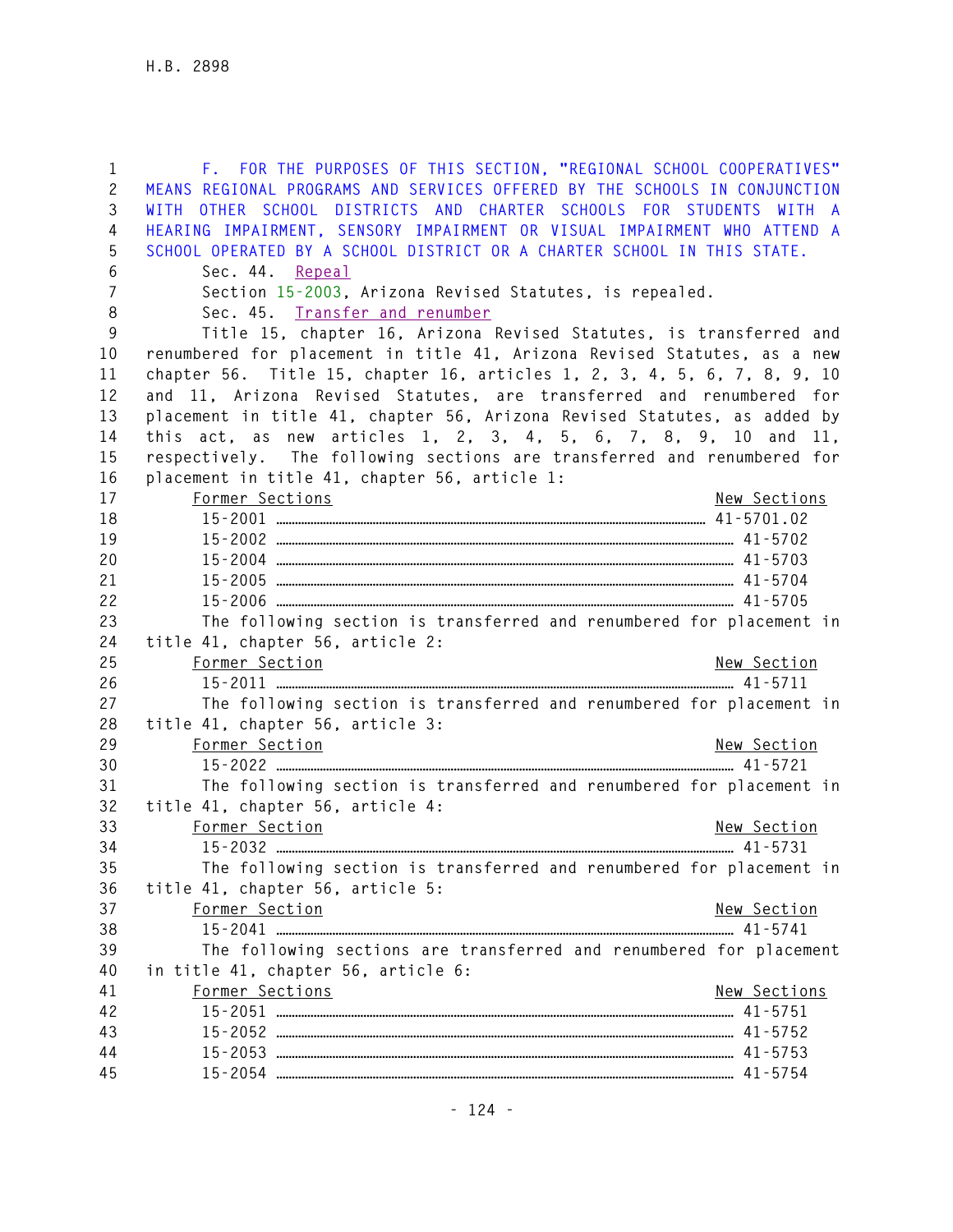| 1              |                                                                     |              |
|----------------|---------------------------------------------------------------------|--------------|
| $\overline{c}$ |                                                                     |              |
| 3              |                                                                     |              |
| 4              |                                                                     |              |
| 5              |                                                                     |              |
| 6              |                                                                     |              |
| $\overline{7}$ |                                                                     |              |
| 8              |                                                                     |              |
| 9              |                                                                     |              |
| 10             |                                                                     |              |
| 11             | The following sections are transferred and renumbered for placement |              |
| 12             | in title 41, chapter 56, article 7:                                 |              |
| 13             | Former Sections                                                     | New Sections |
| 14             |                                                                     |              |
| 15             |                                                                     |              |
| 16             |                                                                     |              |
| 17             |                                                                     |              |
| 18             |                                                                     |              |
| 19             |                                                                     |              |
| 20             |                                                                     |              |
| 21             |                                                                     |              |
| 22             |                                                                     |              |
| 23             |                                                                     |              |
| 24             |                                                                     |              |
| 25             |                                                                     |              |
| 26             |                                                                     |              |
| 27             |                                                                     |              |
| 28             | The following sections are transferred and renumbered for placement |              |
| 29             | in title 41, chapter 56, article 8:                                 |              |
| 30             | Former Sections                                                     | New Sections |
| 31             |                                                                     |              |
| 32             |                                                                     |              |
| 33             |                                                                     |              |
| 34             |                                                                     |              |
| 35             |                                                                     |              |
| 36             |                                                                     |              |
| 37             |                                                                     |              |
| 38             |                                                                     |              |
| 39             |                                                                     |              |
| 40             |                                                                     |              |
| 41             |                                                                     |              |
| 42             |                                                                     |              |
| 43             |                                                                     |              |
| 44             |                                                                     |              |
| 45             |                                                                     |              |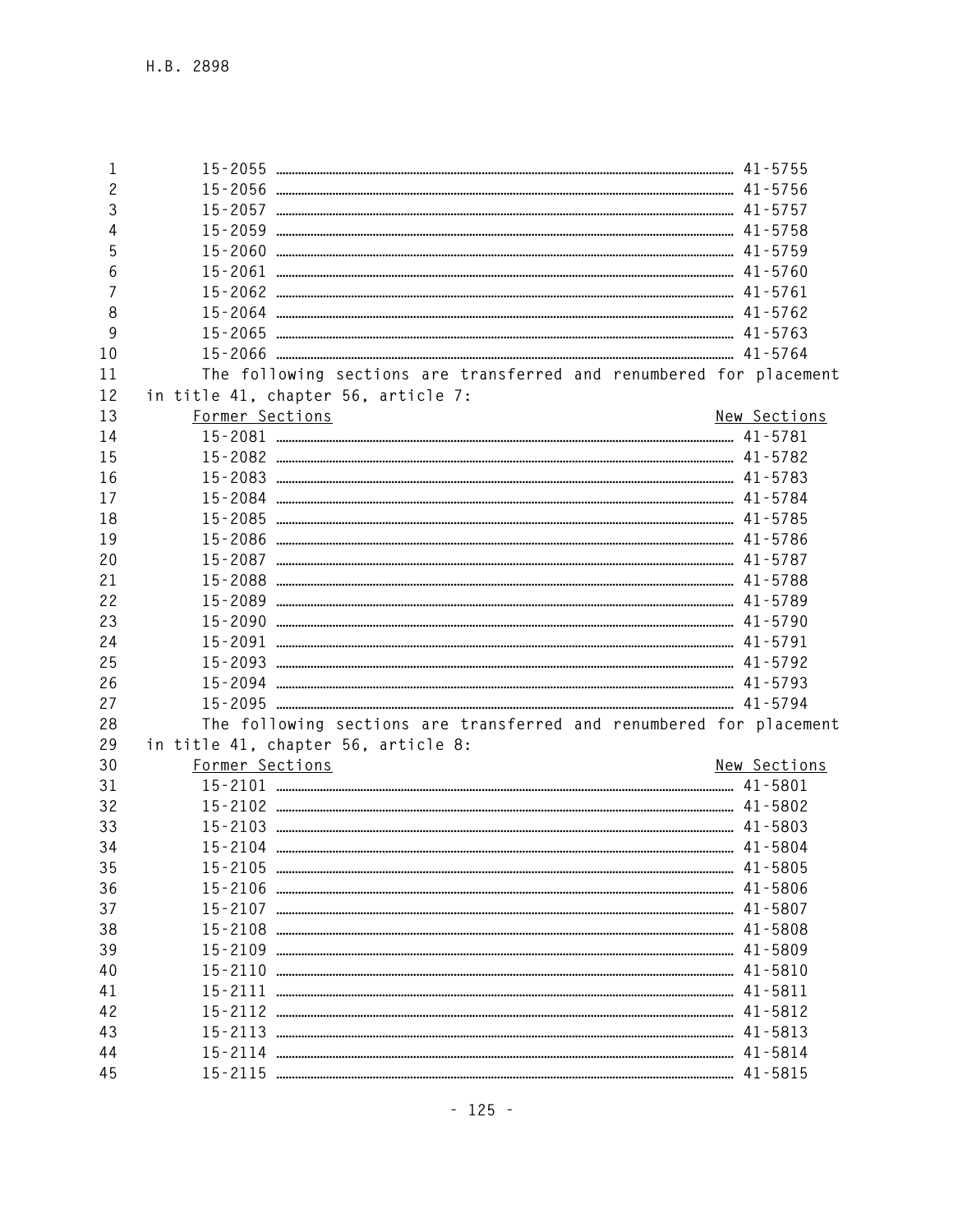| 1<br>$\overline{c}$ | The following sections are transferred and renumbered for placement<br>in title 41, chapter 56, article 9:                                       |
|---------------------|--------------------------------------------------------------------------------------------------------------------------------------------------|
| 3                   | Former Sections<br>New Sections                                                                                                                  |
| $\overline{4}$      |                                                                                                                                                  |
| 5                   |                                                                                                                                                  |
| 6                   | The following section is transferred and renumbered for placement in                                                                             |
| $\overline{7}$      | title 41, chapter 56, article 10:                                                                                                                |
| 8                   | New Section                                                                                                                                      |
| 9                   | Former Section                                                                                                                                   |
| 10                  | The following sections are transferred and renumbered for placement                                                                              |
| 11                  | in title 41, chapter 56, article 11:                                                                                                             |
| 12                  |                                                                                                                                                  |
|                     | Former Sections<br>New Sections                                                                                                                  |
| 13                  |                                                                                                                                                  |
| 14                  |                                                                                                                                                  |
| 15                  |                                                                                                                                                  |
| 16                  |                                                                                                                                                  |
| 17                  |                                                                                                                                                  |
| 18                  |                                                                                                                                                  |
| 19                  |                                                                                                                                                  |
| 20                  |                                                                                                                                                  |
| 21                  | Sec. 46. Section 15-2401, Arizona Revised Statutes, is amended to                                                                                |
| 22                  | read:                                                                                                                                            |
| 23                  | 15-2401. Definitions                                                                                                                             |
| 24                  | In this chapter, unless the context otherwise requires:                                                                                          |
| 25                  | 1. "Annual education plan" means<br>an initial individualized                                                                                    |
| 26                  | evaluation and subsequent annual reviews that are developed for a                                                                                |
| 27                  | qualified student who meets the criteria specified in paragraph 7,                                                                               |
| 28                  | subdivision (a), item (i), (ii) or (iii) of this section to determine                                                                            |
| 29                  | ongoing annual eligibility through the school year in which the qualified                                                                        |
| 30                  | student reaches twenty-two years of age and whether the student may be                                                                           |
| 31                  | pursuant to section 36-2981 and should be<br>referred<br>eligible<br>for                                                                         |
| 32                  | eligibility determination.                                                                                                                       |
| 33                  | 2. "Curriculum" means a course of study for content areas or grade                                                                               |
| 34                  | levels, including any supplemental materials required or recommended by                                                                          |
| 35                  | the curriculum, approved by the department.                                                                                                      |
| 36                  | "Department" means the department of education.<br>3.                                                                                            |
| 37                  | "Eligible postsecondary institution" means a community college<br>4.                                                                             |
| 38                  | as defined in section 15-1401, a university under the jurisdiction of the                                                                        |
| 39                  | board<br>regents or<br>an<br>accredited private<br>Arizona<br>0f<br>postsecondary                                                                |
| 40                  | institution.                                                                                                                                     |
| 41                  | 5. "Parent" means a resident of this state who is the parent,                                                                                    |
| 42                  | stepparent or legal guardian of a qualified student.                                                                                             |
| 43                  |                                                                                                                                                  |
|                     |                                                                                                                                                  |
| 44                  | 6. "Qualified school" means a nongovernmental primary or secondary<br>school or a preschool for pupils with disabilities that is located in this |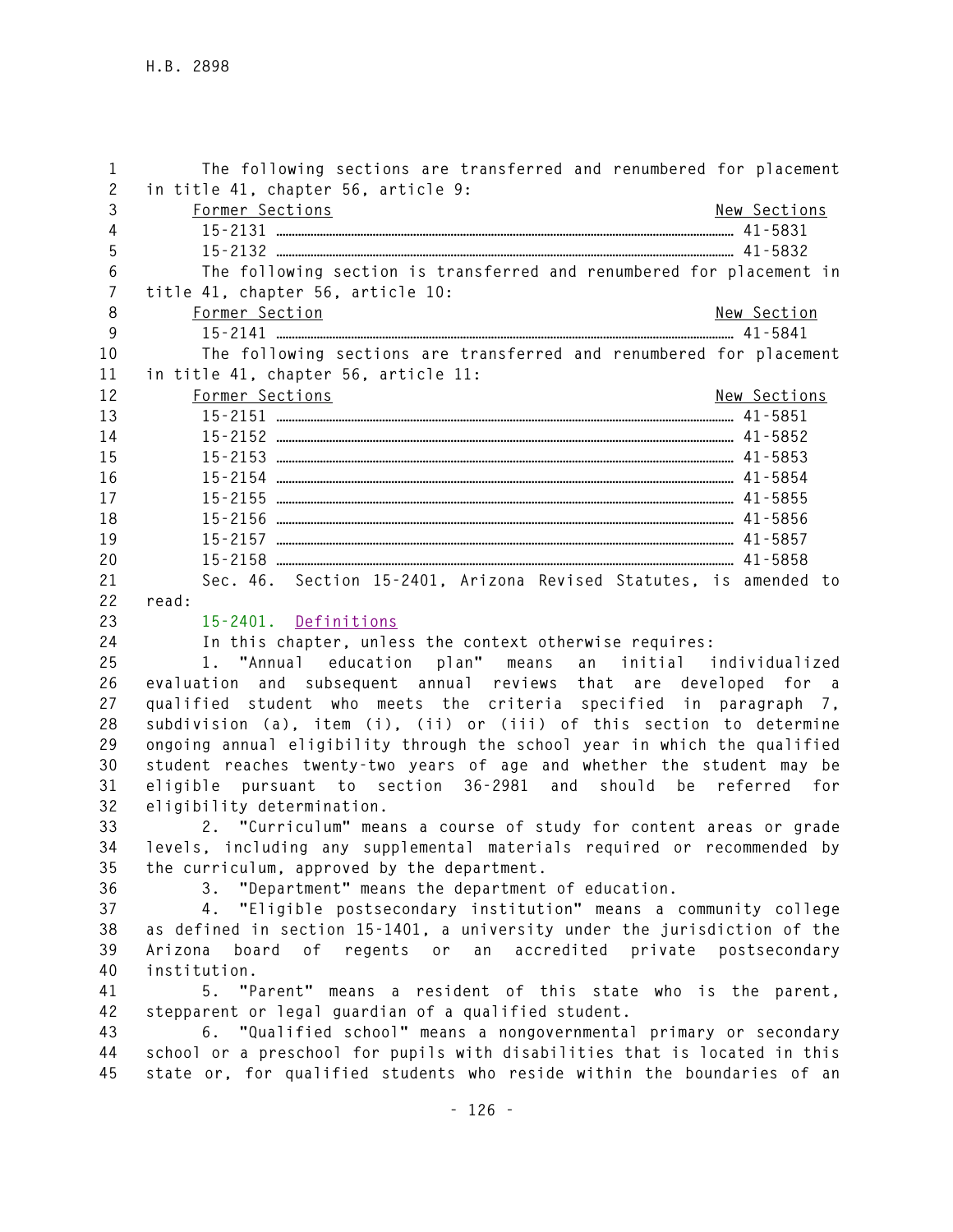**1 Indian reservation in this state, that is located in an adjacent state and 2 that is within two miles of the border of the state in which the qualified 3 student resides, and that does not discriminate on the basis of race, 4 color or national origin.** 

**5 7. "Qualified student" means a resident of this state who: 6 (a) Is any of the following:** 

**7 (i) Identified as having a disability under section 504 of the 8 rehabilitation act of 1973 (29 United States Code section 794).** 

**9 (ii) Identified by a school district or by an independent third 10 party pursuant to section 15-2403, subsection I as a child with a 11 disability as defined in section 15-731 or 15-761.** 

**12 (iii) A child with a disability who is eligible to receive services 13 from a school district under section 15-763.** 

**14 (iv) Attending a school or school district that has been WAS 15 assigned a letter grade of D or F pursuant to section 15-241 FOR THE MOST 16 RECENT YEAR IN WHICH LETTER GRADES WERE ASSIGNED or who is currently 17 eligible to attend kindergarten and who resides within the attendance 18 boundary of a school that has been WAS assigned a letter grade of D or F 19 pursuant to section 15-241 FOR THE MOST RECENT YEAR IN WHICH LETTER GRADES 20 WERE ASSIGNED. A CHILD WHO MEETS THE REQUIREMENTS OF THIS ITEM AND WHO 21 MEETS THE INCOME ELIGIBILITY REQUIREMENTS FOR FREE AND REDUCED-PRICE 22 LUNCHES UNDER THE NATIONAL SCHOOL LUNCH AND CHILD NUTRITION ACTS (42 23 UNITED STATES CODE SECTIONS 1751 THROUGH 1793) IS NOT SUBJECT TO 24 SUBDIVISION (b) OF THIS PARAGRAPH.** 

**25 (v) A previous recipient of a scholarship issued pursuant to 26 section 15-891 or this section, unless the qualified student's parent has 27 been removed from eligibility in the program for failure to comply 28 pursuant to section 15-2403, subsection C.** 

**29 (vi) A child of a parent who is a member of the armed forces of the 30 United States and who is on active duty or was killed in the line of duty. 31 A child who meets the requirements of this item is not subject to 32 subdivision (b) of this paragraph.** 

**33 (vii) A child who is a ward of the juvenile court and who is 34 residing with a prospective permanent placement pursuant to section 8-862 35 and the case plan is adoption or permanent guardianship.** 

**36 (viii) A child who was a ward of the juvenile court and who 37 achieved permanency through adoption or permanent guardianship.** 

**38 (ix) A child who is the sibling of a current or previous Arizona 39 empowerment scholarship account recipient or of an eligible qualified 40 student who accepts the terms of and enrolls in an Arizona empowerment 41 scholarship account.** 

**42 (x) A child who resides within the boundaries of an Indian 43 reservation in this state as determined by the department of education or 44 a tribal government.**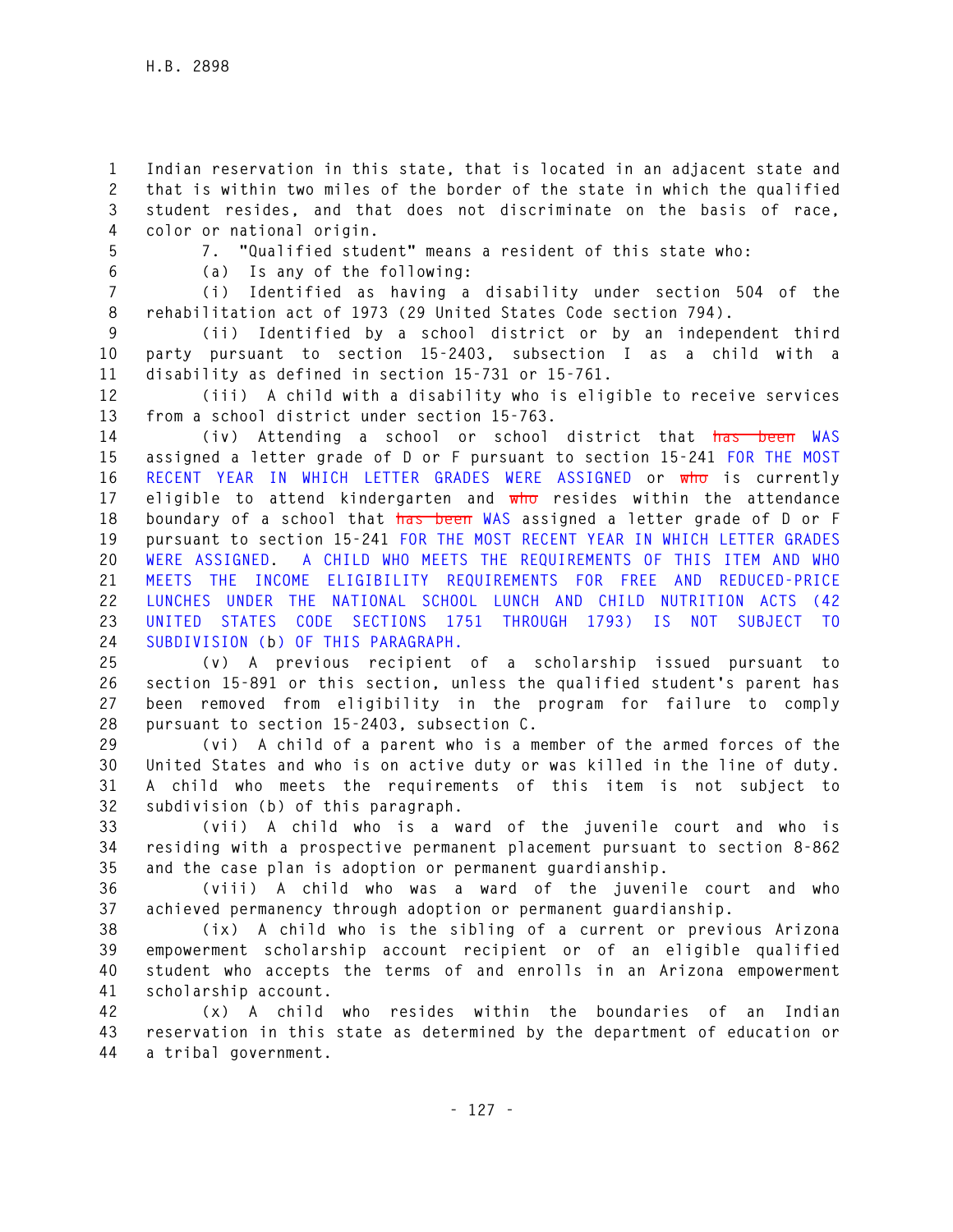**1 (xi) A child of a parent who is legally blind or deaf or hard of 2 hearing as defined in section 36-1941.** 

**3 (b) And, except as provided in subdivision (a), item ITEMS (iv) AND 4 (vi) of this paragraph, who meets any of the following requirements:** 

**5 (i) Attended a governmental primary or secondary school as a 6 full-time student as defined in section 15-901 for at least the first one 7 hundred FORTY-FIVE days of the CURRENT OR prior fiscal year and who 8 transferred from a governmental primary or secondary school under a 9 contract to participate in an Arizona empowerment scholarship account. 10 KINDERGARTEN STUDENTS WHO ARE ENROLLED IN ARIZONA ONLINE INSTRUCTION MUST 11 RECEIVE TWO HUNDRED HOURS OF LOGGED INSTRUCTION TO BE ELIGIBLE PURSUANT TO 12 THIS ITEM. First, second and third grade students who are enrolled in 13 Arizona online instruction must receive four hundred hours of logged 14 instruction to be eligible pursuant to this item. Fourth, fifth and sixth 15 grade students who are enrolled in Arizona online instruction must receive 16 five hundred hours of logged instruction to be eligible pursuant to this 17 item. Seventh and eighth grade students who are enrolled in Arizona 18 online instruction must receive five hundred fifty hours of logged 19 instruction to be eligible pursuant to this item. High school students 20 who are enrolled in Arizona online instruction must receive five hundred 21 hours of logged instruction to be eligible pursuant to this item.** 

**22 (ii) Previously participated in an Arizona empowerment scholarship 23 account.** 

**24 (iii) Received a scholarship under section 43-1505 and who 25 continues to attend a qualified school if the student attended a 26 governmental primary or secondary school as a full-time student as defined 27 in section 15-901 for at least ninety days of the prior fiscal year or one 28 full semester before attending a qualified school.** 

**29 (iv) Was eligible for an Arizona scholarship for pupils with 30 disabilities and received monies from a school tuition organization 31 pursuant to section 43-1505 or received an Arizona scholarship for pupils 32 with disabilities but did not receive monies from a school tuition 33 organization pursuant to section 43-1505 and who continues to attend a 34 qualified school if the student attended a governmental primary or 35 secondary school as a full-time student as defined in section 15-901 for 36 at least ninety days of the prior fiscal year or one full semester prior 37 to BEFORE attending a qualified school.** 

**38 (v) Has not previously attended a governmental primary or secondary 39 school but is currently eligible to enroll in a kindergarten program in a 40 school district or charter school in this state or attended a program for 41 preschool children with disabilities.** 

**42 (vi) Has not previously attended a governmental primary or 43 secondary school but is currently eligible to enroll in a program for 44 preschool children with disabilities in this state.** 

**45 8. "Treasurer" means the office of the state treasurer.**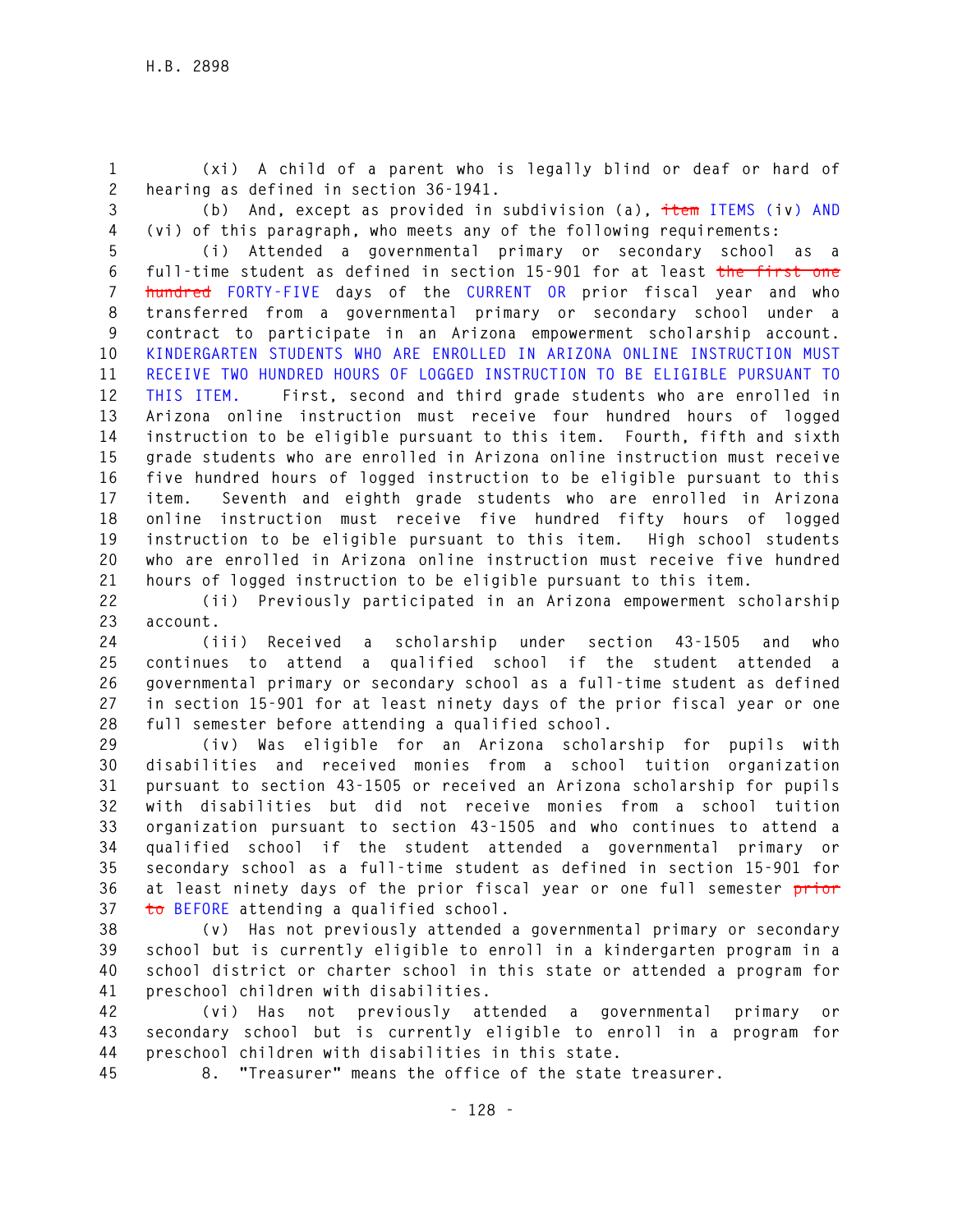**1 Sec. 47. Section 15-2402, Arizona Revised Statutes, is amended to 2 read: 3 15-2402. Arizona empowerment scholarship accounts; funds 4 A. Arizona empowerment scholarship accounts are established to 5 provide options for the education of students in this state. 6 B. To enroll a qualified student for an Arizona empowerment 7 scholarship account, the parent of the qualified student must sign an 8 agreement to do all of the following: 9 1. Use a portion of the Arizona empowerment scholarship account 10 monies allocated annually to provide an education for the qualified 11 student in at least the subjects of reading, grammar, mathematics, social 12 studies and science, unless the Arizona empowerment scholarship account is 13 allocated monies according to a transfer schedule other than quarterly 14 transfers pursuant to section 15-2403, subsection F. 15 2. Not enroll the qualified student in a school district or charter 16 school and release the school district from all obligations to educate the 17 qualified student. This paragraph does not relieve the school district or 18 charter school that the qualified student previously attended from the 19 obligation to conduct an evaluation pursuant to section 15-766. 20 3. Not accept a scholarship from a school tuition organization 21 pursuant to title 43 concurrently with an Arizona empowerment scholarship 22 account for the qualified student in the same year a parent signs the 23 agreement pursuant to this section. 24 4. Use monies deposited in the qualified student's Arizona 25 empowerment scholarship account only for the following expenses of the 26 qualified student: 27 (a) Tuition or fees at a qualified school. 28 (b) Textbooks required by a qualified school.** 

**29 (c) If the qualified student meets any of the criteria specified in 30 section 15-2401, paragraph 7, subdivision (a), item (i), (ii) or (iii) as 31 determined by a school district or by an independent third party pursuant 32 to section 15-2403, subsection I, the qualified student may use the 33 following additional services:** 

**34 (i) Educational therapies from a licensed or accredited 35 practitioner or provider, INCLUDING AND UP TO ANY AMOUNT NOT COVERED BY 36 INSURANCE IF THE EXPENSE IS PARTIALLY PAID BY A HEALTH INSURANCE POLICY 37 FOR THE QUALIFIED STUDENT.** 

**38 (ii) A licensed or accredited paraprofessional or educational aide.** 

**39 (iii) Tuition for vocational and life skills education approved by 40 the department.** 

**41 (iv) Associated goods and services that include educational and 42 psychological evaluations, assistive technology rentals and braille 43 translation goods and services approved by the department.**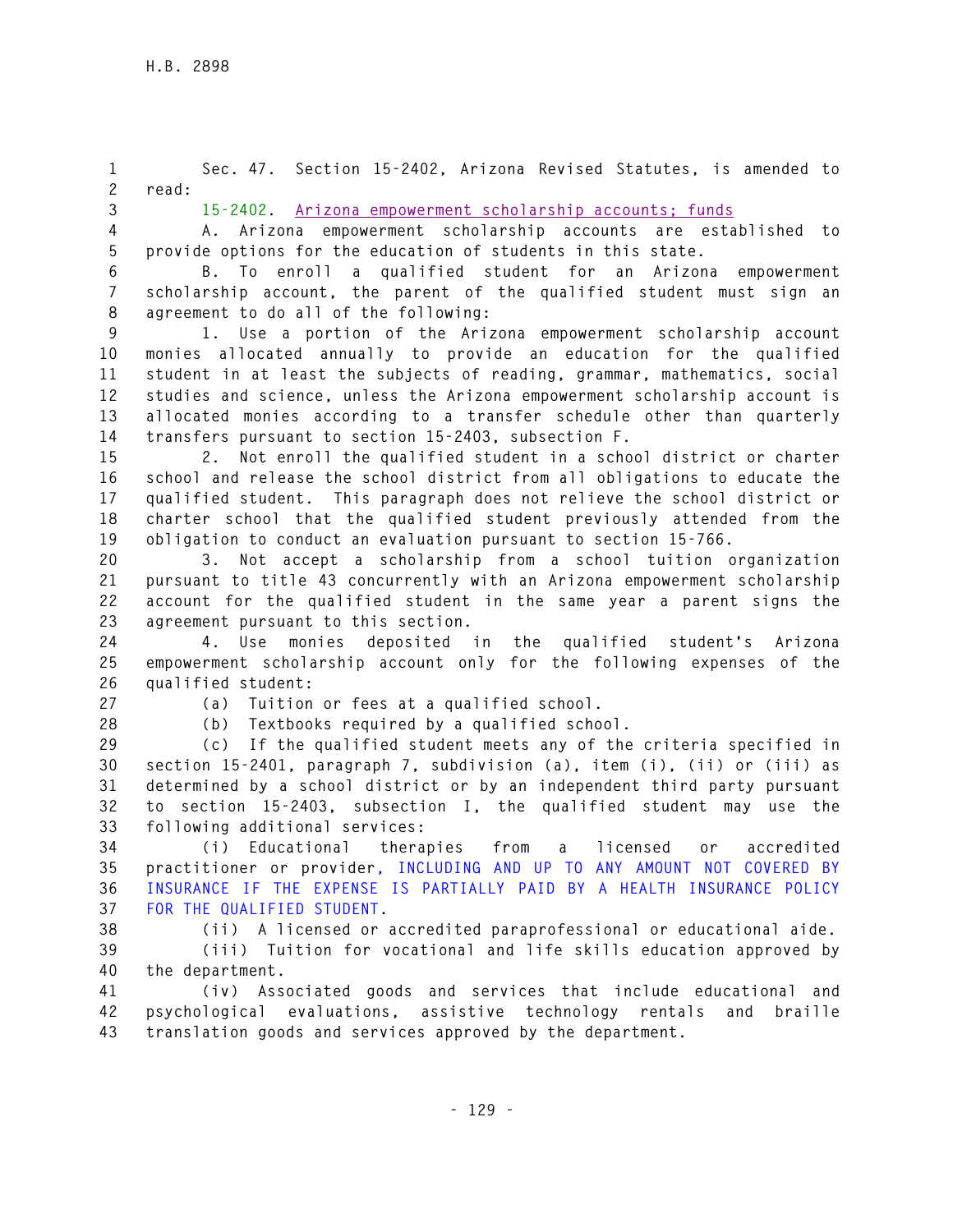**1 (d) Tutoring or teaching services provided by an individual or 2 facility accredited by a state, regional or national accrediting 3 organization.** 

**4 (e) Curricula and supplementary materials.** 

**5 (f) Tuition or fees for a nonpublic online learning program.** 

**6 (g) Fees for a nationally standardized norm-referenced achievement 7 test, an advanced placement examination or any exams related to college or 8 university admission.** 

**9 (h) Tuition or fees at an eligible postsecondary institution.** 

**10 (i) Textbooks required by an eligible postsecondary institution.** 

**11 (j) Fees to manage the Arizona empowerment scholarship account.** 

**12 (k) Services provided by a public school, including individual 13 classes and extracurricular programs.** 

**14 (l) Insurance or surety bond payments.** 

**15 (m) Uniforms purchased from or through a qualified school.** 

**16 (n) If the qualified student meets the criteria specified in 17 section 15-2401, paragraph 7, subdivision (a), item (i), (ii) or (iii) and 18 if the qualified student is in the second year prior to the final year of 19 a contract executed pursuant to this article, costs associated with an 20 annual education plan conducted by an independent evaluation team. The 21 department shall prescribe minimum qualifications for independent 22 evaluation teams pursuant to this subdivision and factors that teams must 23 use to determine whether the qualified student shall be eligible to 24 continue to receive monies pursuant to this article through the school 25 year in which the qualified student reaches twenty-two years of age. An 26 independent evaluation team that provides an annual education plan 27 pursuant to this subdivision shall submit a written report that summarizes 28 the results of the evaluation to the parent of the qualified student and 29 to the department on or before July 31. The written report submitted by 30 the independent evaluation team is valid for one year. If the department 31 determines that the qualified student meets the eligibility criteria 32 prescribed in the annual education plan, the qualified student is eligible 33 to continue to receive monies pursuant to this article until the qualified 34 student reaches twenty-two years of age, subject to annual review. A 35 parent may appeal the department's decision pursuant to title 41, chapter 36 6, article 10. As an addendum to a qualified student's final-year 37 contract, the department shall provide the following written information 38 to the parent of the qualified student:** 

**39 (i) That the qualified student will not be eligible to continue to 40 receive monies pursuant to this article unless the results of an annual 41 education plan conducted pursuant to this subdivision demonstrate that the 42 qualified student meets the eligibility criteria prescribed in the annual 43 education plan.**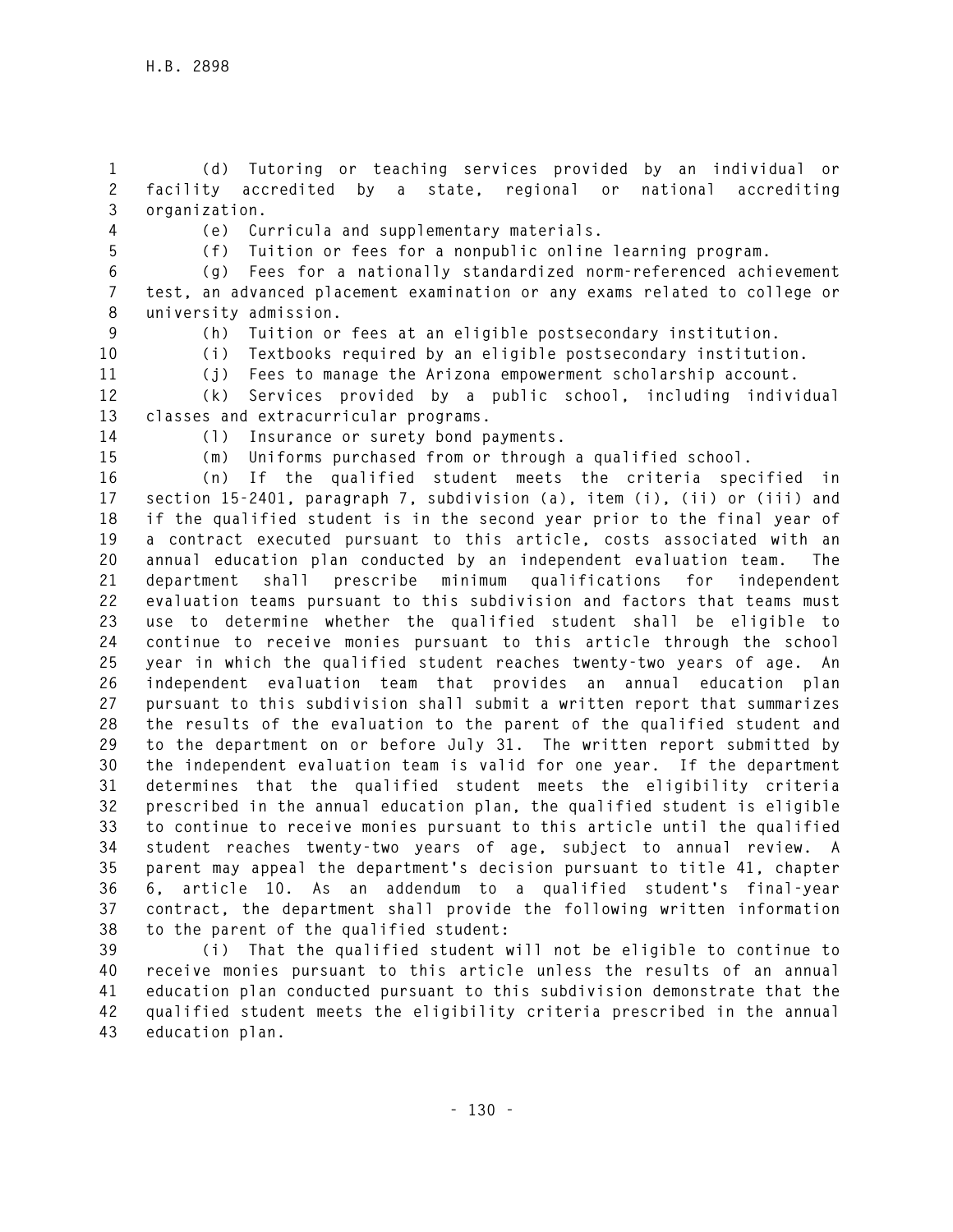**1 (ii) That the parent is entitled to obtain an annual education plan 2 pursuant to this subdivision to determine whether the qualified student 3 meets the eligibility criteria prescribed in the annual education plan.** 

**4 (iii) A list of independent evaluation teams that meet the minimum 5 qualifications prescribed by the department pursuant to this subdivision.** 

**6 5. Not file an affidavit of intent to homeschool pursuant to 7 section 15-802, subsection B, paragraph 2 or 3.** 

**8 6. Not use monies deposited in the qualified student's account for 9 any of the following:** 

**10 (a) Computer hardware or other technological devices, except as 11 otherwise allowed under paragraph 4, subdivision (c) of this subsection.** 

**12 (b) Transportation of the pupil.** 

**13 (c) Consumable educational supplies, including paper, pens or 14 markers.** 

**15 C. In exchange for the parent's agreement pursuant to subsection B 16 of this section, the department shall transfer from the monies that would 17 otherwise be allocated to a recipient's prior school district, or if the 18 child is currently eligible to attend kindergarten, the monies that the 19 department determines would otherwise be allocated to a recipient's 20 expected school district of attendance, to the treasurer for deposit into 21 an Arizona empowerment scholarship account an amount that is equivalent to 22 ninety percent of the sum of the base support level and additional 23 assistance prescribed in sections 15-185 and 15-943 for that particular 24 student if that student were attending a charter school.** 

**25 D. The department of education empowerment scholarship account fund 26 is established consisting of monies appropriated by the legislature. The 27 department shall administer the fund. Monies in the fund are subject to 28 legislative appropriation. Monies in the fund shall be used for the 29 department's costs in administering Arizona empowerment scholarship 30 accounts under this chapter. Monies in the fund are exempt from the 31 provisions of section 35-190 relating to lapsing of appropriations. If 32 the number of Arizona empowerment scholarship accounts significantly 33 increases after fiscal year 2020-2021, the department may request an 34 increase in the amount appropriated to the fund in any subsequent fiscal 35 year in the budget estimate submitted pursuant to section 35-113. The 36 department shall list monies in the fund as a separate line item in its 37 budget estimate.** 

**38 E. The state treasurer empowerment scholarship account fund is 39 established consisting of monies appropriated by the legislature. The 40 state treasurer shall administer the fund. Monies in the fund shall be 41 used for the state treasurer's costs in administering the Arizona 42 empowerment scholarship accounts under this chapter. If the number of 43 Arizona empowerment scholarship accounts significantly increases after 44 fiscal year 2020-2021, the state treasurer may request an increase in the 45 amount appropriated to the fund in any subsequent fiscal year in the**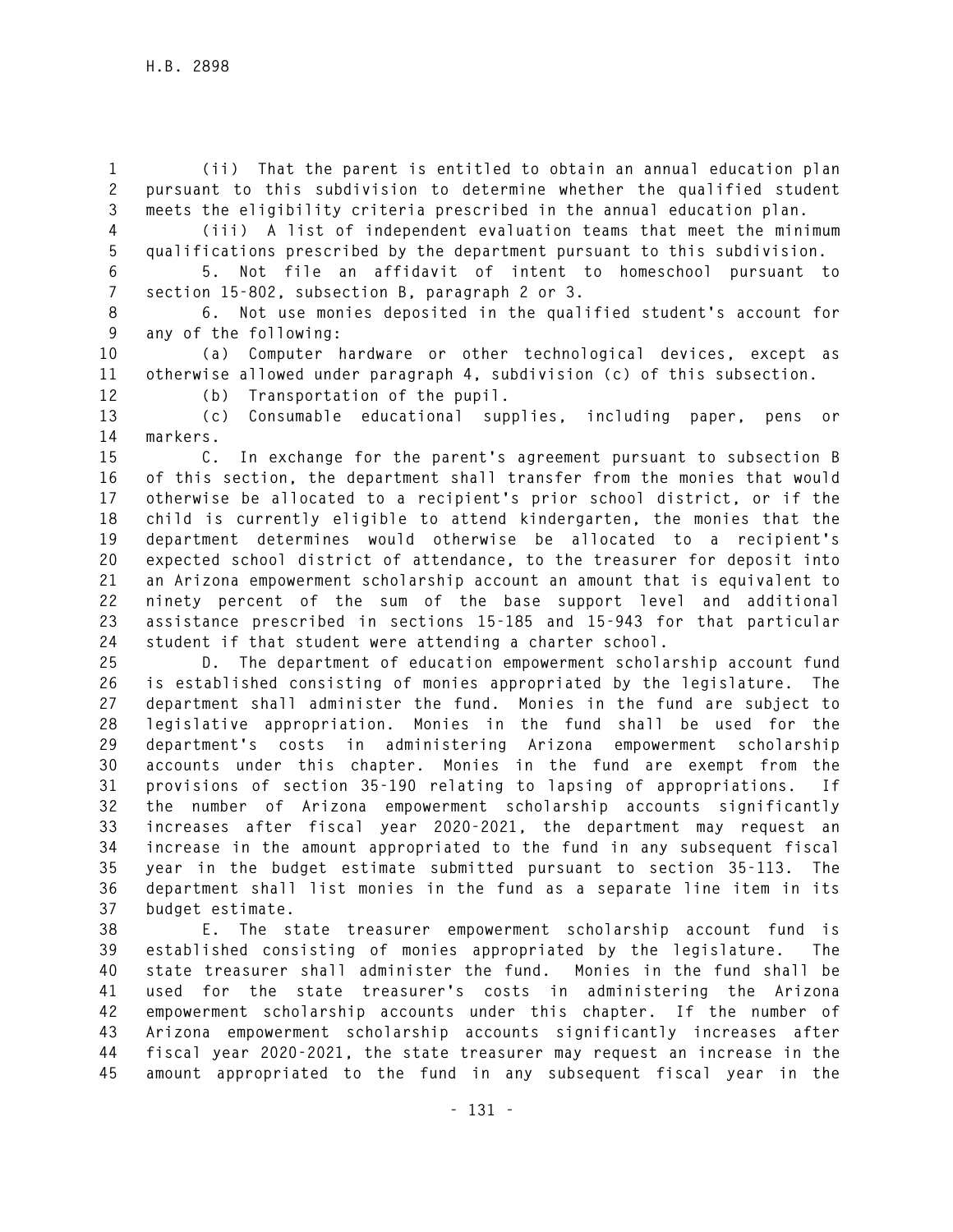**1 budget estimate submitted pursuant to section 35-113. Monies in the fund 2 are subject to legislative appropriation. Monies in the fund are exempt 3 from the provisions of section 35-190 relating to lapsing of 4 appropriations. The state treasurer shall list monies in the fund as a 5 separate line item in its budget estimate.** 

**6 F. A parent must renew the qualified student's Arizona empowerment 7 scholarship account on an annual basis.** 

**8 G. Notwithstanding any changes to the student's multidisciplinary 9 evaluation team plan, a student who has previously qualified for an 10 Arizona empowerment scholarship account remains eligible to apply for 11 renewal until the student finishes high school.** 

**12 H. If a parent does not renew the qualified student's Arizona 13 empowerment scholarship account for a period of three academic years, the 14 department shall notify the parent that the qualified student's account 15 will be closed in sixty calendar days. The notification must be sent 16 through certified mail, email and telephone, if applicable. The parent 17 has sixty calendar days to renew the qualified student's Arizona 18 empowerment scholarship account. If the parent chooses not to renew or 19 does not respond in sixty calendar days, the department shall close the 20 account and any remaining monies shall be returned to the state.** 

**21 I. A signed agreement under this section constitutes school 22 attendance required by section 15-802.** 

**23 J. A qualified school or a provider of services purchased pursuant 24 to subsection B, paragraph 4 of this section may not share, refund or 25 rebate any Arizona empowerment scholarship account monies with the parent 26 or qualified student in any manner.** 

**27 K. NOTWITHSTANDING SUBSECTION H OF THIS SECTION, on the qualified 28 student's graduation from a postsecondary institution or after any period 29 of four consecutive years after high school graduation in which the 30 student is not enrolled in an eligible postsecondary institution, BUT NOT 31 BEFORE THIS TIME AS LONG AS THE ACCOUNT HOLDER CONTINUES USING A PORTION 32 OF ACCOUNT MONIES FOR ELIGIBLE EXPENSES EACH YEAR AND IS IN GOOD STANDING, 33 the qualified student's Arizona empowerment scholarship account shall be 34 closed and any remaining monies shall be returned to the state.** 

**35 L. Monies received pursuant to this article do not constitute 36 taxable income to the parent of the qualified student.** 

**37 Sec. 48. Section 15-2403, Arizona Revised Statutes, is amended to 38 read:** 

- 
- 
- 

**39 15-2403. Arizona empowerment scholarship accounts; 40 administration; appeals; audit; rules; policy 41 handbook**

**42 A. The treasurer may contract with private financial management 43 firms to manage Arizona empowerment scholarship accounts.** 

**44 B. The department shall conduct or contract for annual audits of 45 Arizona empowerment scholarship accounts to ensure compliance with section**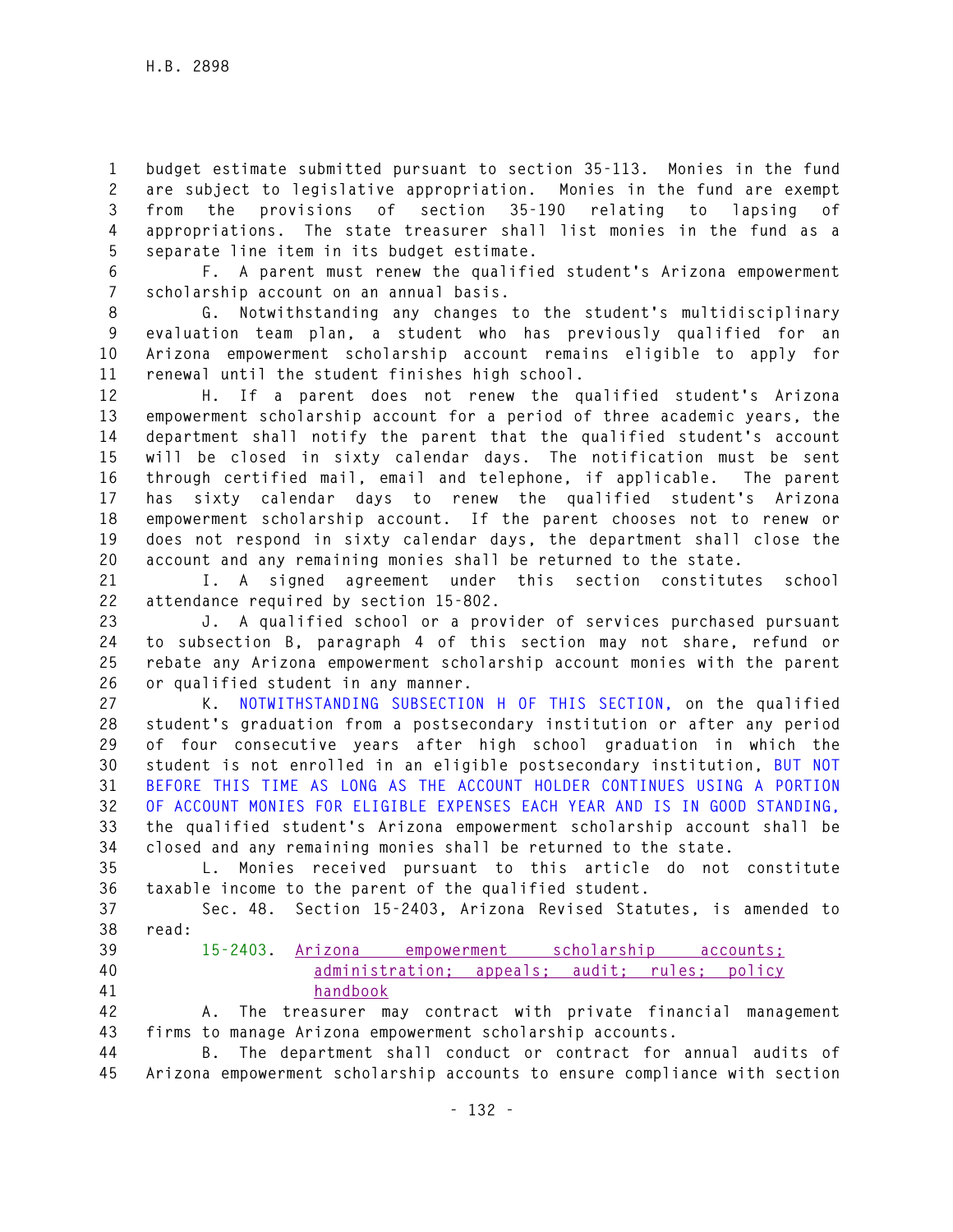**1 15-2402, subsection B, paragraph 4. The department shall also conduct or 2 contract for random, quarterly and annual audits of Arizona empowerment 3 scholarship accounts as needed to ensure compliance with section 15-2402, 4 subsection B, paragraph 4.** 

**5 C. The department may remove any parent or qualified student from 6 eligibility for an Arizona empowerment scholarship account if the parent 7 or qualified student fails to comply with the terms of the contract or 8 applicable laws, rules or orders or knowingly misuses monies or knowingly 9 fails to comply with the terms of the contract with intent to defraud and 10 shall notify the treasurer. The department shall notify the treasurer to 11 suspend the account of a parent or qualified student and shall notify the 12 parent or qualified student in writing that the account has been suspended 13 and that no further transactions will be allowed or disbursements made. 14 The notification shall specify the reason for the suspension and state 15 that the parent or qualified student has ten days, not including weekends, 16 to respond and take corrective action. If the parent or qualified student 17 refuses or fails to contact the department, furnish any information or 18 make any report that may be required for reinstatement within the ten-day 19 period, the department may remove the parent or qualified student pursuant 20 to this subsection.** 

**21 D. A parent may appeal to the state board of education any 22 administrative decision the department makes pursuant to this article, 23 including determinations of allowable expenses, removal from the program 24 or enrollment eligibility. The department shall notify the parent in 25 writing that the parent may appeal any administrative decision under this 26 article and the process by which the parent may appeal at the same time 27 the department notifies the parent of an administrative decision under 28 this article. The state board of education shall establish an appeals 29 process, and the department shall post this information on the 30 department's website in the same location as the policy handbook developed 31 pursuant to subsection J of this section.** 

**32 E. The state board of education may refer cases of substantial 33 misuse of monies to the attorney general for the purpose of collection or 34 for the purpose of a criminal investigation if the state board of 35 education obtains evidence of fraudulent use of an account.** 

**36 F. The department shall make quarterly transfers of the amount 37 calculated pursuant to section 15-2402, subsection C to the treasurer for 38 deposit in the Arizona empowerment scholarship account of each qualified 39 student, except the department may make transfers according to another 40 transfer schedule if the department determines a transfer schedule other 41 than quarterly transfers is necessary to operate the Arizona empowerment 42 scholarship account.** 

**43 G. The department shall accept applications between July 1 and June 44 30 of each year. The department shall enroll and issue an award letter to 45 eligible applicants within forty-five THIRTY days after receipt of a**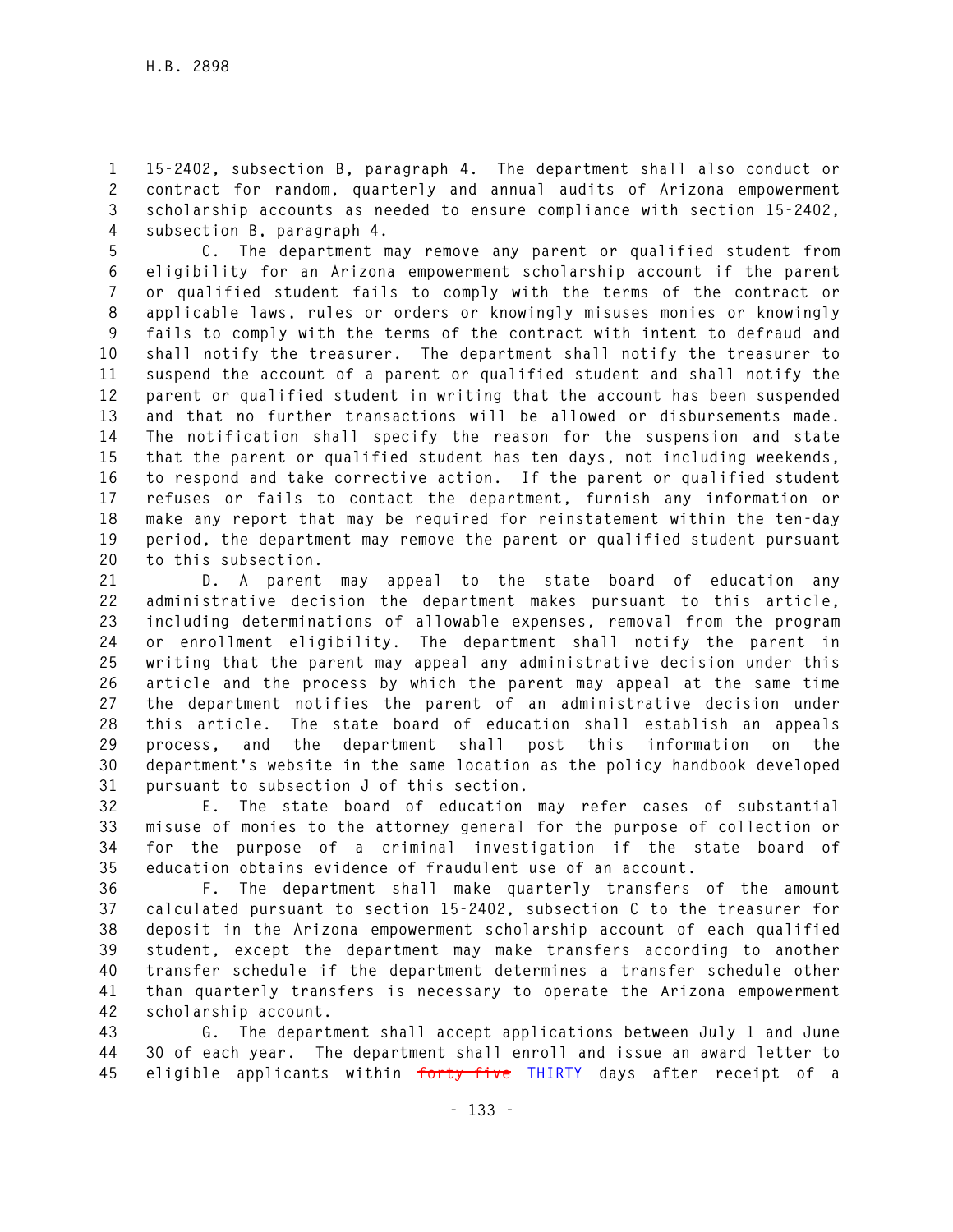**1 completed application and all required documentation. On or before May 30 2 of each year, the department shall furnish to the joint legislative budget 3 committee an estimate of the amount required to fund Arizona empowerment 4 scholarship accounts for the following fiscal year. The department shall 5 include in its budget request for the following fiscal year the amount 6 estimated pursuant to section 15-2402, subsection C for each qualified 7 student.** 

**8 H. The state board of education may adopt rules and policies 9 necessary to administer Arizona empowerment scholarship accounts, 10 including rules and policies:** 

**11 1. For establishing an appeals process pursuant to subsection D of 12 this section.** 

**13 2. For conducting or contracting for examinations of the use of 14 account monies.** 

**15 3. For conducting or contracting for random, quarterly and annual 16 reviews of accounts.** 

**17 4. For establishing or contracting for the establishment of an 18 online anonymous fraud reporting service.** 

**19 5. For establishing an anonymous telephone hotline for fraud 20 reporting.** 

**21 6. That require a surety bond or insurance for account holders.** 

**22 I. The department shall contract with an independent third party 23 for the purposes of determining whether a qualified student is eligible to 24 receive educational therapies or services pursuant to section 15-2402, 25 subsection B, paragraph 4, subdivision (c).** 

**26 J. On or before July 1 of each year, the department shall develop 27 an applicant and participant handbook that includes information relating 28 to policies and processes of Arizona empowerment scholarship accounts. 29 The policy handbook shall comply with the rules adopted by the state board 30 of education pursuant to this section. the department shall post the 31 handbook on its website.** 

**32 K. EXCEPT FOR CASES IN WHICH THE ATTORNEY GENERAL DETERMINES THAT A 33 PARENT OR ACCOUNT HOLDER HAS COMMITTED FRAUD, ANY EXPENDITURE FROM AN 34 ARIZONA EMPOWERMENT SCHOLARSHIP ACCOUNT FOR A PURCHASE THAT IS DEEMED 35 INELIGIBLE PURSUANT TO SECTION 15-2402 AND THAT IS SUBSEQUENTLY REPAID BY 36 THE PARENT OR ACCOUNT HOLDER SHALL BE CREDITED BACK TO THE ARIZONA 37 EMPOWERMENT SCHOLARSHIP ACCOUNT BALANCE WITHIN THIRTY DAYS AFTER THE 38 RECEIPT OF PAYMENT.** 

**39 L. IF, IN RESPONSE TO AN APPEAL OF AN ADMINISTRATIVE DECISION MADE 40 BY THE DEPARTMENT, THE STATE BOARD OF EDUCATION ISSUES A STAY OF AN 41 ARIZONA EMPOWERMENT SCHOLARSHIP ACCOUNT SUSPENSION PURSUANT TO RULES 42 ADOPTED BY THE BOARD, THE DEPARTMENT MAY NOT WITHHOLD FUNDING OR CONTRACT 43 RENEWAL FOR THE ACCOUNT HOLDER ON ACCOUNT OF THE APPEALED ADMINISTRATIVE 44 DECISION DURING THE STAY UNLESS DIRECTED BY THE BOARD TO DO SO.**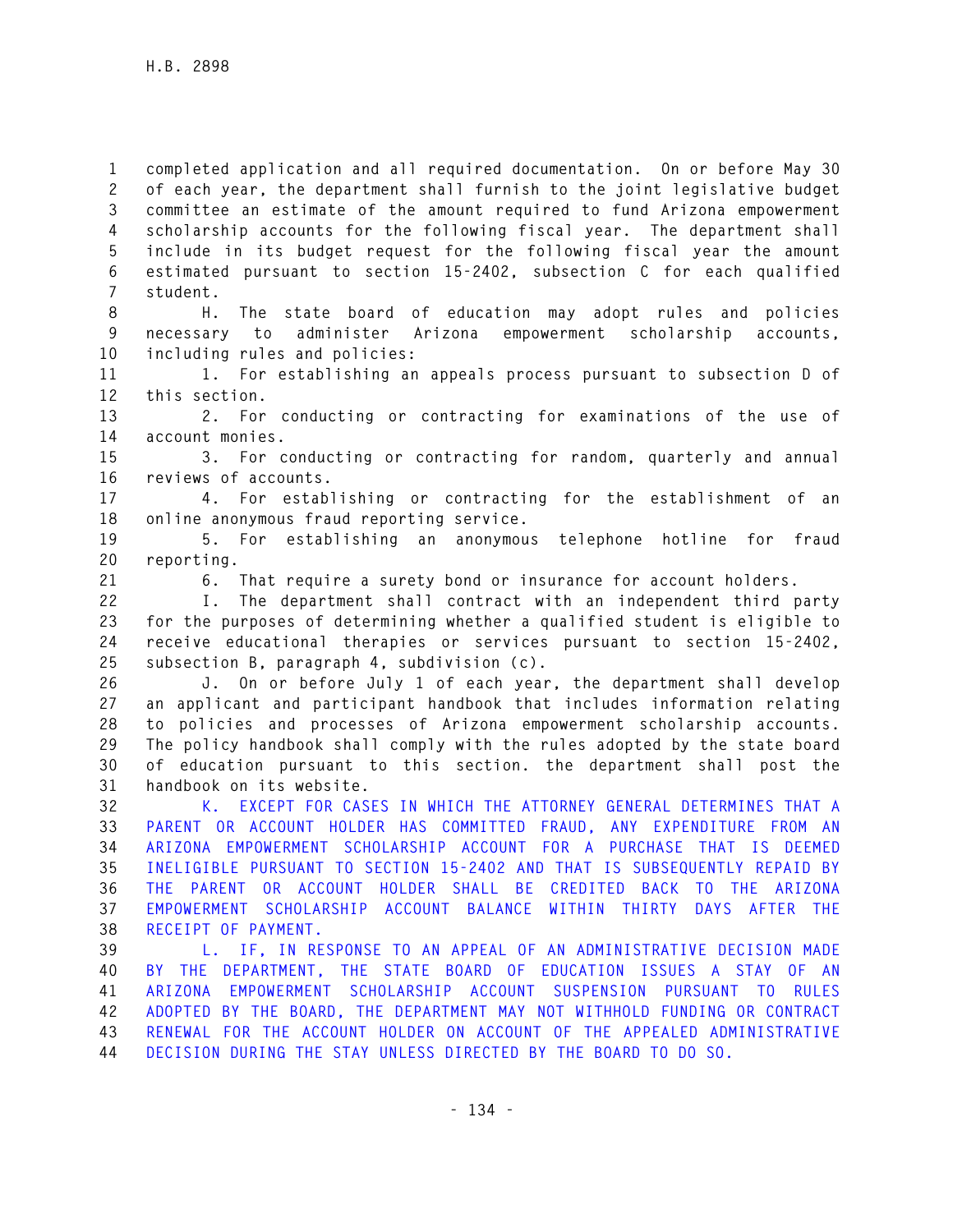**1 Sec. 49. Section 35-185.01, Arizona Revised Statutes, is amended to 2 read: 3 35-185.01. Treasurer's warrant notes; form; redemption; 4 exception 5 A. If monies are not available to pay warrants, checks or 6 substitute checks, or electronic funds transfer vouchers of the department 7 of administration presented to the state treasurer pursuant to section 8 35-185, the treasurer, in lieu of payment, shall issue and shall exchange 9 or sell a treasurer's warrant note or notes in the amount or amounts equal 10 to the sum of the face value of the warrants, checks or substitute checks, 11 or electronic funds transfer vouchers presented for payment. Treasurer's 12 warrant notes shall be issued in lieu of payment of state general fund 13 warrants, checks or substitute checks, or electronic funds transfer 14 vouchers only or in exchange for previously issued treasurer's warrant 15 notes. Before issuing warrant notes, the state treasurer is not required 16 to divest from program funding obligations issued pursuant to section 17 15-2157 41-5857, board funding obligations issued pursuant to section 18 28-7678, monies in the budget stabilization fund or operating monies 19 invested in securities that are earning a rate of interest greater than 20 the cost of issuing warrant notes. For the purposes of this subsection, 21 "monies are not available" means an operating cash balance is not 22 available to pay warrants, checks or substitute checks, or electronic 23 funds transfer vouchers except for those operating monies invested in 24 program funding obligations issued pursuant to section 15-2157 41-5857, 25 board funding obligations issued pursuant to section 28-7678, monies in 26 the budget stabilization fund or operating monies invested in securities 27 that are earning a rate of interest greater than the total cost of issuing 28 any warrant notes.** 

**29 B. The face value of a treasurer's warrant note may be equal to the 30 sum of any combination of warrants, checks or substitute checks, and 31 electronic funds transfer vouchers presented for payment. The treasurer 32 may sell warrant notes at public or private sale and shall use the 33 proceeds of the sale to pay warrants, checks or substitute checks, and 34 electronic funds transfer vouchers previously presented pursuant to 35 section 35-185. Treasurer's warrant notes shall not be sold at a price 36 below their face value.** 

**37 C. Each treasurer's warrant note sold or exchanged shall be dated 38 the date the respective warrants are presented for payment. If the date 39 of delivery of a treasurer's warrant note that is sold is later than the 40 date of presentment of the respective warrant or warrants, the purchaser 41 of the treasurer's warrant note shall pay the accrued interest as an 42 additional purchase price. The accrued interest shall be paid to the 43 holder of the respective unpaid warrant or warrants, which shall be deemed 44 to bear interest at the same rate as the respective treasurer's warrant 45 note from presentment to payment from the proceeds of warrant notes sold.**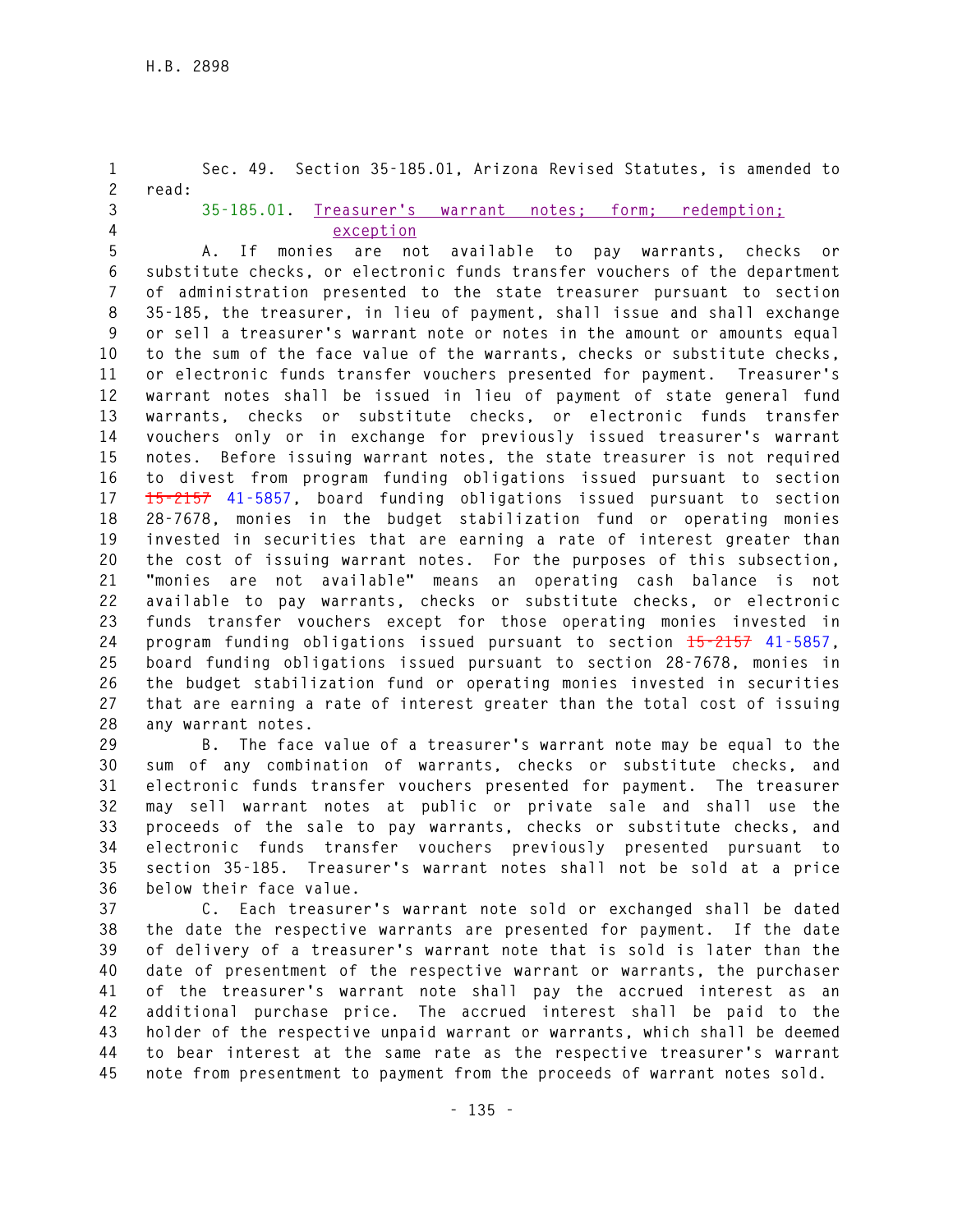**1 D. The treasurer shall establish a maturity date for each 2 treasurer's warrant note of not longer than ninety days from the date of 3 initial issue. The treasurer may specify that treasurer's warrant notes 4 may be called for redemption at any time before the specified maturity 5 date.** 

**6 E. The treasurer shall pay interest from the treasurer's warrant 7 note redemption fund on the face value of each warrant note at the rate 8 established by the state treasurer at the time of issuing the warrant 9 note. Interest shall be paid from the date of the treasurer's warrant 10 note until the maturity date or redemption date. The treasurer shall 11 establish the interest rate before the exchange or sale of warrant notes 12 at a rate of not more than the maximum rate permitted by the state loan 13 commissioners.** 

**14 F. The state loan commissioners, at a meeting called and chaired by 15 the state treasurer, shall fix or change the maximum rate of interest that 16 may be paid on warrant notes. Any change of the maximum allowable rate of 17 interest as established by the state loan commissioners shall not affect 18 warrant notes issued before the date of the change.** 

**19 G. Each treasurer's warrant note shall be signed by the treasurer 20 or the treasurer's designated agent and countersigned by the director of 21 the department of administration or the director's designated agent. The 22 required signatures may be electronic signatures. All treasurer's warrant 23 notes shall be substantially in the following form:** 

| 24 | Treasurer's warrant note                                                               |
|----|----------------------------------------------------------------------------------------|
| 25 | $(20$ to $1$ fiscal year)                                                              |
| 26 |                                                                                        |
| 27 | Phoenix, Arizona _________________,<br>20                                              |
| 28 | _________, 20__, the treasurer of the state<br>0n<br>of                                |
| 29 | will pay to the order of $\begin{array}{ccc} \text{with} \end{array}$<br>Arizona<br>at |
| 30 | \$ with interest at                                                                    |
| 31 | per annum from the date of issuance until paid (calculated on                          |
| 32 | a 365/366 day basis).                                                                  |
| 33 | (insert early redemption provisions)                                                   |
| 34 |                                                                                        |
| 35 |                                                                                        |
| 36 | (Countersigned)<br>State Treasurer                                                     |
| 37 | Director of the department                                                             |
| 38 | of administration                                                                      |
| 39 | H. Treasurer's warrant notes may be exchanged or sold for the                          |
|    |                                                                                        |

**40 combined face value of any number of treasurer's warrant notes previously 41 issued. Except for those treasurer's warrant notes issued in exchange for 42 or to redeem treasurer's warrant notes previously issued, treasurer's 43 warrant notes may not be issued, exchanged or sold except in payment of or 44 to provide monies to pay warrants, checks or substitute checks, and**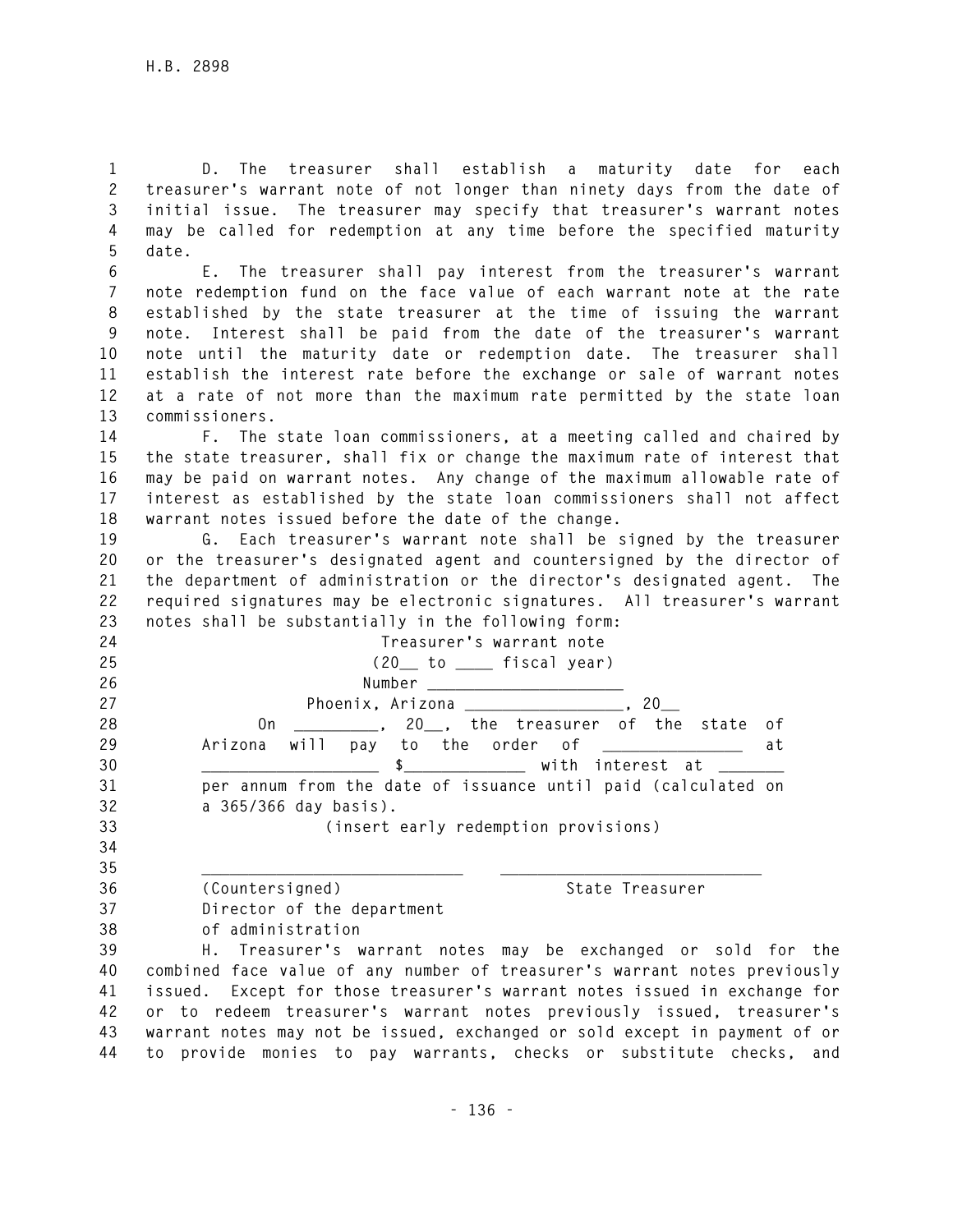**1 electronic funds transfer vouchers presented for payment as provided in 2 section 35-185.** 

**3 I. Treasurer's warrant notes issued in any fiscal year shall be 4 numbered consecutively beginning with the number one. Treasurer's warrant 5 notes shall be redeemed in numerical order. If the treasurer has 6 sufficient monies to pay only a portion of the lowest numbered outstanding 7 warrant note, the treasurer may deposit the monies with the paying agent 8 pursuant to subsection K of this section or call in the lowest numbered 9 warrant note, before maturity according to its terms, and pay the bearer 10 the amount available and issue to the bearer a new warrant note bearing a 11 number that will preserve, for the new warrant note, the priority of the 12 partially paid warrant note and bearing a value equal to the amount of 13 principal and interest remaining unpaid. The new warrant note and the 14 partial payment of principal and interest on the partially paid warrant 15 note shall be exchanged for the partially paid warrant note. The new 16 warrant note shall pay interest at the same rate as the partially paid 17 warrant note. The treasurer may make the changes in the form and date of 18 the new warrant note as necessary to reflect the amount of unpaid interest 19 on the partially paid warrant note.** 

**20 J. The treasurer may include in the form of the treasurer's warrant 21 notes provisions regarding the redemption and payment of treasurer's 22 warrant notes before maturity as are consistent with subsections I and K 23 of this section and section 35-185.02. If prior redemption is to be a 24 provision of a treasurer's warrant note, the note shall provide a method 25 to notify the holder of the note by publication or written, telegraphic or 26 electronic means as chosen by the treasurer.** 

**27 K. The treasurer may appoint a paying agent to facilitate the 28 redemption and payment of treasurer's warrant notes. Monies deposited 29 with the paying agent shall be allocated to pay the principal of, interest 30 on and any prior redemption premiums associated with treasurer's warrant 31 notes in numerical order. A treasurer's warrant note is deemed paid for 32 all purposes of this section and section 35-185.02 when there is deposited 33 with the paying agent sufficient monies to pay all amounts when due on the 34 treasurer's warrant note and all amounts when due on all outstanding 35 treasurer's warrant notes bearing a lower number. A paying agent 36 appointed pursuant to this subsection shall provide security deposits as 37 required by the treasurer.** 

**38 L. When the treasurer or the paying agent, if payment is made to a 39 paying agent, pursuant to subsection K of this section, pays treasurer's 40 warrant notes or when the warrant notes are redeemed, the treasurer or 41 paying agent shall mark on the face of the treasurer's warrant notes the 42 word "cancelled" or shall cancel the warrant notes by electronic means 43 indicating the date of cancellation and shall promptly present the notes 44 to the director of the department of administration who shall give the 45 state treasurer a receipt therefor.**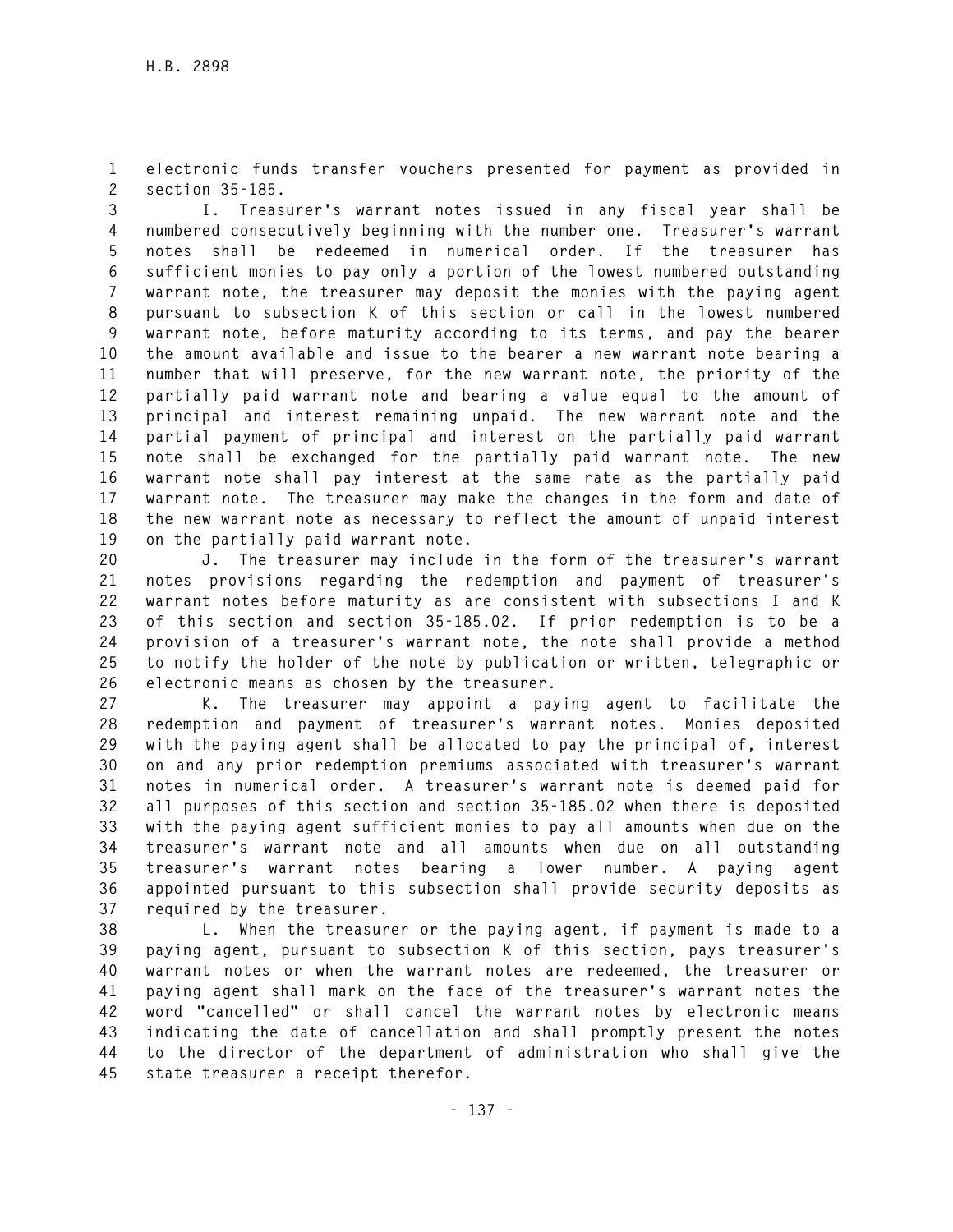**1 M. If the state loan commissioners determine that it will result in 2 a lower net effective interest rate on one, some or all warrant notes to 3 be issued by the treasurer during the current fiscal year, the 4 commissioners may authorize the treasurer to purchase letters of credit 5 and to incur and pay insurance premiums, attorney fees or other related 6 costs incurred with respect to treasurer's warrant notes. All such 7 payments shall be treated in the same manner as interest to be paid on 8 treasurer's warrant notes and shall be paid from the treasurer's warrant 9 note redemption fund.** 

**10 N. If treasurer's warrant notes are to be exchanged for warrants, 11 checks or substitute checks, or electronic funds transfer vouchers held by 12 banks or savings and loan associations, the treasurer may enter into 13 agreements with such banks or savings and loan associations to provide for 14 the issuance, reissuance and custody of treasurer's warrant notes, the 15 fixing of the interest rates on the treasurer's warrant notes and the 16 method of giving notice to the holders of the notes. Such agreements may 17 provide for a book entry system for the treasurer's warrant notes or may 18 provide for the issuance of one note with an appropriate grid on the 19 reverse, which shall show the advancements made by the banks or savings 20 and loan associations and also the payments of interest and reductions of 21 principal. Such agreements may be continuing in nature, may be executed 22 at any time and may apply to any treasurer's warrant notes exchanged for 23 either warrants, checks or substitute checks, or electronic funds transfer 24 vouchers or treasurer's warrant notes at any time during the remainder of 25 the fiscal year in which the agreement is made. The agreements shall 26 provide a method to preserve the priority of, interest rate on and other 27 terms of each treasurer's warrant note exchanged pursuant to the 28 agreement. Any such agreement shall not become effective until approved 29 by the state loan commissioners.** 

**30 Sec. 50. Section 35-212, Arizona Revised Statutes, is amended to 31 read:** 

**32 35-212. Injunctive and civil remedies; time limit; definition**

**33 A. The attorney general in the attorney general's discretion may 34 bring an action in the name of the THIS state to:** 

**35 1. Enjoin the illegal payment of public monies, including 36 violations of section 11-952 and title 41, chapter 23.** 

**37 2. Recover illegally paid public monies plus twenty percent of that 38 amount together with interest and costs, including reasonable attorney 39 fees, to be paid to the state treasurer or other appropriate 40 official, or, in the case of public monies of a political subdivision 41 that did not originate or were not received from this state, to the 42 political subdivision, to the credit of the fund from which the payment 43 was made.** 

**44 B. The attorney general may bring an action to recover illegally 45 paid public monies against:**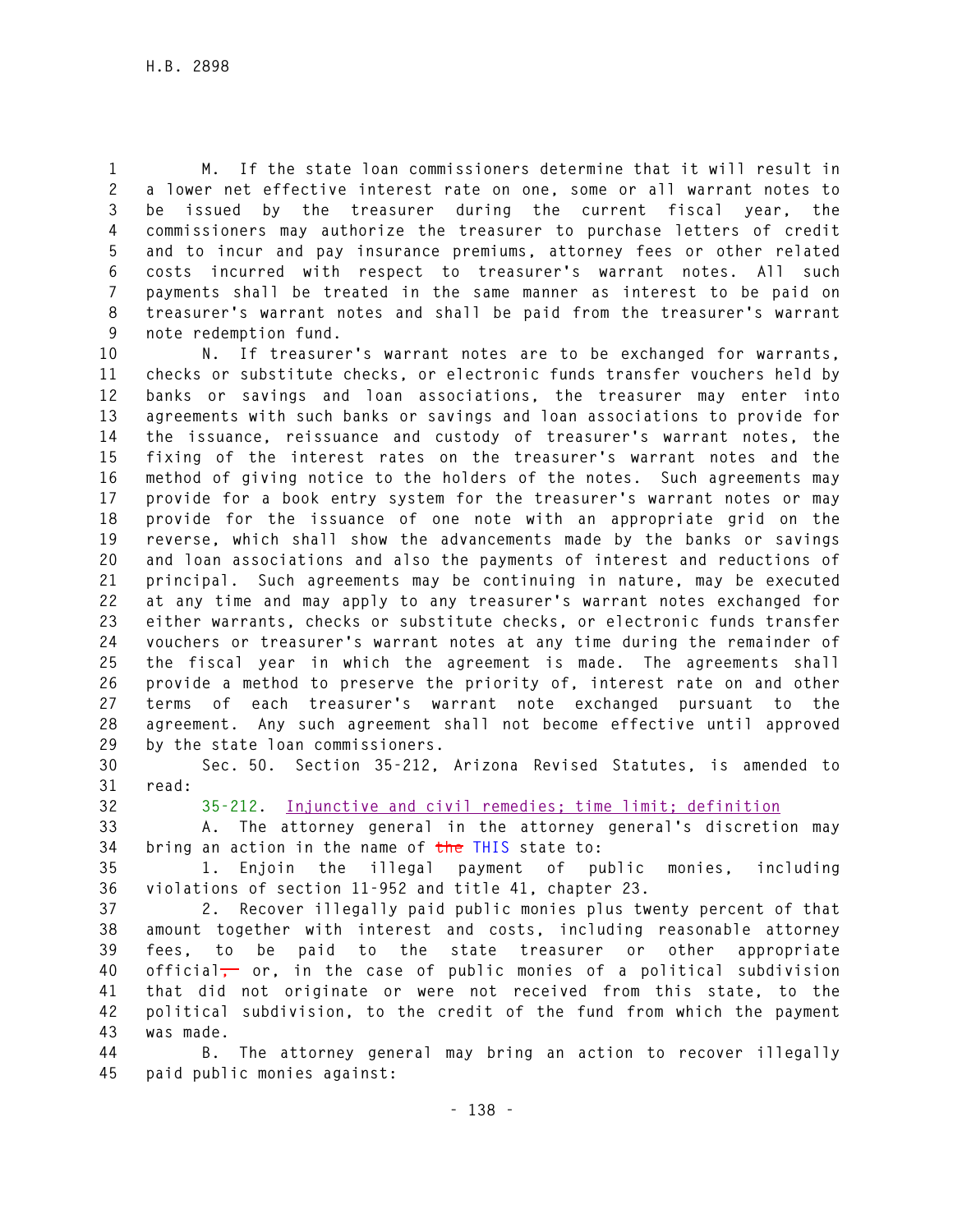**1 1. Any person who received the illegal payment.** 

**2 2. The public body or the public officer acting in the officer's 3 official capacity who ordered or caused the illegal payment or has 4 supervisory authority over the person that ordered or caused the illegal 5 payment.** 

**6 3. The public official, employee or agent who ordered or caused the 7 illegal payment, including a payment ordered or caused to be made without 8 authorization of law.** 

**9 4. THE PUBLIC OFFICIAL, EMPLOYEE OR AGENT OF THIS STATE, A 10 POLITICAL SUBDIVISION OF THIS STATE OR A BUDGET UNIT WHO KNOWINGLY USES 11 PUBLIC MONIES OR OTHER PUBLIC RESOURCES, INCLUDING EMAIL, EQUIPMENT OR 12 COMPENSATED WORK TIME, TO ORGANIZE, PLAN OR EXECUTE ANY ACTIVITY THAT 13 IMPEDES OR PREVENTS A PUBLIC SCHOOL FROM OPERATING FOR ANY PERIOD OF TIME, 14 UNLESS THE PUBLIC OFFICIAL, EMPLOYEE OR AGENT IS ACTING IN GOOD FAITH AND 15 IN FURTHERANCE OF THE OFFICIAL'S, EMPLOYEE'S OR AGENT'S OFFICIAL DUTIES.** 

**16 5. THE TEACHER, ADMINISTRATOR OR OTHER EMPLOYEE OF A SCHOOL 17 DISTRICT OR CHARTER SCHOOL OR THE STATE EMPLOYEE WHOSE VIOLATION OF 18 SECTION 15-717.02 RESULTED IN AN ILLEGAL USE OF PUBLIC MONIES.** 

**19 C. A public official, employee or agent of this state, a political 20 subdivision of this state or a budget unit who is charged with collecting, 21 receiving, safekeeping, transferring or disbursing public monies may be 22 held personally liable for an illegal payment of public monies, including 23 payment made without authorization of law.** 

**24 D. A public official, employee or agent of this state, a political 25 subdivision of this state or a budget unit who is responsible for 26 disbursing, collecting, receiving, safekeeping or transferring public 27 monies pursuant to a warrant, check or substitute check, electronic funds 28 transfer voucher or other form of claim that does not originate from the 29 public official, employee or agent making the disbursal may not be held 30 personally liable for illegal payments made pursuant to such warrants, 31 checks or substitute checks, electronic funds transfer vouchers or other 32 claims unless the public official, employee or agent knew or should have 33 known that a warrant, check or substitute check, electronic funds transfer 34 voucher or other claim would result in an illegal payment of public 35 monies.** 

**36 E. An action brought pursuant to this article is subject to title 37 12, chapter 7, article 2. If the action is brought by the attorney 38 general, the action must be brought within five years after the date an 39 illegal payment was ordered and section 12-821.01 does not apply to the 40 action.** 

**41 F. For the purposes of this section, "public monies" includes all 42 monies coming into the lawful possession, custody or control of budget 43 units, state agencies, boards, commissions or departments or a state 44 officer, employee or agent in an official capacity, and all monies coming 45 into the lawful possession, custody or control of a tax-supported**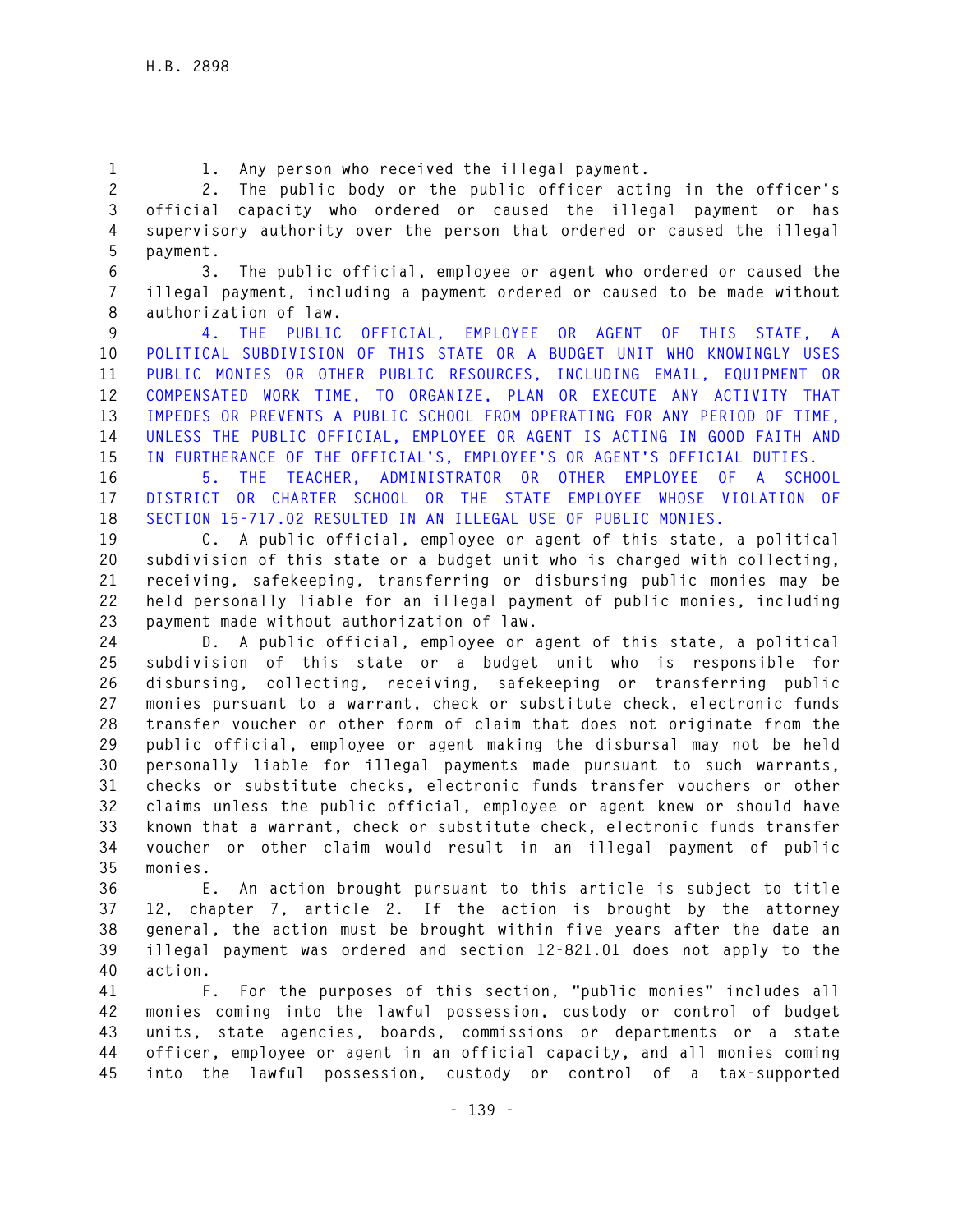**1 political subdivision or an officer, employee or agent of a tax-supported 2 political subdivision in an official capacity irrespective of the source 3 from which, or the manner in which, the monies are received. 4 Sec. 51. Section 35-313, Arizona Revised Statutes, is amended to 5 read: 6 35-313. Investment of trust and treasury monies; loan of 7 securities 8 A. The state treasurer shall invest and reinvest trust and treasury 9 monies in any of the following items: 10 1. Obligations issued or guaranteed by the United States or any of 11 its agencies, sponsored agencies, corporations, sponsored corporations or 12 instrumentalities. 13 2. Repurchase agreements collateralized with securities that are 14 authorized for investment pursuant to state law and that are purchased 15 from authorized counterparties that have adequate capital and liquidity as 16 determined by the state treasurer. 17 3. Bonds or other evidences of indebtedness of this state or any of 18 the counties or incorporated cities, towns or duly organized school 19 districts. 20 4. Commercial paper whose issuer is investment grade for short-term 21 obligations by any two nationally recognized statistical rating 22 organizations. 23 5. Bills of exchange or time drafts known as banker's acceptances 24 that are drawn on and accepted by a commercial bank. 25 6. Negotiable certificates of deposit issued by a nationally or 26 state-chartered bank or savings and loan association. 27 7. Bonds, debentures, notes or other evidences of indebtedness that 28 are denominated in United States dollars and that carry an investment 29 grade rating by a nationally recognized bond rating agency. 30 8. Securities of or any other interests in any open-end or 31 closed-end management type investment company or investment trust, 32 including exchange traded products whose underlying investments are 33 invested in securities allowed by state law, registered under the 34 investment company act of 1940 (54 Stat. 789; 15 United States Code 35 sections 80a-1 through 80a-64), as amended. For any treasurer investment 36 pool that seeks to maintain a constant share price, both of the following 37 apply: 38 (a) The investment company or investment trust takes delivery of 39 the collateral for any repurchase agreement either directly or through an 40 authorized custodian. 41 (b) The investment policy of the investment company or investment 42 trust includes seeking to maintain a constant share price. 43 9. Certificates of deferred property taxes as provided by section 44 42-17309.**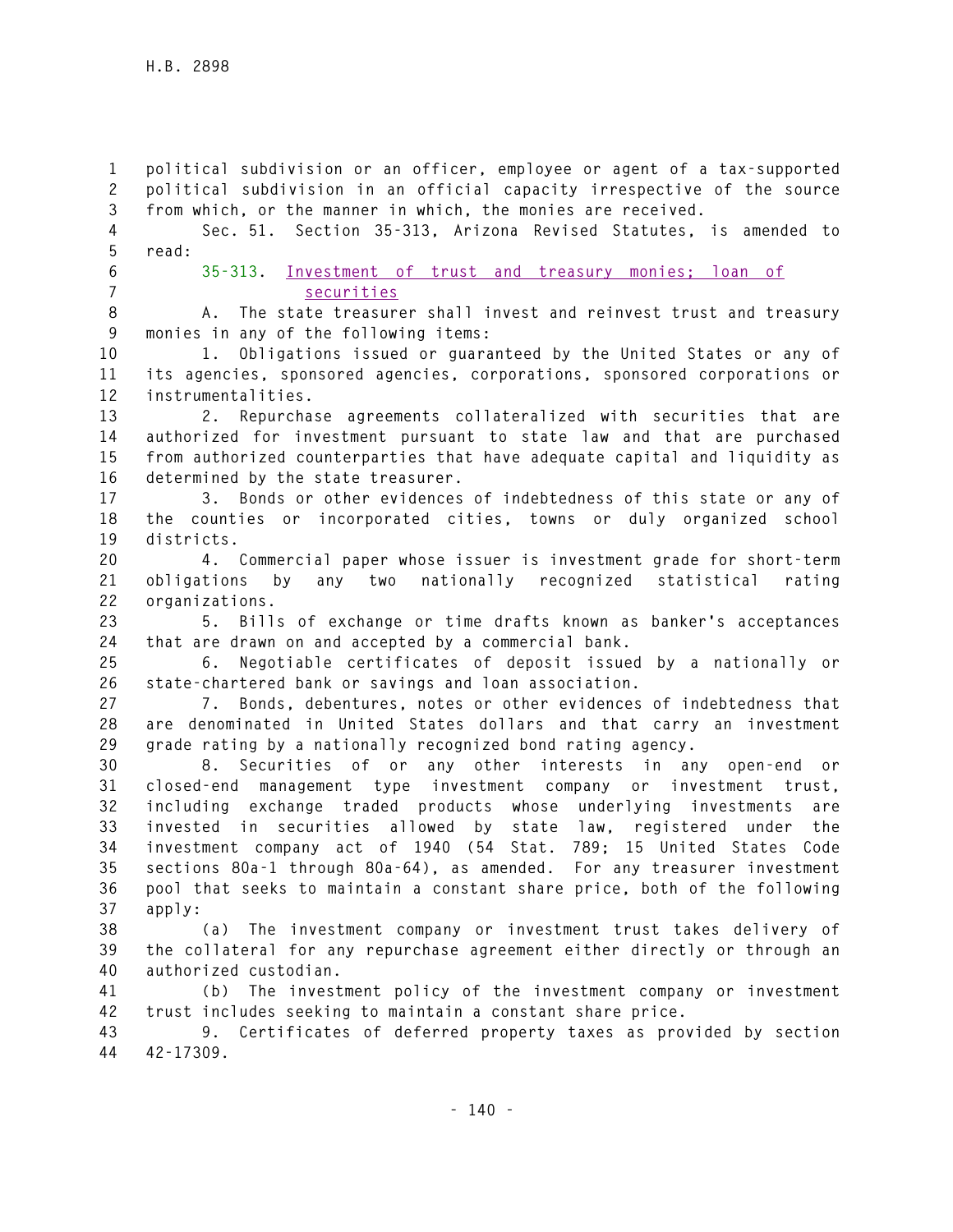**1 10. Treasurer's warrant notes issued pursuant to section 35-185.01 2 or registered warrants of a county issued pursuant to section 11-605, if 3 the yield is equal to or greater than yields on eligible investment 4 instruments of comparable maturities.** 

**5 11. Shares in the treasurer's local government investment pools 6 pursuant to section 35-326 if investment policies of the pool seek to 7 maintain a constant share price.** 

**8 12. Shares in the treasurer's long-term local government investment 9 pools, the terms of which are determined by the state board of investment, 10 pursuant to section 35-326.01.** 

**11 13. Subject to subsection D of this section, state transportation 12 board funding obligations delivered pursuant to section 28-7678.** 

**13 14. Deposits placed in accordance with the procedures prescribed in 14 section 35-323.01.** 

**15 15. Institutional common trust funds whose underlying investments 16 are invested in securities allowed by state law.** 

**17 16. Program funding obligations delivered by the credit enhancement 18 eligibility board pursuant to section 15-2157 41-5857.** 

**19 B. In case of default or failure to honor a county treasurer's 20 warrant, the state treasurer may withhold the first state shared revenues 21 that would otherwise be distributed to the defaulting county in the amount 22 necessary to honor the note, including accrued interest to and beyond the 23 date of default.** 

**24 C. The state treasurer may contract to loan securities owned by the 25 trust funds and operating monies deposited in the investment pools 26 pursuant to section 35-316, subsection B to the financial or dealer 27 community through one or more of the entities listed in section 35-317, 28 subsection A, or authorized by the board of investment pursuant to section 29 35-311, subsection E, if the borrower transfers collateral to the state 30 treasurer or acting agent of the state in the form of cash or securities 31 authorized for investment pursuant to state law. Collateral posted in the 32 form of cash shall be in an amount equal to at least one hundred percent 33 of the market value of the loaned securities as agreed. Collateral posted 34 in the form of securities shall be in an amount of at least one hundred 35 two percent of the market value of the loaned securities as established 36 from time to time by the board of investment. The loaned securities shall 37 be valued as to market value daily, and, if necessary, the borrower shall 38 post additional collateral, as agreed, to ensure that the required margin 39 is maintained. The state treasurer may collect from the borrower all 40 dividends, interest, premiums, rights and other distributions to which the 41 lender of securities would otherwise be entitled. The state treasurer may 42 terminate the contract on at least five business days' notice, as agreed, 43 and the borrower may terminate the contract on at least two business days' 44 notice, as agreed.**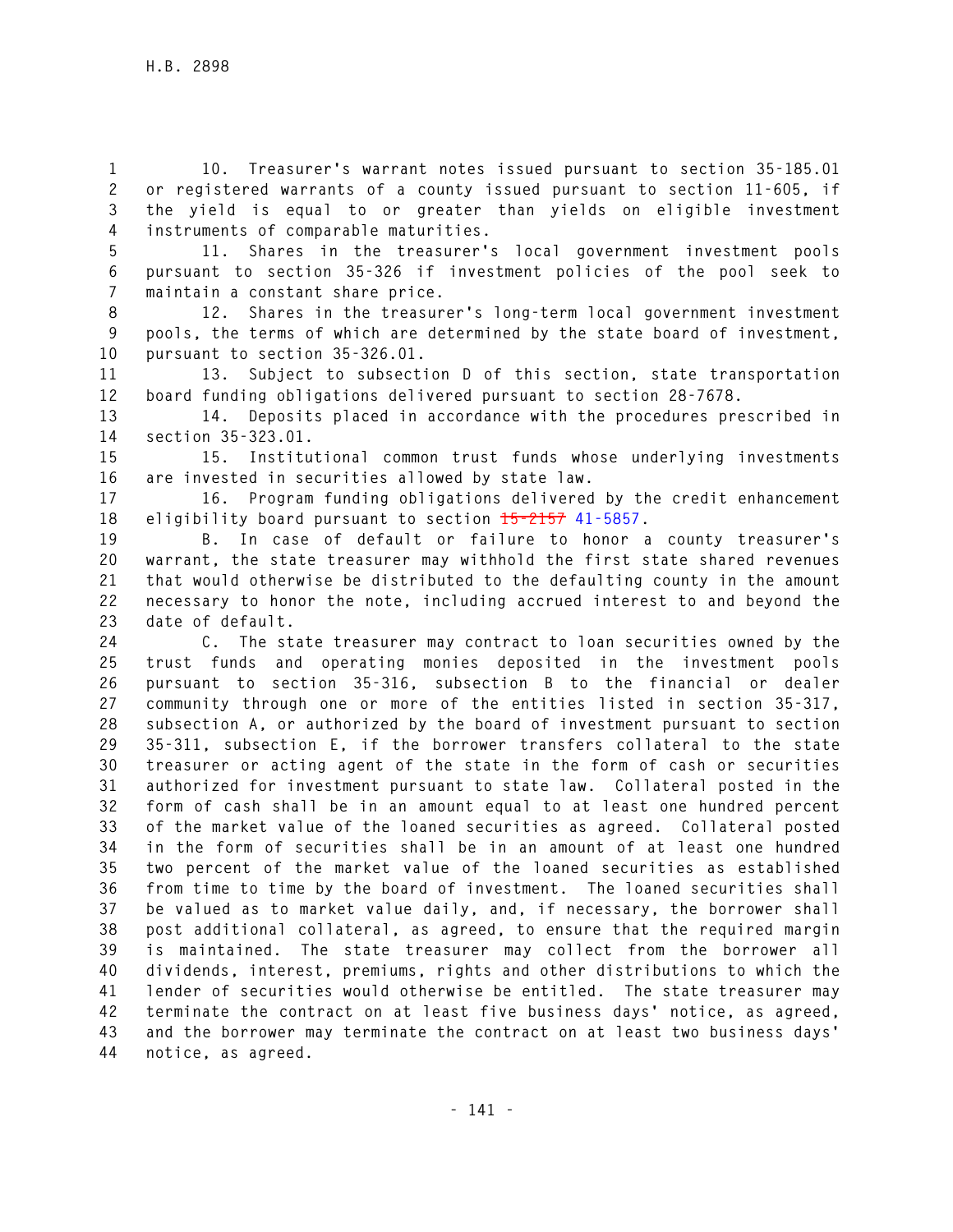**1 D. The state treasurer shall invest operating monies in state 2 transportation board funding obligations delivered pursuant to section 3 28-7678 pursuant to the following:** 

**4 1. The state treasurer shall liquidate investments of operating 5 monies if necessary to invest in state transportation board funding 6 obligations, except that if operating monies in the state general fund 7 fall below an \$800,000,000 average over the previous twelve consecutive 8 months, the state treasurer is not required to purchase state 9 transportation board funding obligations pursuant to this subsection.** 

**10 2. Each series of state transportation board funding obligations 11 shall bear interest at a fixed interest rate equal to the mean bid-ask 12 price of the United States treasury obligation with a maturity date 13 closest to the maturity date of the state transportation board funding 14 obligation as determined by the pricing system used by the state treasurer 15 before the date the state treasurer receives a certificate from the state 16 transportation board that states the board's determination to deliver an 17 obligation to the state treasurer and the anticipated delivery date of the 18 obligation. The delivery date shall be between fifteen and sixty days 19 after the day the state treasurer receives the certificate.** 

**20 3. The state treasurer shall notify the state transportation board 21 and the director of the department of transportation in writing when the 22 operating monies fall below \$400,000,000. If operating monies fall below 23 \$200,000,000, the state treasurer may call the investment in the state 24 transportation board funding obligations in \$25,000,000 increments up to 25 the amount that the operating monies are below \$200,000,000. The state 26 treasurer shall give the state transportation board and the director of 27 the department of transportation at least fifteen days' notice of the 28 call.** 

**29 Sec. 52. Section 37-221, Arizona Revised Statutes, is amended to 30 read:** 

**31 37-221. Sale or lease of state lands for public education 32 purposes**

**33 A. Notwithstanding any other law, school districts may enter into 34 leases of state land for more than ten years if the land is to be used for 35 public education purposes. These leases shall be granted according to the 36 constitution of this state and department rules. School districts shall 37 make all applications APPLY for leases for educational purposes on forms 38 prepared and furnished by the department, and an authorized agent of the 39 governing board of the school district shall sign and swear to the 40 application. A school district shall not use lands leased to it under 41 this section except for public educational EDUCATION purposes.**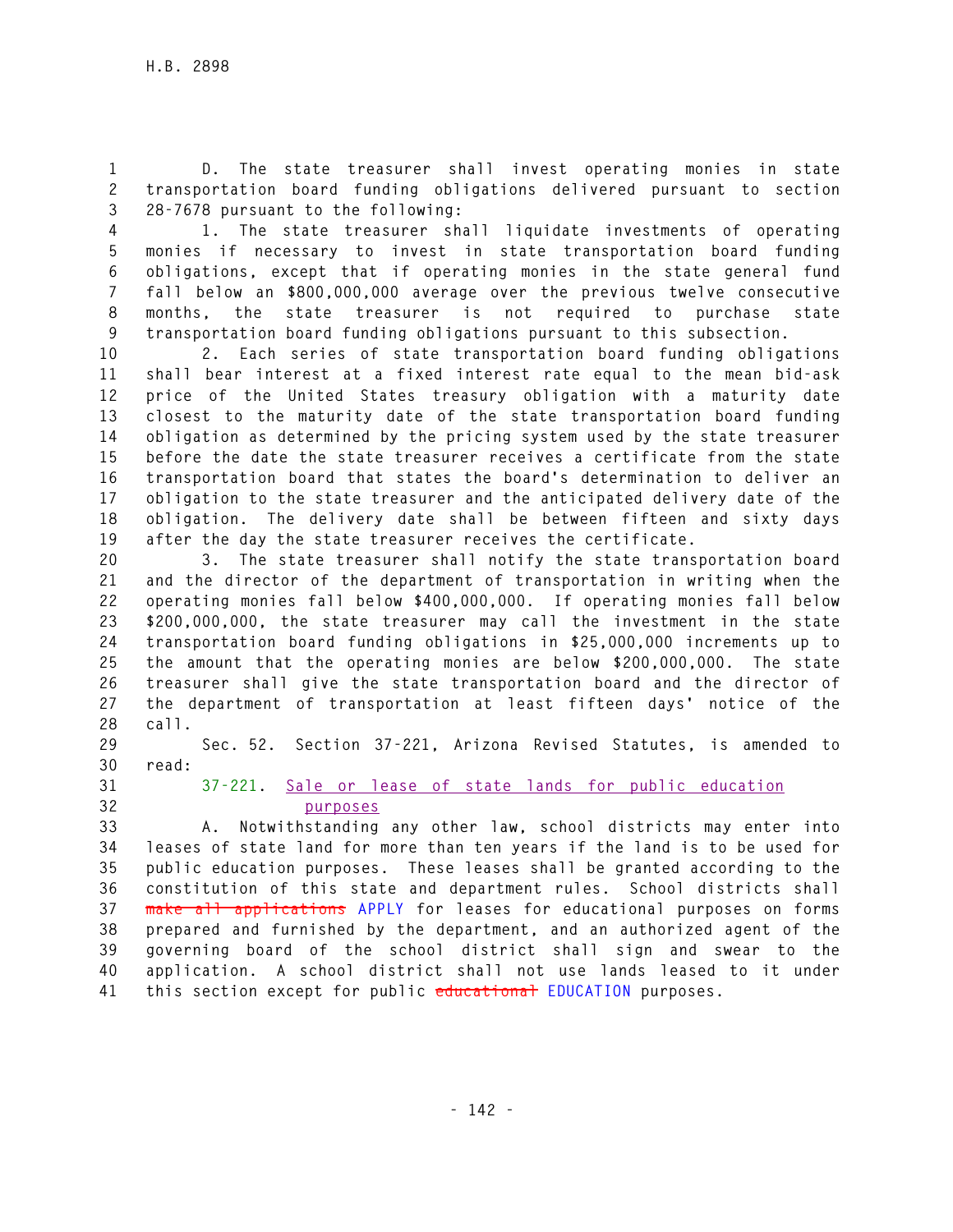**1 B. The department shall develop procedures to give priority to the 2 procedures used for school districts to lease state lands for public 3 education purposes. The department shall develop procedures to simplify 4 the procedures used for school districts to lease state lands for public 5 education purposes. The procedures shall specify that any leases entered 6 into and any improvements made to properties leased pursuant to this 7 section using state monies shall comply with the requirements of title 15 8 41, chapter 16 56.** 

**9 C. The department shall develop procedures to give priority to the 10 procedures used for school districts to purchase state lands for public 11 education purposes. The department shall develop procedures to simplify 12 the procedures used for school districts to purchase state lands for 13 public education purposes. The procedures shall specify that any purchase 14 of school lands by school districts using state monies shall comply with 15 the requirements of title 15 41, chapter 16 56.** 

**16 D. Any monies received by the department from the lease of state 17 public school land for public education purposes pursuant to this section 18 shall be transferred to the school facilities board for deposit in the new 19 school facilities fund established by section 15-2041 41-5741.** 

**20 E. For the purposes of this section, a school district shall be 21 considered to have abandoned a lease when leased property and any 22 improvements are no longer being used for public education purposes.** 

**23 Sec. 53. Section 37-521, Arizona Revised Statutes, is amended to 24 read:** 

**25 37-521. Permanent state school fund; composition; use**

**26 A. After any appropriation pursuant to section 37-527, the 27 permanent state school fund shall consist of:** 

**28 1. The proceeds of all lands granted to the state by the United 29 States for the support of common schools.** 

**30 2. All property which accrues to the state by escheat or 31 forfeiture.** 

**32 3. All property donated for the benefit of the common schools, 33 unless the terms of the donation otherwise provide.** 

**34 4. All unclaimed shares and dividends of any corporation 35 incorporated under the laws of this state.** 

**36 5. The proceeds of sale of timber, mineral, gravel or other natural 37 products or property from school lands and state lands other than those 38 granted for specific purposes.** 

**39 6. The residue of the lands granted for payment of the bonds and 40 accrued interest issued by Maricopa, Pima, Yavapai and Coconino counties, 41 after the purpose of the grant has been satisfied, and the five per cent 42 of the proceeds of sales of public lands lying within this state sold by 43 the United States subsequent to admission of this state into the union, as 44 granted by the enabling act.**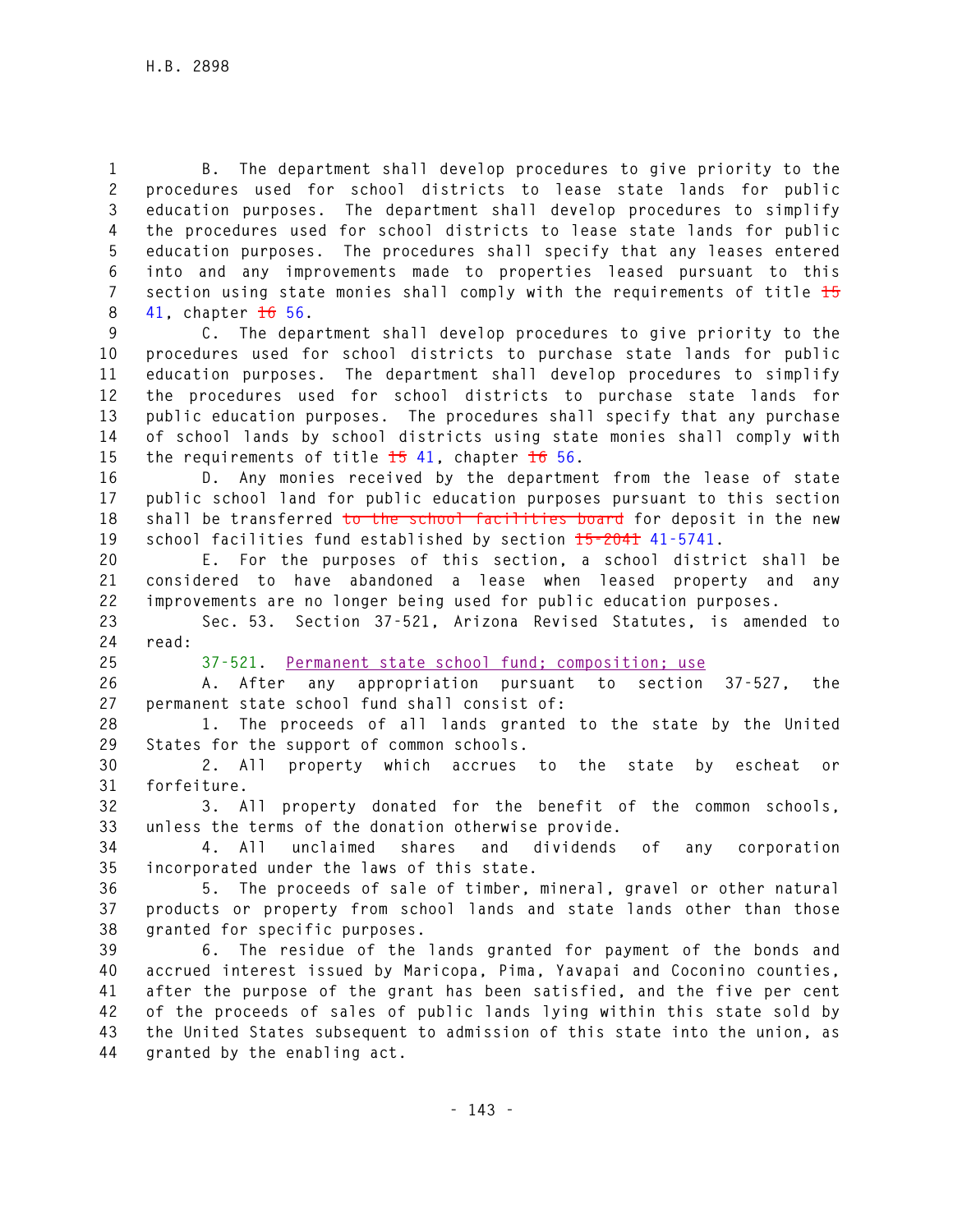**1 B. The fund shall be and remain a perpetual fund and distributions 2 from the fund pursuant to article X, section 7, Constitution of Arizona, 3 plus monies derived from the rental of the lands and property, interest 4 and accrued rent for that year credited pursuant to section 37-295 and 5 interest paid on installment sales, shall be used as follows:** 

**6 1. If there are outstanding state school facilities revenue bonds 7 pursuant to title 15 41, chapter 16 56, article 6, outstanding qualified 8 zone academy bonds pursuant to title 15 41, chapter 16 56, article 7 or 9 outstanding state school trust revenue bonds issued to correct existing 10 deficiencies, the state treasurer and the state land department shall 11 annually transfer to the state school facilities revenue bond debt service 12 fund established in section 15-2054 41-5754, the state school improvement 13 revenue bond debt service fund established in section 15-2084 41-5784 and 14 the state school trust revenue bond debt service fund the amount that is 15 necessary to pay that fiscal year's debt service on outstanding state 16 school facilities revenue bonds, qualified zone academy bonds and state 17 school trust revenue bonds, before transferring amounts for any other 18 uses.** 

**19 2. If there are no outstanding state school facilities revenue 20 bonds pursuant to title 15 41, chapter 16 56, article 6 or if the amount 21 of monies available under this subsection exceeds the amount required 22 under paragraph 1 of this subsection, the monies are subject to 23 legislative appropriation to the new school facilities fund established by 24 section 15-2041 41-5741.** 

**25 3. If the amount of monies available under this subsection exceeds 26 the amount required under paragraphs 1 and 2 of this subsection, the 27 legislature may annually appropriate an amount to be used as provided in 28 section 15-971, subsection H, except that the amount appropriated may not 29 exceed the amount appropriated from the permanent state school fund and 30 from the rent and interest paid on installment sales for this purpose in 31 fiscal year 2000-2001.** 

**32 4. Notwithstanding paragraphs 1, 2 and 3 of this subsection, from 33 and after June 30, 2001, any expendable earnings under this subsection 34 that exceed the fiscal year 2000-2001 expendable earnings shall be 35 deposited in the classroom site fund established by section 15-977.** 

**36 Sec. 54. Section 41-1092.02, Arizona Revised Statutes, is amended 37 to read:** 

- 
- 

**38 41-1092.02. Appealable agency actions; application of 39 procedural rules; exemption from article**

**40 A. This article applies to all contested cases as defined in 41 section 41-1001 and all appealable agency actions, except contested cases 42 with or appealable agency actions of:** 

- **43 1. The state department of corrections.**
- **44 2. The board of executive clemency.**
- **45 3. The industrial commission of Arizona.**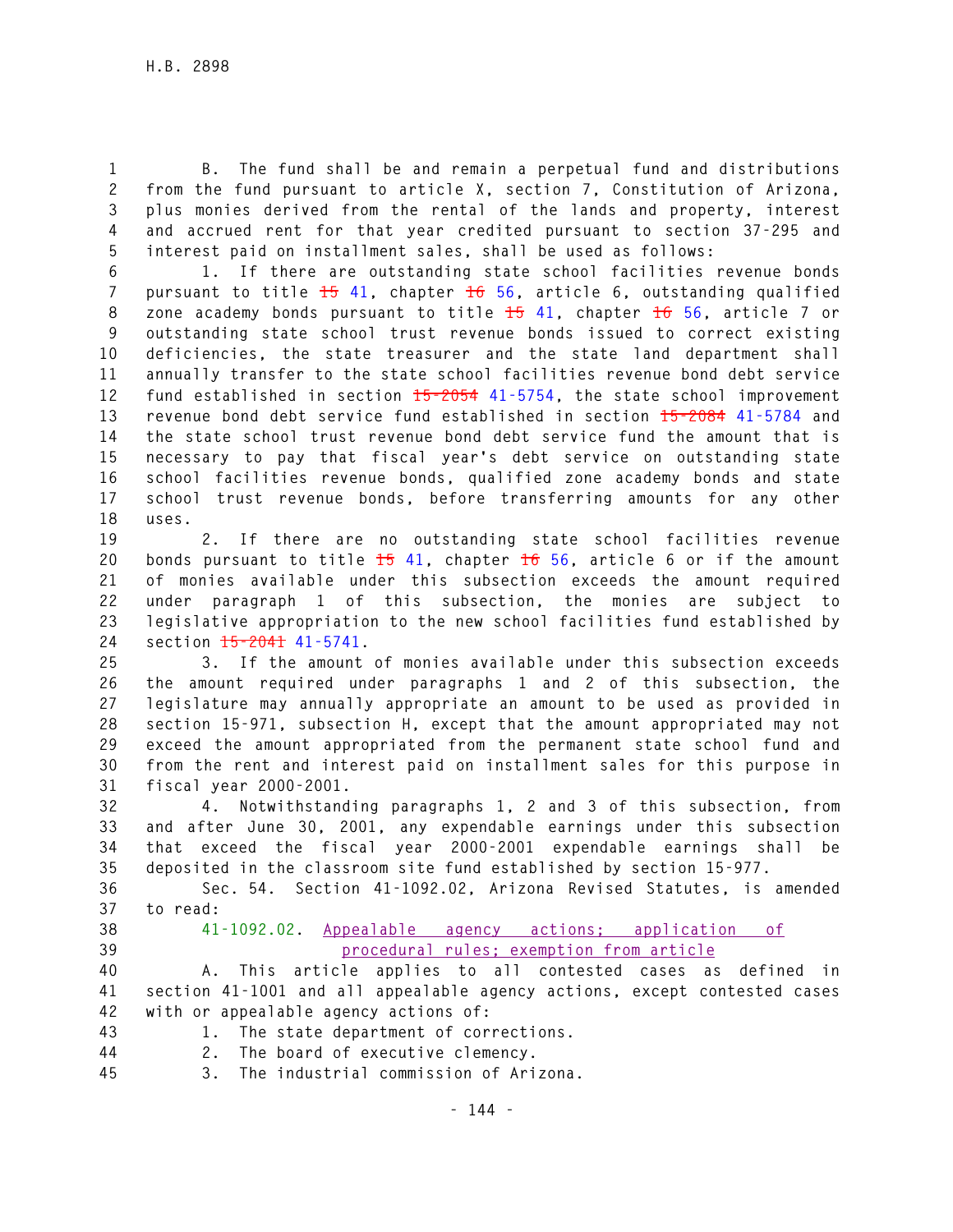**1 4. The Arizona corporation commission. 2 5. The Arizona board of regents and institutions under its 3 jurisdiction. 4 6. The state personnel board. 5 7. The department of juvenile corrections. 6 8. The department of transportation, except as provided in title 7 28, chapter 30, article 2. 8 9. The department of economic security except as provided in 9 section 46-458. 10 10. The department of revenue regarding: 11 (a) Income tax or withholding tax. 12 (b) Any tax issue related to information associated with the 13 reporting of income tax or withholding tax unless the taxpayer requests in 14 writing that this article apply and waives confidentiality under title 42, 15 chapter 2, article 1. 16 11. The board of tax appeals. 17 12. The state board of equalization. 18 13. The state board of education, but only in connection with 19 contested cases and appealable agency actions related to EITHER: 20 (a) Applications for issuance or renewal of a certificate and 21 discipline of certificate holders pursuant to sections 15-203, 15-534, 22 15-534.01, 15-535, 15-545 and 15-550. 23 (b) THE ARIZONA EMPOWERMENT SCHOLARSHIP ACCOUNT PROGRAM PURSUANT TO 24 TITLE 15, CHAPTER 19. 25 14. The board of fingerprinting. 26 15. The department of child safety except as provided in sections 27 8-506.01 and 8-811. 28 B. Unless waived by all parties, an administrative law judge shall 29 conduct all hearings under this article, and the procedural rules set 30 forth in this article and rules made by the director apply. 31 C. Except as provided in subsection A of this section: 32 1. A contested case heard by the office of administrative hearings 33 regarding taxes administered under title 42 shall be subject to section 34 42-1251. 35 2. A final decision of the office of administrative hearings 36 regarding taxes administered under title 42 may be appealed by either 37 party to the director of the department of revenue, or a taxpayer may file 38 and appeal directly to the board of tax appeals pursuant to section 39 42-1253. 40 D. Except as provided in subsections A, B, E, F and G of this 41 section and notwithstanding any other administrative proceeding or 42 judicial review process established in statute or administrative rule, 43 this article applies to all appealable agency actions and to all contested 44 cases.**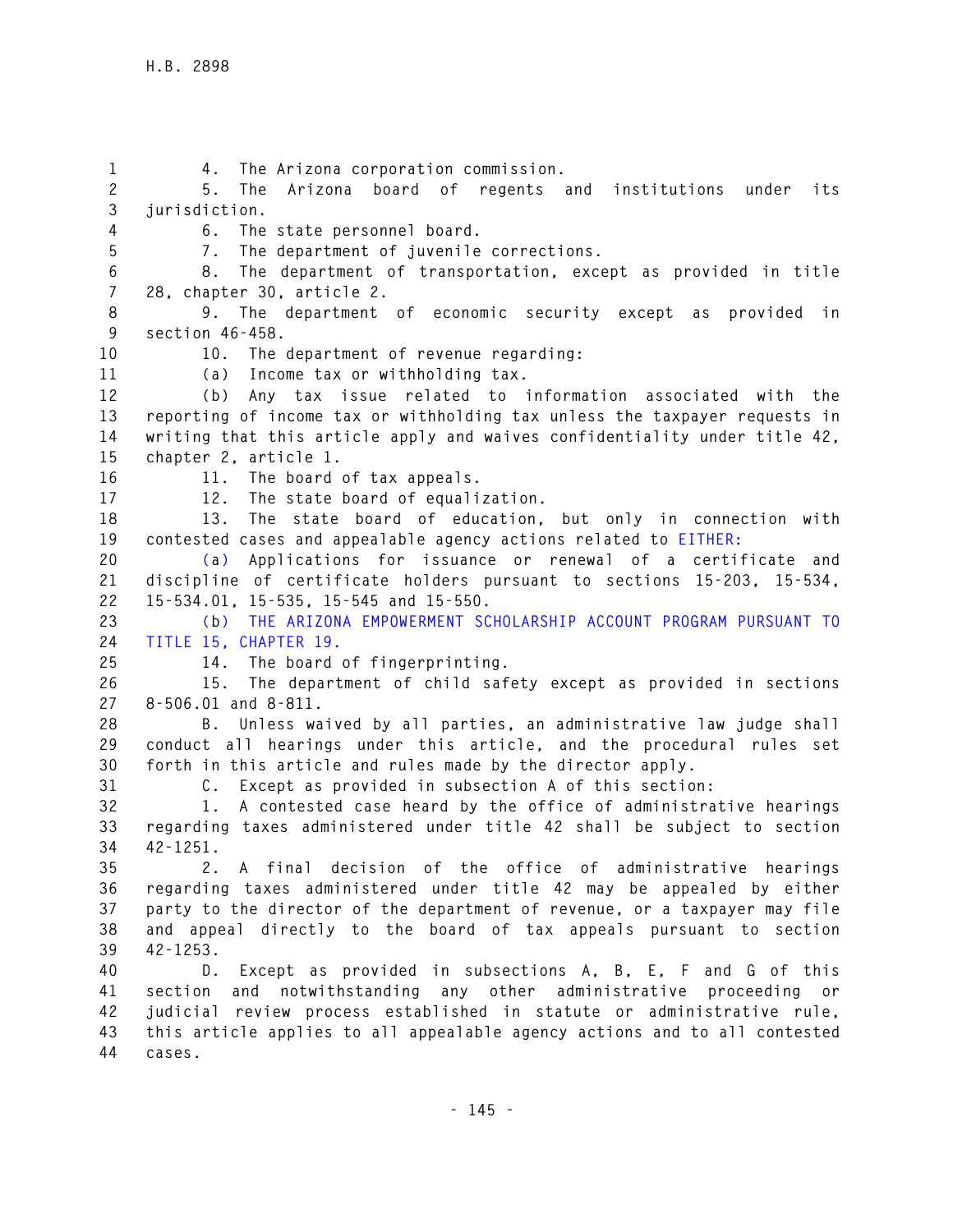**1 E. Except for a contested case or an appealable agency action 2 regarding unclaimed property, sections 41-1092.03, 41-1092.08 and 3 41-1092.09 do not apply to the department of revenue.** 

**4 F. The board of appeals established by section 37-213 is exempt 5 from:** 

**6 1. The time frames for hearings and decisions provided in section 7 41-1092.05, subsection A, section 41-1092.08 and section 41-1092.09.** 

**8 2. The requirement in section 41-1092.06, subsection A to hold an 9 informal settlement conference at the appellant's request if the sole 10 subject of an appeal pursuant to section 37-215 is the estimate of value 11 reported in an appraisal of lands or improvements.** 

**12 G. Auction protest procedures pursuant to title 37, chapter 2, 13 article 4.1 are exempt from this article.** 

**14 Sec. 55. Section 41-1276, Arizona Revised Statutes, is amended to 15 read:** 

**16 41-1276. Truth in taxation levy for equalization assistance 17 to school districts**

**18 A. On or before February 15 of each year, the joint legislative 19 budget committee shall compute and transmit the truth in taxation rates 20 for equalization assistance for school districts for the following fiscal 21 year to:** 

**22 1. The chairmen of the house of representatives ways and means 23 committee and the senate finance committee, or their successor committees.** 

**24 2. The chairmen of the appropriations committees of the senate and 25 the house of representatives, or their successor committees.** 

**26 B. The truth in taxation rates consist of the qualifying tax rate 27 for a high school district or a common school district within a high 28 school district that does not offer instruction in high school subjects 29 pursuant to section 15-971, subsection B, paragraph 1, a qualifying tax 30 rate for a unified district, a common school district not within a high 31 school district or a common school district within a high school district 32 that offers instruction in high school subjects pursuant to section 33 15-971, subsection B, paragraph 2 and a state equalization assistance 34 property tax rate pursuant to section 15-994 that will offset the change 35 in net assessed valuation of property that was subject to tax in the prior 36 year.** 

**37 C. The joint legislative budget committee shall compute the truth 38 in taxation rates as follows:** 

**39 1. Determine the statewide net assessed value for the preceding tax 40 year as provided in section 42-17151, subsection A, paragraph 3.** 

**41 2. Determine the statewide net assessed value for the current tax 42 year, excluding the net assessed value of property that was not subject to 43 tax in the preceding year.** 

**44 3. Divide the amount determined in paragraph 1 of this subsection 45 by the amount determined in paragraph 2 of this subsection.**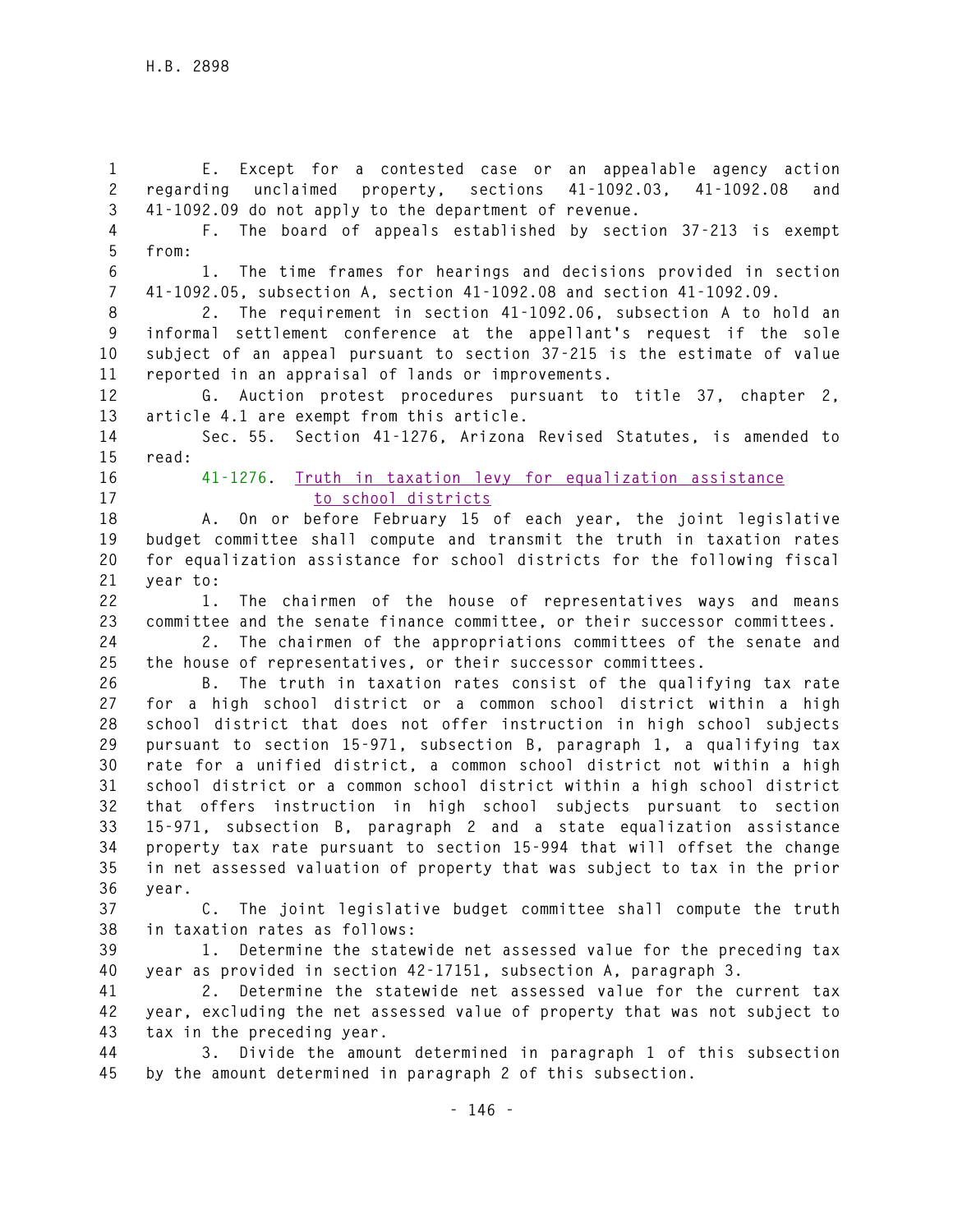**1 4. Adjust the qualifying tax rates and the state equalization 2 assistance property tax rate for the current fiscal year by the percentage 3 determined in paragraph 3 of this subsection in order to offset the change 4 in net assessed value.** 

**5 D. Except as provided in subsections E and G of this section, the 6 qualifying tax rate for a high school district or a common school district 7 within a high school district that does not offer instruction in high 8 school subjects, the qualifying tax rate for a unified school district, a 9 common school district not within a high school district or a common 10 school district within a high school district that offers instruction in** 

**11 high school subjects and the state equalization assistance property tax 12 rate for the following fiscal year shall be the rate determined by the 13 joint legislative budget committee pursuant to subsection C of this 14 section. The committee shall transmit the rates to the superintendent of 15 public instruction and the county boards of supervisors by March 15 each 16 year.** 

**17 E. If the legislature proposes either qualifying tax rates or a 18 state equalization assistance property tax rate that exceeds the truth in 19 taxation rate:** 

**20 1. The house of representatives ways and means committee and the 21 senate finance committee, or their successor committees, shall hold a 22 joint hearing on or before February 28 and publish a notice of a truth in 23 taxation hearing subject to the following requirements:** 

**24 (a) The notice shall be published twice in a newspaper of general 25 circulation in this state that is published at the state capital. The 26 first publication shall be at least fourteen but not more than twenty days 27 before the date of the hearing. The second publication shall be at least 28 seven but not more than ten days before the date of the hearing.** 

**29 (b) The notice shall be published in a location other than the 30 classified or legal advertising section of the newspaper.** 

**31 (c) The notice shall be at least one-fourth page in size and shall 32 be surrounded by a solid black border at least one-eighth inch in width.** 

**33 (d) The notice shall be in the following form, with the "truth in 34 taxation hearing — notice of tax increase" headline in at least 35 eighteen-point type:** 

**36 Truth in Taxation Hearing 37 Notice of Tax Increase 38 In compliance with section 41-1276, Arizona Revised 39 Statutes, the state legislature is notifying property 40 taxpayers in Arizona of the legislature's intention to raise 41 the property tax levy over last year's level. 42 The proposed tax increase will cause the taxes on a** 

**43 \$100,000 home to be \$(total proposed taxes including the tax 44 increase). Without the proposed tax increase, the total taxes**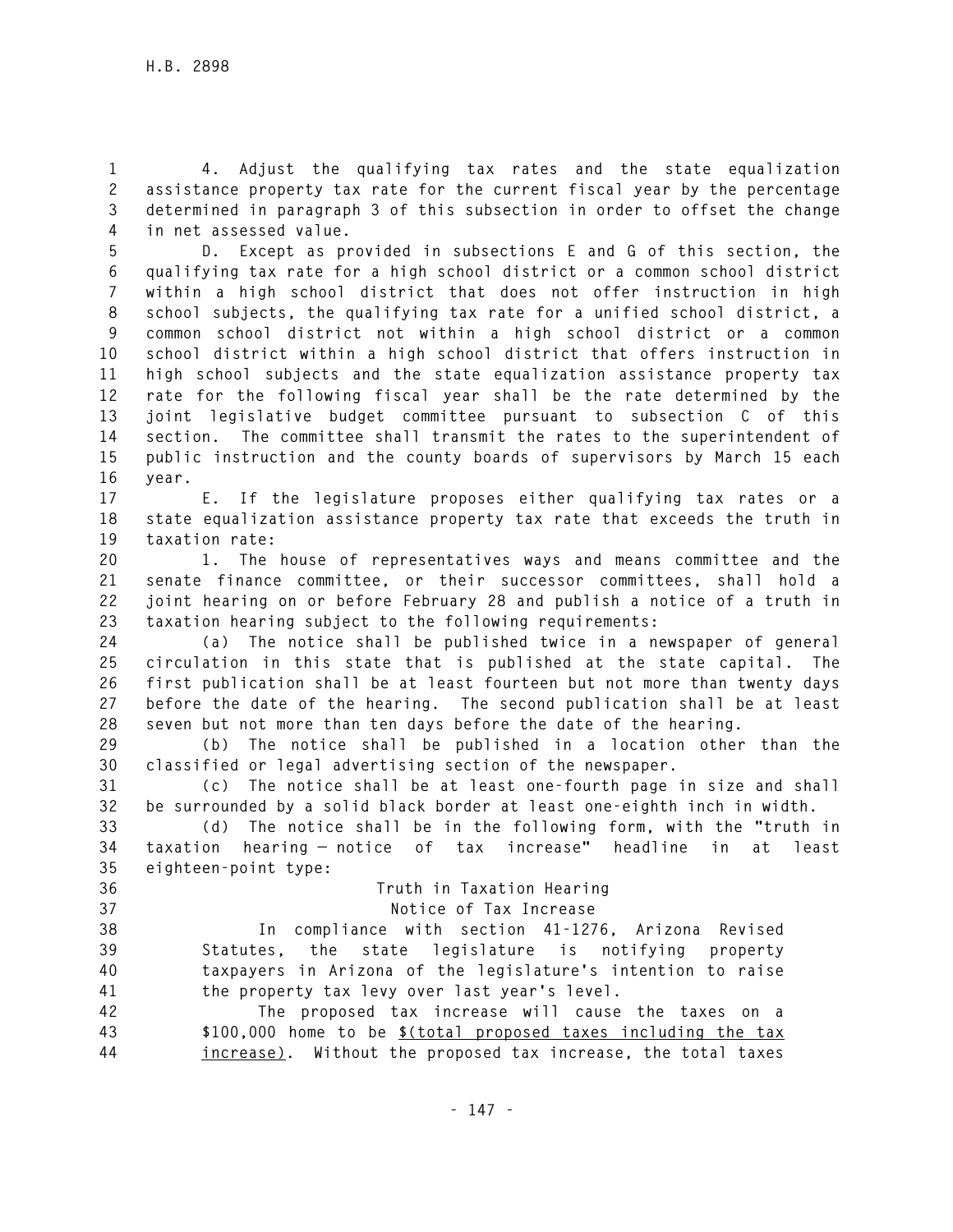**1 that would be owed on a \$100,000 home would have been 2 \$\_\_\_\_\_\_\_.** 

**3 All interested citizens are invited to attend a public 4 hearing on the tax increase that is scheduled to be held 5 (date and time) at (location).** 

**6 (e) For purposes of computing the tax increase on a \$100,000 home 7 as required by the notice, the joint meeting of the house of 8 representatives ways and means committee and the senate finance committee, 9 or their successor committees, shall consider the difference between the 10 truth in taxation rate and the proposed increased rate.** 

**11 2. The joint meeting of the house of representatives ways and means 12 committee and the senate finance committee, or their successor committees, 13 shall consider any motion to recommend the proposed tax rates to the full 14 legislature by roll call vote.** 

**15 F. In addition to publishing the truth in taxation notice under 16 subsection E, paragraph 1 of this section, the joint meeting of the house 17 of representatives ways and means committee and the senate finance 18 committee, or their successor committees, shall issue a press release 19 containing the truth in taxation notice.** 

**20 G. Notwithstanding any other law, the legislature shall not adopt a 21 state budget that provides for either qualifying tax rates pursuant to 22 section 15-971 or a state equalization assistance property tax rate 23 pursuant to section 15-994 that exceeds the truth in taxation rates 24 computed pursuant to subsection A of this section unless the rates are 25 adopted by a concurrent resolution approved by an affirmative roll call 26 vote of two-thirds of the members of each house of the legislature before 27 the legislature enacts the general appropriations bill. If the resolution 28 is not approved by two-thirds of the members of each house of the 29 legislature, the rates for the following fiscal year shall be the truth in 30 taxation rates determined pursuant to subsection C of this section and 31 shall be transmitted to the superintendent of public instruction and the 32 county boards of supervisors.** 

**33 H. Notwithstanding subsection C of this section and if approved by 34 the qualified electors voting at a statewide general election, the 35 legislature shall not set a qualifying tax rate that exceeds \$2.1265 for a 36 common or high school district or \$4.253 for a unified school district. 37 The legislature shall not set a county equalization assistance for 38 education rate that exceeds \$0.5123.** 

**39 I. Pursuant to subsection C of this section, the qualifying tax 40 rate in tax year 2020 2021 for a high school district or a common school 41 district within a high school district that does not offer instruction in 42 high school subjects as provided in section 15-447 is \$1.8371 \$1.7694 and 43 for a unified school district, a common school district not within a high 44 school district or a common school district within a high school district 45 that offers instruction in high school subjects as provided in section**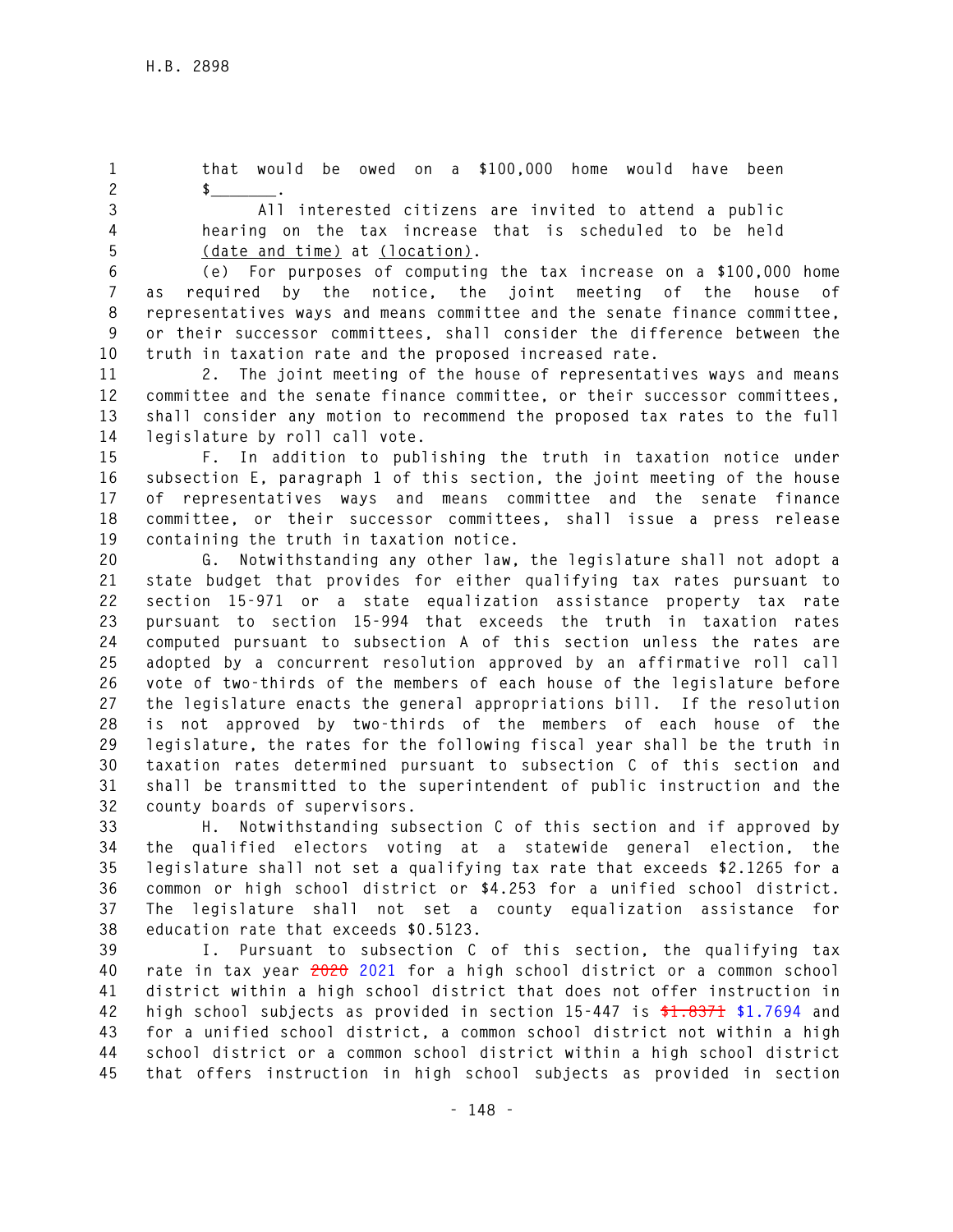**1 15-447 is \$3.6742 \$3.5388. The state equalization assistance property tax 2 rate in tax year 2020 2021 is \$0.4426 \$0.4263.** 

**3 Sec. 56. Section 41-1750, Arizona Revised Statutes, is amended to 4 read:** 

## **5 41-1750. Central state repository; department of public 6 safety; duties; funds; accounts; definitions**

**7 A. The department is responsible for the effective operation of the 8 central state repository in order to collect, store and disseminate 9 complete and accurate Arizona criminal history records and related 10 criminal justice information. The department shall:** 

**11 1. Procure from all criminal justice agencies in this state 12 accurate and complete personal identification data, fingerprints, charges, 13 process control numbers and dispositions and such other information as may 14 be pertinent to all persons who have been charged with, arrested for, 15 convicted of or summoned to court as a criminal defendant for a felony 16 offense or an offense involving domestic violence as defined in section 17 13-3601 or a violation of title 13, chapter 14 or title 28, chapter 4.** 

**18 2. Collect information concerning the number and nature of offenses 19 known to have been committed in this state and of the legal steps taken in 20 connection with these offenses, such other information that is useful in 21 the study of crime and in the administration of criminal justice and all 22 other information deemed necessary to operate the statewide uniform crime 23 reporting program and to cooperate with the federal government uniform 24 crime reporting program.** 

**25 3. Collect information concerning criminal offenses that manifest 26 evidence of prejudice based on race, color, religion, national origin, 27 sexual orientation, gender or disability.** 

**28 4. Cooperate with the central state repositories in other states 29 and with the appropriate agency of the federal government in the exchange 30 of information pertinent to violators of the law.** 

**31 5. Ensure the rapid exchange of information concerning the 32 commission of crime and the detection of violators of the law among the 33 criminal justice agencies of other states and of the federal government.** 

**34 6. Furnish assistance to peace officers throughout this state in 35 crime scene investigation for the detection of latent fingerprints and in 36 the comparison of latent fingerprints.** 

**37 7. Conduct periodic operational audits of the central state 38 repository and of a representative sample of other agencies that 39 contribute records to or receive criminal justice information from the 40 central state repository or through the Arizona criminal justice 41 information system.** 

**42 8. Establish and enforce the necessary physical and system 43 safeguards to ensure that the criminal justice information maintained and 44 disseminated by the central state repository or through the Arizona 45 criminal justice information system is appropriately protected from**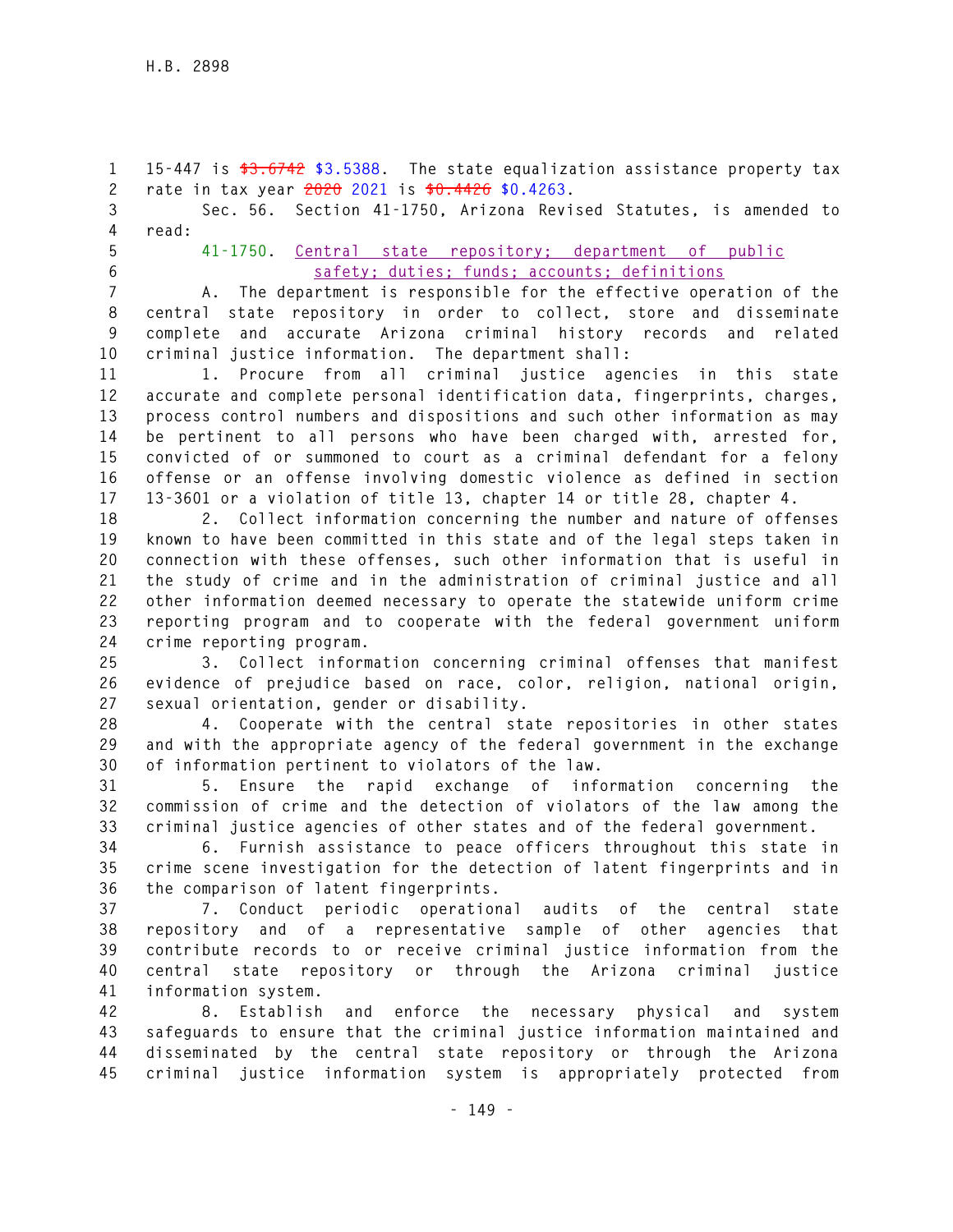**1 unauthorized inquiry, modification, destruction or dissemination as 2 required by this section.** 

**3 9. Aid and encourage coordination and cooperation among criminal 4 justice agencies through the statewide and interstate exchange of criminal 5 justice information.** 

**6 10. Provide training and proficiency testing on the use of criminal 7 justice information to agencies receiving information from the central 8 state repository or through the Arizona criminal justice information 9 system.** 

**10 11. Operate and maintain the Arizona automated fingerprint 11 identification system established by section 41-2411.** 

**12 12. Provide criminal history record information to the 13 fingerprinting division for the purpose of screening applicants for 14 fingerprint clearance cards.** 

**15 B. The director may establish guidelines for the submission and 16 retention of criminal justice information as deemed useful for the study 17 or prevention of crime and for the administration of criminal justice.** 

**18 C. The chief officers of criminal justice agencies of this state or 19 its political subdivisions shall provide to the central state repository 20 fingerprints and information concerning personal identification data, 21 descriptions, crimes for which persons are arrested, process control 22 numbers and dispositions and such other information as may be pertinent to 23 all persons who have been charged with, arrested for, convicted of or 24 summoned to court as criminal defendants for felony offenses or offenses 25 involving domestic violence as defined in section 13-3601 or violations of 26 title 13, chapter 14 or title 28, chapter 4 that have occurred in this 27 state.** 

**28 D. The chief officers of law enforcement agencies of this state or 29 its political subdivisions shall provide to the department such 30 information as necessary to operate the statewide uniform crime reporting 31 program and to cooperate with the federal government uniform crime 32 reporting program.** 

**33 E. The chief officers of criminal justice agencies of this state or 34 its political subdivisions shall comply with the training and proficiency 35 testing guidelines as required by the department to comply with the 36 federal national crime information center mandates.** 

**37 F. The chief officers of criminal justice agencies of this state or 38 its political subdivisions also shall provide to the department 39 information concerning crimes that manifest evidence of prejudice based on 40 race, color, religion, national origin, sexual orientation, gender or 41 disability.** 

**42 G. The director shall authorize the exchange of criminal justice 43 information between the central state repository, or through the Arizona 44 criminal justice information system, whether directly or through any 45 intermediary, only as follows:**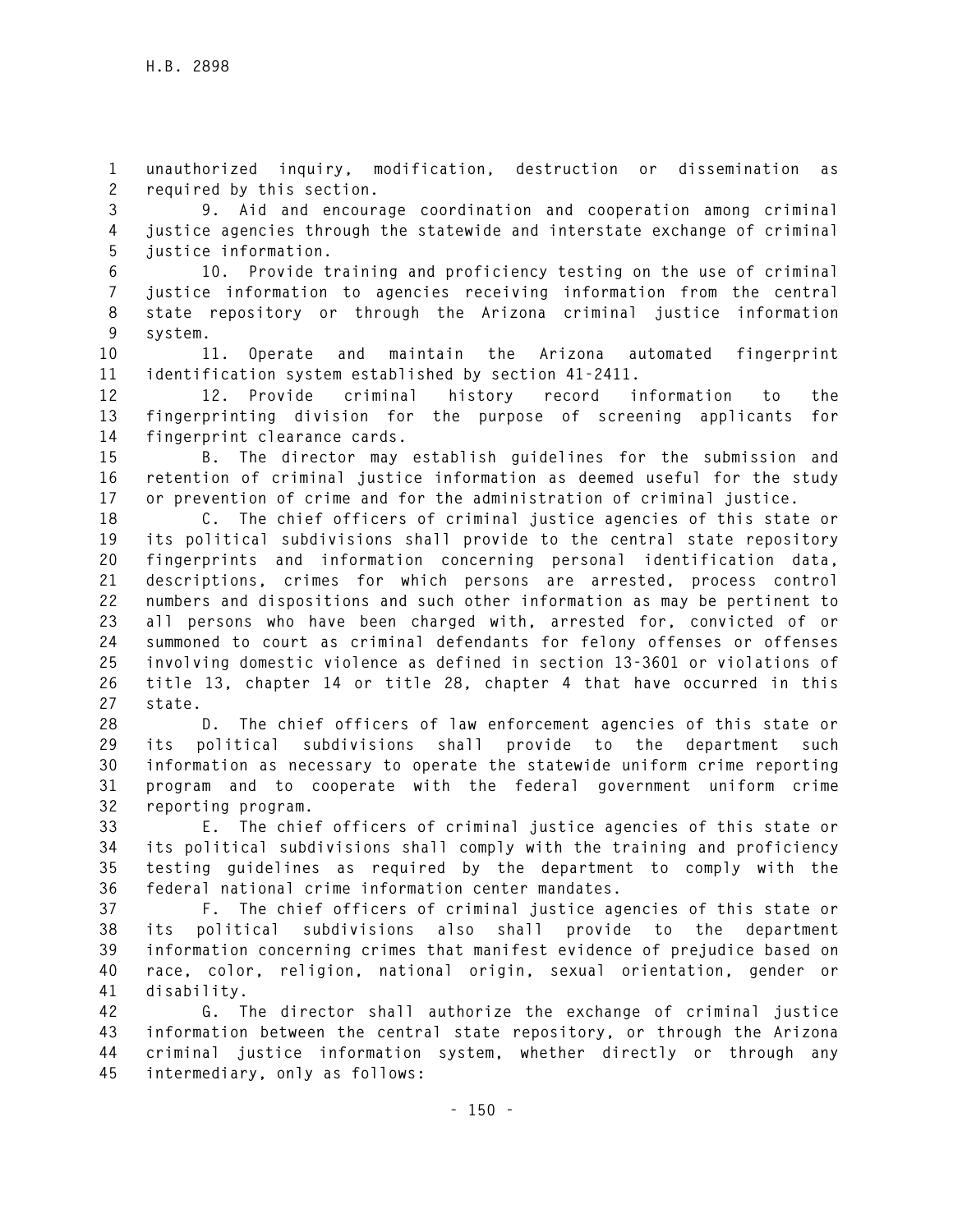**1 1. With criminal justice agencies of the federal government, Indian 2 tribes, this state or its political subdivisions and other states, on 3 request by the chief officers of such agencies or their designated 4 representatives, specifically for the purposes of the administration of 5 criminal justice and for evaluating the fitness of current and prospective 6 criminal justice employees. The department may conduct periodic state and 7 federal criminal history records checks for the purpose of updating the 8 status of current criminal justice employees or volunteers and may notify 9 the criminal justice agency of the results of the records check. The 10 department is authorized to submit fingerprints to the federal bureau of 11 investigation to be retained for the purpose of being searched by future 12 submissions to the federal bureau of investigation including latent 13 fingerprint searches.** 

**14 2. With any noncriminal justice agency pursuant to a statute, 15 ordinance or executive order that specifically authorizes the noncriminal 16 justice agency to receive criminal history record information for the 17 purpose of evaluating the fitness of current or prospective licensees, 18 employees, contract employees or volunteers, on submission of the 19 subject's fingerprints and the prescribed fee. Each statute, ordinance, 20 or executive order that authorizes noncriminal justice agencies to receive 21 criminal history record information for these purposes shall identify the 22 specific categories of licensees, employees, contract employees or 23 volunteers, and shall require that fingerprints of the specified 24 individuals be submitted in conjunction with such requests for criminal 25 history record information. The department may conduct periodic state and 26 federal criminal history records checks for the purpose of updating the 27 status of current licensees, employees, contract employees or volunteers 28 and may notify the noncriminal justice agency of the results of the 29 records check. The department is authorized to submit fingerprints to the 30 federal bureau of investigation to be retained for the purpose of being 31 searched by future submissions to the federal bureau of investigation 32 including latent fingerprint searches.** 

**33 3. With the board of fingerprinting for the purpose of conducting 34 good cause exceptions pursuant to section 41-619.55 and central registry 35 exceptions pursuant to section 41-619.57.** 

**36 4. With any individual for any lawful purpose on submission of the 37 subject of record's fingerprints and the prescribed fee.** 

**38 5. With the governor, if the governor elects to become actively 39 involved in the investigation of criminal activity or the administration 40 of criminal justice in accordance with the governor's constitutional duty 41 to ensure that the laws are faithfully executed or as needed to carry out 42 the other responsibilities of the governor's office.** 

**43 6. With regional computer centers that maintain authorized 44 computer-to-computer interfaces with the department, that are criminal 45 justice agencies or under the management control of a criminal justice**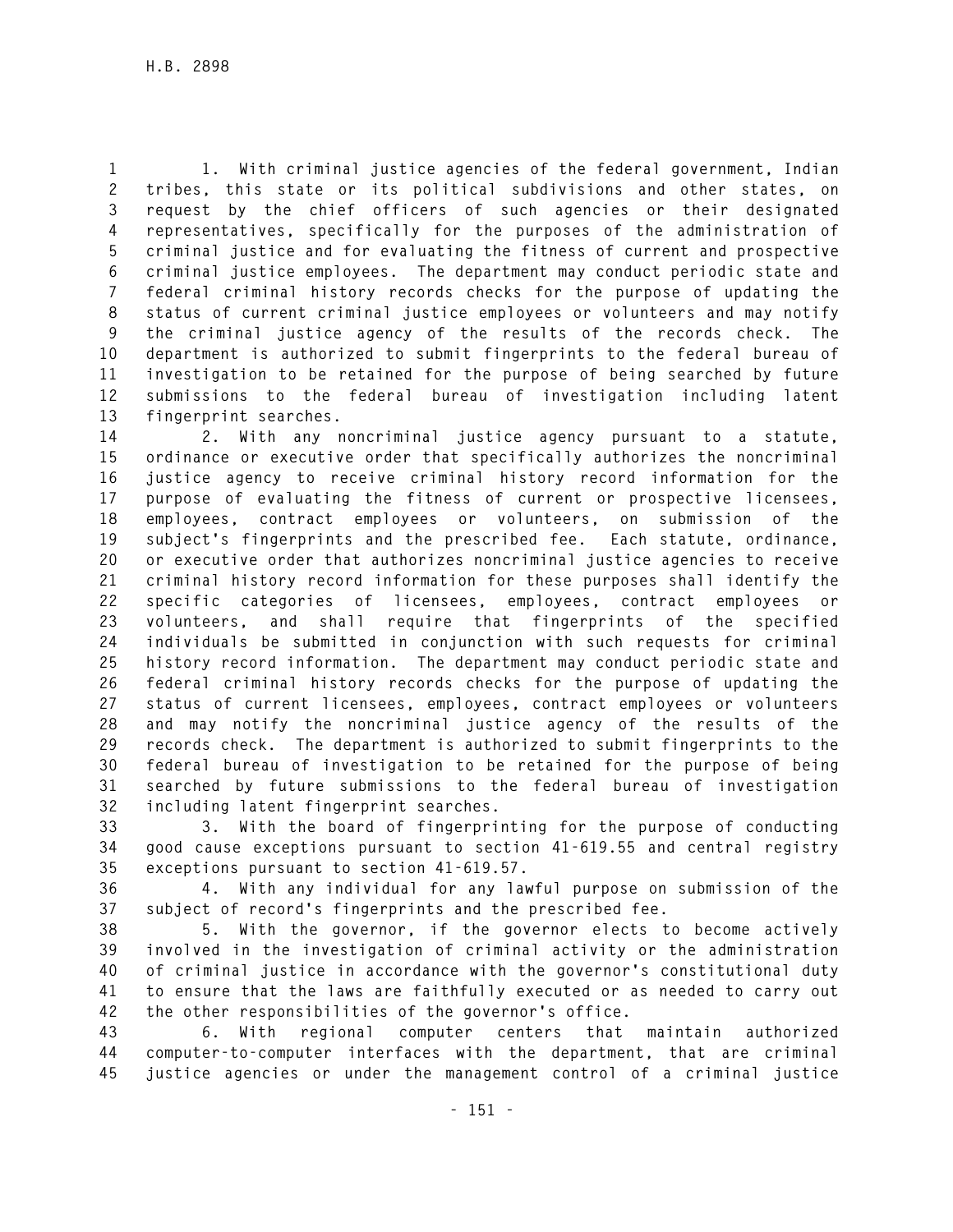**1 agency and that are established by a statute, ordinance or executive order 2 to provide automated data processing services to criminal justice agencies 3 specifically for the purposes of the administration of criminal justice or 4 evaluating the fitness of regional computer center employees who have 5 access to the Arizona criminal justice information system and the national 6 crime information center system.** 

**7 7. With an individual who asserts a belief that criminal history 8 record information relating to the individual is maintained by an agency 9 or in an information system in this state that is subject to this section. 10 On submission of fingerprints, the individual may review this information 11 for the purpose of determining its accuracy and completeness by making 12 application to the agency operating the system. Rules adopted under this 13 section shall include provisions for administrative review and necessary 14 correction of any inaccurate or incomplete information. The review and 15 challenge process authorized by this paragraph is limited to criminal 16 history record information.** 

**17 8. With individuals and agencies pursuant to a specific agreement 18 with a criminal justice agency to provide services required for the 19 administration of criminal justice pursuant to that agreement if the 20 agreement specifically authorizes access to data, limits the use of data 21 to purposes for which given and ensures the security and confidentiality 22 of the data consistent with this section.** 

**23 9. With individuals and agencies for the express purpose of 24 research, evaluative or statistical activities pursuant to an agreement 25 with a criminal justice agency if the agreement specifically authorizes 26 access to data, limits the use of data to research, evaluative or 27 statistical purposes and ensures the confidentiality and security of the 28 data consistent with this section.** 

**29 10. With the auditor general for audit purposes.** 

**30 11. With central state repositories of other states for noncriminal 31 justice purposes for dissemination in accordance with the laws of those 32 states.** 

**33 12. On submission of the fingerprint card, with the department of 34 child safety and a tribal social services agency to provide criminal 35 history record information on prospective adoptive parents for the purpose 36 of conducting the preadoption certification investigation under title 8, 37 chapter 1, article 1 if the department of economic security is conducting 38 the investigation, or with an agency or a person appointed by the court, 39 if the agency or person is conducting the investigation. Information 40 received under this paragraph shall only be used for the purposes of the 41 preadoption certification investigation.** 

**42 13. With the department of child safety, a tribal social services 43 agency and the superior court for the purpose of evaluating the fitness of 44 custodians or prospective custodians of juveniles, including parents, 45 relatives and prospective guardians. Information received under this**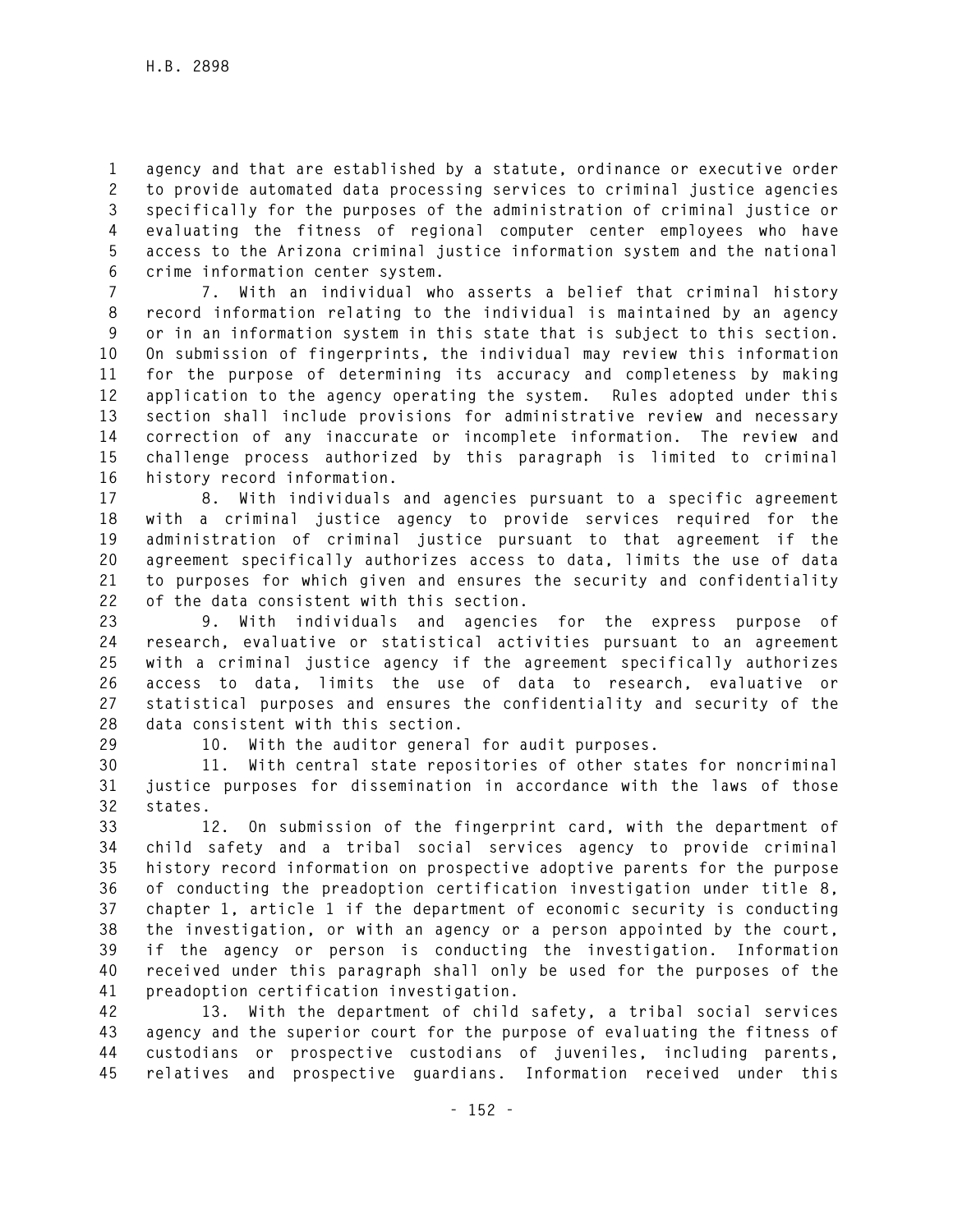**1 paragraph shall only be used for the purposes of that evaluation. The 2 information shall be provided on submission of either:** 

**3 (a) The fingerprint card.** 

**4 (b) The name, date of birth and social security number of the 5 person.** 

**6 14. On submission of a fingerprint card, provide criminal history 7 record information to the superior court for the purpose of evaluating the 8 fitness of investigators appointed under section 14-5303 or 14-5407, 9 guardians appointed under section 14-5206 or 14-5304 or conservators 10 appointed under section 14-5401.** 

**11 15. With the supreme court to provide criminal history record 12 information on prospective fiduciaries pursuant to section 14-5651.** 

**13 16. With the department of juvenile corrections to provide criminal 14 history record information pursuant to section 41-2814.** 

**15 17. On submission of the fingerprint card, provide criminal history 16 record information to the Arizona peace officer standards and training 17 board or a board certified law enforcement academy to evaluate the fitness 18 of prospective cadets.** 

**19 18. With the internet sex offender website database established 20 pursuant to section 13-3827.** 

**21 19. With licensees of the United States nuclear regulatory 22 commission for the purpose of determining whether an individual should be 23 granted unescorted access to the protected area of a commercial nuclear 24 generating station on submission of the subject of record's fingerprints 25 and the prescribed fee.** 

**26 20. With the department STATE BOARD of education for the purpose of 27 evaluating the fitness of a certificated teacher or administrator or 28 EDUCATOR, an applicant for a teaching or an administrative certificate 29 provided that OR A NONCERTIFICATED PERSON AS DEFINED IN SECTION 15-505 IF 30 the department STATE BOARD of education or its employees or agents have 31 reasonable suspicion that the certificated EDUCATOR OR person engaged in 32 conduct that would be a criminal violation of the laws of this state or 33 was involved in immoral or unprofessional conduct or that the applicant 34 engaged in conduct that would warrant disciplinary action if the applicant 35 were certificated at the time of the alleged conduct. The information 36 shall be provided on the submission of either:** 

**37 (a) The fingerprint card.** 

**38 (b) The name, date of birth and social security number of the 39 person.** 

**40 21. With each school district and charter school in this state. 41 The state board DEPARTMENT of education and the state board for charter 42 schools shall provide the department of public safety with a current list 43 of email addresses for each school district and charter school in this 44 state and shall periodically provide the department of public safety with 45 updated email addresses. If the department of public safety is notified**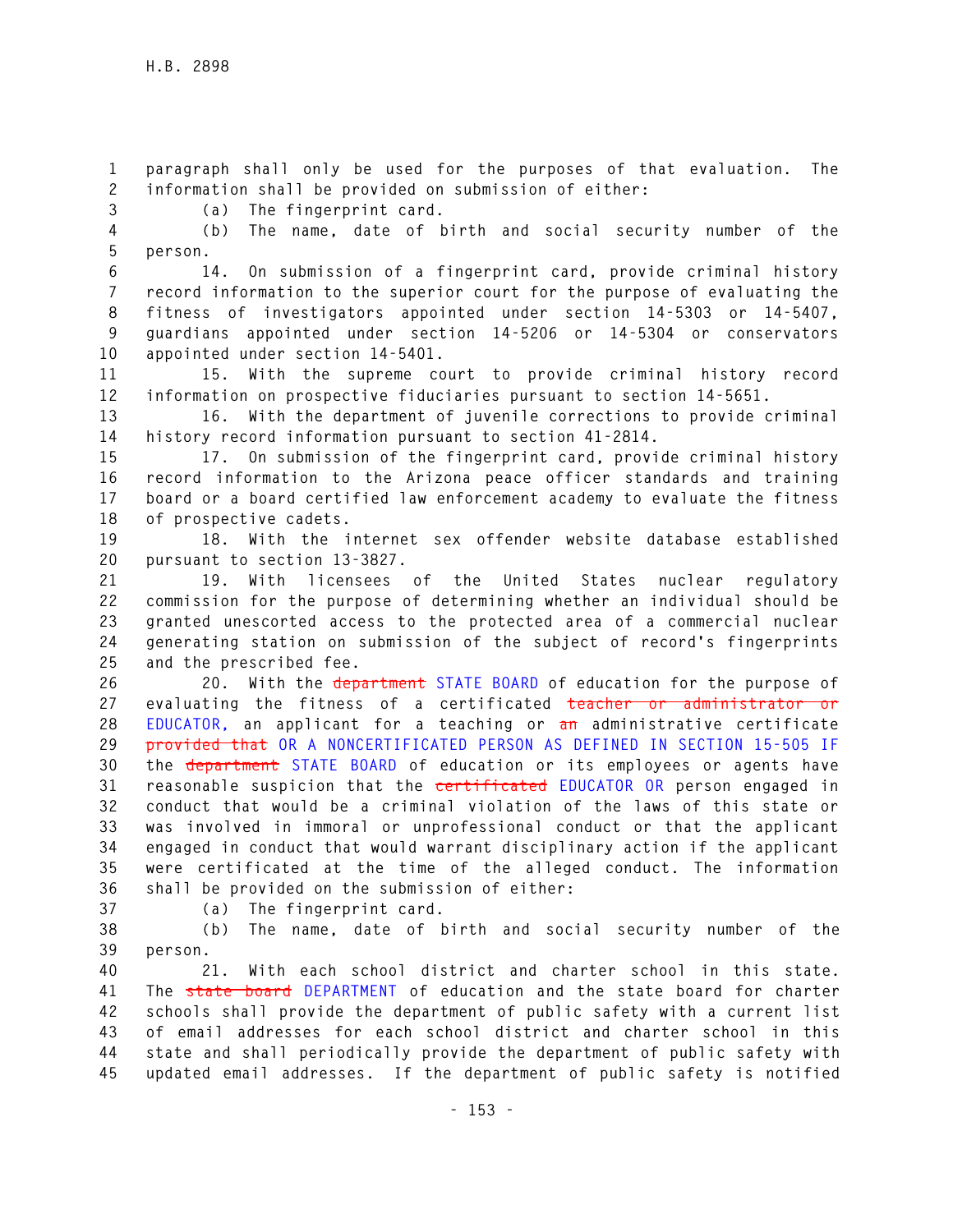**1 that a person who is required to have a fingerprint clearance card to be 2 employed by or to engage in volunteer activities at a school district or 3 charter school has been arrested for or convicted of an offense listed in 4 section 41-1758.03, subsection B or has been arrested for or convicted of 5 an offense that amounts to unprofessional conduct under section 15-550, 6 the department of public safety shall notify each school district and 7 charter school in this state that the person's fingerprint clearance card 8 has been suspended or revoked.** 

**9 22. With a tribal social services agency and the department of 10 child safety as provided by law, which currently is the Adam Walsh child 11 protection and safety act of 2006 (42 United States Code section 16961), 12 for the purposes of investigating or responding to reports of child abuse, 13 neglect or exploitation. Information received pursuant to this paragraph 14 from the national crime information center, the interstate identification 15 index and the Arizona criminal justice information system network shall 16 only be used for the purposes of investigating or responding as prescribed 17 in this paragraph. The information shall be provided on submission to the 18 department of public safety of either:** 

**19 (a) The fingerprints of the person being investigated.** 

**20 (b) The name, date of birth and social security number of the 21 person.** 

**22 23. With a nonprofit organization that interacts with children or 23 vulnerable adults for the lawful purpose of evaluating the fitness of all 24 current and prospective employees, contractors and volunteers of the 25 organization. The criminal history record information shall be provided 26 on submission of the applicant fingerprint card and the prescribed fee.** 

**27 24. With the superior court for the purpose of determining an 28 individual's eligibility for substance abuse and treatment courts in a 29 family or juvenile case.** 

**30 25. With the governor to provide criminal history record 31 information on prospective gubernatorial nominees, appointees and 32 employees as provided by law.** 

**33 H. The director shall adopt rules necessary to execute this 34 section.** 

**35 I. The director, in the manner prescribed by law, shall remove and 36 destroy records that the director determines are no longer of value in the 37 detection or prevention of crime.** 

**38 J. The director shall establish a fee in an amount necessary to 39 cover the cost of federal noncriminal justice fingerprint processing for 40 criminal history record information checks that are authorized by law for 41 noncriminal justice employment, licensing or other lawful purposes. An 42 additional fee may be charged by the department for state noncriminal 43 justice fingerprint processing. Fees submitted to the department for 44 state noncriminal justice fingerprint processing are not refundable.**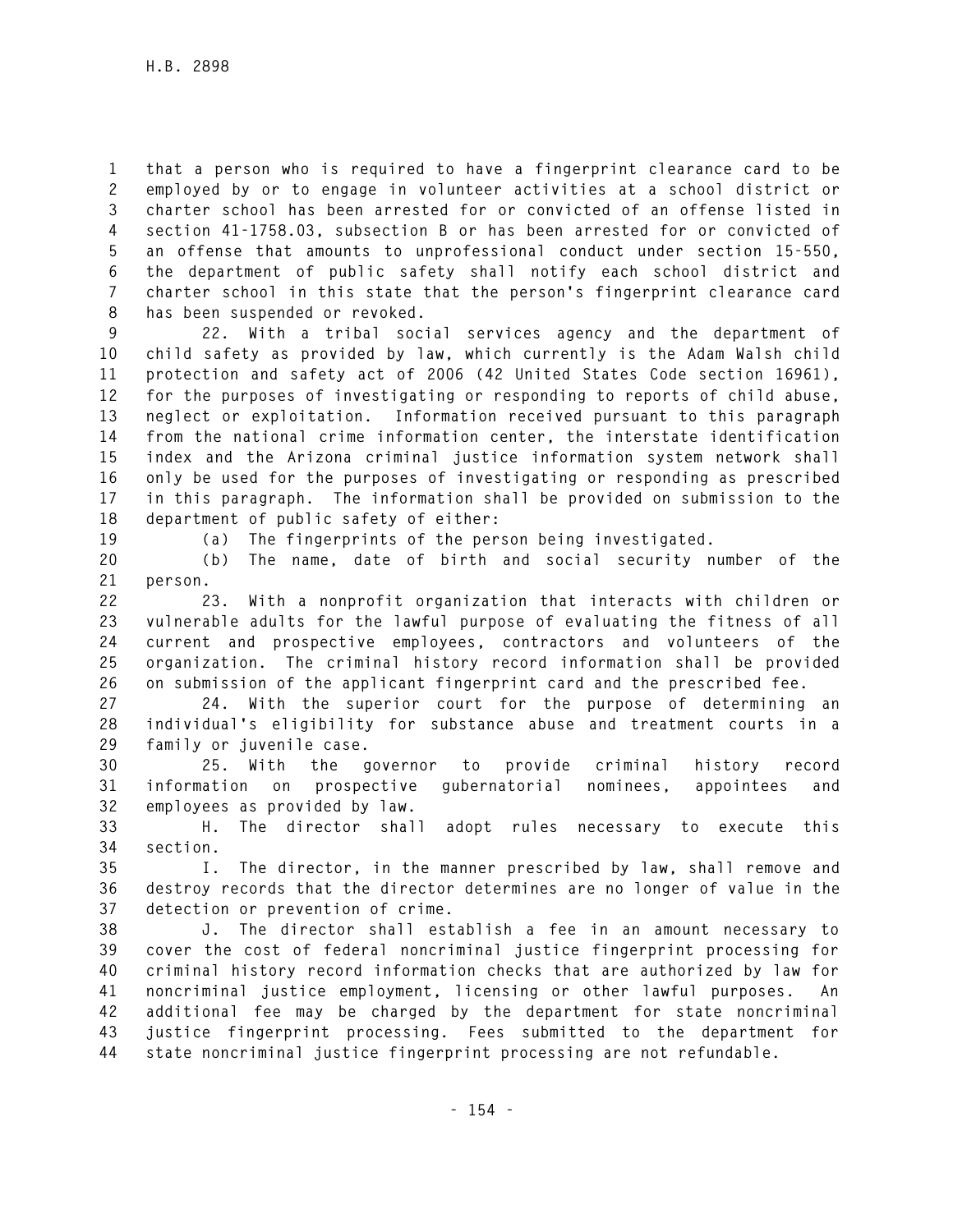**1 K. The director shall establish a fee in an amount necessary to 2 cover the cost of processing copies of department reports, eight by ten 3 inch black and white photographs or eight by ten inch color photographs of 4 traffic accident scenes.** 

**5 L. Except as provided in subsection O of this section, each agency 6 authorized by this section may charge a fee, in addition to any other fees 7 prescribed by law, in an amount necessary to cover the cost of state and 8 federal noncriminal justice fingerprint processing for criminal history 9 record information checks that are authorized by law for noncriminal 10 justice employment, licensing or other lawful purposes.** 

**11 M. A fingerprint account within the records processing fund is 12 established for the purpose of separately accounting for the collection 13 and payment of fees for noncriminal justice fingerprint processing by the 14 department. Monies collected for this purpose shall be credited to the 15 account, and payments by the department to the United States for federal 16 noncriminal justice fingerprint processing shall be charged against the 17 account. Monies in the account not required for payment to the United 18 States shall be used by the department in support of the department's 19 noncriminal justice fingerprint processing duties. At the end of each 20 fiscal year, any balance in the account not required for payment to the 21 United States or to support the department's noncriminal justice 22 fingerprint processing duties reverts to the state general fund.** 

**23 N. A records processing fund is established for the purpose of 24 separately accounting for the collection and payment of fees for 25 department reports and photographs of traffic accident scenes processed by 26 the department. Monies collected for this purpose shall be credited to 27 the fund and shall be used by the department in support of functions 28 related to providing copies of department reports and photographs. At the 29 end of each fiscal year, any balance in the fund not required for support 30 of the functions related to providing copies of department reports and 31 photographs reverts to the state general fund.** 

**32 O. The department of child safety may pay from appropriated monies 33 the cost of federal fingerprint processing or federal criminal history 34 record information checks that are authorized by law for employees and 35 volunteers of the department, guardians pursuant to section 8-453, 36 subsection A, paragraph 6, the licensing of foster parents or the 37 certification of adoptive parents.** 

**38 P. The director shall adopt rules that provide for:** 

**39 1. The collection and disposition of fees pursuant to this section.** 

**40 2. The refusal of service to those agencies that are delinquent in 41 paying these fees.** 

**42 Q. The director shall ensure that the following limitations are 43 observed regarding dissemination of criminal justice information obtained 44 from the central state repository or through the Arizona criminal justice 45 information system:**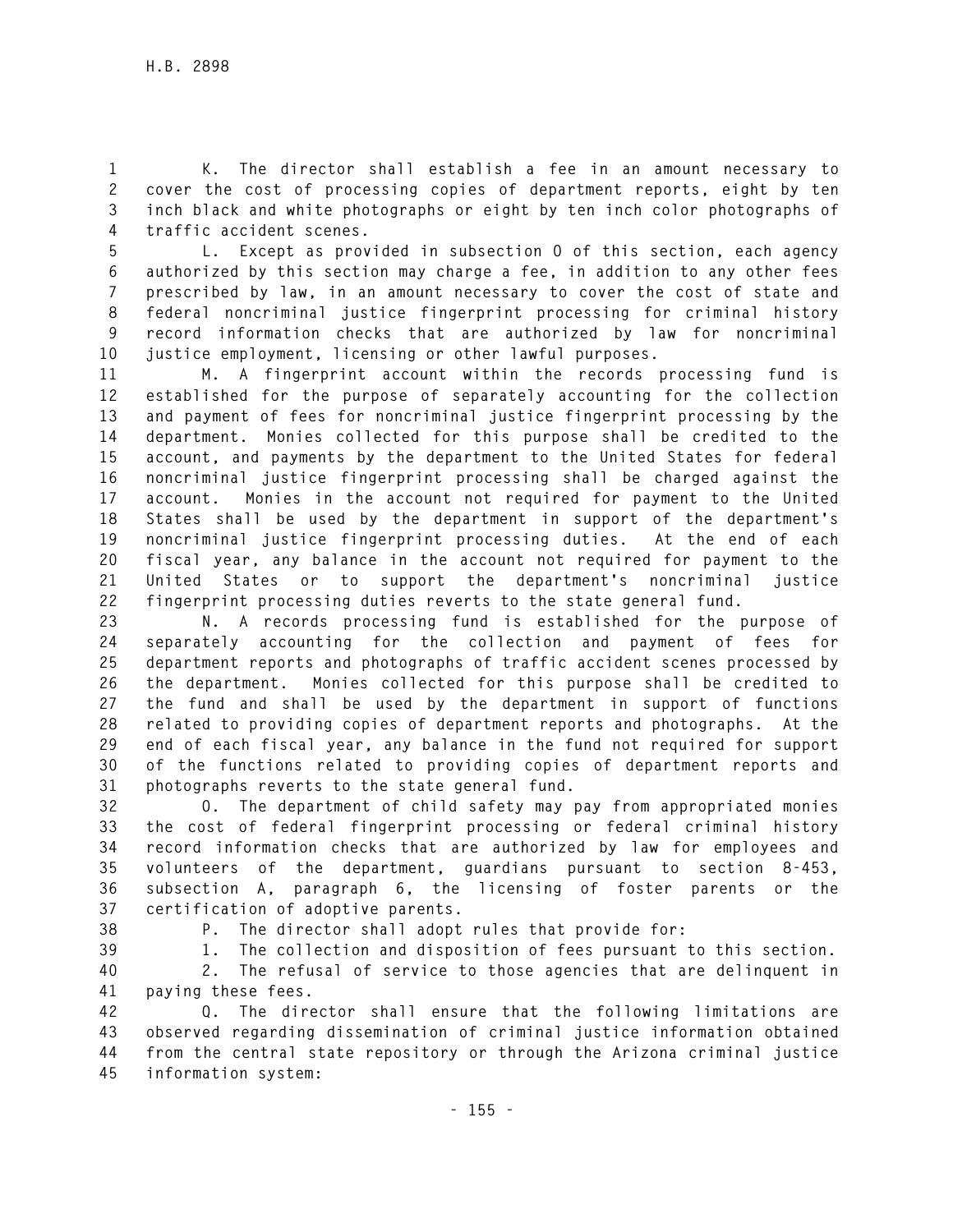**1 1. Any criminal justice agency that obtains criminal justice 2 information from the central state repository or through the Arizona 3 criminal justice information system assumes responsibility for the 4 security of the information and shall not secondarily disseminate this 5 information to any individual or agency not authorized to receive this 6 information directly from the central state repository or originating 7 agency.** 

**8 2. Dissemination to an authorized agency or individual may be 9 accomplished by a criminal justice agency only if the dissemination is for 10 criminal justice purposes in connection with the prescribed duties of the 11 agency and not in violation of this section.** 

**12 3. Criminal history record information disseminated to noncriminal 13 justice agencies or to individuals shall be used only for the purposes for 14 which it was given. Secondary dissemination is prohibited unless 15 otherwise authorized by law.** 

**16 4. The existence or nonexistence of criminal history record 17 information shall not be confirmed to any individual or agency not 18 authorized to receive the information itself.** 

**19 5. Criminal history record information to be released for 20 noncriminal justice purposes to agencies of other states shall only be 21 released to the central state repositories of those states for 22 dissemination in accordance with the laws of those states.** 

**23 6. Criminal history record information shall be released to 24 noncriminal justice agencies of the federal government pursuant to the 25 terms of the federal security clearance information act (P.L. 99-169).** 

**26 R. This section and the rules adopted under this section apply to 27 all agencies and individuals collecting, storing or disseminating criminal 28 justice information processed by manual or automated operations if the 29 collection, storage or dissemination is funded in whole or in part with 30 monies made available by the law enforcement assistance administration 31 after July 1, 1973, pursuant to title I of the crime control act of 1973, 32 and to all agencies that interact with or receive criminal justice 33 information from or through the central state repository and through the 34 Arizona criminal justice information system.** 

**35 S. This section does not apply to criminal history record 36 information contained in:** 

**37 1. Posters, arrest warrants, announcements or lists for identifying 38 or apprehending fugitives or wanted persons.** 

**39 2. Original records of entry such as police blotters maintained by 40 criminal justice agencies, compiled chronologically and required by law or 41 long-standing custom to be made public if these records are organized on a 42 chronological basis.** 

**43 3. Transcripts or records of judicial proceedings if released by a 44 court or legislative or administrative proceedings.**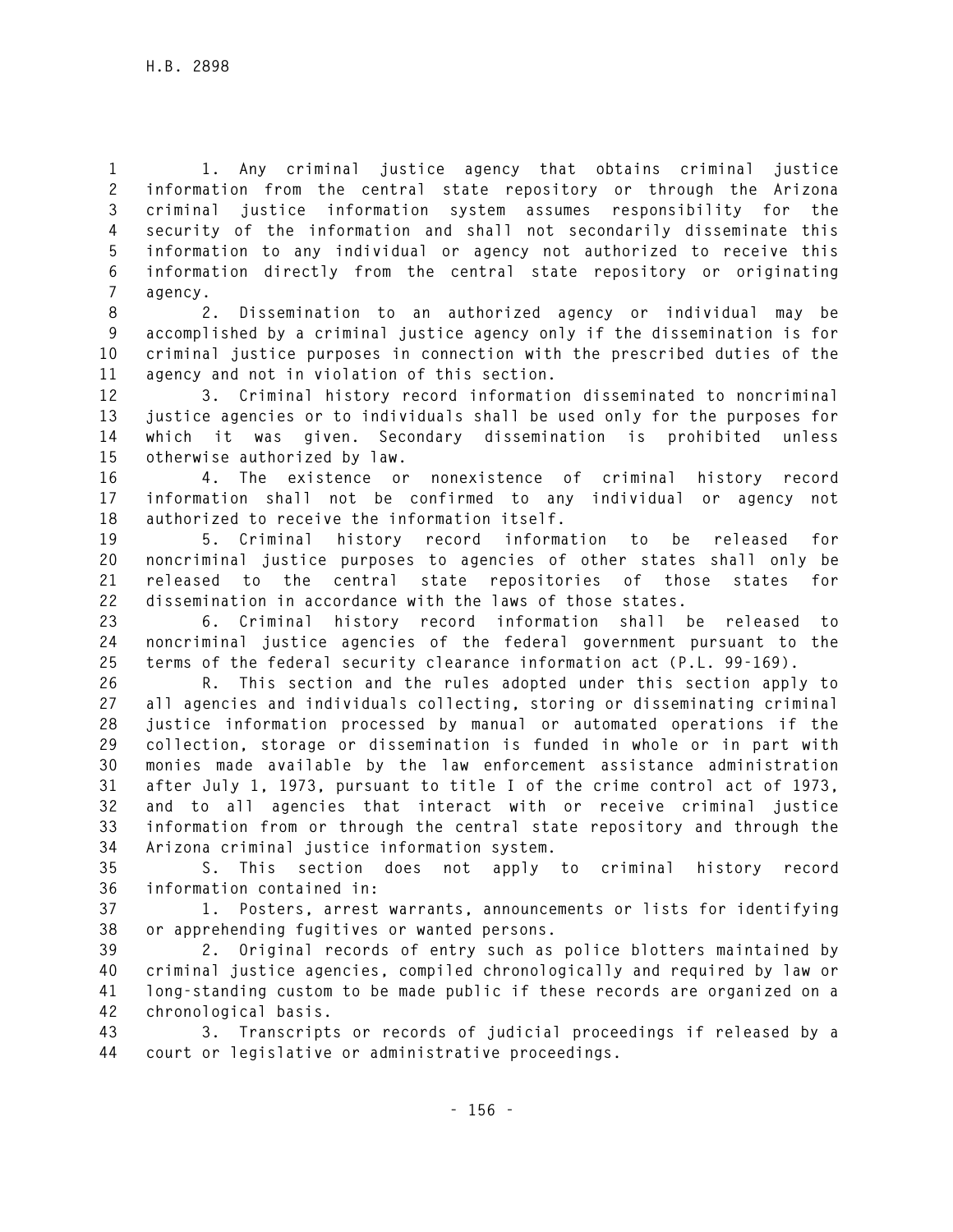**1 4. Announcements of executive clemency or pardon.** 

**2 5. Computer databases, other than the Arizona criminal justice 3 information system, that are specifically designed for community 4 notification of an offender's presence in the community pursuant to 5 section 13-3825 or for public informational purposes authorized by section 6 13-3827.** 

**7 T. Nothing in this section prevents a criminal justice agency from 8 disclosing to the public criminal history record information that is 9 reasonably contemporaneous to the event for which an individual is 10 currently within the criminal justice system, including information noted 11 on traffic accident reports concerning citations, blood alcohol tests or 12 arrests made in connection with the traffic accident being investigated.** 

**13 U. In order to ensure that complete and accurate criminal history 14 record information is maintained and disseminated by the central state 15 repository:** 

**16 1. The booking agency shall take legible ten-print fingerprints of 17 all persons who are arrested for offenses listed in subsection C of this 18 section. The booking agency shall obtain a process control number and 19 provide to the person fingerprinted a document that indicates proof of the 20 fingerprinting and that informs the person that the document must be 21 presented to the court.** 

**22 2. Except as provided in paragraph 3 of this subsection, if a 23 person is summoned to court as a result of an indictment or complaint for 24 an offense listed in subsection C of this section, the court shall order 25 the person to appear before the county sheriff and provide legible 26 ten-print fingerprints. The county sheriff shall obtain a process control 27 number and provide a document to the person fingerprinted that indicates 28 proof of the fingerprinting and that informs the person that the document 29 must be presented to the court. For the purposes of this paragraph, 30 "summoned" includes a written promise to appear by the defendant on a 31 uniform traffic ticket and complaint.** 

**32 3. If a person is arrested for a misdemeanor offense listed in 33 subsection C of this section by a city or town law enforcement agency, the 34 person shall appear before the law enforcement agency that arrested the 35 defendant and provide legible ten-print fingerprints. The law enforcement 36 agency shall obtain a process control number and provide a document to the 37 person fingerprinted that indicates proof of the fingerprinting and that 38 informs the person that the document must be presented to the court.** 

**39 4. The mandatory fingerprint compliance form shall contain the 40 following information:** 

**41 (a) Whether ten-print fingerprints have been obtained from the 42 person.** 

**43 (b) Whether a process control number was obtained.**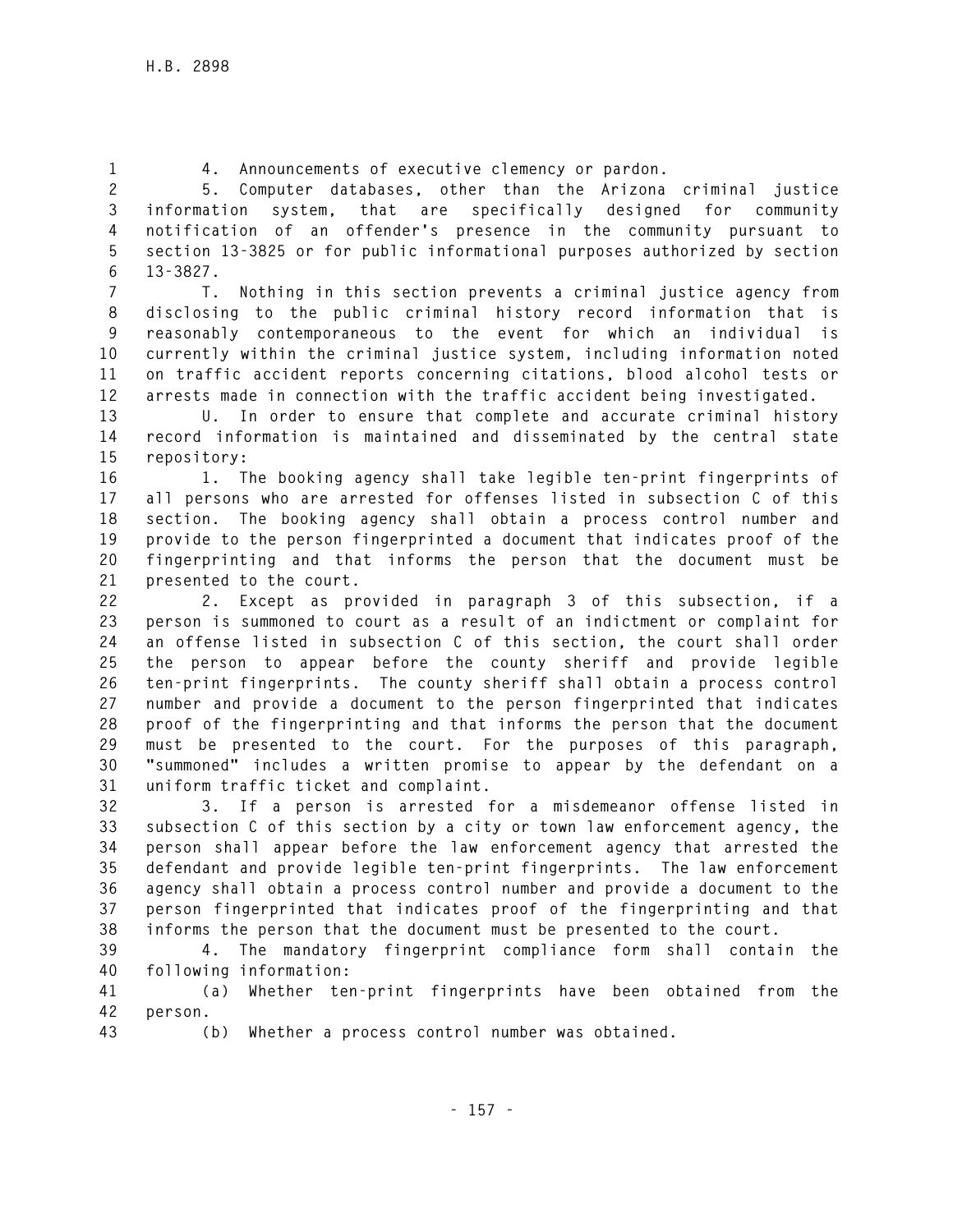**1 (c) The offense or offenses for which the process control number 2 was obtained.** 

**3 (d) Any report number of the arresting authority.** 

**4 (e) Instructions on reporting for ten-print fingerprinting, 5 including available times and locations for reporting for ten-print 6 fingerprinting.** 

**7 (f) Instructions that direct the person to provide the form to the 8 court at the person's next court appearance.** 

**9 5. Within ten days after a person is fingerprinted, the arresting 10 authority or agency that took the fingerprints shall forward the 11 fingerprints to the department in the manner or form required by the 12 department.** 

**13 6. On the issuance of a summons for a defendant who is charged with 14 an offense listed in subsection C of this section, the summons shall 15 direct the defendant to provide ten-print fingerprints to the appropriate 16 law enforcement agency.** 

**17 7. At the initial appearance or on the arraignment of a summoned 18 defendant who is charged with an offense listed in subsection C of this 19 section, if the person does not present a completed mandatory fingerprint 20 compliance form to the court or if the court has not received the process 21 control number, the court shall order that within twenty calendar days the 22 defendant be ten-print fingerprinted at a designated time and place by the 23 appropriate law enforcement agency.** 

**24 8. If the defendant fails to present a completed mandatory 25 fingerprint compliance form or if the court has not received the process 26 control number, the court, on its own motion, may remand the defendant 27 into custody for ten-print fingerprinting. If otherwise eligible for 28 release, the defendant shall be released from custody after being 29 ten-print fingerprinted.** 

**30 9. In every criminal case in which the defendant is incarcerated or 31 fingerprinted as a result of the charge, an originating law enforcement 32 agency or prosecutor, within forty days of the disposition, shall advise 33 the central state repository of all dispositions concerning the 34 termination of criminal proceedings against an individual arrested for an 35 offense specified in subsection C of this section. This information shall 36 be submitted on a form or in a manner required by the department.** 

**37 10. Dispositions resulting from formal proceedings in a court 38 having jurisdiction in a criminal action against an individual who is 39 arrested for an offense specified in subsection C of this section or 40 section 8-341, subsection W, paragraph 3 shall be reported to the central 41 state repository within forty days of the date of the disposition. This 42 information shall be submitted on a form or in a manner specified by rules 43 approved by the supreme court.**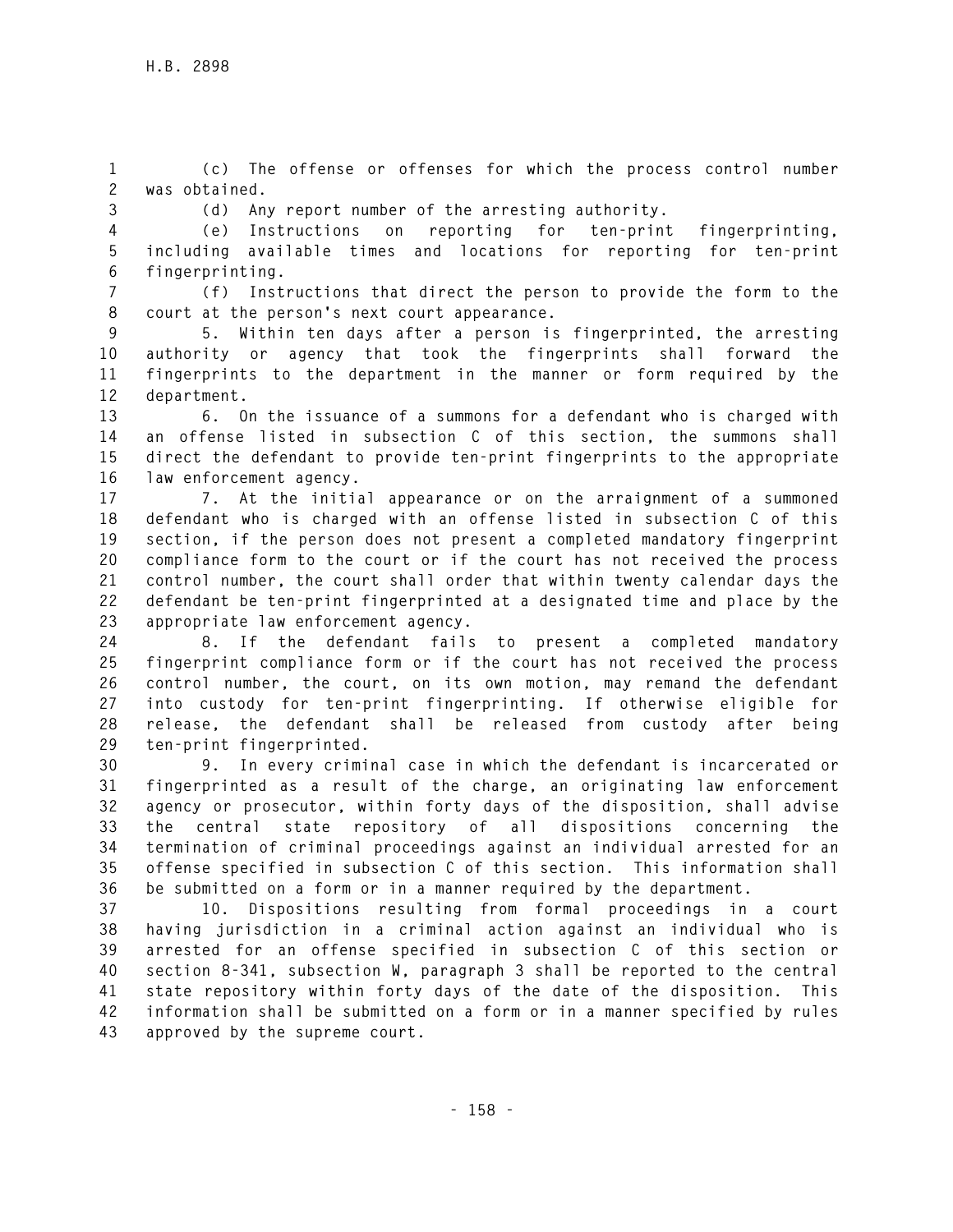**1 11. The state department of corrections or the department of 2 juvenile corrections, within forty days, shall advise the central state 3 repository that it has assumed supervision of a person convicted of an 4 offense specified in subsection C of this section or section 8-341, 5 subsection W, paragraph 3. The state department of corrections or the 6 department of juvenile corrections shall also report dispositions that 7 occur thereafter to the central state repository within forty days of the 8 date of the dispositions. This information shall be submitted on a form 9 or in a manner required by the department of public safety.** 

**10 12. Each criminal justice agency shall query the central state 11 repository before dissemination of any criminal history record information 12 to ensure the completeness of the information. Inquiries shall be made 13 before any dissemination except in those cases in which time is of the 14 essence and the repository is technically incapable of responding within 15 the necessary time period. If time is of the essence, the inquiry shall 16 still be made and the response shall be provided as soon as possible.** 

**17 V. The director shall adopt rules specifying that any agency that 18 collects, stores or disseminates criminal justice information that is 19 subject to this section shall establish effective security measures to 20 protect the information from unauthorized access, disclosure, modification 21 or dissemination. The rules shall include reasonable safeguards to 22 protect the affected information systems from fire, flood, wind, theft, 23 sabotage or other natural or man-made hazards or disasters.** 

**24 W. The department shall make available to agencies that contribute 25 to, or receive criminal justice information from, the central state 26 repository or through the Arizona criminal justice information system a 27 continuing training program in the proper methods for collecting, storing 28 and disseminating information in compliance with this section.** 

**29 X. Nothing in this section creates a cause of action or a right to 30 bring an action including an action based on discrimination due to sexual 31 orientation.** 

**32 Y. For the purposes of this section:** 

**33 1. "Administration of criminal justice" means performance of the 34 detection, apprehension, detention, pretrial release, posttrial release, 35 prosecution, adjudication, correctional supervision or rehabilitation of 36 criminal offenders. Administration of criminal justice includes 37 enforcement of criminal traffic offenses and civil traffic violations, 38 including parking violations, when performed by a criminal justice agency. 39 Administration of criminal justice also includes criminal identification 40 activities and the collection, storage and dissemination of criminal 41 history record information.** 

**42 2. "Administrative records" means records that contain adequate and 43 proper documentation of the organization, functions, policies, decisions, 44 procedures and essential transactions of the agency and that are designed**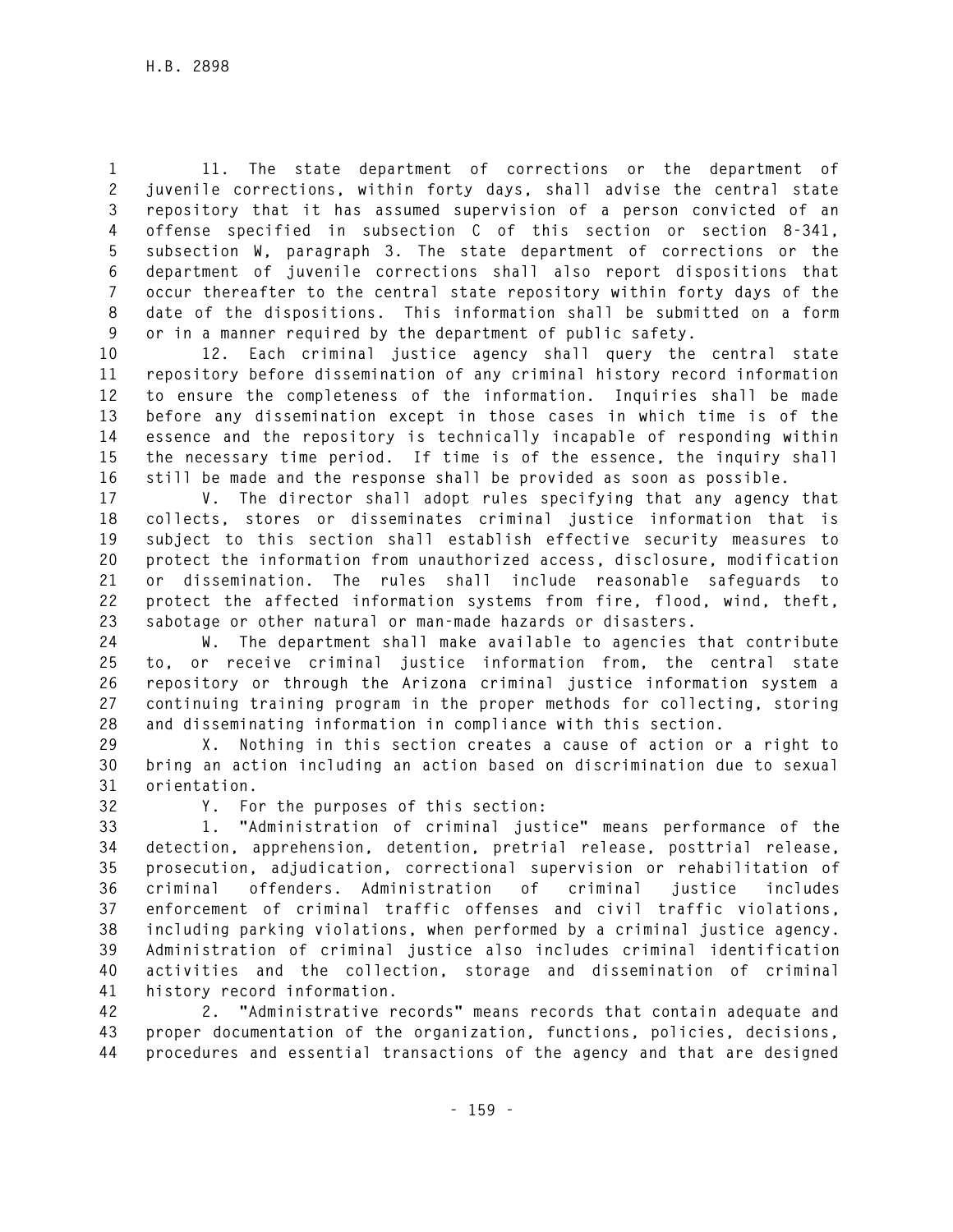**1 to furnish information to protect the rights of this state and of persons 2 directly affected by the agency's activities.** 

**3 3. "Arizona criminal justice information system" or "system" means 4 the statewide information system managed by the director for the 5 collection, processing, preservation, dissemination and exchange of 6 criminal justice information and includes the electronic equipment, 7 facilities, procedures and agreements necessary to exchange this 8 information.** 

**9 4. "Booking agency" means the county sheriff or, if a person is 10 booked into a municipal jail, the municipal law enforcement agency.** 

**11 5. "Central state repository" means the central location within the 12 department for the collection, storage and dissemination of Arizona 13 criminal history records and related criminal justice information.** 

**14 6. "Criminal history record information" and "criminal history 15 record" means information that is collected by criminal justice agencies 16 on individuals and that consists of identifiable descriptions and 17 notations of arrests, detentions, indictments and other formal criminal 18 charges, and any disposition arising from those actions, sentencing, 19 formal correctional supervisory action and release. Criminal history 20 record information and criminal history record do not include 21 identification information to the extent that the information does not 22 indicate involvement of the individual in the criminal justice system or 23 information relating to juveniles unless they have been adjudicated as 24 adults.** 

**25 7. "Criminal justice agency" means either:** 

**26 (a) A court at any governmental level with criminal or equivalent 27 jurisdiction, including courts of any foreign sovereignty duly recognized 28 by the federal government.** 

**29 (b) A government agency or subunit of a government agency that is 30 specifically authorized to perform as its principal function the 31 administration of criminal justice pursuant to a statute, ordinance or 32 executive order and that allocates more than fifty percent of its annual 33 budget to the administration of criminal justice. This subdivision 34 includes agencies of any foreign sovereignty duly recognized by the 35 federal government.** 

**36 8. "Criminal justice information" means information that is 37 collected by criminal justice agencies and that is needed for the 38 performance of their legally authorized and required functions, such as 39 criminal history record information, citation information, stolen property 40 information, traffic accident reports, wanted persons information and 41 system network log searches. Criminal justice information does not 42 include the administrative records of a criminal justice agency.** 

**43 9. "Disposition" means information disclosing that a decision has 44 been made not to bring criminal charges or that criminal proceedings have 45 been concluded or information relating to sentencing, correctional**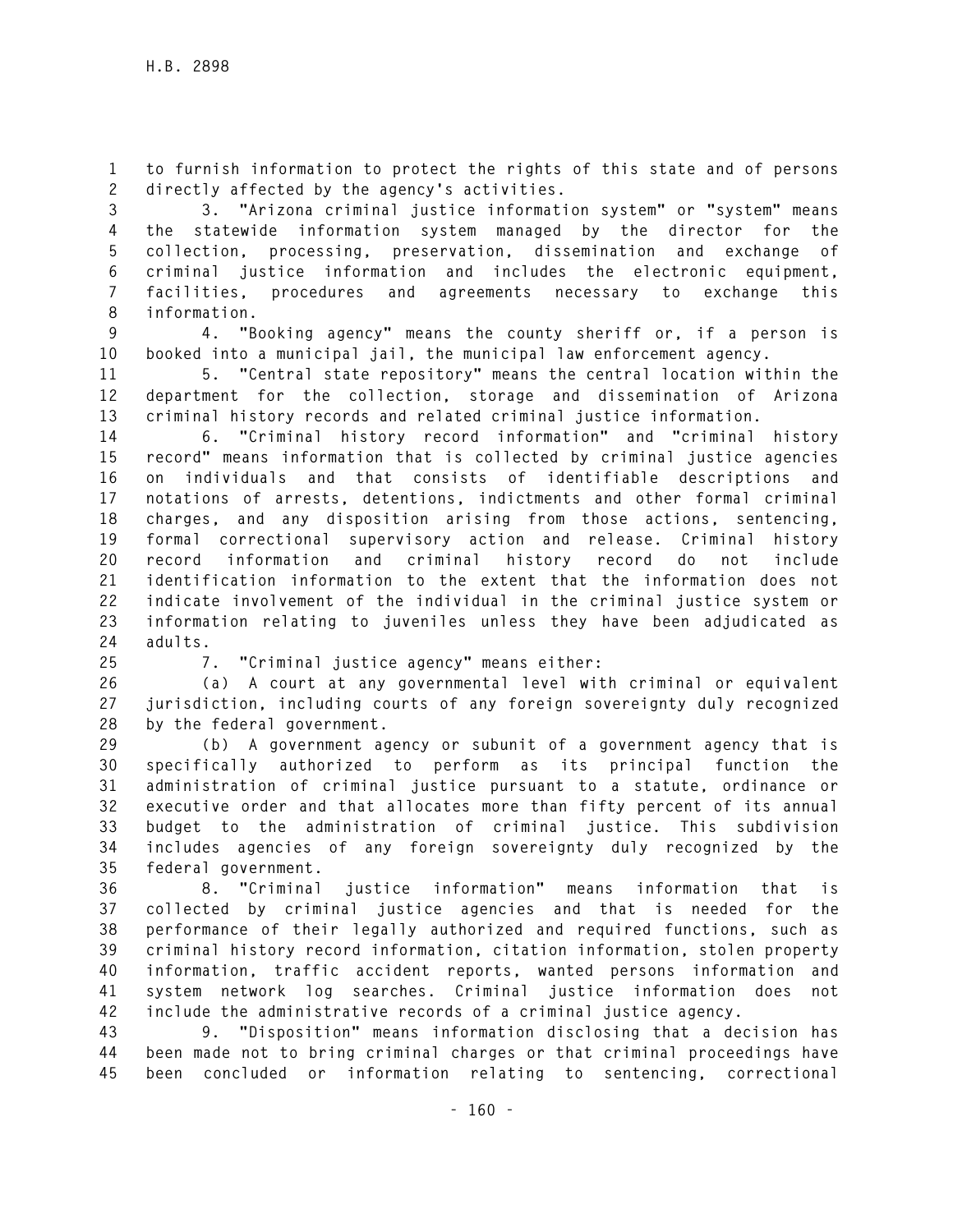**1 supervision, release from correctional supervision, the outcome of an 2 appellate review of criminal proceedings or executive clemency.** 

**3 10. "Dissemination" means the written, oral or electronic 4 communication or transfer of criminal justice information to individuals 5 and agencies other than the criminal justice agency that maintains the 6 information. Dissemination includes the act of confirming the existence 7 or nonexistence of criminal justice information.** 

**8 11. "Management control":** 

**9 (a) Means the authority to set and enforce:** 

**10 (i) Priorities regarding development and operation of criminal 11 justice information systems and programs.** 

**12 (ii) Standards for the selection, supervision and termination of 13 personnel involved in the development of criminal justice information 14 systems and programs and in the collection, maintenance, analysis and 15 dissemination of criminal justice information.** 

**16 (iii) Policies governing the operation of computers, circuits and 17 telecommunications terminals used to process criminal justice information 18 to the extent that the equipment is used to process, store or transmit 19 criminal justice information.** 

**20 (b) Includes the supervision of equipment, systems design, 21 programming and operating procedures necessary for the development and 22 implementation of automated criminal justice information systems.** 

**23 12. "Process control number" means the Arizona automated 24 fingerprint identification system number that attaches to each arrest 25 event at the time of fingerprinting and that is assigned to the arrest 26 fingerprint card, disposition form and other pertinent documents.** 

**27 13. "Secondary dissemination" means the dissemination of criminal 28 justice information from an individual or agency that originally obtained 29 the information from the central state repository or through the Arizona 30 criminal justice information system to another individual or agency.** 

**31 14. "Sexual orientation" means consensual homosexuality or 32 heterosexuality.** 

**33 15. "Subject of record" means the person who is the primary subject 34 of a criminal justice record.** 

**35 Sec. 57. Section 41-2632, Arizona Revised Statutes, is amended to 36 read:** 

**37 41-2632. Cooperative purchasing authorized; definitions**

**38 A. Any public procurement unit may either participate in, sponsor, 39 conduct or administer a cooperative purchasing agreement for the 40 procurement of TO PROCURE any materials, services, professional services, 41 construction or construction services with one or more public procurement 42 units or external procurement activities in accordance with an agreement 43 entered into between the participants. The cooperative purchasing may 44 include joint or multiparty contracts between public procurement units and 45 open-ended public procurement unit contracts that shall be ARE available**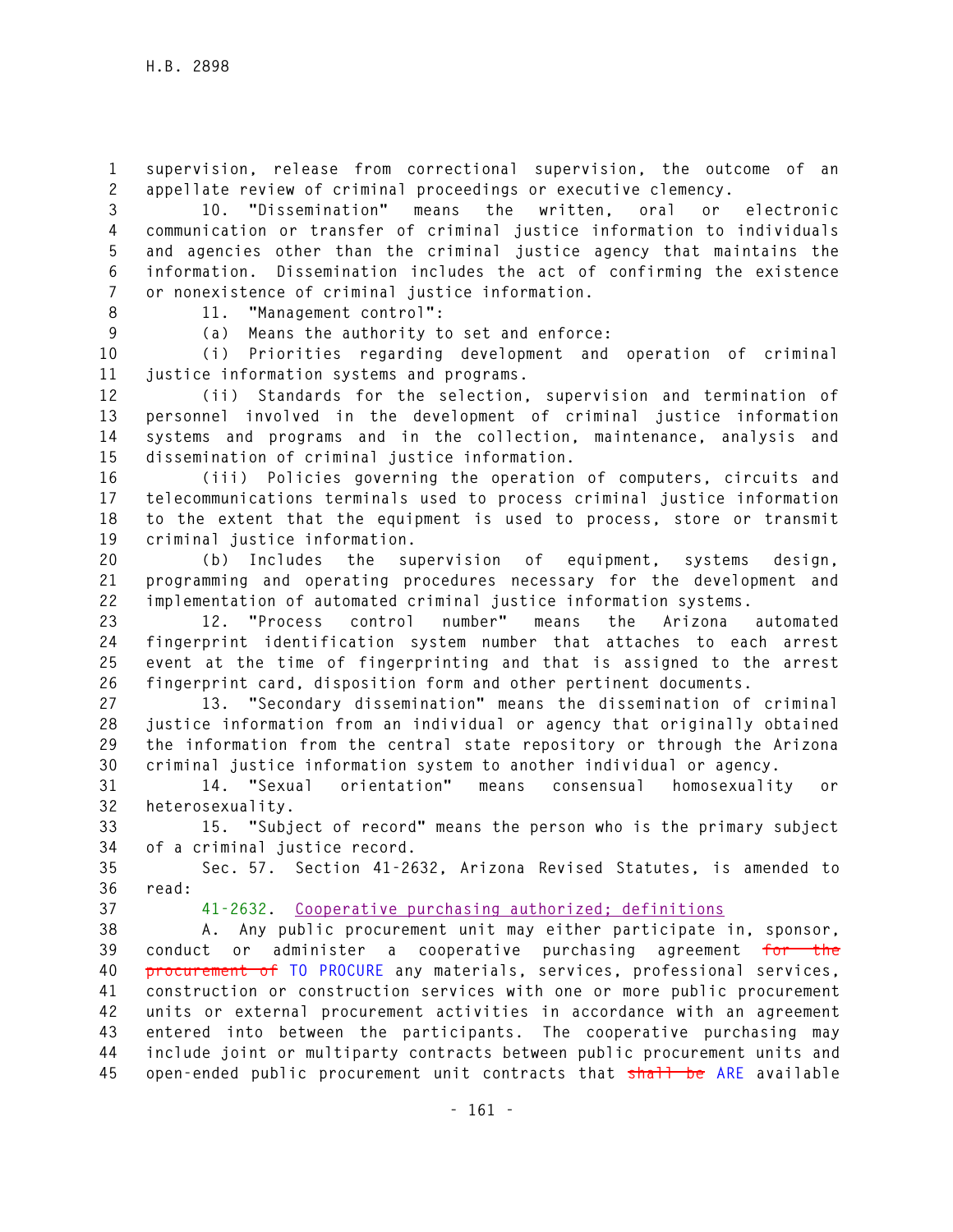**1 to local public procurement units. A nonprofit corporation may enter into 2 an agreement pursuant to this section if one or more of the parties 3 involved is a public procurement unit. An agreement entered into as 4 provided in this article is exempt from section 11-952, subsection D. 5 Parties under a cooperative purchasing agreement may:** 

**6 1. Sponsor, conduct or administer a cooperative agreement for the 7 procurement TO PROCURE or disposal DISPOSE of any materials, services or 8 construction.** 

**9 2. Cooperatively use materials or services.** 

**10 3. Commonly use or share warehousing facilities, capital equipment 11 and other facilities.** 

**12 4. Provide personnel, except that the requesting public procurement 13 unit shall pay the public procurement unit providing the personnel the 14 direct and indirect cost of providing the personnel, in accordance with 15 the agreement.** 

**16 5. On request, make available to other public procurement units 17 informational, technical or other services or software that may assist in 18 improving the efficiency or economy of procurement. The public 19 procurement unit furnishing the informational, technical or other services 20 or software has the right to request reimbursement for the reasonable and 21 necessary costs of providing these services or software.** 

**22 6. Pursuant to the rules for cooperative purchasing adopted by the 23 director, purchase materials, services, professional services, 24 construction or construction services under the terms of a contract 25 between a vendor and a public procurement unit or an external procurement 26 activity without complying with the requirements of sections 41-2533, 27 41-2534 and 41-2535.** 

**28 B. The DIVISION OF school facilities board WITHIN THE DEPARTMENT OF 29 ADMINISTRATION or school districts, or both, may enter into an agreement 30 with a public procurement unit pursuant to this section for the purpose of 31 procuring materials and services needed to correct deficiencies in school 32 facilities.** 

**33 C. The activities described in this section do not limit what 34 parties may do under a cooperative purchasing agreement.** 

**35 D. A nonprofit corporation operating as a public procurement unit 36 under this section, on request of the auditor general, shall provide to 37 the auditor general all documentation concerning any cooperative 38 purchasing transaction the public procurement unit administers under this 39 section.** 

**40 E. A nonprofit corporation operating as a public procurement unit 41 under this section shall comply with all procurement laws applicable to 42 the public procurement unit participating in a cooperative purchasing 43 transaction that the nonprofit corporation administers.**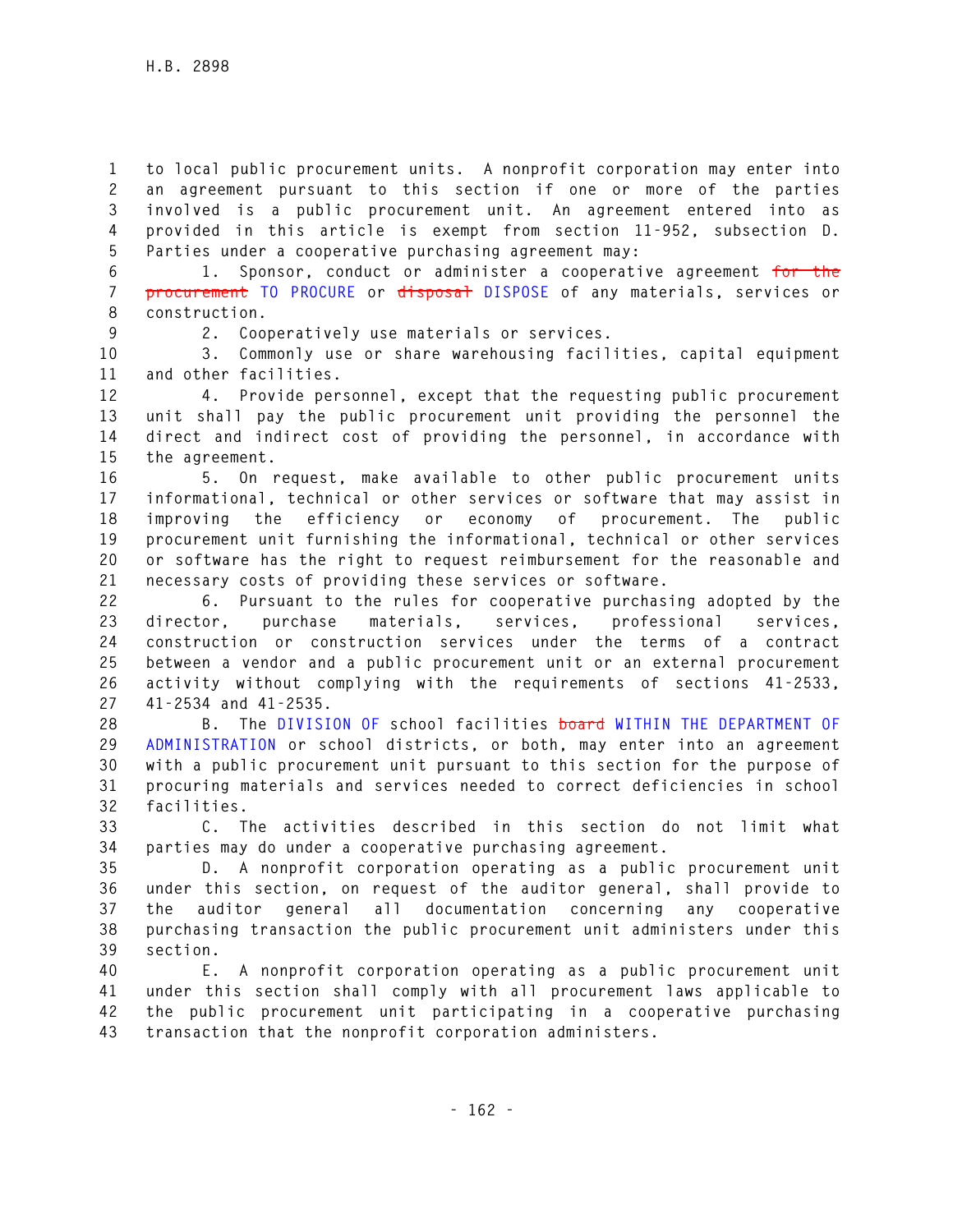**1 F. This section does not abrogate the responsibility of each public 2 procurement unit to ensure compliance with procurement laws that apply to 3 the particular public procurement, notwithstanding the fact that the 4 cooperative purchase is administered by a nonprofit corporation operating 5 under this section. 6 G. Any public procurement unit conducting or administering a 7 cooperative purchasing agreement for the procurement of TO PROCURE 8 construction services or professional services shall comply with the 9 requirements of section 34-603 or 41-2578. 10 H. For the purposes of this section: 11 1. "Construction services" has the same meaning prescribed in 12 section 41-2503. 13 2. "Professional services" has the same meaning prescribed in 14 section 41-2578. 15 Sec. 58. Section 41-3022.18, Arizona Revised Statutes, is amended 16 to read: 17 41-3022.18. School facilities oversight board; termination 18 July 1, 2022 19 A. The school facilities OVERSIGHT board terminates on July 1, 20 2022. 21 B. Title 15 41, chapter 16 56, articles 1, 2, 3, 4, 5, 6, 7, 8 and 22 9 and this section are repealed on January 1, 2023 only if either: 23 1. The board has no outstanding state school facilities revenue 24 bonds issued pursuant to title 15 41, chapter 16 56, article 6, no 25 outstanding state school improvement revenue bonds issued pursuant to 26 title 15 41, chapter 16 56, article 7 and no outstanding lease-to-own 27 transactions pursuant to sections 15-2004 41-5703, 15-2005 41-5704 and 28 15-2006 41-5705. 29 2. The legislature has otherwise provided for paying or retiring 30 any outstanding state school facilities revenue bonds, any outstanding 31 state school improvement revenue bonds and any outstanding lease-to-own 32 transactions. 33 C. If neither of the conditions in subsection B of this section 34 have HAS occurred on or before January 1, 2023, title 15 41, chapter 16 35 56, articles 1, 2, 3, 4, 5, 6, 7, 8 and 9 and this section are repealed 36 thirty days after the retirement of all revenue bonds issued pursuant to 37 title 15 41, chapter 16 56, articles 6 and 7 and any outstanding 38 lease-to-own transactions issued pursuant to sections 15-2004 41-5703, 39 15-2005 41-5704 and 15-2006 41-5705. 40 Sec. 59. Section 41-3026.01, Arizona Revised Statutes, is amended 41 to read: 42 41-3026.01. Credit enhancement eligibility board; termination 43 July 1, 2026 44 A. The credit enhancement eligibility board terminates on 45 July 1, 2026.**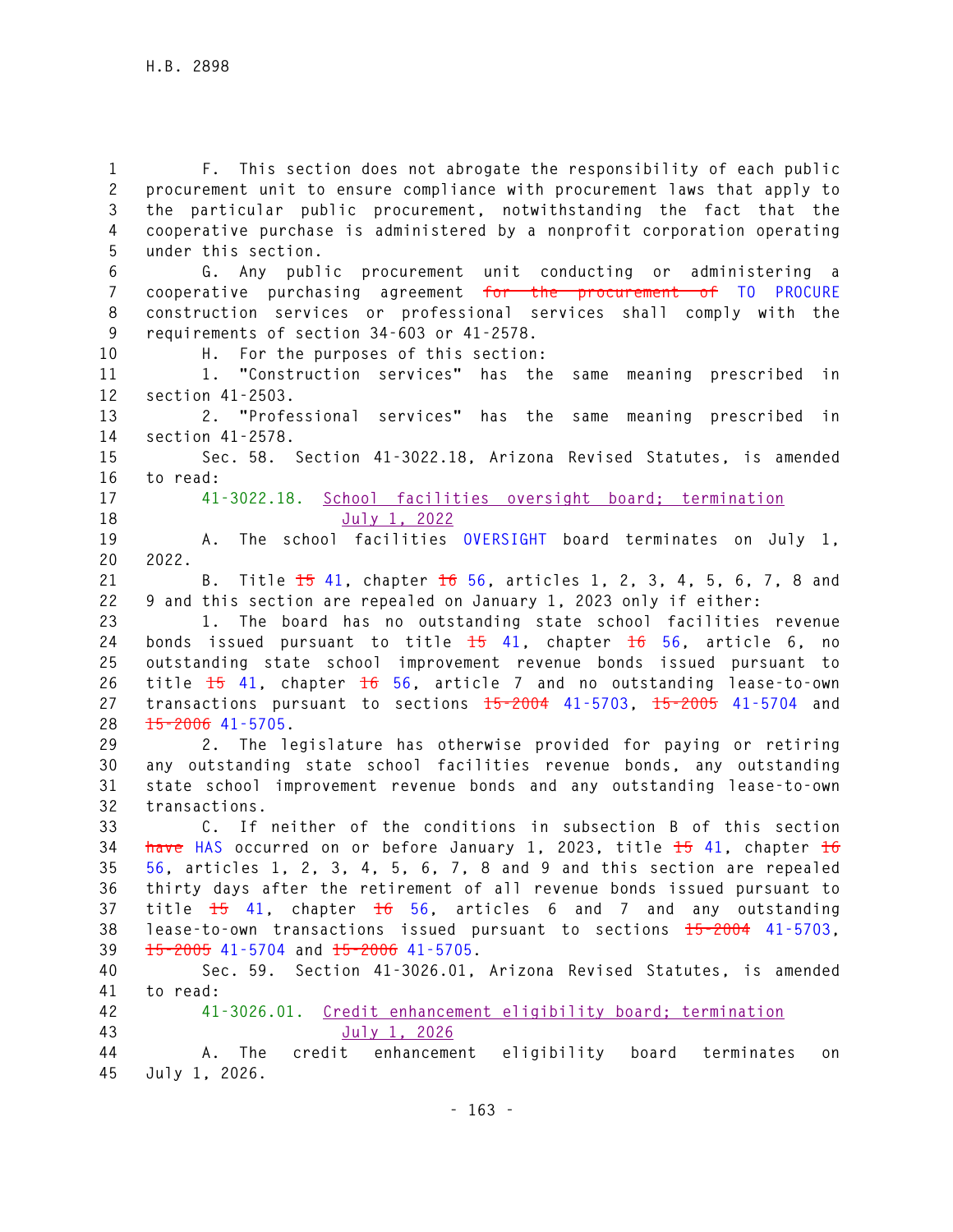**1 B. Title 15 41, chapter 16 56, articles 10 and 11 are repealed on 2 January 1, 2027 only if both of the following apply: 3 1. The board has no outstanding program funding obligations issued 4 pursuant to title 15 41, chapter 16 56, article 11 or the legislature has 5 otherwise provided for paying or retiring any outstanding program funding 6 obligations issued pursuant to title 15 41, chapter 16 56, article 11. 7 2. There are no outstanding guaranteed financings approved pursuant 8 to title 15 41, chapter 16 56, article 11. 9 C. If both of the conditions in subsection B of this section do not 10 exist on January 1, 2027, title 15 41, chapter 16 56, articles 10 and 11 11 are repealed thirty days after both of the conditions in subsection B of 12 this section are met. 13 Sec. 60. Heading change 14 The article heading of title 41, chapter 56, article 1, as 15 transferred and renumbered, is changed from "SCHOOL FACILITIES BOARD" to 16 "SCHOOL FACILITIES". 17 Sec. 61. Title 41, chapter 56, article 1, Arizona Revised Statutes, 18 as transferred and renumbered, is amended by adding sections 41-5701 and 19 41-5701.01, to read: 20 41-5701. Definitions 21 IN THIS CHAPTER, UNLESS THE CONTEXT OTHERWISE REQUIRES: 22 1. "BOARD" MEANS THE SCHOOL FACILITIES OVERSIGHT BOARD. 23 2. "DIVISION" MEANS THE DIVISION OF SCHOOL FACILITIES WITHIN THE 24 DEPARTMENT OF ADMINISTRATION. 25 41-5701.01. Division of school facilities 26 A. THE DIVISION OF SCHOOL FACILITIES IS ESTABLISHED WITHIN THE 27 DEPARTMENT OF ADMINISTRATION. 28 B. THE DIRECTOR OF THE DEPARTMENT OF ADMINISTRATION SHALL APPOINT 29 THE DIRECTOR OF THE DIVISION. 30 Sec. 62. Section 41-5701.02, Arizona Revised Statutes, as 31 transferred and renumbered, is amended to read: 32 41-5701.02. School facilities oversight board; members; 33 conflict of interest; violation; 34 classification; change orders; notification 35 A. The school facilities OVERSIGHT board is established WITHIN THE 36 DIVISION consisting of the following members who shall be ARE appointed by 37 the governor pursuant to section 38-211 in such a manner as to provide for 38 approximate geographic balance and approximate balance between public and 39 private members: 40 1. One member who is an elected member of a school district 41 governing board with knowledge and experience in the area of finance. 42 2. One private citizen who represents an organization of taxpayers. 43 3. One member with knowledge and experience in public procurement. 44 4. One member who is a registered professional architect and who 45 has current knowledge and experience in school architecture.**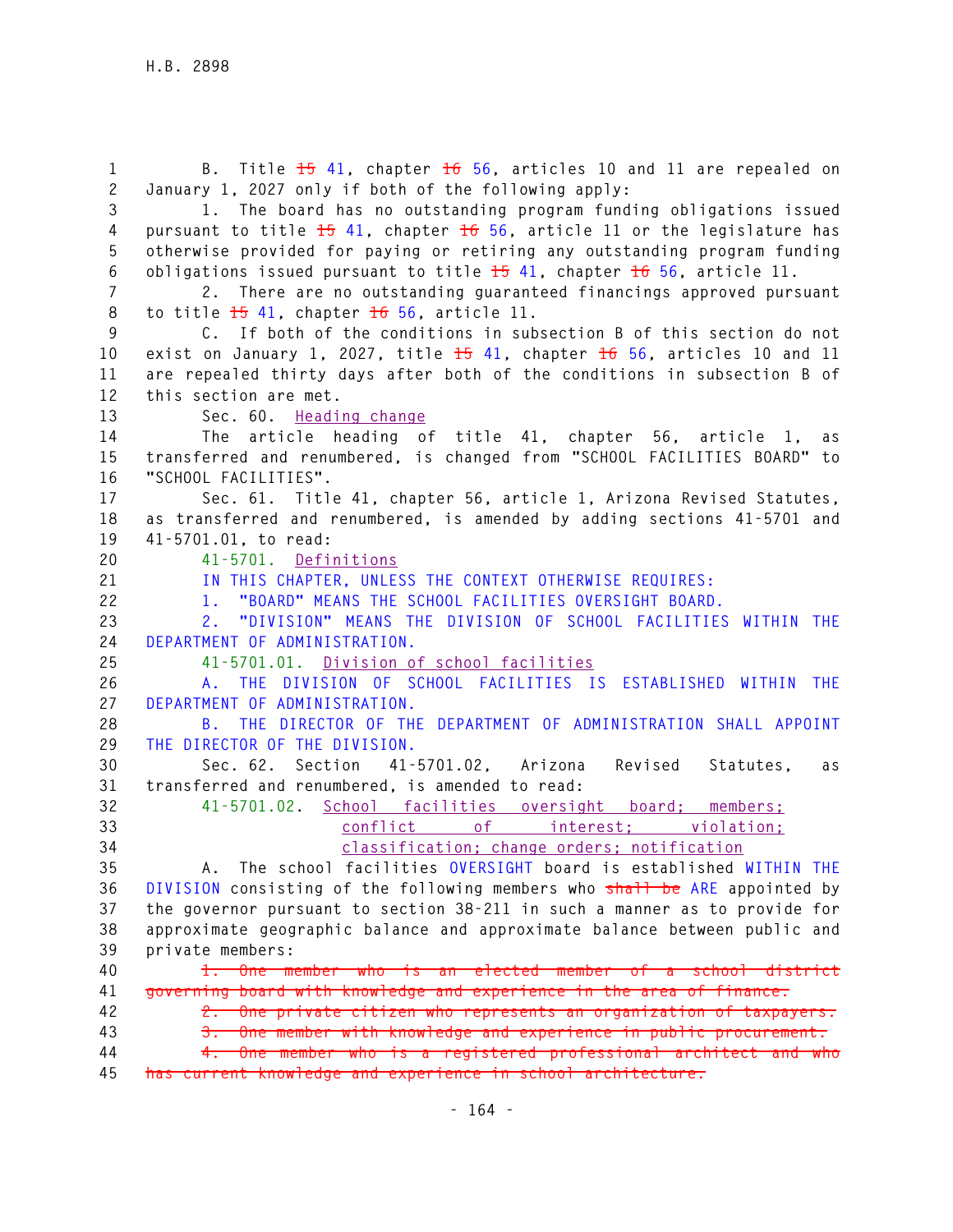**1 5. One member with knowledge and experience in school facilities 2 management in a public school system. 3 6. One member with knowledge and experience in demographics. 4 7. One member who is a teacher and who currently provides classroom 5 instruction. 6 8. One member who is a registered professional engineer and who has 7 current knowledge and experience in school engineering. 8 9. One member who is an owner or officer of a private construction 9 company whose business does not include school construction. 10 1. ONE MEMBER WHO REPRESENTS A STATEWIDE ORGANIZATION OF TAXPAYERS. 11 2. ONE MEMBER WHO IS A REGISTERED PROFESSIONAL ARCHITECT. 12 3. ONE MEMBER WITH KNOWLEDGE AND EXPERIENCE IN SCHOOL FACILITIES 13 MANAGEMENT IN A PUBLIC SCHOOL SYSTEM. 14 4. ONE MEMBER WHO IS A REGISTERED PROFESSIONAL ENGINEER. 15 5. TWO MEMBERS WHO ARE OWNERS OR OFFICERS OF A PRIVATE CONSTRUCTION 16 COMPANY, WHO HAVE KNOWLEDGE OF AND EXPERIENCE IN CONSTRUCTING LARGE 17 COMMERCIAL OR GOVERNMENT BUILDINGS AND WHOSE BUSINESSES DO NOT INCLUDE 18 SCHOOL CONSTRUCTION. 19 6. ONE PERSON WHO REPRESENTS THE BUSINESS COMMUNITY. 20 B. In addition to the members appointed pursuant to subsection A of**  21 this section:  $\frac{1}{1}$ **22 1. The superintendent of public instruction or the superintendent's 23 designee shall serve as an advisory nonvoting member of the school 24 facilities OVERSIGHT board. 25 2. THE DIRECTOR OF THE DEPARTMENT OF ADMINISTRATION OR THE 26 DIRECTOR'S DESIGNEE SHALL SERVE AS AN ADVISORY NONVOTING MEMBER OF THE 27 SCHOOL FACILITIES OVERSIGHT BOARD. 28 C. The governor shall appoint a chairperson from members appointed 29 pursuant to subsection A of this section. 30 D. C. Members of the school facilities OVERSIGHT board serve 31 four-year terms. The school facilities OVERSIGHT board shall meet as 32 often as the members deem necessary. A majority of the members 33 constitutes a quorum for the transaction of business. 34 E. D. The unexcused absence of a member for more than three 35 consecutive meetings is justification for removal by a majority vote of 36 the board. If the member is removed, notice shall be given of the removal 37 pursuant to section 38-292. 38 F. E. The governor shall fill a vacancy by appointment of a 39 qualified person as provided in subsection A of this section. 40 G. F. Members of the board who are employed by government entities 41 are not eligible to receive compensation. Members of the board who are 42 not employed by government entities are entitled to payment of one hundred 43 fifty dollars \$150 for each meeting attended, prorated for partial days 44 spent for each meeting, up to two thousand five hundred dollars \$2,500 45 each year. All members are eligible for reimbursement of expenses**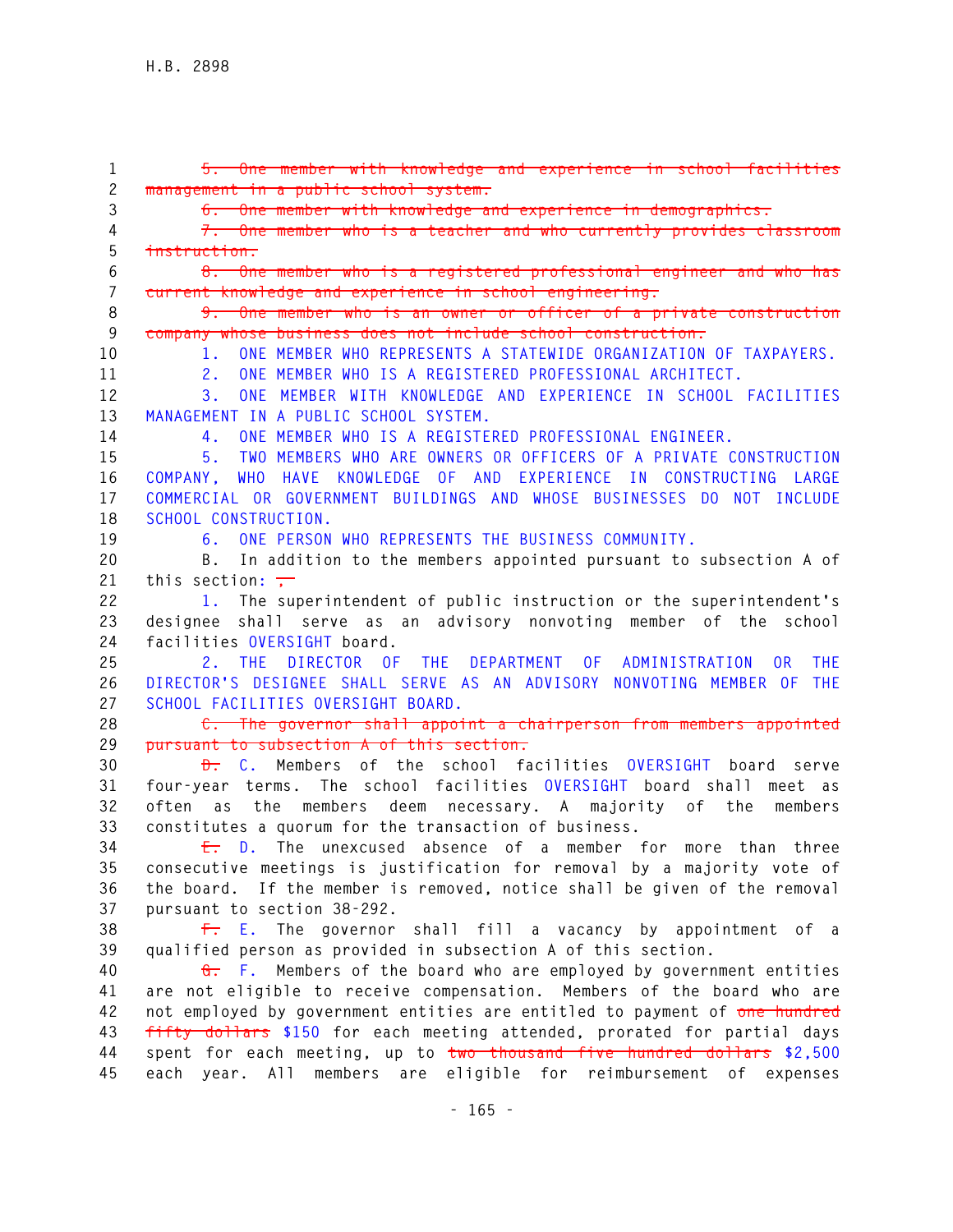**1 pursuant to title 38, chapter 4, article 2. These expenses and the 2 payment of compensation are payable to a member from monies appropriated 3 to the board from the new school facilities fund.** 

**4 H. G. Members and employees of the school facilities OVERSIGHT 5 board are subject to title 38, chapter 3, article 8.** 

**6 I. H. In addition to the requirements prescribed in subsection 7 H G of this section, employees of the school facilities OVERSIGHT board 8 may not have a direct or indirect financial interest in any property 9 purchased, facility constructed or contract financed with monies made 10 available by the board or any other public monies. A person who knowingly 11 violates this subsection is guilty of a class 1 misdemeanor.** 

**12 J. I. The school facilities board DIVISION shall establish 13 policies and procedures relating to building renewal grant change orders 14 that include the following:** 

**15 1. The board staff DIVISION shall approve or reject a change order 16 within two business days.** 

**17 2. If a school district approves work referenced in a change order 18 before the board DIVISION approves the change order, the school district 19 is responsible for the cost and construction of the project.** 

**20 K. J. The school facilities board DIVISION shall establish 21 policies and procedures to ensure that it notifies school districts in a 22 uniform manner and at least annually of the services and funding that are 23 available from the board AND THE DIVISION for facility construction, 24 renovation and repair projects. The board DIVISION shall update and post 25 this information on its website on or before July 1 of each year.** 

**26 L. K. The school facilities board DIVISION shall establish and 27 maintain a list of the persons who are responsible for facilities 28 management at each school district in this state. A school district shall 29 promptly notify the board DIVISION of any change to persons who are 30 responsible for facilities management at that school district. The board 31 DIVISION shall update and post this information on its website on or 32 before July 1 of each year.** 

**33 M. L. Members of the school facilities OVERSIGHT board may not 34 solicit, accept or provide gifts that are prohibited by state law.** 

**35 Sec. 63. Section 41-5702, Arizona Revised Statutes, as transferred 36 and renumbered, is amended to read:** 

**37 41-5702. Powers and duties; staffing; reporting requirements**

**38 A. The school facilities board DIVISION shall:** 

**39 1. Make assessments of ASSESS school facilities and equipment 40 deficiencies and approve the distribution of grants as appropriate.** 

**41 2. Maintain a database of school facilities to administer ALLOW FOR 42 THE ADMINISTRATION OF the building renewal grant fund and new school 43 facilities formula AND THE BUILDING RENEWAL GRANT FUND. The facilities 44 listed in the database must include all buildings that are owned by school 45 districts. The school facilities board DIVISION shall ensure that the**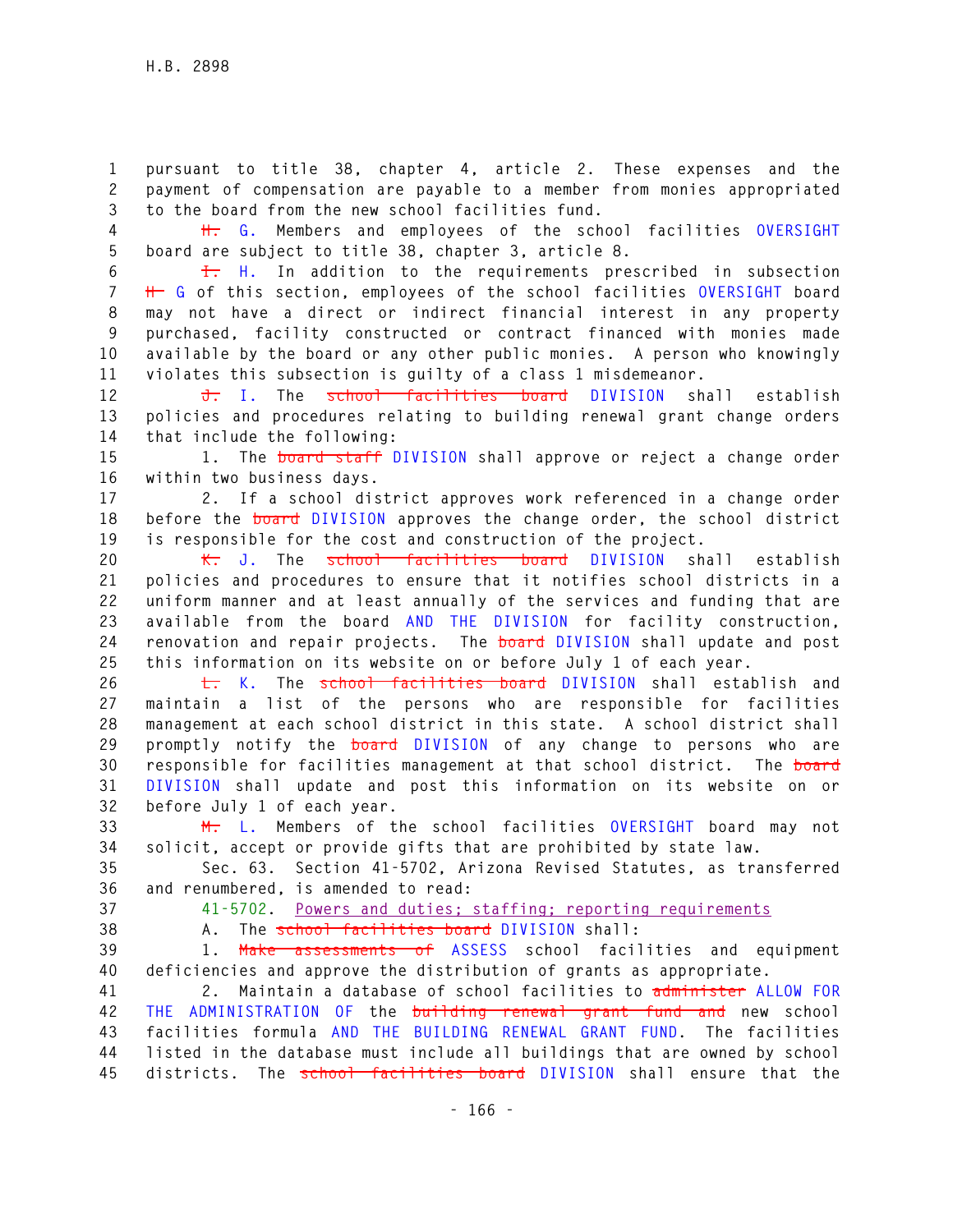**1 database is updated on at least an annual basis. Each school district 2 shall report to the school facilities board no DIVISION NOT later than 3 September 1 of each year information as required by the school facilities 4 board for the administration of DIVISION TO ADMINISTER the building 5 renewal grant fund and computation of BY THE SCHOOL FACILITIES OVERSIGHT 6 BOARD TO COMPUTE new school facilities formula distributions, including 7 the nature and cost of major repairs, renovations or physical improvements 8 to or replacement of building systems or equipment that were made in the 9 previous year and that were paid for either with local monies or monies 10 provided by the school facilities board from the building renewal grant 11 fund. Each school district shall report any school or school buildings 12 that have been closed, that are vacant or partially used pursuant to 13 section 15-119 and that have been leased to another entity or that operate 14 as a charter school. The school facilities board DIVISION shall develop 15 guidelines and definitions for the reporting prescribed in this paragraph 16 and may review or audit the information, or both, to confirm the 17 information submitted by a school district. Notwithstanding any other 18 provision of this chapter, if a school district converts space that is 19 listed in the database maintained pursuant to this paragraph to space that 20 will be used for administrative purposes, the school district is 21 responsible for any costs associated with the conversion CONVERTING, 22 maintenance MAINTAINING and replacement of REPLACING that space. If a 23 building is significantly upgraded or remodeled, the school facilities 24 board DIVISION shall adjust the age of that school facility in the 25 database as follows:** 

**26 (a) Determine the building capacity value as follows:** 

**27 (i) Multiply the student capacity of the building by the per pupil 28 square foot capacity established by section 15-2041 41-5741.** 

**29 (ii) Multiply the product determined in item (i) of this 30 subdivision by the cost per square foot established by section 15-2041 31 41-5741.** 

**32 (b) Divide the cost of the renovation by the building capacity 33 value determined in subdivision (a) of this paragraph.** 

**34 (c) Multiply the quotient determined in subdivision (b) of this 35 paragraph by the currently listed age of the building in the database.** 

**36 (d) Subtract the product determined in subdivision (c) of this 37 paragraph from the currently listed age of the building in the database, 38 rounded to the nearest whole number. If the result is a negative number, 39 use zero.** 

**40 3. Inspect, CONTRACT WITH A THIRD PARTY TO INSPECT OR CERTIFY 41 SCHOOL DISTRICT SELF-INSPECTIONS OF school buildings at least once every 42 five years to ensure compliance with the building adequacy standards 43 prescribed in section 15-2011 41-5711, the accuracy of the reporting of 44 vacant and partially used buildings pursuant to this subsection and 45 routine preventive maintenance guidelines as prescribed in this section**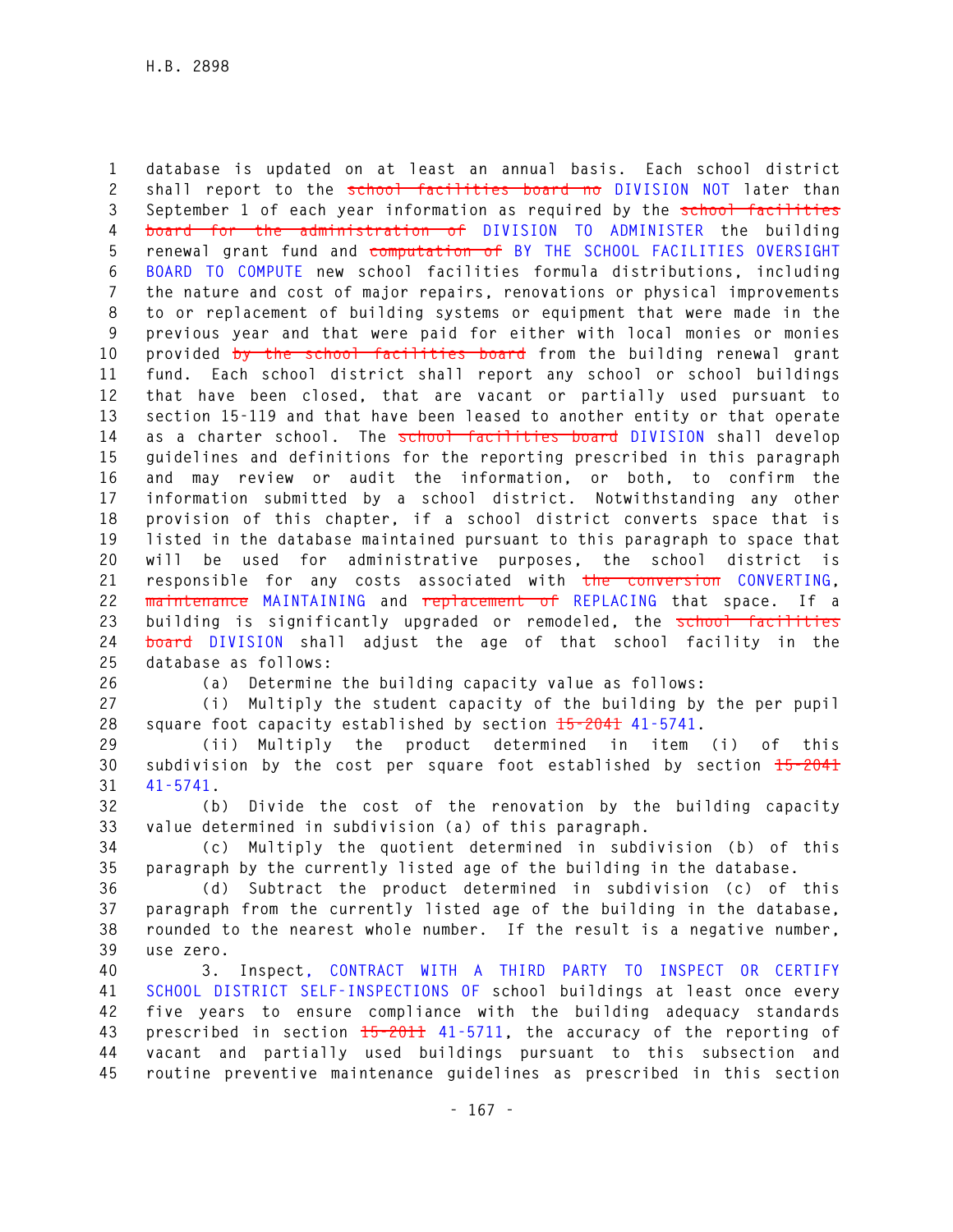**1 with respect to construction of CONSTRUCTING new buildings and maintenance 2 of MAINTAINING existing buildings. The school facilities board DIVISION 3 shall randomly select twenty school districts every thirty months and 4 inspect PROVIDE FOR them TO BE INSPECTED pursuant to this paragraph.**

**5 4. Review and approve student population projections submitted by 6 school districts to determine to what extent school districts are entitled 7 to monies to construct new facilities pursuant to section 15-2041. The 8 board shall make a final determination within five months after the 9 receipt of an application by a school district for monies from the new 10 school facilities fund.** 

**11 5. Certify that plans for new school facilities meet the building 12 adequacy standards prescribed in section 15-2011.** 

**13 6. 4. Develop prototypical elementary and high school designs. 14 The board DIVISION shall review the design differences between the schools 15 with the highest academic productivity scores and the schools with the 16 lowest academic productivity scores. The board DIVISION shall also review 17 the results of a valid and reliable survey of parent quality rating in the 18 highest performing schools and the lowest performing schools in this 19 state. The survey of parent quality rating shall be administered by the 20 department of education. The board DIVISION shall consider the design 21 elements of the schools with the highest academic productivity scores and 22 parent quality ratings in the development of elementary and high school 23 designs. The board DIVISION shall develop separate school designs for 24 elementary, middle and high schools with varying pupil capacities.** 

**25 7. 5. Develop application forms, reporting forms and procedures to 26 carry out the requirements of this article, including developing and 27 implementing policies and procedures to:** 

**28 (a) Ensure that the DIVISION AND THE SCHOOL FACILITIES OVERSIGHT 29 board, AS APPLICABLE, notifies NOTIFY school districts in a uniform manner 30 of the services and funding available for school districts from the board 31 OR THE DIVISION for facility construction, renovation and repair projects. 32 The policies and procedures shall require the DIVISION AND THE board to 33 provide at least one annual communication to school districts in a manner 34 prescribed by the board DIVISION and shall require each school district to 35 develop and maintain a list of persons who are responsible for facilities 36 management at that school district.** 

**37 (b) Establish a project eligibility assessment for all projects 38 submitted for building renewal grant funding or emergency deficiencies 39 correction funding, including establishing standardized criteria for 40 project eligibility. Before the board DIVISION formally approves a 41 project, the staff of the board DIVISION may review the costs and scope of 42 the proposed project with persons and entities that have submitted bids on 43 the project.**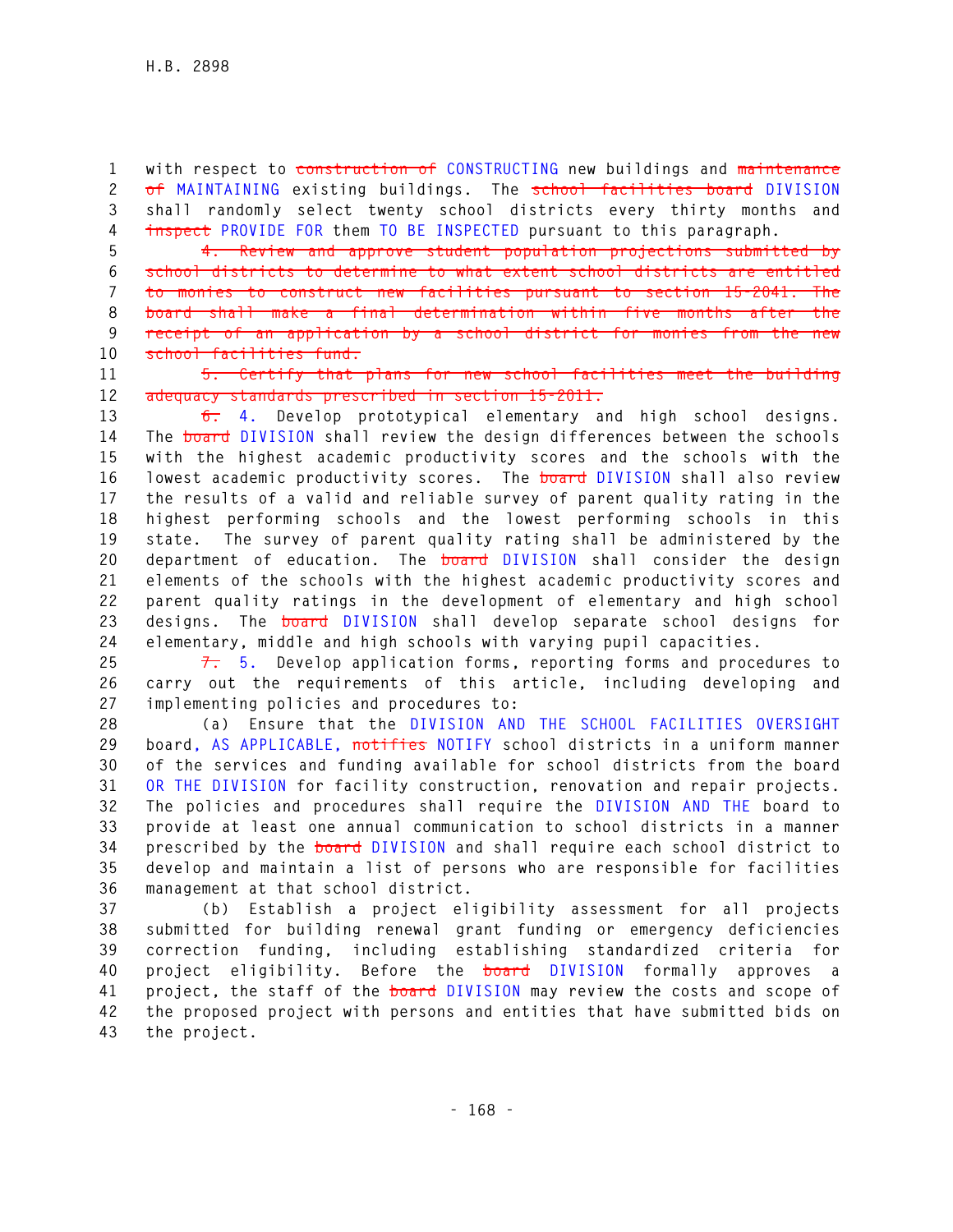**1 (c) Ensure that the DIVISION AND THE SCHOOL FACILITIES OVERSIGHT 2 board maintains MAINTAIN standardized documentation of all projects 3 submitted to the board AND THE DIVISION for consideration to receive 4 services or a financial award from the board OR THE DIVISION. The board 5 AND THE DIVISION shall maintain standardized documentation of any project 6 awarded monies by the board OR THE DIVISION, including records of payments 7 to school districts in a manner prescribed by the board DIVISION. The 8 standardized documentation shall include the following as part of the 9 eligibility determination criteria:** 

**10 (i) Whether the problem that the proposed project intends to 11 address caused the building or facility to fall below the minimum school 12 facility adequacy guidelines prescribed in section 15-2011 41-5711.** 

**13 (ii) Whether the school district performed the routine preventive 14 maintenance required pursuant to BY section 15-2032 41-5731 on the 15 building or facility.** 

**16 (d) Require a school district to submit contact information for 17 each proposed project, including the name, e-mail EMAIL address and 18 telephone number of persons who are responsible for facilities management 19 at the school district.** 

**20 (e) Require a school district to provide justification for each 21 proposed project, including all of the following:** 

**22 (i) The school district's use or planned use of the facility.** 

**23 (ii) A detailed description of the problem and the school 24 district's recommended solution.** 

**25 (iii) Any completed professional study regarding the proposed 26 project.** 

**27 (iv) Any citation or report from government entities.** 

**28 (v) The estimated cost of the proposed project, with documentation.** 

**29 (vi) The project category.** 

**30 (vii) A description of any local funding that will be used for the 31 proposed project.** 

**32 (viii) Documentation on associated insurance coverage, if 33 applicable.** 

**34 (f) If the application is for monies from the building renewal 35 grant fund established by section 15-2032, require the school district to 36 report the preventive maintenance activities completed during the previous 37 twelve months for the facility for which the monies are being requested.** 

**38 (g) (f) Require that an initial application not be considered 39 complete until all necessary information is submitted.** 

**40 (h) (g) Allow a school district to submit an incomplete 41 application and request technical assistance from the staff of the board 42 if the school district is unable to provide sufficient information in the 43 initial application.**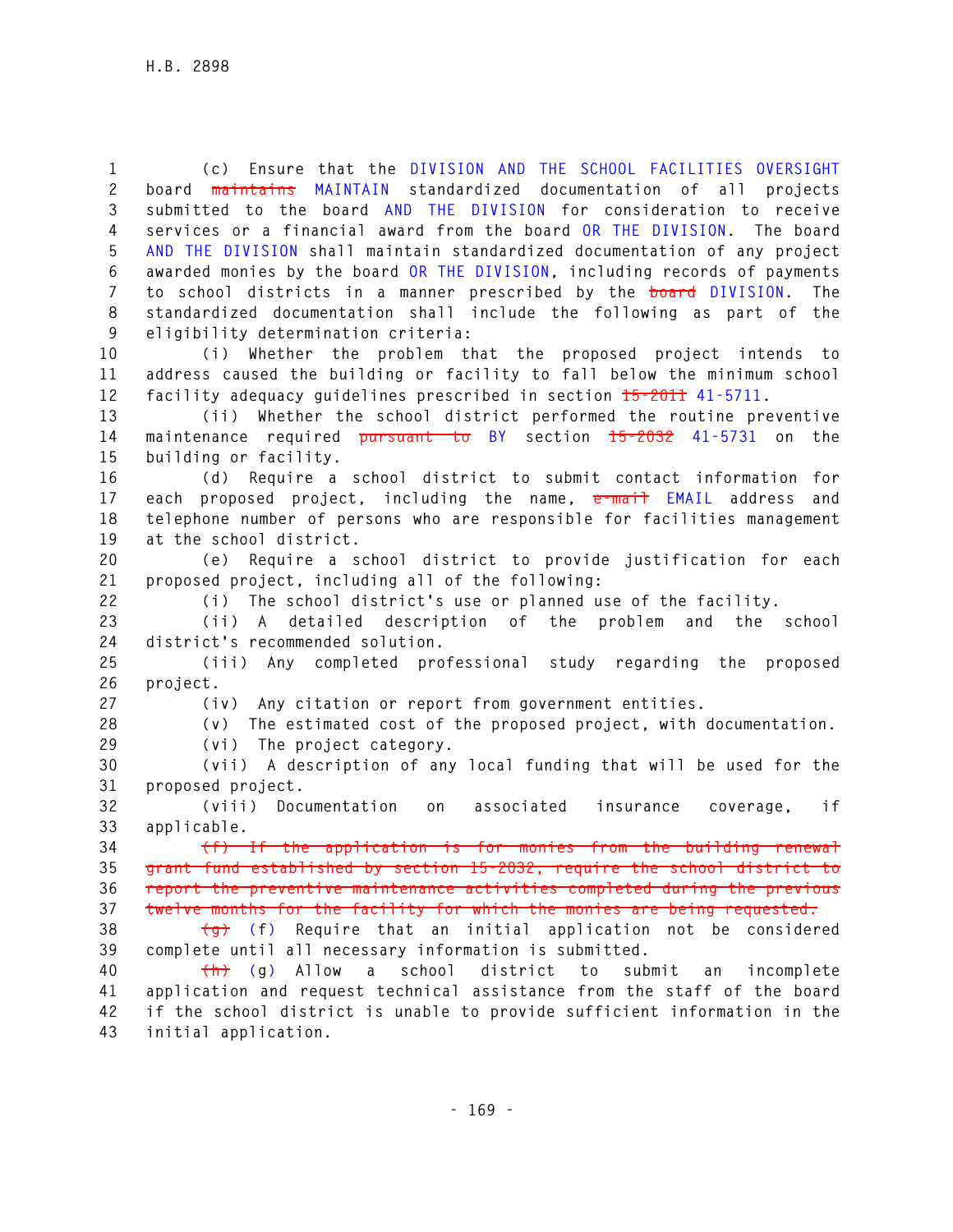**1 (i) (h) IF APPLICABLE, require that a complete application be 2 received by the board at least fifteen business days before the next 3 regularly scheduled board meeting in order for the application to be 4 considered at that meeting. An incomplete application may be considered 5 at that meeting if both the staff of the board and the superintendent of 6 the school district deem the project critical.** 

**7 (j) (i) Allow the staff of the board OR THE DIVISION, AS 8 APPLICABLE, to notify a school district in writing before review by the 9 board OR DIVISION that the proposed project does not meet eligibility 10 criteria prescribed in this chapter. The written notification shall 11 include documentation to support the staff's determination that the 12 proposed project does not meet the eligibility criteria prescribed in this 13 chapter. The school district may directly appeal the staff's 14 determination of ineligibility to the executive director of the board 15 DIVISION. The school district may directly appeal the executive 16 director's determination of ineligibility to the board.** 

**17 (k) (j) Prohibit the staff of the board OR DIVISION from 18 requesting that a school district withdraw a project application from 19 review by the board OR DIVISION if the initial staff review determines 20 that the proposed project may be ineligible for monies from the board 21 PURSUANT TO THIS CHAPTER.** 

**22 8. Review and approve or reject requests submitted by school 23 districts to take actions pursuant to section 15-341, subsection G.** 

**24 9. 6. Submit electronically an annual report on or before December 25 15 to the speaker of the house of representatives, the president of the 26 senate, the superintendent of public instruction, the secretary of state 27 and the governor that includes the following information:** 

**28 (a) A detailed description of the amount of monies distributed by 29 the school facilities board DIVISION UNDER THIS CHAPTER in the previous 30 fiscal year.** 

**31 (b) A list of each capital project that received monies from the 32 school facilities board DIVISION UNDER THIS CHAPTER during the previous 33 fiscal year, a brief description of each project that was funded and a 34 summary of the board's DIVISION'S reasons for the distribution of 35 DISTRIBUTING monies for the project.** 

**36 (c) A summary of the findings and conclusions of the building 37 maintenance inspections conducted pursuant to this article during the 38 previous fiscal year.** 

**39 (d) A summary of the findings of common design elements and 40 characteristics of the highest performing schools and the lowest 41 performing schools based on academic productivity, including the results 42 of the parent quality rating survey. For the purposes of this 43 subdivision, "academic productivity" means academic year advancement per 44 calendar year as measured with student-level data using the statewide 45 nationally standardized norm-referenced achievement test.**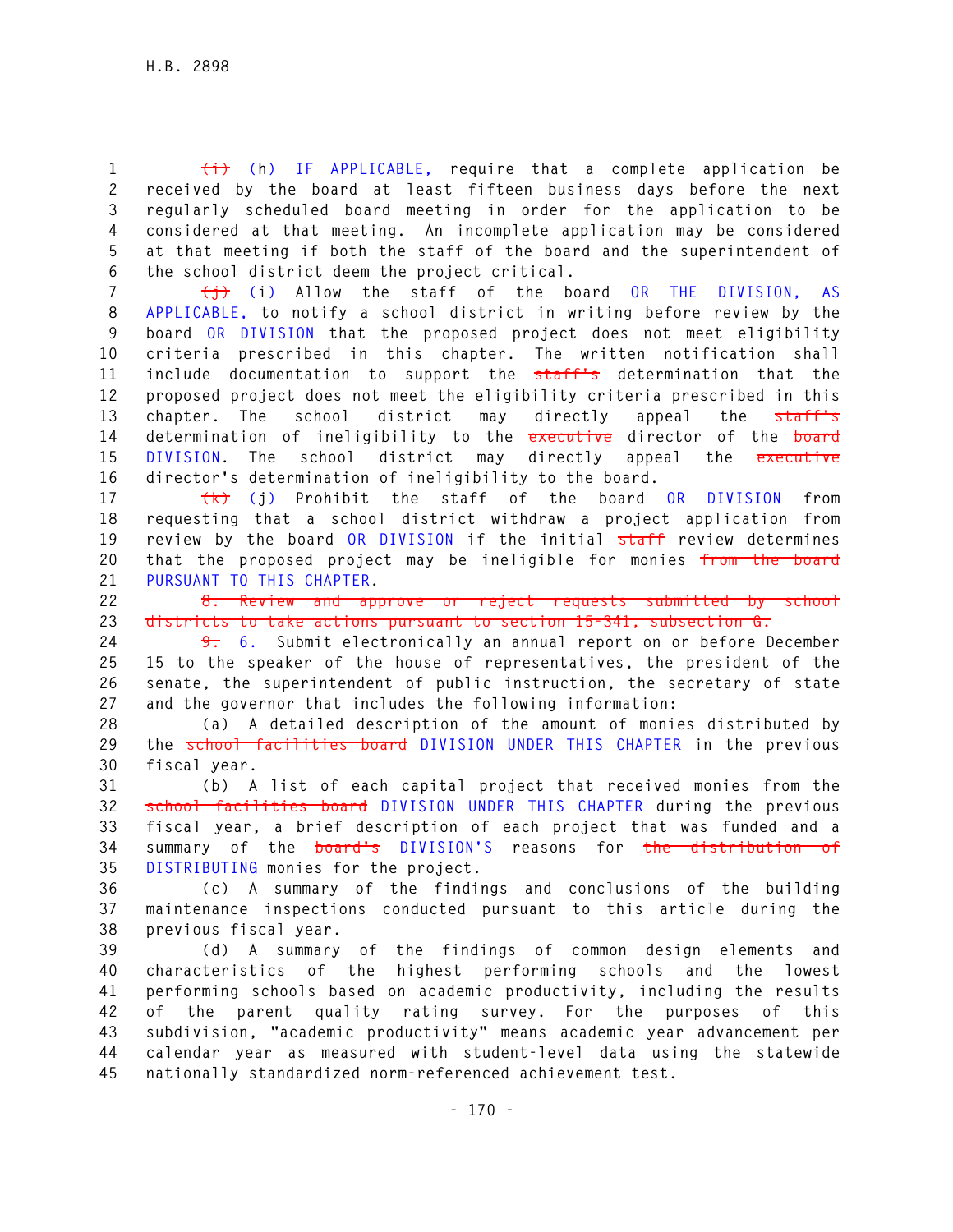**1 10. 7. On or before December 1 of each year, report electronically 2 to the joint committee on capital review the amounts necessary to fulfill 3 the requirements of sections 15-2022 and 15-2041 SECTION 41-5721 for the 4 following three fiscal years. In developing the amounts necessary for 5 this report, the school facilities board DIVISION shall use the most 6 recent average daily membership data available. On request from the board 7 DIVISION, the department of education shall make available the most recent 8 average daily membership data for use in calculating the amounts necessary 9 to fulfill the requirements of section 15-2041 41-5721 for the following 10 three fiscal years. The board DIVISION shall provide copies of the report 11 to the president of the senate, the speaker of the house of 12 representatives and the governor.** 

**13 11. Adopt minimum school facility adequacy guidelines to provide 14 the minimum quality and quantity of school buildings and the facilities 15 and equipment necessary and appropriate to enable pupils to achieve the 16 educational goals of the Arizona state schools for the deaf and the blind. 17 The school facilities board shall establish minimum school facility 18 adequacy guidelines applicable to the Arizona state schools for the deaf 19 and the blind.** 

**20 12. In each even-numbered year, report electronically to the joint 21 committee on capital review the amounts necessary to fulfill the 22 requirements of section 15-2041 for the Arizona state schools for the deaf 23 and the blind for the following two fiscal years. The Arizona state 24 schools for the deaf and the blind shall incorporate the findings of the 25 report in any request for new school facilities monies. Any monies 26 provided to the Arizona state schools for the deaf and the blind for new 27 school facilities are subject to legislative appropriation.** 

**28 13. 8. On or before June 15 of each year, submit electronically 29 detailed information regarding demographic assumptions, AND a proposed 30 construction schedule and new school construction cost estimates for 31 individual projects approved in the current fiscal year and expected 32 project approvals for the upcoming fiscal year to the joint committee on 33 capital review for its review. A copy of the report shall also be 34 submitted electronically to the governor's office of strategic planning 35 and budgeting. The joint legislative budget committee staff, the**  36 governor's office of strategic planning and budgeting staff and the school **37 facilities board DIVISION staff shall agree on the format of the report.** 

**38 14. 9. Every two years, provide school districts with information 39 on improving and maintaining the indoor environmental quality in school 40 buildings.** 

**41 15. On or before December 31 of each year, report to the joint 42 legislative budget committee on all class B bond approvals by school 43 districts in that year. Each school district shall report to the school 44 facilities board on or before December 1 of each year information required**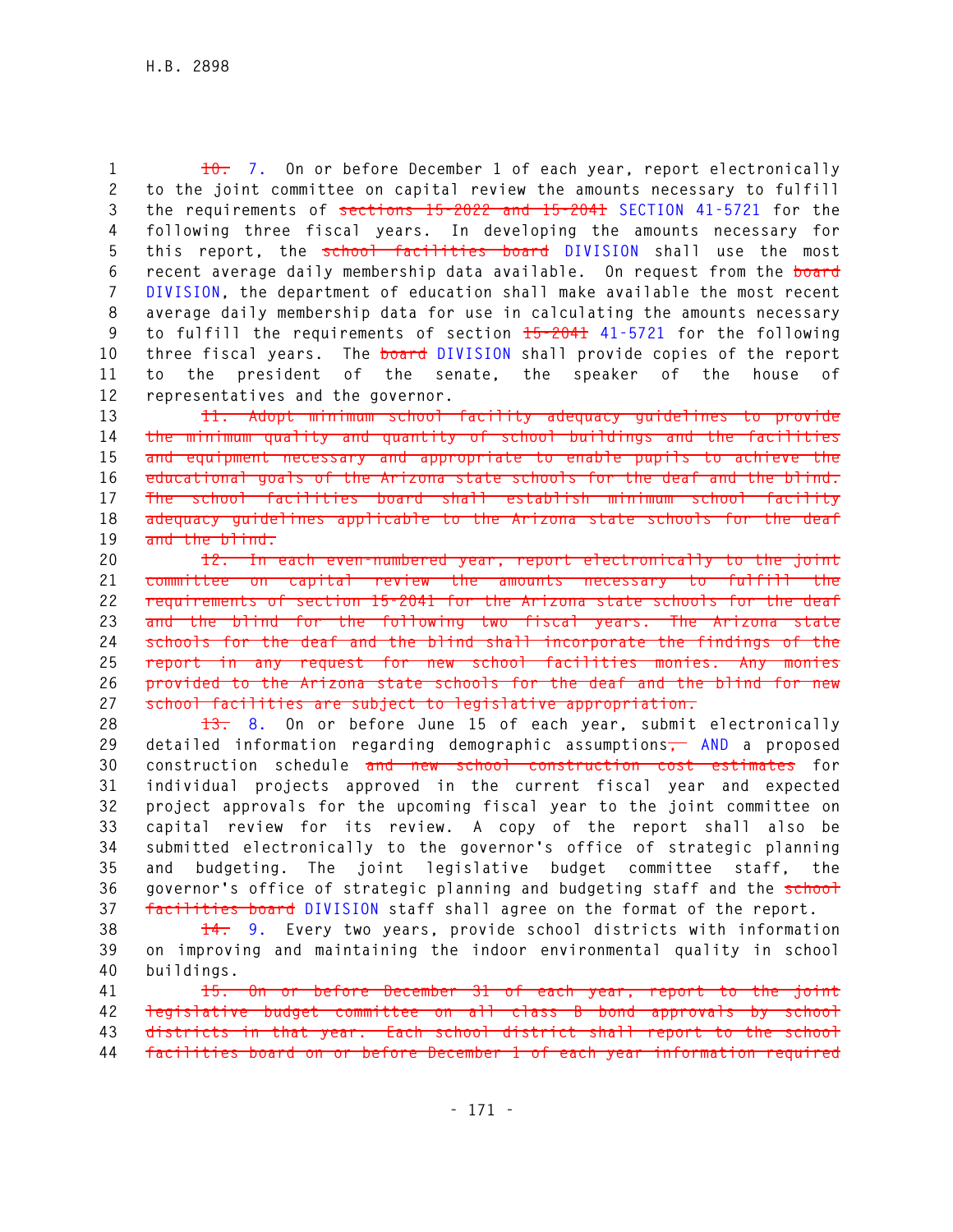**1 by the school facilities board for the report prescribed in this 2 paragraph. 3 16. Validate proposed adjacent ways projects submitted by school 4 districts as prescribed in section 15-995. 5 10. ADOPT RULES REGARDING THE VALIDATION OF ADJACENT WAYS PROJECTS 6 PURSUANT TO PARAGRAPH 11 OF THIS SUBSECTION. 7 11. VALIDATE PROPOSED ADJACENT WAYS PROJECTS THAT ARE SUBMITTED BY 8 SCHOOL DISTRICTS AS PRESCRIBED IN SECTION 15-995 PURSUANT TO RULES ADOPTED 9 BY THE DIVISION UNDER PARAGRAPH 10 OF THIS SUBSECTION. 10 12. SUBMIT A MONTHLY REPORT TO THE SCHOOL FACILITIES OVERSIGHT 11 BOARD THAT DETAILS EACH ADJACENT WAYS PROJECT VALIDATED PURSUANT TO 12 PARAGRAPH 11 OF THIS SUBSECTION. 13 13. BRIEF THE JOINT COMMITTEE ON CAPITAL REVIEW AT LEAST ONCE EACH 14 YEAR REGARDING THE USE OF MONIES FROM ALL OF THE FOLLOWING: 15 (a) THE EMERGENCY DEFICIENCIES CORRECTION FUND ESTABLISHED BY 16 SECTION 41-5721. 17 (b) THE BUILDING RENEWAL GRANT FUND ESTABLISHED BY SECTION 41-5731. 18 (c) THE NEW SCHOOL FACILITIES FUND ESTABLISHED BY SECTION 41-5741. 19 B. The school facilities OVERSIGHT board OR THE DIVISION may 20 contract for the following services in compliance with the procurement 21 practices prescribed in title 41, chapter 23 OF THIS TITLE: 22 1. Private services. 23 2. Construction project management services. 24 3. Assessments for school buildings to determine if the buildings 25 have outlived their useful life pursuant to section 15-2041 41-5741, 26 subsection G OR HAVE BEEN CONDEMNED. 27 4. Services related to land acquisition and development of a school 28 site. 29 C. THE BOARD SHALL: 30 1. REVIEW AND APPROVE STUDENT POPULATION PROJECTIONS SUBMITTED BY 31 SCHOOL DISTRICTS TO DETERMINE TO WHAT EXTENT SCHOOL DISTRICTS ARE ENTITLED 32 TO MONIES TO CONSTRUCT NEW FACILITIES PURSUANT TO SECTION 41**‑**5741. THE 33 SCHOOL FACILITIES OVERSIGHT BOARD SHALL MAKE A FINAL DETERMINATION WITHIN 34 FIVE MONTHS AFTER RECEIVING AN APPLICATION FROM A SCHOOL DISTRICT FOR 35 MONIES FROM THE NEW SCHOOL FACILITIES FUND. 36 2. CERTIFY THAT PLANS FOR NEW SCHOOL FACILITIES MEET THE BUILDING 37 ADEQUACY STANDARDS PRESCRIBED IN SECTION 41**‑**5711. 38 3. REVIEW AND APPROVE OR REJECT REQUESTS SUBMITTED BY SCHOOL 39 DISTRICTS TO TAKE ACTIONS PURSUANT TO SECTION 15**‑**341, SUBSECTION G. 40 4. ON OR BEFORE DECEMBER 15 OF EACH YEAR ELECTRONICALLY SUBMIT A 41 REPORT TO THE SPEAKER OF THE HOUSE OF REPRESENTATIVES, THE PRESIDENT OF 42 THE SENATE, THE SUPERINTENDENT OF PUBLIC INSTRUCTION, THE SECRETARY OF 43 STATE AND THE GOVERNOR THAT INCLUDES THE FOLLOWING INFORMATION: 44 (a) A DETAILED DESCRIPTION OF THE AMOUNT OF MONIES THE BOARD 45 DISTRIBUTED UNDER THIS CHAPTER IN THE PREVIOUS FISCAL YEAR.**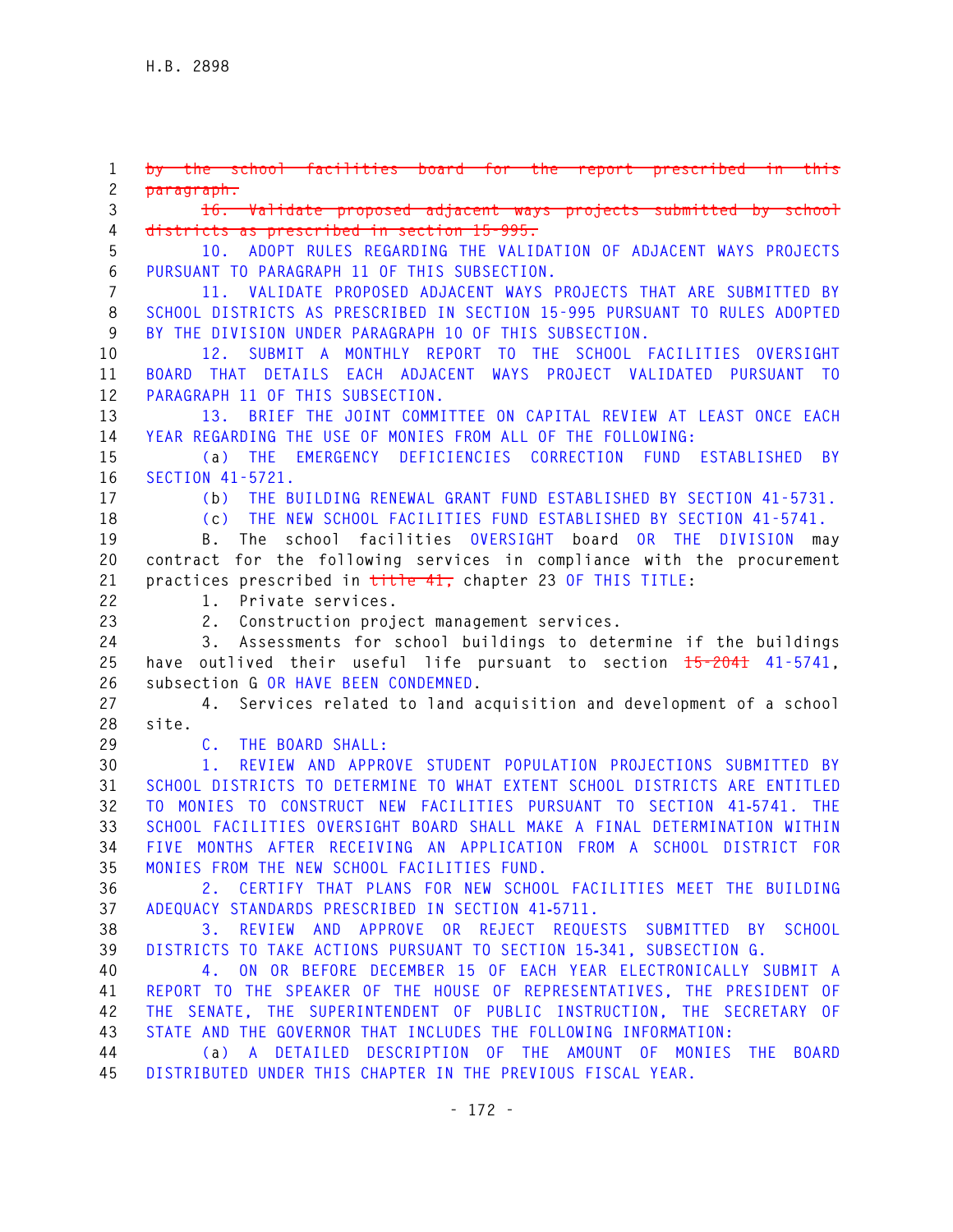**1 (b) A LIST OF EACH CAPITAL PROJECT THAT RECEIVED MONIES FROM THE 2 BOARD UNDER THIS CHAPTER DURING THE PREVIOUS FISCAL YEAR, A BRIEF 3 DESCRIPTION OF EACH PROJECT THAT WAS FUNDED AND A SUMMARY OF THE BOARD'S 4 REASONS FOR DISTRIBUTING MONIES FOR THE PROJECT.** 

**5 (c) A SUMMARY OF THE FINDINGS AND CONCLUSIONS OF THE BUILDING 6 MAINTENANCE INSPECTIONS CONDUCTED PURSUANT TO THIS ARTICLE DURING THE 7 PREVIOUS FISCAL YEAR.** 

**8 5. ON OR BEFORE DECEMBER 1 OF EACH YEAR, ELECTRONICALLY REPORT TO 9 THE JOINT COMMITTEE ON CAPITAL REVIEW THE AMOUNTS NECESSARY TO FULFILL THE 10 REQUIREMENTS OF SECTION 41**‑**5741 FOR THE FOLLOWING THREE FISCAL YEARS. IN 11 DEVELOPING THE AMOUNTS NECESSARY FOR THIS REPORT, THE BOARD SHALL USE THE 12 MOST RECENT AVERAGE DAILY MEMBERSHIP DATA AVAILABLE. ON REQUEST FROM THE 13 BOARD, THE DEPARTMENT OF EDUCATION SHALL MAKE AVAILABLE THE MOST RECENT 14 AVERAGE DAILY MEMBERSHIP DATA FOR USE IN CALCULATING THE AMOUNTS NECESSARY 15 TO FULFILL THE REQUIREMENTS OF SECTION 41**‑**5741 FOR THE FOLLOWING THREE 16 FISCAL YEARS. THE BOARD SHALL PROVIDE COPIES OF THE REPORT TO THE 17 PRESIDENT OF THE SENATE, THE SPEAKER OF THE HOUSE OF REPRESENTATIVES AND 18 THE GOVERNOR.** 

**19 6. ADOPT MINIMUM SCHOOL FACILITY ADEQUACY GUIDELINES TO PROVIDE THE 20 MINIMUM QUALITY AND QUANTITY OF SCHOOL BUILDINGS AND THE FACILITIES AND 21 EQUIPMENT NECESSARY AND APPROPRIATE TO ENABLE PUPILS TO ACHIEVE THE 22 EDUCATIONAL GOALS OF THE ARIZONA STATE SCHOOLS FOR THE DEAF AND THE BLIND. 23 THE BOARD SHALL ESTABLISH MINIMUM SCHOOL FACILITY ADEQUACY GUIDELINES 24 APPLICABLE TO THE ARIZONA STATE SCHOOLS FOR THE DEAF AND THE BLIND.** 

**25 7. ON OR BEFORE JUNE 15 OF EACH YEAR, ELECTRONICALLY SUBMIT TO THE 26 JOINT COMMITTEE ON CAPITAL REVIEW FOR ITS REVIEW DETAILED INFORMATION 27 REGARDING DEMOGRAPHIC ASSUMPTIONS, A PROPOSED CONSTRUCTION SCHEDULE AND 28 NEW SCHOOL CONSTRUCTION COST ESTIMATES FOR INDIVIDUAL PROJECTS APPROVED IN 29 THE CURRENT FISCAL YEAR AND EXPECTED PROJECT APPROVALS FOR THE UPCOMING 30 FISCAL YEAR. A COPY OF THE REPORT SHALL ALSO BE SUBMITTED ELECTRONICALLY 31 TO THE GOVERNOR'S OFFICE OF STRATEGIC PLANNING AND BUDGETING. THE JOINT 32 LEGISLATIVE BUDGET COMMITTEE STAFF, THE GOVERNOR'S OFFICE OF STRATEGIC 33 PLANNING AND BUDGETING STAFF AND THE BOARD STAFF SHALL AGREE ON THE FORMAT 34 OF THE REPORT.** 

**35 8. ON OR BEFORE DECEMBER 31 OF EACH YEAR, REPORT TO THE JOINT 36 LEGISLATIVE BUDGET COMMITTEE ON ALL CLASS B BOND APPROVALS BY SCHOOL 37 DISTRICTS IN THAT YEAR. EACH SCHOOL DISTRICT SHALL REPORT TO THE BOARD ON 38 OR BEFORE DECEMBER 1 OF EACH YEAR INFORMATION REQUIRED BY THE BOARD FOR 39 THE REPORT PRESCRIBED IN THIS PARAGRAPH.**

**40 C. D. The governor DIRECTOR OF THE DIVISION shall appoint an 41 executive SERVE AS THE director of the school facilities OVERSIGHT board 42 pursuant to section 38-211. The executive director is eligible to receive 43 compensation as determined pursuant to section 38-611 and may hire and 44 fire necessary staff subject to title 41, chapter 4, article 4 OF THIS 45 TITLE and as approved by the legislature in the budget. The executive**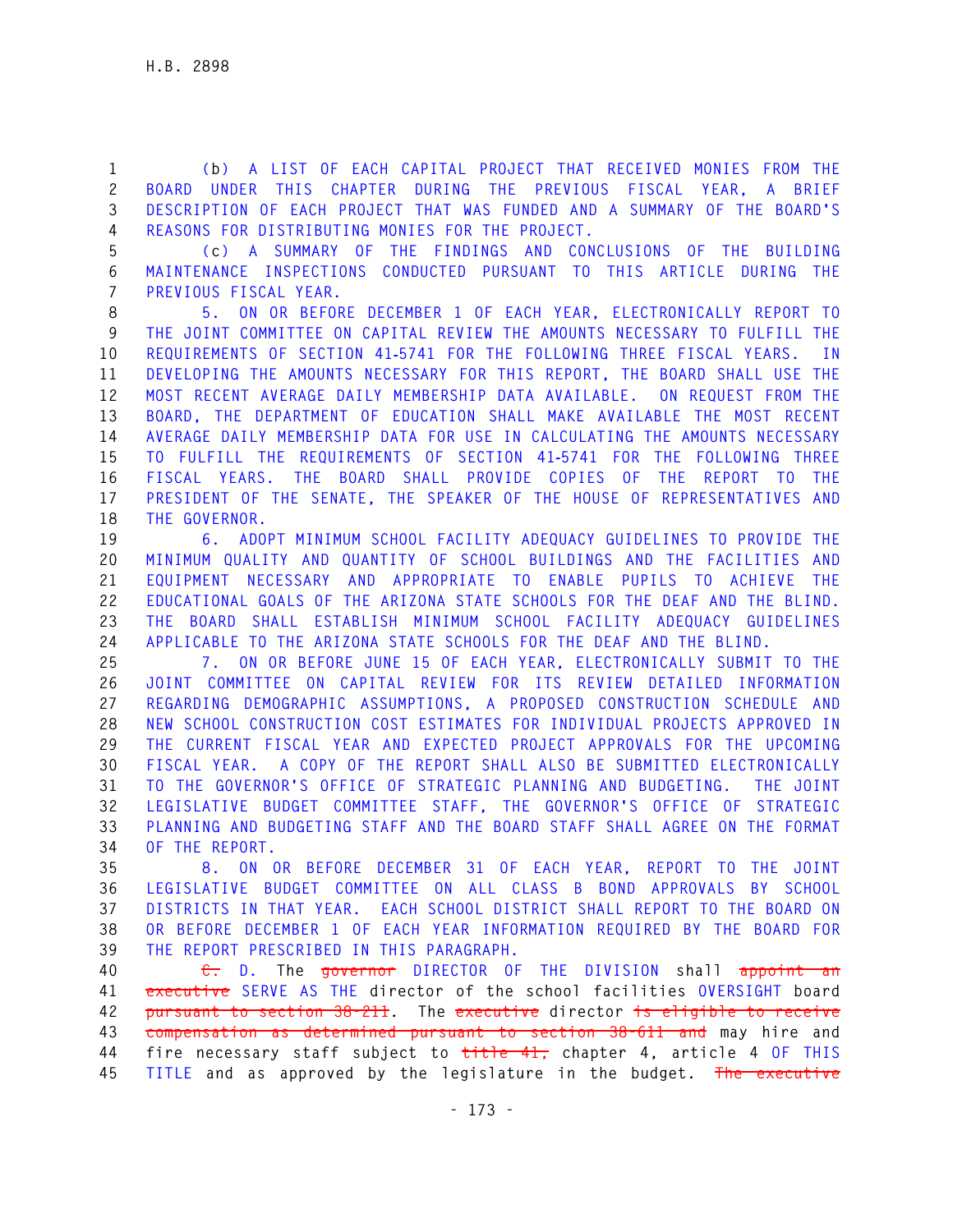**1 director shall have demonstrated competency in school finance, facilities 2 design or facilities management, either in private business or government 3 service. The executive director serves at the pleasure of the governor. 4 The staff of the school facilities OVERSIGHT board is exempt from title 5 41, chapter 4, articles 5 and 6 OF THIS TITLE. The executive director:** 

**6 1. Shall analyze applications for monies submitted to the board AND 7 TO THE DIVISION by school districts.** 

**8 2. Shall assist the board AND THE DIVISION in developing forms and 9 procedures for the distribution DISTRIBUTING and review of REVIEWING 10 applications and the distribution of DISTRIBUTING monies to school 11 districts.** 

**12 3. May review or audit, or both, the expenditure of monies by a 13 school district for deficiencies corrections and new school facilities.** 

**14 4. Shall assist the board AND THE DIVISION in the preparation of 15 PREPARING the board's AND DIVISION'S annual report REPORTS.** 

**16 5. Shall research and provide reports on issues of general interest 17 to the board AND THE DIVISION.** 

**18 6. May aid school districts in the development of DEVELOPING 19 reasonable and cost-effective school designs in order to avoid statewide 20 duplicated efforts and unwarranted expenditures in the area of school 21 design.** 

**22 7. May assist school districts in facilitating the development of 23 multijurisdictional facilities.** 

**24 8. Shall assist the board AND THE DIVISION in any other appropriate 25 matter or method as directed by the DIVISION AND THE members of the board.** 

**26 9. Shall establish procedures to ensure compliance with the notice 27 and hearing requirements prescribed in section 15-905. The notice and 28 hearing procedures adopted by the board shall include the requirement, 29 with respect to the board's consideration of any application filed after 30 July 1, 2001 or after December 31 of the year in which the property 31 becomes territory in the vicinity of a military airport or ancillary 32 military facility as defined in section 28-8461 for monies to fund the 33 construction of new school facilities proposed to be located in territory 34 in the vicinity of a military airport or ancillary military facility, that 35 the military airport receive notification of the application by first 36 class mail at least thirty days before any hearing concerning the 37 application.** 

**38 10. May expedite any request for monies in which the local match 39 was not obtained for a project that received preliminary approval by the 40 state board for school capital facilities.** 

**41 11. Shall expedite any request for monies in which the school 42 district governing board submits an application that shows an immediate 43 need for a new school facility.**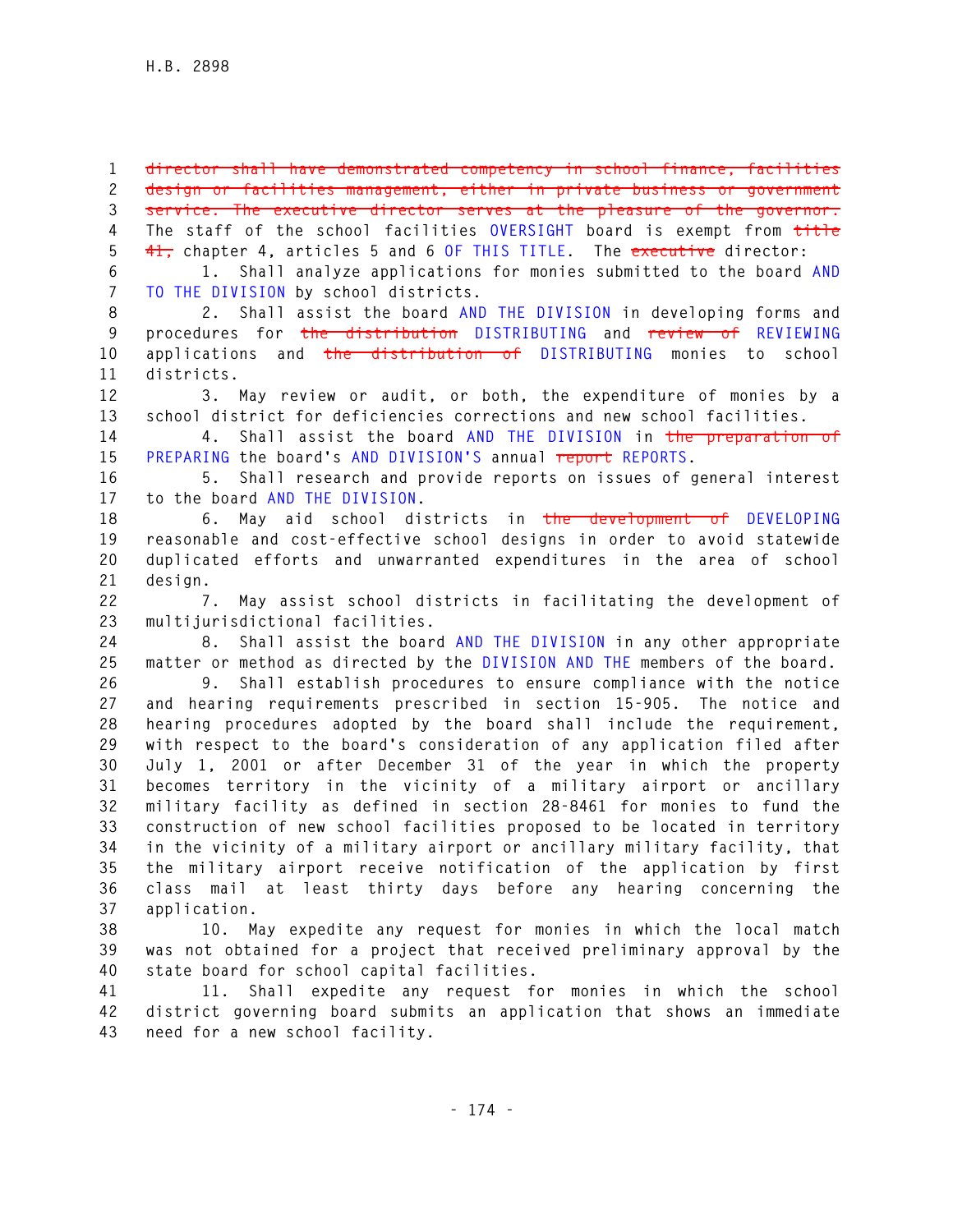**1 12. Shall make a determination as to DETERMINE administrative 2 completion COMPLETENESS within one month after the receipt of RECEIVING an 3 application by FROM a school district for monies from the new school 4 facilities fund.** 

**5 13. Shall provide technical support to school districts as 6 requested by school districts in connection with the construction of 7 CONSTRUCTING new school facilities and the maintenance of MAINTAINING 8 existing school facilities and may contract directly with construction 9 project managers pursuant to subsection B of this section. This paragraph 10 does not restrict a school district from contracting with a construction 11 project manager using district or state resources.** 

**12 D. E. When appropriate, the school facilities board AND THE 13 DIVISION shall review and use the statewide school facilities inventory 14 and needs assessment conducted by the joint committee on capital review 15 and issued in July, 1995.** 

**16 E. F. The school facilities OVERSIGHT board shall contract with 17 one or more private building inspectors to complete an initial assessment 18 of school facilities and equipment and shall inspect each school building 19 in this state at least once every five years to ensure compliance with 20 section 15-2011 41-5711. A copy of the inspection report, together with 21 any recommendations for building maintenance, shall be provided to the 22 school facilities OVERSIGHT board and the governing board of the school 23 district.** 

**24 F. G. The school facilities DIVISION OR THE board, AS APPLICABLE, 25 may consider appropriate combinations of facilities or uses in making 26 assessments of ASSESSING and curing deficiencies pursuant to subsection A, 27 paragraph 1 of this section and in certifying plans for new school**  28 facilities pursuant to subsection  $\star$  C, paragraph  $5$  2 of this section.

**29 G. H. The board shall not award any monies to fund new facilities 30 that are financed by class A bonds that are issued by the school district.** 

**31 H. I. The board OR THE DIVISION shall not distribute monies to a 32 school district for replacement REPLACING or repair of REPAIRING 33 facilities if the costs associated with the replacement or repair are 34 covered by insurance or a performance or payment bond.** 

**35 I. J. The board DIVISION may contract for construction services 36 and materials that are necessary to correct existing deficiencies in 37 school district facilities. The board DIVISION may procure the 38 construction services necessary pursuant to this subsection by any method, 39 including construction-manager-at-risk, design-build, design-bid-build or 40 job-order-contracting as provided by title 41, chapter 23 OF THIS TITLE. 41 The construction planning and services performed pursuant to this 42 subsection are exempt from section 41-791.01.** 

**43 J. K. The school facilities board DIVISION may enter into 44 agreements with school districts to allow school facilities board DIVISION 45 staff and contractors access to school property for the purposes of**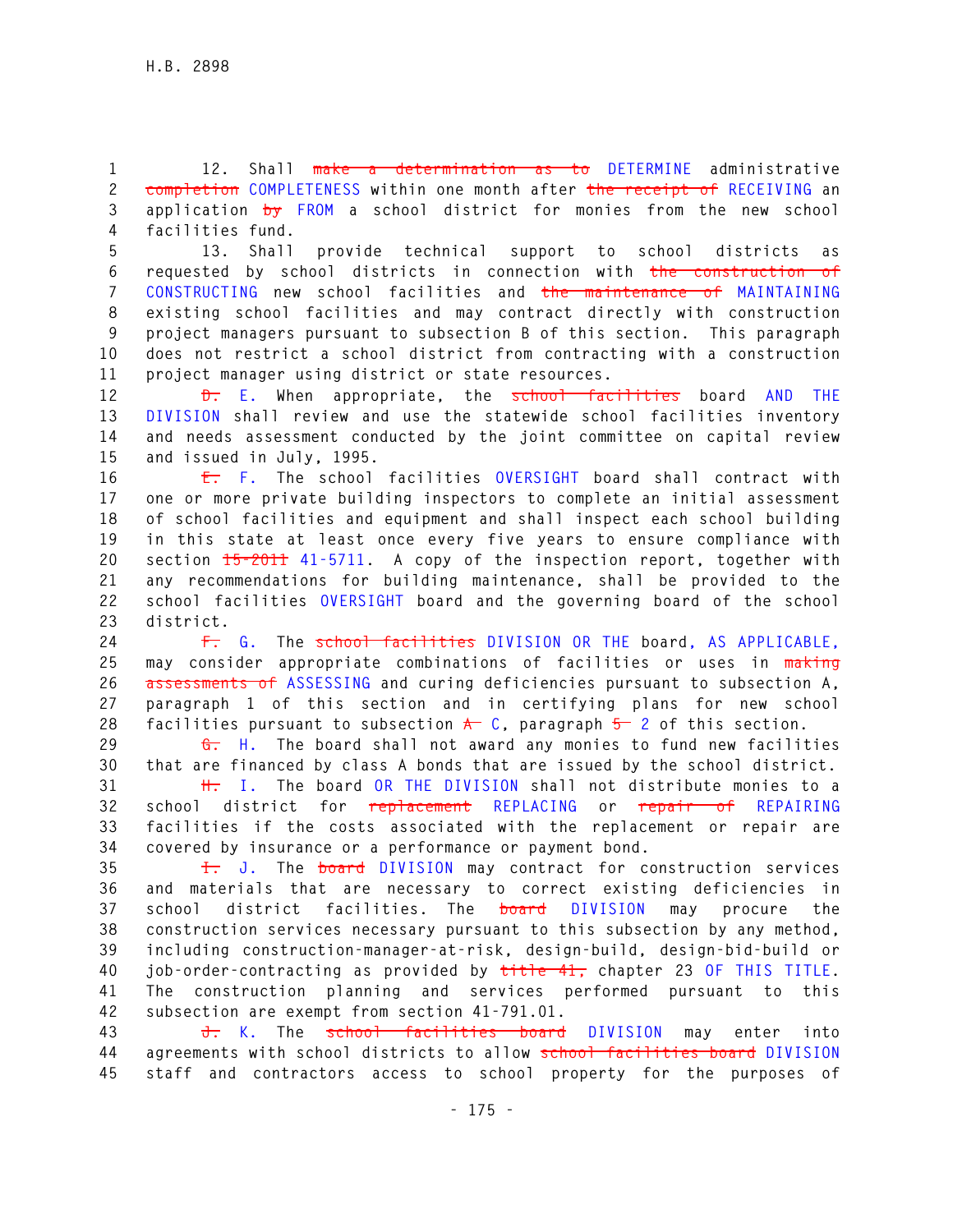**1** performing the construction services necessary pursuant to subsection  $\frac{1}{\sqrt{1-\frac{1}{n}}}$ **2 of this section.** 

**3 K. L. Each school district shall develop routine preventive 4 maintenance guidelines for its facilities. The guidelines shall include 5 plumbing systems, electrical systems, heating, ventilation and air 6 conditioning systems, special equipment and other systems and for roofing 7 systems shall recommend visual inspections performed by district staff for 8 signs of structural stress and weakness. The guidelines shall be 9 submitted to the school facilities board DIVISION for review and 10 approval. If on inspection by the school facilities board DIVISION it is 11 determined that a school district facility was inadequately maintained 12 pursuant to the school district's routine preventive maintenance 13 guidelines, the school district shall return the building to compliance 14 with the school district's routine preventive maintenance guidelines.** 

**15 L. M. The school facilities board AND THE DIVISION may temporarily 16 transfer monies, OR, IF APPLICABLE, DIRECT THE DIVISION TO TRANSFER 17 MONIES, between the capital reserve fund established by section 15-2003, 18 the emergency deficiencies correction fund established by section 15-2022 19 41-5721 and the new school facilities fund established by section 15-2041 20 41-5741 if all of the following conditions are met:** 

**21 1. The transfer is necessary to avoid a temporary shortfall in the 22 fund into which the monies are transferred.** 

**23 2. The transferred monies are restored to the fund where the monies 24 originated as soon as practicable after the temporary shortfall in the 25 other fund has been addressed.** 

**26 3. The school facilities board reports AND THE DIVISION REPORT to 27 the joint committee on capital review the amount of and the reason for any 28 monies transferred.** 

**29 M. N. After notifying each school district, and if a written 30 objection from the school district is not received by the school 31 facilities board OR THE DIVISION within thirty days of AFTER the 32 notification, the school facilities board OR THE DIVISION may access 33 public utility company records of power, water, natural gas, telephone and 34 broadband usage to assemble consistent and accurate data on utility 35 consumption at school facilities to determine the effectiveness of 36 facility design, operation and maintenance measures intended to reduce 37 energy and water consumption and costs. Any public utility that provides 38 service to a school district in this state shall provide the data 39 requested by the school facilities board OR THE DIVISION pursuant to this 40 subsection.** 

**41 N. O. The school facilities DIVISION OR THE board shall not 42 require a common school district that provides instruction to pupils in 43 grade nine to obtain approval from the school facilities DIVISION OR THE 44 board to reconfigure its school facilities. A common school district that 45 provides instruction to pupils in grade nine is not entitled to additional**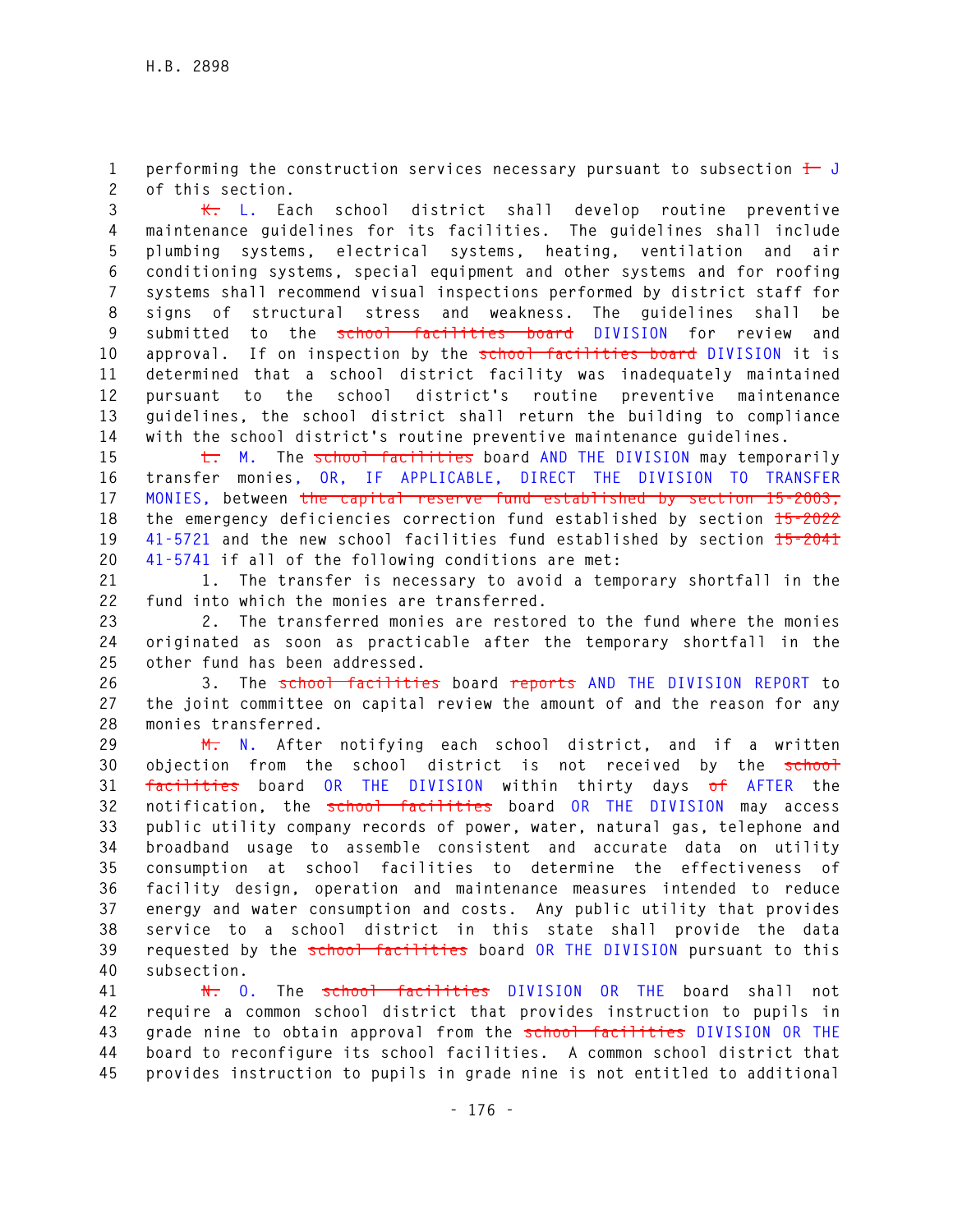**1 monies from the school facilities DIVISION OR THE board for facilities to 2 educate pupils in grade nine.** 

**3 O. P. A school district may appeal the denial of a request for 4 monies pursuant to this chapter or any other appealable agency action by 5 the school facilities DIVISION OR THE board pursuant to title 41, chapter 6 6, article 10 OF THIS TITLE. For the purposes of this subsection, 7 "appealable agency action" has the same meaning prescribed in section 8 41-1092.** 

**9 Sec. 64. Section 41-5703, Arizona Revised Statutes, as transferred 10 and renumbered, is amended to read:** 

**11 41-5703. School facilities oversight board lease-to-own; 12 fund; expiration**

**13 A. In order to fulfill the requirements of section 15-2041 41-5741, 14 the school facilities board may acquire school facilities for the use of 15 one or more school districts by entering into one or more lease-to-own 16 transactions in accordance with this section. For THE purposes of this 17 section, providing school facilities includes land acquisition, related 18 infrastructure, fixtures, furnishings, equipment and costs of the**  19 lease-to-own transaction. The **school facilities** board may provide monies **20 to provide school facilities in part pursuant to section 15-2041 41-5741 21 and in part through a lease-to-own transaction.** 

**22 B. A lease-to-own transaction may provide for:** 

**23 1. The ground lease of the land for the facilities to a private 24 entity for the term of the lease-to-own transaction or for a term of up to 25 one and one-half times the term of the lease-to-own transaction, subject 26 to earlier termination on completion of performance of the lease-to-own 27 agreement. The ground lessor may either be the school district or the 28 school facilities board, whichever holds title to the land.** 

**29 2. The lease of the completed school facilities by a private entity 30 to the school facilities board for an extended term of years pursuant to a 31 lease-to-own agreement.** 

**32 3. The sublease of the completed school facilities by the school 33 facilities board to the school district during the term of the 34 lease-to-own agreement. The sublease shall provide for the use, 35 maintenance and operation of the school facilities by the school district 36 and for the transfer of ownership of the school facilities to the school 37 district on completion of performance of the lease-to-own agreement.** 

**38 4. The option for the school facilities board's purchase of the 39 school facilities and transfer of ownership of the school facilities to 40 the school district before the expiration of the lease-to-own agreement.** 

**41 5. The services of trustees, financial advisors, paying agents, 42 transfer agents, underwriters, lawyers and other professional service 43 providers, credit enhancements or liquidity facilities and all other 44 services considered necessary by the school facilities board in connection 45 with the lease-to-own transaction, and related agreements and arrangements**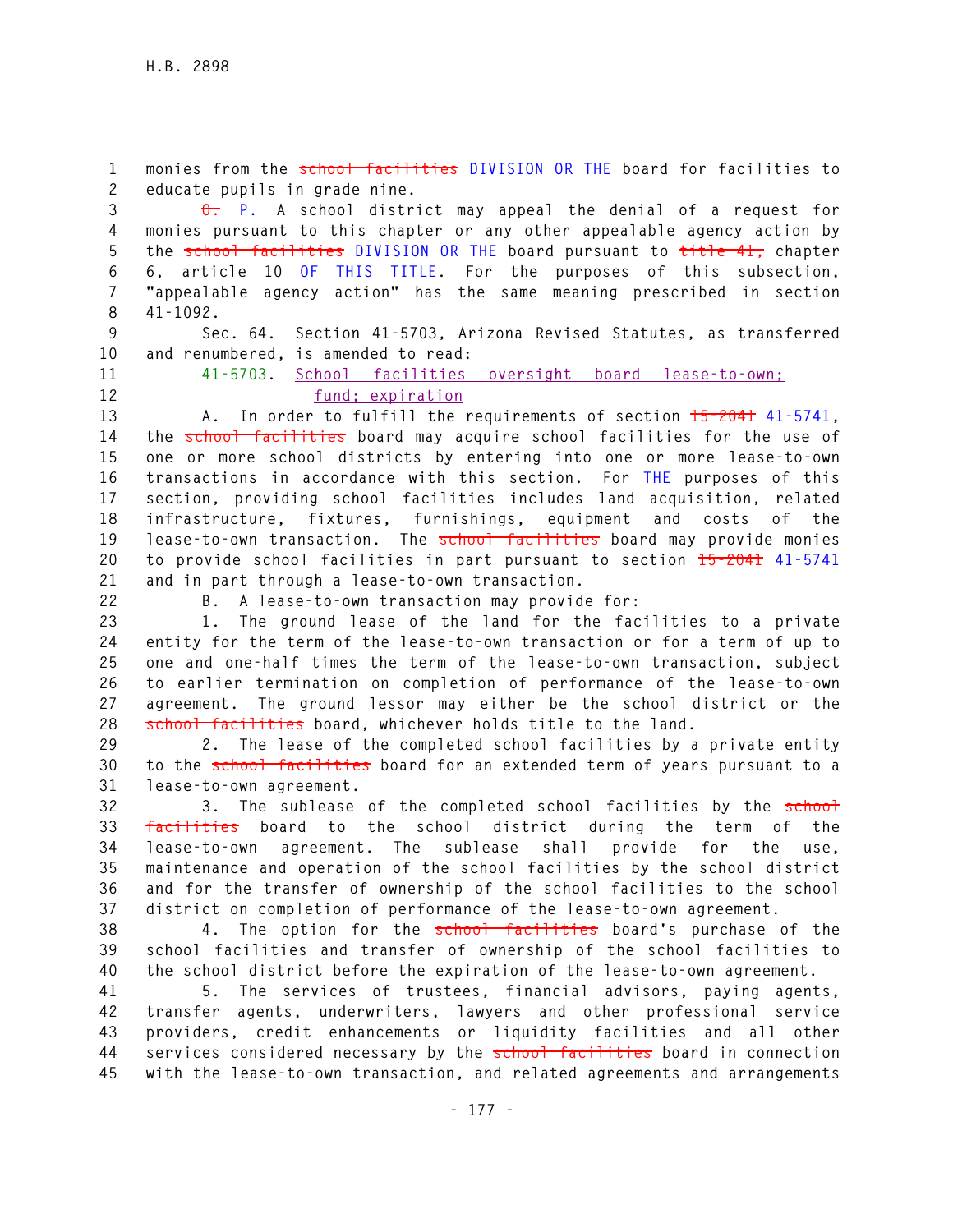**1 including arrangements for the creation and sale of certificates of 2 participation evidencing proportionate interests in the lease payments to 3 be made by the school facilities board pursuant to the lease-to-own 4 agreement.** 

**5 C. The sublease of the school facilities to the school district is 6 subject to this section and to the provisions of the lease-to-own 7 agreement. Neither a ground lease by the school district as lessor nor a 8 sublease of the school facilities to the school district is required to be 9 authorized by a vote of the school district electors. A ground lease is 10 not subject to any limitations or requirements applicable to leases or 11 lease-purchase agreements pursuant to section 15-342 or any other section 12 of TITLE 15 OR this title CHAPTER.** 

**13 D. Any school facility that is constructed through a lease-to-own 14 agreement shall meet the minimum building adequacy standards set forth in 15 section 15-2011 41-5711.** 

**16 E. School districts may use local monies to exceed the minimum 17 adequacy standards and to build athletic fields and any other capital 18 project for leased-to-own facilities.** 

19 **F.** The **school facilities** board shall include any square footage of **20 new school facilities constructed through lease-to-own agreements in the 21 computations prescribed in section 15-2011 41-5711.** 

**22 G. A THE lease-to-own fund is established consisting of monies 23 appropriated by the legislature. The school facilities board shall 24 administer the fund and distribute monies in the fund to make payments 25 pursuant to lease-to-own agreements entered into by the school facilities 26 board pursuant to this section, to make payments to or for the benefit of 27 school districts pursuant to local lease-to-own agreements entered into by 28 school districts pursuant to section 15-2005 41-5704 and to pay costs**  29 considered necessary by the school facilities board in connection with **30 lease-to-own transactions and local lease-to-own transactions. Payments 31 by the school facilities board pursuant to a lease-to-own agreement or 32 local lease-to-own agreement shall be made only from the lease-to-own**  33 fund. On notice from the school facilities board, the state treasurer **34 shall invest and divest monies in the fund as provided by section 35-313, 35 and monies earned from investment shall be credited to the lease-to-own 36 fund.** 

**37 H. A lease-to-own agreement entered into by the school facilities 38 board pursuant to this section shall provide that:** 

**39 1. At the completion of the lease-to-own agreement, ownership of 40 the school facilities and land associated with the lease-to-own agreement 41 shall be transferred to the school district as specified in the agreement.** 

**42 2. The obligation of the school facilities board to make any 43 payment under the lease-to-own agreement is a current expense, payable 44 exclusively from appropriated monies, and is not a general obligation 45 indebtedness of this state or the school facilities board. The obligation**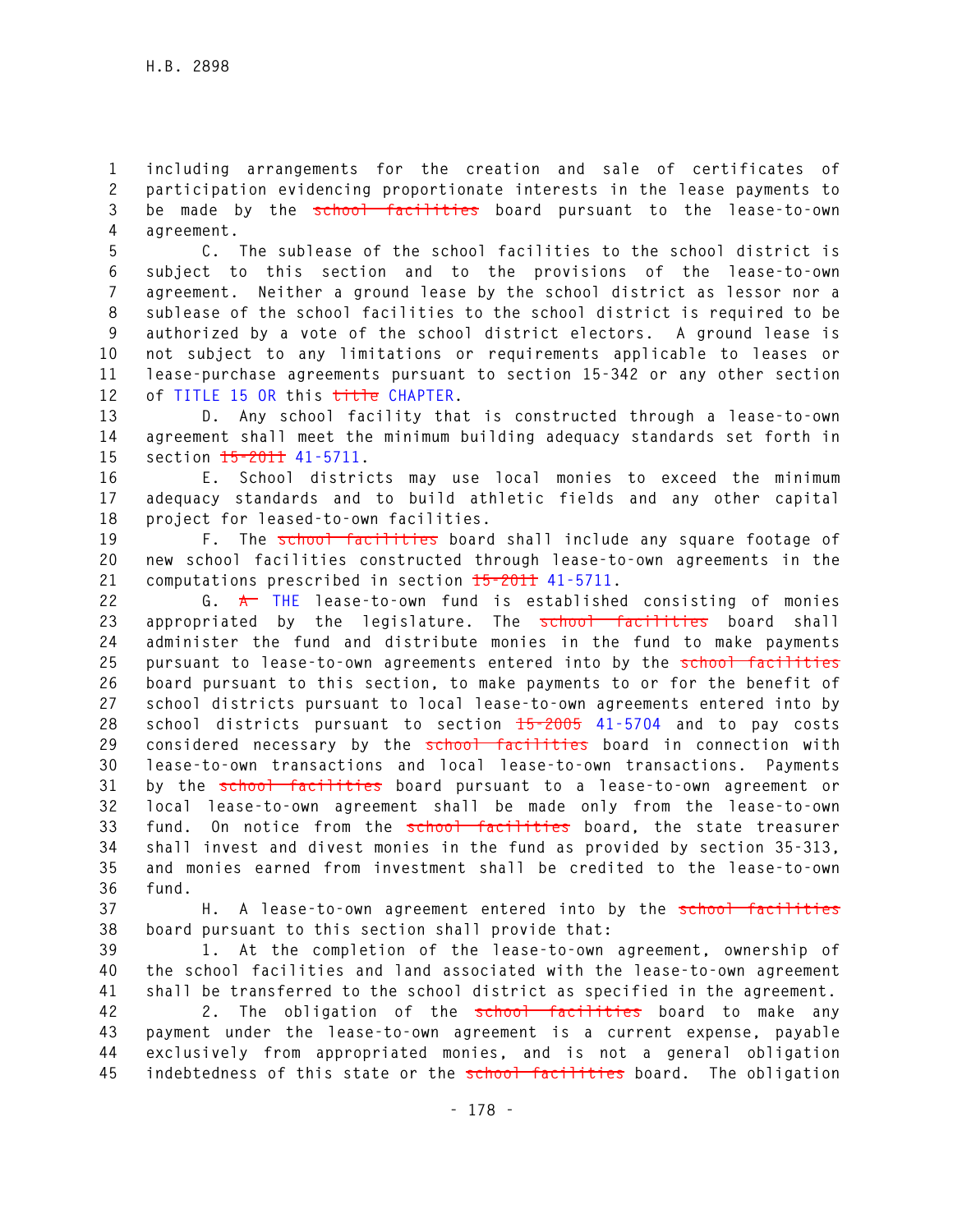**1 of a school district to make expenditures under a sublease pursuant to 2 subsection B, paragraph 3 of this section is a current expense, payable 3 exclusively from budgeted monies, and is not a general obligation 4 indebtedness of the school district.** 

**5 3. If the legislature fails to appropriate monies or the school 6 facilities board fails to allocate such monies for any periodic payment or 7 renewal term of the lease-to-own agreement, the lease-to-own agreement**  8 terminates at the end of the current term and this state and the school **9 facilities board are relieved of any subsequent obligation under the 10 agreement and the school district is relieved of any subsequent obligation 11 under the sublease.** 

**12 4. The lease-to-own agreement shall be reviewed and approved by the 13 attorney general before the agreement may take effect.** 

**14 5. Before the agreement takes effect and after review by the 15 attorney general, the project or projects related to the agreement shall 16 be submitted for review by the joint committee on capital review.** 

**17 I. The school facilities board may covenant to use its best efforts 18 to budget, obtain, allocate and maintain sufficient appropriated monies to 19 make payments under a lease-to-own agreement, but the lease-to-own 20 agreement shall acknowledge that appropriating state monies is a 21 legislative act and is beyond the control of the school facilities board 22 or of any other party to the lease-to-own agreement.** 

**23 J. The land and the school facilities on the land are exempt from 24 taxation during the term of the lease-to-own agreement and during 25 construction and subsequent occupancy by the school district pursuant to 26 the sublease.** 

**27 K. The powers prescribed in this section are in addition to the 28 powers conferred by any other law. Without reference to any other 29 provision of TITLE 15, this title CHAPTER or to any other law, this 30 section is authority for the completion of the purposes prescribed in this 31 section for the school facilities board to provide school facilities for 32 use by school districts through lease-to-own transactions pursuant to this 33 section without regard to the procedure required by any other law. Except 34 as otherwise provided in this section, the provisions of TITLE 15 AND this 35 title CHAPTER that relate to the matters contained in this section are 36 superseded because this section is the exclusive law on these matters.** 

**37 L. The school facilities board shall not enter into lease-to-own 38 transactions, including any refinancings or refundings, pursuant to this 39 section from and after May 15, 2006.** 

**40 Sec. 65. Section 41-5704, Arizona Revised Statutes, as transferred 41 and renumbered, is amended to read:** 

**42 41-5704. Local lease-to-own by school districts; expiration**

**43 A. In order to fulfill the requirements of section 15-2041 41-5741, 44 with the approval of the school facilities board, a school district may 45 acquire school facilities by entering into a local lease-to-own**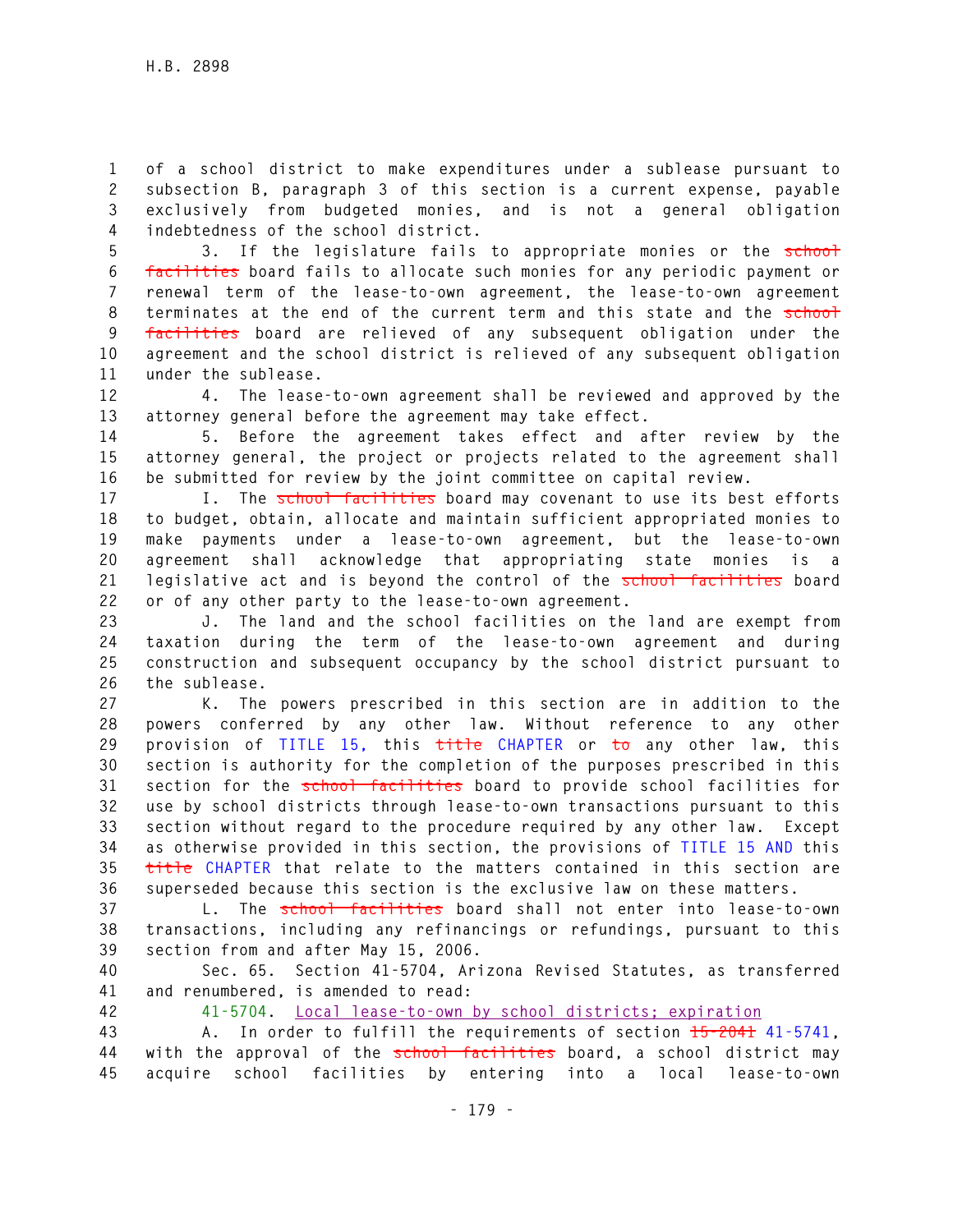**1 transaction in accordance with this section. For purposes of this 2 section, providing school facilities includes land acquisition, related 3 infrastructure, fixtures, furnishings, equipment and costs of the local 4 lease-to-own transaction. The school facilities board may provide monies 5 to provide school facilities in part pursuant to section 15-2041 41-5741 6 and in part through payments to or for the benefit of a school district 7 for a local lease-to-own transaction.** 

**8 B. A local lease-to-own transaction may provide for:** 

**9 1. The ground lease of the land for the facilities to a private 10 entity for the term of the local lease-to-own transaction or for a term of 11 up to one and one-half times the term of the local lease-to-own 12 transaction, subject to earlier termination on completion of performance 13 of the local lease-to-own agreement. The ground lessor may either be the 14 school district or the school facilities board, whichever holds title to 15 the land.** 

**16 2. The lease of the completed school facilities by a private entity 17 to the school district for an extended term of years pursuant to a local 18 lease-to-own agreement. The local lease-to-own agreement shall provide 19 for the use, maintenance and operation of the school facilities by the 20 school district and for the transfer of ownership of the school facilities 21 to the school district on completion of performance of the local 22 lease-to-own agreement.** 

**23 3. The option for the school district's purchase of the school 24 facilities and transfer of ownership of the school facilities to the 25 school district before the expiration of the local lease-to-own agreement.** 

**26 4. The services of trustees, financial advisors, paying agents, 27 transfer agents, underwriters, lawyers and other professional service 28 providers, credit enhancements or liquidity facilities and all other 29 services considered necessary by the school district or the school 30 facilities board in connection with the local lease-to-own transaction, 31 and related agreements and arrangements including arrangements for the 32 creation and sale of certificates of participation evidencing 33 proportionate interests in the lease payments to be made by the school 34 district pursuant to the local lease-to-own agreement.** 

**35 C. Neither a ground lease by the school district as lessor nor a 36 local lease-to-own agreement is required to be authorized by a vote of the 37 school district electors. A ground lease is not subject to any 38 limitations or requirements applicable to leases or lease-purchase 39 agreements pursuant to section 15-342 or any other section of TITLE 15 OR 40 this title CHAPTER.** 

**41 D. The school facilities board may make payments to or for the 42 benefit of the school district from the lease-to-own fund established by 43 section 15-2004 41-5703 for the payment of amounts payable under the local 44 lease-to-own agreement.**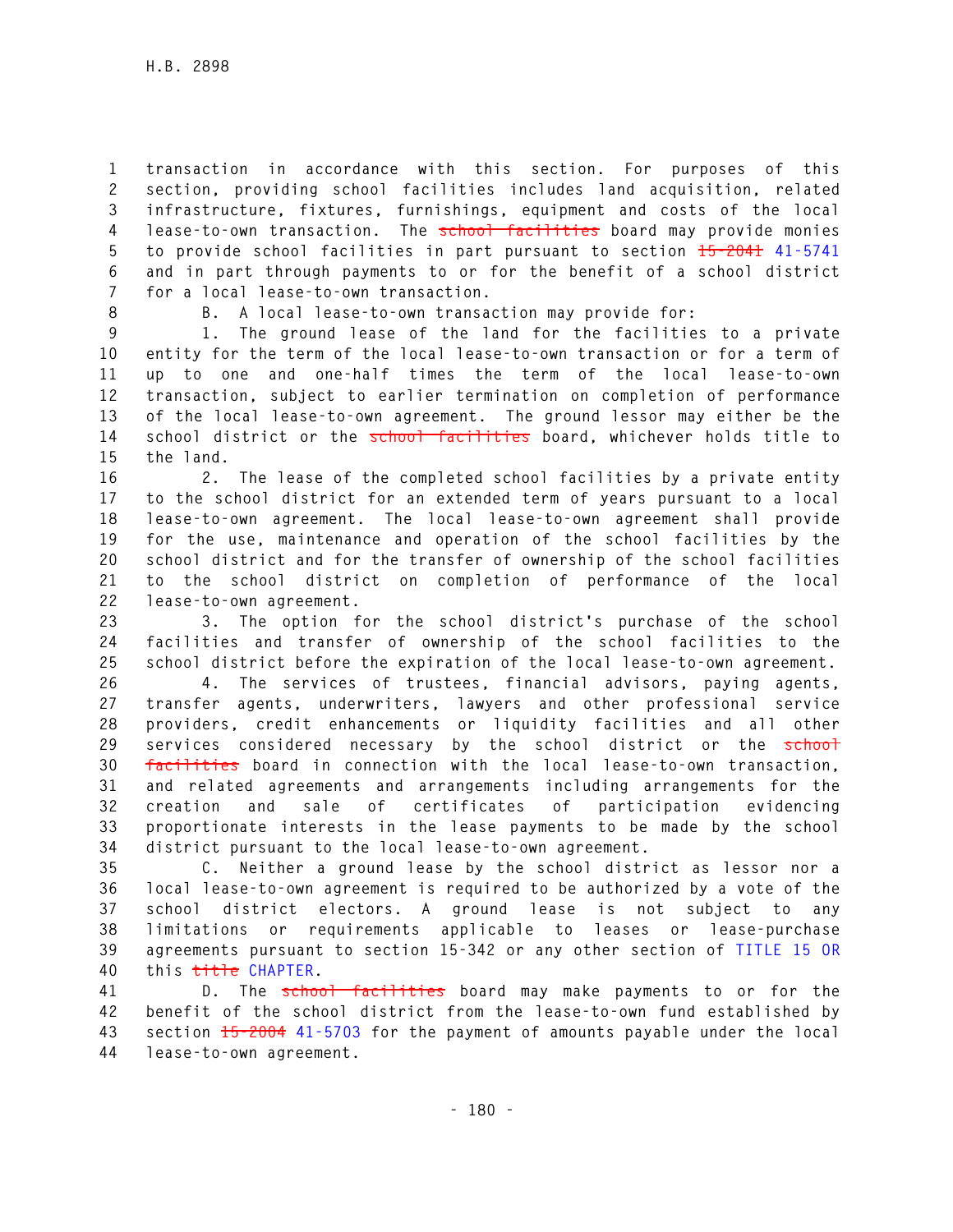**1 E. Any school facility that is constructed through a lease-to-own 2 agreement shall meet the minimum building adequacy standards set forth in 3 section 15-2011 41-5711.** 

**4 F. School districts may use local monies to exceed the minimum 5 adequacy standards and to build athletic fields and any other capital 6 project for leased-to-own facilities.** 

**7 G. The school facilities board shall include any square footage of 8 new school facilities constructed through lease-to-own agreements in the 9 computations prescribed in section 15-2011 41-5711.** 

**10 H. A local lease-to-own agreement entered into by a school district 11 pursuant to this section shall provide that:** 

**12 1. At the completion of the lease-to-own agreement, ownership of 13 the school facilities and land associated with the lease-to-own agreement 14 shall be transferred to the school district as specified in the agreement.** 

**15 2. The obligation of the school district to make any payment or 16 expenditure under the local lease-to-own agreement is a current expense, 17 payable exclusively from properly budgeted monies, and is not a general**  18 obligation indebtedness of this state, the school facilities board or the 19 school district, and that any payment by the school facilities board to or **20 for the benefit of the school district from the lease-to-own fund 21 established by section 15-2004 41-5703 for payments of amounts payable 22 under the local lease-to-own agreement is a current expense, payable 23 exclusively from appropriated monies, and is not a general obligation**  24 indebtedness of this state or the **school facilities** board.

**25 3. If the school district fails to properly budget for payments 26 under the local lease-to-own agreement or if the legislature fails to**  27 appropriate monies or the **school facilities** board fails to allocate monies **28 for periodic payment to or for the benefit of the school district for 29 payments under the local lease-to-own agreement, the local lease-to-own 30 agreement terminates at the end of the current term and the school 31 district, the school facilities board and this state are relieved of any 32 subsequent obligation under the local lease-to-own agreement.** 

**33 4. The local lease-to-own agreement shall be reviewed and approved 34 by the attorney general before the agreement may take effect.** 

**35 5. Before the agreement takes effect and after review by the 36 attorney general, the project or projects related to the agreement shall 37 be submitted for review by the joint committee on capital review.** 

**38 I. The school district may covenant to use its best efforts to 39 budget, obtain, allocate and maintain sufficient monies to make payments 40 under a local lease-to-own agreement, but the local lease-to-own agreement 41 shall acknowledge that budgeting school district monies is a governmental 42 act of the school district governing board that may not be contracted 43 away. The school facilities OVERSIGHT board is not required to covenant 44 to budget, obtain, allocate or maintain sufficient monies in the**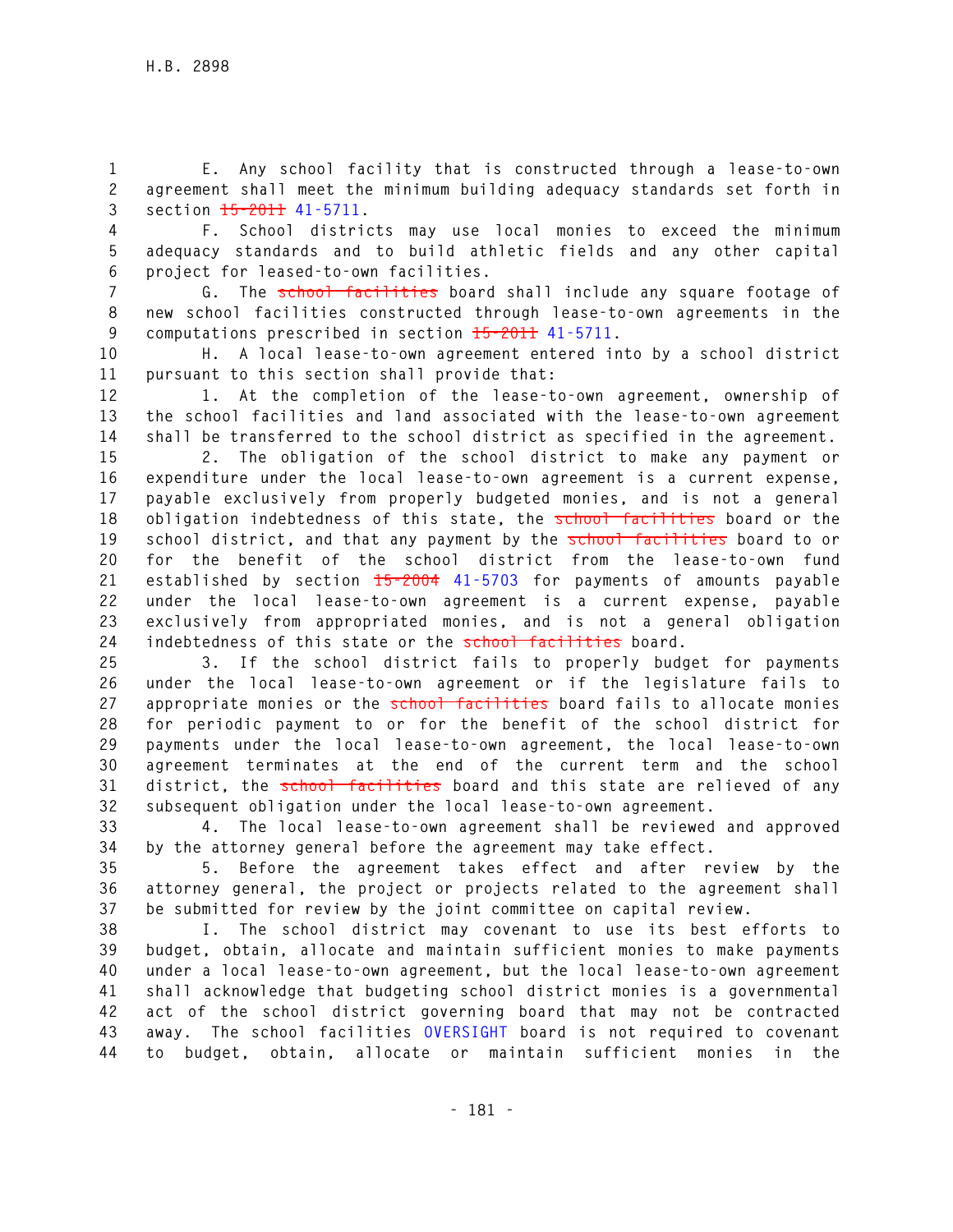**1 lease-to-own fund to make payments to or for the benefit of a school 2 district for payments under a local lease-to-own agreement.** 

**3 J. The land and the school facilities on the land are exempt from 4 taxation during the term of the local lease-to-own agreement and during 5 construction and subsequent occupancy by the school district pursuant to 6 the local lease-to-own agreement.** 

**7 K. The powers prescribed in this section are in addition to the 8 powers conferred by any other law. Without reference to any other 9 provision of TITLE 15 OR this title CHAPTER or to any other law, this 10 section is authority for the completion of the purposes prescribed in this 11 section for school districts to provide school facilities through local 12 lease-to-own transactions pursuant to this section without regard to the 13 procedure required by any other law. Except as otherwise provided in this 14 section, the provisions of TITLE 15 OR this title CHAPTER that relate to 15 the matters contained in this section are superseded because this section 16 is the exclusive law on these matters.** 

**17 L. School districts shall not enter into lease-to-own transactions, 18 including any refinancings or refundings, pursuant to this section from 19 and after May 15, 2006.** 

**20 Sec. 66. Section 41-5705, Arizona Revised Statutes, as transferred 21 and renumbered, is amended to read:** 

**22 41-5705. Lease-to-own amount; expiration**

**23 A. In order to fulfill the requirements of section 15-2041 41-5741, 24 the school facilities board may enter into lease-to-own transactions for 25 up to a maximum of two hundred million dollars \$200,000,000 in any fiscal 26 year.** 

**27 B. The school facilities board shall not enter into lease-to-own 28 transactions, including any refinancings or refundings, pursuant to this 29 section from and after May 15, 2006.** 

**30 Sec. 67. Section 41-5711, Arizona Revised Statutes, as transferred 31 and renumbered, is amended to read:** 

**32 41-5711. Minimum school facility adequacy requirements; 33 definition**

**34 A. The school facilities board, as determined and prescribed in 35 this chapter, shall provide funding to school districts for new 36 construction as the number of pupils in the district fills the existing 37 school facilities and requires more pupil space.** 

**38 B. School buildings in a school district are adequate if all of the 39 following requirements are met:** 

**40 1. The buildings contain sufficient and appropriate space and 41 equipment that comply with the minimum school facility adequacy guidelines 42 established pursuant to subsection F of this section. The state shall not 43 fund facilities for elective courses that require the school district 44 facilities to exceed minimum school facility adequacy requirements. The 45 school facilities board shall determine whether a school building meets**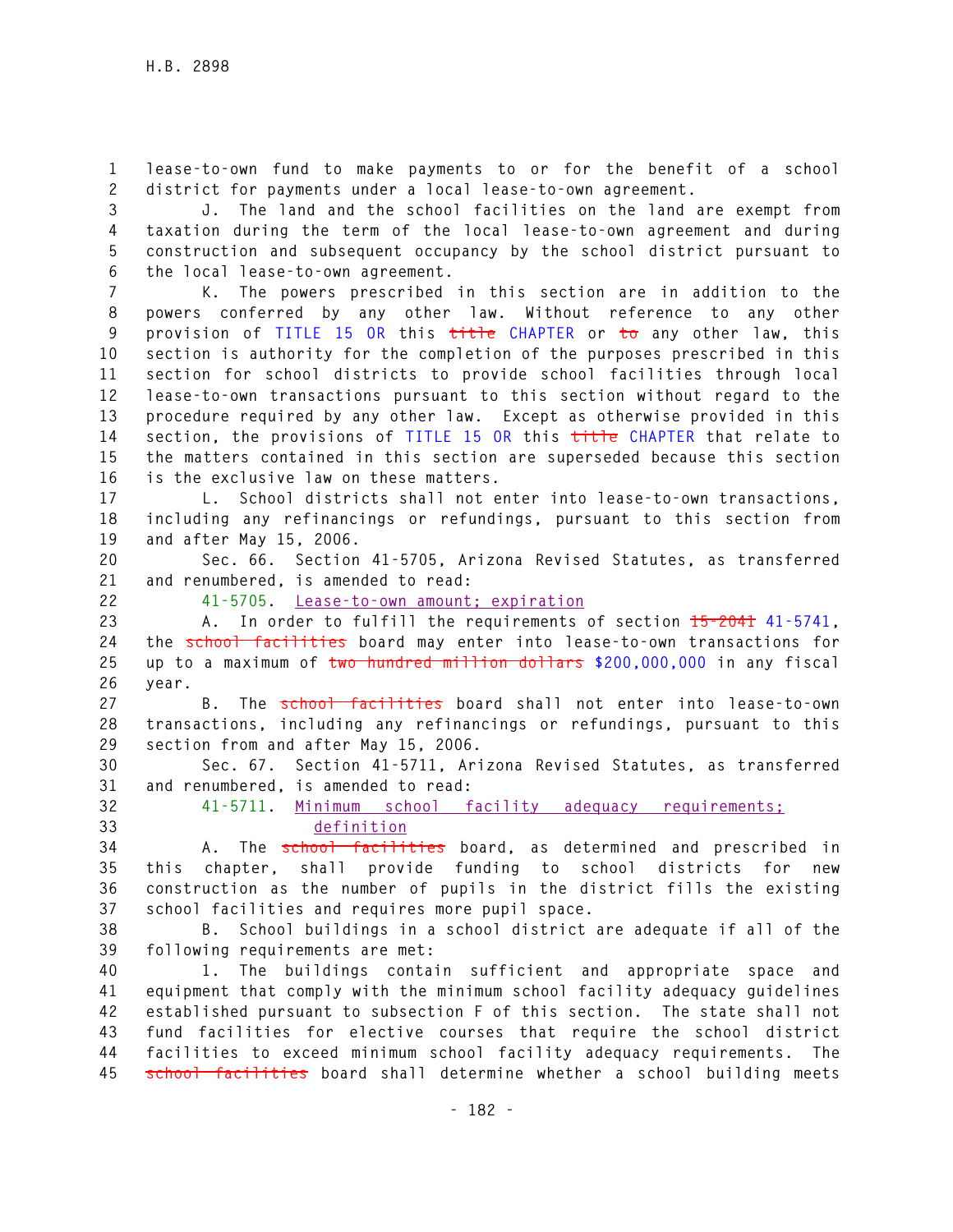**1 the requirements of this paragraph by analyzing the total square footage 2 that is available for each pupil in conjunction with the need for 3 specialized spaces and equipment.** 

**4 2. The buildings are in compliance with federal, state and local 5 building and fire codes and laws that are applicable APPLY to the 6 particular building, except that a school with an aggregate area of less 7 than five thousand square feet is subject to permitting and inspection by 8 a local fire marshal and is only subject to regulation or inspection by 9 the office of the state fire marshal if the county, city or town in which 10 the school is located does not employ a local fire marshal. An existing 11 school building is not required to comply with current requirements for 12 new buildings unless this compliance is specifically mandated by law or by 13 the building or fire code of the jurisdiction where the building is 14 located.** 

**15 3. The building systems, including roofs, plumbing, telephone 16 systems, electrical systems, heating systems and cooling systems, are in 17 working order and are capable of being properly maintained.** 

**18 4. The buildings are structurally sound.** 

**19 C. The standards that shall be used by the school facilities board 20 to determine whether a school building meets the minimum adequate gross 21 square footage requirements are as follows:** 

**22 1. For a school district that provides instruction to pupils in 23 programs for preschool children with disabilities, kindergarten programs 24 and grades one through six, eighty square feet per pupil in programs for 25 preschool children with disabilities, kindergarten programs and grades one 26 through six.** 

**27 2. For a school district that provides instruction to up to eight 28 hundred pupils in grades seven and eight, eighty-four square feet per 29 pupil in grades seven and eight.** 

**30 3. For a school district that provides instruction to more than 31 eight hundred pupils in grades seven and eight, eighty square feet per 32 pupil in grades seven and eight or sixty-seven thousand two hundred square 33 feet, whichever is more.** 

**34 4. For a school district that provides instruction to up to four 35 hundred pupils in grades nine through twelve, one hundred twenty-five 36 square feet per pupil in grades nine through twelve.** 

**37 5. For a school district that provides instruction to more than 38 four hundred and up to one thousand pupils in grades nine through twelve, 39 one hundred twenty square feet per pupil in grades nine through twelve or 40 fifty thousand square feet, whichever is more.** 

**41 6. For a school district that provides instruction to more than one 42 thousand and up to one thousand eight hundred pupils in grades nine 43 through twelve, one hundred twelve square feet per pupil in grades nine 44 through twelve or one hundred twenty thousand square feet, whichever is 45 more.**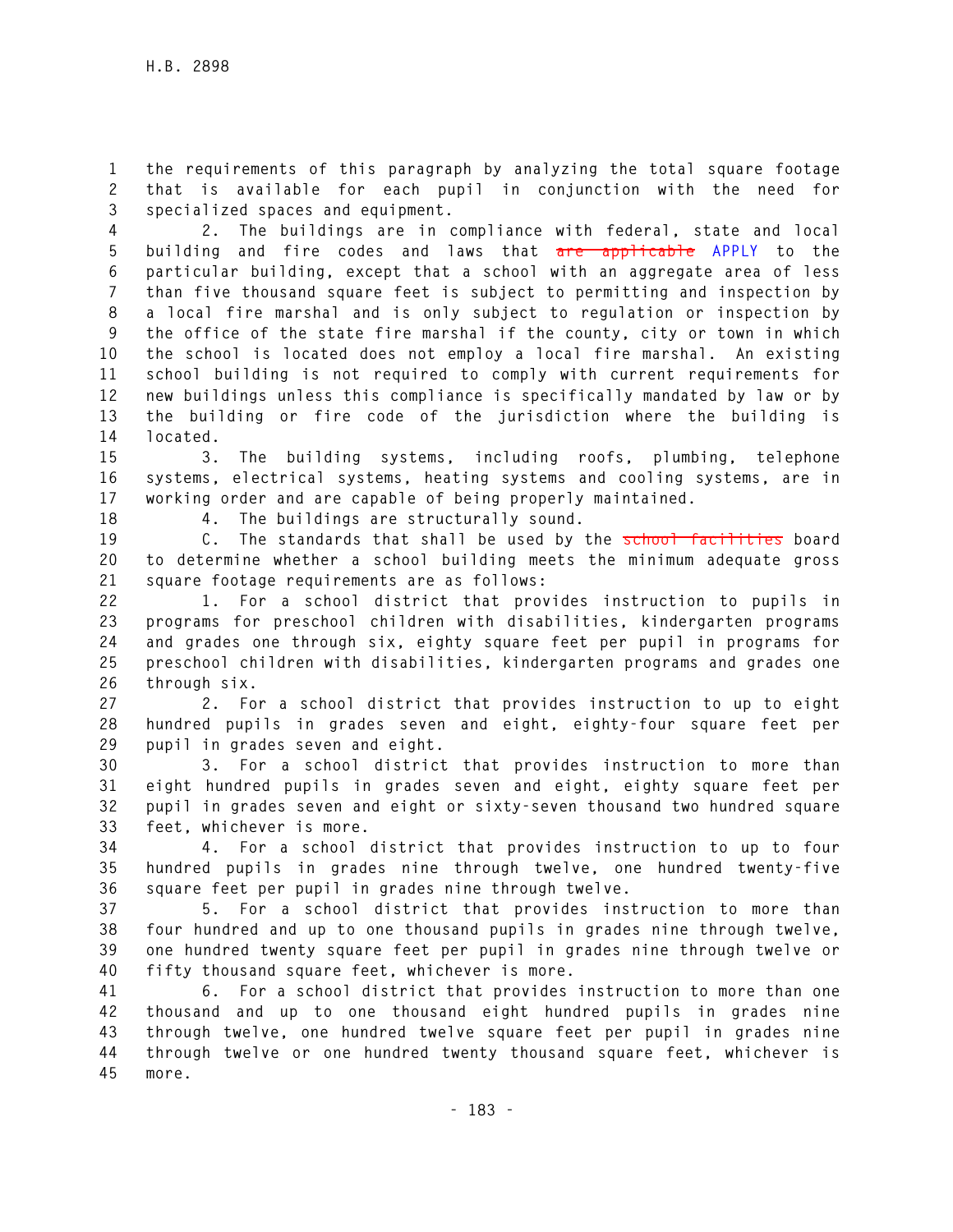**1 7. For a school district that provides instruction to more than one 2 thousand eight hundred pupils in grades nine through twelve, ninety-four 3 square feet per pupil in grades nine through twelve or two hundred one 4 thousand six hundred square feet, whichever is more.** 

**5 D. The school facilities board may modify the square footage 6 requirements prescribed in subsection C of this section or modify the 7 amount of monies awarded to cure the square footage deficiency pursuant to 8 this section for particular school districts based on extraordinary 9 circumstances for any of the following considerations:** 

**10 1. The number of pupils served by the school district.** 

**11 2. Geographic factors.** 

**12 3. Grade configurations other than those prescribed in subsection C 13 of this section.** 

**14 E. In measuring the square footage per pupil requirements of 15 subsection C of this section, the school facilities board shall:** 

**16 1. Use the projected one hundredth day average daily membership for 17 the current school year.** 

**18 2. For each school, use the lesser of either:** 

**19 (a) Total gross square footage.** 

**20 (b) Student capacity multiplied by the appropriate square footage 21 per pupil prescribed by subsection C of this section.** 

**22 3. Consider the total space available in all schools in use in the**  23 school district, except that the school facilities board shall allow an **24 exclusion of the square footage for certain schools and the pupils within 25 the schools' boundaries if the school district demonstrates to the board's 26 satisfaction unusual or excessive busing of pupils or unusual attendance 27 boundary changes between schools.** 

**28 4. Compute the gross square footage of all buildings by measuring 29 from exterior wall to exterior wall. Square footage used solely for 30 district administration, storage of vehicles and other nonacademic 31 purposes shall be excluded from the net square footage.** 

**32 5. Include all portable and modular buildings.** 

**33 6. Include in the net square footage new construction funded wholly 34 or partially by the school facilities board based on the square footage 35 funded by the school facilities board. If the new construction is to 36 exceed the square footage funded by the school facilities board, the 37 excess square footage shall not be included in the net square footage if 38 any of the following applies:** 

**39 (a) The excess square footage was constructed before July 1, 2002 40 or funded by a class B bond, impact aid revenue bond or capital outlay 41 override approved by the voters after August 1, 1998 and before June 30, 42 2002 or funded from unrestricted capital outlay expended before June 30, 43 2002.**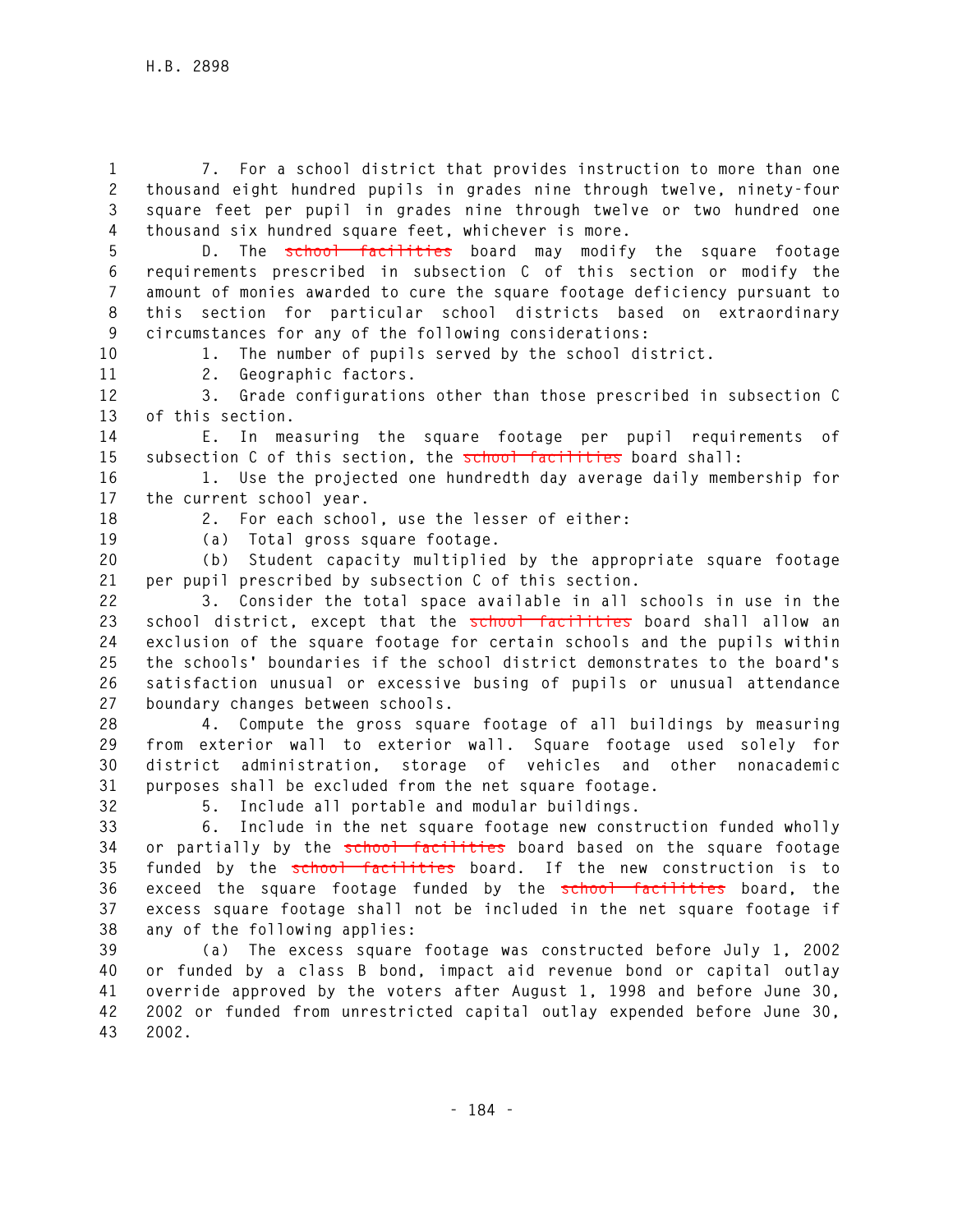**1 (b) The excess square footage of new school facilities does not 2 exceed twenty-five percent of the minimum square footage requirements 3 pursuant to subsection C of this section.** 

**4 (c) The excess square footage of expansions to school facilities 5 does not exceed twenty-five percent of the minimum square footage 6 requirements pursuant to subsection C of this section.** 

**7 7. Exclude square footage built under a developer agreement 8 according to section 15-342, paragraph 33 until the school facilities 9 board provides funding for the square footage under section 15-2041 10 41-5741, subsection O.** 

**11 8. Include square footage that a school district has leased to 12 another entity.** 

**13 F. The school facilities board shall adopt rules establishing 14 minimum school facility adequacy guidelines. The guidelines shall provide 15 the minimum quality and quantity of school buildings and facilities and 16 equipment necessary and appropriate to enable pupils to achieve the 17 academic standards pursuant to section 15-203, subsection A, paragraphs 12**  18 and 13 and sections 15-701 and 15-701.01. At a minimum, the school **19 facilities board shall address all of the following in developing these 20 guidelines:** 

- **21 1. School sites.**
- **22 2. Classrooms.**
- **23 3. Libraries and media centers, or both.**
- **24 4. Cafeterias.**
- **25 5. Auditoriums, multipurpose rooms or other multiuse space.**
- **26 6. Technology.**
- **27 7. Transportation.**

**28 8. Facilities for science, arts and physical education.** 

**29 9. Other facilities and equipment that are necessary and 30 appropriate to achieve the academic standards prescribed pursuant to 31 section 15-203, subsection A, paragraphs 12 and 13 and sections 15-701 and 32 15-701.01.** 

**33 10. Appropriate combinations of facilities or uses listed in this 34 section.** 

**35 G. THE BOARD MAY CONVENE SUBCOMMITTEES AS NEEDED ON SPECIFIC 36 ISSUES, INCLUDING SCHOOL FACILITY SAFETY STANDARDS. NOTWITHSTANDING ANY 37 OTHER LAW, A SCHOOL DISTRICT THAT RECEIVES GRANT MONIES FROM THE BUILDING 38 RENEWAL GRANT FUND ESTABLISHED BY SECTION 41-5731 OR MONIES FROM THE NEW 39 SCHOOL FACILITIES FUND ESTABLISHED BY SECTION 41-5741 SHALL CONSIDER 40 SCHOOL FACILITY SAFETY STANDARDS WHEN COMPLETING APPROVED PROJECTS OR 41 CONSTRUCTING NEW SCHOOL FACILITIES WITH MONIES RECEIVED FROM THOSE FUNDS.**

**42 G. H. The board shall consider the facilities and equipment of the 43 schools with the highest academic productivity scores, as prescribed in**  44 section  $15-2002$  41-5702, subsection A, paragraph  $9-6$ , subdivision (d),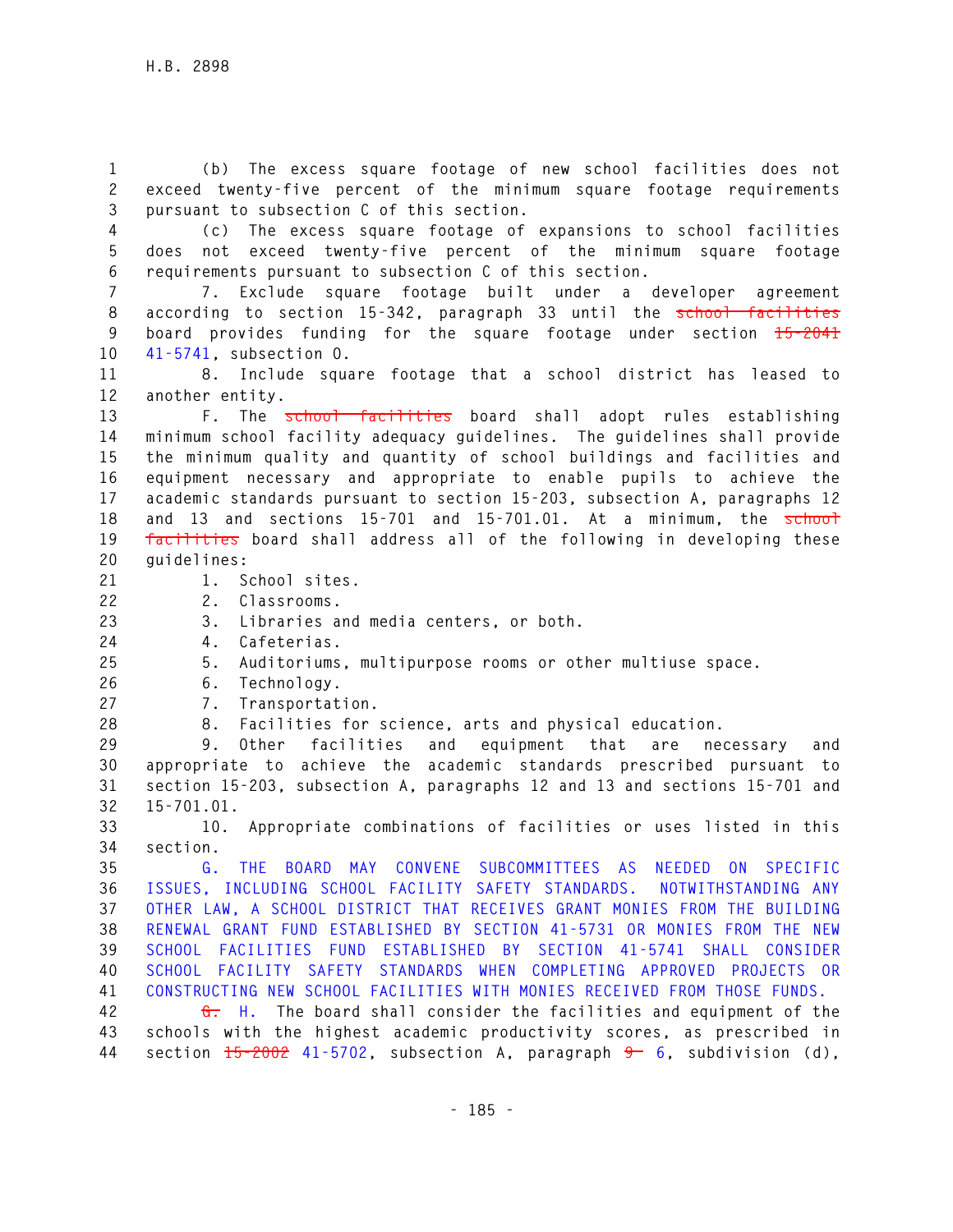**1 and the highest parent quality ratings in the establishment of the 2 guidelines.** 

**3 H. I. The school facilities board may consider appropriate 4 combinations of facilities or uses in making assessments of ASSESSING and 5 curing existing deficiencies pursuant to section 15-2002 41-5702, 6 subsection A, paragraph 1 and in certifying plans for new school 7 facilities pursuant to section 15-2002 41-5702, subsection A C, paragraph 8 5 2.** 

**9 I. J. If the school facilities board makes any changes to the 10 minimum adequacy requirements prescribed in this section, the board shall 11 provide a fiscal impact statement of the effect of the proposed changes to 12 the joint committee on capital review for review.** 

**13 J. K. For the purposes of this section, "student capacity" means 14 the capacity adjusted to include any additions to or deletions of space, 15 including modular or portable buildings at the school. The school 16 facilities board shall determine the student capacity for each school in 17 conjunction with each school district, recognizing each school's 18 allocation of space as of July 1, 1998, to achieve the academic standards 19 prescribed pursuant to section 15-203, subsection A, paragraphs 12 and 13 20 and sections 15-701 and 15-701.01.** 

**21 Sec. 68. Section 41-5721, Arizona Revised Statutes, as transferred 22 and renumbered, is amended to read:** 

**23 41-5721. Emergency deficiencies correction fund; definition** 

**24 A. The emergency deficiencies correction fund is established 25 consisting of monies transferred from the new school facilities fund 26 established by section 15-2041 41-5741. The school facilities board 27 DIVISION shall administer the emergency deficiencies correction fund and 28 distribute monies in accordance with the rules of the school facilities**  29 **board** DIVISION to school districts for emergency purposes. The school **30 facilities board DIVISION shall not transfer monies from the new school 31 facilities fund if the DIVISION, IN CONJUNCTION WITH THE SCHOOL FACILITIES 32 OVERSIGHT BOARD, DETERMINES THAT THE transfer will affect, interfere with, 33 disrupt or reduce any capital projects that the school facilities board 34 has approved pursuant to section 15-2041 41-5741. The school facilities 35 board DIVISION shall transfer to the emergency deficiencies correction 36 fund the amount necessary each fiscal year to fulfill the requirements of 37 this section. Within thirty days after transferring monies to the 38 emergency deficiencies correction fund, the school facilities board 39 DIVISION shall report to the director of the joint legislative budget 40 committee and the director of the governor's office of strategic planning 41 and budgeting the amount and source of the transfer. Monies in the 42 emergency deficiencies correction fund are continuously appropriated and 43 are exempt from the provisions of section 35-190 relating to lapsing of 44 appropriations.**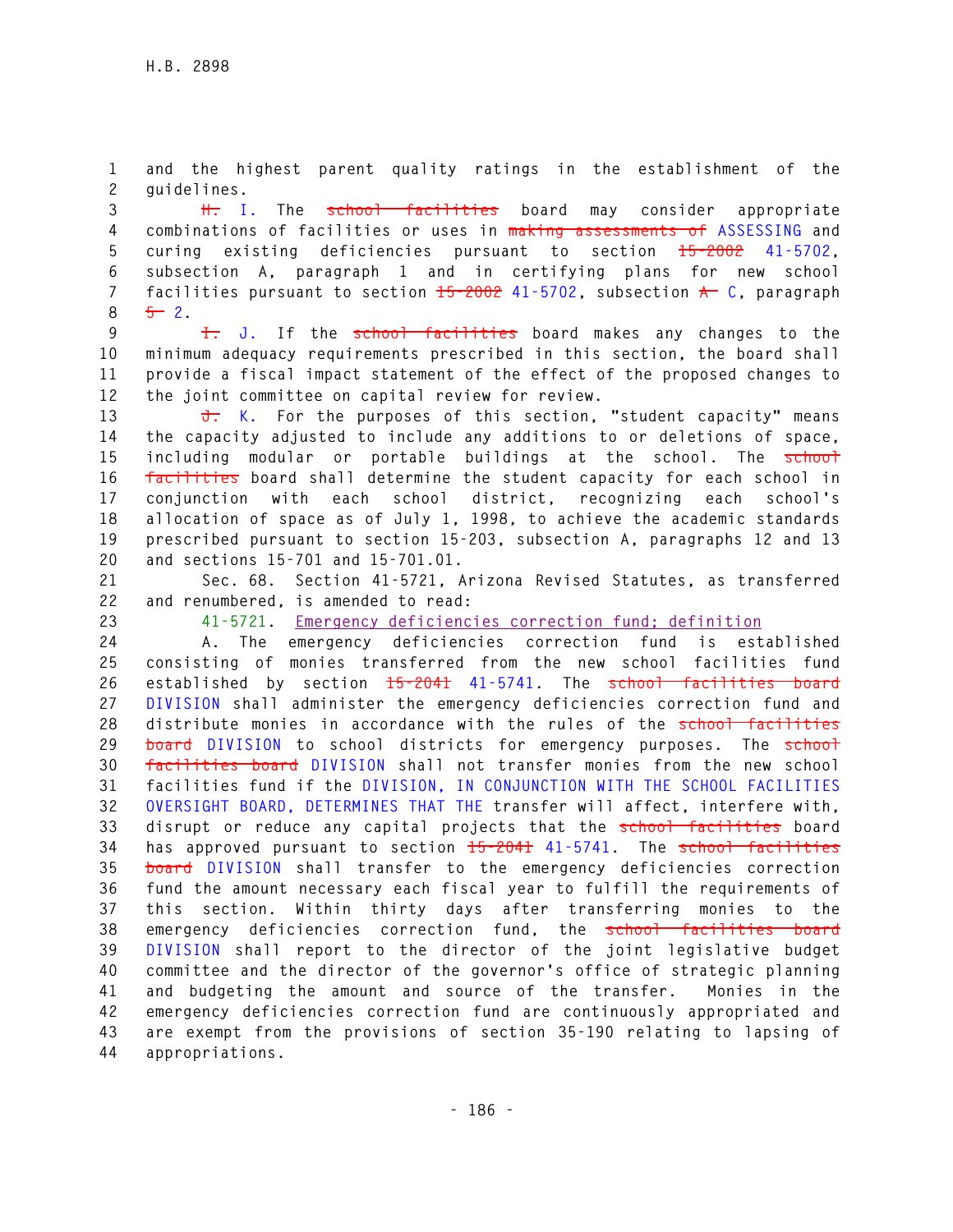**1 B. If the school facilities board DIVISION determines that there 2 are insufficient monies in the emergency deficiencies correction fund to 3 correct an emergency, the school district may correct the emergency 4 pursuant to section 15-907.** 

**5 C. If a school district has an emergency, the school district shall 6 apply to the school facilities board DIVISION for funding for the 7 emergency. The school district's application shall disclose any insurance 8 or building renewal monies available to the school district to pay for the 9 emergency. BEFORE APPLYING TO THE DIVISION FOR FUNDING FOR THE EMERGENCY, 10 THE SCHOOL DISTRICT GOVERNING BOARD SHALL ISSUE AN EMERGENCY DECLARATION 11 OR RESOLUTION TO BE ELIGIBLE FOR MONIES FROM THE EMERGENCY DEFICIENCIES 12 CORRECTION FUND.**

**13 D. The school facilities board DIVISION staff shall acknowledge 14 receipt of the school district's application for emergency deficiencies 15 funding in writing within five business days after receiving the 16 application. The school facilities board DIVISION staff shall include in 17 the written acknowledgement of receipt to the school district any 18 investigative, study or informational requirements from the school 19 district, along with an estimated timeline to complete the requirements, 20 necessary for the school facilities board DIVISION staff to make a 21 recommendation for DECISION REGARDING funding to the school facilities 22 board.** 

**23 E. THE BOARD SHALL REVIEW ALL POLICIES AND PROCEDURES THAT THE 24 DIVISION DEVELOPS TO ADMINISTER THIS SECTION.** 

**25 E. F. For the purposes of this section, "emergency":** 

**26 1. Means a serious need for materials, services or construction or 27 expenses in excess of THAT EXCEEDS the school district's adopted budget 28 for the current fiscal year AND that seriously threatens the functioning 29 of the school district, the preservation or protection of property or 30 public health, welfare or safety.** 

**31 2. INCLUDES ALL OF THE FOLLOWING:** 

**32 (a) A SITUATION THAT THREATENS LIFE SERVICES SUCH AS ADEQUATE WATER 33 SUPPLY, ENERGY AND WASTEWATER.** 

**34 (b) A SITUATION IN WHICH A SCHOOL DISTRICT IS UNDER ORDERS FROM AN 35 AUTHORITY HAVING JURISDICTION FOR AN UNSAFE ENVIRONMENT SUCH AS THE 36 DEPARTMENT OF ENVIRONMENTAL QUALITY, THE OCCUPATIONAL SAFETY AND HEALTH 37 ADMINISTRATION OR THE STATE FIRE MARSHAL.** 

**38 (c) THE SCHOOL DISTRICT RECEIVES A PROFESSIONAL AND CERTIFIED 39 ASSESSMENT SHOWING THAT ONE OR MORE FACILITIES OR SYSTEMS ARE STRUCTURALLY 40 UNSAFE AND DIRECTLY IMPACT THE FUNCTIONS OF THE SCHOOL DISTRICT WITH NO 41 ALTERNATIVE OPTION AVAILABLE.**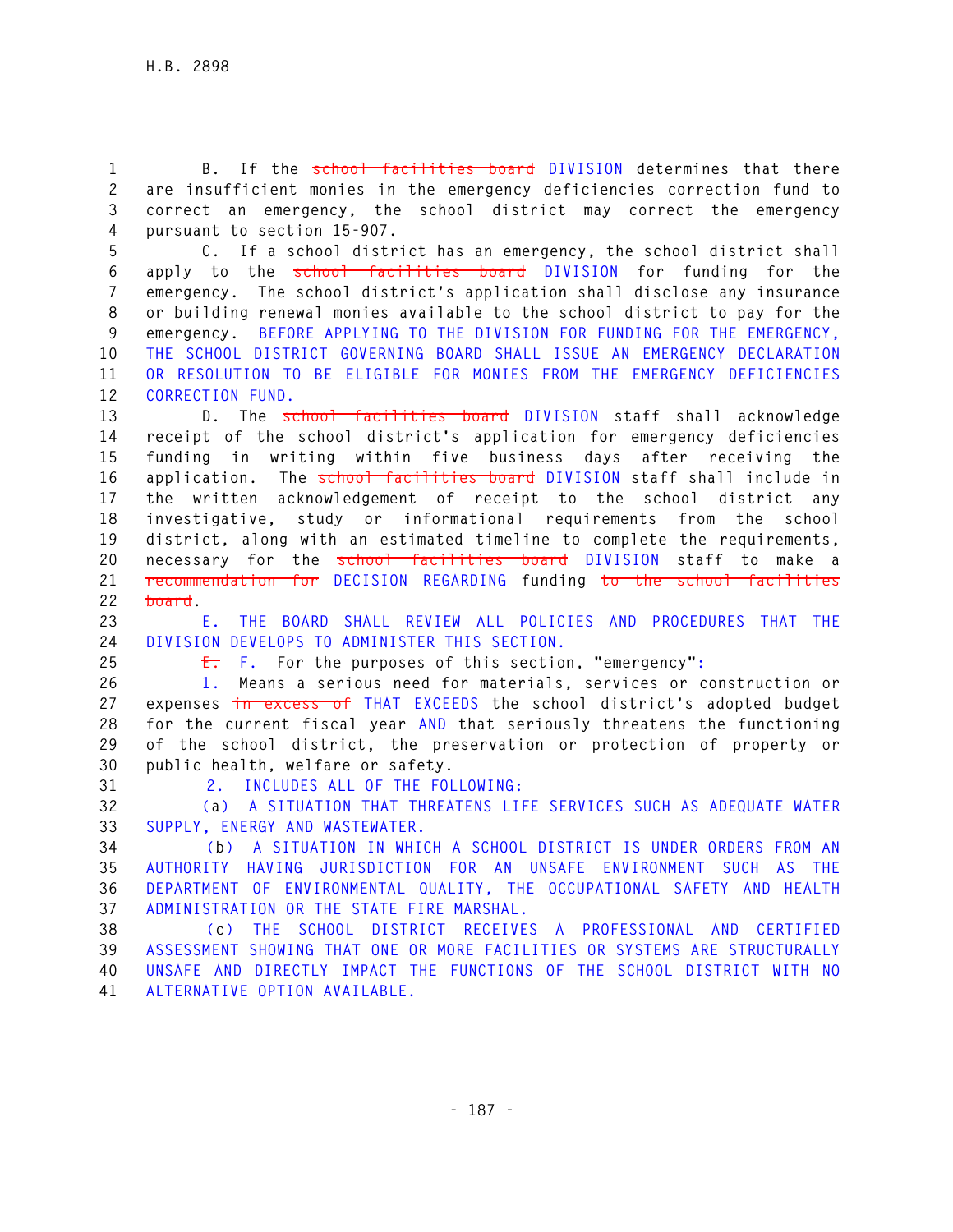**1 Sec. 69. Section 41-5731, Arizona Revised Statutes, as transferred 2 and renumbered, is amended to read:** 

**3 41-5731. Building renewal grant fund; rules; definitions**

**4 A. The building renewal grant fund is established consisting of 5 monies appropriated to the fund by the legislature. The school facilities 6 board DIVISION shall administer the fund and distribute monies to school 7 districts for the purpose of maintaining the adequacy of existing school 8 facilities. Monies in the fund are exempt from the provisions of section 9 35-190 relating to lapsing of appropriations.** 

**10 B. The school facilities board DIVISION shall distribute monies 11 from the BUILDING RENEWAL GRANT fund based on grant requests from school 12 districts to fund primary building renewal projects. Project requests 13 shall be prioritized by the school facilities board DIVISION, with 14 priority given to school districts that have provided routine preventive 15 maintenance on the facility. A SCHOOL DISTRICT MUST SUBMIT A PREVENTIVE 16 MAINTENANCE PLAN TO THE DIVISION TO BE ELIGIBLE TO RECEIVE MONIES FROM THE 17 BUILDING RENEWAL GRANT FUND. The school facilities board DIVISION shall 18 approve only projects that will be completed within twelve months, unless 19 similar projects on average take longer to complete. A GRANT ISSUED UNDER 20 THIS SECTION EXPIRES TWELVE MONTHS AFTER THE GRANT REQUEST IS APPROVED 21 UNLESS THE DIVISION ISSUES AN EXTENSION, EXCEPT THAT IF THE DIVISION 22 APPROVES A PROJECT AND DETERMINES THAT SIMILAR PROJECTS ON AVERAGE TAKE 23 LONGER THAN TWELVE MONTHS TO COMPLETE, THE DIVISION SHALL EXTEND THE GRANT 24 EXPIRATION DATE BASED ON THE AVERAGE AMOUNT OF TIME THAT SIMILAR PROJECTS 25 TAKE TO COMPLETE. THE DIVISION SHALL ESTABLISH A PROCESS BY WHICH A 26 SCHOOL DISTRICT MAY REQUEST AN EXTENSION UNDER THIS SUBSECTION. ON 27 EXPIRATION OF A GRANT, A SCHOOL DISTRICT SHALL RETURN ANY BUILDING RENEWAL 28 GRANT FUND MONIES THAT THE SCHOOL DISTRICT HAS NOT SPENT TO THE DIVISION 29 FOR DEPOSIT IN THE BUILDING RENEWAL GRANT FUND. THE DIVISION MAY SPEND 30 MONIES FROM THE FUND FOR ASSESSMENTS TO DETERMINE WHETHER A GRANT FROM THE 31 FUND IS WARRANTED UNDER THIS SECTION.**

**32 C. School districts that receive monies from the BUILDING RENEWAL 33 GRANT fund shall use these monies on projects for buildings or any part of 34 a building in the school facilities board's DIVISION'S database for any of 35 the following:** 

**36 1. Major renovations and repairs to a building that is used for 37 student instruction or other academic purposes.** 

**38 2. Upgrading systems and areas that will maintain or extend the 39 useful life of the building.** 

**40 3. Infrastructure costs.** 

**41 D. Monies received from the fund shall not be used for any of the 42 following purposes:** 

**43 1. New construction.** 

**44 2. Remodeling interior space for aesthetic or preferential reasons.** 

**45 3. Exterior beautification.**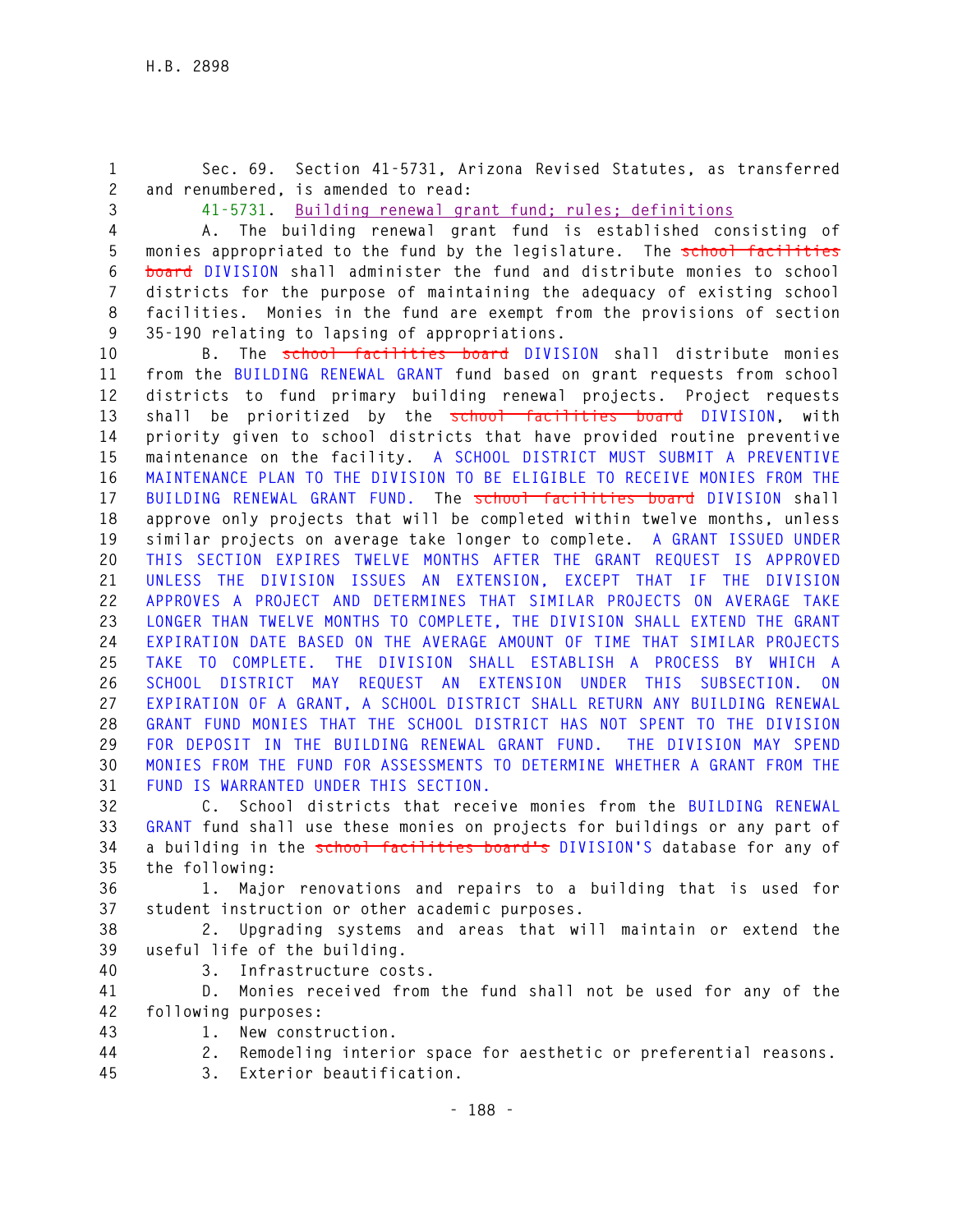**1 4. Demolition.** 

**2 5. Routine preventive maintenance.** 

**3 6. Any project in a building, or part of a building, that is being 4 leased to another entity.** 

**5 E. Accommodation schools are not eligible for monies from the 6 building renewal grant fund.** 

**7 F. If the school facilities board DIVISION or a court of competent 8 jurisdiction determines that a school district received monies from the 9 building renewal grant fund that must be reimbursed to the school 10 facilities board DIVISION due to legal action associated with improper 11 construction by a hired contractor, the school district shall reimburse 12 the school facilities board DIVISION an agreed-on amount for deposit into 13 the building renewal grant fund.** 

**14 G. The school facilities board DIVISION shall categorize each 15 project that is eligible for monies from the building renewal grant fund 16 as either critical or noncritical. The board DIVISION shall adopt 17 policies and procedures to prioritize critical projects and to designate 18 critical projects as projects that immediately impact student safety or 19 building closures or that result in operational disruptions. Critical 20 projects have priority over any previously approved noncritical projects.** 

**21 H. If the school facilities board DIVISION determines that 22 sufficient monies are not available for a noncritical project that the 23 board DIVISION has approved, the board DIVISION shall notify the school 24 district that submitted the project request that monies will be 25 distributed from the building renewal grant fund for the project only if 26 the legislature appropriates sufficient monies. If sufficient monies are 27 not available in the fiscal year in which the project is awarded for a 28 noncritical project, the noncritical project does not receive priority in 29 the next fiscal year.** 

**30 I. Building renewal grants pursuant to this section shall be used 31 only for projects that serve an academic purpose.** 

**32 J. THE DIVISION SHALL DO BOTH OF THE FOLLOWING:** 

**33 1. IMPLEMENT POLICIES AND PROCEDURES TO REQUIRE A SCHOOL DISTRICT 34 TO REPORT THE PREVENTIVE MAINTENANCE ACTIVITIES COMPLETED DURING THE 35 PREVIOUS TWELVE MONTHS FOR THE FACILITY FOR WHICH THE MONIES ARE BEING 36 REQUESTED.** 

**37 2. SUBMIT A MONTHLY REPORT TO THE SCHOOL FACILITIES OVERSIGHT BOARD 38 THAT DETAILS HOW MONIES FROM THE BUILDING RENEWAL GRANT FUND HAVE BEEN 39 DISTRIBUTED.** 

**40 K. IN ADDITION TO ESTABLISHING A PROJECT ELIGIBILITY ASSESSMENT 41 UNDER SECTION 41-5702, SUBSECTION A, PARAGRAPH 5, SUBDIVISION (b), THE 42 DIVISION SHALL ADOPT RULES REGARDING BOTH OF THE FOLLOWING:** 

**43 1. THE APPROVAL OF BUILDING RENEWAL GRANTS PURSUANT TO THIS 44 SECTION.**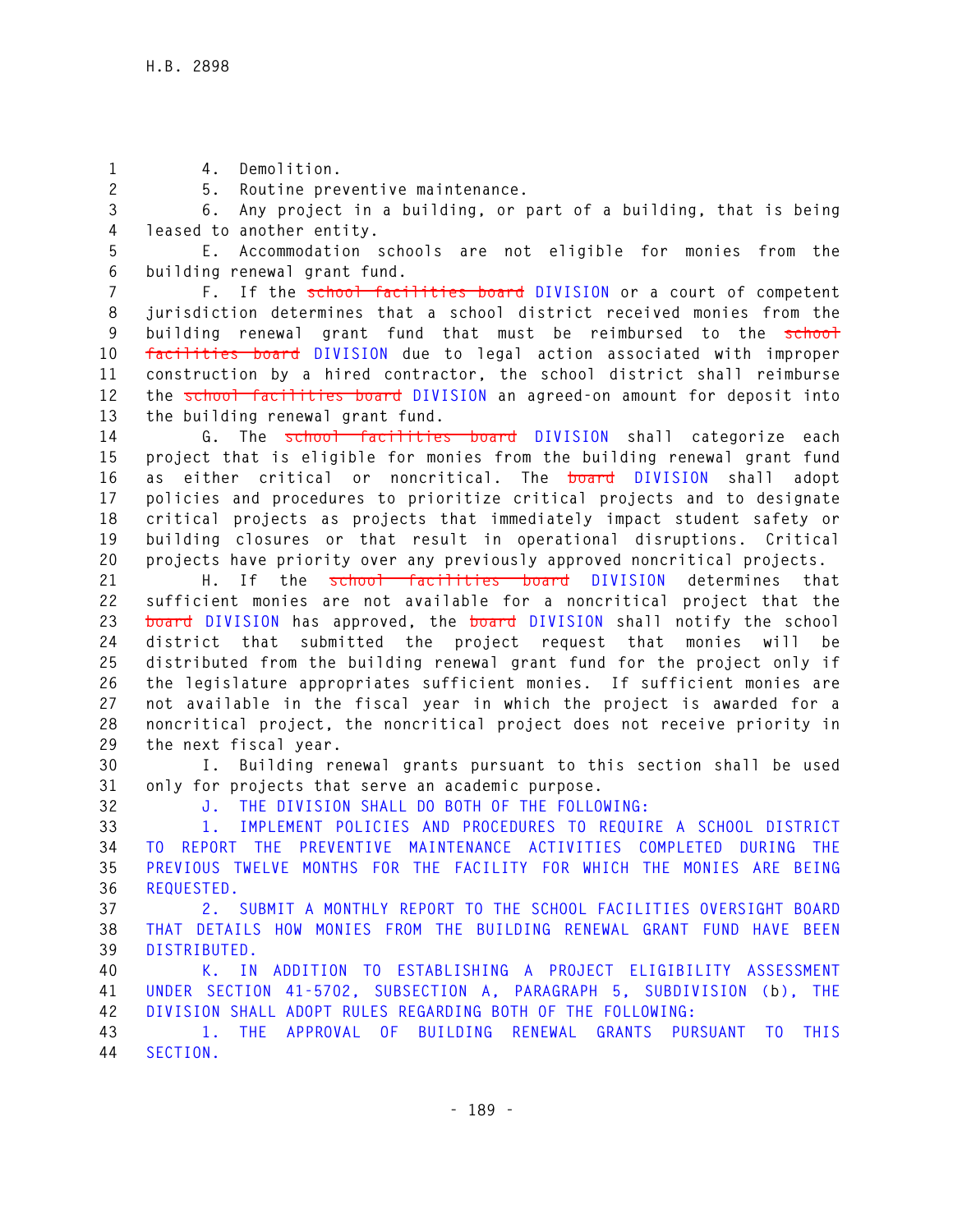**1 2. TIME FRAMES FOR THE DIVISION REGARDING ALL OF THE FOLLOWING WITH 2 RESPECT TO THIS SECTION: 3 (a) APPROVING OR DENYING GRANT REQUESTS FOR CRITICAL PROJECTS. 4 (b) NOTIFYING AN APPLICANT IF THE APPLICANT'S APPLICATION IS 5 INCOMPLETE. 6 (c) PROVIDING REGULAR UPDATES TO APPLICANTS REGARDING COMPLETED 7 APPLICATIONS. 8 (d) DISTRIBUTING MONIES FROM THE BUILDING RENEWAL GRANT FUND. 9 L. THE BOARD SHALL REVIEW ALL POLICIES AND PROCEDURES THAT THE 10 DIVISION DEVELOPS TO ADMINISTER THIS SECTION. 11 M. THE DIVISION MAY SPEND MONIES FROM THE FUND FOR ASSESSMENTS TO 12 DETERMINE IF A GRANT FROM THE FUND IS WARRANTED UNDER THIS SECTION.** 13 **J.** N. For the purposes of this section: **14 1. "Primary building renewal projects" means projects that are 15 necessary for buildings owned by school districts that are required to 16 meet the minimum adequacy standards for student capacity and that fall 17 below the minimum school facility adequacy guidelines, as adopted by the 18 school facilities board pursuant to section 15-2011 41-5711, for school 19 districts that have provided routine preventive maintenance to the school 20 facility. 21 2. "Routine preventive maintenance" means services that are 22 performed on a regular schedule at intervals ranging from four times a 23 year to once every three years, or on the schedule of services recommended 24 by the manufacturer of the specific building system or equipment, and that 25 are intended to extend the useful life of a building system and reduce the 26 need for major repairs. 27 3. "Student capacity" has the same meaning prescribed in section 28 15-2011 41-5711. 29 Sec. 70. Section 41-5741, Arizona Revised Statutes, as transferred 30 and renumbered, is amended to read: 31 41-5741. New school facilities fund; capital plan; reporting 32 requirements 33 A. The new school facilities fund is established consisting of 34 monies appropriated by the legislature and monies credited to the NEW 35 SCHOOL FACILITIES fund pursuant to section 37-221. The school facilities 36 board DIVISION shall administer the NEW SCHOOL FACILITIES fund and, AT THE 37 DIRECTION OF THE SCHOOL FACILITIES OVERSIGHT BOARD, SHALL distribute 38 monies, as a continuing appropriation, to school districts for the purpose 39 of constructing new school facilities and for contracted expenses pursuant 40 to section 15-2002 41-5702, subsection B, paragraphs 2, 3 and 4. On June 41 30 of each fiscal year, any unobligated contract monies in the new school 42 facilities fund shall be transferred to the capital reserve fund 43 established by section 15-2003.**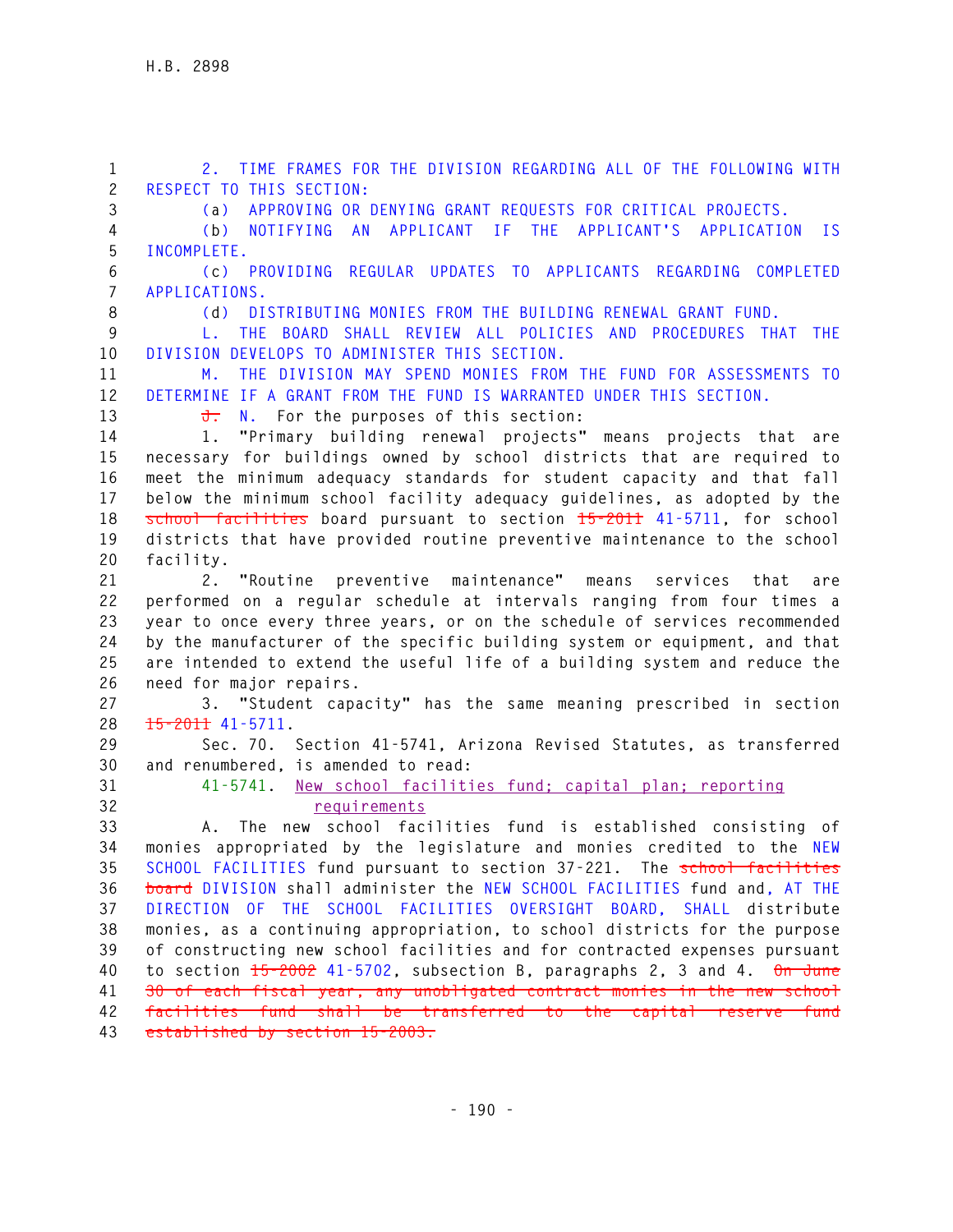**1 B. The school facilities OVERSIGHT board shall prescribe a uniform 2 format for use by the school district governing board in developing and 3 annually updating a capital plan that consists of each of the following:** 

**4 1. Enrollment projections for the next five years for elementary 5 schools and eight years for middle and high schools, including a 6 description of the methods used to make the projections.** 

**7 2. A description of new schools or additions to existing schools 8 needed to meet the building adequacy standards prescribed in section 9 15-2011 41-5711. The description shall include:** 

**10 (a) The grade levels and the total number of pupils that the school 11 or addition is intended to serve.** 

**12 (b) The year in which it is necessary for the school or addition to 13 begin operations.** 

**14 (c) A timeline that shows the planning and construction process for 15 the school or addition.** 

**16 3. Long-term projections of the need for land for new schools.** 

**17 4. Any other necessary information required by the school 18 facilities OVERSIGHT board to evaluate a school district's capital plan.** 

**19 5. If a school district pays tuition for all or a portion of the 20 school district's high school pupils to another school district, the 21 capital plan shall indicate the number of pupils for which the district 22 pays tuition to another district. If a school district accepts pupils 23 from another school district pursuant to section 15-824, subsection A, the 24 school district shall indicate the projections for this population 25 separately. This paragraph does not apply to a small isolated school 26 district as defined in section 15-901.** 

**27 C. If the capital plan indicates a need for a new school or an 28 addition to an existing school within the next four years or a need for 29 land within the next ten years, the school district shall submit its plan 30 to the school facilities OVERSIGHT board on or before September 1 and 31 shall request monies from the new school facilities fund for the new 32 construction or land. The school facilities board may require a school 33 district to sell land that was previously purchased entirely with monies 34 provided by the school facilities board if the school facilities board 35 determines that the property is no longer needed within the ten-year 36 period specified in this subsection for a new school or no longer needed 37 within that ten-year period for an addition to an existing school. Monies 38 provided for land are in addition to any monies provided pursuant to 39 subsection D of this section.** 

**40 D. AT THE DIRECTION OF the school facilities board, THE DIVISION 41 shall distribute monies from the new school facilities fund for additional 42 square footage as follows:** 

**43 1. The school facilities board shall review and evaluate the 44 enrollment projections. On or before December 15 of each year, following 45 the submission of the enrollment projections, the school facilities board**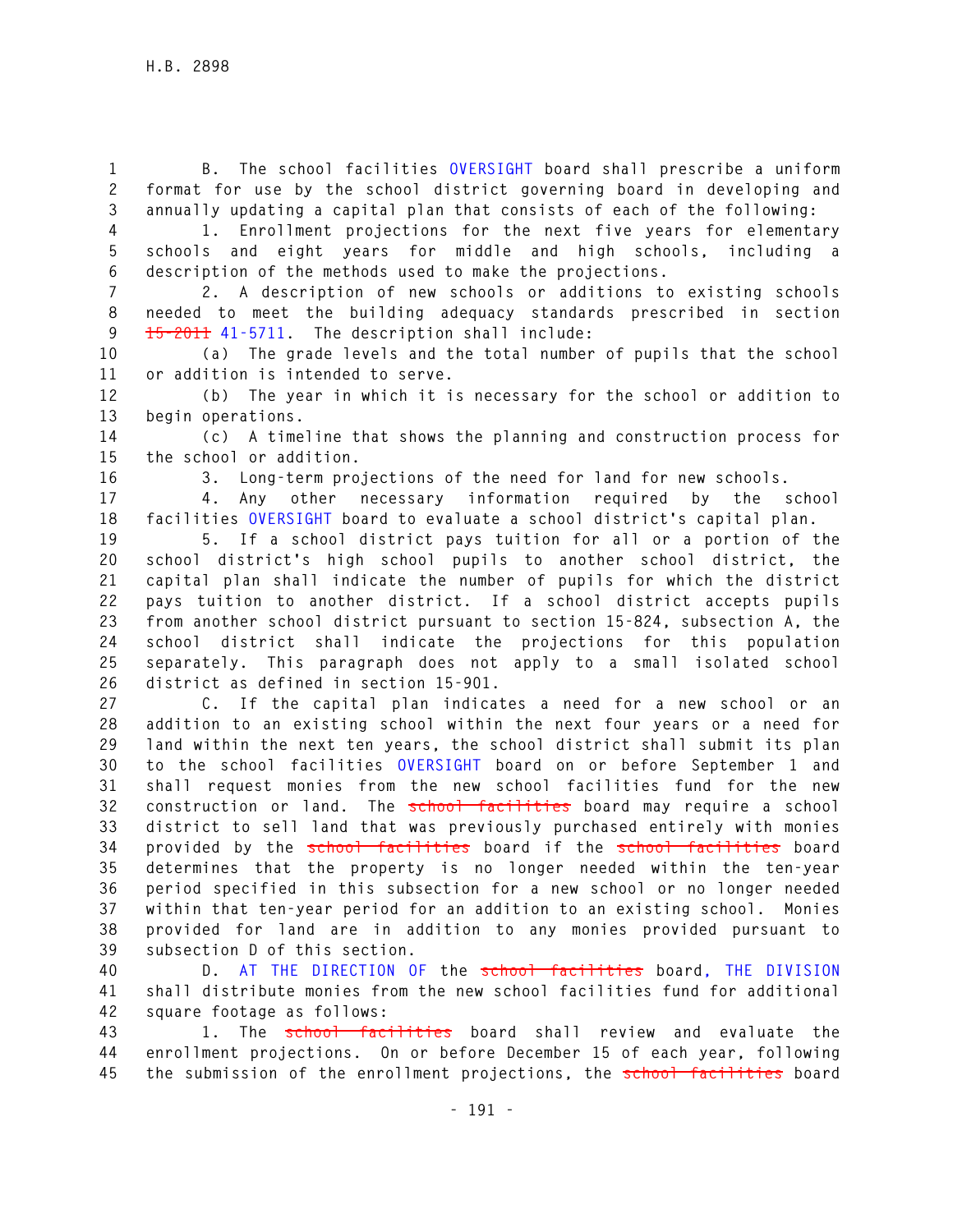**1 shall either approve the projections as submitted or revise the 2 projections. In approving or revising the enrollment projections, the 3 school facilities board shall use the average daily membership data**  4 available during the current school year. On request from the school **5 facilities board, the department of education shall make available the 6 most recent average daily membership data for use in revising the 7 enrollment projections. In determining new construction requirements, the 8 school facilities board shall determine the net new growth of pupils that 9 will require additional square footage that exceeds the building adequacy 10 standards prescribed in section 15-2011 41-5711. If the projected growth 11 and the existing number of pupils exceed three hundred fifty pupils who 12 are served in a school district other than the pupil's resident school 13 district, the school facilities board, the receiving school district and 14 the resident school district shall develop a capital facilities plan on 15 how to best serve those pupils. A small isolated school district as 16 defined in section 15-901 is not required to develop a capital facilities 17 plan pursuant to this paragraph.** 

**18 2. If the average daily membership projections indicate that 19 additional space will not be needed within the next two school years in 20 order to meet the building adequacy standards prescribed in section**  21 **15-2011** 41-5711, the request shall be held for consideration by the school **22 facilities board for possible future funding and the school district shall 23 annually submit an updated plan until the additional space is needed.** 

**24 3. If the average daily membership projections indicate that 25 additional space will be needed within the next two school years in order 26 to meet the building adequacy standards prescribed in section 15-2011 27 41-5711, the school facilities board shall provide an amount as follows:** 

**28 (a) Determine the number of pupils requiring additional square 29 footage to meet building adequacy standards. This amount for elementary 30 schools shall not be less than the number of new pupils for whom space 31 will be needed in the next year and shall not exceed the number of new 32 pupils for whom space will be needed in the next five years. This amount 33 for middle and high schools shall not be less than the number of new 34 pupils for whom space will be needed in the next four years and shall not 35 exceed the number of new pupils for whom space will be needed in the next 36 eight years.** 

**37 (b) Multiply the number of pupils determined in subdivision (a) of 38 this paragraph by the square footage per pupil. The square footage per 39 pupil is ninety square feet per pupil for preschool children with 40 disabilities, kindergarten programs and grades one through six, one 41 hundred square feet for grades seven and eight, one hundred thirty-four 42 square feet for a school district that provides instruction in grades nine 43 through twelve for fewer than one thousand eight hundred pupils and one 44 hundred twenty-five square feet for a school district that provides 45 instruction in grades nine through twelve for at least one thousand eight**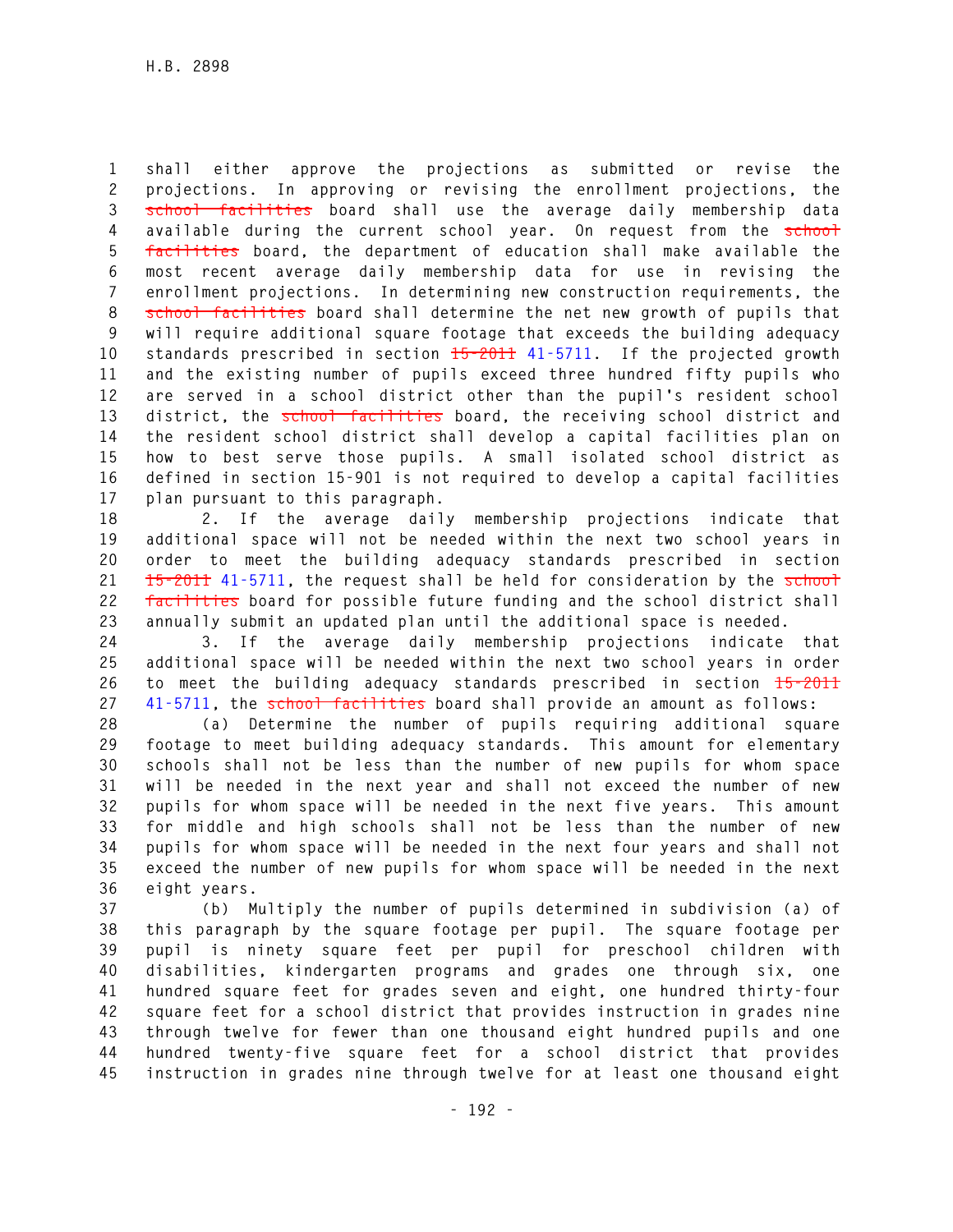**1 hundred pupils. The total number of pupils in grades nine through twelve 2 in the district shall determine the square footage factor to use for net 3 new pupils. The school facilities board may modify the square footage 4 requirements prescribed in this subdivision for particular schools based 5 on any of the following factors:** 

**6 (i) The number of pupils served or projected to be served by the 7 school district.** 

**8 (ii) Geographic factors.** 

**9 (iii) Grade configurations other than those prescribed in this 10 subdivision.** 

**11 (iv) Compliance with minimum school facility adequacy requirements 12 established pursuant to section 15-2011 41-5711.** 

**13 (c) Multiply the product obtained in subdivision (b) of this 14 paragraph by the cost per square foot. The cost per square foot is \$90 15 \$270.24 for preschool children with disabilities, kindergarten programs 16 and grades one through six, \$95 \$285.30 for grades seven and eight and 17 \$110 \$330.30 for grades nine through twelve. The cost per square foot 18 shall be adjusted annually for construction market considerations based on 19 an index identified or developed by the joint legislative budget committee 20 as necessary but not less than once each year. EACH ANNUAL CONSTRUCTION 21 MARKET ADJUSTMENT APPLIES TO ALL PROJECTS APPROVED BY THE SCHOOL**  22 FACILITIES BOARD UNDER THIS SUBSECTION DURING THAT YEAR. The school **23 facilities board shall multiply the cost per square foot by 1.05 for any**  24 school district located in a rural area. The school facilities board may **25 only modify the base cost per square foot prescribed in this subdivision 26 for particular schools based on geographic conditions or site 27 conditions. ANY EXTRA MONIES RECEIVED AS A RESULT OF A MODIFICATION BASED 28 ON GEOGRAPHIC CONDITIONS OR SITE CONDITIONS MAY BE USED TO ADDRESS 29 UNFORESEEN COSTS AT ANY STAGE OF A PROJECT UNDER THIS SECTION. For the 30 purposes of this subdivision, "rural area" means an area outside a 31 thirty-five-mile radius of a boundary of a municipality with a population 32 of more than fifty thousand persons.** 

**33 (d) Once the school district governing board obtains approval from 34 the school facilities board for new facility construction monies, 35 additional portable or modular square footage created for the express 36 purpose of providing temporary space for pupils until the completion of 37 the new facility and any additional space funded by the school district 38 shall not be included by the school facilities board for the purpose of 39 new construction funding calculations. On completion of the new facility 40 construction project, any additional space funded by the school district 41 shall be included as prescribed by this chapter and, if the portable or 42 modular facilities continue in use, the portable or modular facilities**  43 shall be included as prescribed by this chapter, unless the schoot **44 facilities board approves their continued use for the purpose of providing**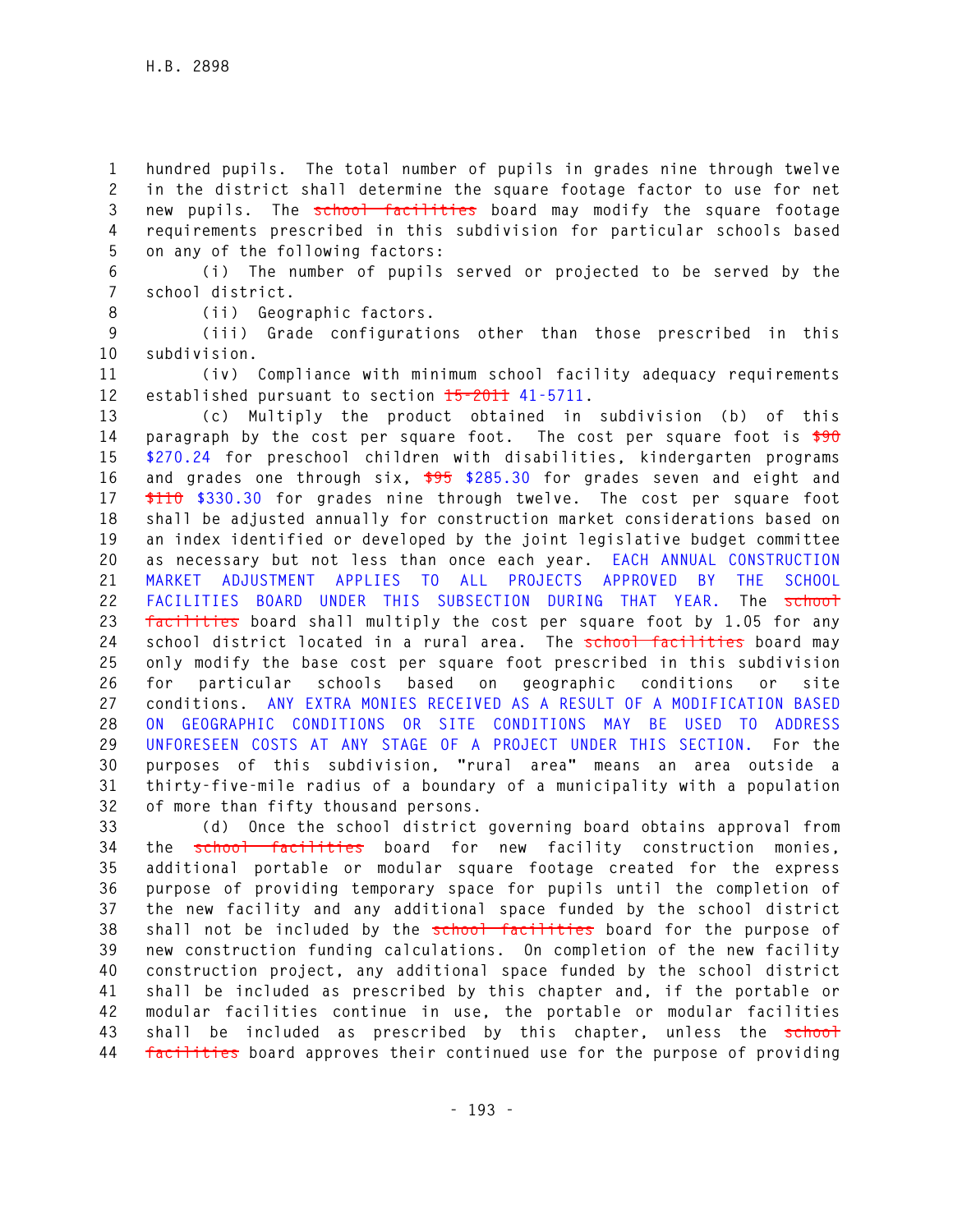**1 temporary space for pupils until the completion of the next new facility 2 that has been approved for funding from the new school facilities fund.** 

**3 4. For projects approved after December 31, 2001, and 4 notwithstanding paragraph 3 of this subsection, a unified school district 5 that does not have a high school is not eligible to receive high school 6 space as prescribed by section 15-2011 41-5711 and this section unless the 7 unified district qualifies for geographic factors prescribed by paragraph 8 3, subdivision (b), item (ii) of this subsection.** 

**9 5. If a career technical education district leases a building from 10 a school district, that building shall be included in the school 11 district's square footage calculation for the purposes of new construction 12 pursuant to this section.** 

**13 6. If a school district leases a building to another entity, that 14 building shall be included in the school district's square footage 15 calculation for purposes of new construction pursuant to this section.** 

**16 7. A school district shall qualify for monies from the new school 17 facilities fund for additional square footage in a fiscal year only if the 18 school facilities board has approved or revised its enrollment projection 19 under paragraph 1 of this subsection on or before December 15 of the prior 20 fiscal year.** 

**21 E. Monies for architectural and engineering fees, project 22 management services and preconstruction services shall be distributed on 23 the completion of the analysis by the school facilities board of the 24 school district's request. After receiving monies pursuant to this 25 subsection, the school district shall submit a design development plan for 26 the school or addition to the school facilities board before any monies 27 for construction are distributed. If the school district's request meets 28 the building adequacy standards, the school facilities board may review 29 and comment on the district's plan with respect to the efficiency and 30 effectiveness of the plan in meeting state square footage and facility 31 standards before distributing DIRECTING THE DISTRIBUTION OF the remainder 32 of the monies. If the school facilities board modifies the cost per 33 square foot as prescribed in subsection D, paragraph 3, subdivision (c) of 34 this section, the school facilities board may deduct the cost of project 35 management services and preconstruction services from the required cost 36 per square foot. The school facilities board may decline to fund the 37 project if the square footage is no longer required due to revised 38 enrollment projections. The school facilities board may decline a portion 39 of the funding if a portion of the square footage is no longer needed due 40 to revised enrollment projections.** 

**41 F. AT THE DIRECTION OF the school facilities board, THE DIVISION 42 shall distribute the monies needed for land for new schools so that land 43 may be purchased at a price that is less than or equal to fair market 44 value and in advance of the construction of the new school. If necessary, 45 the school facilities board may DIRECT THE DIVISION TO distribute monies**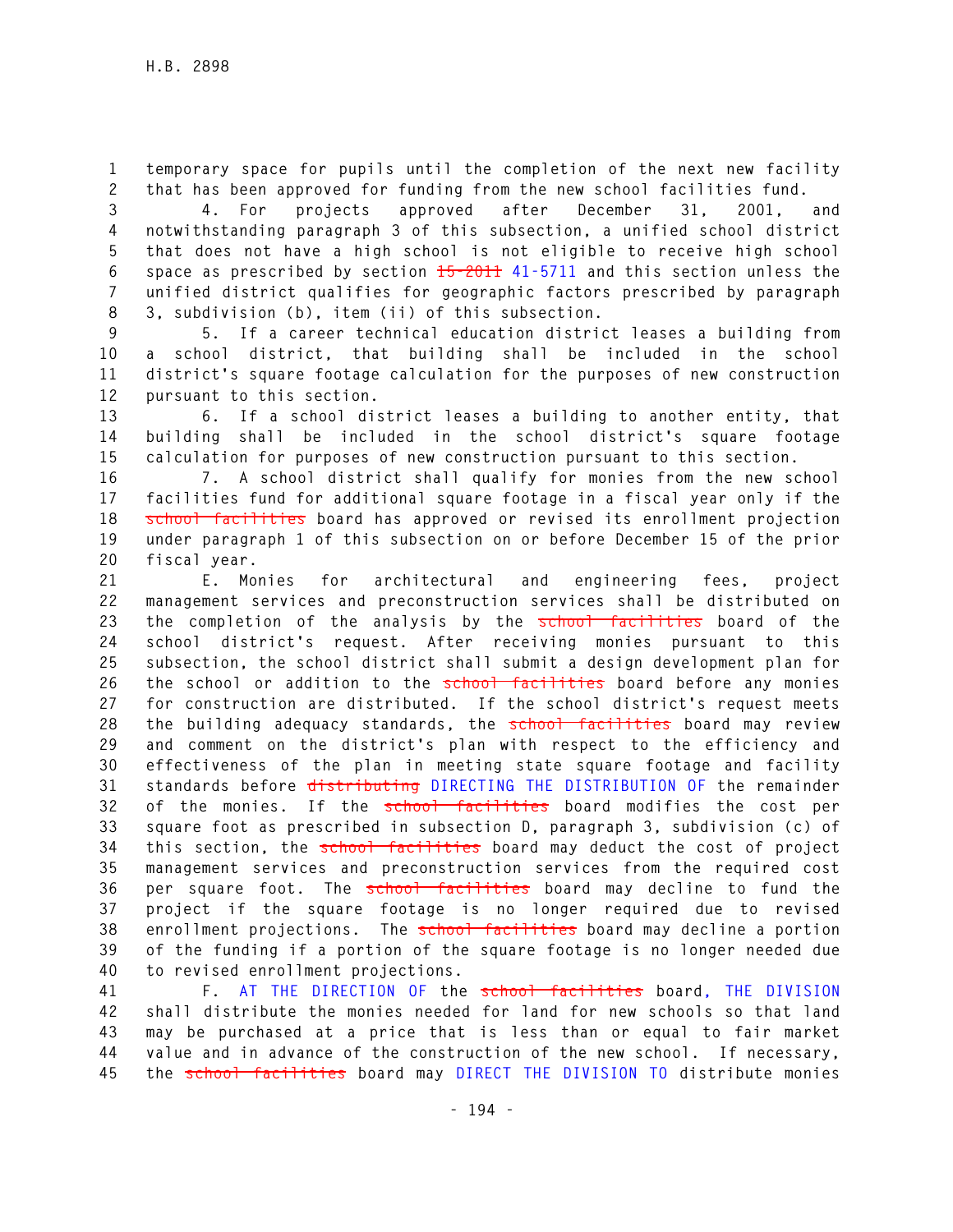**1 for land to be leased for new schools if the duration of the lease exceeds 2 the life expectancy of the school facility by at least fifty percent. A 3 school district shall not use land purchased or partially purchased with 4 monies provided by AT THE DIRECTION OF the school facilities board for a 5 purpose other than a site for a school facility without obtaining prior 6 written approval from the school facilities board. A school district 7 shall not lease, sell or take any action that would diminish the value of 8 land purchased or partially purchased with monies provided by AT THE 9 DIRECTION OF the school facilities board without obtaining prior written 10 approval from the school facilities board. The proceeds derived through 11 the sale of any land purchased or partially purchased, or the sale of 12 buildings funded or partially funded, with monies provided by AT THE**  13 DIRECTION OF the school facilities board shall be returned to the state **14 fund from which it was appropriated and to any other participating entity 15 on a proportional basis. Except as provided in section 15-342, paragraph 16 33, if a school district acquires real property by donation at an 17 appropriate school site approved by the school facilities board, the 18 school facilities board shall DIRECT THE DIVISION TO distribute an amount 19 equal to twenty percent of the fair market value of the donated real 20 property that can be used for academic purposes. The school district 21 shall place the monies in the unrestricted capital outlay fund and 22 increase the unrestricted capital budget limit by the amount of monies 23 placed in the fund. Monies distributed under this subsection shall be 24 distributed from the new school facilities fund. A school district that 25 receives monies from the new school facilities fund for a donation of land 26 pursuant to section 15-342, paragraph 33 shall not receive monies from the 27 school facilities board OR THE DIVISION for the donation of real property 28 pursuant to this subsection. A school district shall not pay a consultant 29 a percentage of the value of any of the following:** 

**30 1. Donations of real property, services or cash from any of the 31 following:** 

**32 (a) Entities that have offered to provide construction services to 33 the school district.** 

**34 (b) Entities that have been contracted to provide construction 35 services to the school district.** 

**36 (c) Entities that build residential units in that school district.** 

**37 (d) Entities that develop land for residential use in that school 38 district.** 

**39 2. Monies received from the school facilities board UNDER THIS 40 CHAPTER on behalf of the school district.** 

**41 3. Monies paid by OR AT THE DIRECTION OF the school facilities 42 board on behalf of the school district.** 

**43 G. In addition to distributions to school districts based on pupil 44 growth projections, a school district may submit an application to the 45 school facilities board for monies from the new school facilities fund if**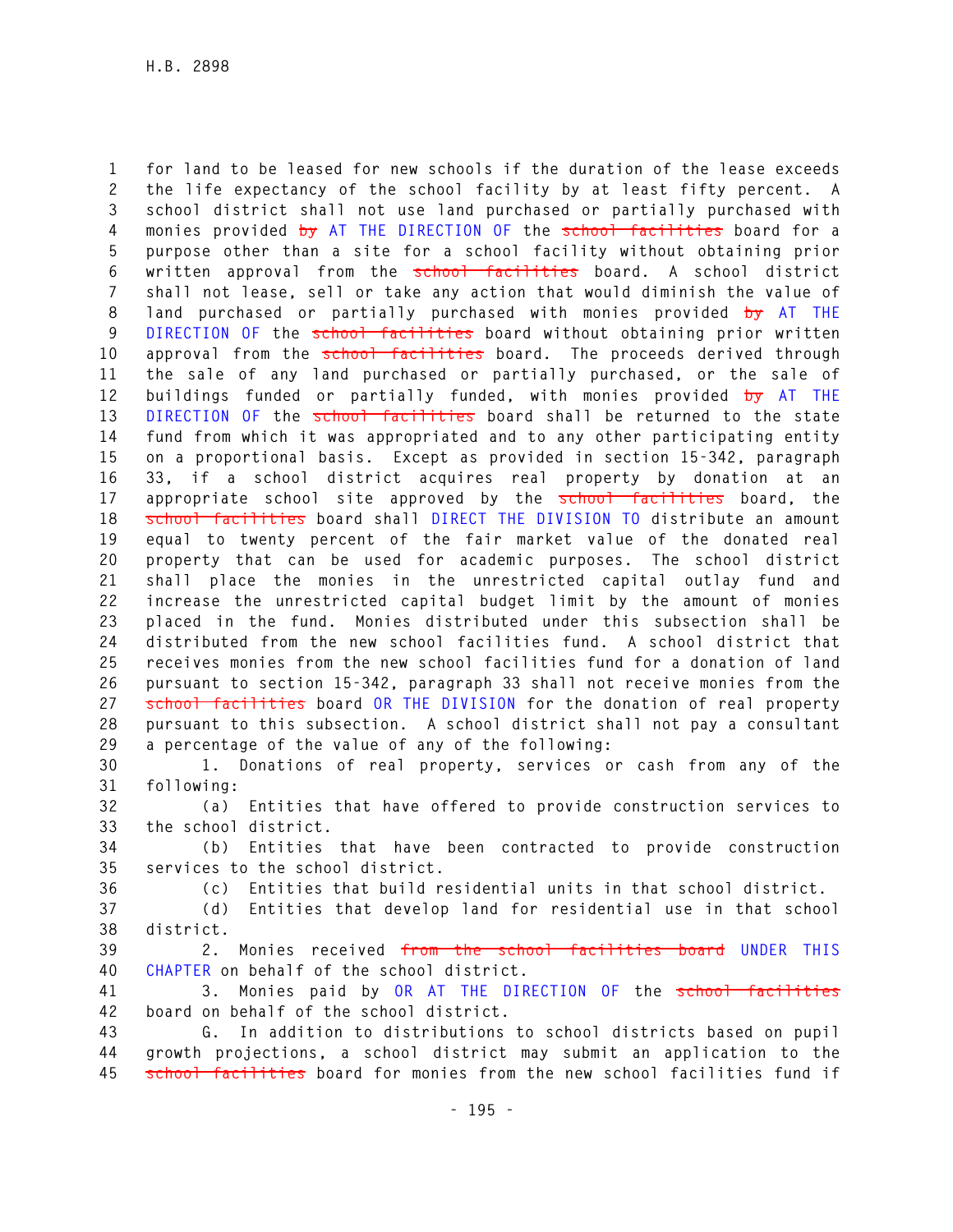**1 one or more school buildings have outlived their useful life OR HAVE BEEN 2 CONDEMNED. If the school facilities board determines that the school 3 district needs to build a new school building for these reasons, the 4 school facilities board shall remove the square footage computations that 5 represent the building from the computation of the school district's total 6 square footage for purposes of this section. If the square footage 7 recomputation reflects that the school district no longer meets building 8 adequacy standards, the school district qualifies for a distribution of 9 monies from the new school construction formula in an amount determined 10 pursuant to subsection D of this section. The school facilities board may 11 only modify the base cost per square foot prescribed in this subsection 12 under extraordinary circumstances for geographic factors or site 13 conditions.** 

**14 H. School districts that receive monies from the new school 15 facilities fund shall establish a district new school facilities fund and 16 shall use the monies in the district new school facilities fund only for 17 the purposes prescribed in this section. By October 15 of each year, each 18 school district shall report to the school facilities board the projects 19 funded at each school in the previous fiscal year with monies from the 20 district new school facilities fund and shall provide an accounting of the 21 monies remaining in the new school facilities fund at the end of the 22 previous fiscal year.** 

**23 I. If a school district has surplus monies received from the new 24 school facilities fund, the school district may use the surplus monies 25 only for capital purposes for the project for up to one year after 26 completion of the project. If the school district possesses surplus 27 monies from the new school construction project that have not been 28 expended within one year of the completion of the project, the school 29 district shall return the surplus monies to the school facilities board 30 DIVISION for deposit in the new school facilities fund.** 

**31 J. The board's consideration of any application filed after 32 December 31 of the year in which the property becomes territory in the 33 vicinity of a military airport or ancillary military facility as defined 34 in section 28-8461 for monies to fund the construction of new school 35 facilities proposed to be located in territory in the vicinity of a 36 military airport or ancillary military facility shall include, if after 37 notice is transmitted to the military airport pursuant to section 15-2002 38 41-5702 and before the public hearing the military airport provides 39 comments and an analysis concerning compatibility of the proposed school 40 facilities with the high noise or accident potential generated by military 41 airport or ancillary military facility operations that may have an adverse 42 effect on public health and safety, consideration and an analysis of the 43 comments and an analysis provided by the military airport before making a 44 final determination.**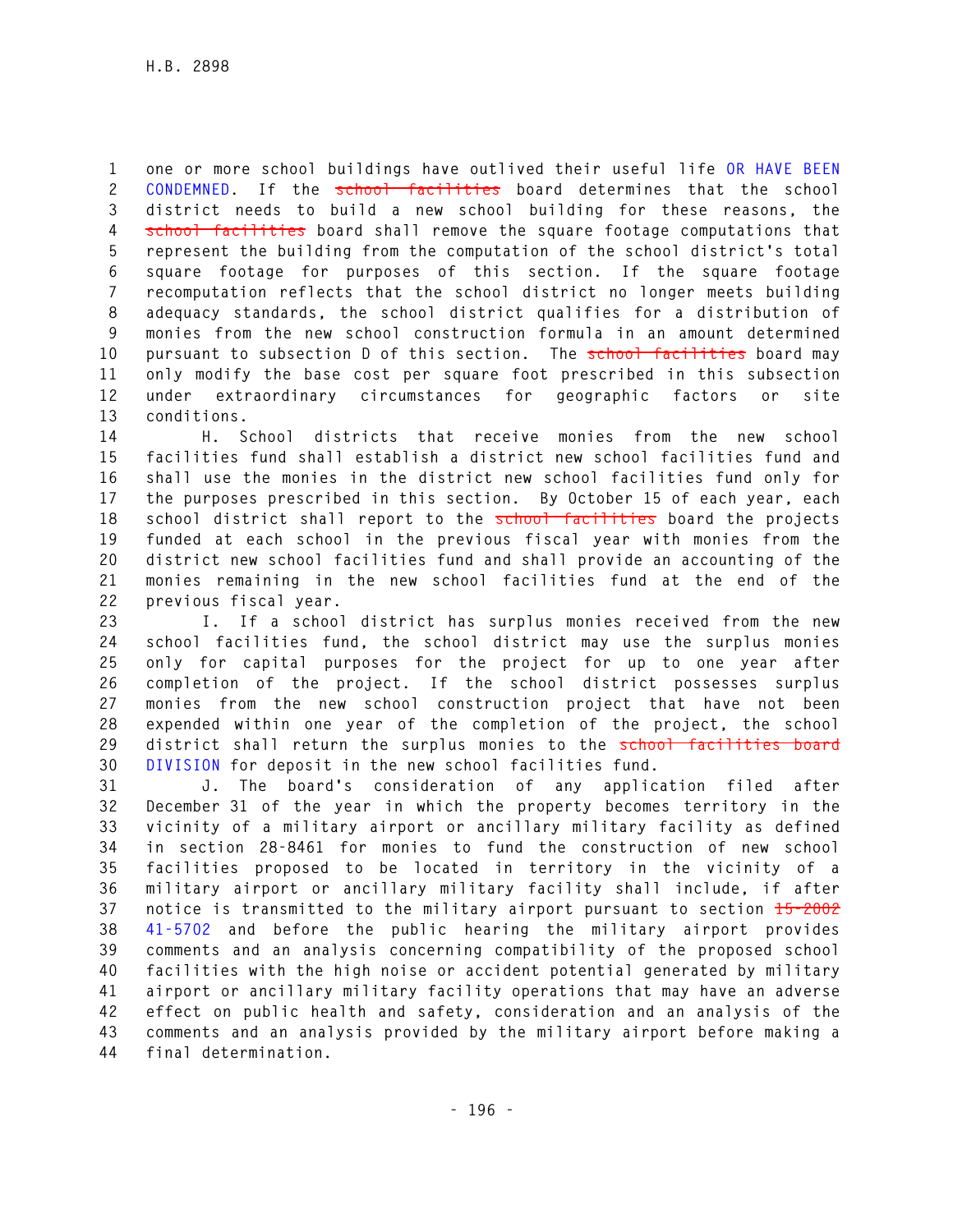**1 K. If a school district uses its own project manager for new school 2 construction, the members of the school district governing board and the 3 project manager shall sign an affidavit stating that the members and the 4 project manager understand and will follow the minimum adequacy 5 requirements prescribed in section 15-2011 41-5711.** 

**6 L. The school facilities board DIVISION shall establish a separate 7 account in the new school facilities fund designated as the litigation 8 account to pay attorney fees, expert witness fees and other costs 9 associated with litigation in which the school facilities board pursues 10 the recovery of damages for deficiencies correction that resulted from 11 alleged construction defects or design defects that the school facilities 12 board believes caused or contributed to a failure of the school building 13 to conform to the building adequacy requirements prescribed in section 14 15-2011 41-5711. Attorney fees paid pursuant to this subsection shall not 15 exceed the market rate for similar types of litigation. On or before 16 December 1 of each year, the school facilities board shall report to the 17 joint committee on capital review the costs associated with current and 18 potential litigation that may be paid from the litigation account.** 

**19 M. Until the state board of education and the auditor general adopt 20 rules pursuant to section 15-213, subsection J, the school facilities 21 board may allow school districts to contract for construction services and 22 materials through the qualified select bidders list method of project 23 delivery for new school facilities pursuant to this section.** 

24 **N.** The **school facilities** board shall submit electronically a report **25 on project management services and preconstruction services to the 26 governor, the president of the senate and the speaker of the house of 27 representatives by December 31 of each year. The report shall compare 28 projects that use project management and preconstruction services with 29 those that do not. The report shall address cost, schedule and other 30 measurable components of a construction project. School districts, 31 construction-manager-at-risk firms and project management firms that 32 participate in a school facilities board funded BOARD-FUNDED project shall 33 provide the information required by the school facilities board in 34 relation to this report.** 

**35 O. If a school district constructs new square footage according to 36 section 15-342, paragraph 33, the school facilities board shall review the 37 design plans and location of any new school facility submitted by school 38 districts and another party to determine whether the design plans comply 39 with the adequacy standards prescribed in section 15-2011 41-5711 and the 40 square footage per pupil requirements pursuant to subsection D, paragraph 41 3, subdivision (b) of this section. When the school district qualifies 42 for a distribution of monies from the new school facilities fund according 43 to this section, the school facilities board shall DIRECT THE DIVISION TO 44 distribute monies to the school district from the new school facilities 45 fund for the square footage constructed under section 15-342, paragraph 33**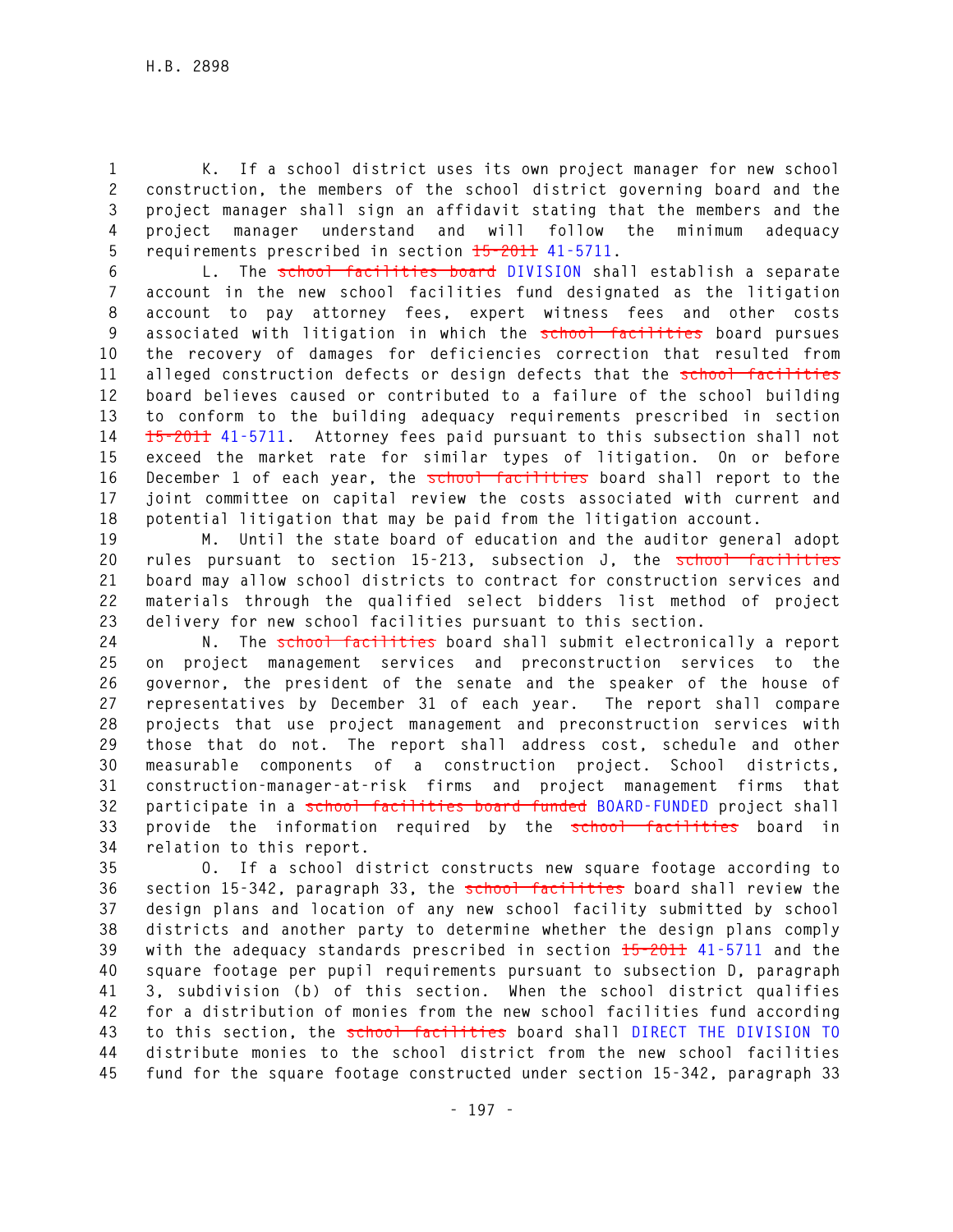**1 at the same cost per square foot established by this section that was in 2 effect at the time of the beginning of the construction of the school 3 facility. Before the school facilities board distributes DIRECTS THE 4 DIVISION TO DISTRIBUTE any monies pursuant to this subsection, the school 5 district shall demonstrate to the school facilities board that the 6 facilities to be funded pursuant to this section meet the minimum adequacy 7 standards prescribed in section 15-2011 41-5711. The agreement entered 8 into pursuant to section 15-342, paragraph 33 shall set forth the 9 procedures for the allocation of these funds to the parties that 10 participated in the agreement.** 

**11 P. Accommodation schools are not eligible for monies from the new 12 school facilities fund.** 

**13 Q. If the school facilities board approves a school district for 14 funding from the new school facilities fund and the full legislative 15 appropriation is not available to the school district in the fiscal year 16 following the approval by the school facilities board, the school district 17 may use any legally available monies to pay for the land or the new 18 construction project approved by the school facilities board and may 19 reimburse the fund from which the monies were used in subsequent years 20 with legislative appropriations when those appropriations are made 21 available by this state.** 

**22 Sec. 71. Section 41-5751, Arizona Revised Statutes, as transferred 23 and renumbered, is amended to read:** 

**24 41-5751. Authorization of state school facilities revenue 25 bonds**

**26 A. The school facilities board may issue negotiable revenue bonds 27 pursuant to this article. If authorized by the legislature, bonds may be 28 issued under this article in a principal amount not exceeding two hundred 29 million dollars \$200,000,000 in a fiscal year to:** 

**30 1. Provide monies to pay the cost of:** 

**31 (a) Acquiring real property and constructing new school facilities 32 as provided by section 15-2041 41-5741.** 

**33 (b) Bond related expenses including any expenses incurred by the 34 school facilities board to issue and administer its bonds including 35 underwriting fees and costs, trustee fees, financial consultant fees, 36 printing and advertising costs, paying agent fees, transfer agent fees, 37 legal, accounting, feasibility consultant and other professional fees and 38 expenses, bond insurance or other credit enhancements or liquidity 39 facilities, attorney and accounting fees and expenses related to credit 40 enhancement, bond insurance or liquidity enhancement, remarketing fees, 41 rating agency fees and costs, travel and telephone expenses and all other 42 fees considered necessary by the school facilities board in order to 43 market and administer the bonds.** 

**44 2. Fully or partially fund any reserves or sinking accounts 45 established by the bond resolution.**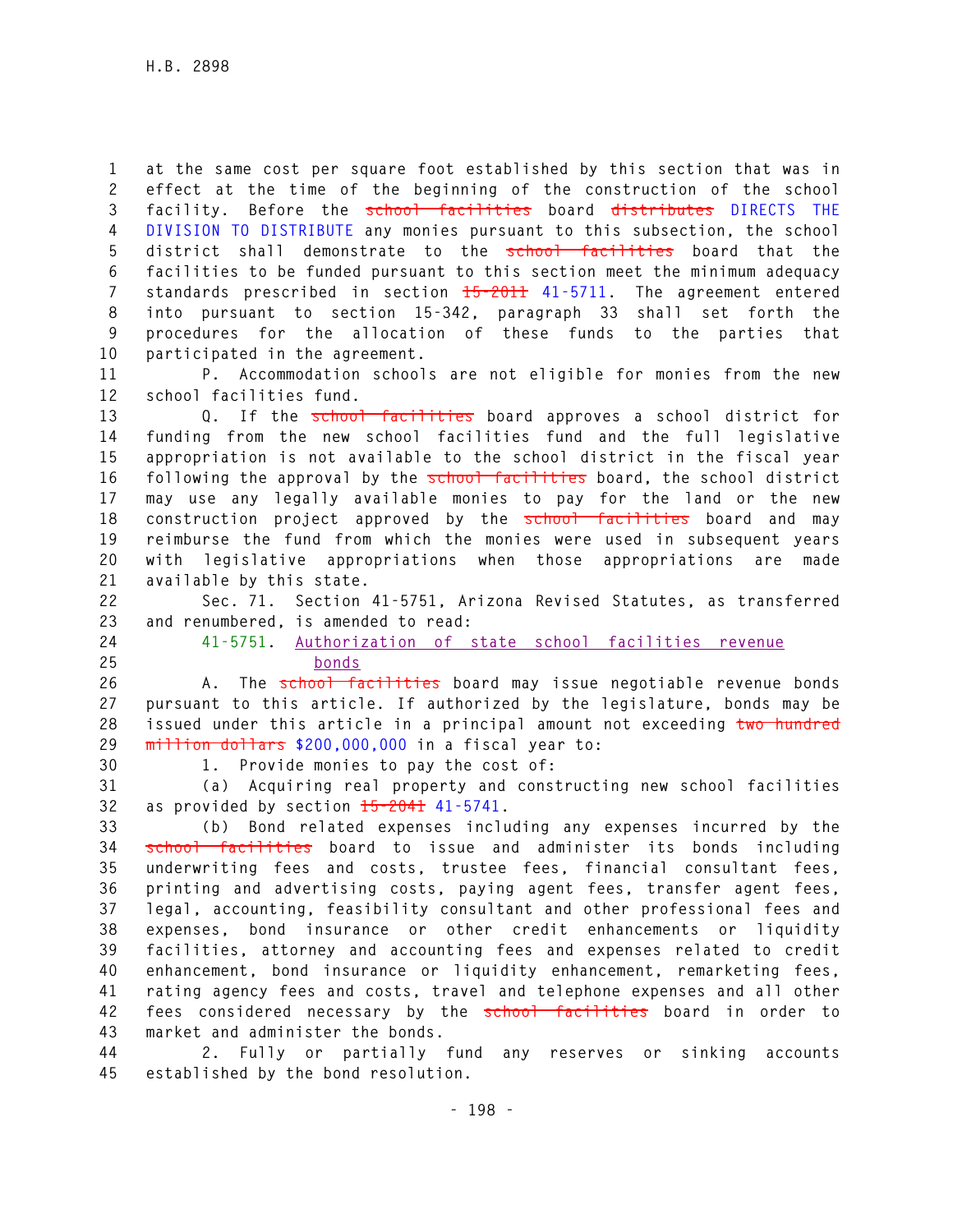**1 B. The school facilities board shall authorize the bonds by 2 resolution. The resolution shall prescribe: 3 1. The fixed or variable rate or rates of interest, the date or 4 dates on which interest is payable and the denominations of the bonds. 5 2. The date or dates of the bonds and maturity, within ten years 6 after the date of issuance. 7 3. The form of the bonds. 8 4. The manner of executing the bonds. 9 5. The medium and place of payment. 10 6. The terms of redemption, which may provide for a premium for 11 early redemption. 12 C. The bonds issued pursuant to this article shall be known as 13 state school facilities revenue bonds. 14 Sec. 72. Section 41-5752, Arizona Revised Statutes, as transferred 15 and renumbered, is amended to read: 16 41-5752. Issuance and sale of revenue bonds 17 A. The school facilities board shall issue the bonds in the number 18 and amount provided in the resolution. 19 B. The bonds shall be sold at public or private sale at the price 20 and on the terms prescribed in the resolution at, above or below par. 21 C. The net proceeds of the sale of the bonds shall be deposited in 22 the revenue bond proceeds fund established pursuant to section 15-2053 23 41-5753. 24 Sec. 73. Section 41-5753, Arizona Revised Statutes, as transferred 25 and renumbered, is amended to read: 26 41-5753. School facilities revenue bond proceeds fund; use 27 for new school facilities 28 A. If the school facilities board issues revenue bonds under this 29 article, the board shall establish a school facilities revenue bond 30 proceeds fund consisting of the net proceeds received from the sale of the 31 bonds. 32 B. The school facilities board may use monies in the school 33 facilities revenue bond proceeds fund only for the purposes provided in 34 section 15-2051 41-5751, subsection A. Monies in the revenue bond 35 proceeds fund are exempt from lapsing under section 35-190. 36 C. The state treasurer or bond trustee shall administer and account 37 for the school facilities revenue bond proceeds fund. 38 Sec. 74. Section 41-5754, Arizona Revised Statutes, as transferred 39 and renumbered, is amended to read: 40 41-5754. School facilities revenue bond debt service fund 41 A. The school facilities board shall establish a school facilities 42 revenue bond debt service fund consisting of monies transferred to the 43 fund pursuant to sections 37-521 and 42-5030.01. 44 B. Monies in the school facilities revenue bond debt service fund** 

**45 may be used only for the purposes authorized by this article.**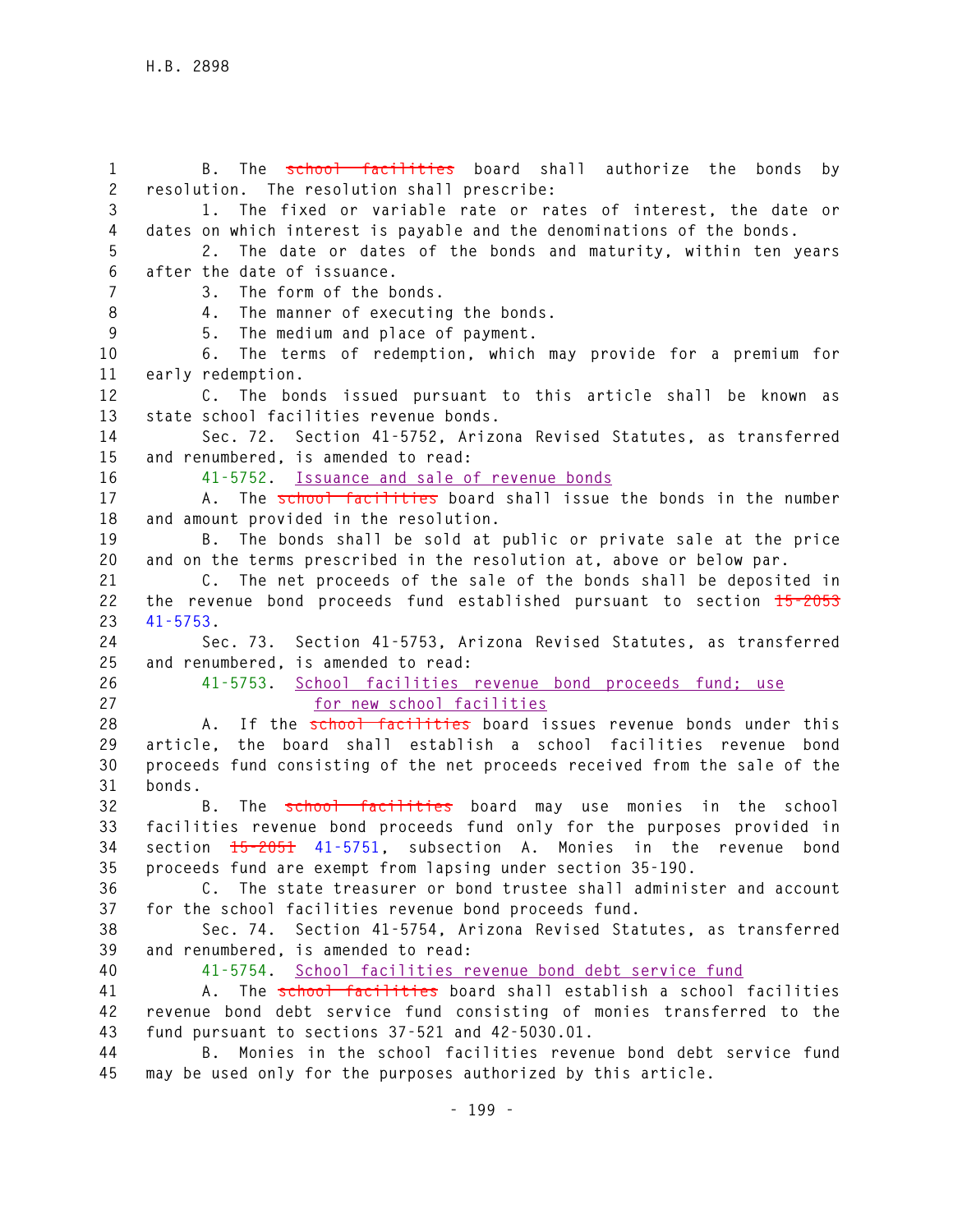**1 C. The state treasurer or bond trustee shall administer and account 2 for the school facilities revenue bond debt service fund.** 

**3 Sec. 75. Section 41-5755, Arizona Revised Statutes, as transferred 4 and renumbered, is amended to read:** 

**5 41-5755. Securing principal and interest** 

**6 A. In connection with issuing bonds authorized by this article and 7 to secure the principal and interest on the bonds, the school facilities 8 board by resolution may:** 

**9 1. Segregate the school facilities revenue bond debt service fund 10 into one or more accounts and subaccounts and provide that bonds issued 11 under this article may be secured by a lien on all or part of the monies 12 paid into the school facilities revenue bond debt service fund or into any 13 account or subaccount in the fund.** 

**14 2. Provide that the bonds issued under this article are secured by 15 a first lien on the monies paid into the school facilities revenue bond 16 debt service fund as provided by section 37-521, subsection B, paragraph 1 17 and section 42-5030.01, and pledge and assign to or in trust for the 18 benefit of the holder or holders of the bonds all or part of the monies in 19 the school facilities revenue bond debt service fund, any account or 20 subaccount in the fund or in the school facilities revenue bond proceeds 21 fund as is necessary to secure and pay the principal, the interest and any 22 premium on the bonds as they come due.** 

**23 3. Establish priorities among bondholders based on criteria adopted 24 by the board.** 

**25 4. Set aside, regulate and dispose of reserves and sinking 26 accounts.** 

**27 5. Prescribe the procedure, if any, by which the terms of any 28 contract with bondholders may be amended or abrogated, the amount of bonds 29 the holders of which must consent to and the manner in which the consent 30 may be given.** 

**31 6. Provide for payment of bond related expenses from the proceeds 32 of the sale of the bonds or other revenues authorized by this article and 33 available to the board.** 

**34 7. Provide for the services of trustees, cotrustees, agents and 35 consultants and other specialized services with respect to the bonds.** 

**36 8. Take any other action that in any way may affect the security 37 and protection of the bonds or interest on the bonds.** 

**38 9. Refund any bonds issued by the board, if these bonds are secured 39 from the same source of revenues as the bonds authorized by this article, 40 by issuing new bonds.** 

**41 10. Issue bonds partly to refund outstanding bonds and partly for 42 any other purpose consistent with this article.**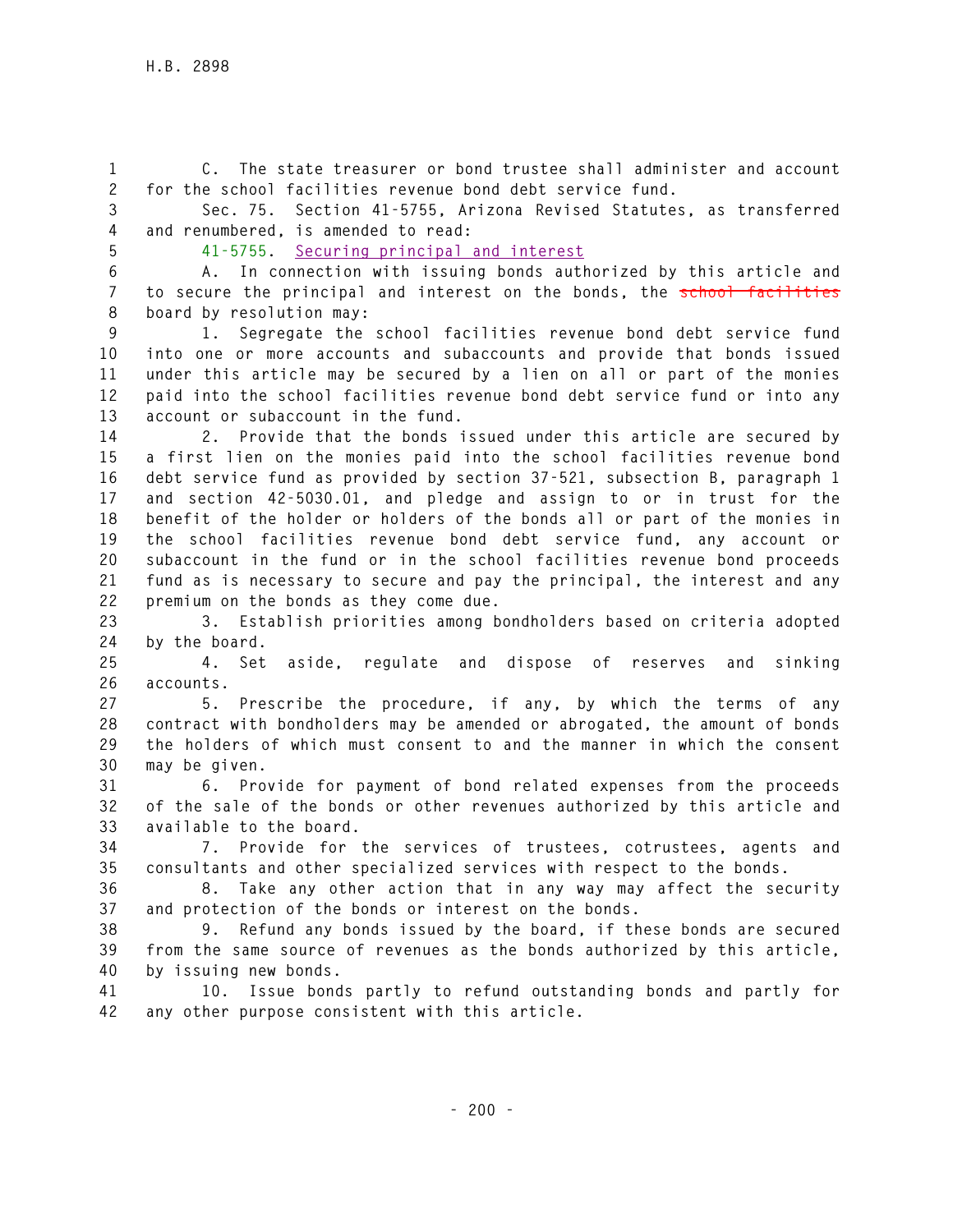**1 B. Bonds issued to refund any bonds issued by the board as provided 2 by subsection A, paragraphs 9 and 10 of this section are not subject to 3 legislative authorization or the two hundred million dollar limitation 4 \$200,000,000 LIMIT prescribed by section 15-2051 41-5751, subsection A. 5 Sec. 76. Section 41-5757, Arizona Revised Statutes, as transferred 6 and renumbered, is amended to read: 7 41-5757. Bond purchase; cancellation 8 The school facilities board may purchase bonds for cancellation out 9 of any monies available for the purchase, at a price of not more than 10 either of the following: 11 1. If the bonds are redeemable at the time of the purchase, the 12 applicable redemption price plus accrued interest to the next interest 13 payment date on the bonds. 14 2. If the bonds are not redeemable at the time of the purchase, the 15 applicable redemption price on the first date after the purchase on which 16 the bonds become subject to redemption plus accrued interest to that date. 17 Sec. 77. Section 41-5758, Arizona Revised Statutes, as transferred 18 and renumbered, is amended to read: 19 41-5758. Payment of revenue bonds 20 A. The revenue bonds shall be paid solely from monies from the 21 school facilities revenue bond debt service fund established by section 22 15-2054 41-5754 and other monies that are credited to the school 23 facilities revenue bond debt service fund. 24 B. The state treasurer or the paying agent for the revenue bonds 25 shall cancel all revenue bonds when paid. 26 Sec. 78. Section 41-5759, Arizona Revised Statutes, as transferred 27 and renumbered, is amended to read: 28 41-5759. Investment of monies in school facilities revenue 29 bond proceeds fund 30 A. As provided by section 15-2062 41-5761, the school facilities 31 board may authorize the state treasurer or bond trustee to invest monies 32 in the school facilities revenue bond proceeds fund established by section 33 15-2053 41-5753. 34 B. The order directing an investment shall state a specified time 35 when the proceeds from the sale of the bonds will be used. The state 36 treasurer or bond trustee shall make the investment in such a way as to 37 mature at the specified date. 38 C. All monies earned as interest or otherwise derived from the 39 investment of the monies in the school facilities revenue bond proceeds 40 fund shall be credited to the school facilities revenue bond debt service 41 fund established by section 15-2054 41-5754.**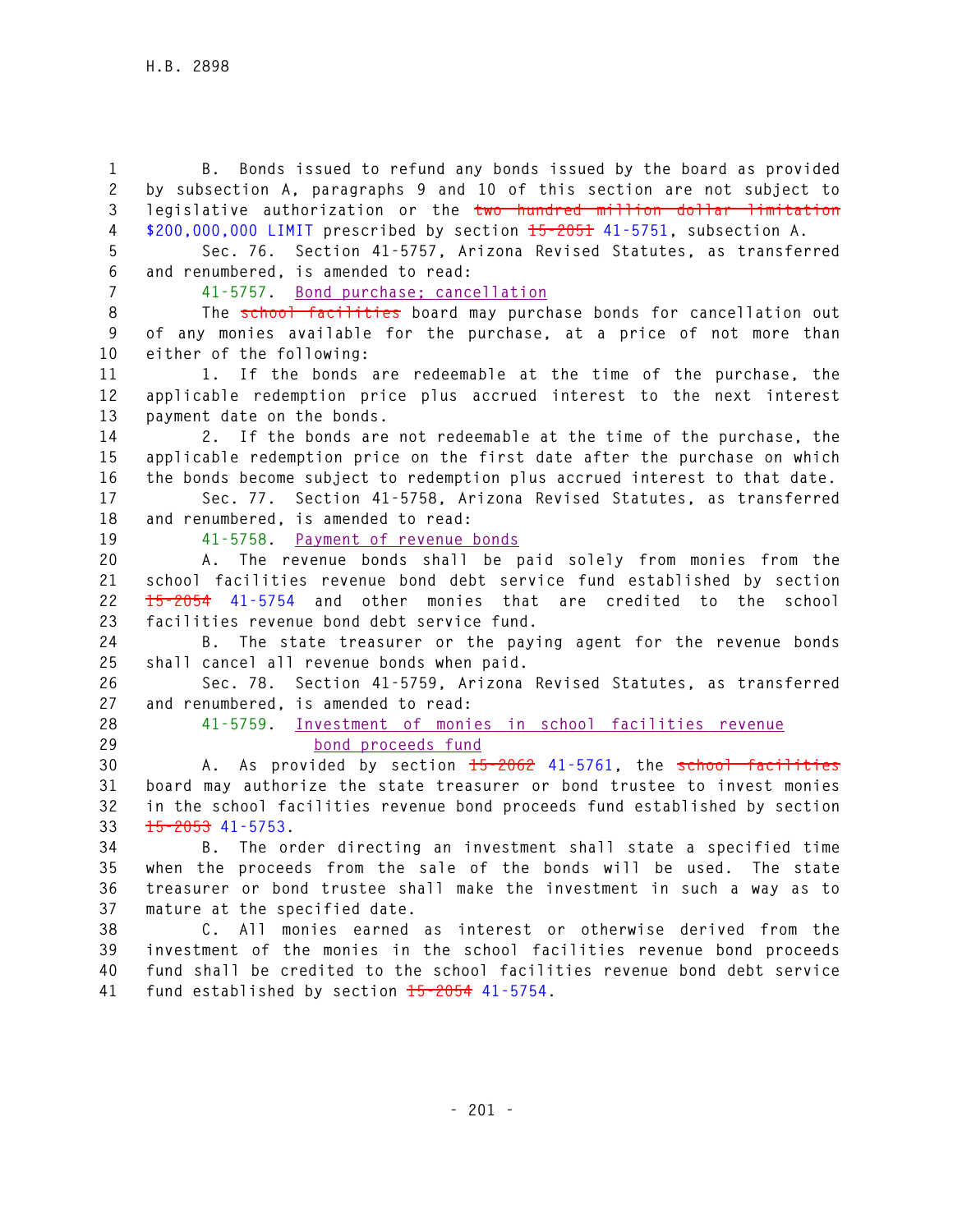**1 Sec. 79. Section 41-5760, Arizona Revised Statutes, as transferred 2 and renumbered, is amended to read: 3 41-5760. Investment of monies in school facilities revenue 4 bond debt service fund 5 A. The school facilities board may authorize the state treasurer or 6 bond trustee to invest and reinvest any monies in the school facilities 7 revenue bond debt service fund as provided by section 15-2062 41-5761. 8 B. All monies earned as interest or otherwise derived from the 9 investment of the monies in the school facilities revenue bond debt 10 service fund shall be credited to that fund. 11 Sec. 80. Section 41-5761, Arizona Revised Statutes, as transferred 12 and renumbered, is amended to read: 13 41-5761. Authorized investments of fund monies 14 A. On notice from the school facilities board, the state treasurer 15 or bond trustee shall invest and divest monies in either the school 16 facilities revenue bond proceeds fund or the school facilities revenue 17 debt service fund in any of the following: 18 1. Obligations issued or guaranteed by the United States or any of 19 the senior debt of its agencies, sponsored agencies, corporations, 20 sponsored corporations or instrumentalities. 21 2. State, county or municipal bonds issued in this state on which 22 the payments of interest have not been deferred. 23 3. Investment agreements and repurchase agreements collateralized 24 by investments described in paragraph 1 OF THIS SUBSECTION. 25 B. The purchase of the securities shall be made by the state 26 treasurer or bond trustee on authority of a resolution of the board. The 27 treasurer or bond trustee shall act as custodian of all securities 28 purchased. The securities may be sold on an order of the board. 29 Sec. 81. Section 41-5763, Arizona Revised Statutes, as transferred 30 and renumbered, is amended to read: 31 41-5763. Effect of changing circumstances on bonds; agreement 32 of state 33 A. Bonds issued under this article remain valid and binding 34 obligations of the board notwithstanding that, before the delivery of the 35 bonds, any of the persons whose signatures appear on the bonds cease to be 36 members of the school facilities board. 37 B. An amendment of any provision of this article does not diminish 38 or impair the validity of bonds issued under this article or the remedies 39 and rights of bondholders. 40 C. This state pledges to and agrees with the holders of the bonds 41 authorized by this article that this state will not limit, alter or impair 42 the rights and remedies of the bondholders, until all bonds issued under 43 this article, together with interest on the bonds, interest on any unpaid 44 installments of principal or interest and all costs and expenses in 45 connection with any action or proceedings by or on behalf of the**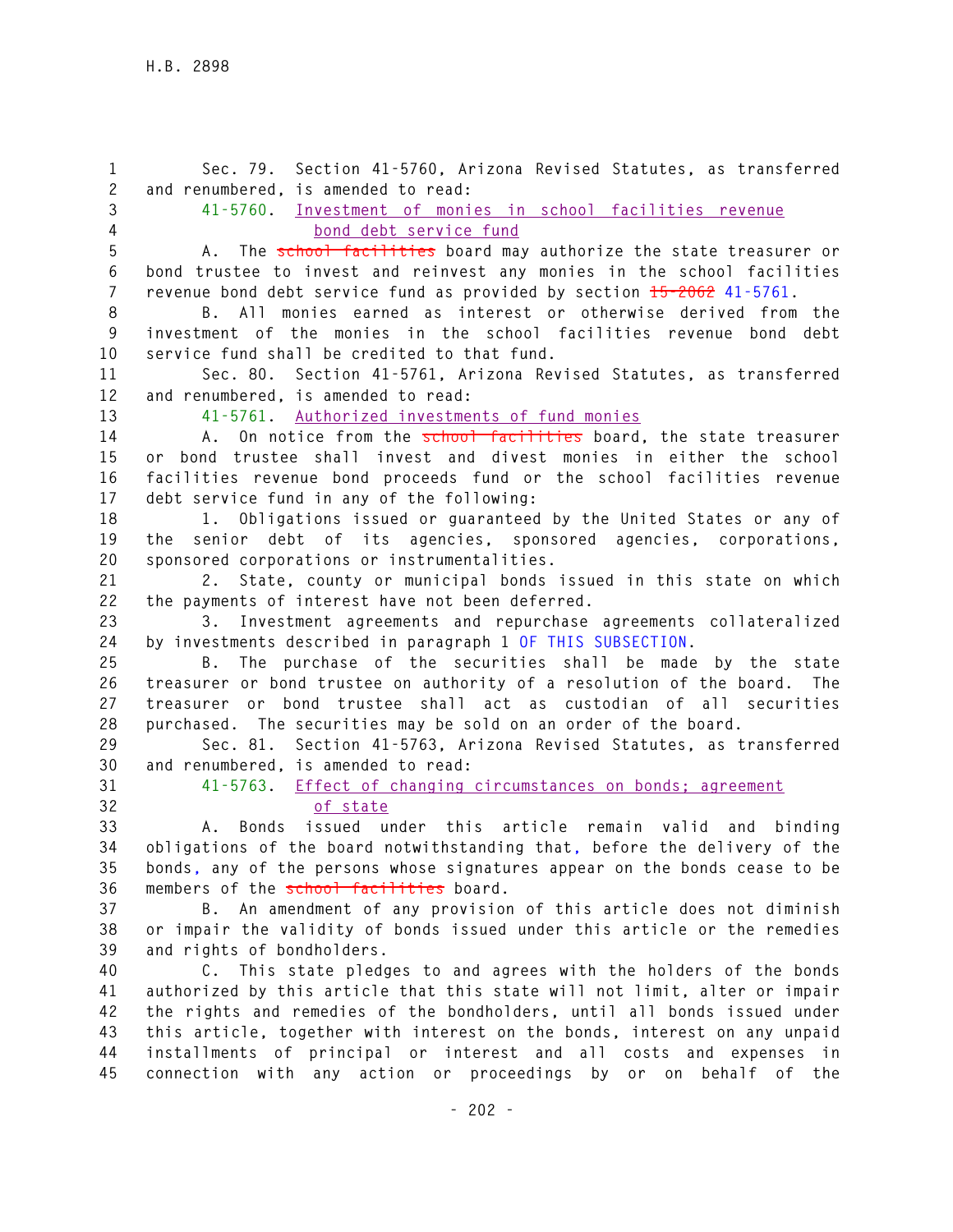**1 bondholders, are fully met and discharged. The board, as agent for this 2 state, may include this pledge and undertaking in its resolutions and 3 indentures authorizing and securing the bonds.** 

**4 Sec. 82. Section 41-5764, Arizona Revised Statutes, as transferred 5 and renumbered, is amended to read:** 

**6 41-5764. Validity of bonds; certification by attorney general**

**7 A. This article constitutes full authority for authorizing and 8 issuing bonds without reference to any other law of this state. No other 9 law with regard to authorizing or issuing obligations or that in any way 10 impedes or restricts performing the acts authorized by this article may be 11 construed to apply to any proceedings taken or acts done pursuant to this 12 article.** 

**13 B. The validity of bonds issued under this article does not depend 14 on and is not affected by the legality of any proceeding relating to any**  15 action by the school facilities board in granting or lending monies or the **16 acquisition, construction or improvement of any facility paid with monies 17 provided by the board.** 

18 **C.** The school facilities board may submit to the attorney general **19 revenue bonds to be issued under this article after all proceedings for 20 authorizing the bonds have been completed. Within fifteen days after 21 submission, the attorney general shall examine the bonds and pass on the 22 validity of the bonds and the regularity of the proceedings. If the bonds 23 and proceedings comply with the Constitution of Arizona and this article, 24 and if the bonds when delivered and paid for will constitute binding and 25 legal obligations of the board, the attorney general shall certify in 26 substance that the bonds are issued according to the constitution and laws 27 of this state. The certificate shall also state that the bonds are also 28 validly secured by the obligation to transfer monies from designated 29 sources of revenue, including income on the permanent state school fund 30 established by section 37-521, to cover any insufficiencies.** 

**31 D. The bonds shall recite that they are regularly issued pursuant 32 to this article. That recital, together with the certification by the 33 attorney general under subsection C of this section, constitutes prima 34 facie evidence of the legality and validity of the bonds. From and after**  35 the sale and delivery of the bonds, they are incontestable by the school **36 facilities board or this state.** 

**37 Sec. 83. Section 41-5781, Arizona Revised Statutes, as transferred 38 and renumbered, is amended to read:** 

**39 41-5781. Authorization of state school improvement revenue 40 bonds; expiration**

**41 A. The school facilities board may issue revenue bonds in a 42 principal amount not to exceed eight hundred million dollars \$800,000,000 43 pursuant to this article. The school facilities board may also issue 44 qualified zone academy bonds within the meaning of section 1397e of the 45 United States internal revenue code of 1986 or successor provisions**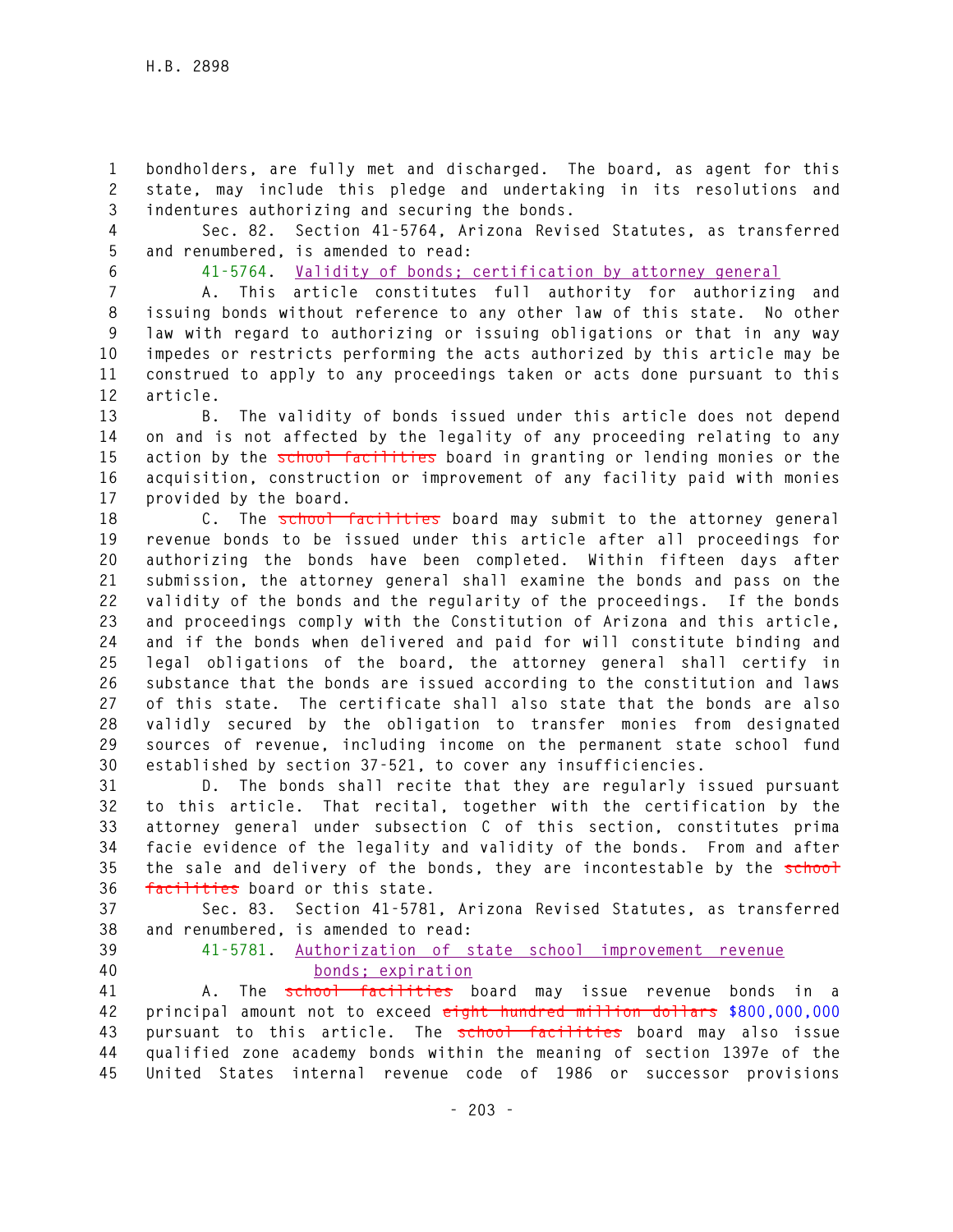**1 pursuant to this article in a principal amount not to exceed twenty 2 million dollars \$20,000,000. The qualified zone academy bonds shall be 3 separately accounted for within the school improvement revenue bond 4 proceeds fund established by section 15-2083 41-5783. All bonds 5 authorized by this section may be issued for the following purposes:** 

**8 15-2021.** 

**6 1.** To provide monies to pay the cost of. **7 (a) Correcting existing deficiencies as prescribed by section** 

**9 (b) Bond related BOND-RELATED expenses, including any expenses 10 incurred by the school facilities board to issue and administer its bonds, 11 including underwriting fees and costs, trustee fees, financial consultant 12 fees, printing and advertising costs, paying agent fees, transfer agent 13 fees, legal, accounting, feasibility consultant and other professional 14 fees and expenses, bond insurance or other credit enhancements or 15 liquidity facilities, attorney and accounting fees and expenses related to 16 credit enhancement, bond insurance or liquidity enhancement, remarketing 17 fees, rating agency fees and costs, travel and telephone expenses and all 18 other fees considered necessary by the school facilities board in order to 19 market and administer the bonds.** 

**20 2. To fully or partially fund any reserves or sinking accounts 21 established by the bond resolution.** 

**22 B. The school facilities board shall authorize the bonds by 23 resolution. The resolution shall prescribe:** 

**24 1. The fixed or variable rate or rates of interest, the date or 25 dates on which interest is payable and the denominations of the bonds.** 

**26 2. The date or dates of the bonds and maturity, within twenty years 27 after the date of issuance.** 

**28 3. The form of the bonds.** 

**29 4. The manner of executing the bonds.** 

**30 5. The medium and place of payment.** 

**31 6. The terms of redemption, which may provide for a premium for 32 early redemption.** 

**33 C. The bonds issued pursuant to this article shall be known as 34 state school improvement revenue bonds.** 

**35 D. The authority of the school facilities board to issue school 36 improvement revenue bonds pursuant to this article expires from and after 37 June 30, 2003, except for bonds issued to refund any bonds issued by the 38 board.** 

**39 Sec. 84. Section 41-5782, Arizona Revised Statutes, as transferred 40 and renumbered, is amended to read:** 

**41 41-5782. Issuance and sale of school improvement revenue 42 bonds**

**43 A. The school facilities board shall issue the school improvement 44 revenue bonds in the number and amount provided in the resolution.**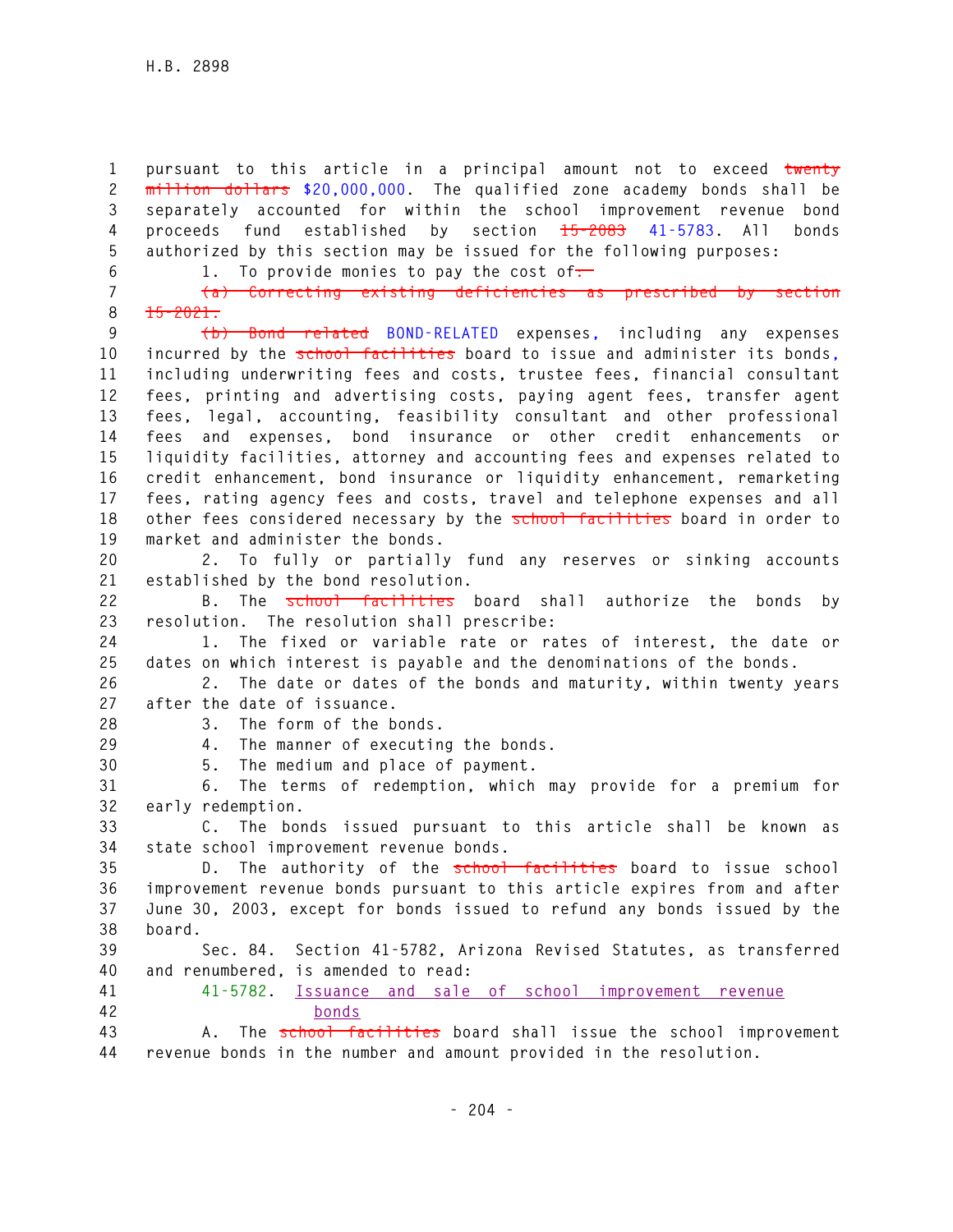**1 B. The bonds shall be sold at public or private sale at the price 2 and on the terms prescribed in the resolution at, above or below par. 3 C. The net proceeds of the sale of the bonds shall be deposited in 4 the school improvement revenue bond proceeds fund established pursuant to 5 section 15-2083 41-5783. 6 Sec. 85. Section 41-5783, Arizona Revised Statutes, as transferred 7 and renumbered, is amended to read: 8 41-5783. School improvement revenue bond proceeds fund; use 9 for school improvements 10 A. If the school facilities board issues revenue bonds under this 11 article, the board shall establish a school improvement revenue bond 12 proceeds fund consisting of the net proceeds received from the sale of the 13 bonds. 14 B. The school facilities board may use monies in the school 15 improvement revenue bond proceeds fund only for the purposes provided in 16 section 15-2081 41-5781, subsection A. Monies in the school improvement 17 revenue bond proceeds fund are exempt from lapsing under section 35-190. 18 C. The state treasurer or bond trustee shall administer and account 19 for the school improvement revenue bond proceeds fund. 20 Sec. 86. Section 41-5784, Arizona Revised Statutes, as transferred 21 and renumbered, is amended to read: 22 41-5784. School improvement revenue bond debt service fund 23 A. The school facilities board shall establish a school improvement**  24 revenue bond debt service fund consisting of monies received by the school **25 facilities board pursuant to section 42-5029, subsection E, section 26 42-5029.02, subsection A, paragraph 1 and section 37-521, subsection B, 27 paragraph 1. All monies received pursuant to section 42-5029, 28 subsection E and section 42-5029.02, subsection A, paragraph 1 shall be 29 accounted for separately and shall be used only for debt service of school 30 improvement revenue bonds. All monies received pursuant to section 31 37-521, subsection B, paragraph 1 shall be accounted for separately and 32 shall be used only for debt service of qualified zone academy bonds. 33 B. Monies in the school improvement revenue bond debt service fund 34 may be used only for the purposes authorized by this article. 35 C. The state treasurer or bond trustee shall administer and account 36 for the school improvement revenue bond debt service fund. 37 Sec. 87. Section 41-5785, Arizona Revised Statutes, as transferred 38 and renumbered, is amended to read: 39 41-5785. Securing principal and interest 40 A. In connection with issuing bonds authorized by this article and 41 to secure the principal and interest on the bonds, the school facilities 42 board by resolution may: 43 1. Segregate the school improvement revenue bond debt service fund 44 into one or more accounts and subaccounts and provide that bonds issued 45 under this article may be secured by a lien on all or part of the monies**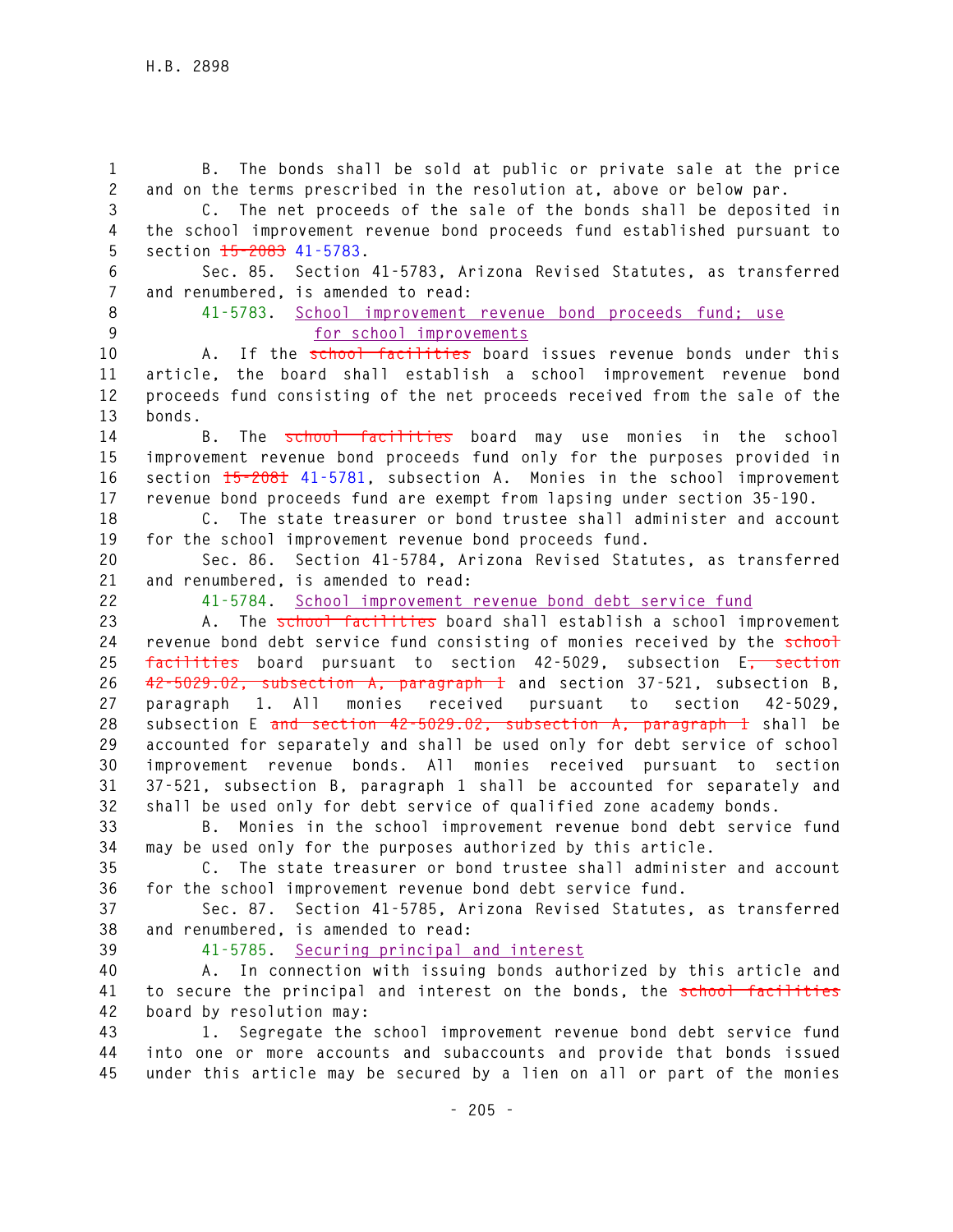**1 paid into the revenue bond debt service fund or into any account or 2 subaccount in the fund.** 

**3 2. Provide that the bonds issued under this article are BE secured 4 by a first lien on the monies paid into the school improvement revenue 5 bond debt service fund as provided by section 42-5029, subsection E, 6 paragraph 1 and section 42-5029.02, subsection A, paragraph 1 and pledge 7 and assign to or in trust for the benefit of the holder or holders of the 8 bonds all or part of the monies in the school improvement revenue bond 9 debt service fund, in any account or subaccount in the fund or in the 10 school improvement revenue bond proceeds fund as is necessary to secure 11 and pay the principal, the interest and any premium on the bonds as they 12 come due.** 

**13 3. Establish priorities among bondholders based on criteria adopted 14 by the board.** 

**15 4. Set aside, regulate and dispose of reserves and sinking 16 accounts.** 

**17 5. Prescribe the procedure, if any, by which the terms of any 18 contract with bondholders may be amended or abrogated, the amount of bonds 19 the holders of which must consent to and the manner in which the consent 20 may be given.** 

**21 6. Provide for payment of bond related BOND-RELATED expenses from 22 the proceeds of the sale of the bonds or other revenues authorized by this 23 article and available to the board.** 

**24 7. Provide for the services of trustees, cotrustees, agents and 25 consultants and other specialized services with respect to the bonds.** 

**26 8. Take any other action that in any way may affect the security 27 and protection of the bonds or interest on the bonds.** 

**28 9. Refund any bonds issued by the board, if these bonds are secured 29 from the same source of revenues as the bonds authorized by this article, 30 by issuing new bonds, whether at or before maturity of the bonds being 31 refunded.** 

**32 10. Issue bonds partly to refund outstanding bonds and partly for 33 any other purpose consistent with this article.** 

**34 B. Bonds issued to refund any bonds THAT ARE issued by the board as 35 provided by subsection A, paragraphs 9 and 10 of this section are not 36 subject to legislative authorization or subject to the eight hundred 37 million dollar limitation \$800,000,000 LIMIT prescribed by section 15-2081 38 41-5781, subsection A.** 

**39 Sec. 88. Section 41-5787, Arizona Revised Statutes, as transferred 40 and renumbered, is amended to read:** 

**41 41-5787. Bond purchase; cancellation**

**42 The school facilities board may purchase bonds for cancellation out 43 of any monies available for the purchase at a price of not more than 44 either of the following:**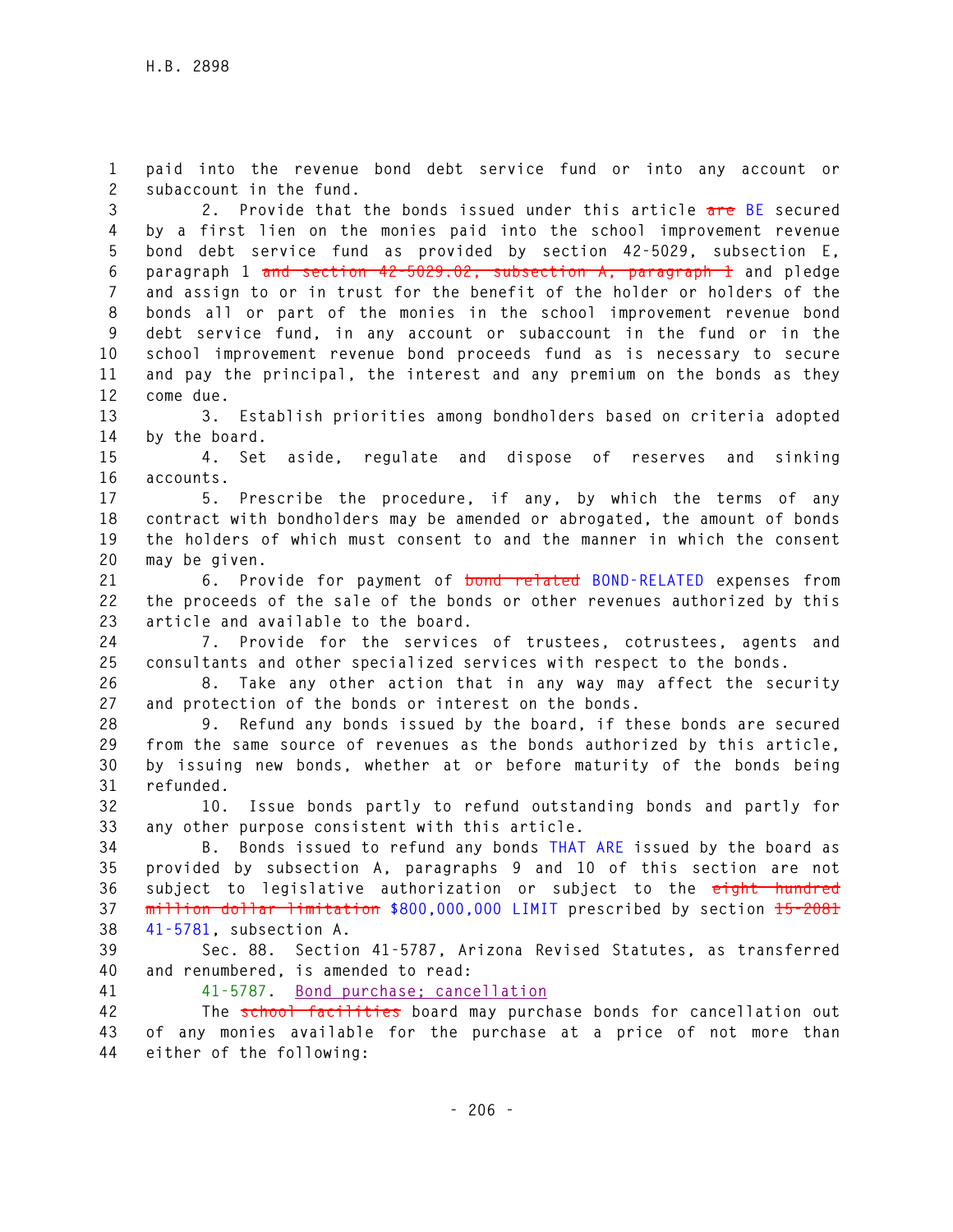**1 1. If the bonds are redeemable at the time of the purchase, the 2 applicable redemption price plus accrued interest to the next interest 3 payment date on the bonds.** 

**4 2. If the bonds are not redeemable at the time of the purchase, the 5 applicable redemption price on the first date after the purchase on which 6 the bonds become subject to redemption plus accrued interest to that date.** 

**7 Sec. 89. Section 41-5788, Arizona Revised Statutes, as transferred 8 and renumbered, is amended to read:** 

**9 41-5788. Payment of revenue bonds**

**10 A. The revenue bonds shall be paid solely from monies from the 11 school improvement revenue bond debt service fund established pursuant to 12 section 15-2084 41-5784 and other monies that are credited to the school 13 improvement revenue bond debt service fund.** 

**14 B. The state treasurer or the paying agent for the revenue bonds 15 shall cancel all revenue bonds when paid.** 

**16 Sec. 90. Section 41-5789, Arizona Revised Statutes, as transferred 17 and renumbered, is amended to read:** 

**18 41-5789. Investment of monies in school improvement revenue 19 bond proceeds fund**

**20 A. As provided by section 15-2091 41-5791, the school facilities 21 board may authorize the state treasurer or bond trustee to invest monies 22 in the school improvement revenue bond proceeds fund established pursuant 23 to section 15-2083 41-5783.** 

**24 B. The order directing an investment shall state a specified time 25 when the proceeds from the sale of the bonds will be used. The state 26 treasurer or bond trustee shall make the investment in such a way as to 27 mature at the specified date.** 

**28 C. All monies earned as interest or otherwise derived from the 29 investment of the monies in the school improvement revenue bond proceeds 30 fund shall be credited to the school improvement revenue bond debt service 31 fund established by section 15-2084 41-5784.** 

**32 Sec. 91. Section 41-5790, Arizona Revised Statutes, as transferred 33 and renumbered, is amended to read:** 

**34 41-5790. Investment of monies in school improvement revenue 35 bond debt service fund**

**36 A. The school facilities board may authorize the state treasurer or 37 bond trustee to invest and reinvest any monies in the school improvement 38 revenue bond debt service fund as provided by section 15-2091 41-5791.** 

**39 B. All monies earned as interest or otherwise derived from the 40 investment of the monies in the school improvement revenue bond debt 41 service fund shall be credited to that fund.**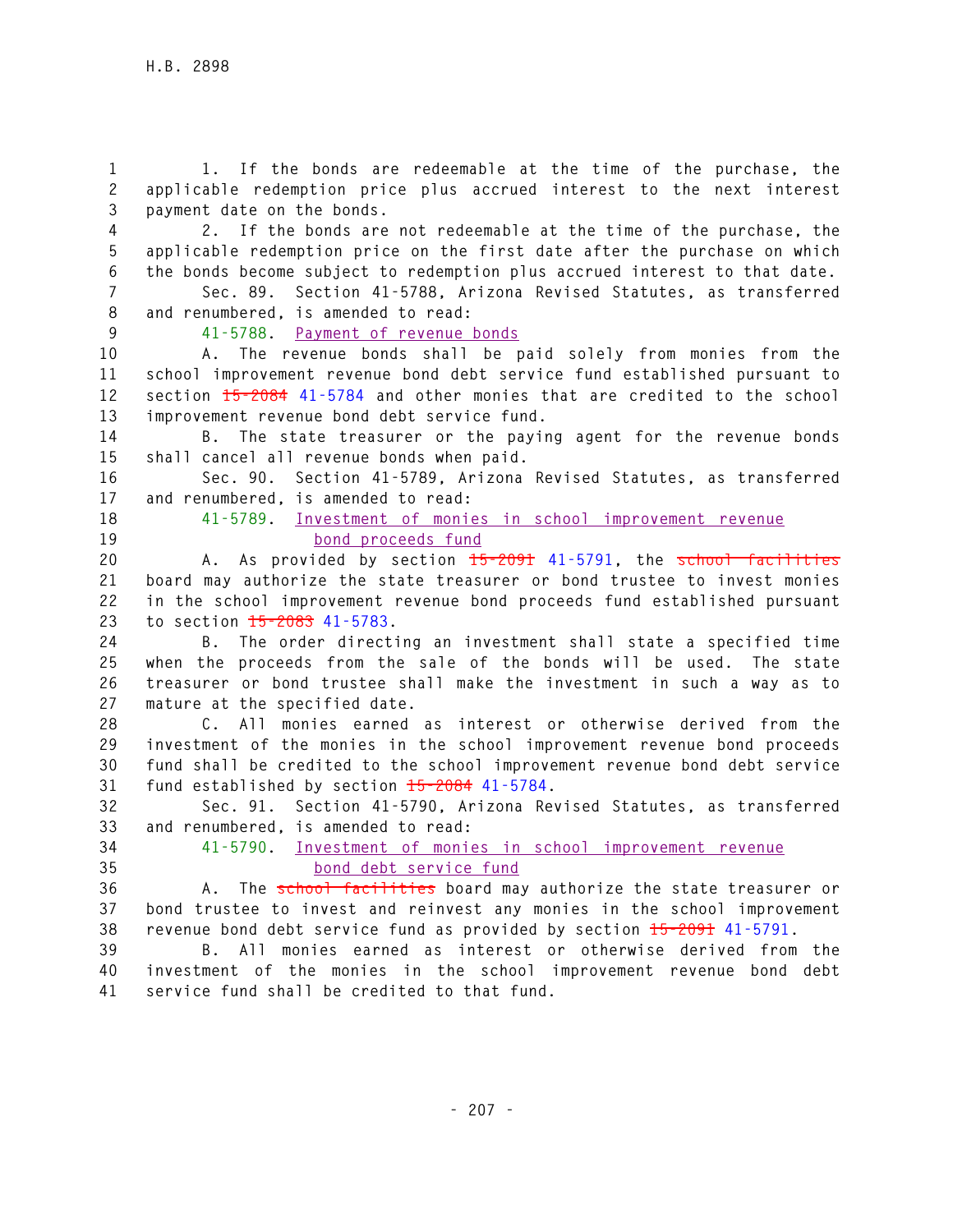**1 Sec. 92. Section 41-5791, Arizona Revised Statutes, as transferred 2 and renumbered, is amended to read: 3 41-5791. Authorized investments of fund monies 4 A. On notice from the school facilities board, the state treasurer 5 or bond trustee shall invest and divest monies in either the school 6 improvement revenue bond proceeds fund or the school improvement revenue 7 BOND debt service fund in any of the following: 8 1. Obligations issued or guaranteed by the United States or any of 9 the senior debt of its agencies, sponsored agencies, corporations, 10 sponsored corporations or instrumentalities. 11 2. State, county or municipal bonds that are issued in this state 12 and on which the payments of interest have not been deferred. 13 3. Investment agreements and repurchase agreements collateralized 14 by investments described in paragraph 1 of this subsection. 15 B. The purchase of the securities shall be made by the state 16 treasurer or bond trustee on authority of a resolution of the board. The 17 treasurer or bond trustee shall act as custodian of all securities 18 purchased. The securities may be sold on an order of the board. 19 Sec. 93. Section 41-5793, Arizona Revised Statutes, as transferred 20 and renumbered, is amended to read: 21 41-5793. Effect of changing circumstances on bonds; agreement 22 of state 23 A. Bonds issued under this article remain valid and binding 24 obligations of the board notwithstanding that before the delivery of the 25 bonds any of the persons whose signatures appear on the bonds cease to be**  26 members of the school facilities board. **27 B. An amendment of any provision of this article does not diminish 28 or impair the validity of bonds issued under this article or the remedies 29 and rights of bondholders. 30 C. This state pledges to and agrees with the holders of the bonds 31 authorized by this article that this state will not limit, alter or impair 32 the rights and remedies of the bondholders until all bonds issued under 33 this article, together with interest on the bonds, interest on any unpaid 34 installments of principal or interest and all costs and expenses in 35 connection with any action or proceedings by or on behalf of the 36 bondholders, are fully met and discharged. The board, as agent for this 37 state, may include this pledge and undertaking in its resolutions and 38 indentures authorizing and securing the bonds. 39 Sec. 94. Section 41-5794, Arizona Revised Statutes, as transferred 40 and renumbered, is amended to read: 41 41-5794. Validity of bonds; certification by attorney general 42 A. This article constitutes full authority for authorizing and 43 issuing bonds without reference to any other law of this state. No other 44 law with regard to authorizing or issuing obligations or that in any way 45 impedes or restricts performing the acts authorized by this article may be**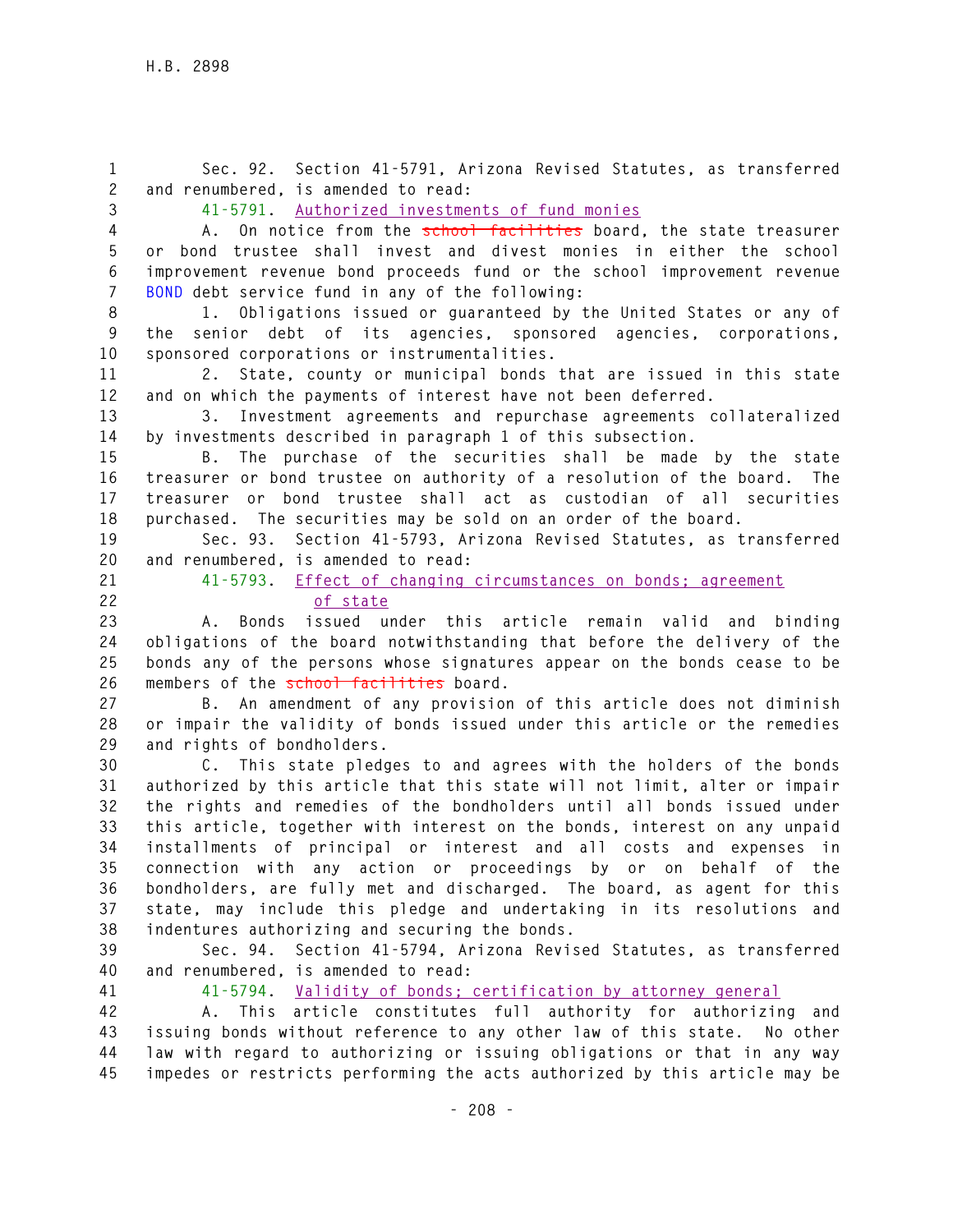**1 construed to apply to any proceedings taken or acts done pursuant to this 2 article.** 

**3 B. The validity of bonds issued under this article does not depend 4 on and is not affected by the legality of any proceeding relating to any 5 action by the school facilities board in granting or lending monies or the 6 acquisition, construction or improvement of any facility paid with monies 7 provided by the board.** 

**8 C. The school facilities board may submit to the attorney general 9 revenue bonds to be issued under this article after all proceedings for 10 authorizing the bonds have been completed. Within fifteen days after 11 submission, the attorney general shall examine the bonds and pass on the 12 validity of the bonds and the regularity of the proceedings. If the bonds 13 and proceedings comply with the Constitution of Arizona and this article, 14 and if the bonds when delivered and paid for will constitute binding and 15 legal obligations of the board, the attorney general shall certify in 16 substance that the bonds are issued according to the constitution and laws 17 of this state.** 

**18 D. The bonds shall recite that they are regularly issued pursuant 19 to this article. That recital, together with the certification by the 20 attorney general under subsection C of this section, constitutes prima 21 facie evidence of the legality and validity of the bonds. From and after**  22 the sale and delivery of the bonds, they are incontestable by the school **23 facilities board or this state.** 

**24 Sec. 95. Section 41-5805, Arizona Revised Statutes, as transferred 25 and renumbered, is amended to read:** 

**26 41-5805. Securing principal and interest**

**27 To secure the principal and interest on the impact aid revenue 28 bonds, the SCHOOL DISTRICT governing board by resolution may:** 

**29 1. Segregate the impact aid revenue bond debt service fund into one 30 or more accounts and subaccounts and provide that bonds issued under this 31 article may be secured by a lien on all or part of the monies paid into 32 the impact aid revenue bond debt service fund or into any account or 33 subaccount in the fund.** 

**34 2. Provide that the bonds issued under this article are BE secured 35 by a first lien on the monies paid in the impact aid revenue bond debt 36 service fund as provided by section 15-2104 41-5804 and pledge and assign 37 to or in trust for the benefit of the holder or holders of the bonds all 38 or part of the monies in the impact aid revenue bond debt service fund or 39 an account or subaccount as is necessary to secure and pay the principal, 40 the interest and any premium on the bonds as they come due.** 

**41 3. Establish priorities among bondholders based on criteria adopted 42 by the governing board.** 

**43 4. Set aside, regulate and dispose of reserves and sinking 44 accounts.**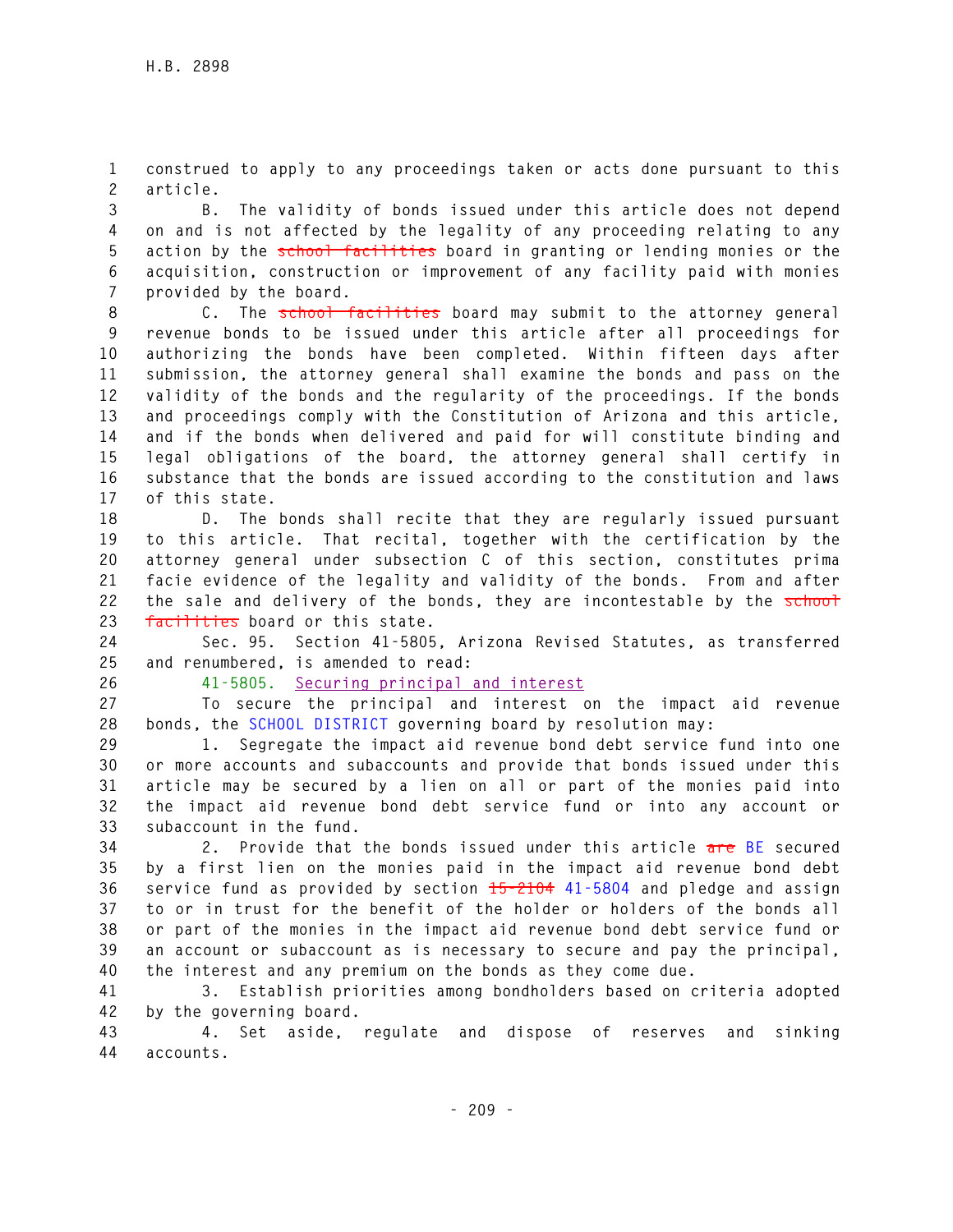**1 5. Prescribe the procedure, if any, by which the terms of any 2 contract with bondholders may be amended or abrogated, the amount of bonds 3 the holders of which must consent to and the manner in which the consent 4 may be given.** 

**5 6. Provide for payment of bond related expenses from the proceeds 6 of the sale of the bonds or other revenues authorized by this article 7 available to the school district.** 

**8 7. Provide for the services of trustees, cotrustees, agents and 9 consultants and other specialized services with respect to the bonds.** 

**10 8. Take any other action that in any way may affect the security 11 and protection of the bonds or interest on the bonds.** 

**12 9. Refund any bonds issued by the school district, if these bonds 13 are secured from the same source of revenues as the bonds authorized by 14 this article, by issuing new bonds.** 

**15 10. Issue bonds partly to refund outstanding bonds and partly for 16 any other purpose consistent with this article.** 

**17 Sec. 96. Section 41-5810, Arizona Revised Statutes, as transferred 18 and renumbered, is amended to read:** 

**19 41-5810. Authorized investments of fund monies**

**20 A. The monies in either the impact aid revenue bond building fund 21 or debt service fund may be invested and reinvested at the direction of 22 the SCHOOL DISTRICT governing board in any of the investments authorized 23 by section 15-2062 41-5761.** 

**24 B. The purchase of the securities shall be made by the county 25 treasurer or the treasurer's designated agent on authority of a resolution 26 of the governing board. The county treasurer shall act as custodian of 27 all securities purchased. The securities may be sold on an order of the 28 governing board.** 

**29 Sec. 97. Section 41-5832, Arizona Revised Statutes, as transferred 30 and renumbered, is amended to read:** 

**31 41-5832. Indoor air quality requirements**

**32 A. When the school facilities board OR THE DIVISION approves the 33 construction of a school building, the school facilities board DIVISION 34 shall conduct an environmental site assessment. The board DIVISION shall 35 consider site assessment standards in accordance with the American society 36 for testing and materials standard E1527, standard practice for 37 environmental site assessments: phase I environmental site assessment 38 process.** 

**39 B. The school facilities board OR THE DIVISION shall not approve a 40 school building project if any of the following conditions exist EXISTS:** 

**41 1. The environmental site assessment indicates that the site cannot 42 meet, within reasonable expenditures, the same criteria established for 43 residential properties.** 

**44 2. The plans incorporate flat roof construction that does not have 45 adequate pitch towards drains in order to prevent pooling of water.**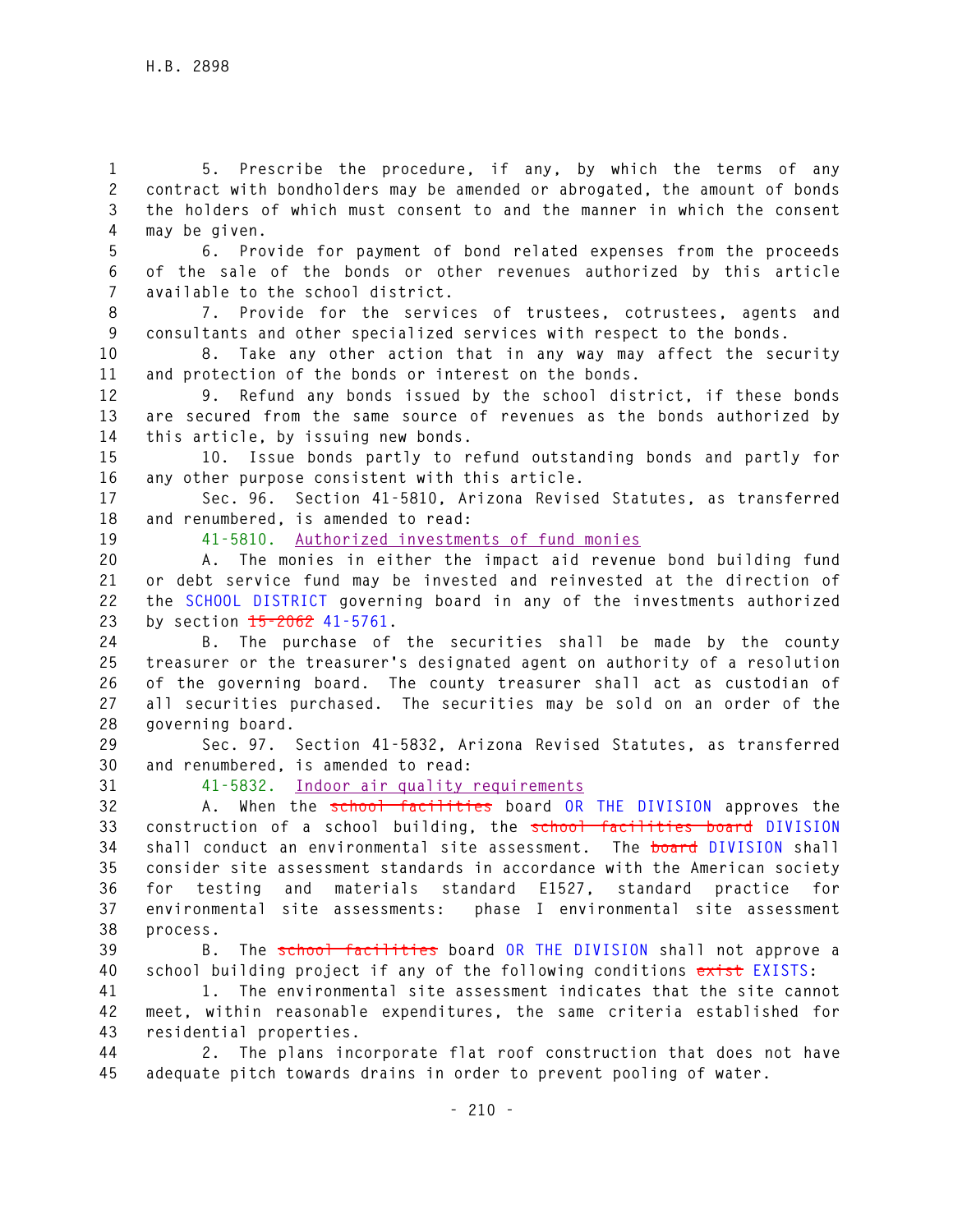**1 3. The plans do not incorporate indoor air quality guidelines that 2 are acceptable to the board DIVISION. The board DIVISION shall consider 3 indoor air quality guidelines in accordance with the sheet metal and air 4 conditioning contractors national association's publication entitled 5 "indoor air quality guidelines for occupied buildings under construction".** 

**6 C. Each school district governing board that installed or renovated 7 its HVAC system on or after the effective date of this article AUGUST 12, 8 2005 shall ensure that its HVAC system meets both of the following 9 requirements:** 

**10 1. Is maintained and operated in a manner consistent with 11 ventilation standards acceptable to the board DIVISION. The board 12 DIVISION shall consider ventilation standards in accordance with 13 standard 62.** 

**14 2. Is operated continuously during school activity hours except 15 during scheduled maintenance and emergency repairs and except during 16 periods for which school officials can demonstrate to the governing 17 board's satisfaction that the quantity of outdoor air supplied by an air 18 supply system that is not mechanically driven meets the requirements for 19 air changes per hour acceptable to the board.** 

**20 D. Each school district governing board that installed or renovated 21 its HVAC system before the effective date of this article AUGUST 12, 2005 22 shall ensure that its HVAC system is maintained and operated in accordance 23 with the prevailing maintenance and standards at the time of the 24 installation or renovation of the HVAC system.** 

**25 Sec. 98. Section 41-5841, Arizona Revised Statutes, as transferred 26 and renumbered, is amended to read:** 

**27 41-5841. Achievement district school application**

**28 A. The credit enhancement eligibility board established by section 29 15-2152 41-5852 shall establish an application process, application forms 30 and selection criteria for a public school or charter school to qualify as 31 an achievement district school for the purposes of article 11 of this 32 chapter.** 

**33 B. A public school or charter school that meets all of the 34 following criteria is eligible to qualify as an achievement district 35 school:** 

**36 1. Has been assigned a letter grade of A, or an equivalent 37 successor classification, pursuant to section 15-241.** 

**38 2. Has proven instructional strategies and curricula that 39 demonstrate high academic outcomes.** 

**40 3. Has a verifiable enrollment demand, including the placement of 41 prospective pupils on a waiting list.** 

**42 4. Has a sound financial plan that contemplates operational costs 43 and future enrollment growth.**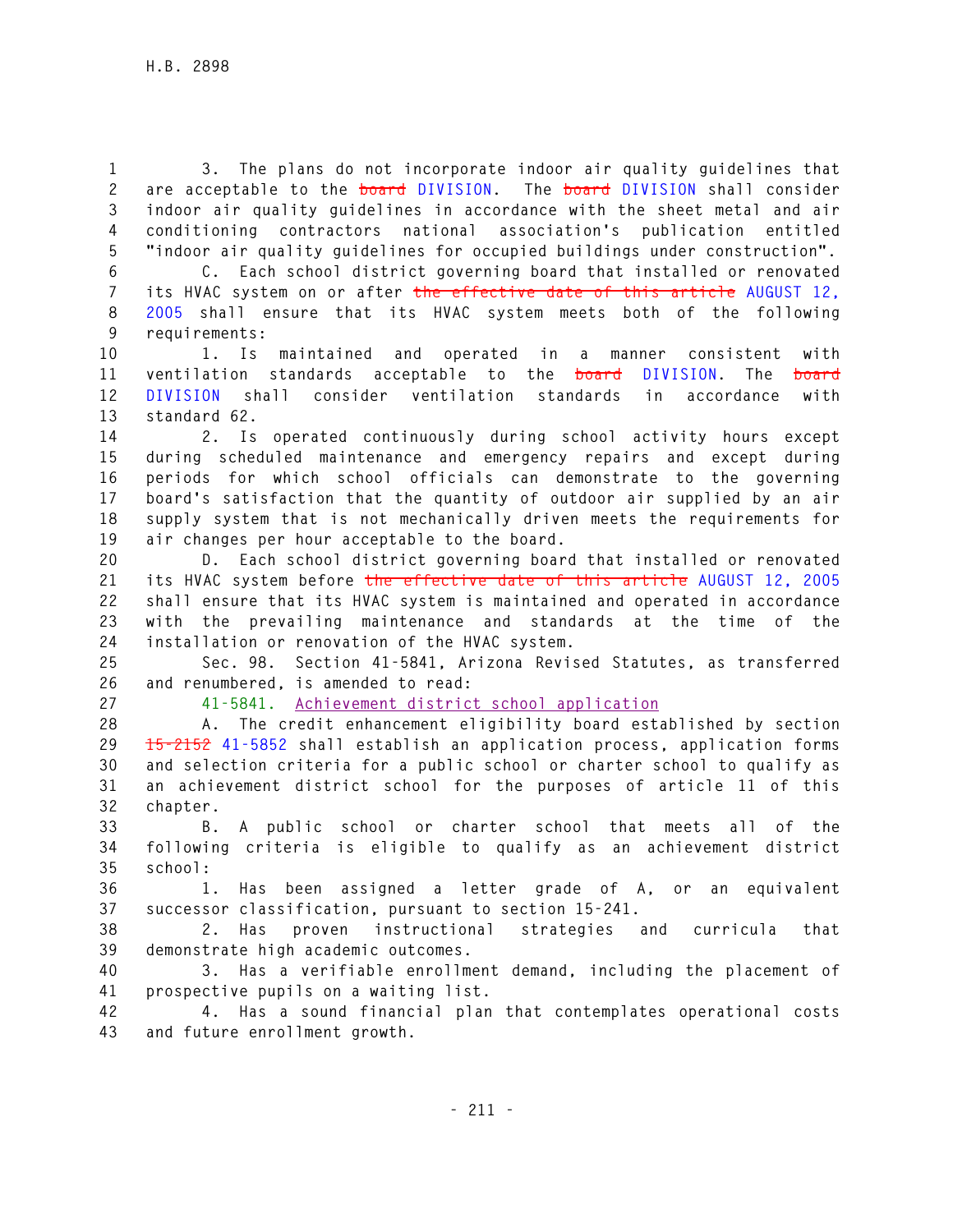**1 5. Has shown a commitment to provide technical assistance, 2 including business services, curriculum development and teacher training, 3 to an underperforming school in the state.** 

**4 6. Meets any other criteria established by the credit enhancement 5 eligibility board.** 

**6 C. The credit enhancement eligibility board shall meet regularly to 7 evaluate achievement district school applications and shall either approve 8 or deny each application submitted. The board shall report its decision 9 on each application to the public school or charter school within ten 10 business days after the board's decision.** 

**11 D. If a school's application is approved pursuant to this section, 12 the school qualifies as an achievement district school and is eligible to 13 apply for participation in the Arizona public school credit enhancement 14 program established by section 15-2155 41-5855.** 

**15 Sec. 99. Section 41-5851, Arizona Revised Statutes, as transferred 16 and renumbered, is amended to read:** 

**17 41-5851. Definitions**

**18 In this article, unless the context otherwise requires:** 

**19 1. "Achievement district school" means a public school or a charter 20 school that has qualified as an achievement district school pursuant to 21 article 10 of this chapter and that has submitted an application with the 22 board pursuant to this article to obtain guaranteed financing.** 

**23 2. "Board" means the credit enhancement eligibility board 24 established by section 15-2152 41-5852.** 

**25 3. "Fund" means the Arizona public school credit enhancement fund 26 established by section 15-2154 41-5854.** 

**27 4. "Guaranteed financing" means debt obligations that are issued by 28 or on behalf of a public school or a charter school to acquire, construct, 29 renovate, equip, refinance or improve capital facilities and for which the 30 board has approved a guarantee of all or a portion of the principal and 31 interest payments pursuant to the program.** 

**32 5. "Program" means the Arizona public school credit enhancement 33 program established by section 15-2155 41-5855.** 

**34 6. "Program funding obligations" means program funding obligations 35 approved and issued by the board pursuant to section 15-2157 41-5857.** 

**36 7. "Program leverage ratio" means the ratio at any time between the 37 aggregate principal amount of guaranteed financings outstanding and the 38 amounts on deposit in the fund.** 

**39 Sec. 100. Section 41-5853, Arizona Revised Statutes, as transferred 40 and renumbered, is amended to read:** 

**41 41-5853. Powers and duties of the board**

**42 A. The board is a body corporate and politic and may have an 43 official seal that is judicially noticed.** 

**44 B. The board may:** 

**45 1. Sue and be sued in its own name.**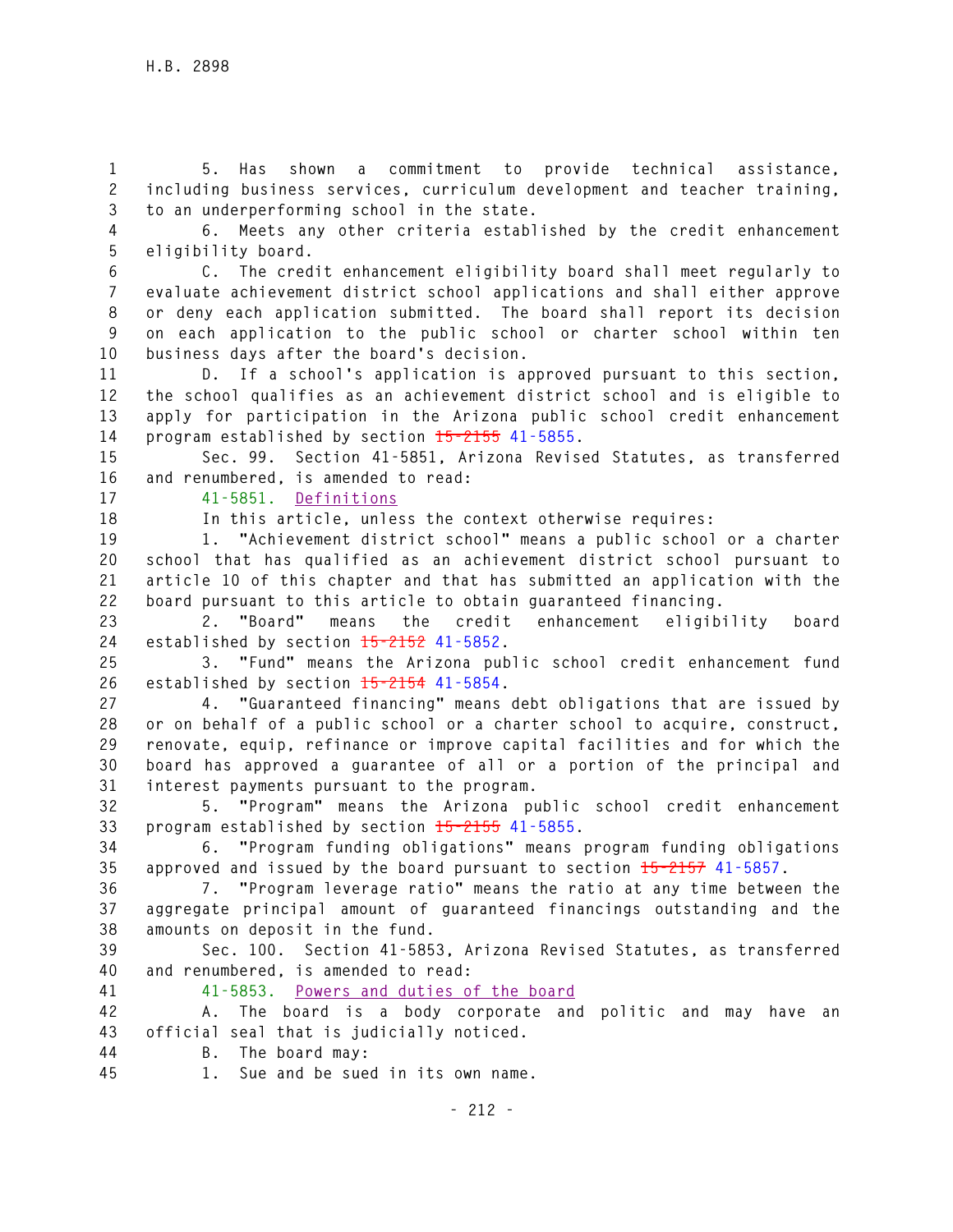**1 2. Contract and enter into agreements as necessary to carry out its 2 responsibilities under this article. 3 3. Contract with experts, advisers, consultants and agents, 4 including financial experts, legal counsel and other advisers and 5 consultants as may be necessary for services to assist the board. 6 4. Make and execute contracts and other instruments necessary or 7 convenient for the performance of its duties and the exercise of its power 8 and functions. 9 5. Pursuant to section 15-2155 41-5855, approve financing for an 10 achievement district school as guaranteed financing under the program. 11 6. Do all acts, whether or not expressly authorized, that may be 12 deemed necessary or proper for the protection of the monies in the Arizona 13 public school credit enhancement fund, except that the board may not take 14 any action that would create a general or moral obligation of this state 15 or any agency of the state. 16 7. Contract with any entity relating to guaranteed financings. 17 8. Issue program funding obligations pursuant to section 15-2157 18 41-5857. 19 9. Adopt rules governing the operation of the program. 20 10. Take any other action that is necessary or appropriate to carry 21 out this article. 22 C. The school facilities board DIVISION shall provide staff as 23 requested by the board to support the activities of the credit enhancement 24 eligibility board. 25 Sec. 101. Section 41-5854, Arizona Revised Statutes, as transferred 26 and renumbered, is amended to read: 27 41-5854. Arizona public school credit enhancement fund; 28 purposes; exemption 29 A. The Arizona public school credit enhancement fund is established 30 consisting of: 31 1. Payments of program participation fees paid by schools that have 32 participated in guaranteed financings pursuant to section 15-2155 41-5855. 33 2. Repayments of monies of the fund that are used to make payments 34 of principal and interest on guaranteed financings pursuant to section 35 15-2156 41-5856. 36 3. The proceeds of program funding obligations issued by the board 37 pursuant to section 15-2157 41-5857. 38 4. Gifts, grants and donations received from any public or private 39 source to carry out the purposes of this article. 40 5. Interest earnings and investment income earned on monies in the 41 fund. 42 6. Any other monies distributed, paid or deposited to the fund by 43 law or pursuant to contracts arising out of a guaranteed financing.**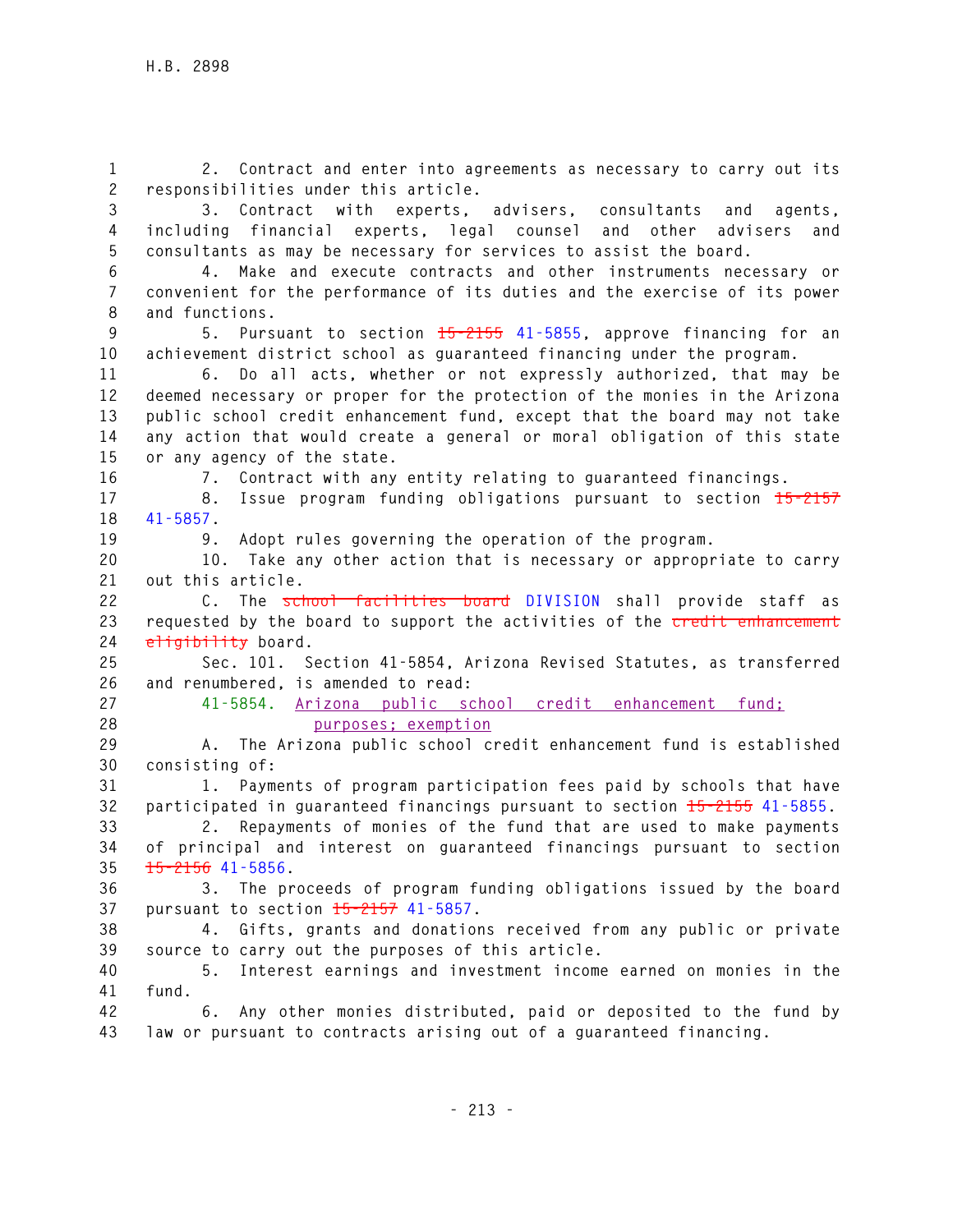**1 B. Monies and other assets of the fund shall be held and disbursed 2 separate and apart from all other monies or assets of this state or 3 political subdivisions of this state.** 

**4 C. Monies in the fund shall be used for the following purposes:** 

**5 1. By the state treasurer to make payments of principal or interest 6 on guaranteed financings pursuant to section 15-2156 41-5856.** 

**7 2. By the board at its direction:** 

**8 (a) To pay any operational or administrative expenses of the board, 9 including fees for advisers, rating agencies and professionals retained by 10 the board.** 

**11 (b) To make payments to bond insurers to provide municipal bond 12 insurance guaranteeing the timely payment of all or a portion of any 13 guaranteed financing.** 

**14 (c) To make payments of principal and interest in connection with 15 any program funding obligations.** 

**16 D. The state treasurer shall administer the fund and shall disburse 17 monies in the fund as required by subsection C, paragraph 1 of this 18 section and as directed by the board pursuant to subsection C, paragraph 2 19 of this section. The state treasurer shall separately account for monies 20 received from each source listed in subsection A of this section and may 21 establish accounts and subaccounts as necessary to properly account for 22 and use monies in the fund.** 

**23 E. Monies received pursuant to subsection A of this section may not 24 be used for any purpose except guaranteeing or making payments of 25 principal and interest on guaranteed financings approved by the board and 26 any costs and expenses of the program or the board as provided in this 27 article.** 

**28 F. The state treasurer shall invest and divest monies in the fund 29 as provided in section 35-313, and monies earned from investment shall be 30 credited to the fund. Monies in the fund are exempt from the provisions 31 of section 35-190 relating to lapsing of appropriations.** 

**32 Sec. 102. Section 41-5857, Arizona Revised Statutes, as transferred 33 and renumbered, is amended to read:** 

**34 41-5857. Program funding obligations; immunity**

**35 A. The board may deliver nonnegotiable program funding obligations 36 in one or more series in an aggregate principal amount of not more than 37 eighty million dollars \$80,000,000.** 

**38 B. The board shall sell any program funding obligations prescribed 39 in subsection A of this section to the state treasurer, and the state 40 treasurer shall buy such obligations as an allowable investment of the 41 fund. The total principal amount of program funding obligations 42 outstanding at any one time may not exceed eighty million dollars 43 \$80,000,000. The board may reissue to the state treasurer any called 44 program funding obligations on the same terms as the obligations that were**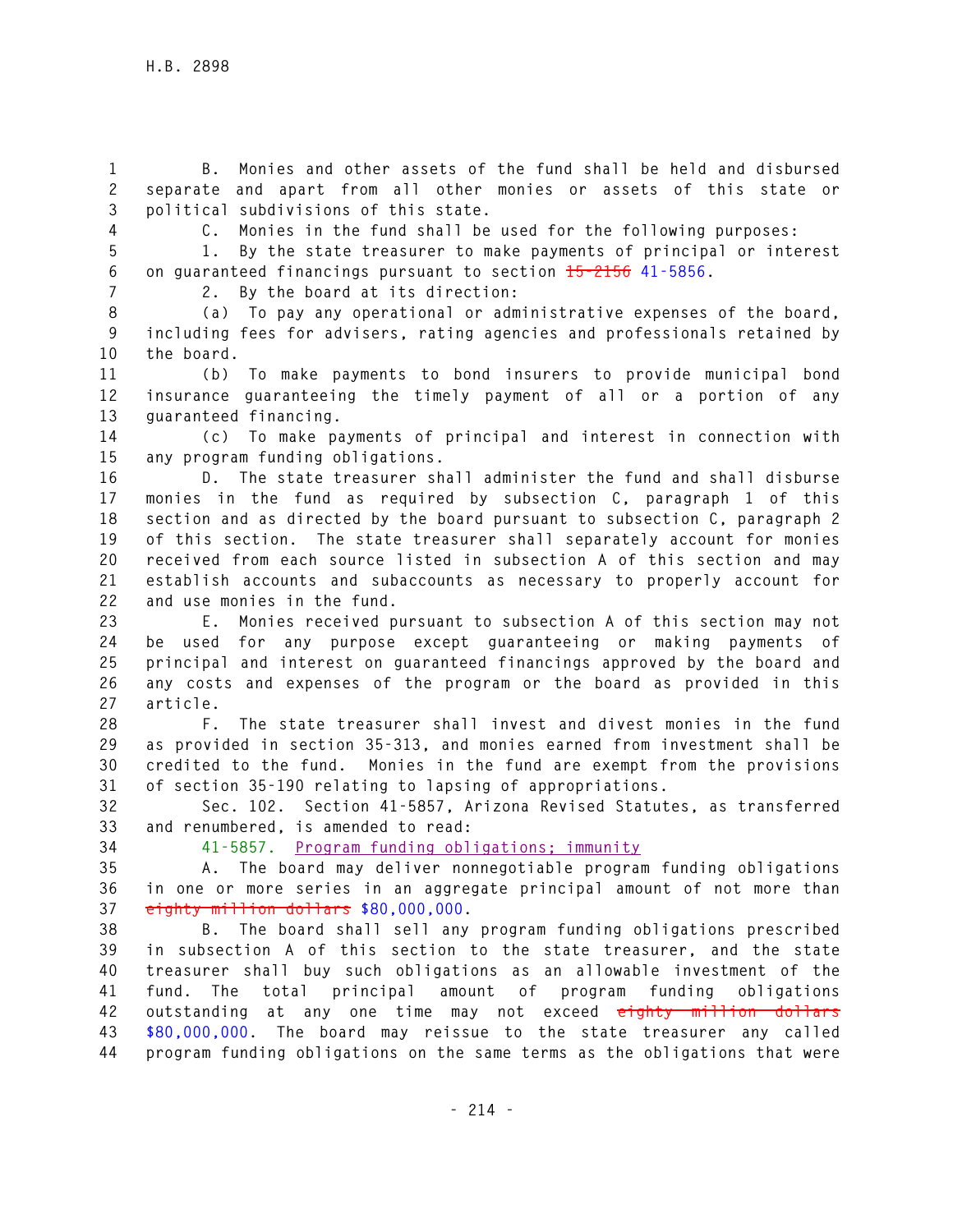**1 called and in a principal amount that does not exceed the principal amount 2 called.** 

**3 C. The board shall authorize each program funding obligation by a 4 resolution that sets forth:** 

**5 1. The rate or rates of interest. 6 2. The date or dates of maturity.** 

**7 3. The terms of redemption.** 

**8 4. The form and manner of execution of the program funding 9 obligation.** 

**10 5. Any terms necessary to secure credit enhancement or other 11 sources of payment or security.** 

**12 6. Any other terms deemed necessary or advisable by the board.** 

**13 D. The interest rate to be paid on program funding obligations 14 authorized by the board pursuant to subsection C of this section shall be 15 equal to the sum of the following:** 

**16 1. The actual rate of interest earned by the state treasurer on the 17 investment of the proceeds from the sale of the program funding 18 obligations.** 

**19 2. For any period during which guaranteed financings are 20 outstanding, an additional interest rate of at least one hundred basis 21 points as determined by the board.** 

**22 E. The principal of and interest on the program funding obligations 23 shall be secured by and paid from monies deposited in the fund, on the 24 terms set forth in the resolution, and are subordinate to any payments 25 that are necessary to be made for guaranteed financings. Principal 26 payments shall be paid on a basis proportional to the reduction in 27 outstanding principal of guaranteed financings under the program. 28 Interest shall be paid on an annual or more frequent basis as set forth in 29 the resolution of the board. The monies pledged under this section to the 30 program funding obligations are immediately subject to the lien of the 31 pledge without any future physical delivery or further act. A lien of any 32 pledge is valid and binding against all parties having claims of any kind 33 in tort, contract or otherwise against the board irrespective of whether 34 the parties have notice of the lien. When placed in the board's records, 35 the resolution by which the pledge is created is notice to all concerned 36 of the creation of the pledge.** 

**37 F. Program funding obligations shall be sold at private sale to the 38 state treasurer at a price and on terms provided by the board in its 39 resolution pursuant to this section. The proceeds from the sale of 40 program funding obligations shall be deposited into the fund and may be 41 used for the purposes of the fund as set forth in section 15-2154 41-5854.** 

- 
- **42 G. Program funding obligations are:**

**43 1. Special obligations of the board.** 

**44 2. Not obligations that are general, special or otherwise of this 45 state.**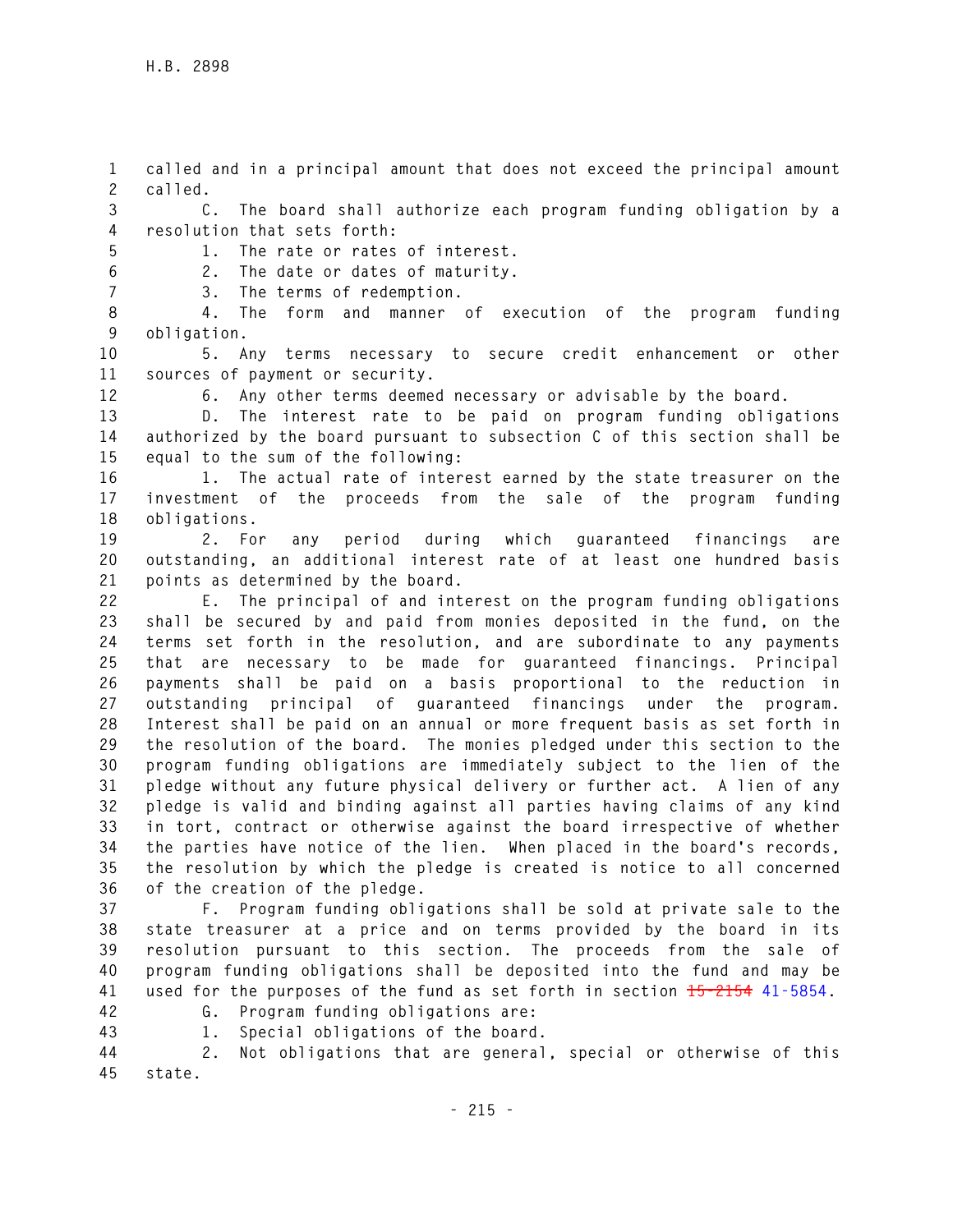**1 3. Not a legal debt of this state. 2 4. Payable and enforceable only from the monies and fund pledged 3 and assigned by the board in its resolution. 4 H. Any member of the board or a person executing a program funding 5 obligation is not personally liable for the payment of the program funding 6 obligation. 7 Sec. 103. Section 41-5858, Arizona Revised Statutes, as transferred 8 and renumbered, is amended to read: 9 41-5858. Quarterly reports 10 Within thirty days after the last day of each calendar quarter, the 11 school facilities board DIVISION staff, in collaboration with the credit 12 enhancement eligibility board, shall submit to the speaker of the house of 13 representatives, the president of the senate, the director of the joint 14 legislative budget committee and the director of the governor's office of 15 strategic planning and budgeting a quarterly report on the implementation 16 of the program pursuant to this article. The quarterly report shall 17 include at least the following information: 18 1. A listing of all outstanding guaranteed financings approved by 19 the board, including the following information for each financing: 20 (a) The name of the public school or charter school by or on behalf 21 of which the debt obligation was issued. 22 (b) The date of the issuance. 23 (c) The original amount of the issuance. 24 (d) The interest rate of the issuance. 25 (e) The term length of the issuance. 26 (f) The credit rating of the issuance. 27 (g) The amount of principal and interest due on the debt obligation 28 in the current fiscal year. 29 (h) The purpose for which the debt obligation was issued, 30 separately delineated for obligations to construct new capital facilities, 31 renovate existing capital facilities or refinance existing debt 32 obligations. 33 (i) The current outstanding principal of the debt obligation. 34 2. A listing of all guaranteed financings subject to section 35 15-2156 41-5856 in the prior quarter, including the amounts disbursed for 36 payment of principal and interest for the guaranteed financing and the 37 terms and conditions the school is subject to under section 15-2156 38 41-5856, subsections C, D and E. 39 3. The current balance of the Arizona public school credit 40 enhancement fund. 41 4. The current program leverage ratio.**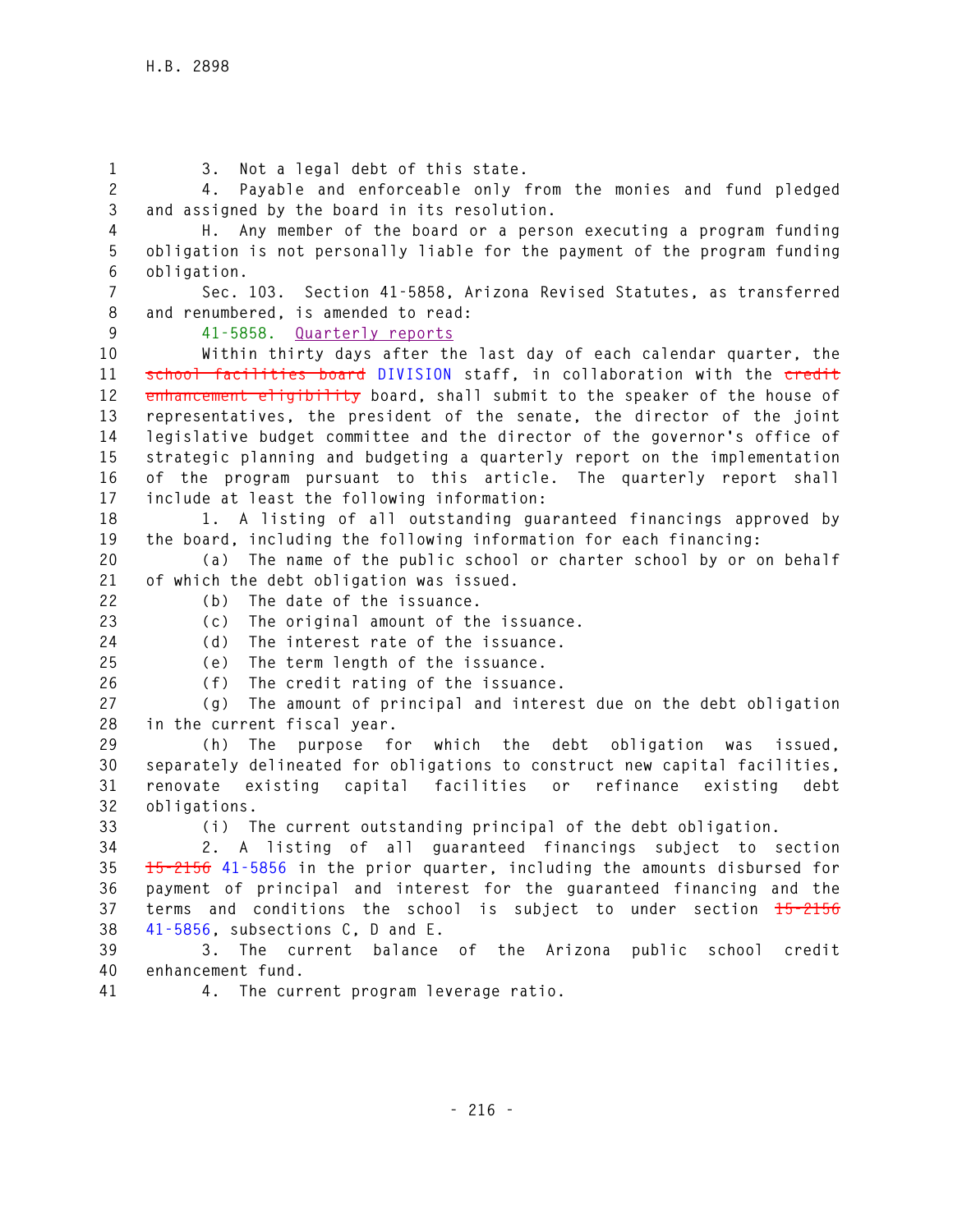**1 Sec. 104. Section 42-5030.01, Arizona Revised Statutes, is amended 2 to read: 3 42-5030.01. Distribution of revenues for school facilities 4 From and after June 30, 1999, if there are outstanding state school 5 facilities revenue bonds pursuant to title 15 41, chapter 16 56, article 6 6, and if the amount of monies available under section 37-521, subsection 7 B, paragraph 1 is insufficient to pay the debt service due on the 8 outstanding bonds in that fiscal year, the state treasurer shall transfer 9 to the state school facilities revenue bond debt service fund established 10 pursuant to section 15-2054 41-5754 the amount that is necessary to pay 11 the debt service due in that fiscal year on the outstanding bonds from 12 state general fund revenues that were collected pursuant to this chapter. 13 Sec. 105. Section 43-1089.02, Arizona Revised Statutes, is amended 14 to read: 15 43-1089.02. Credit for donation of school site 16 A. A credit is allowed against the taxes imposed by this title in 17 the amount of thirty percent of the value of real property and 18 improvements donated by the taxpayer to a school district or a charter 19 school for use as a school or as a site for the construction of a school. 20 B. To qualify for the credit: 21 1. The real property and improvements must be located in this 22 state. 23 2. The real property and improvements must be conveyed unencumbered 24 and in fee simple, except that: 25 (a) The conveyance must include as a deed restriction and 26 protective covenant running with title to the land the requirement that as 27 long as the donee holds title to the property the property shall only be 28 used as a school or as a site for the construction of a school, subject to 29 subsection I or J of this section. 30 (b) In the case of a donation to a charter school, the donor shall 31 record a lien on the property as provided by subsection J, paragraph 3 of 32 this section. 33 3. The conveyance shall not violate section 15-341, subsection D or 34 section 15-183, subsection U. 35 C. For the purposes of this section, the value of the donated 36 property is the property's fair market value as determined in an appraisal 37 as defined in section 32-3601 that is conducted by an independent party 38 and that is paid for by the donee. 39 D. If the property is donated by co-owners, including individual 40 partners in a partnership, each donor may claim only the pro rata share of 41 the allowable credit under this section based on the ownership 42 interest. If the property is donated by a husband and wife who file 43 separate returns for a taxable year in which they could have filed a joint 44 return, they may determine between them the share of the credit each will**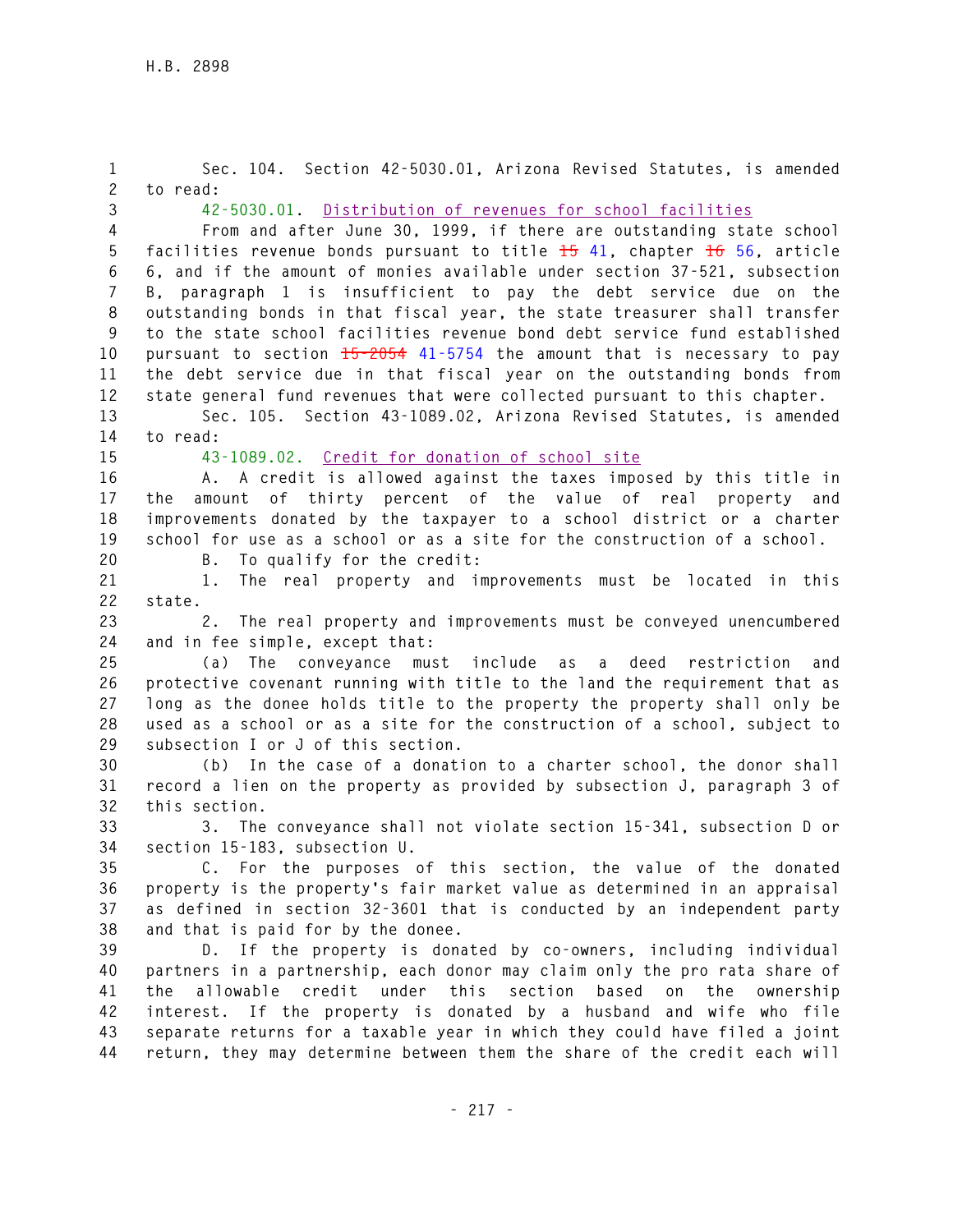**1 claim. The total of the credits allowed all co-owner donors may not 2 exceed the allowable credit.** 

**3 E. If the allowable tax credit exceeds the taxes otherwise due 4 under this title on the claimant's income, or if there are no taxes due 5 under this title, the taxpayer may carry the amount of the claim not used 6 to offset the taxes under this title forward for not more than five 7 consecutive taxable years' income tax liability.** 

**8 F. The credit under this section is in lieu of any deduction 9 pursuant to section 170 of the internal revenue code taken for state tax 10 purposes.** 

**11 G. On written request by the donee, the donor shall disclose in 12 writing to the donee the amount of the credit allowed pursuant to this 13 section with respect to the property received by the donee.** 

**14 H. A school district or charter school may refuse the donation of 15 any property for purposes of this section.** 

**16 I. If the donee is a school district:** 

**17 1. The district shall notify the DIVISION OF school facilities 18 board established by section 15-2001 WITHIN THE DEPARTMENT OF 19 ADMINISTRATION and furnish the board DIVISION with any information the 20 board DIVISION requests regarding the donation. A school district shall**  21 not accept a donation pursuant to this section unless the school **22 facilities board DIVISION has reviewed the proposed donation and has 23 issued a written determination that the real property and improvements are 24 suitable as a school site or as a school. The school facilities board 25 DIVISION shall issue a determination that the real property and 26 improvements are not suitable as a school site or as a school if the 27 expenses that would be necessary to make the property suitable as a school 28 site or as a school exceed the value of the proposed donation.** 

**29 2. The district may sell any donated property pursuant to section 30 15-342, but the proceeds from the sale shall only be used for capital 31 projects. The school facilities OVERSIGHT board shall DIRECT THE DIVISION 32 OF SCHOOL FACILITIES WITHIN THE DEPARTMENT OF ADMINISTRATION TO withhold 33 an amount that corresponds to the amount of the proceeds from any monies 34 that would otherwise be due the school district from the school facilities 35 board pursuant to section 15-2041 41-5741.** 

**36 J. If the donee is a charter school:** 

**37 1. The charter school shall:** 

**38 (a) Immediately notify the sponsor of the charter school by 39 certified mail and shall furnish the sponsor with any information 40 requested by the sponsor regarding the donation during the ten year 41 TEN-YEAR period after the conveyance is recorded.** 

**42 (b) Notify the sponsor by certified mail, and the sponsor shall 43 notify the state treasurer, in the event of the charter school's financial 44 failure or if the charter school:**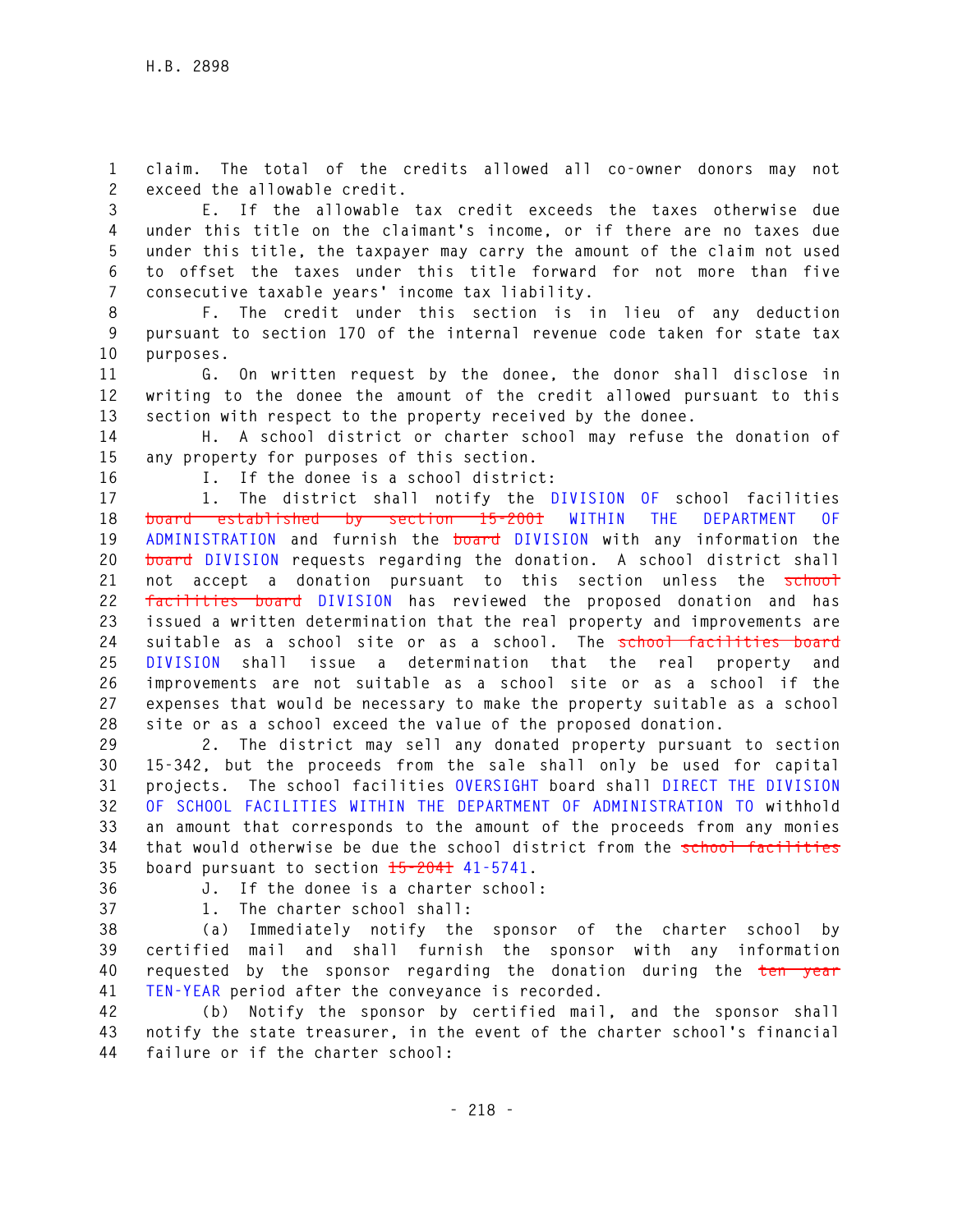**1 (i) Fails to establish a charter school on the property within 2 forty-eight months after the conveyance is recorded.** 

**3 (ii) Fails to provide instruction to pupils on the property within 4 forty-eight months after the conveyance is recorded.** 

**5 (iii) Establishes a charter school on the property but subsequently 6 ceases to operate the charter school on the property for twenty-four 7 consecutive months or fails to provide instruction to pupils on the 8 property for twenty-four consecutive months.** 

**9 2. The charter school, or a successor in interest, shall pay to the 10 state treasurer the amount of the credit allowed under this section, or if 11 that amount is unknown, the amount of the allowable credit under this 12 section, if any of the circumstances listed in paragraph 1, subdivision 13 (b) of this subsection occurs. If the amount is not paid within one year 14 after the treasurer receives notice under paragraph 1, subdivision (b) of 15 this subsection, a penalty and interest shall be added, determined 16 pursuant to title 42, chapter 1, article 3.** 

**17 3. A tax credit under this section constitutes a lien on the 18 property, which the donor must record along with the title to the property 19 to qualify for the credit. The amount of the lien is the amount of the 20 allowable credit under this section, adjusted according to the average 21 change in the GDP price deflator, as defined in section 41-563, for each 22 calendar year since the donation, but not exceeding twelve and one-half 23 percent more than the allowable credit. The lien is subordinate to any 24 liens securing the financing of the school construction. The lien is 25 extinguished on the earliest of the following:** 

**26 (a) Ten years after the lien is recorded. After that date, the 27 charter school, or a successor in interest, may request the state 28 treasurer to release the lien.** 

**29 (b) On payment to the state treasurer by the donee charter school, 30 or by a successor in interest, of the amount of the allowable credit under 31 this section, either voluntarily or as required by paragraph 2 of this 32 subsection. After the required amount is paid, the charter school or 33 successor in interest may request the state treasurer to release the lien.** 

**34 (c) On conveyance of fee simple title to the property to a school 35 district.** 

**36 (d) On enforcement and satisfaction of the lien pursuant to 37 paragraph 4 of this subsection.** 

**38 4. The state treasurer shall enforce the lien by foreclosure within 39 one year after receiving notice of any of the circumstances described in 40 paragraph 1, subdivision (b) of this subsection.** 

**41 5. Subject to paragraphs 3 and 4 of this subsection, the charter 42 school may sell any donated property.**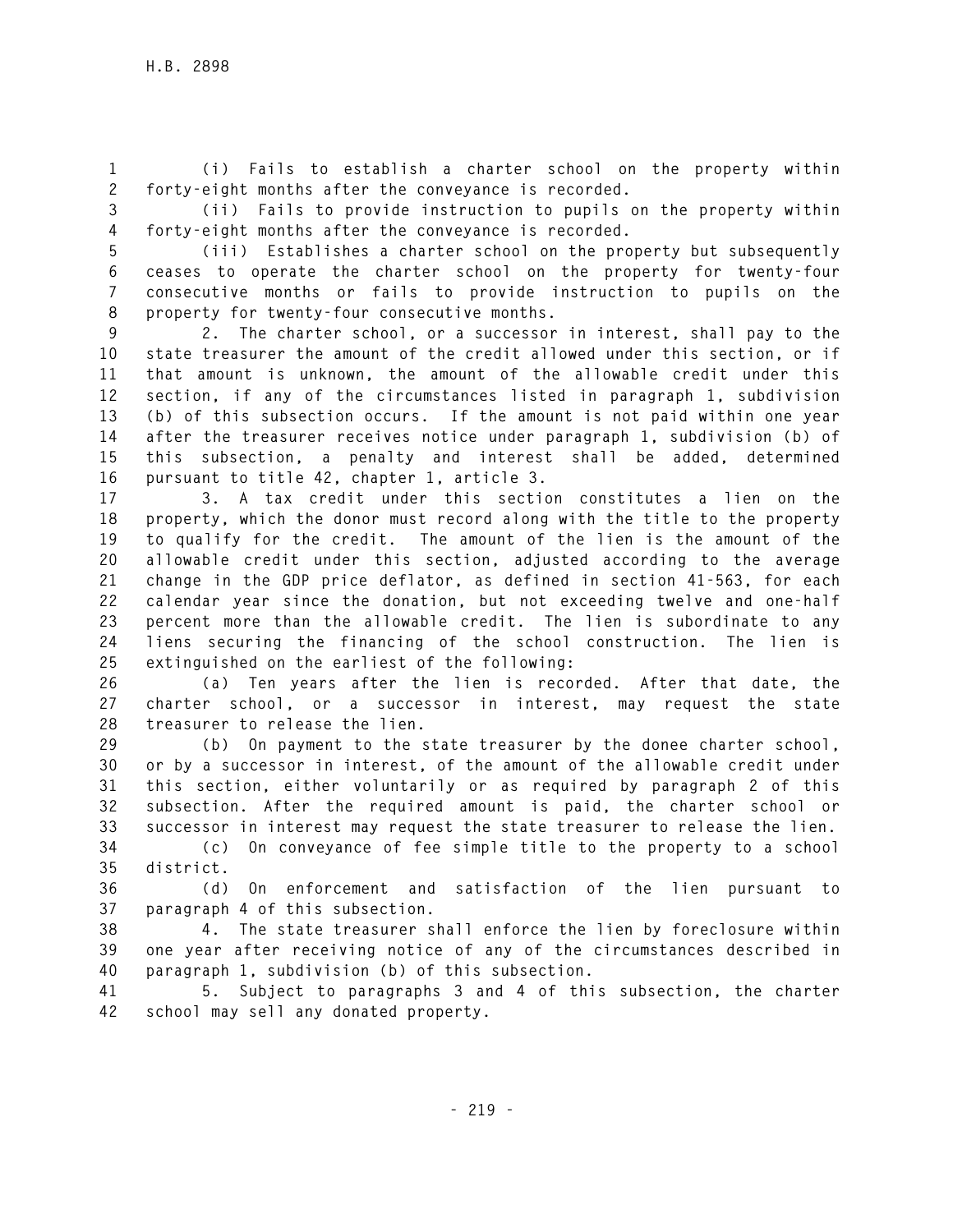| $\mathbf{1}$<br>$\mathbf{2}$<br>3 | Sec. 106. Laws 2020, chapter 26, section 1 is amended to read:<br>Section 1. Department of education; crisis management team;<br>persistently underperforming school districts; |
|-----------------------------------|---------------------------------------------------------------------------------------------------------------------------------------------------------------------------------|
| 4                                 | reporting requirements; implementation plans;                                                                                                                                   |
| 5                                 | delayed repeal                                                                                                                                                                  |
| 6                                 | A. The department of education shall establish a crisis management                                                                                                              |
| $\overline{7}$                    | team to recommend necessary changes for any persistently underperforming                                                                                                        |
| 8                                 | school district prescribed pursuant to subsection C of this section to                                                                                                          |
| 9                                 | meet the educational needs of the community in which the school district                                                                                                        |
| 10                                | The crisis management team shall consist of all of the<br>is located.                                                                                                           |
| 11                                | following members who are appointed by the superintendent of public                                                                                                             |
| 12                                | instruction:                                                                                                                                                                    |
| 13                                | 1. Department of education staff persons with expertise and                                                                                                                     |
| 14                                | experience in school improvement.                                                                                                                                               |
| 15                                | 2. An expert in tribal consultation and tribal affairs.                                                                                                                         |
| 16                                | 3. An expert in school improvement for rural schools.                                                                                                                           |
| 17                                | 4. An employee of the office of Indian education.                                                                                                                               |
| 18                                | 5. Other persons as deemed appropriate.                                                                                                                                         |
| 19                                | The crisis management team shall establish a work plan to<br>B.                                                                                                                 |
| 20                                | evaluate the local circumstances and needs of a school district prescribed                                                                                                      |
| 21                                | pursuant to subsection C of this section. The crisis management team                                                                                                            |
| 22                                | shall consult with tribal stakeholders, school district governing board                                                                                                         |
| 23                                | members, school district employees, community members, parents and other                                                                                                        |
| 24                                | relevant persons to determine all of the following:                                                                                                                             |
| 25                                | 1. The impediments to academic success.                                                                                                                                         |
| 26                                | Barriers to an effective school community,<br>including<br>2.                                                                                                                   |
| 27                                | a school district and<br>relevant<br>community<br>relationships between                                                                                                         |
| 28                                | stakeholders, including parents.                                                                                                                                                |
| 29                                | Specific changes that are needed to increase academic outcomes<br>3.                                                                                                            |
| 30                                | and prevent teacher and staff turnover.                                                                                                                                         |
| 31                                | 4. Outstanding financial impediments and appropriate solutions for                                                                                                              |
| 32                                | resolution.                                                                                                                                                                     |
| 33                                | 5. The long-term plan to sustain a successful school, including                                                                                                                 |
| 34                                | potential changes to governance or boundaries or whether receivership or                                                                                                        |
| 35                                | consolidation would benefit the school district.                                                                                                                                |
| 36                                | C. The crisis management team may intervene as prescribed in this                                                                                                               |
| 37                                | section on behalf of any school district that operates a school that meets                                                                                                      |
| 38                                | all of the following criteria:                                                                                                                                                  |
| 39                                | 1. For school years 2016-2017 and 2018-2019, was assigned a letter                                                                                                              |
| 40                                | grade of F pursuant to section 15-241, Arizona Revised Statutes.                                                                                                                |
| 41                                | 2. For school year 2018-2019, had less than five percent of pupils                                                                                                              |
| 42                                | who were proficient on the statewide assessment in English language arts                                                                                                        |
| 43                                | and mathematics.                                                                                                                                                                |
| 44                                | D. A school district prescribed pursuant to subsection C of this                                                                                                                |
| 45                                | section shall comply with all requests for information by the crisis                                                                                                            |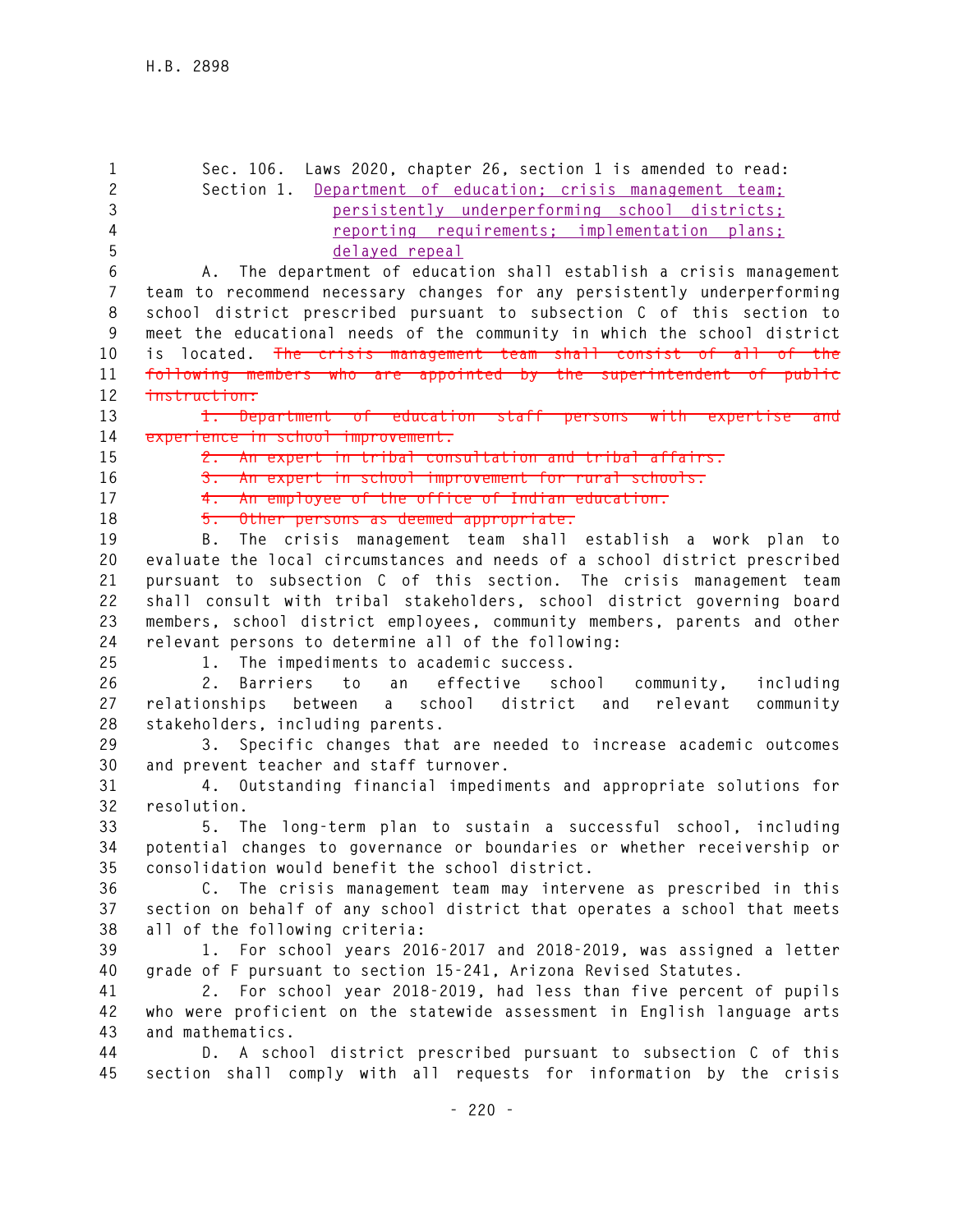**1 management team and provide the information requested within two weeks. 2 The school district may request additional time to complete the 3 information request. If the school district requests additional time to 4 complete an information request pursuant to this subsection, the school 5 district shall outline the reasons the school district needs more than two 6 weeks to complete the request.** 

**7 E. The crisis management team shall provide a school district 8 prescribed pursuant to subsection C of this section with specific 9 recommendations to implement that will address the issues the crisis 10 management team identifies within the school district that contribute to 11 persistent academic underperformance. The crisis management team shall 12 provide all recommendations in writing to the school district governing 13 board and superintendent, and the school district shall notify the crisis 14 management team in writing within two weeks after receiving the 15 recommendations either outlining the school district's efforts to 16 implement the recommendations or rejecting a recommendation and providing 17 the reason for rejection.** 

**18 F. The superintendent of public instruction may retain a portion of 19 state monies that a school district prescribed pursuant to subsection C of 20 this section would otherwise be entitled to receive to compensate members 21 of the crisis management team at a reasonable rate, as determined by the 22 department of education, except that the superintendent of public 23 instruction may not retain a portion of state monies to compensate 24 employees of the department of education. The school district shall 25 reduce its budget limit accordingly.** 

**26 G. F. If the crisis management team formally determines that a 27 school district prescribed pursuant to subsection C of this section is 28 unable to meet the educational needs of the community in which it is 29 located without a change in administration, the school district shall 30 terminate the contract of the school district superintendent in accordance 31 with the terms of the contract and include appropriate financial 32 recourse. The crisis management team may assist the school district 33 governing board in identifying candidates to act as an interim 34 superintendent.** 

**35 H. G. The crisis management team shall submit a preliminary report 36 on or before July 1, 2020 2021 and submit a final report on or before 37 December 31, 2020 2021 to the governor, the president of the senate, the 38 speaker of the house of representatives, the department of education and 39 the chairpersons of the house of representatives and senate education and 40 appropriations committees and submit a copy to the secretary of state. 41 The report shall include all of the following:** 

**42 1. The specific recommendations for improvement that the crisis 43 management team made to school districts pursuant to this section.**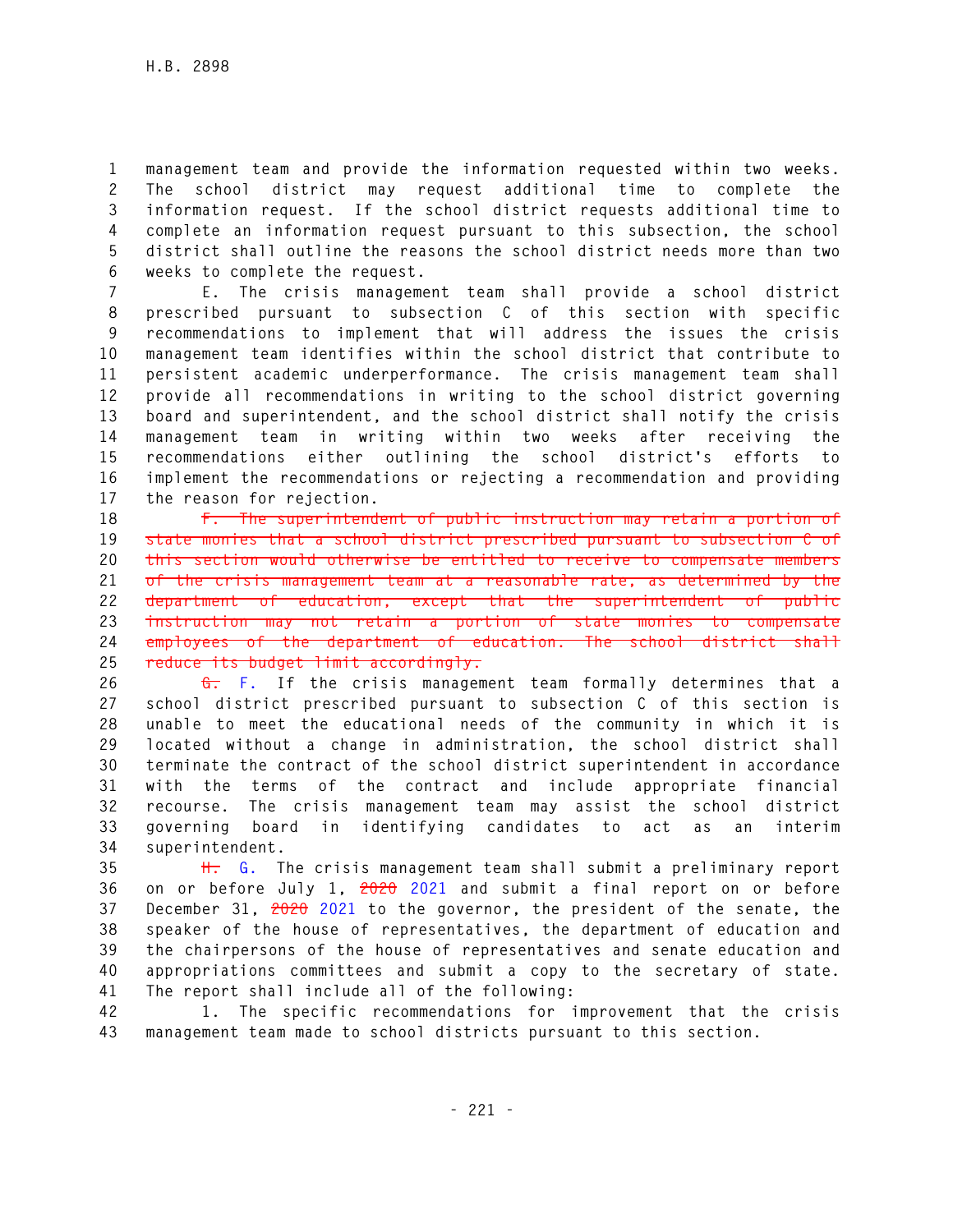**1 2. The outcome of any consultations under subsection B of this 2 section, including suggested actions for improvement by community and 3 tribal stakeholders, parents and the school district.** 

**4 3. Recommendations on the long-term viability of each school 5 district prescribed pursuant to subsection C of this section, including 6 whether the school district requires a change in governance or boundaries 7 or whether receivership or consolidation would benefit the academic 8 outcomes of affected pupils.** 

**9 4. A projected implementation timeline for recommended changes.** 

**10 I. H. If the crisis management team determines that a long-term 11 sustainability plan is viable, the crisis management team may request the 12 department of education to notify the school district of the 13 implementation plan for sustainability. The department shall compile all 14 recommendations of the crisis management team under subsection H G of 15 this section and shall establish an implementation plan. The department 16 shall provide to school districts prescribed pursuant to subsection C of 17 this section an implementation plan and projected timeline for 18 implementation. The school district shall evaluate the implementation 19 plan and respond in writing to the department of education outlining the 20 adoption of an implementation plan and any modifications deemed necessary. 21 The school district shall provide regular reports to the department of 22 education on implementation and may request assistance in community 23 stakeholder engagement, including tribal consultation, or implementation.** 

- 
- 
- 

**24 J. I. This section is repealed from and after April 1, 2021 2022. 25 Sec. 107. Results-based funding; allocation formula; fiscal 26 year 2021-2022**

**27 Notwithstanding section 15-249.08, subsection B, paragraph 2, 28 Arizona Revised Statutes, for fiscal year 2021-2022, the department of 29 education shall distribute monies from the results-based funding fund 30 established by section 15-249.08, Arizona Revised Statutes, as follows:** 

**31 1. Each school operated by a school district or charter holder 32 shall receive \$225 per student count from the fund if both of the 33 following apply:** 

**34 (a) At the time the test prescribed in subdivision (b) of this 35 paragraph was administered, fewer than sixty percent of the students who 36 were enrolled in the school met the eligibility requirements established 37 under the national school lunch and child nutrition acts (42 United States 38 Code sections 1751 through 1793) for free or reduced-price lunches, or an 39 equivalent measure recognized for participating in the federal free and 40 reduced-price lunch program and other school programs dependent on a 41 poverty measure, including the community eligibility provision for which 42 free and reduced-price lunch data is not available.** 

**43 (b) In results achieved during the spring of 2019, the school 44 performed in the top thirteen percent of all schools statewide as 45 demonstrated by the average percentage of students who obtained a passing**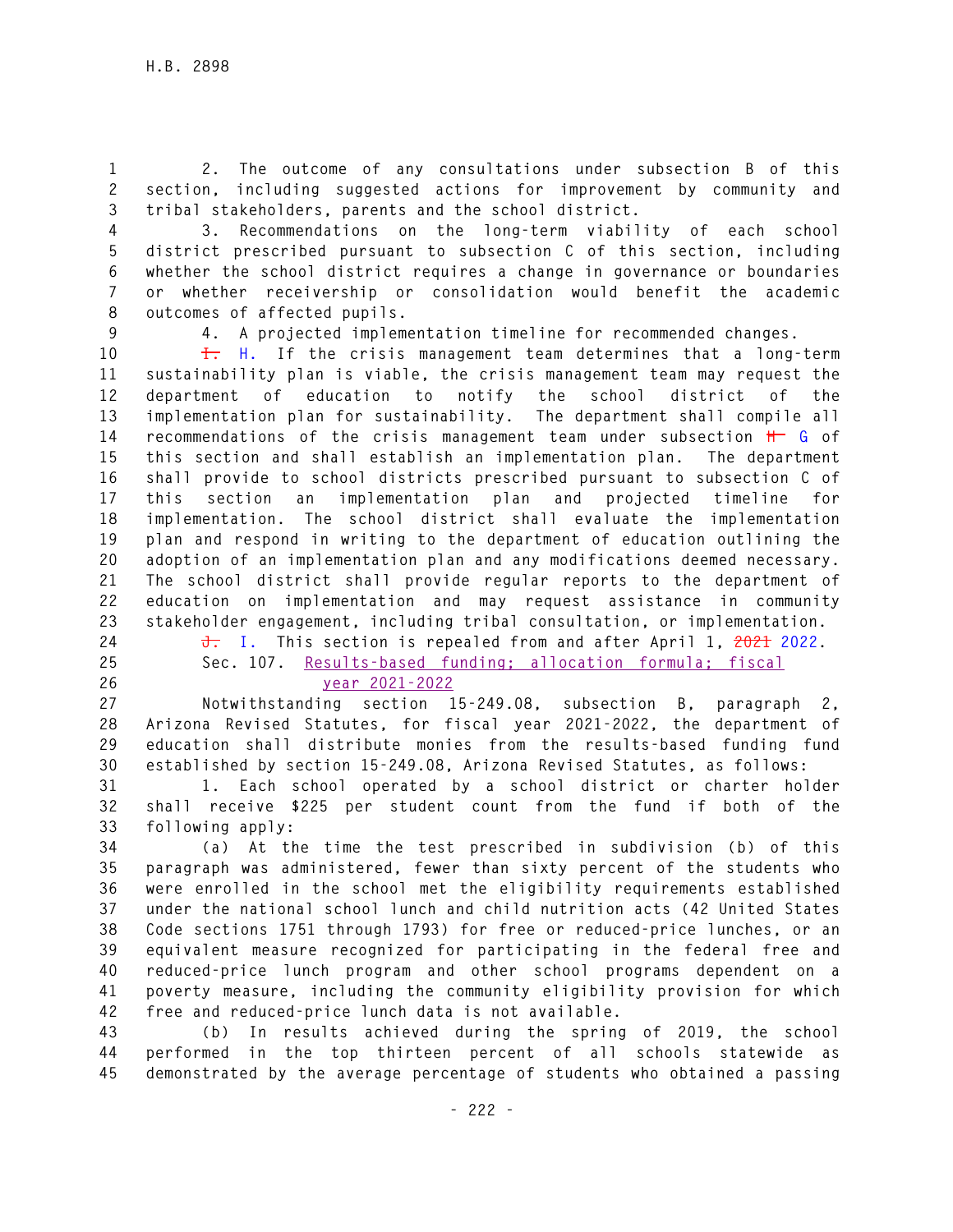**1 score on the mathematics portions of the statewide assessment and the 2 average percentage of students who obtained a passing score on the 3 language arts portions of the statewide assessment.** 

**4 2. Each school operated by a school district or charter holder 5 shall receive \$400 per student count from the fund if both of the 6 following apply:** 

**7 (a) At the time the test prescribed in subdivision (b) of this 8 paragraph was administered, sixty percent or more of the students who were 9 enrolled in the school met the eligibility requirements established under 10 the national school lunch and child nutrition acts (42 United States Code 11 sections 1751 through 1793) for free or reduced-price lunches, or an 12 equivalent measure recognized for participating in the federal free and 13 reduced-price lunch program and other school programs dependent on a 14 poverty measure, including the community eligibility provision for which 15 free and reduced-price lunch data is not available.** 

**16 (b) In results achieved during the spring of 2019, the school 17 performed in the top thirteen percent of schools pursuant to subdivision 18 (a) of this paragraph, as demonstrated by the average percentage of those 19 students who obtained a passing score on the mathematics portions of the 20 statewide assessment and the average percentage of students who obtained a 21 passing score on the language arts portions of the statewide assessment.** 

**22 3. Each school operated by a school district or charter holder 23 shall receive \$225 per student count from the fund if both of the 24 following apply:** 

**25 (a) At the time the test prescribed in subdivision (b) of this 26 paragraph was administered, sixty percent or more of the students who were 27 enrolled in the school met the eligibility requirements established under 28 the national school lunch and child nutrition acts (42 United States Code 29 sections 1751 through 1793) for free or reduced-price lunches, or an 30 equivalent measure recognized for participating in the federal free and 31 reduced-price lunch program and other school programs dependent on a 32 poverty measure, including the community eligibility provision for which 33 free and reduced-price lunch data is not available.** 

**34 (b) In results achieved during the spring of 2019, the school 35 performed in the top twenty-seven percent but not in the top thirteen 36 percent of schools pursuant to subdivision (a) of this paragraph, as 37 demonstrated by the average percentage of those students who obtained a 38 passing score on the mathematics portions of the statewide assessment and 39 the average percentage of students who obtained a passing score on the 40 language arts portions of the statewide assessment.** 

**41 4. Each alternative high school shall receive \$400 per student 42 count from the fund if in the results achieved during testing conducted in 43 the spring of 2019 the school performed in the top twenty-seven percent of 44 schools identified pursuant to paragraph 3, subdivision (a) of this 45 section, as demonstrated by the average percentage of those students who**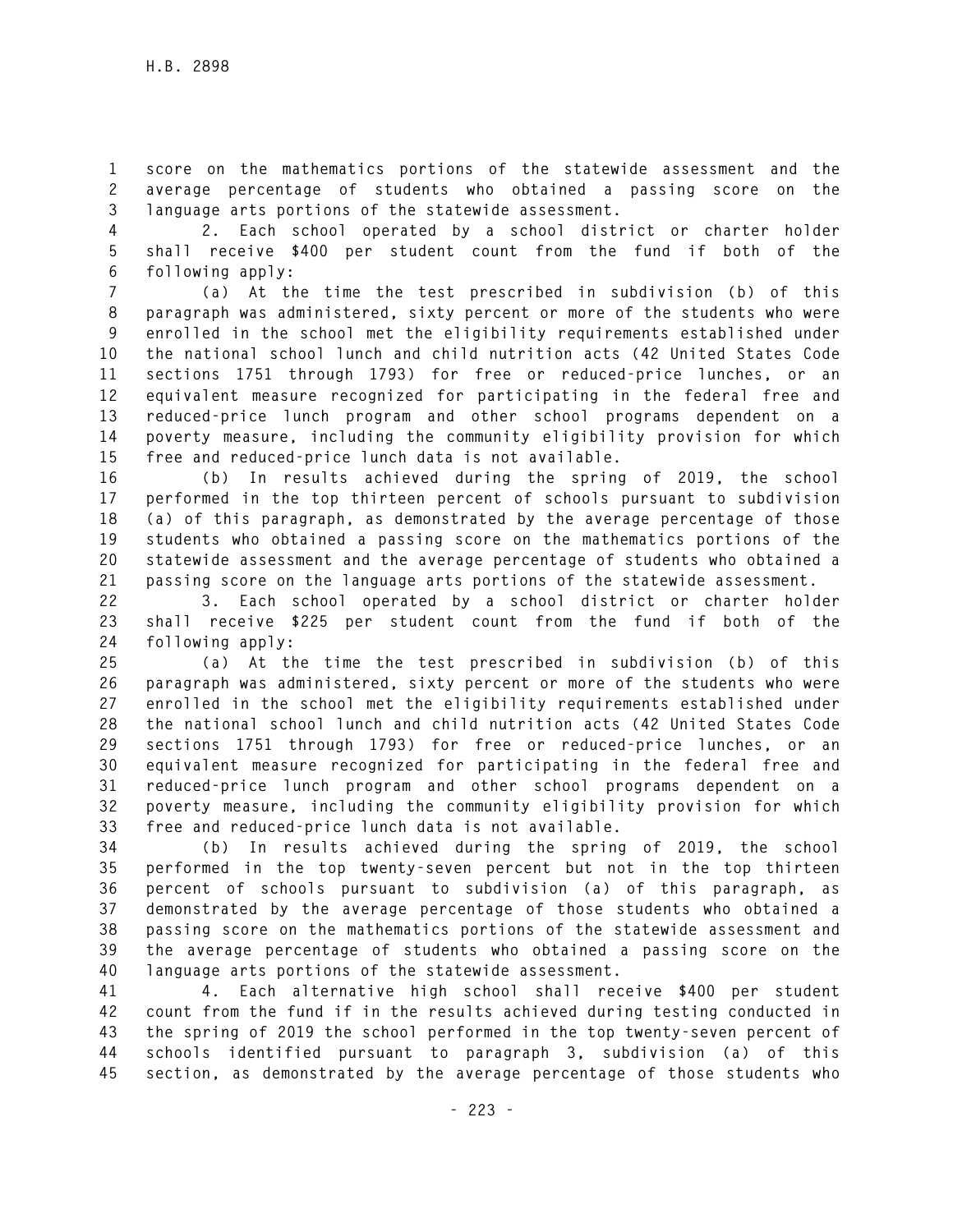**1 obtained a passing score on the mathematics portions of the statewide 2 assessment and the average percentage of students who obtained a passing 3 score on the language arts portions of the statewide assessment. An 4 alternative high school is eligible for funding under this paragraph only 5 if it reports the average percentage of students who obtained a passing 6 score on both the mathematics portions of the statewide assessment and the 7 language arts portions of the statewide assessment during testing 8 conducted in the spring of 2019.** 

**9 Sec. 108. Learning loss; reports; federal monies; allocation**

**10 A. On or before July 1, 2021, school districts and charter schools 11 in this state shall report to the department of education whether they 12 offered in-person, teacher-led instruction for at least one hundred days 13 of the 2020-2021 school year, except that school districts and charter 14 schools with fewer than one hundred eighty days of instruction pursuant to 15 section 15-341.01, Arizona Revised Statutes, shall report whether they 16 offered in-person, teacher-led instruction for an equivalent proportion of 17 instructional days. The report shall delineate the number of days of 18 in-person, teacher-led instruction that was offered by school site.** 

**19 B. On or before August 1, 2021, the department of education shall 20 submit a report to the joint legislative budget committee and the 21 governor's office of strategic planning and budgeting that compiles the 22 information reported by school districts and charter schools pursuant to 23 subsection A of this section.** 

**24 C. On or before September 1, 2021, the department of education 25 shall post on its website school district and charter school plans to 26 address learning loss by spending elementary and secondary school 27 emergency relief fund monies appropriated to this state by section 2001 of 28 the American rescue plan act of 2021 (P.L. 117-2).** 

**29 D. The governor's office of strategic planning and budgeting shall 30 post on its website its allocation of \$350,000,000 of coronavirus state 31 fiscal recovery fund monies appropriated to this state by section 9901 of 32 the American rescue plan act of 2021 (P.L. 117-2) to school districts and 33 charter schools for assistance to supplement monies provided by the 34 elementary and secondary school emergency relief fund.** 

- 
- 

## **35 Sec. 109. School districts; teacher experience index; 36 submission of corrected data**

**37 Notwithstanding sections 15-905 and 15-915 and section 15-941, 38 subsection C, Arizona Revised Statutes, the Buckeye union high school 39 district may submit corrections not later than August 15, 2021 to teacher 40 experience index data that are required pursuant to section 15-941, 41 Arizona Revised Statutes. The school district may use the resulting 42 teacher experience index in determining its base support level for fiscal 43 year 2020-2021.**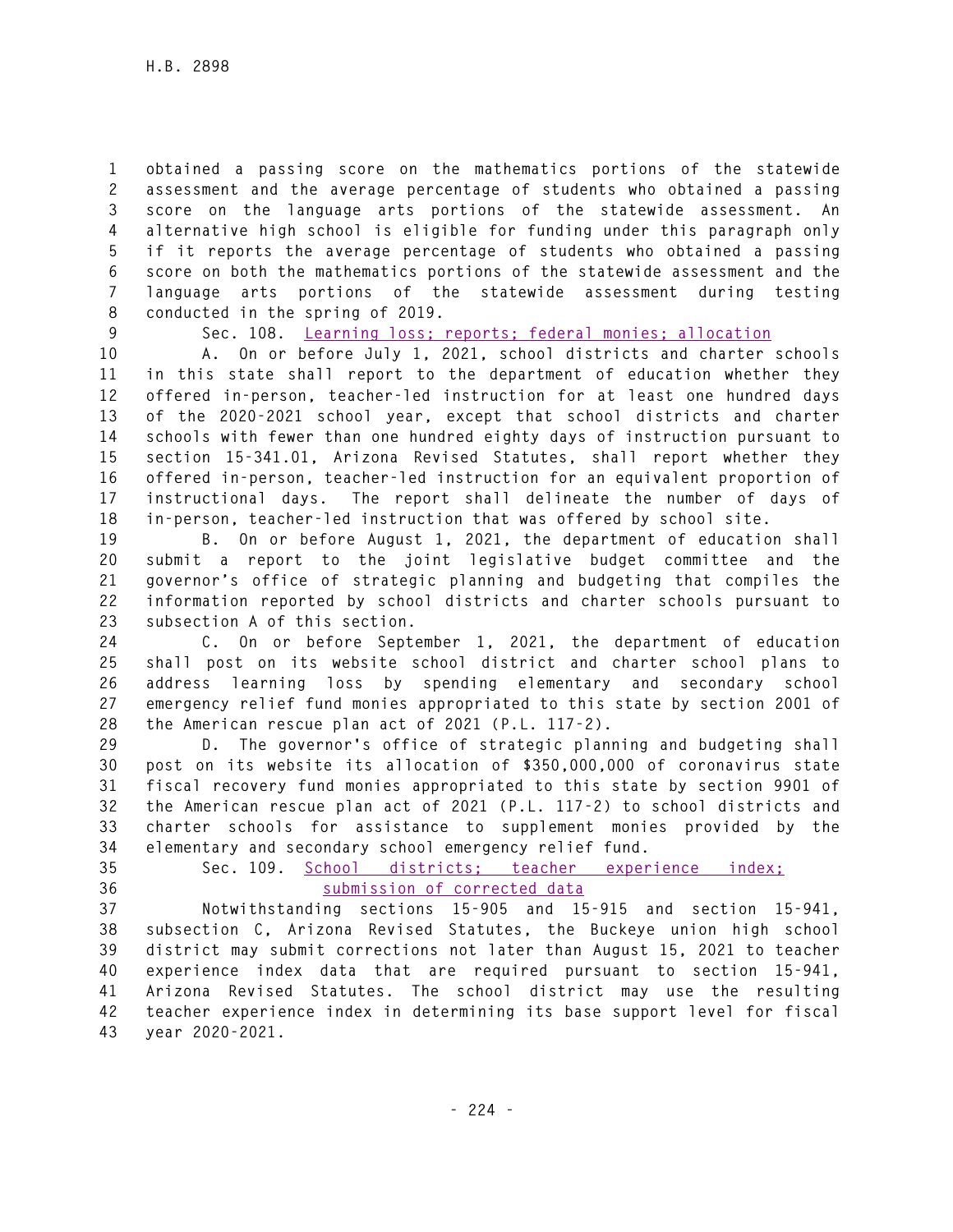**1 Sec. 110. School finance data system replacement; 2 expenditures; review; milestones; third-party** 

**3 verification; intent**

**4 A. Before each expenditure of any monies appropriated for school 5 finance data system replacement, the department of education shall submit 6 the purpose and estimated costs of the expenditure to the department of 7 administration and the information technology authorization committee 8 established by section 18-121, Arizona Revised Statutes, for review and 9 approval.** 

**10 B. The department of administration shall detail development 11 milestones for the replacement of the school finance data system within 12 thirty days after the last day of fiscal year 2020-2021 in consultation 13 with the department of education. These milestones must, at a minimum, 14 meet all of the following:** 

**15 1. Specify deliverable dates the department of education must meet 16 for the entirety of the project's lifecycle.** 

**17 2. Specify deliverables to be provided by the department of 18 education to the department of administration regarding full system 19 documentation.** 

**20 3. Define critical deliverables for the project.** 

**21 4. Be derived from the accelerated plan approved on August 19, 2020 22 by the information technology authorization committee established by 23 section 18-121, Arizona Revised Statutes.** 

**24 C. To close a milestone and to be eligible to receive funding for 25 subsequent work on any major milestone or critical deliverable for the 26 replacement of the school finance data system, as defined by the 27 department of administration and the information technology authorization 28 committee established by section 18-121, Arizona Revised Statutes, the 29 department of education must receive approval from the superintendent of 30 public instruction and the director of the department of administration.** 

**31 D. The department of education shall submit an expenditure plan on 32 the staffing of the school finance data system project for review by the 33 department of administration. This expenditure plan shall be adequate, as 34 defined by the department of administration, to comply with the project 35 milestones prescribed in subsection B of this section.** 

**36 E. The department of education shall use a portion of the monies 37 appropriated for school finance data system replacement to engage with a 38 third party to conduct independent verification and validation related to 39 the replacement of the school finance data system.** 

**40 F. Notwithstanding any other law, the department of administration 41 shall define the terms of any agreement with a third party that conducts 42 independent verification and validation related to the replacement of the 43 school finance data system.**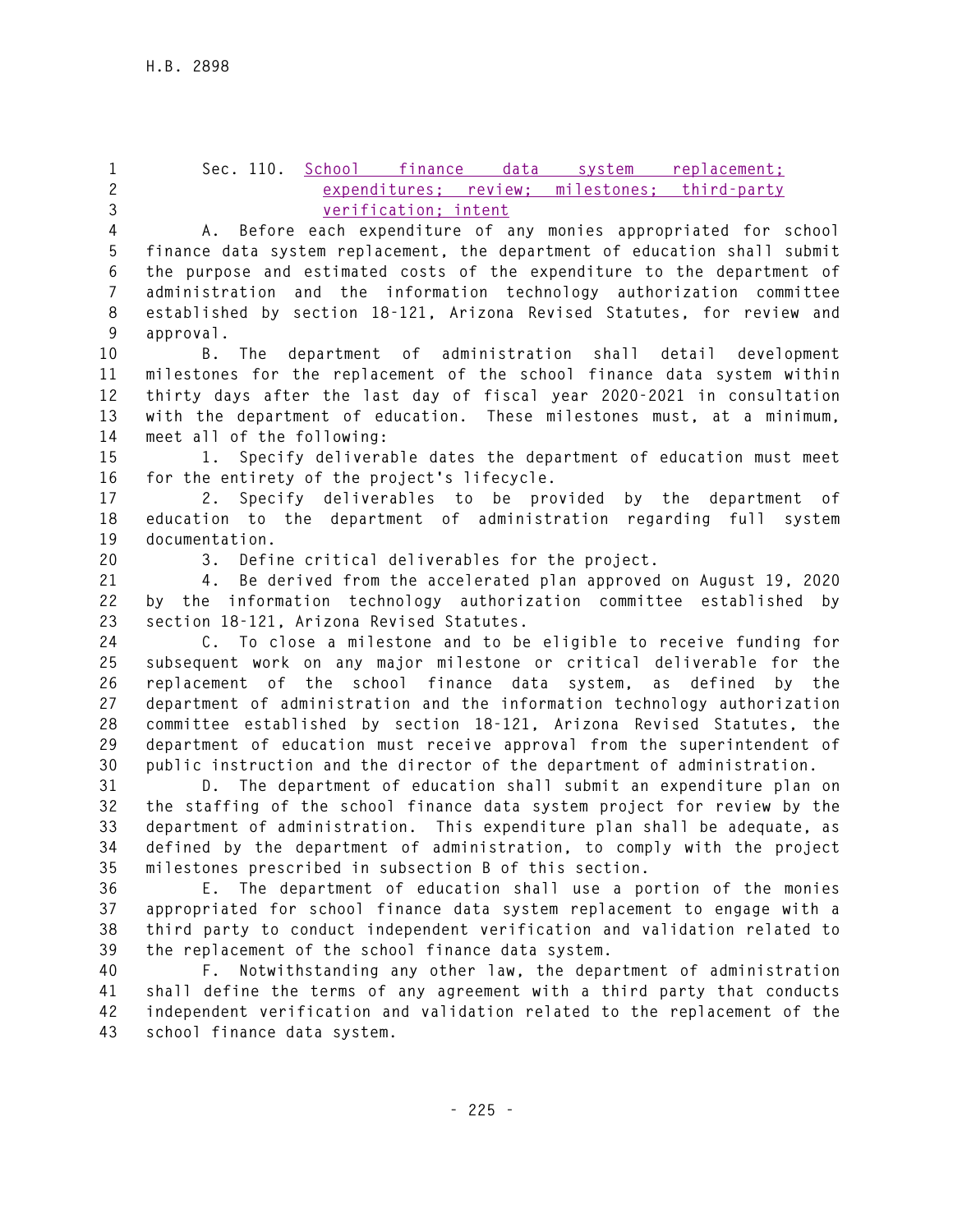**1 G. The department of education shall update all current agreements 2 with third parties that conduct independent verification and validation 3 related to the replacement of the school finance data system to comply 4 with subsection E of this section.** 

**5 H. The legislature intends that the department of education work 6 collaboratively with the department of administration in the replacement 7 of the school finance data system. This cooperation includes, at a 8 minimum, providing all materials and information necessary to complete the 9 project within the milestones outlined in subsection B of this section, as 10 defined by the department of administration.** 

## **11 Sec. 111. Department of administration; public school 12 transportation modernization grants; delayed 13 repeal**

**14 A. The public school transportation modernization grants program is 15 established in the department of administration. The department shall 16 select an organization to administer the program. The program 17 administrator selected by the department must meet all of the following 18 criteria:** 

**19 1. Be a nonprofit organization that is exempt from taxation under 20 section 501(c)(3) of the internal revenue code and that has experience 21 with awarding innovation grants to both school districts and charter 22 schools in this state that promote expanding educational options for 23 students or innovative approaches to K-12 education.** 

**24 2. Have previously been awarded funding from this state or the 25 federal government to grant to school districts or charter schools in the 26 current or previous fiscal year.** 

**27 3. Demonstrate the ability and history to be able to provide 28 ongoing evaluation and compliance to entities that are awarded grants 29 pursuant to this section.** 

**30 B. The program administrator selected pursuant to subsection A of 31 this section shall distribute grants to school districts, charter schools 32 or other entities that are determined to be eligible grant recipients and 33 shall do all of the following:** 

**34 1. Develop a public school transportation modernization grant 35 application and application procedures that require an applicant to 36 explain how it would use grant monies to do either of the following:** 

**37 (a) Improve access to reliable and safe transportation for students 38 who attend school through open enrollment pursuant to title 15, chapter 8, 39 article 1.1, Arizona Revised Statutes, or who attend charter schools.** 

**40 (b) Support K-12 transportation innovations and efficiency 41 solutions.** 

**42 2. Make final grant determinations and awards pursuant to this 43 section.** 

**44 3. Submit an interim report on or before December 31, 2021 to the 45 department of administration and an annual report on or before June 30 of**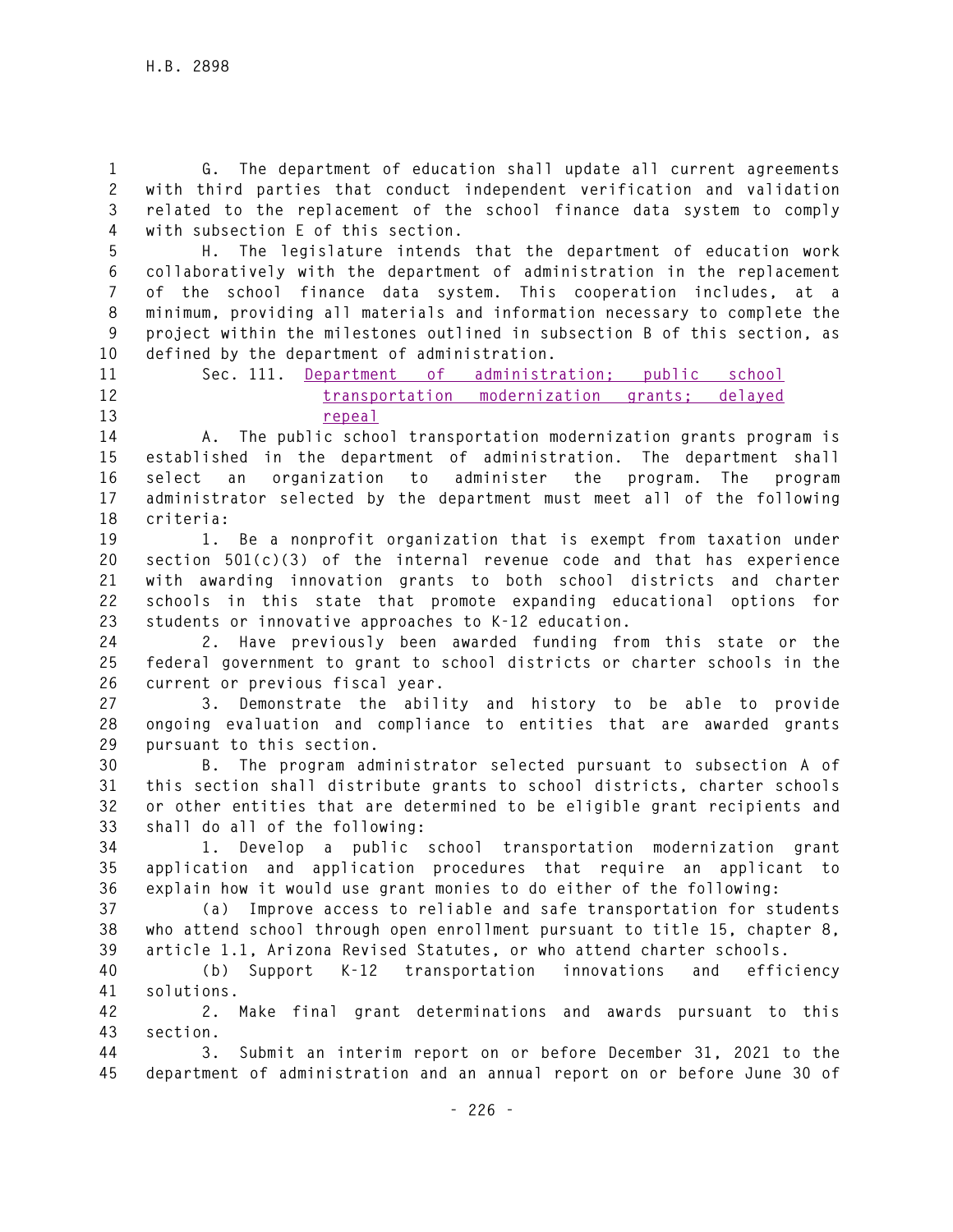**1 each year thereafter to the governor, the president of the senate and the 2 speaker of the house of representatives and provide a copy of these 3 reports to the secretary of state. The department of education, the 4 department of administration and any grant recipient shall provide any 5 information, including student finance and enrollment data, that is deemed 6 necessary by the program administrator to complete the reports pursuant to 7 this paragraph. The reports must include all of the following:** 

**8 (a) If applicable, the best practices used by grant recipients to 9 transport K-12 students to schools outside of attendance boundaries.** 

**10 (b) A list of the grant recipients and the amounts and purposes of 11 the grants.** 

**12 (c) The number of students impacted per grant recipient.** 

**13 C. The program administrator shall distribute the monies 14 appropriated for the program based on demand and the most innovative 15 solutions. The program administrator shall award at least twenty-five 16 percent of these grants to support rural and remote proposals, except that 17 if an insufficient number of qualified rural and remote proposals is 18 submitted, the program administrator may award fewer than twenty-five 19 percent of these grants to rural and remote proposals. The program 20 administrator may retain not more than five percent of monies appropriated 21 each fiscal year to administer the grant program pursuant to this section. 22 Administrative expenditures may include costs of designing a public 23 awareness effort to communicate to the public the ability to choose any 24 public school in this state and how to learn about school choice options 25 in this state and instructing the public how to request enrollment for 26 pupils.** 

- 
- 

**27 D. This section is repealed from and after December 31, 2024. 28 Sec. 112. School facilities oversight board; new school 29 construction rates; applicability**

**30 Section 41-5741, subsection D, paragraph 3, subdivision (c), Arizona 31 Revised Statutes, as transferred, renumbered and amended by this act, 32 applies to new school facilities that were previously approved by the 33 school facilities board as follows:** 

| 34 | School District      | Project Number      |
|----|----------------------|---------------------|
| 35 | Douglas Unified      | 020227000-9999-001N |
| 36 | Liberty Elementary   | 070425000-9999-005N |
| 37 | Maricopa Unified     | 110220000-9999-022N |
| 38 | Queen Creek Unified  | 070295000-9999-018N |
| 39 | Safford Unified      | 050201000-9999-001N |
| 40 | Santa Cruz Valley    | 120235000-9999-008N |
| 41 | Sahuarita Unified    | 100230000-9999-014N |
| 42 | Somerton Elementary  | 140411000-9999-008N |
| 43 | Somerton Elementary  | 140411000-9999-009N |
| 44 | Tanque Verde Unified | 100213000-9999-002N |
| 45 | Tanque Verde Unified | 100213000-9999-003N |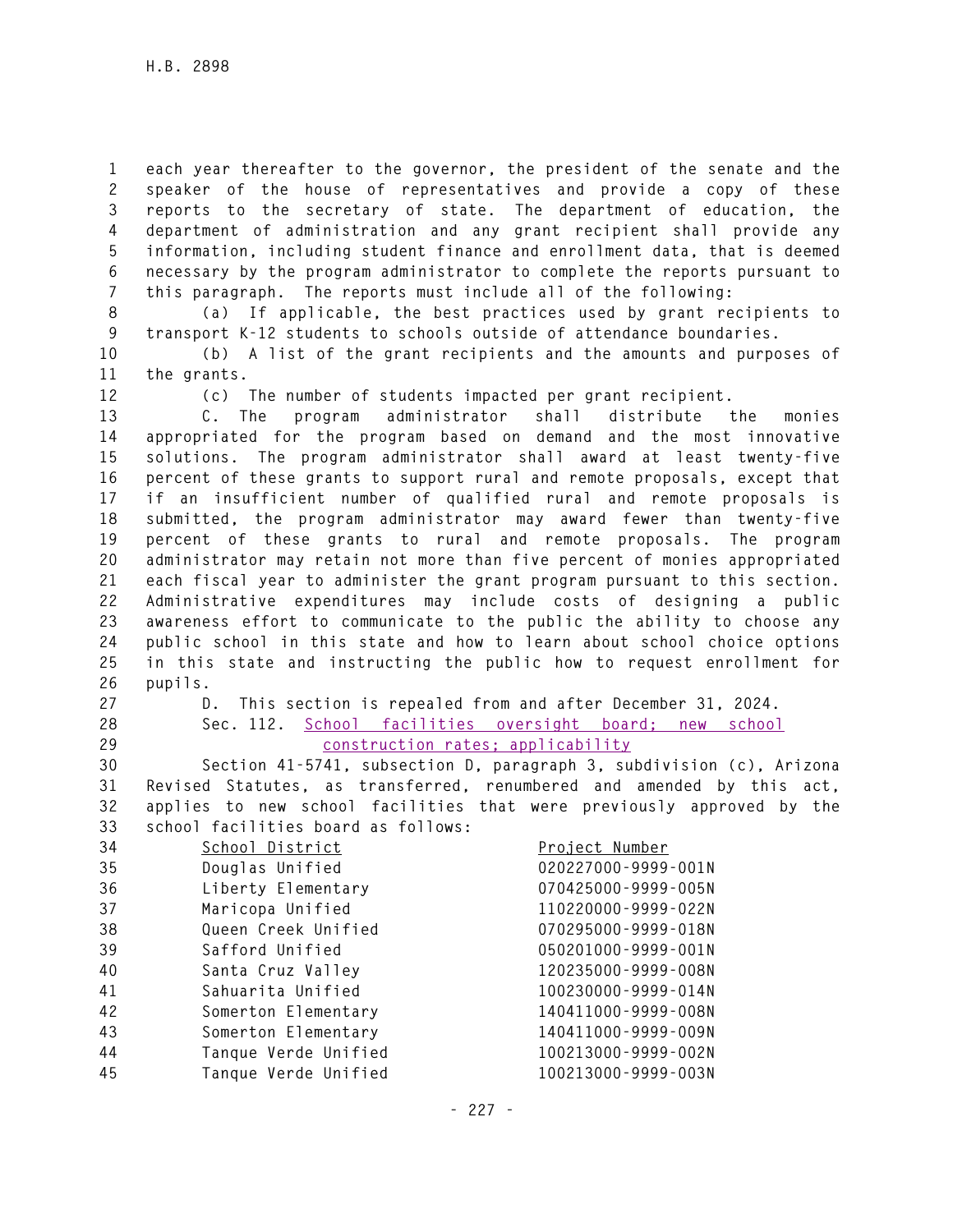**1 Vail Unified 100220000-9999-019N 2 Vail Unified 100220000-9999-020N 3 Vail Unified 100220000-9999-021N 4 Sec. 113. Statutory or regulatory requirements; enforcement; 5 2020-2021 school year 6 Notwithstanding any other law, this state shall enforce only those 7 statutory or regulatory requirements for the 2020-2021 school year that 8 are consistent with the approved waiver of the accountability, school 9 identification and related reporting requirements awarded by the United 10 States department of education for this state, including minimum testing 11 percentages and local school ratings. 12 Sec. 114. Career technical education; funding following 13 student graduation; fiscal years 2021-2022 14 through 2024-2025 15 Notwithstanding section 15-393, subsection Y, Arizona Revised 16 Statutes, as added by this act, for fiscal years 2021-2022, 2022-2023, 17 2023-2024 and 2024-2025, a student participating in an approved career 18 technical education program included on the in-demand regional education 19 list compiled pursuant to section 15-393, subsection X, Arizona Revised 20 Statutes, as added by this act, on the date the list is compiled qualifies 21 for funding in the year immediately following graduation. 22 Sec. 115. Terms of school facilities board members 23 Notwithstanding section 41-5701.02, Arizona Revised Statutes, as 24 transferred, renumbered and amended by this act, a person who is serving 25 as a member of the school facilities board on the effective date of this 26 act is eligible to continue to serve as a member of the school facilities 27 oversight board until expiration of the current term of office. 28 Sec. 116. Succession 29 A. As provided by this act, the school facilities oversight board 30 within the school facilities division within the department of 31 administration and the school facilities division within the department of 32 administration succeed to the authority, powers, duties and 33 responsibilities of the school facilities board as provided in this act. 34 B. This act does not alter the effect of any actions that were 35 taken or impair the valid obligations of the school facilities board in 36 existence before the effective date of this act. 37 C. Administrative rules and orders that were adopted by the school 38 facilities board continue in effect until superseded by administrative 39 action by the school facilities oversight board or the school facilities 40 division within the department of administration as provided in this act. 41 D. All administrative matters, contracts and judicial and 42 quasi-judicial actions, whether completed, pending or in process, of the 43 school facilities board on the effective date of this act are transferred 44 to and retain the same status with the school facilities oversight board**